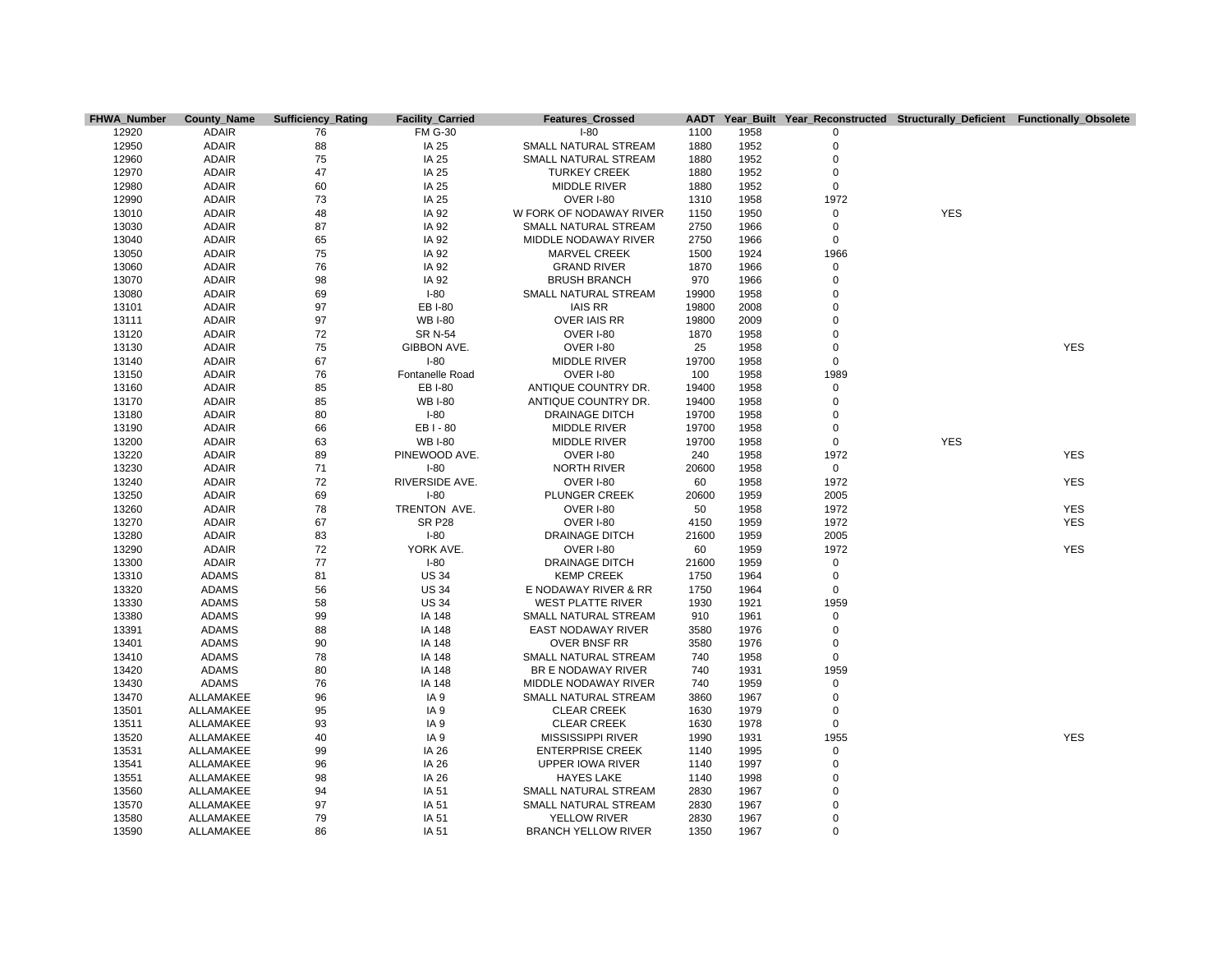| 13600  | ALLAMAKEE        | 75  | IA 51                  | N FORK YELLOW RIVER         | 1350  | 1967 | $\mathbf 0$ |            |
|--------|------------------|-----|------------------------|-----------------------------|-------|------|-------------|------------|
| 13611  | ALLAMAKEE        | 94  | IA 76                  | <b>YELLOW RIVER</b>         | 2230  | 1980 | $\mathbf 0$ |            |
| 13621  | ALLAMAKEE        | 96  | IA 76                  | <b>DRAINAGE DITCH</b>       | 2230  | 1996 | $\mathbf 0$ |            |
| 13630  | ALLAMAKEE        | 85  | IA 76                  | SMALL NATURAL STREAM        | 1160  | 1955 | $\mathbf 0$ |            |
| 13650  | ALLAMAKEE        | 67  | IA 76                  | SMALL NATURAL STREAM        | 1160  | 1929 | 1955        |            |
| 13660  | ALLAMAKEE        | 72  | IA 76                  | <b>UPPER IOWA RIVER</b>     | 1160  | 1955 | 0           |            |
| 13670  | ALLAMAKEE        | 77  | IA 76                  | <b>BEAR CREEK</b>           | 1160  | 1955 | $\mathbf 0$ |            |
| 13680  | ALLAMAKEE        | 80  | IA 76                  | <b>WATERLOO CREEK</b>       | 720   | 1929 | 1955        |            |
| 13691  | ALLAMAKEE        | 100 | IA 76                  | SMALL NATURAL STREAM        | 720   | 1977 | $\mathbf 0$ |            |
|        |                  |     | IA 76                  | <b>WATERLOO CREEK</b>       |       | 1929 | 1955        |            |
| 13700  | ALLAMAKEE        | 76  |                        |                             | 720   |      |             |            |
| 604430 | ALLAMAKEE        | 85  | <b>GANDER HILL RD.</b> | <b>CLEAR CREEK</b>          | 1630  | 1978 | 0           |            |
| 609920 | ALLAMAKEE        | 96  | lowa #26               | <b>INDIAN CREEK</b>         | 1140  | 1935 | 0           |            |
| 13760  | <b>APPANOOSE</b> | 97  | IA <sub>2</sub>        | <b>WALNUT CREEK</b>         | 1940  | 1971 | $\mathbf 0$ |            |
| 13770  | APPANOOSE        | 97  | IA <sub>2</sub>        | OVER IMRL RR                | 1940  | 1971 | 0           |            |
| 13790  | APPANOOSE        | 94  | IA <sub>2</sub>        | <b>COOPER CREEK</b>         | 3320  | 1971 | $\Omega$    |            |
| 13801  | <b>APPANOOSE</b> | 87  | IA <sub>2</sub>        | <b>CHARITON RIVER</b>       | 2900  | 1983 | $\mathbf 0$ |            |
| 13811  | <b>APPANOOSE</b> | 95  | IA <sub>2</sub>        | BR DOGGETT CREEK            | 2060  | 1978 | $\mathbf 0$ |            |
| 13821  | APPANOOSE        | 95  | IA <sub>2</sub>        | <b>DOSSET CREEK</b>         | 2060  | 1989 | 0           |            |
| 13841  | <b>APPANOOSE</b> | 94  | IA <sub>2</sub>        | <b>BRANCH FOX CREEK</b>     | 2060  | 1987 | $\mathbf 0$ |            |
| 13861  | <b>APPANOOSE</b> | 100 | IA <sub>5</sub>        | SMALL NATURAL STREAM        | 1310  | 2010 |             |            |
| 13870  | <b>APPANOOSE</b> | 58  | IA <sub>5</sub>        | LITTLE SHOAL CREEK          | 1310  | 1950 | $\mathbf 0$ |            |
| 13880  | APPANOOSE        | 74  | IA <sub>5</sub>        | SMALL NATURAL STREAM        | 1310  | 1948 | 0           |            |
| 13890  | <b>APPANOOSE</b> | 48  | IA <sub>5</sub>        | <b>SHOAL CREEK</b>          | 2110  | 1948 | $\mathbf 0$ | <b>YES</b> |
| 13900  | APPANOOSE        | 65  | IA <sub>5</sub>        | <b>DRAINAGE DITCH</b>       | 2110  | 1948 | 0           |            |
| 13910  | <b>APPANOOSE</b> | 77  | IA <sub>5</sub>        | <b>DRAINAGE DITCH</b>       | 3090  | 1948 | $\mathbf 0$ |            |
| 13930  | <b>APPANOOSE</b> | 48  | IA <sub>5</sub>        | <b>COOPER CREEK</b>         | 6100  | 1957 | 0           |            |
| 13950  | APPANOOSE        | 69  | IA <sub>5</sub>        | <b>CHARITON RIVER</b>       | 2990  | 1963 | 0           |            |
| 602160 | <b>APPANOOSE</b> | 93  | IA <sub>5</sub>        | <b>OVER ICE RR</b>          | 3040  | 1974 | $\mathbf 0$ |            |
| 14060  | <b>AUDUBON</b>   | 80  | <b>US71</b>            | SMALL NATURAL STREAM        | 2800  | 1923 | 1961        |            |
| 14070  | <b>AUDUBON</b>   | 67  | <b>US71</b>            | SMALL NATURAL STREAM        | 2800  | 1961 | $\mathsf 0$ |            |
| 14080  | <b>AUDUBON</b>   | 86  | <b>US71</b>            | SMALL NATURAL STREAM        | 2800  | 1961 | $\mathbf 0$ |            |
| 14090  | <b>AUDUBON</b>   | 75  | <b>US71</b>            | SMALL STREAM                | 2800  | 1923 | 1957        |            |
| 14111  | <b>AUDUBON</b>   | 87  | <b>US71</b>            | EAST NISHNABOTNA RIVER      | 2770  | 1979 | 0           |            |
| 14120  | <b>AUDUBON</b>   | 43  | <b>US71</b>            | EAST NISHNABOTNA RIVER      | 2500  | 1959 | $\mathsf 0$ |            |
| 14131  | <b>AUDUBON</b>   | 80  | <b>US71</b>            | <b>SMALL STREAM</b>         | 3490  | 1983 | $\mathbf 0$ |            |
| 14141  | <b>AUDUBON</b>   | 100 | <b>US71</b>            | <b>BLUE GRASS CREEK</b>     | 4150  | 2006 | $\mathbf 0$ |            |
| 14151  | <b>AUDUBON</b>   | 79  | <b>US71</b>            | <b>BLUE GRASS CREEK</b>     | 2250  | 1976 | $\Omega$    |            |
| 14161  | <b>AUDUBON</b>   | 99  | IA 44                  | <b>INDIAN CREEK</b>         | 730   | 1980 | $\Omega$    |            |
| 14190  | <b>AUDUBON</b>   | 71  | IA 44                  | <b>BLUE GRASS CREEK</b>     | 740   | 1959 | $\mathbf 0$ |            |
| 14201  | <b>AUDUBON</b>   | 91  | IA 44                  | EAST NISHNABOTNA RIVER      | 740   | 1976 | $\Omega$    |            |
| 14235  | <b>AUDUBON</b>   | 100 | IA 44                  | <b>DAVID'S CREEK</b>        | 740   | 1972 | $\Omega$    |            |
| 14241  | <b>AUDUBON</b>   | 98  | IA 173                 | <b>INDIAN CREEK</b>         | 1530  | 2003 | $\Omega$    |            |
| 14250  | <b>BENTON</b>    | 48  | <b>US 30</b>           | <b>PRAIRIE CREEK</b>        | 5200  | 1950 | $\mathbf 0$ |            |
| 14270  | <b>BENTON</b>    | 94  | <b>US 30</b>           | BR OF PRAIRIE CREEK         | 5200  | 1968 | $\Omega$    |            |
| 14281  | <b>BENTON</b>    | 93  | US 30 & US 218         | <b>MUD CREEK</b>            | 7600  | 2000 | 0           |            |
| 14291  | <b>BENTON</b>    | 67  | US 30 & 218            | SMALL NATURAL STREAM        | 11800 | 1991 | $\mathbf 0$ |            |
| 14301  | <b>BENTON</b>    | 94  | <b>US 218</b>          | OVER ABANDON RR             | 2440  | 1974 | $\mathbf 0$ |            |
| 14310  | <b>BENTON</b>    | 55  | <b>US 218</b>          | <b>WILD CAT CREEK</b>       | 2350  | 1920 | 1956        |            |
| 14320  | <b>BENTON</b>    | 92  | <b>US 218</b>          | SMALL NATURAL STREAM        | 2830  | 1956 | 1992        |            |
|        | <b>BENTON</b>    | 99  |                        |                             |       |      | 0           |            |
| 14331  |                  |     | <b>US 218</b>          | <b>MUD CREEK</b>            | 2830  | 2008 |             |            |
| 14340  | <b>BENTON</b>    | 81  | <b>US 218</b>          | <b>HINKLE CREEK</b>         | 5100  | 1959 | 0           | <b>YES</b> |
| 14345  | <b>BENTON</b>    | 38  | <b>US 218</b>          | <b>PRATT CREEK</b>          | 3090  | 1926 | 0           |            |
| 14351  | <b>BENTON</b>    | 97  | U.S. 218               | <b>Small Natural Stream</b> | 1740  | 2001 | $\mathbf 0$ |            |
| 14371  | <b>BENTON</b>    | 99  | <b>US 218</b>          | ROCK CREEK                  | 920   | 1990 | 0           |            |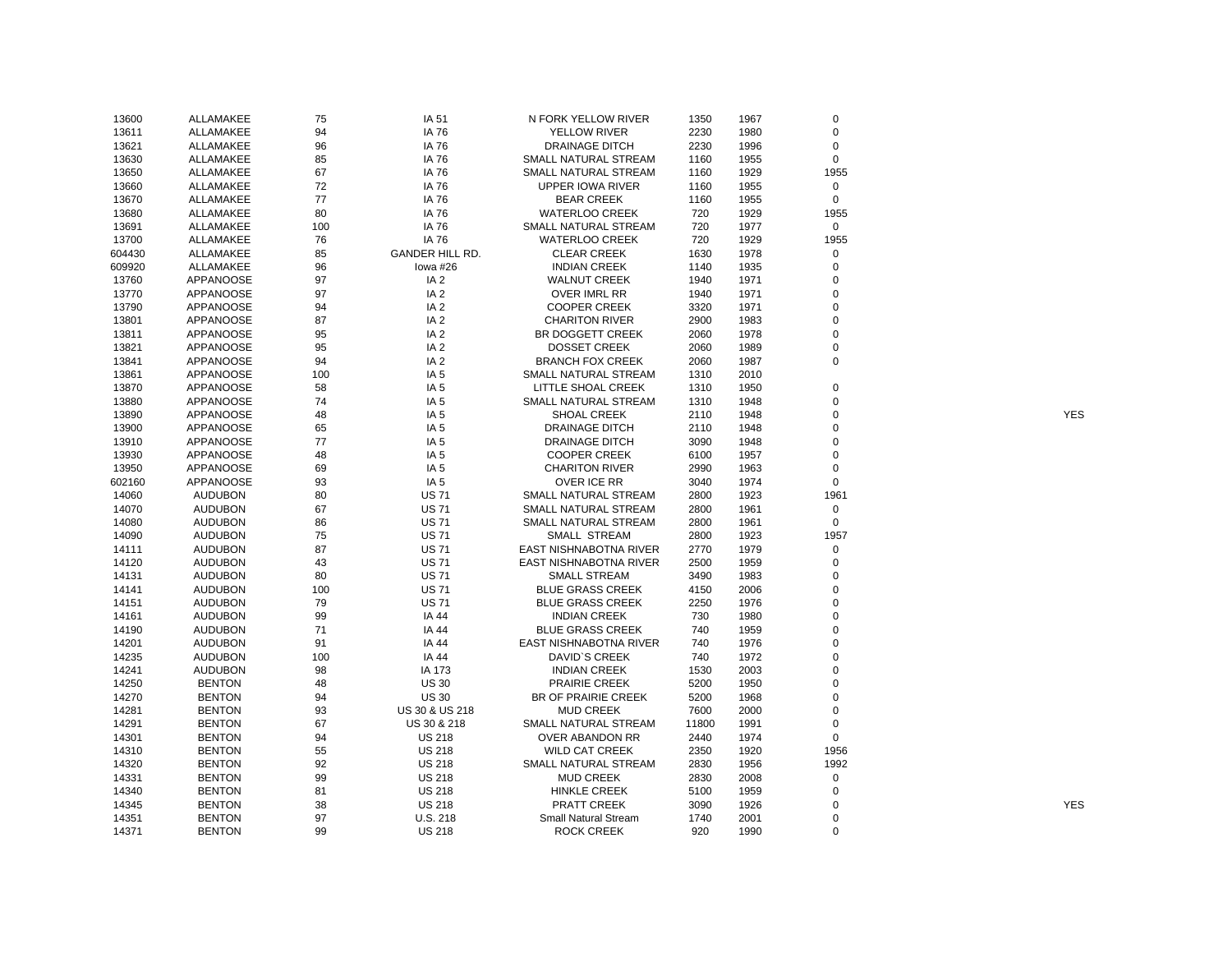| 14380  | <b>BENTON</b>     | 78  | IA 8                  | <b>BRANCH PRATTER CREEK</b>      | 990   | 1969 | $\mathsf 0$ |            |
|--------|-------------------|-----|-----------------------|----------------------------------|-------|------|-------------|------------|
| 14401  | <b>BENTON</b>     | 94  | IA 21                 | <b>IOWA RIVER OVERFLOW</b>       | 2570  | 1982 | $\mathsf 0$ | <b>YES</b> |
| 14421  | <b>BENTON</b>     | 95  | IA 21                 | <b>BRANCH SALT CREEK</b>         | 1490  | 1983 | 0           |            |
| 14431  | <b>BENTON</b>     | 99  | IA 21                 | <b>BRANCH SALT CREEK</b>         | 1490  | 1979 | 0           |            |
| 14441  | <b>BENTON</b>     | 83  | IA 21                 | <b>STEIN CREEK</b>               | 1490  | 1979 | 0           |            |
| 14461  | <b>BENTON</b>     | 97  | IA 150                | <b>CEDAR RIVER</b>               | 3760  | 1980 | $\mathbf 0$ |            |
| 14471  | <b>BENTON</b>     | 76  | IA 150                | <b>CEDAR RIVER OVERFLOW</b>      | 3760  | 1940 | 1987        |            |
| 14480  | <b>BENTON</b>     | 82  | IA 150                | <b>PRAIRIE CREEK</b>             | 3060  | 1949 | 1982        |            |
| 14491  | <b>BENTON</b>     | 97  | IA 150                | <b>SMALL STREAM</b>              | 1220  | 1981 | 0           |            |
| 14521  | <b>BENTON</b>     | 93  | <b>US 151</b>         | <b>KNAPP CREEK</b>               | 5500  | 1995 | 0           |            |
| 605125 | <b>BENTON</b>     | 84  | SR 54th St Trl.       | <b>OVER I-380</b>                | 180   | 1981 | 0           |            |
| 605130 | <b>BENTON</b>     | 83  | $I - 380$             | <b>DRAINAGE DITCH</b>            | 17700 | 1982 | 0           |            |
| 605135 | <b>BENTON</b>     | 97  | <b>NB I-380</b>       | OVER IA 150                      | 14500 | 1982 | $\mathbf 0$ |            |
| 605140 | <b>BENTON</b>     | 97  | <b>SBI-380</b>        | OVER IA 150                      | 14500 | 1982 | $\mathbf 0$ |            |
| 605425 | <b>BENTON</b>     | 98  | SR 30th Ave.          | <b>OVER I-380</b>                | 70    | 1984 | $\mathbf 0$ |            |
|        |                   | 78  | $I - 380$             |                                  | 15100 | 1983 | $\mathbf 0$ |            |
| 605430 | <b>BENTON</b>     |     |                       | <b>PRAIRIE CREEK</b>             |       |      | $\Omega$    |            |
| 605435 | <b>BENTON</b>     | 93  | 51 Street             | <b>OVER I-380</b>                | 70    | 1984 |             |            |
| 606905 | <b>BENTON</b>     | 95  | U.S. 30 EB            | <b>MUD CREEK</b>                 | 7600  | 1998 | $\mathbf 0$ |            |
| 607755 | <b>BENTON</b>     | 96  | <b>US 218</b>         | BRANCH OF WILD CAT CREEK         | 2350  | 1997 | 0           |            |
| 608745 | <b>BENTON</b>     | 100 | U.S. 218              | <b>DRAINAGE DITCH</b>            | 2350  | 1960 | 0           |            |
| 4271   | <b>BLACK HAWK</b> | 99  | IA 281                | <b>CRANE CREEK</b>               | 2100  | 2006 | 0           |            |
| 14575  | <b>BLACK HAWK</b> | 97  | IA 57                 | <b>CEDAR RIVER</b>               | 14400 | 1974 | $\mathbf 0$ |            |
| 14595  | <b>BLACK HAWK</b> | 99  | SB 218, EB 57         | <b>CEDAR RIVER OVERFLOW</b>      | 11800 | 1974 | 1992        |            |
| 14605  | <b>BLACK HAWK</b> | 99  | NB 218, WB 57         | <b>CEDAR RIVER OVERFLOW</b>      | 11800 | 1974 | 1992        |            |
| 14700  | <b>BLACK HAWK</b> | 95  | <b>US 63</b>          | <b>DRAINAGE DITCH</b>            | 6300  | 1960 | 0           |            |
| 14710  | <b>BLACK HAWK</b> | 75  | <b>US63</b>           | SMALL NATURAL STREAM             | 8200  | 1960 | 0           |            |
| 14720  | <b>BLACK HAWK</b> | 70  | <b>US63</b>           | SMALL NATURAL STREAM             | 5800  | 1967 | 0           |            |
| 14730  | <b>BLACK HAWK</b> | 69  | <b>NB US 63</b>       | <b>CEDAR RIVER</b>               | 7800  | 1968 | $\mathbf 0$ |            |
| 14741  | <b>BLACK HAWK</b> | 73  | <b>SB US 63</b>       | <b>CEDAR RIVER</b>               | 10800 | 1970 | 0           |            |
| 14772  | <b>BLACK HAWK</b> | 76  | <b>US 63</b>          | <b>ELLSWORTH CREEK</b>           | 8000  | 1985 | $\mathbf 0$ |            |
| 14780  | <b>BLACK HAWK</b> | 56  | <b>US 218</b>         | <b>Wolf Creek</b>                | 3400  | 1952 | 0           |            |
| 14790  | <b>BLACK HAWK</b> | 75  | <b>US 218</b>         | <b>BIG CREEK OVERFLOW</b>        | 3400  | 1953 | $\Omega$    |            |
| 14800  | <b>BLACK HAWK</b> | 48  | <b>US 218</b>         | <b>MUD CREEK</b>                 | 3750  | 1952 | 0           | <b>YES</b> |
| 14810  | <b>BLACK HAWK</b> | 72  | <b>US 218</b>         | <b>MILLERS CREEK</b>             | 3750  | 1952 | $\mathbf 0$ |            |
| 14820  | <b>BLACK HAWK</b> | 68  | <b>US 218</b>         | SMALL NATURAL STREAM             | 3750  | 1952 | 0           |            |
| 14830  | <b>BLACK HAWK</b> | 85  | <b>US 218</b>         | SMALL NATURAL STREAM             | 4490  | 1952 | 0           |            |
| 14841  | <b>BLACK HAWK</b> | 99  | <b>US 218</b>         | SMALL NATURAL STREAM             | 4490  | 2007 | 0           |            |
| 14851  | <b>BLACK HAWK</b> | 98  | U.S. 218              | <b>SMALL STREAM</b>              | 6100  | 2001 | $\mathbf 0$ |            |
| 14870  | <b>BLACK HAWK</b> | 78  | <b>UNIVERSITY AVE</b> | OVER ABANDONED RR                | 7700  | 1956 | 1970        |            |
| 14880  | <b>BLACK HAWK</b> | 81  | UNIVERSITY AVE        | <b>BLACK HAWK CREEK</b>          | 7700  | 1955 | 1971        |            |
| 14950  | <b>BLACK HAWK</b> | 76  | IA 21                 | SMALL NATURAL STREAM             | 1500  | 1959 | 0           |            |
| 14960  | <b>BLACK HAWK</b> | 75  | IA 21                 | <b>MILLERS CREEK</b>             | 1500  | 1957 | $\mathsf 0$ |            |
| 14970  | <b>BLACK HAWK</b> | 75  | IA 21                 | SMALL NATURAL STREAM             | 1890  | 1959 | 0           |            |
| 14980  | <b>BLACK HAWK</b> | 66  | IA 21                 | SMALL NATURAL STREAM             | 1890  | 1959 | $\mathbf 0$ |            |
| 14990  | <b>BLACK HAWK</b> | 86  | IA 21                 | SMALL NATURAL STREAM             | 1890  | 1957 | 0           |            |
|        |                   |     |                       |                                  |       |      | $\mathbf 0$ |            |
| 15031  | <b>BLACK HAWK</b> | 99  | IA 58                 | <b>BLACK HAWK CREEK</b>          | 3780  | 1995 |             |            |
| 15041  | <b>BLACK HAWK</b> | 99  | lowa #58              | <b>Black Hawk Creek Overflow</b> | 3780  | 2006 | 0           |            |
| 15110  | <b>BLACK HAWK</b> | 83  | IA 281                | <b>ELK RUN CREEK</b>             | 690   | 1955 | $\mathbf 0$ | <b>YES</b> |
| 15120  | <b>BLACK HAWK</b> | 67  | IA 281                | POYNER CREEK                     | 690   | 1951 | 0           |            |
| 15130  | <b>BLACK HAWK</b> | 62  | IA 281                | POYNER CREEK                     | 2370  | 1940 | $\mathbf 0$ | <b>YES</b> |
| 75980  | <b>BLACK HAWK</b> | 91  | IA 281                | <b>BUCK CREEK</b>                | 1220  | 1967 | $\mathbf 0$ |            |
| 76000  | <b>BLACK HAWK</b> | 93  | IA 281                | WAPSIE RIVER OVERFLOW            | 1220  | 1967 | 0           |            |
| 76011  | <b>BLACK HAWK</b> | 94  | IA 281                | <b>WAPSIPINICON RIVER</b>        | 1220  | 1989 | 0           |            |
| 76061  | <b>BLACK HAWK</b> | 97  | IA 281                | <b>SMALL STREAM</b>              | 1220  | 1995 | $\mathbf 0$ |            |
|        |                   |     |                       |                                  |       |      |             |            |

YES

YES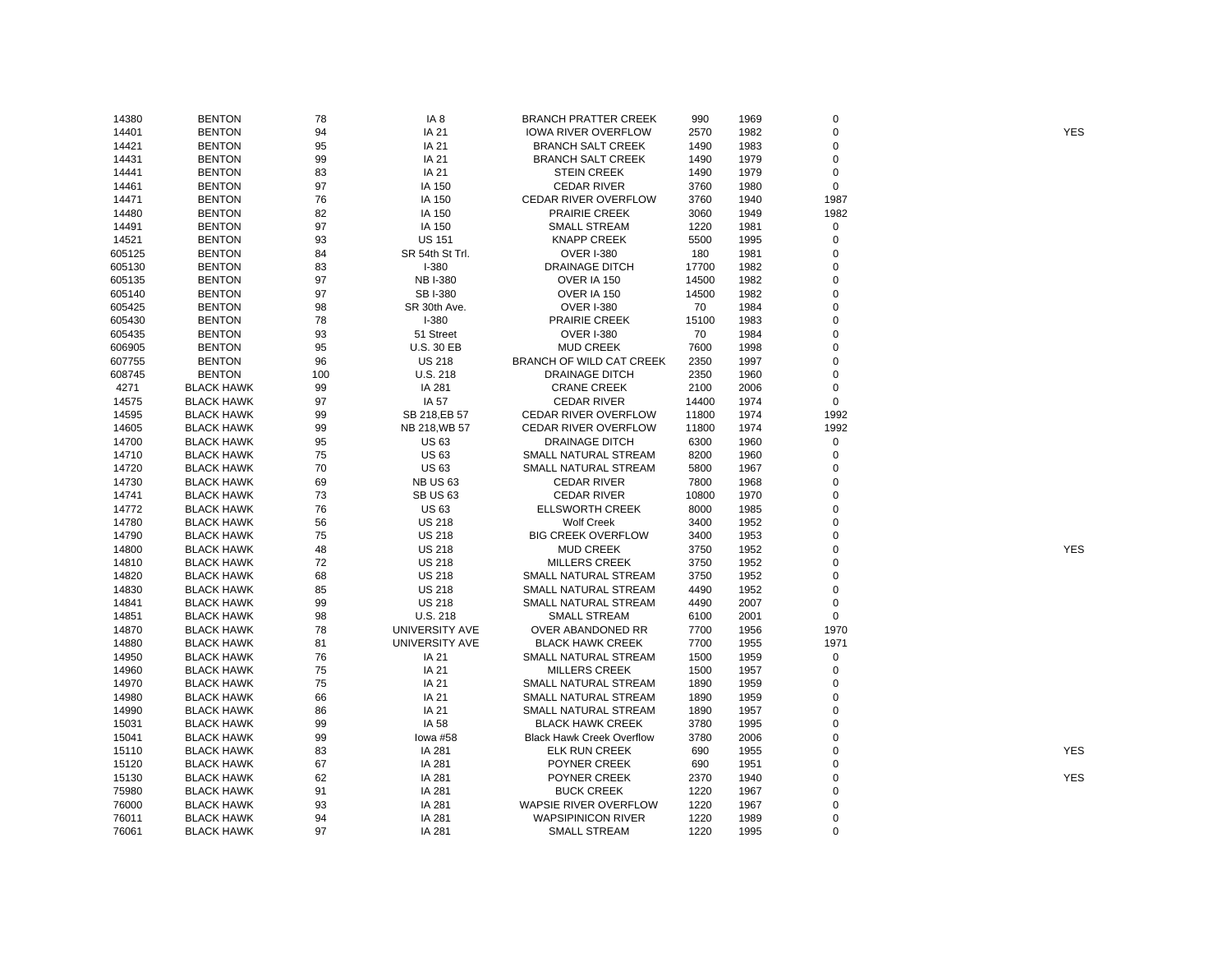| 503450 | <b>BLACK HAWK</b> | 98  | RIVER FOREST RD     | $I-380$                          | 150   | 1981 | 0           |            |
|--------|-------------------|-----|---------------------|----------------------------------|-------|------|-------------|------------|
| 601030 | <b>BLACK HAWK</b> | 100 | <b>NB US 218</b>    | <b>BLACK HAWK CK &amp; RD</b>    | 23600 | 1991 | $\pmb{0}$   |            |
| 601040 | <b>BLACK HAWK</b> | 100 | <b>SB US 218</b>    | <b>BLACK HAWK CK &amp; RD</b>    | 23600 | 1991 | $\pmb{0}$   |            |
| 601050 | <b>BLACK HAWK</b> | 99  | <b>NB US 218</b>    | <b>OVER FLETCHER AVE</b>         | 18800 | 1991 | 0           |            |
| 601060 | <b>BLACK HAWK</b> | 99  | <b>SB US 218</b>    | <b>OVER FLETCHER AVE</b>         | 18800 | 1991 | 0           | <b>YES</b> |
| 601080 | <b>BLACK HAWK</b> | 91  | ANSBOROUGH AVE      | OVER US 218                      | 9700  | 1991 | 0           |            |
| 601185 | <b>BLACK HAWK</b> | 96  | <b>SB US 218</b>    | OVER SB US 63                    | 18700 | 1991 | 0           | <b>YES</b> |
| 601205 | <b>BLACK HAWK</b> | 100 | <b>SB US 218</b>    | OVER NB US 63                    | 19600 | 1991 | 0           |            |
| 601230 | <b>BLACK HAWK</b> | 80  | <b>US 218</b>       | DRAINAGE DITCH                   | 17200 | 1993 | 0           |            |
| 601245 | <b>BLACK HAWK</b> | 98  | <b>NB IA 27</b>     | OVER IA 57                       | 15500 | 1994 | $\mathbf 0$ |            |
| 601250 | <b>BLACK HAWK</b> | 98  | <b>SB IA 58</b>     | OVER IA #57                      | 15500 | 1994 | 0           |            |
| 601255 | <b>BLACK HAWK</b> | 80  | IA. #27             | <b>BR DRY RUN CREEK</b>          | 22400 | 1993 | $\mathbf 0$ |            |
| 601260 | <b>BLACK HAWK</b> | 98  | <b>NB IA 27</b>     | <b>OVER SO MAIN ST</b>           | 22400 | 1993 | 0           |            |
| 601265 | <b>BLACK HAWK</b> | 99  | <b>SB IA 27</b>     | OVER SO MAIN ST                  | 22400 | 1993 | 0           |            |
| 601270 | <b>BLACK HAWK</b> | 81  | IA 27 & RAMPS       | DRY RUN CREEK                    | 15600 | 1993 | $\mathbf 0$ |            |
| 601275 | <b>BLACK HAWK</b> | 95  | <b>IA 27</b>        | Over Univ. Ave                   | 15600 | 1993 | 0           |            |
| 601470 | <b>BLACK HAWK</b> | 99  | <b>NB IA 27</b>     | <b>OVER SEERLEY BLVD</b>         | 18900 | 1994 | 0           |            |
| 601475 | <b>BLACK HAWK</b> | 99  | <b>SBIA 27</b>      | OVER SEERLEY BLVD                | 18900 | 1994 | $\mathbf 0$ |            |
| 601480 | <b>BLACK HAWK</b> | 82  | <b>IA 27</b>        | DRY RUN CREEK                    | 22800 | 1994 | $\mathbf 0$ |            |
| 601490 | <b>BLACK HAWK</b> | 99  | <b>NB IA 27</b>     | OVER 18TH ST                     | 15300 | 1994 | $\mathbf 0$ |            |
| 601495 | <b>BLACK HAWK</b> | 99  | <b>SB IA 27</b>     | OVER 18TH ST                     | 15300 | 1994 | 0           |            |
| 601525 | <b>BLACK HAWK</b> | 94  | <b>NB IA 27</b>     | OVER WATERLOO RD                 | 15300 | 1995 | $\mathbf 0$ |            |
| 601530 | <b>BLACK HAWK</b> | 94  | <b>SB IA 27</b>     | OVER WATERLOO RD                 | 15300 | 1995 | 0           |            |
| 601535 | <b>BLACK HAWK</b> | 98  | <b>NB IA #27</b>    | OVER CEDAR RIVER & RR            | 21100 | 1995 | $\mathbf 0$ |            |
|        | <b>BLACK HAWK</b> |     | <b>SBIA 27</b>      | <b>OVER CEDAR RIVER &amp; RR</b> |       | 1995 | 0           |            |
| 601540 |                   | 98  |                     |                                  | 21100 |      |             |            |
| 601545 | <b>BLACK HAWK</b> | 94  | RAMP B (EB)         | <b>CEDAR RIVER OVERFLOW</b>      | 3550  | 1995 | 0           |            |
| 601550 | <b>BLACK HAWK</b> | 100 | RAMPS D & J         | CEDAR RIVER OVERFLOW             | 8100  | 1995 | $\mathbf 0$ |            |
| 601555 | <b>BLACK HAWK</b> | 83  | RAMP J (SB)         | IA 57                            | 3610  | 1995 | 0           | <b>YES</b> |
| 601560 | <b>BLACK HAWK</b> | 83  | RAMP J(SB)US218     | IA #58                           | 3610  | 1995 | $\mathbf 0$ | <b>YES</b> |
| 601565 | <b>BLACK HAWK</b> | 98  | <b>NB US 218</b>    | OVER LINCOLN ST & OVERFLO        | 14500 | 1995 | 0           | <b>YES</b> |
| 601570 | <b>BLACK HAWK</b> | 98  | <b>SB US 218</b>    | OVER LINCOLN ST & OVERFLO        | 14500 | 1995 | $\mathbf 0$ |            |
| 601575 | <b>BLACK HAWK</b> | 94  | RAMP A (SB)         | OVER LINCOLN ST & OVERFLO        | 710   | 1995 | 0           |            |
| 601580 | <b>BLACK HAWK</b> | 100 | <b>NB US 218</b>    | OVER CC & P RR                   | 19700 | 1995 | 0           |            |
| 601585 | <b>BLACK HAWK</b> | 100 | <b>SB US 218</b>    | OVER CC RR                       | 19700 | 1995 | 0           |            |
| 601590 | <b>BLACK HAWK</b> | 100 | <b>NB US 218</b>    | OVER CEDR RR                     | 19700 | 1995 | 0           |            |
| 601595 | <b>BLACK HAWK</b> | 100 | <b>SB US 218</b>    | OVER CEDR RR                     | 19700 | 1995 | 0           |            |
| 601600 | <b>BLACK HAWK</b> | 94  | LONE TREE RD        | OVER US 218                      | 3170  | 1995 | $\mathbf 0$ |            |
| 601605 | <b>BLACK HAWK</b> | 95  | <b>DUNKERTON RD</b> | OVER US 218                      | 930   | 1995 | 0           |            |
| 601645 | <b>BLACK HAWK</b> | 98  | RAMP D (NB)         | OVER LINCOLN ST & OVERFLO        | 4510  | 1995 | 0           |            |
| 604745 | <b>BLACK HAWK</b> | 100 | EB 20               | OVER US 218                      | 23600 | 1983 | $\mathbf 0$ |            |
| 604930 | <b>BLACK HAWK</b> | 96  | WB 20, NB I-380     | OVER NB/WB RAMP I-380            | 12200 | 1980 | 0           |            |
| 604935 | <b>BLACK HAWK</b> | 97  | EB 20, SB I-380     | OVER NB/WB RAMP I-380            | 12200 | 1980 | 0           |            |
| 604940 | <b>BLACK HAWK</b> | 90  | SB RP I-380 &20     | I-380 & 20                       | 7200  | 1980 | $\mathbf 0$ | <b>YES</b> |
| 604945 | <b>BLACK HAWK</b> | 99  | S.R. V49            | 0VER I-380                       | 3030  | 1980 | 0           |            |
| 604950 | <b>BLACK HAWK</b> | 100 | <b>SR V51</b>       | U.S.20                           | 1340  | 1980 | $\mathbf 0$ |            |
| 604955 | <b>BLACK HAWK</b> | 85  | <b>U.S. 20</b>      | <b>DRAINAGE</b>                  | 10800 | 1980 | 0           |            |
| 604960 | <b>BLACK HAWK</b> | 85  | <b>US 20</b>        | <b>DRAINAGE</b>                  | 10800 | 1980 | $\mathbf 0$ |            |
| 604965 | <b>BLACK HAWK</b> | 76  | <b>FM CO V062</b>   | OVER US 20                       | 350   | 1980 | 0           |            |
| 604970 | <b>BLACK HAWK</b> | 82  | <b>US 20</b>        | DRAINAGE DITCH                   | 10800 | 1980 | $\pmb{0}$   |            |
| 604975 | <b>BLACK HAWK</b> | 76  | Spr. Crk. Rd        | OVER US 20                       | 230   | 1980 | 0           |            |
| 605170 | <b>BLACK HAWK</b> | 100 | <b>WB US 20</b>     | OVER US 63                       | 24800 | 1983 | 0           |            |
| 605175 | <b>BLACK HAWK</b> | 95  | <b>FM D-38</b>      | <b>OVER I-380</b>                | 760   | 1984 | $\mathbf 0$ |            |
| 605185 | <b>BLACK HAWK</b> | 100 | <b>NB US 218</b>    | <b>SINK CREEK</b>                | 10500 | 1983 | 0           |            |
| 605190 | <b>BLACK HAWK</b> | 100 | <b>SB US 218</b>    | <b>SINK CREEK</b>                | 10500 | 1983 | $\Omega$    |            |
|        |                   |     |                     |                                  |       |      |             |            |

YES YES

YES<br>YES<br>YES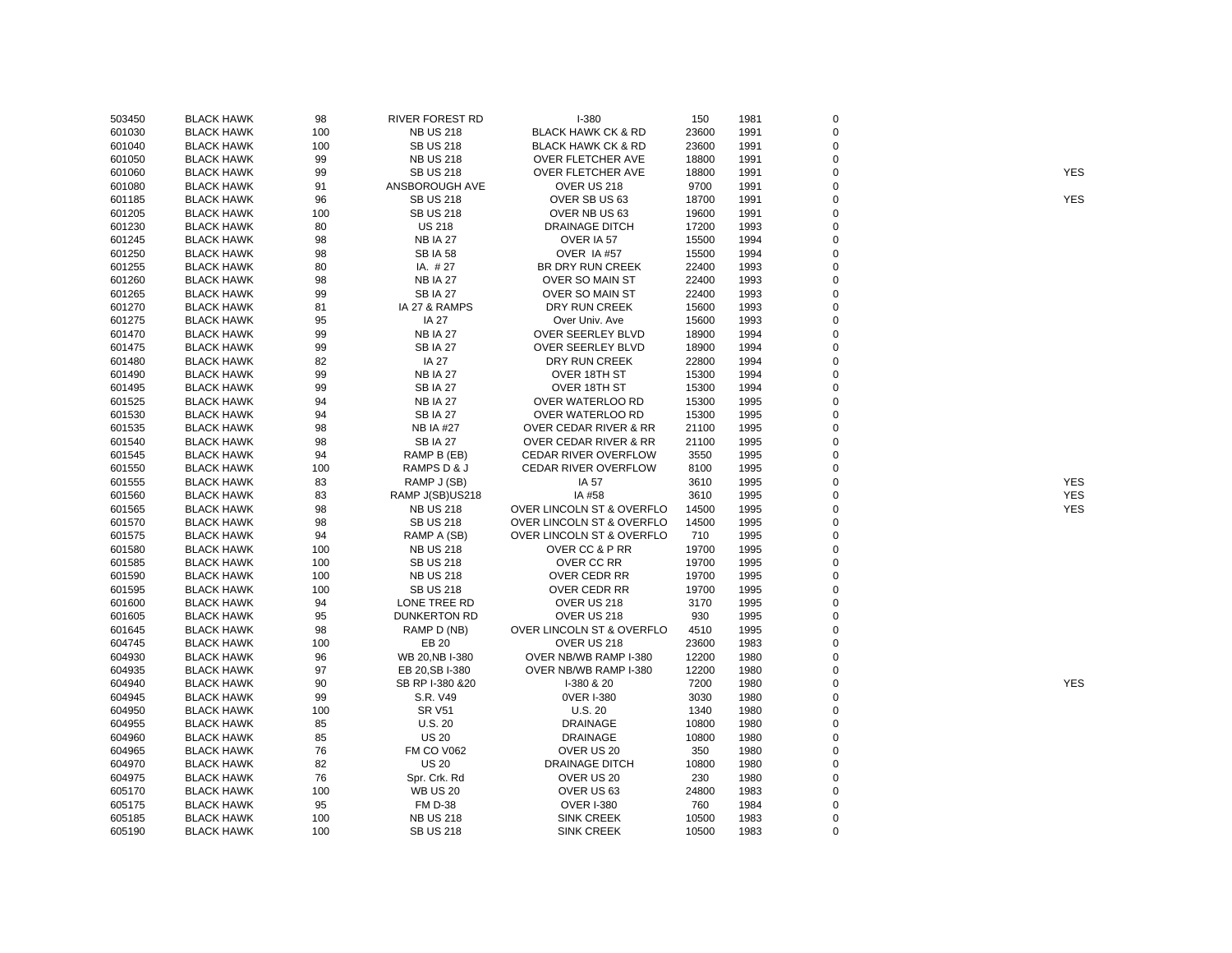| 605200 | <b>BLACK HAWK</b> | 100 | NW RAMP             | POYNER CREEK                        | 1300  | 1983 | 0           |            |
|--------|-------------------|-----|---------------------|-------------------------------------|-------|------|-------------|------------|
| 605205 | <b>BLACK HAWK</b> | 98  | W. 4TH ST           | <b>US 20</b>                        | 3640  | 1984 | $\mathbf 0$ |            |
| 605210 | <b>BLACK HAWK</b> | 98  | ANSBOROUGH AVE      | OVER US 20                          | 980   | 1984 | $\pmb{0}$   |            |
| 605215 | <b>BLACK HAWK</b> | 88  | <b>KIMBALL AVE</b>  | OVER US 20                          | 2030  | 1984 | 0           |            |
| 605220 | <b>BLACK HAWK</b> | 95  | IA 21               | OVER US 20                          | 9600  | 1983 | $\mathbf 0$ |            |
| 605225 | <b>BLACK HAWK</b> | 95  | <b>NB I-380</b>     | POYNER CREEK                        | 25500 | 1983 | 0           |            |
| 605230 | <b>BLACK HAWK</b> | 98  | <b>SBI-380</b>      | POYNER CREEK                        | 25500 | 1983 | 0           |            |
| 605235 | <b>BLACK HAWK</b> | 98  | S to W RAMP         | POYNER CREEK                        | 1380  | 1983 | $\mathbf 0$ |            |
| 605240 | <b>BLACK HAWK</b> | 93  | Indian Creek Rd     | $I-380$                             | 410   | 1982 | 0           | <b>YES</b> |
| 605245 | <b>BLACK HAWK</b> | 93  | EVANSDALE DR        | $I-380$                             | 1490  | 1984 | 0           |            |
| 605250 | <b>BLACK HAWK</b> | 98  | <b>NB I-380</b>     | OVER MCCOY RD.                      | 32000 | 1983 | 0           |            |
| 605255 | <b>BLACK HAWK</b> | 98  | SB I-380            | OVER MCCOY RD.                      | 32000 | 1983 | $\mathbf 0$ |            |
| 605260 | <b>BLACK HAWK</b> | 92  | <b>NB I-380</b>     | ELK RUN CREEK & RD                  | 32000 | 1983 | $\mathbf 0$ |            |
| 605265 | <b>BLACK HAWK</b> | 94  | SB I-380            | ELK RUN CREEK & RD                  | 32000 | 1983 | $\mathbf 0$ |            |
| 605275 | <b>BLACK HAWK</b> | 96  | <b>NB I-380</b>     | <b>CEDAR RIVER, RR &amp; STREET</b> | 28800 | 1983 | 0           |            |
| 605280 | <b>BLACK HAWK</b> | 96  | SB I-380            | <b>CEDAR RIVER, RR &amp; STREET</b> | 28800 | 1983 | 0           |            |
| 605285 | <b>BLACK HAWK</b> | 98  | <b>WB 20</b>        | OVER US 218                         | 23600 | 1983 | $\mathbf 0$ |            |
| 605290 | <b>BLACK HAWK</b> | 98  | RAMP-H(I-380)       | RAMP OVER US 20 & US 218            | 7500  | 1983 | 0           |            |
| 605295 | <b>BLACK HAWK</b> | 97  | <b>NB I-380</b>     | OVER SAN MARNAN DR.                 | 12700 | 1983 | $\mathbf 0$ |            |
| 605300 | <b>BLACK HAWK</b> | 97  | SB I-380            | OVER SAN MARNAN DR.                 | 12700 | 1983 | 0           |            |
| 605305 | <b>BLACK HAWK</b> | 100 | <b>EB US 20</b>     | OVER US 63                          | 24800 | 1983 | $\mathbf 0$ |            |
| 605310 | <b>BLACK HAWK</b> | 99  | US 20 RAMP          | RAMP OVER US 63                     | 960   | 1983 | 0           |            |
| 605315 | <b>BLACK HAWK</b> | 99  | <b>WB US 20</b>     | OVER HESS RD.                       | 23900 | 1983 | $\mathbf 0$ |            |
|        |                   |     | <b>EB US 20</b>     | OVER HESS RD.                       |       |      | 0           |            |
| 605325 | <b>BLACK HAWK</b> | 100 | RAMP "C"            |                                     | 23900 | 1983 | $\pmb{0}$   |            |
| 605330 | <b>BLACK HAWK</b> | 94  |                     | RAMP OVER HESS RD.                  | 1200  | 1983 |             |            |
| 605335 | <b>BLACK HAWK</b> | 100 | <b>HAMMOND AVE</b>  | <b>US 20</b>                        | 3990  | 1984 | $\pmb{0}$   |            |
| 605345 | <b>BLACK HAWK</b> | 98  | NE RAMP A           | OVER IANR RR & STREET               | 7400  | 1983 | 0           |            |
| 605350 | <b>BLACK HAWK</b> | 100 | SW RAMP H           | OVER IANR RR & ST & RVR             | 9000  | 1983 | $\pmb{0}$   |            |
| 605490 | <b>BLACK HAWK</b> | 98  | <b>NB I-380</b>     | <b>SPRING CREEK</b>                 | 14400 | 1984 | 0           |            |
| 605495 | <b>BLACK HAWK</b> | 98  | SB I-380            | <b>SPRING CREEK</b>                 | 14400 | 1984 | $\mathbf 0$ |            |
| 605500 | <b>BLACK HAWK</b> | 92  | S.R. V62            | <b>OVER I-380</b>                   | 240   | 1984 | $\pmb{0}$   |            |
| 605505 | <b>BLACK HAWK</b> | 80  | $I-380$             | <b>SMALL STREAM</b>                 | 14400 | 1984 | $\pmb{0}$   |            |
| 605510 | <b>BLACK HAWK</b> | 98  | JUBLIEE RD.         | <b>OVER I-380</b>                   | 50    | 1984 | 0           |            |
| 605515 | <b>BLACK HAWK</b> | 91  | <b>FM V-51</b>      | <b>OVER I-380</b>                   | 540   | 1984 | 0           |            |
| 605525 | <b>BLACK HAWK</b> | 98  | <b>NB I-380</b>     | <b>INDIAN CREEK</b>                 | 14400 | 1984 | $\mathbf 0$ |            |
| 605530 | <b>BLACK HAWK</b> | 98  | SB I-380            | <b>INDIAN CREEK</b>                 | 14400 | 1984 | 0           |            |
| 605625 | <b>BLACK HAWK</b> | 82  | <b>US 20</b>        | DRY RUN CREEK                       | 12600 | 1985 | $\pmb{0}$   |            |
| 605630 | <b>BLACK HAWK</b> | 100 | <b>SB IA 58</b>     | OVER US 20                          | 6400  | 1984 | 0           |            |
| 605635 | <b>BLACK HAWK</b> | 95  | IA #58              | U.S.20                              | 6400  | 1984 | 0           |            |
| 605640 | <b>BLACK HAWK</b> | 73  | <b>EB US 20</b>     | OVER IA 58                          | 14000 | 1984 | 0           | <b>YES</b> |
| 605645 | <b>BLACK HAWK</b> | 87  | <b>WB US 20</b>     | OVER IA 58                          | 14000 | 1984 | $\mathbf 0$ |            |
| 605650 | <b>BLACK HAWK</b> | 91  | <b>EB US 20</b>     | <b>BLACKHAWK CREEK</b>              | 25800 | 1983 | 0           |            |
| 605655 | <b>BLACK HAWK</b> | 100 | <b>WB US 20</b>     | <b>BLACKHAWK CREEK</b>              | 25800 | 1984 | $\pmb{0}$   |            |
| 605800 | <b>BLACK HAWK</b> | 97  | <b>US 218</b>       | <b>QUARRY LAKE</b>                  | 21000 | 1989 | $\pmb{0}$   |            |
| 605920 | <b>BLACK HAWK</b> | 99  | <b>GREENHILL RD</b> | OVER US 218                         | 6800  | 1989 | $\pmb{0}$   |            |
| 605925 | <b>BLACK HAWK</b> | 98  | <b>US 218</b>       | <b>CEDAR RIVER &amp; RD</b>         | 21000 | 1989 | $\mathbf 0$ |            |
| 605940 | <b>BLACK HAWK</b> | 100 | <b>US 218</b>       | OVER RAMP B                         | 14600 | 1989 | 0           |            |
| 605945 | <b>BLACK HAWK</b> | 98  | <b>US 218</b>       | OVER AIRPORT RD                     | 14600 | 1989 | 0           |            |
| 606200 | <b>BLACK HAWK</b> | 100 | <b>NB US 218</b>    | OVER 5TH, 4TH & W.PARK              | 23500 | 1991 | 0           |            |
| 606210 | <b>BLACK HAWK</b> | 100 | <b>SB US 218</b>    | OVER 4TH, 5TH & W.PARK              | 23500 | 1991 | $\pmb{0}$   |            |
| 606235 | <b>BLACK HAWK</b> | 100 | <b>NB US 218</b>    | OVER NB US 63                       | 19600 | 1991 | 0           |            |
| 606240 | <b>BLACK HAWK</b> | 91  | US 218 RAMP 1B*     | OVER NB US 63                       | 2160  | 1991 | 0           | <b>YES</b> |
| 606245 | <b>BLACK HAWK</b> | 96  | <b>NB US 218</b>    | OVER SB US 63                       | 18700 | 1991 | $\mathbf 0$ | <b>YES</b> |
| 607590 | <b>BLACK HAWK</b> | 100 | SB IA 27 RAMP       | DRY RUN CREEK & CEDAR RVR           | 2970  | 1992 | $\mathbf 0$ |            |
|        |                   |     |                     |                                     |       |      |             |            |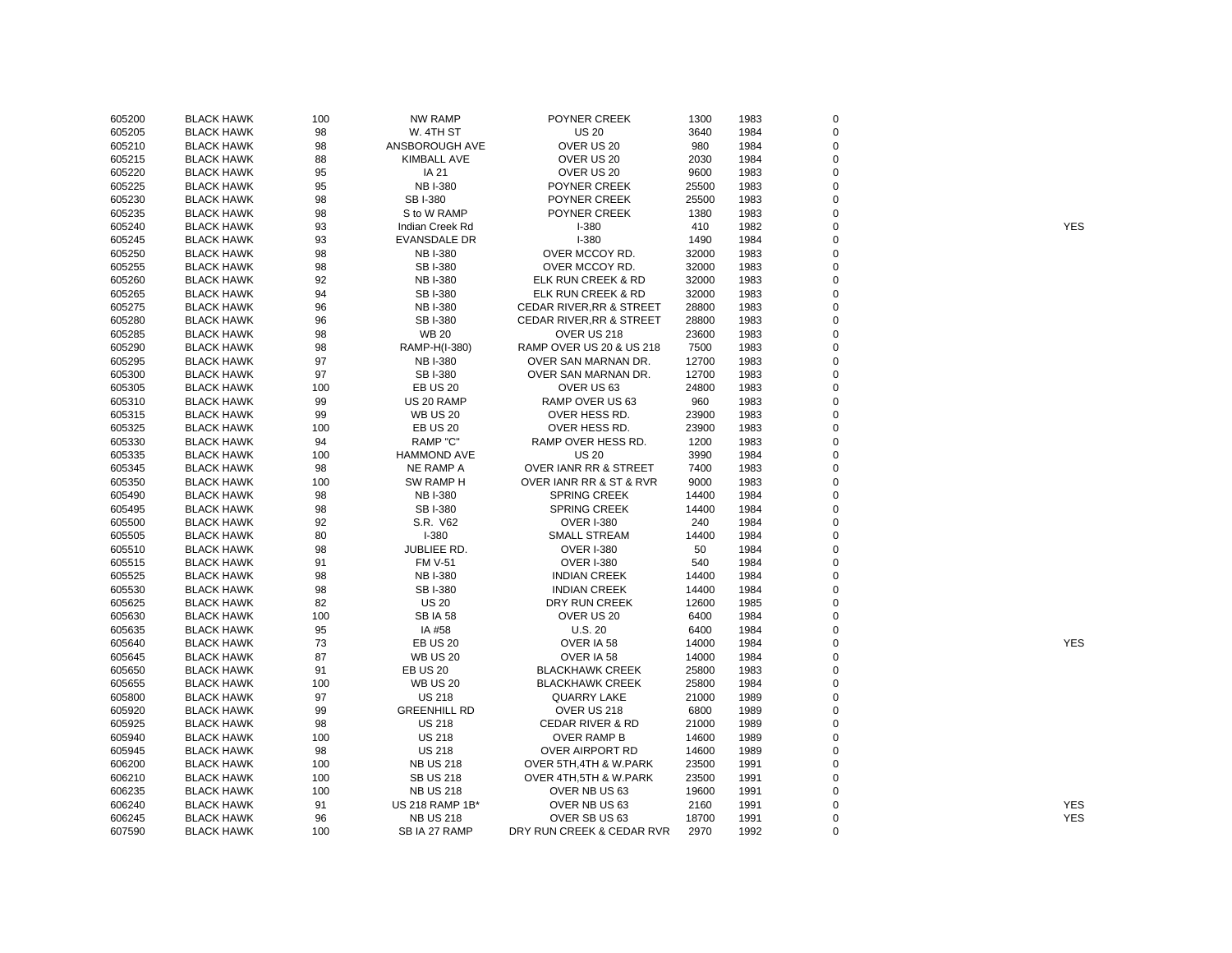| 607595 | <b>BLACK HAWK</b> | 95  | NB IA 27 RAMP      | DRY RUN CREEK & CEDAR RVR    | 2840  | 1992 | 0              |            |            |
|--------|-------------------|-----|--------------------|------------------------------|-------|------|----------------|------------|------------|
| 15151  | <b>BOONE</b>      | 97  | <b>US30</b>        | <b>BEAVER CREEK</b>          | 3980  | 2008 | $\mathbf 0$    |            |            |
| 15160  | <b>BOONE</b>      | 38  | <b>US 30</b>       | MIDDLE BEAVER CREEK          | 3980  | 1917 | 1965           | <b>YES</b> |            |
| 15170  | <b>BOONE</b>      | 88  | US 30 & 169        | <b>EAST BEAVER CREEK</b>     | 4930  | 1962 | 1989           |            |            |
| 15190  | <b>BOONE</b>      | 70  | <b>US 30</b>       | <b>NOAH CREEK</b>            | 7800  | 1962 | 1975           |            |            |
| 15200  | <b>BOONE</b>      | 42  | <b>U.S. 30 EB</b>  | <b>DES MOINES RIVER</b>      | 7800  | 1963 | $\mathsf 0$    | <b>YES</b> |            |
| 15210  | <b>BOONE</b>      | 42  | <b>WB US 30</b>    | <b>DES MOINES RIVER</b>      | 7800  | 1963 | 0              | <b>YES</b> |            |
| 15222  | <b>BOONE</b>      | 58  | <b>US 30</b>       | <b>HONEY CREEK</b>           | 8200  | 1962 | 1965           | <b>YES</b> |            |
| 15225  | <b>BOONE</b>      | 99  | EB IA 930          | OVER US 30                   | 2430  | 1972 | 0              |            |            |
| 15227  | <b>BOONE</b>      | 66  | <b>SR X Avenue</b> | OVER US 30                   | 1010  | 1973 | $\mathbf 0$    |            |            |
| 15240  | <b>BOONE</b>      | 72  | <b>US 169</b>      | SMALL NATURAL STREAM         | 3140  | 1936 | 1987           |            |            |
| 15251  | <b>BOONE</b>      | 98  | <b>US 169</b>      | LITTLE BEAVER CREEK          | 3140  | 1984 | 0              |            |            |
| 15260  | <b>BOONE</b>      | 95  | <b>US 169</b>      | <b>US 30</b>                 | 3080  | 1971 | 0              |            | <b>YES</b> |
| 15271  | <b>BOONE</b>      | 93  | <b>US 169</b>      | UP RR                        | 1370  | 1984 | $\mathsf 0$    |            | <b>YES</b> |
| 15280  | <b>BOONE</b>      | 100 | <b>US 169</b>      | <b>BRANCH BEAVER CREEK</b>   | 1370  | 1967 | 1984           |            |            |
| 15290  | <b>BOONE</b>      | 86  | <b>US 169</b>      | MIDDLE BEAVER CREEK          | 1370  | 1932 | 1984           |            |            |
| 15300  | <b>BOONE</b>      | 89  | <b>US 169</b>      | <b>BRANCH BEAVER CREEK</b>   | 1370  | 1967 | 1984           |            |            |
| 15330  | <b>BOONE</b>      | 87  | <b>IA 17</b>       | <b>BIG CREEK</b>             | 4150  | 1961 | 0              |            |            |
| 15340  | <b>BOONE</b>      | 63  | <b>IA 17</b>       | <b>US 30</b>                 | 4320  | 1968 | $\mathbf 0$    |            | <b>YES</b> |
| 15351  | <b>BOONE</b>      | 99  | <b>IA 17</b>       | <b>PRAIRIE CREEK</b>         | 2200  | 1979 | $\mathbf 0$    |            |            |
| 15361  | <b>BOONE</b>      | 91  | <b>IA 17</b>       | MONTGOMERY CREEK             | 2200  | 1979 | $\mathbf 0$    |            |            |
| 15371  | <b>BOONE</b>      | 99  | <b>IA 17</b>       | <b>BRANCH SQUAW CREEK</b>    | 2200  | 1979 | 0              |            |            |
|        | <b>BOONE</b>      | 92  |                    | <b>DES MOINES RIVER</b>      | 1860  | 1973 | $\mathsf 0$    |            |            |
| 15381  |                   | 87  | IA 210             |                              |       |      | 0              |            |            |
| 76950  | <b>BOONE</b>      |     | IA 210             | TRIB OF BIG CREEK            | 2670  | 1966 |                |            |            |
| 76960  | <b>BOONE</b>      | 86  | IA 210             | <b>BIG CREEK</b>             | 2670  | 1937 | 1969           |            |            |
| 605880 | <b>BOONE</b>      | 97  | IA 210             | <b>SMALL STREAM</b>          | 3090  | 1989 | $\mathsf 0$    |            |            |
| 605905 | <b>BOONE</b>      | 87  | <b>US 169</b>      | <b>SMALL STREAM</b>          | 3140  | 1988 | 0              |            |            |
| 606165 | <b>BOONE</b>      | 87  | IA 144             | <b>SMALL STREAM</b>          | 1790  | 1941 | 0              |            |            |
| 15451  | <b>BREMER</b>     | 100 | <b>NB US 63</b>    | OVER ABANDON RR              | 6600  | 1978 | 0              |            |            |
| 15460  | <b>BREMER</b>     | 44  | <b>US63</b>        | <b>QUARTER SECTION RUN</b>   | 4550  | 1956 | $\overline{0}$ | <b>YES</b> |            |
| 15470  | <b>BREMER</b>     | 72  | <b>US63</b>        | <b>CRANE CREEK</b>           | 4580  | 1957 | $\mathbf 0$    |            |            |
| 15481  | <b>BREMER</b>     | 100 | <b>US63</b>        | <b>WAPSIPINICON RIVER</b>    | 240   | 1985 | 0              |            |            |
| 15501  | <b>BREMER</b>     | 80  | IA <sub>3</sub>    | DRY RUN CREEK                | 11200 | 1985 | 0              |            |            |
| 15550  | <b>BREMER</b>     | 70  | IA <sub>3</sub>    | <b>DRAINAGE DITCH</b>        | 6900  | 1967 | 0              |            |            |
| 15560  | <b>BREMER</b>     | 93  | IA <sub>3</sub>    | <b>DRAINAGE DITCH</b>        | 5500  | 1967 | 1996           |            |            |
| 15570  | <b>BREMER</b>     | 50  | IA <sub>3</sub>    | <b>CEDAR RIVER</b>           | 13500 | 1950 | 0              |            | <b>YES</b> |
| 15591  | <b>BREMER</b>     | 97  | IA <sub>3</sub>    | <b>BASKINS CREEK</b>         | 3340  | 1996 | 0              |            |            |
| 15600  | <b>BREMER</b>     | 58  | IA <sub>3</sub>    | <b>QUARTER SECTION RUN</b>   | 2940  | 1945 | 0              |            | <b>YES</b> |
| 15610  | <b>BREMER</b>     | 78  | IA <sub>3</sub>    | <b>CRAINS CREEK</b>          | 2940  | 1958 | 0              |            |            |
| 15620  | <b>BREMER</b>     | 98  | IA <sub>3</sub>    | <b>DRAINAGE DITCH</b>        | 1910  | 1929 | 1966           |            |            |
| 15630  | <b>BREMER</b>     | 99  | IA <sub>3</sub>    | <b>WAPSIPINICON RIVER</b>    | 1910  | 1940 | 1971           |            |            |
| 15641  | <b>BREMER</b>     | 99  | IA <sub>3</sub>    | <b>WAPSIPINICON OVERFLOW</b> | 1910  | 1990 | $\mathsf 0$    |            |            |
| 15650  | <b>BREMER</b>     | 64  | lowa <sub>3</sub>  | <b>BUCK CREEK</b>            | 1910  | 1927 | 1959           |            |            |
| 15661  | <b>BREMER</b>     | 70  | IA 93              | <b>CRANE CREEK</b>           | 1070  | 1976 | 0              |            |            |
| 15671  | <b>BREMER</b>     | 96  | IA 93              | <b>DRAINAGE DITCH</b>        | 1070  | 1976 | $\mathbf 0$    |            |            |
| 15680  | <b>BREMER</b>     | 75  | IA 93              | <b>DRAINAGE DITCH</b>        | 2490  | 1954 | 0              |            |            |
| 15691  | <b>BREMER</b>     | 94  | IA 93              | WAPSIPINICON RIVER OVFLW     | 1480  | 1977 | $\mathbf 0$    |            |            |
| 15701  | <b>BREMER</b>     | 84  | IA 93              | <b>WAPSIPINICON RIVER</b>    | 1480  | 1977 | 0              |            |            |
| 15711  | <b>BREMER</b>     | 98  | IA 93              | PLUMB CREEK                  | 1270  | 1976 | 0              |            |            |
| 15721  | <b>BREMER</b>     | 91  | IA 93              | PLUMB CREEK                  | 1270  | 1976 | 0              |            |            |
| 15731  | <b>BREMER</b>     | 97  | IA 93              | <b>BUCK CREEK</b>            | 1130  | 1977 | 0              |            |            |
| 15740  | <b>BREMER</b>     | 52  | IA 93              | SMALL NATURAL STREAM         | 4560  | 1936 | 1959           |            | <b>YES</b> |
| 15750  | <b>BREMER</b>     | 71  | IA 188             | <b>CEDAR RIVER OVERFLOW</b>  | 1080  | 1952 | 0              |            |            |
| 15760  | <b>BREMER</b>     | 92  | IA 188             | <b>CEDAR RIVER</b>           | 1080  | 1971 | $\mathbf 0$    |            |            |
|        |                   |     |                    |                              |       |      |                |            |            |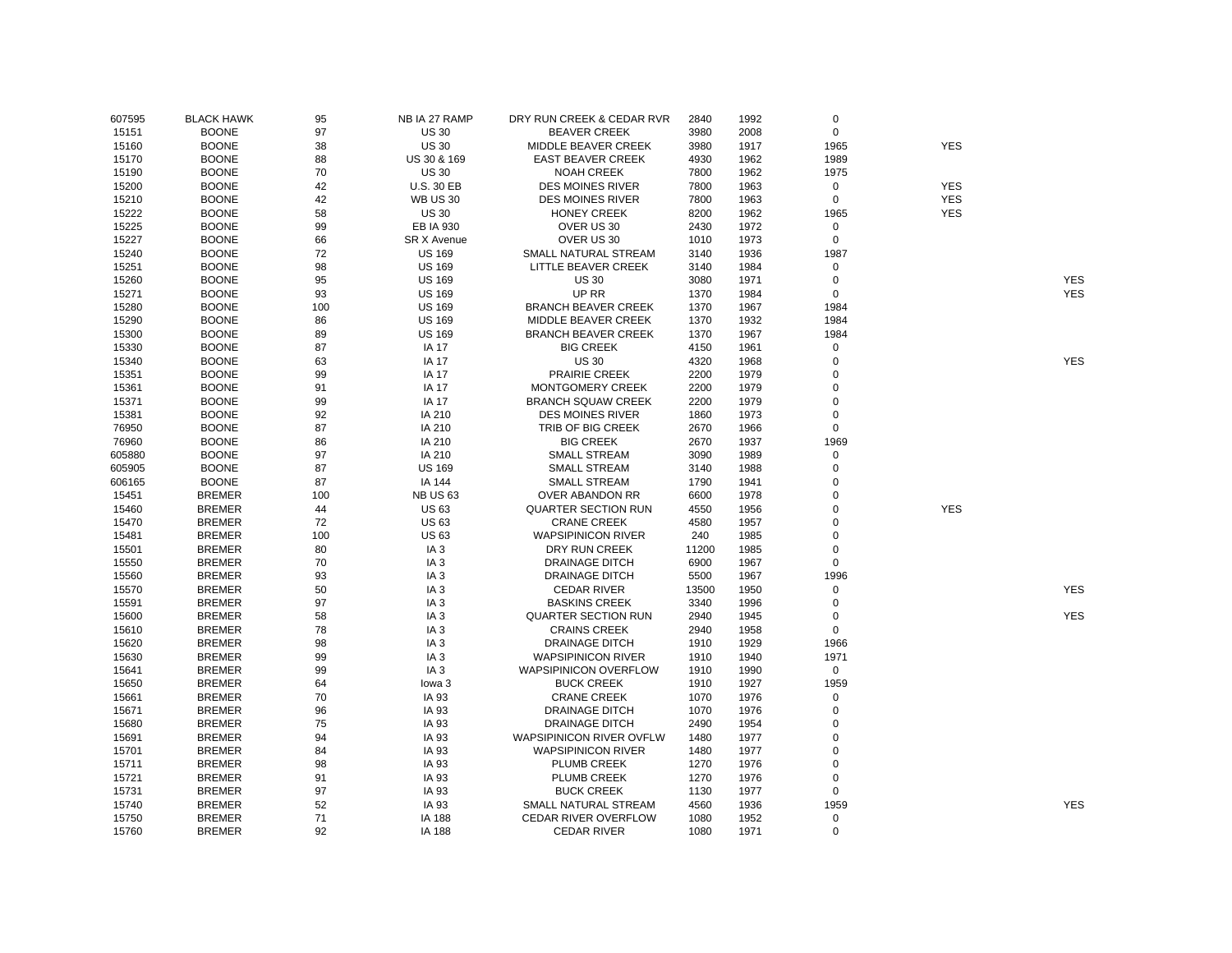| 15771  | <b>BREMER</b>   | 100 | IA 188           | <b>TWO MILE CREEK</b>           | 1080  | 1979 | $\mathbf 0$    |            |
|--------|-----------------|-----|------------------|---------------------------------|-------|------|----------------|------------|
| 15781  | <b>BREMER</b>   | 94  | IA 188           | <b>HORTON CREEK</b>             | 1080  | 1987 | $\mathsf 0$    |            |
| 15790  | <b>BREMER</b>   | 84  | IA 188           | <b>CRANE CREEK</b>              | 540   | 1926 | 1951           |            |
| 601235 | <b>BREMER</b>   | 100 | <b>NB US 218</b> | <b>Cedar River</b>              | 16400 | 1993 | $\pmb{0}$      |            |
| 601240 | <b>BREMER</b>   | 100 | <b>SB US 218</b> | <b>CEDAR RIVER</b>              | 16400 | 1993 | $\mathsf 0$    |            |
| 601400 | <b>BREMER</b>   | 100 | <b>NB US 63</b>  | <b>QUARTER SECTION RUN CRK.</b> | 5600  | 1994 | 2004           |            |
| 601405 | <b>BREMER</b>   | 100 | <b>SB US 63</b>  | QUARTER SECTION RUN             | 5600  | 1994 | 2004           |            |
| 601410 | <b>BREMER</b>   | 99  | <b>NB US 63</b>  | <b>OVER SR FAYETTE ST</b>       | 4990  | 1994 | 0              |            |
| 601415 | <b>BREMER</b>   | 99  | <b>SB US 63</b>  | Secondary Rd FAYETTE ST         | 4990  | 1994 | 0              |            |
| 601725 | <b>BREMER</b>   | 98  | 240TH STREET     | <b>US 218</b>                   | 200   | 1997 | 0              |            |
| 601730 | <b>BREMER</b>   | 80  | <b>US 218 NB</b> | overflow Ave. Saints Lake       | 7300  | 1996 | 0              | <b>YES</b> |
| 601732 | <b>BREMER</b>   | 80  | <b>US 218 SB</b> | overflow Ave. Saints Lake       | 7300  | 1996 | 0              | <b>YES</b> |
| 601740 | <b>BREMER</b>   | 82  | <b>US 218</b>    | TRIB-SHELL ROCK RIVER           | 6400  | 1996 | 0              |            |
| 601775 | <b>BREMER</b>   | 85  | <b>US 218</b>    | TRIB. TO SHELL ROCK RIVER       | 7300  | 1996 | 0              |            |
| 601945 | <b>BREMER</b>   | 94  | Sec. Rd. LOOP G  | <b>US 218</b>                   | 110   | 1997 | 0              |            |
| 601950 | <b>BREMER</b>   | 95  | Sec. Rd. Ramp C  | <b>US 218</b>                   | 9600  | 1997 | 0              | <b>YES</b> |
| 601955 | <b>BREMER</b>   | 95  | 210TH ST.        | <b>US 218</b>                   | 1780  | 1996 | 0              |            |
| 604461 | <b>BREMER</b>   | 96  | IA 116           | <b>DRAINAGE DITCH</b>           | 12200 | 1985 | 0              |            |
| 606680 | <b>BREMER</b>   | 100 | <b>NB US 218</b> | IA <sub>3</sub>                 | 5400  | 1996 | 0              |            |
| 606685 | <b>BREMER</b>   | 100 | <b>SB US 218</b> | IA <sub>3</sub>                 | 5400  | 1996 | 0              |            |
| 608050 | <b>BREMER</b>   | 95  | lowa #188        | U.S. 218                        | 1070  | 2002 | $\overline{0}$ |            |
| 608195 | <b>BREMER</b>   | 82  | <b>US 218</b>    | TRIB. TO CEDAR RIVER            | 8400  | 2002 | 0              |            |
| 608305 | <b>BREMER</b>   | 82  | <b>US 218</b>    |                                 | 8000  | 2001 | 0              |            |
| 608675 | <b>BREMER</b>   | 82  | <b>US 218</b>    | Drainage ditch                  | 8400  | 2001 | 0              |            |
|        |                 |     |                  | Drainage Ditch                  |       |      |                |            |
| 15901  | <b>BUCHANAN</b> | 94  | IA 150           | <b>BRANCH BEAR CREEK</b>        | 3600  | 1983 | 0              |            |
| 15911  | <b>BUCHANAN</b> | 96  | IA 150           | <b>BRANCH BEAR CREEK</b>        | 3600  | 1976 | 0              |            |
| 15920  | <b>BUCHANAN</b> | 65  | IA #150          | <b>BEAR CREEK</b>               | 4330  | 1954 | 0              | <b>YES</b> |
| 15931  | <b>BUCHANAN</b> | 98  | IA 150           | <b>BEAR CREEK</b>               | 4330  | 2009 | $\mathsf 0$    |            |
| 15950  | <b>BUCHANAN</b> | 89  | IA 150           | <b>WAPSIPINICON RIVER</b>       | 10900 | 1927 | 1999           |            |
| 15961  | <b>BUCHANAN</b> | 72  | IA 150           | HARTE CREEK                     | 4730  | 1984 | $\pmb{0}$      | <b>YES</b> |
| 15971  | <b>BUCHANAN</b> | 94  | IA 150           | <b>BRANCH OTTER CREEK</b>       | 4730  | 1984 | 0              |            |
| 15991  | <b>BUCHANAN</b> | 94  | IA 150           | <b>BRANCH OTTER CREEK</b>       | 4730  | 1984 | 0              |            |
| 16001  | <b>BUCHANAN</b> | 78  | IA 150           | <b>OTTER CREEK</b>              | 4730  | 1991 | 0              |            |
| 16011  | <b>BUCHANAN</b> | 93  | IA 150           | <b>HAZELTON CREEK</b>           | 5900  | 1986 | 0              |            |
| 16020  | <b>BUCHANAN</b> | 91  | IA 187           | <b>US 20</b>                    | 600   | 1970 | 0              |            |
| 16031  | <b>BUCHANAN</b> | 99  | IA 187           | PRAIRIE CREEK                   | 1650  | 1989 | 0              |            |
| 16041  | <b>BUCHANAN</b> | 95  | IA 187           | <b>LAMONT CREEK</b>             | 1830  | 1977 | 0              |            |
| 16051  | <b>BUCHANAN</b> | 99  | IA 187           | SO FK MAQUOKETA RIVER           | 1830  | 1989 | 0              |            |
| 16061  | <b>BUCHANAN</b> | 98  | IA 281           | <b>HUNTER CREEK</b>             | 1930  | 1986 | 0              |            |
| 16071  | <b>BUCHANAN</b> | 99  | IA 281           | OTTER CREEK                     | 1930  | 1986 | 0              |            |
| 16140  | <b>BUCHANAN</b> | 90  | YORK AVE.        | OVER US 20                      | 80    | 1970 | 0              |            |
| 83340  | <b>BUCHANAN</b> | 87  | IA 187           | <b>SMALL STREAM</b>             | 1620  | 1960 | 0              |            |
| 362360 | <b>BUCHANAN</b> | 82  | <b>FM V-71</b>   | <b>OVER 1-380</b>               | 390   | 1983 | $\overline{0}$ | <b>YES</b> |
| 603620 | <b>BUCHANAN</b> | 99  | <b>EB US 20</b>  | OVER IA 150                     | 5200  | 1978 | 0              |            |
| 603623 | <b>BUCHANAN</b> | 98  | <b>WB US 20</b>  | OVER IA 150                     | 5200  | 1978 | $\overline{0}$ |            |
| 603625 | <b>BUCHANAN</b> | 95  | <b>EB US 20</b>  | <b>WAPSIPINICON RIVER</b>       | 7000  | 1978 | 0              |            |
| 603630 | <b>BUCHANAN</b> | 93  | <b>WB US 20</b>  | <b>WAPSIPINICON RIVER</b>       | 7000  | 1978 | 0              |            |
| 603635 | <b>BUCHANAN</b> | 88  | <b>SR W35</b>    | OVER US 20                      | 900   | 1978 | 0              | <b>YES</b> |
| 603640 | <b>BUCHANAN</b> | 100 | <b>EB US 20</b>  | <b>PINE CREEK</b>               | 7000  | 1978 | 0              |            |
| 603645 | <b>BUCHANAN</b> | 100 | <b>WB US 20</b>  | <b>PINE CREEK</b>               | 7000  | 1978 | 0              |            |
| 603650 | <b>BUCHANAN</b> | 96  | <b>SR W-40</b>   | OVER US 20                      | 1840  | 1978 | 0              |            |
| 603655 | <b>BUCHANAN</b> | 94  | <b>FM W-45</b>   | OVER US 20                      | 390   | 1978 | $\overline{0}$ |            |
| 603660 | <b>BUCHANAN</b> | 100 | <b>EB US 20</b>  | <b>BUFFALO CREEK</b>            | 5900  | 1978 | 0              |            |
| 603665 | <b>BUCHANAN</b> | 100 | <b>WB US 20</b>  | <b>BUFFALO CREEK</b>            | 5900  | 1978 | 0              |            |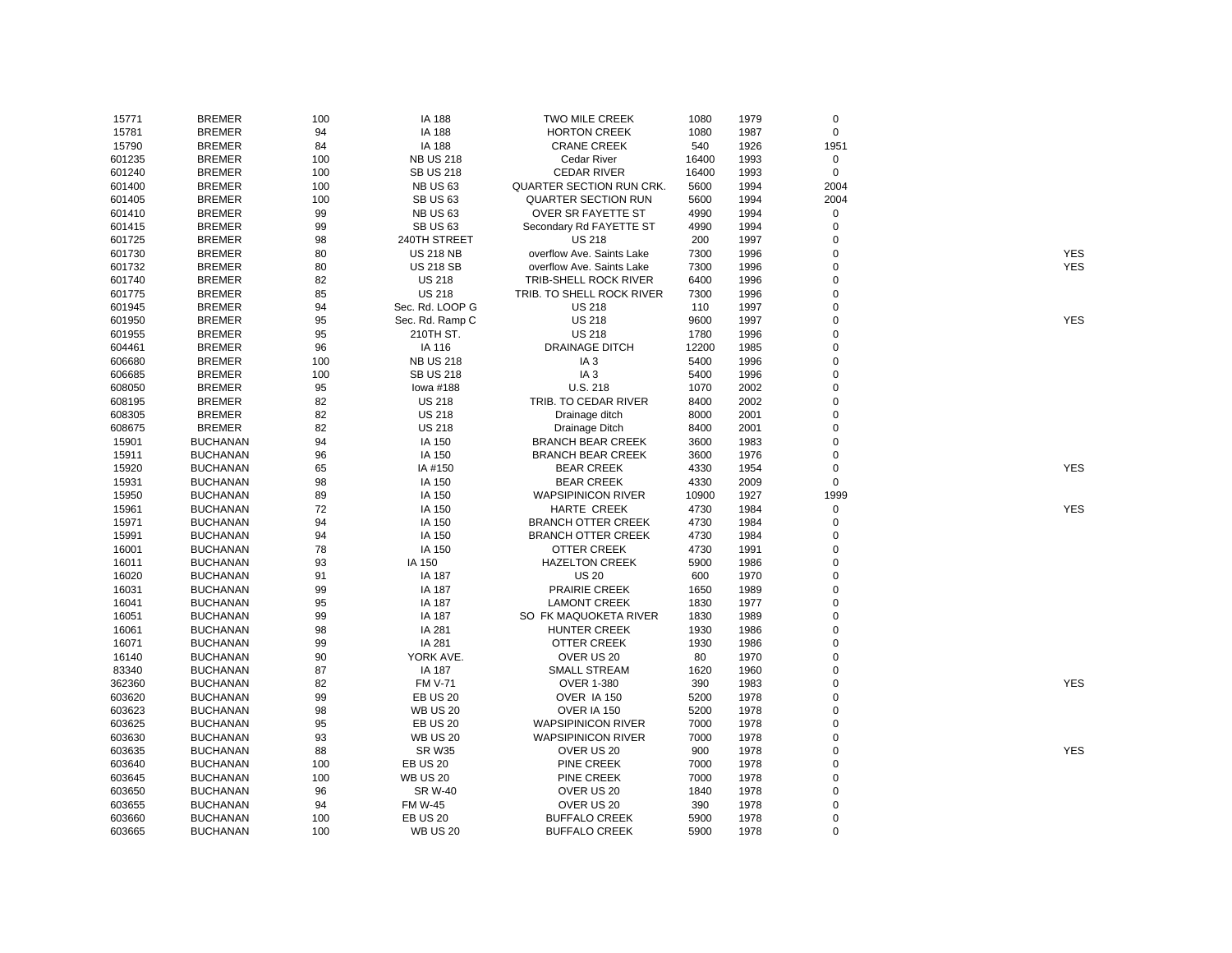| 603840 | <b>BUCHANAN</b>    | 82  | <b>US 20</b>         | <b>DRY CREEK</b>            | 7000  | 1979 | $\mathbf 0$ |            |
|--------|--------------------|-----|----------------------|-----------------------------|-------|------|-------------|------------|
| 603990 | <b>BUCHANAN</b>    | 83  | IA 281               | LITTLE WAPSIPINICON RIVER   | 2510  | 1954 | 1986        |            |
| 604895 | <b>BUCHANAN</b>    | 82  | <b>US 20</b>         | <b>DRAINAGE DITCH</b>       | 10800 | 1980 | 0           |            |
| 604900 | <b>BUCHANAN</b>    | 92  | <b>FM V-65</b>       | OVER US 20                  | 2970  | 1980 | $\pmb{0}$   |            |
| 604905 | <b>BUCHANAN</b>    | 85  | S.R. V71             | OVER US 20                  | 380   | 1980 | 0           |            |
| 604910 | <b>BUCHANAN</b>    | 82  | <b>US 20</b>         | <b>DRAINAGE DITCH</b>       | 10200 | 1980 | 0           |            |
| 604915 | <b>BUCHANAN</b>    | 82  | <b>US 20</b>         | <b>DRAINAGE DITCH</b>       | 10200 | 1980 | 0           |            |
| 604920 | <b>BUCHANAN</b>    | 95  | Henley Ave.          | OVER US 20                  | 80    | 1980 | $\mathbf 0$ |            |
| 604925 | <b>BUCHANAN</b>    | 89  | <b>IOWA AVE(MHI)</b> | OVER US 20                  | 1610  | 1980 | $\mathbf 0$ |            |
| 605030 | <b>BUCHANAN</b>    | 94  | IA 150               | <b>SMALL CREEK</b>          | 4730  | 1984 | $\mathbf 0$ |            |
| 605440 | <b>BUCHANAN</b>    | 98  | <b>NB I-380</b>      | <b>BEAR CREEK</b>           | 15100 | 1984 | $\mathbf 0$ |            |
| 605445 | <b>BUCHANAN</b>    | 98  | SB I-380             | <b>BEAR CREEK</b>           | 15100 | 1984 | $\mathbf 0$ |            |
| 605450 | <b>BUCHANAN</b>    | 98  | <b>NB I-380</b>      | OVER SR D48                 | 14300 | 1984 | $\mathbf 0$ |            |
| 605455 | <b>BUCHANAN</b>    | 98  | SB I-380             | S.R. D48                    | 14300 | 1984 | $\mathbf 0$ |            |
| 605460 | <b>BUCHANAN</b>    | 87  | <b>NB I-380</b>      | <b>LIME CREEK</b>           | 14700 | 1984 | $\mathbf 0$ |            |
| 605465 | <b>BUCHANAN</b>    | 84  | SB I-380             | <b>LIME CREEK</b>           | 14700 | 1984 | $\mathbf 0$ |            |
| 605470 | <b>BUCHANAN</b>    | 85  | <b>FM W-17</b>       | $I - 380$                   | 110   | 1984 | $\mathbf 0$ |            |
| 605480 | <b>BUCHANAN</b>    | 80  | $I-380$              | <b>MUD CREEK</b>            | 14700 | 1983 | $\mathbf 0$ |            |
| 605485 | <b>BUCHANAN</b>    | 100 | <b>FM V-65</b>       | $I - 380$                   | 790   | 1984 | $\mathbf 0$ |            |
| 16161  | <b>BUENA VISTA</b> | 96  | <b>US71</b>          | DRAINAGE DITCH #34          | 2920  | 1985 | 0           |            |
| 16171  | <b>BUENA VISTA</b> | 96  | <b>US71</b>          | DRAINAGE DITCH #34          | 2920  | 1985 | $\mathbf 0$ |            |
| 16181  | <b>BUENA VISTA</b> | 85  | US 71 & IA 10        | LITTLE SIOUX RIVER          | 3640  | 1973 | 0           |            |
| 16190  | <b>BUENA VISTA</b> | 69  | IA <sub>3</sub>      | <b>MAPLE CREEK</b>          | 1410  | 1957 | 0           |            |
| 16200  | <b>BUENA VISTA</b> | 56  | IA <sub>3</sub>      | <b>BROOK CREEK</b>          | 1420  | 1957 | 0           | <b>YES</b> |
| 16210  | <b>BUENA VISTA</b> | 71  | IA <sub>3</sub>      | SMALL NATURAL STREAM        | 1270  | 1957 | $\mathbf 0$ |            |
| 16220  | <b>BUENA VISTA</b> | 68  | IA <sub>3</sub>      | <b>RACCOON RIVER</b>        | 1530  | 1950 | 0           | <b>YES</b> |
| 16230  | <b>BUENA VISTA</b> | 64  | IA <sub>3</sub>      | <b>DRAINAGE DITCH</b>       | 1530  | 1950 | 0           | <b>YES</b> |
| 16240  | <b>BUENA VISTA</b> | 81  | IA <sub>3</sub>      | <b>DRAINAGE DITCH</b>       | 1530  | 1950 | $\mathbf 0$ |            |
| 16250  | <b>BUENA VISTA</b> | 84  | IA 7                 | SMALL NATURAL STREAM        | 2420  | 1936 | 1990        |            |
| 16271  | <b>BUENA VISTA</b> | 97  | IA <sub>7</sub>      | POWELL CREEK                | 4760  | 1992 | 0           |            |
| 16280  | <b>BUENA VISTA</b> | 90  | IA 7                 | <b>DRAINAGE DITCH</b>       | 2370  | 1937 | $\mathbf 0$ |            |
| 16290  | <b>BUENA VISTA</b> | 84  | IA <sub>7</sub>      | <b>DRAINAGE DITCH</b>       | 2370  | 1937 | $\mathbf 0$ |            |
| 16300  | <b>BUENA VISTA</b> | 85  | IA <sub>7</sub>      | <b>DRAINAGE DITCH</b>       | 2370  | 1937 | $\mathbf 0$ |            |
| 16310  | <b>BUENA VISTA</b> | 87  | IA <sub>7</sub>      | <b>DRAINAGE DITCH</b>       | 2370  | 1937 | $\mathbf 0$ |            |
| 16321  | <b>BUENA VISTA</b> | 99  | IA <sub>7</sub>      | NORTH RACOON RIVER          | 2370  | 2002 | $\mathbf 0$ |            |
| 16331  | <b>BUENA VISTA</b> | 99  | IA <sub>7</sub>      | PRARIE CREEK DD             | 1350  | 2000 | $\mathbf 0$ |            |
| 16341  | <b>BUENA VISTA</b> | 97  | <b>IA 10</b>         | <b>DRAINAGE DITCH</b>       | 790   | 1990 | $\mathbf 0$ |            |
| 16351  | <b>BUENA VISTA</b> | 97  | <b>IA 10</b>         | <b>N.RACCOON RIVER</b>      | 790   | 1990 | $\mathbf 0$ |            |
| 85001  | <b>BUENA VISTA</b> | 96  | RELOC US 71          | <b>BRANCH RACCOON RIVER</b> | 2290  | 1996 | 0           |            |
| 606445 | <b>BUENA VISTA</b> | 97  | RELOC US 71          | <b>SMALL STREAM</b>         | 2290  | 1996 | $\pmb{0}$   |            |
| 607214 | <b>BUENA VISTA</b> | 98  | IA 110               | STORM LAKE INLET            | 4510  | 1978 | $\pmb{0}$   |            |
| 16390  | <b>BUTLER</b>      | 70  | la. 57               | <b>DRAINAGE DITCH</b>       | 1440  | 1923 | 1962        |            |
| 16400  | <b>BUTLER</b>      | 68  | la 57                | <b>DRAINAGE DITCH</b>       | 3100  | 1924 | 1962        |            |
| 16411  | <b>BUTLER</b>      | 99  | lowa #57             | <b>BEAVER CREEK</b>         | 3100  | 2003 | 0           |            |
| 16420  | <b>BUTLER</b>      | 54  | IA 57                | <b>Phelps Creek</b>         | 2800  | 1929 | 1957        |            |
| 16440  | <b>BUTLER</b>      | 72  | IA 57                | DRAINAGE DITCH              | 2800  | 1928 | 1957        |            |
| 16450  | <b>BUTLER</b>      | 86  | IA 57                | <b>DRAINAGE DITCH</b>       | 2430  | 1971 | $\mathbf 0$ |            |
|        |                    | 96  |                      |                             |       | 1929 | 1970        |            |
| 16460  | <b>BUTLER</b>      |     | IA 57                | <b>DRAINAGE DITCH</b>       | 2430  |      |             |            |
| 16470  | <b>BUTLER</b>      | 99  | IA 57                | <b>Beaver Creek</b>         | 2430  | 1928 | 1969        |            |
| 16481  | <b>BUTLER</b>      | 84  | IA <sub>3</sub>      | <b>HARTGRAVES CREEK</b>     | 1920  | 1984 | $\mathbf 0$ |            |
| 16490  | <b>BUTLER</b>      | 76  | IA <sub>3</sub>      | Hartgraves Creek overflow   | 1920  | 1957 | $\mathbf 0$ |            |
| 16500  | <b>BUTLER</b>      | 61  | IA <sub>3</sub>      | W FORK CEDAR RIVER          | 1960  | 1927 | 1984        |            |
| 16510  | <b>BUTLER</b>      | 86  | IA <sub>3</sub>      | <b>BOYLAN CREEK</b>         | 1960  | 1927 | 1984        |            |
| 16521  | <b>BUTLER</b>      | 95  | IA <sub>3</sub>      | <b>KILSON CREEK</b>         | 1960  | 2002 | $\mathbf 0$ |            |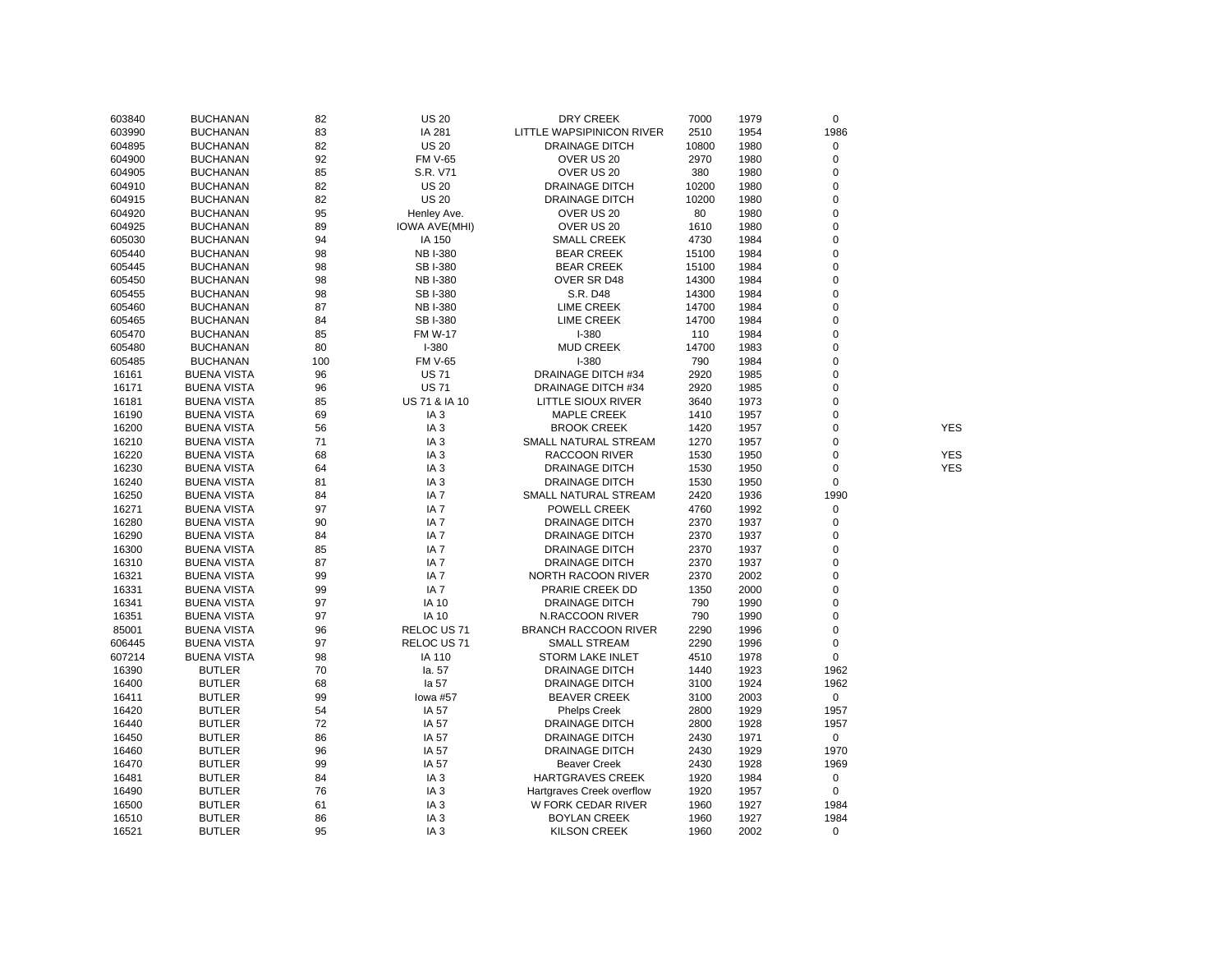| 16530  | <b>BUTLER</b>  | 89  | IA <sub>3</sub>     | DRAINAGE DITCH                | 1960  | 1951 | $\mathbf 0$ |            |            |
|--------|----------------|-----|---------------------|-------------------------------|-------|------|-------------|------------|------------|
| 16540  | <b>BUTLER</b>  | 96  | IA <sub>3</sub>     | SMALL NATURAL STREAM          | 2520  | 1967 | 1999        |            |            |
| 16550  | <b>BUTLER</b>  | 79  | IA <sub>3</sub>     | <b>OVER IANR RR</b>           | 3840  | 1967 | $\mathbf 0$ |            | <b>YES</b> |
| 16560  | <b>BUTLER</b>  | 79  | IA <sub>3</sub>     | SHELL ROCK RIVER              | 3840  | 1967 | $\mathbf 0$ |            |            |
| 16570  | <b>BUTLER</b>  | 33  | lowa 14             | SMALL NATURAL STREAM          | 2560  | 1928 | 1954        | <b>YES</b> |            |
| 16581  | <b>BUTLER</b>  | 95  | <b>IA 14</b>        | <b>BEAVER CREEK</b>           | 2310  | 1984 | $\mathbf 0$ |            |            |
| 16591  | <b>BUTLER</b>  | 99  | <b>IA 14</b>        | <b>JOHNSON CREEK</b>          | 1850  | 1984 | 0           |            |            |
| 16611  | <b>BUTLER</b>  | 94  | <b>IA 14</b>        | BR W FORK CEDAR RIVER         | 1360  | 1984 | $\pmb{0}$   |            |            |
| 16621  | <b>BUTLER</b>  | 88  | <b>IA 14</b>        | W FK CEDAR RIVER              | 1360  | 1984 | 0           |            |            |
| 16631  | <b>BUTLER</b>  | 97  | <b>IA 14</b>        | BR W FK CEDAR RIVER           | 1360  | 1984 | 0           |            |            |
| 16641  | <b>BUTLER</b>  | 87  | <b>IA 14</b>        | W FK CEDAR RIVER              | 1360  | 1984 | 0           |            |            |
| 16650  | <b>BUTLER</b>  | 87  | <b>IA 14</b>        | <b>DRAINAGE DITCH</b>         | 1360  | 1946 | 1984        |            |            |
| 16671  | <b>BUTLER</b>  | 99  | <b>IA 14</b>        | SMALL NATURAL STREAM          | 1500  | 1994 | $\mathbf 0$ |            |            |
| 16681  | <b>BUTLER</b>  | 96  | <b>IA 14</b>        | SMALL NATURAL STREAM          | 1500  | 1994 | $\mathbf 0$ |            |            |
| 16691  | <b>BUTLER</b>  | 100 | <b>IA 14</b>        | <b>COLD WATER CREEK</b>       | 1500  | 2010 |             |            |            |
| 16700  | <b>BUTLER</b>  | 89  | <b>IA 14</b>        | SHELL ROCK RIVER              | 1410  | 1967 | $\mathbf 0$ |            |            |
| 16710  | <b>BUTLER</b>  | 52  | IA 14               | OVER IA NR RR                 | 1690  | 1936 | 1967        |            |            |
| 16721  | <b>BUTLER</b>  | 88  | IA 188              | <b>SHELL ROCK RIVER</b>       | 2150  | 1992 | 0           |            |            |
| 16740  | <b>BUTLER</b>  | 74  | IA 188              | SMALL NATURAL STREAM          | 790   | 1962 | $\mathbf 0$ |            |            |
| 16750  | <b>BUTLER</b>  | 84  | <b>IA 188</b>       | <b>DRAINAGE DITCH</b>         | 790   | 1962 | 0           |            |            |
| 16760  | <b>BUTLER</b>  | 87  | <b>IA 188</b>       | <b>DRAINAGE DITCH</b>         | 390   | 1962 | $\pmb{0}$   |            |            |
| 16770  | <b>BUTLER</b>  | 95  | <b>IA 188</b>       | DRY RUN CREEK                 | 390   | 1959 | 0           |            |            |
| 16780  | <b>BUTLER</b>  | 69  | <b>IA 188</b>       | SMALL NATURAL STREAM          | 390   | 1900 | 1962        | <b>YES</b> |            |
| 16791  | <b>CALHOUN</b> | 78  | <b>US 20</b>        | <b>CAMP CREEK</b>             | 1940  | 1992 | $\mathbf 0$ |            |            |
| 16811  | <b>CALHOUN</b> | 96  | <b>US 20</b>        | <b>CAMP CREEK</b>             | 1940  | 2005 | $\mathbf 0$ |            |            |
|        | <b>CALHOUN</b> | 65  | IA4                 | <b>DRAINAGE DITCH</b>         | 570   | 1952 | $\pmb{0}$   |            | <b>YES</b> |
| 16900  |                |     |                     |                               |       |      | $\mathbf 0$ |            |            |
| 16911  | <b>CALHOUN</b> | 100 | IA #4 & IA #175     | <b>CEDAR CREEK</b>            | 1680  | 1993 |             |            |            |
| 16921  | <b>CALHOUN</b> | 88  | IA 4 & 175          | <b>PURGATORY CREEK</b>        | 1900  | 1973 | 0           |            |            |
| 16931  | <b>CALHOUN</b> | 99  | IA4                 | E BR LAKE CREEK               | 1270  | 1991 | 0           |            |            |
| 16951  | <b>CALHOUN</b> | 94  | IA4                 | OVER CC RR                    | 1270  | 1991 | $\mathbf 0$ |            |            |
| 16971  | <b>CALHOUN</b> | 97  | IA <sub>7</sub>     | <b>LAKE CREEK</b>             | 1980  | 1989 | 0           |            |            |
| 16981  | <b>CALHOUN</b> | 69  | IA <sub>7</sub>     | OVER CC RR                    | 3230  | 1974 | $\mathbf 0$ | <b>YES</b> |            |
| 16991  | <b>CALHOUN</b> | 93  | IA 175              | <b>RACCOON RIVER</b>          | 2040  | 1980 | 0           |            |            |
| 17001  | <b>CALHOUN</b> | 94  | IA 175              | <b>PRAIRIE CREEK</b>          | 2040  | 1980 | $\pmb{0}$   |            |            |
| 17011  | <b>CALHOUN</b> | 80  | IA 175              | <b>LAKE CREEK</b>             | 2040  | 1980 | $\mathbf 0$ |            |            |
| 17021  | <b>CALHOUN</b> | 97  | IA 175              | <b>HARDIN CREEK</b>           | 1330  | 1990 | 0           |            |            |
| 609930 | <b>CALHOUN</b> | 97  | <b>RERLOC US 20</b> | DD 9 & 13                     | 20    | 2008 | $\mathbf 0$ |            |            |
| 17031  | CARROLL        | 92  | <b>US 30</b>        | OVER EAST BOYER RIVER         | 3680  | 1997 | $\mathbf 0$ |            |            |
| 17041  | CARROLL        | 96  | <b>US 30</b>        | SMALL NATURAL STREAM          | 3680  | 1997 | $\pmb{0}$   |            |            |
| 17051  | CARROLL        | 96  | <b>US 30</b>        | SMALL NATURAL STREAM          | 3680  | 1997 | 0           |            |            |
| 17061  | CARROLL        | 87  | <b>US 30</b>        | MIDDLE RACCOON RIVER          | 6600  | 1982 | $\mathbf 0$ |            |            |
| 17071  | CARROLL        | 91  | <b>US 30</b>        | OVER UP RR                    | 6900  | 1982 | $\mathbf 0$ |            |            |
| 17090  | CARROLL        | 86  | U.S.30              | DITCH #77                     | 13300 | 1951 | 1974        |            |            |
| 17110  | CARROLL        | 55  | <b>US 30</b>        | <b>STORM CREEK</b>            | 6500  | 1955 | 0           |            |            |
| 17121  | CARROLL        | 98  | <b>US71</b>         | E NISHNABOTNA RIVER           | 2030  | 1999 | $\pmb{0}$   |            |            |
| 17131  | CARROLL        | 90  | <b>US71</b>         | <b>OVER BNSF RR</b>           | 3090  | 1985 | 0           |            |            |
| 17141  | CARROLL        | 90  | <b>US71</b>         | <b>SMALL STREAM</b>           | 3090  | 1985 | $\mathbf 0$ |            |            |
| 17151  | CARROLL        | 97  | <b>US71</b>         | FORK OF BRUSHY CREEK          | 3090  | 1994 | $\mathbf 0$ |            |            |
| 17171  | CARROLL        | 94  | <b>US71</b>         | <b>SMALL STREAM</b>           | 4050  | 1985 | 0           |            |            |
| 17181  | CARROLL        | 98  | <b>US71</b>         | <b>SMALL STREAM</b>           | 4050  | 1979 | $\mathbf 0$ |            |            |
| 17191  | CARROLL        | 76  | <b>US71</b>         | MIDDLE RACCOON RIVER          | 5300  | 1985 | 0           |            |            |
| 17201  | CARROLL        | 91  | <b>US71</b>         | OVER UP RR & RD               | 6000  | 1988 | $\pmb{0}$   |            |            |
| 17231  | CARROLL        | 95  | <b>US71</b>         | <b>STORM CREEK</b>            | 4800  | 1973 | $\mathbf 0$ |            |            |
| 17250  | CARROLL        | 91  | IA 141              | <b>WEST NISHNABOTNA RIVER</b> | 3220  | 1962 | $\Omega$    |            |            |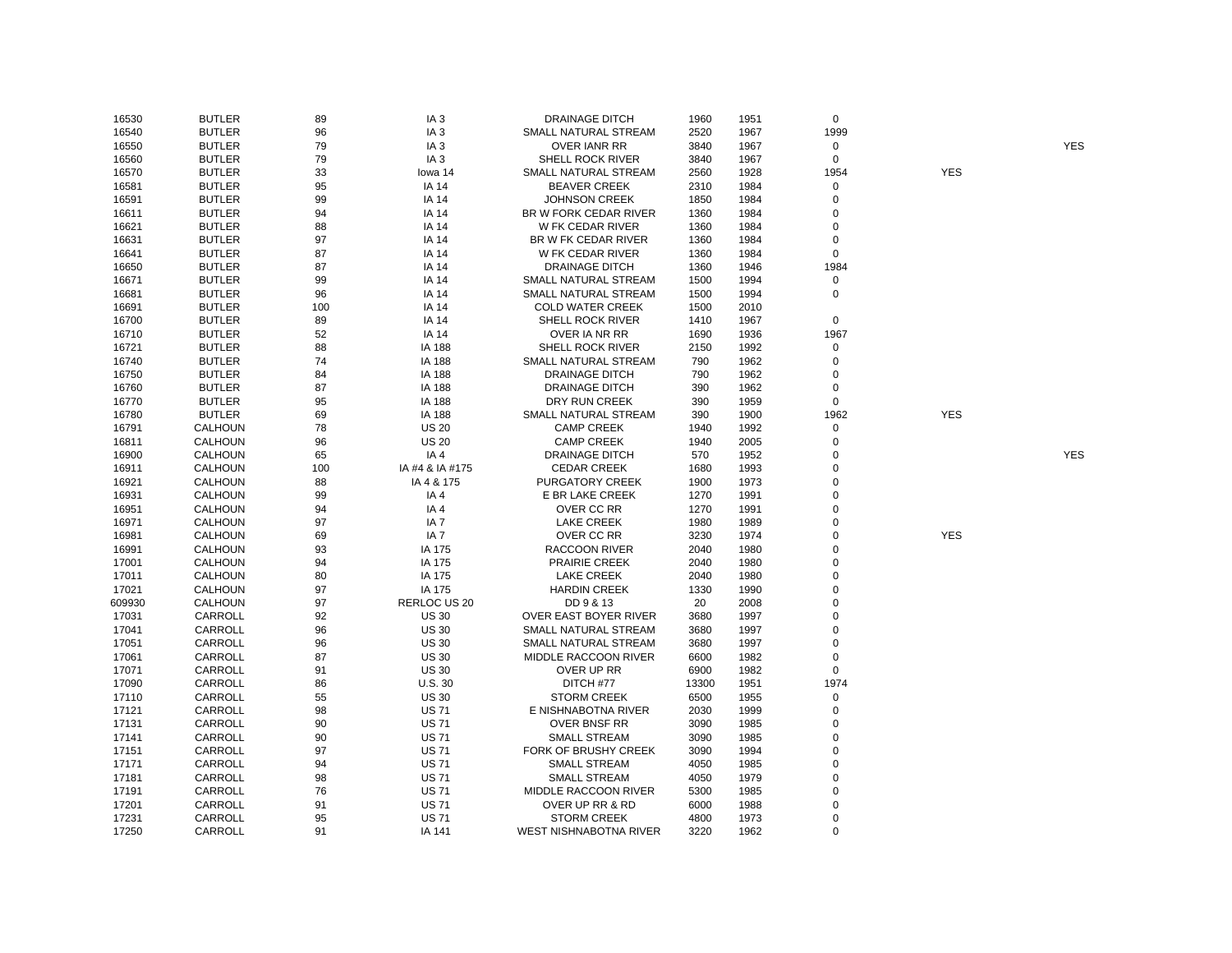| 17260  | CARROLL | 95  | IA 141            | SMALL NATURAL STREAM           | 2280  | 1972 | $\mathbf 0$   |            |            |
|--------|---------|-----|-------------------|--------------------------------|-------|------|---------------|------------|------------|
| 17270  | CARROLL | 97  | IA 141            | SMALL NATURAL STREAM           | 1810  | 1972 | $\pmb{0}$     |            |            |
| 17280  | CARROLL | 74  | IA 141            | EAST NISHNABOTNA RIVER         | 1810  | 1971 | 0             |            |            |
| 17290  | CARROLL | 57  | IA 141            | <b>DEDHAM CREEK</b>            | 1310  | 1950 | 0             |            |            |
| 17301  | CARROLL | 77  | IA 141            | <b>BRUSHY CREEK</b>            | 1870  | 1976 | $\mathbf 0$   |            |            |
| 17310  | CARROLL | 27  | IA 141            | SMALL NATURAL STREAM           | 1870  | 1950 | $\mathbf 0$   | <b>YES</b> |            |
| 608210 | CARROLL | 97  | <b>US71</b>       | <b>STREAM</b>                  | 6000  | 2000 | 0             |            |            |
| 17380  | CASS    | 73  | US <sub>6</sub>   | <b>INDIAN CREEK</b>            | 1470  | 1959 | 0             |            |            |
| 17390  | CASS    | 75  | US <sub>6</sub>   | <b>SPRING CREEK</b>            | 1470  | 1960 | $\mathbf 0$   |            |            |
| 17400  | CASS    | 77  | US <sub>6</sub>   | EAST NISHNABOTNA RIVER         | 1470  | 1961 | $\mathbf 0$   |            |            |
| 17410  | CASS    | 91  | US <sub>6</sub>   | SMALL NATURAL STREAM           | 2690  | 1925 | 1970          |            |            |
| 17420  | CASS    | 75  | US <sub>6</sub>   | <b>TURKEY CREEK</b>            | 2690  | 1959 | 0             |            |            |
| 17430  | CASS    | 84  | US <sub>6</sub>   | SMALL NATURAL STREAM           | 2790  | 1928 | 1961          |            |            |
| 17441  | CASS    | 99  | US 6&71, &IA83    | <b>OVER IAIS RR</b>            | 4860  | 1979 | 0             |            |            |
| 17461  | CASS    | 98  | IA 83             | <b>DRAINAGE DITCH</b>          | 2050  | 1987 | $\mathbf 0$   |            |            |
|        |         |     |                   |                                |       |      | $\mathbf 0$   |            |            |
| 17530  | CASS    | 98  | US 71 & IA 92     | <b>SEVEN MILE CREEK</b>        | 1860  | 1970 |               |            |            |
| 17540  | CASS    | 85  | <b>US71</b>       | FOUR MILE CREEK                | 1950  | 1971 | 0             |            |            |
| 17550  | CASS    | 97  | <b>US71</b>       | LONE TREE CREEK                | 2830  | 1971 | $\mathbf 0$   |            |            |
| 17560  | CASS    | 97  | <b>US71</b>       | <b>TURKEY CREEK</b>            | 2830  | 1971 | $\Omega$      |            |            |
| 17571  | CASS    | 99  | US6&71            | <b>TROUBLESOME CREEK</b>       | 2310  | 1993 | $\mathbf 0$   |            |            |
| 17580  | CASS    | 76  | <b>US6&amp;71</b> | EAST NISHNABOTNA RIVER         | 2310  | 1959 | $\mathbf 0$   |            |            |
| 17621  | CASS    | 97  | IA 48             | <b>CLARKS BRANCH</b>           | 1060  | 1974 | 0             |            |            |
| 17671  | CASS    | 100 | <b>IA 48</b>      | <b>DRAINAGE DITCH</b>          | 1330  | 1974 | $\mathbf 0$   |            |            |
| 17691  | CASS    | 82  | IA 48             | <b>BAUGHMANS CREEK</b>         | 2040  | 1973 | $\mathbf 0$   |            |            |
| 17711  | CASS    | 97  | <b>IA 48</b>      | <b>DRAINAGE DITCH</b>          | 1850  | 1985 | $\mathbf 0$   |            |            |
| 17720  | CASS    | 77  | <b>IA 48</b>      | EAST NISHNABOTNA RIVER         | 1150  | 1959 | $\mathbf 0$   |            |            |
| 17731  | CASS    | 100 | <b>IA 48</b>      | NISHNA RIVER OVERFLOW          | 1150  | 1995 | $\mathbf 0$   |            |            |
| 17751  | CASS    | 99  | IA 83             | <b>INDIAN CREEK</b>            | 830   | 1991 | $\mathbf 0$   |            |            |
| 17761  | CASS    | 100 | IA 83             | <b>CAMP CREEK</b>              | 850   | 1991 | $\mathbf 0$   |            |            |
| 17770  | CASS    | 37  | IA 83             | <b>COMPTON CREEK</b>           | 850   | 1936 | 1991          |            | <b>YES</b> |
| 17781  | CASS    | 99  | IA 83             | <b>BUCK CREEK</b>              | 2720  | 1979 | 0             |            |            |
| 17800  | CASS    | 74  | IA 83             | EAST NISHNABOTNA RIVER         | 4240  | 1934 | 1982          |            | <b>YES</b> |
| 17811  | CASS    | 99  | IA 92             | <b>BAUGHMANS CREEK</b>         | 2160  | 1992 | 0             |            |            |
| 17820  | CASS    | 58  | IA 92             | <b>SEVEN MILE CREEK</b>        | 1200  | 1952 | $\mathbf 0$   |            |            |
| 17831  | CASS    | 100 | IA 92             | SEVEN MILE CREEK               | 1230  | 2002 | $\mathbf 0$   |            |            |
| 17840  | CASS    | 38  | IA 92             | SMALL NATURAL STREAM           | 1420  | 1930 | 1949          | <b>YES</b> |            |
| 17860  | CASS    | 78  | IA 148            | SMALL NATURAL STREAM           | 740   | 1959 | 0             |            |            |
| 17870  | CASS    | 43  | IA 148            | SMALL NATURAL STREAM           | 740   | 1959 | $\mathbf 0$   |            |            |
| 17880  | CASS    | 89  | IA 148            | <b>ELM CREEK</b>               | 740   | 1959 | $\mathbf 0$   |            |            |
| 17890  | CASS    | 60  | IA 148            | WEST NODAWAY RIVER             | 740   | 1931 | 1959          |            |            |
| 17911  | CASS    | 99  | IA 148            | SMALL NATURAL STREAM           | 730   | 1994 | $\mathbf 0$   |            |            |
| 17921  | CASS    | 94  | IA 148            | <b>SEVEN MILE CREEK</b>        | 730   | 1994 | 0             |            |            |
| 17931  | CASS    | 96  | IA 148            | <b>TURKEY CREEK</b>            | 1770  | 1995 | 0             |            |            |
| 17950  | CASS    | 49  | EB I-80           | <b>INDIAN CREEK</b>            | 20200 | 1966 | $\mathbf 0$   |            |            |
| 17960  | CASS    | 66  | <b>WB I-80</b>    | <b>INDIAN CREEK</b>            | 20200 | 1966 | $\mathbf 0$   |            |            |
| 17970  | CASS    | 79  | <b>SR M-56</b>    | <b>OVER I-80</b>               | 170   | 1965 | 0             |            |            |
| 17980  | CASS    | 73  | EB I-80           | OVER 570 th ST.                | 20100 | 1966 | $\mathbf 0$   |            | <b>YES</b> |
| 17990  | CASS    | 75  | <b>WB I-80</b>    | OVER 570th ST.                 | 20100 | 1966 | 0             |            | <b>YES</b> |
| 18000  | CASS    | 81  | $I-80$            | <b>CAMP CREEK</b>              | 20100 | 1965 | 0             |            |            |
| 18010  | CASS    | 76  | IA 173            | $I-80$                         | 1430  | 1964 | $\mathbf 0$   |            |            |
|        |         |     |                   |                                |       |      |               |            |            |
| 18020  | CASS    | 82  | EB I-80           | <b>BUCK CREEK &amp; PVT RD</b> | 19700 | 1965 | 0<br>$\Omega$ |            | <b>YES</b> |
| 18030  | CASS    | 93  | <b>WB I-80</b>    | <b>BUCK CREEK &amp; PVT RD</b> | 19700 | 1965 |               |            | <b>YES</b> |
| 18040  | CASS    | 78  | <b>SR N-16</b>    | $I-80$                         | 930   | 1964 | 0             |            |            |
| 18050  | CASS    | 80  | $I-80$            | <b>SMALL NATURAL STREAM</b>    | 19600 | 1965 | $\Omega$      |            |            |

YES

YES

YES YES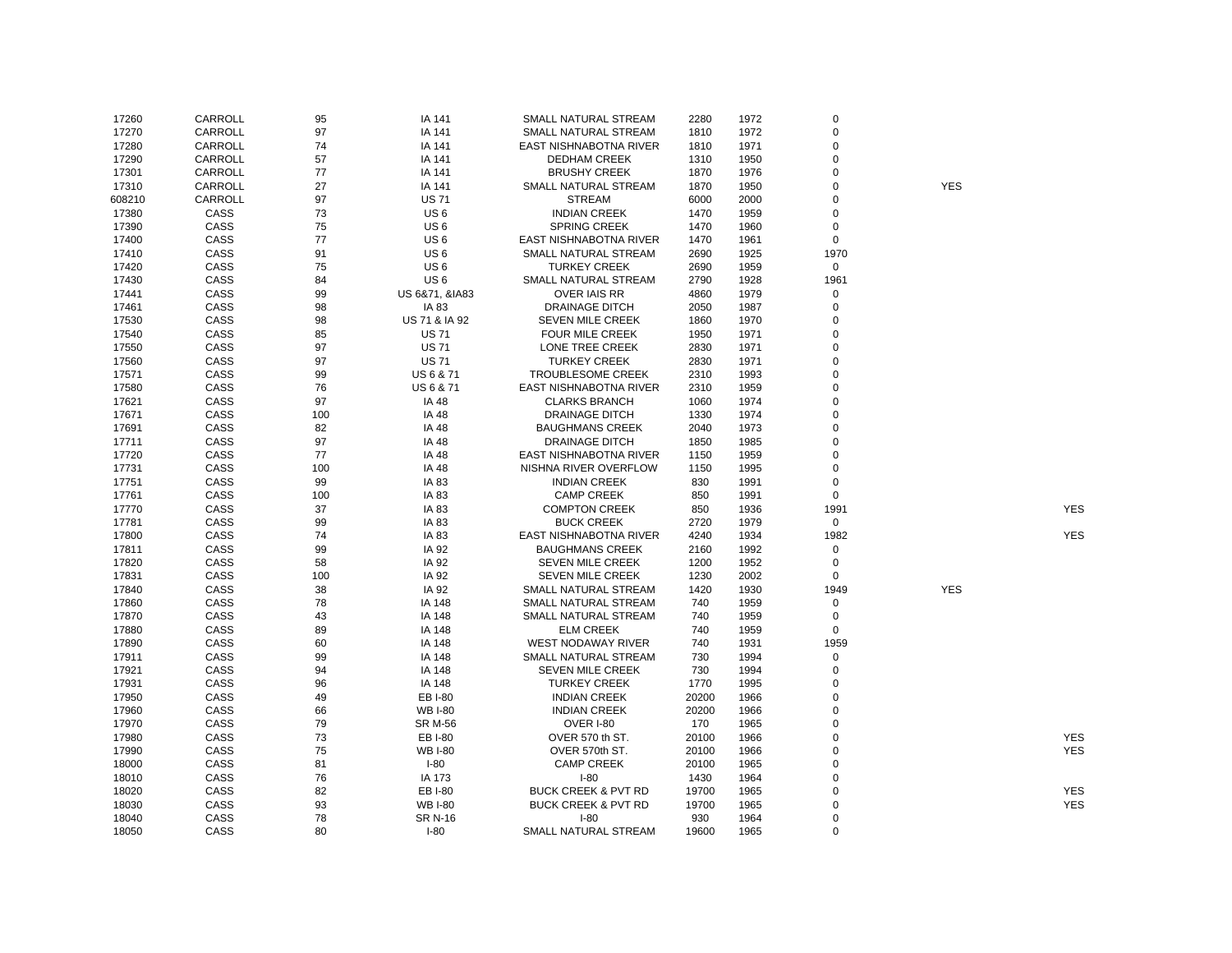| 18061 | CASS  | 97 | EB I-80                 | OVER US 71 & BIKE TRAIL  | 18600 | 2009 | 0           |            |            |
|-------|-------|----|-------------------------|--------------------------|-------|------|-------------|------------|------------|
| 18071 | CASS  | 78 | <b>WB I-80</b>          | US 71 AND BIKE PATH      | 18600 | 2008 | $\mathbf 0$ |            |            |
| 18081 | CASS  | 97 | EB I-80                 | EAST NISHNABOTNA RIVER   | 19100 | 2009 | $\mathbf 0$ |            |            |
| 18091 | CASS  | 97 | <b>WB I-80</b>          | EAST NISHNABOTNA RIVER   | 19100 | 2008 | 0           |            |            |
| 18100 | CASS  | 63 | 670 th. Road            | $I-80$                   | 100   | 1959 | 0           |            |            |
| 18110 | CASS  | 71 | EB I-80                 | OVER SR N-28             | 19400 | 1959 | $\Omega$    | <b>YES</b> |            |
| 18120 | CASS  | 83 | <b>WB I-80</b>          | OVER SR (N-28)           | 19400 | 1959 | $\Omega$    | <b>YES</b> |            |
| 18130 | CASS  | 53 | $I-80$                  | <b>DRAINAGE DITCH</b>    | 19500 | 1959 | 0           |            |            |
| 18141 | CASS  | 97 | EB I-80                 | <b>TROUBLESOME CREEK</b> | 19500 | 2003 | 0           |            |            |
| 18151 | CASS  | 97 | <b>WB I-80</b>          | <b>TROUBLESOME CREEK</b> | 19500 | 2003 | 0           |            |            |
| 18160 | CASS  | 71 | 710 th. ROAD            | OVER I-80                | 40    | 1959 | 1978        |            |            |
| 18170 | CASS  | 49 | EB I-80                 | <b>CROOKED CREEK</b>     | 19500 | 1958 | 0           | <b>YES</b> | <b>YES</b> |
| 18180 | CASS  | 47 | <b>WB I-80</b>          | <b>CROOKED CREEK</b>     | 19500 | 1958 | 0           | <b>YES</b> | <b>YES</b> |
| 18190 | CASS  | 71 | 740th. ROAD             | OVER I-80                | 140   | 1958 | 0           |            |            |
| 18200 | CASS  | 83 | IA 148                  | OVER I-80                | 630   | 1958 | 1977        |            |            |
| 18210 | CASS  | 50 | EB I-80                 | 770th STREET             | 19900 | 1958 | 0           | <b>YES</b> | <b>YES</b> |
| 18220 | CASS  | 48 | <b>WB I-80</b>          | 770th STREET             | 19900 | 1958 | 0           | <b>YES</b> | <b>YES</b> |
| 18251 | CEDAR | 90 | <b>US 30</b>            | <b>CLEAR CREEK</b>       | 5600  | 1987 | $\mathbf 0$ |            |            |
| 18261 | CEDAR | 89 | <b>US 30</b>            | <b>ROCK CREEK</b>        | 3950  | 1973 | $\mathbf 0$ |            |            |
| 18271 | CEDAR | 94 | <b>US 30</b>            | <b>MILL CREEK</b>        | 3320  | 1974 | 0           |            |            |
| 18280 | CEDAR | 88 | <b>US 30</b>            | <b>DRAINAGE DITCH</b>    | 2470  | 1955 | 0           |            |            |
| 18290 | CEDAR | 88 | <b>US 30</b>            | YANKEE CREEK             | 2470  | 1955 | $\mathbf 0$ |            |            |
|       |       | 67 |                         |                          |       |      | 0           |            |            |
| 18300 | CEDAR |    | <b>US 30</b>            | YANKEE CREEK             | 2470  | 1955 | $\Omega$    |            |            |
| 18310 | CEDAR | 65 | <b>US 6 &amp; IA 38</b> | <b>SUGAR CREEK</b>       | 3500  | 1959 |             |            |            |
| 18320 | CEDAR | 69 | <b>US 6 &amp; IA 38</b> | $I-80$                   | 2040  | 1959 | 0           |            | <b>YES</b> |
| 18330 | CEDAR | 55 | <b>IA 38</b>            | OVER I-80                | 2250  | 1960 | 0           |            | <b>YES</b> |
| 18340 | CEDAR | 86 | IA 38                   | <b>CROOKED CREEK</b>     | 2480  | 1959 | 0           |            |            |
| 18350 | CEDAR | 84 | IA 38                   | SMALL NATURAL STREAM     | 3070  | 1956 | 1997        |            |            |
| 18361 | CEDAR | 96 | IA 38                   | <b>BRANCH ROCK CREEK</b> | 2400  | 1996 | 0           |            |            |
| 18370 | CEDAR | 69 | <b>IA 38</b>            | <b>DRAINAGE DITCH</b>    | 1260  | 1952 | $\mathbf 0$ |            |            |
| 18381 | CEDAR | 99 | IA 130                  | <b>DRAINAGE DITCH</b>    | 880   | 1996 | $\mathbf 0$ |            |            |
| 18391 | CEDAR | 95 | IA 130                  | SMALL NATURAL STREAM     | 850   | 1996 | $\Omega$    |            |            |
| 18401 | CEDAR | 94 | IA 130                  | <b>SMALL STREAM</b>      | 1290  | 1987 | $\mathbf 0$ |            |            |
| 18411 | CEDAR | 96 | IA 130                  | SMALL NATURAL STREAM     | 2150  | 2008 | $\Omega$    |            |            |
| 18420 | CEDAR | 57 | IA 130                  | <b>SUGAR CREEK</b>       | 2150  | 1945 | $\mathbf 0$ |            | <b>YES</b> |
| 18510 | CEDAR | 81 | EB I-80                 | <b>ABANDON RR</b>        | 32900 | 1962 | $\Omega$    |            |            |
| 18520 | CEDAR | 81 | <b>WB I-80</b>          | <b>ABANDON RR</b>        | 32900 | 1962 | $\mathbf 0$ |            |            |
| 18530 | CEDAR | 72 | $I-80$                  | SMALL NATURAL STREAM     | 32900 | 1960 | 0           |            |            |
| 18540 | CEDAR | 83 | $I-80$                  | SMALL NATURAL STREAM     | 32900 | 1960 | 0           |            |            |
| 18550 | CEDAR | 69 | FM                      | OVER I-80                | 250   | 1960 | $\mathbf 0$ |            |            |
| 18560 | CEDAR | 83 | $I-80$                  | MIDDLE WAPSINONOC CREEK  | 32900 | 1960 | 0           |            |            |
| 18570 | CEDAR | 87 | S. R. Road X-40         | OVER I-80                | 2200  | 1960 | $\Omega$    |            |            |
| 18590 | CEDAR | 83 | FM                      | OVER I-80                | 50    | 1960 | $\mathbf 0$ |            |            |
| 18600 | CEDAR | 92 | <b>FM X-46</b>          | OVER I-80                | 610   | 1960 | $\Omega$    |            |            |
| 18611 | CEDAR | 98 | EB I-80                 | <b>CEDAR RIVER</b>       | 32100 | 2009 | $\Omega$    |            |            |
| 18640 | CEDAR | 78 | Pine Ave.               | over I-80                | 80    | 1960 | 0           |            |            |
| 18650 | CEDAR | 73 | EB I-80                 | <b>SUGAR CREEK</b>       | 31900 | 1960 | 0           |            |            |
| 18660 | CEDAR | 77 | <b>WB I-80</b>          | <b>SUGAR CREEK</b>       | 31900 | 1960 | $\mathbf 0$ |            |            |
| 18680 | CEDAR | 83 | $I-80$                  | <b>DRAINAGE DITCH</b>    | 29900 | 1959 | 1991        |            |            |
| 18690 | CEDAR | 70 | <b>FM Y-14</b>          | OVER I-80                | 570   | 1959 | $\mathbf 0$ |            |            |
| 18700 | CEDAR | 83 | $I-80$                  | LITTLE ELKHORN CREEK     | 29900 | 1959 | 1991        |            |            |
| 18710 | CEDAR | 84 | <b>FM</b>               | OVER I-80                | 70    | 1959 | 0           |            |            |
| 18720 | CEDAR | 80 | $I-80$                  | <b>DRAINAGE DITCH</b>    | 29900 | 1960 | 0           |            |            |
| 18730 | CEDAR | 84 | <b>SR Y26</b>           | $I-80$                   | 870   | 1959 | $\Omega$    |            | <b>YES</b> |
|       |       |    |                         |                          |       |      |             |            |            |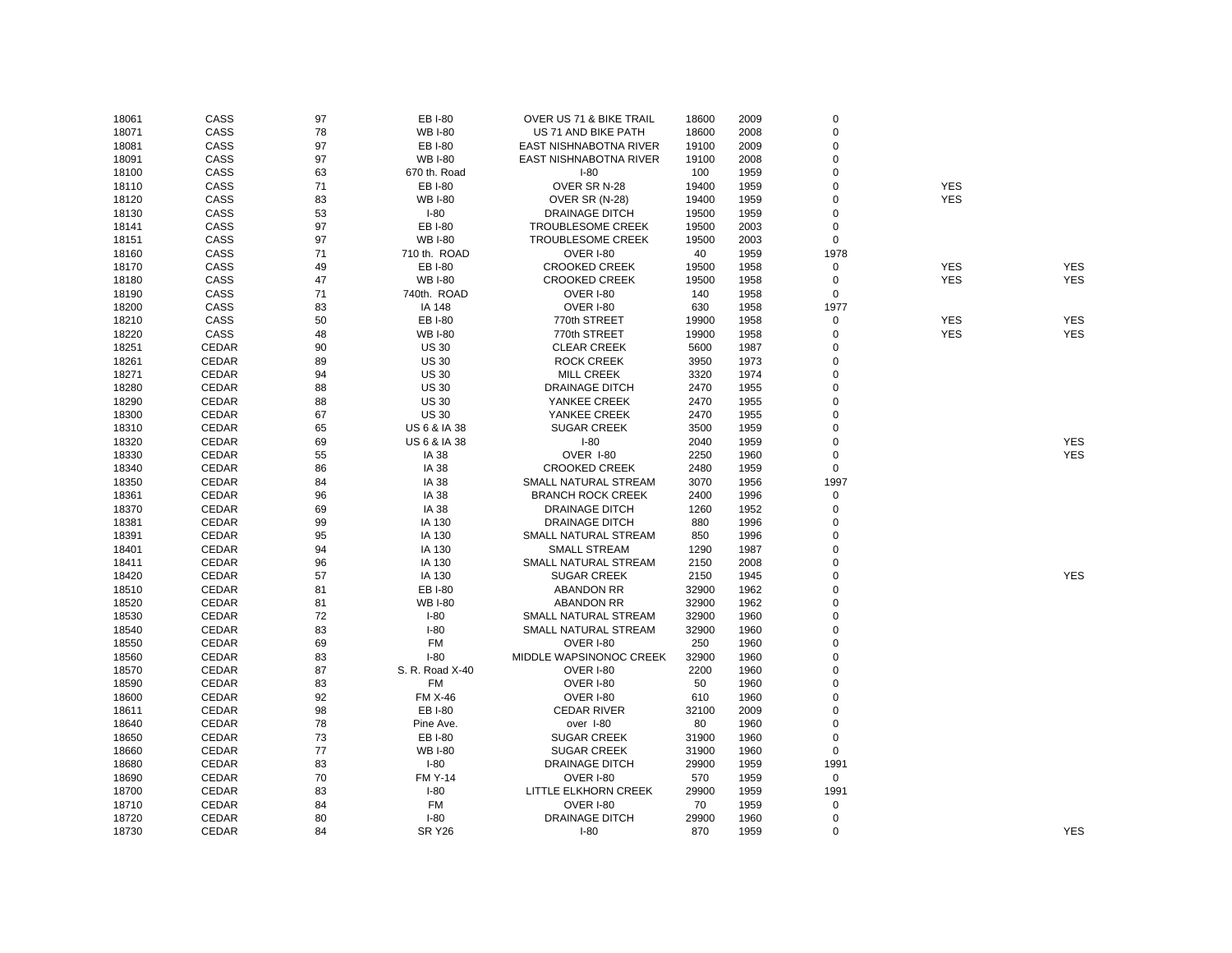| 47301  | CEDAR              | 100 | <b>WB I-80</b>    | <b>CEDAR RIVER</b>        | 32100 | 2010 | 0                   |            |
|--------|--------------------|-----|-------------------|---------------------------|-------|------|---------------------|------------|
| 18740  | CERRO GORDO        | 69  | <b>US 18</b>      | <b>WILLOW CREEK</b>       | 14300 | 1952 | 1969                |            |
| 18780  | <b>CERRO GORDO</b> | 51  | EB IA #122        | <b>WILLOW CREEK</b>       | 14500 | 1933 | 1963                | <b>YES</b> |
| 18785  | <b>CERRO GORDO</b> | 74  | <b>WB IA #122</b> | <b>WILLOW CREEK</b>       | 14500 | 1970 | 0                   |            |
| 18831  | <b>CERRO GORDO</b> | 90  | lowa #122         | <b>WINNEBAGO RIVER</b>    | 8500  | 1984 | 0                   |            |
| 18841  | CERRO GORDO        | 92  | lowa 122          | <b>IDEAL CREEK</b>        | 8500  | 1984 | 0                   |            |
| 18860  | CERRO GORDO        | 52  | <b>US 65</b>      | BEAVER DAM CREEK          | 3130  | 1957 | 0                   |            |
| 18870  | <b>CERRO GORDO</b> | 87  | <b>US 65</b>      | <b>BEAVER DAM CREEK</b>   | 3130  | 1932 | 1955                |            |
| 18880  | <b>CERRO GORDO</b> | 60  | <b>US 65</b>      | E BRANCH BEAVER DAM CREEK | 3130  | 1931 | 1957                |            |
| 18890  | <b>CERRO GORDO</b> | 71  | <b>US 65</b>      | E BRANCH BEAVER DAM CREEK | 3260  | 1955 | $\mathsf{O}\xspace$ |            |
| 18900  | CERRO GORDO        | 60  | <b>US 65</b>      | E BRANCH BEAVER DAM CREEK | 3260  | 1931 | 1955                |            |
| 18910  | <b>CERRO GORDO</b> | 59  | <b>US 65</b>      | E BRANCH BEAVER DAM CREEK | 3260  | 1955 | 0                   |            |
| 18932  | <b>CERRO GORDO</b> | 96  | <b>NB US 65</b>   | <b>WILLOW CREEK</b>       | 7700  | 1970 | 0                   |            |
| 18934  | <b>CERRO GORDO</b> | 97  | <b>SB US 65</b>   | <b>WILLOW CREEK</b>       | 6400  | 1968 | 0                   |            |
| 18950  | CERRO GORDO        | 94  | <b>US 65</b>      | <b>CALAMUS CREEK</b>      | 6600  | 1970 | 0                   |            |
| 19000  | <b>CERRO GORDO</b> | 100 | <b>NB US 65</b>   | <b>WINNEBAGO RIVER</b>    | 6300  | 1969 | $\mathbf 0$         |            |
| 19011  | <b>CERRO GORDO</b> | 98  | <b>SB US 65</b>   | <b>WINNEBAGO RIVER</b>    | 6300  | 2009 | $\mathbf 0$         |            |
| 19021  | <b>CERRO GORDO</b> | 97  | <b>US 65</b>      | <b>SPRING CREEK</b>       | 5300  | 2009 | 0                   |            |
| 19030  | CERRO GORDO        | 82  | <b>US 65</b>      | <b>BLAKE CREEK</b>        | 5300  | 1955 | $\mathbf 0$         |            |
| 19040  | <b>CERRO GORDO</b> | 74  | <b>US 65</b>      | <b>BLAKE CREEK</b>        | 5300  | 1955 | $\mathbf 0$         |            |
| 19051  | <b>CERRO GORDO</b> | 94  | <b>US 65</b>      | <b>BLAIR CREEK</b>        | 4420  | 1975 | $\mathbf 0$         |            |
| 19160  | <b>CERRO GORDO</b> | 71  | <b>NBI-35</b>     | OVER 4TH AVE S            | 17300 | 1970 | $\mathbf 0$         |            |
| 19170  | CERRO GORDO        | 71  | SB I-35           | OVER 4TH AVE S            | 17300 | 1970 | 0                   |            |
| 19180  | CERRO GORDO        | 97  | <b>NBI-35</b>     | <b>OVER MAIN ST</b>       | 19100 | 1970 | $\mathbf 0$         |            |
| 19190  | <b>CERRO GORDO</b> | 97  | <b>SBI-35</b>     | <b>OVER MAIN ST</b>       | 19100 | 1970 | $\mathbf 0$         |            |
| 19200  | <b>CERRO GORDO</b> | 96  | <b>NB I-35</b>    | OVER IMRL RR              | 19100 | 1970 | 0                   |            |
| 19210  | <b>CERRO GORDO</b> | 97  | <b>SBI-35</b>     | <b>IMRL RR</b>            | 19100 | 1970 | $\mathbf 0$         |            |
|        |                    |     |                   |                           |       |      | 0                   |            |
| 19220  | CERRO GORDO        | 67  | $I-35$            | <b>WILLOW CREEK</b>       | 16400 | 1971 | $\mathbf 0$         |            |
| 19230  | <b>CERRO GORDO</b> | 85  | <b>NB I-35</b>    | OVER US 18                | 13900 | 1971 |                     |            |
| 19240  | <b>CERRO GORDO</b> | 98  | SB I-35           | OVER US 18                | 13900 | 1971 | 0                   |            |
| 19250  | <b>CERRO GORDO</b> | 91  | CO B-20           | $I-35$                    | 2200  | 1970 | 0                   |            |
| 19260  | CERRO GORDO        | 69  | $I-35$            | <b>CALMUS CREEK</b>       | 18800 | 1970 | 0<br>$\mathbf 0$    |            |
| 19270  | <b>CERRO GORDO</b> | 97  | S. R. B-15        | <b>OVER I-35</b>          | 35    | 1971 | $\mathbf 0$         |            |
| 19280  | <b>CERRO GORDO</b> | 97  | <b>NBI-35</b>     | <b>WINNEBAGO RIVER</b>    | 18800 | 1970 |                     |            |
| 19290  | <b>CERRO GORDO</b> | 96  | <b>SBI-35</b>     | <b>WINNEBAGO RIVER</b>    | 18800 | 1971 | $\mathbf 0$         |            |
| 601745 | CERRO GORDO        | 82  | RELOC US 18       | <b>CRANE CREEK</b>        | 7600  | 1998 | 0                   |            |
| 601915 | <b>CERRO GORDO</b> | 95  | <b>LOCAL</b>      | US 18 RELOC.              | 50    | 1998 | $\mathbf 0$         |            |
| 601920 | <b>CERRO GORDO</b> | 100 | <b>US 18</b>      | <b>UPRR</b>               | 8300  | 1997 | $\mathbf 0$         |            |
| 601925 | <b>CERRO GORDO</b> | 100 | <b>US 18</b>      | UP RR                     | 8300  | 1997 | 0                   |            |
| 601930 | CERRO GORDO        | 100 | <b>US 65</b>      | <b>US 18</b>              | 5900  | 1996 | $\pmb{0}$           |            |
| 601970 | <b>CERRO GORDO</b> | 100 | <b>US 18 EB</b>   | $I-35$                    | 3690  | 1998 | $\mathbf 0$         |            |
| 601975 | <b>CERRO GORDO</b> | 100 | <b>US 18 WB</b>   | $I-35$                    | 3690  | 1998 | 0                   |            |
| 601980 | <b>CERRO GORDO</b> | 89  | Local Road        | <b>US 18</b>              | 800   | 1998 | $\pmb{0}$           |            |
| 602200 | <b>CERRO GORDO</b> | 91  | <b>NBI-35</b>     | <b>BAILEY CREEK</b>       | 14400 | 1971 | 0                   |            |
| 602205 | <b>CERRO GORDO</b> | 96  | <b>SBI-35</b>     | <b>BAILEY CREEK</b>       | 14400 | 1971 | $\mathbf 0$         |            |
| 602210 | <b>CERRO GORDO</b> | 97  | <b>NB I-35</b>    | Abandoned railroad        | 14500 | 1972 | $\mathbf 0$         |            |
| 602215 | <b>CERRO GORDO</b> | 96  | <b>SBI-35</b>     | Abandoned railroad        | 14500 | 1972 | $\pmb{0}$           |            |
| 602230 | CERRO GORDO        | 80  | $I-35$            | <b>DRAINAGE DITCH</b>     | 14400 | 1971 | 0                   |            |
| 602235 | CERRO GORDO        | 97  | I-35 NB OFF RMP   | BEAVER DAM CREEK          | 40    | 1972 | 0                   |            |
| 602240 | <b>CERRO GORDO</b> | 81  | $I-35$            | <b>DRAINAGE DITCH</b>     | 14400 | 1972 | $\mathbf 0$         |            |
| 602250 | <b>CERRO GORDO</b> | 94  | <b>CO RD B-65</b> | $I-35$                    | 540   | 1972 | 0                   |            |
| 602260 | CERRO GORDO        | 94  | CO B-60           | $I-35$                    | 550   | 1972 | 0                   |            |
| 602270 | <b>CERRO GORDO</b> | 78  | $I-35$            | <b>DRAINAGE DITCH</b>     | 14400 | 1972 | 0                   |            |
| 602280 | <b>CERRO GORDO</b> | 78  | $I-35$            | <b>DRAINAGE DITCH</b>     | 14800 | 1972 | $\Omega$            |            |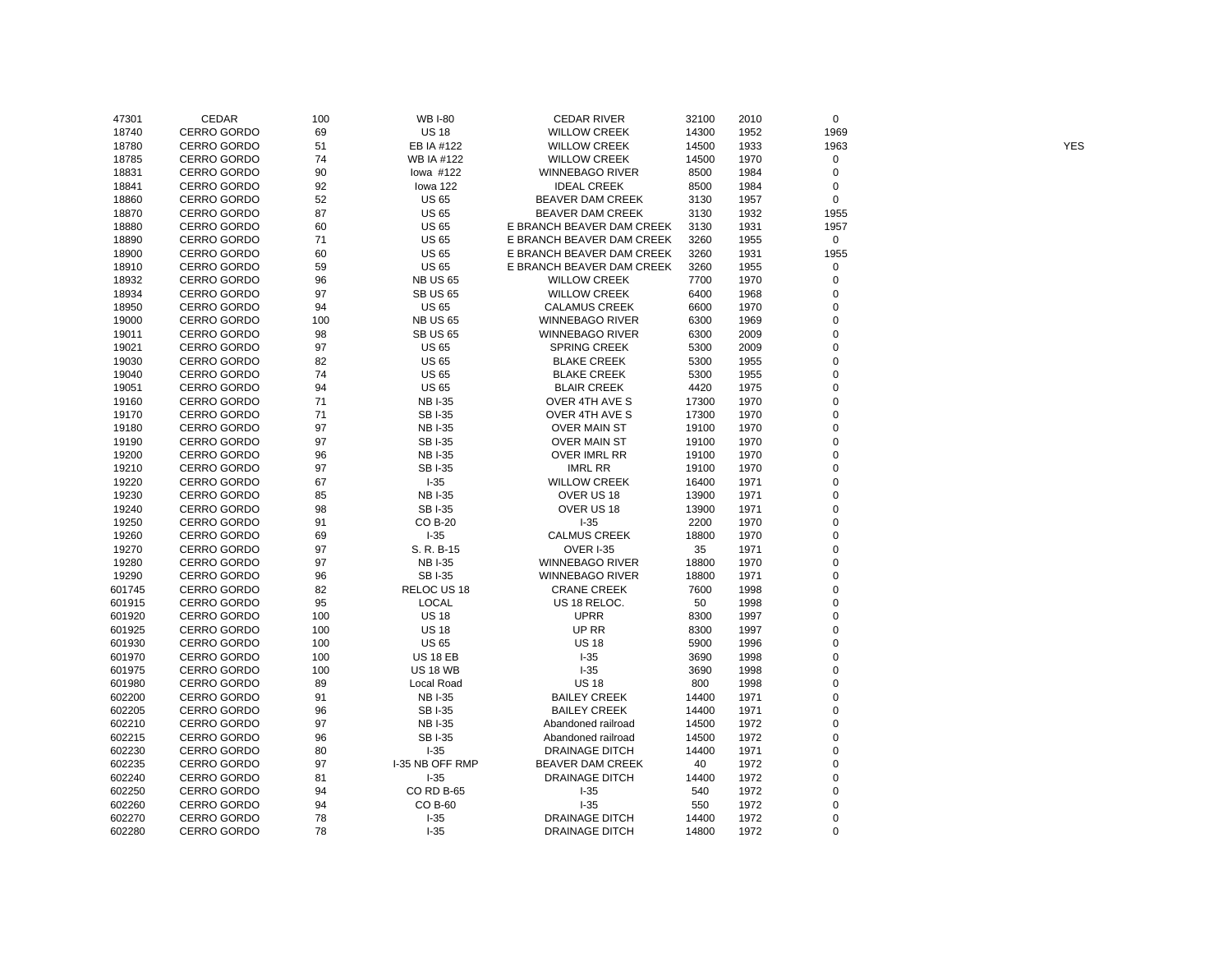| 602290 | <b>CERRO GORDO</b> | 86  | FM                    | $1 - 35$                        | 35    | 1972 | 0           |            |
|--------|--------------------|-----|-----------------------|---------------------------------|-------|------|-------------|------------|
| 602300 | <b>CERRO GORDO</b> | 85  | <b>NBI-35</b>         | OVER LOCAL RD                   | 14800 | 1972 | $\mathbf 0$ |            |
| 602310 | <b>CERRO GORDO</b> | 97  | SB I-35               | <b>LOCAL RD</b>                 | 14800 | 1972 | $\mathbf 0$ |            |
| 602320 | <b>CERRO GORDO</b> | 95  | <b>NBI-35</b>         | <b>BEAVER DAM CREEK</b>         | 14800 | 1972 | $\mathbf 0$ | <b>YES</b> |
| 602330 | <b>CERRO GORDO</b> | 97  | <b>SBI-35</b>         | BEAVER DAM CREEK                | 14800 | 1972 | $\mathbf 0$ |            |
| 602335 | CERRO GORDO        | 93  | <b>SR B-43</b>        | <b>OVER I-35</b>                | 740   | 1972 | $\mathbf 0$ |            |
| 602340 | <b>CERRO GORDO</b> | 96  | <b>NBI-35</b>         | OVER CO RD (B-35)               | 19000 | 1972 | $\Omega$    |            |
| 602350 | <b>CERRO GORDO</b> | 97  | <b>SBI-35</b>         | OVER CO RD (B-35)               | 19000 | 1972 | $\mathbf 0$ |            |
| 604880 | <b>CERRO GORDO</b> | 100 | SB OFF I-35RAMP       | <b>BEAVER DAM CREEK</b>         | 190   | 1972 | $\Omega$    |            |
| 606450 | <b>CERRO GORDO</b> | 76  | <b>US 18 EB</b>       | Winnebago River, Road           | 10300 | 1998 | $\Omega$    | <b>YES</b> |
| 606455 | <b>CERRO GORDO</b> | 95  | <b>US 18 WB</b>       | Winnebago River, Road           | 10300 | 1998 | $\mathbf 0$ |            |
| 606460 | <b>CERRO GORDO</b> | 95  | <b>US 18 EB</b>       | LITTLE LIME CREEK               | 10300 | 1997 | $\mathbf 0$ |            |
| 606465 | CERRO GORDO        | 100 | RELOC. US 18 WB       | LITTLE LIME CREEK               | 10300 | 1997 | $\mathbf 0$ |            |
| 606550 | <b>CERRO GORDO</b> | 95  | <b>US 18</b>          | UPRR                            | 9800  | 1999 | $\Omega$    |            |
| 606555 | <b>CERRO GORDO</b> | 95  | <b>EB US 18</b>       | <b>UPRR</b>                     | 9800  | 1999 | $\mathbf 0$ |            |
| 606565 | <b>CERRO GORDO</b> | 100 | <b>US 18</b>          | Abandoned railroad              | 8300  | 1997 | $\mathbf 0$ |            |
| 606570 | <b>CERRO GORDO</b> | 100 | <b>US 18</b>          | Abandon Railroad                | 8300  | 1997 | $\Omega$    |            |
| 606575 | <b>CERRO GORDO</b> | 99  | Thrush Ave.           | <b>US 18</b>                    | 2000  | 1998 | $\mathbf 0$ |            |
| 606655 | CERRO GORDO        | 91  | <b>EISENHOWER AVE</b> | <b>US 18</b>                    | 1650  | 1998 | $\mathbf 0$ |            |
| 607345 | <b>CERRO GORDO</b> | 99  | Warbler Ave.          | <b>US 18</b>                    | 45    | 1997 | $\mathbf 0$ |            |
| 19300  | <b>CHEROKEE</b>    | 95  | <b>US 59</b>          | <b>SILVER CREEK</b>             | 1650  | 1972 | $\Omega$    |            |
| 19310  | <b>CHEROKEE</b>    | 98  | <b>US 59</b>          | <b>COONLEY CREEK</b>            | 2300  | 1972 | $\Omega$    |            |
| 19320  | <b>CHEROKEE</b>    | 98  | <b>US 59</b>          | OVER CN RR                      | 2300  | 1972 | $\Omega$    |            |
| 19331  | <b>CHEROKEE</b>    | 86  | <b>US 59</b>          | OVER WESTCOTT PK LOOP-N/A       | 7500  | 1972 | 0           |            |
| 19340  | <b>CHEROKEE</b>    | 89  | <b>US 59</b>          | LITTLE SIOUX RIVER              | 7500  | 1973 | $\mathbf 0$ |            |
| 19351  | <b>CHEROKEE</b>    | 81  | <b>US 59</b>          | RAILROAD CREEK                  | 8700  | 1973 | $\mathbf 0$ |            |
|        |                    | 98  | <b>US 59</b>          |                                 |       |      | $\mathbf 0$ |            |
| 19371  | <b>CHEROKEE</b>    |     |                       | <b>MILL CREEK</b>               | 1830  | 1985 | $\mathbf 0$ |            |
| 19381  | <b>CHEROKEE</b>    | 98  | <b>US 59</b>          | <b>GREY CREEK</b>               | 1830  | 1985 | $\Omega$    |            |
| 19391  | <b>CHEROKEE</b>    | 98  | <b>US 59</b>          | <b>GREY CREEK</b>               | 1830  | 1985 | $\Omega$    |            |
| 19401  | <b>CHEROKEE</b>    | 99  | <b>US 59</b>          | <b>GREY CREEK OVERFLOW</b>      | 1290  | 1986 | $\Omega$    |            |
| 19411  | <b>CHEROKEE</b>    | 99  | <b>US 59</b>          | <b>GREY CREEK</b>               | 1290  | 1986 |             |            |
| 19421  | <b>CHEROKEE</b>    | 99  | <b>US 59</b>          | <b>GREY CREEK</b>               | 1290  | 1986 | $\Omega$    |            |
| 19431  | <b>CHEROKEE</b>    | 99  | <b>US 59</b>          | <b>GREY CREEK</b>               | 1290  | 1986 | $\mathbf 0$ |            |
| 19441  | <b>CHEROKEE</b>    | 93  | IA <sub>3</sub>       | FORK LITTLE SIOUX RIVER         | 2700  | 1979 | $\mathbf 0$ |            |
| 19460  | <b>CHEROKEE</b>    | 82  | IA <sub>3</sub>       | LITTLE SIOUX RIVER              | 2710  | 1960 | $\mathbf 0$ |            |
| 19471  | <b>CHEROKEE</b>    | 90  | IA <sub>3</sub>       | MAPLE RIVER                     | 3880  | 1985 | 0           |            |
| 19481  | <b>CHEROKEE</b>    | 100 | IA <sub>7</sub>       | <b>MAPLE RIVER</b>              | 2200  | 1989 | $\mathbf 0$ |            |
| 19490  | <b>CHEROKEE</b>    | 68  | IA 31                 | <b>STRATTON CREEK</b>           | 1220  | 1922 | 1950        |            |
| 19500  | <b>CHEROKEE</b>    | 88  | IA 31                 | SMALL NATURAL STREAM            | 1260  | 1949 | $\mathbf 0$ |            |
| 19510  | <b>CHEROKEE</b>    | 61  | IA 31                 | <b>FOUR MILE CREEK</b>          | 1260  | 1950 | $\mathbf 0$ |            |
| 19520  | <b>CHEROKEE</b>    | 90  | IA 31                 | SMALL NATURAL STREAM            | 1230  | 1949 | $\mathbf 0$ |            |
| 19530  | <b>CHEROKEE</b>    | 85  | IA 31                 | <b>SILVER CREEK</b>             | 1230  | 1949 | 0           |            |
| 19540  | <b>CHEROKEE</b>    | 70  | IA 31                 | <b>SILVER CREEK</b>             | 1230  | 1950 | $\mathbf 0$ |            |
| 19550  | <b>CHEROKEE</b>    | 85  | IA 143                | SMALL NATURAL STREAM            | 1310  | 1957 | $\mathbf 0$ |            |
| 601425 | <b>CHEROKEE</b>    | 47  | IA <sub>3</sub>       | SMALL NATURAL STREAM            | 2150  | 1930 | 1992        | <b>YES</b> |
| 19570  | <b>CHICKASAW</b>   | 86  | <b>US 18</b>          | LITTLE CEDAR RIVER              | 2290  | 1966 | 0           |            |
| 19591  | <b>CHICKASAW</b>   | 98  | <b>US 18</b>          | <b>BEAVER CREEK</b>             | 2290  | 1978 | $\mathbf 0$ |            |
| 19600  | <b>CHICKASAW</b>   | 87  | <b>US 18</b>          | WINTERS LAKE OVERFLOW           | 2230  | 1929 | 1964        |            |
| 19611  | <b>CHICKASAW</b>   | 100 | <b>US 18</b>          | <b>WAPSIPINICON RIVER</b>       | 2350  | 1978 | $\mathsf 0$ |            |
| 19621  | <b>CHICKASAW</b>   | 100 | <b>US 18</b>          | <b>WAPSIPINICON OVERFLOW</b>    | 2350  | 1978 | $\mathbf 0$ |            |
| 19630  | <b>CHICKASAW</b>   | 81  | <b>US 18</b>          | LITTLE WAPSIPINICON RIVER       | 3310  | 1964 | 0           |            |
| 19640  | <b>CHICKASAW</b>   | 77  | <b>US 18</b>          | <b>BR LITTLE WAPSIPINICON R</b> | 3310  | 1964 | 1983        |            |
| 19701  | <b>CHICKASAW</b>   | 83  | <b>US 18</b>          | SMALL NATURAL STREAM            | 2130  | 1977 | $\Omega$    |            |
| 19711  | <b>CHICKASAW</b>   | 94  | U.S. 18               | SMALL NATURAL STREAM            | 2130  | 1977 | $\mathbf 0$ |            |
|        |                    |     |                       |                                 |       |      |             |            |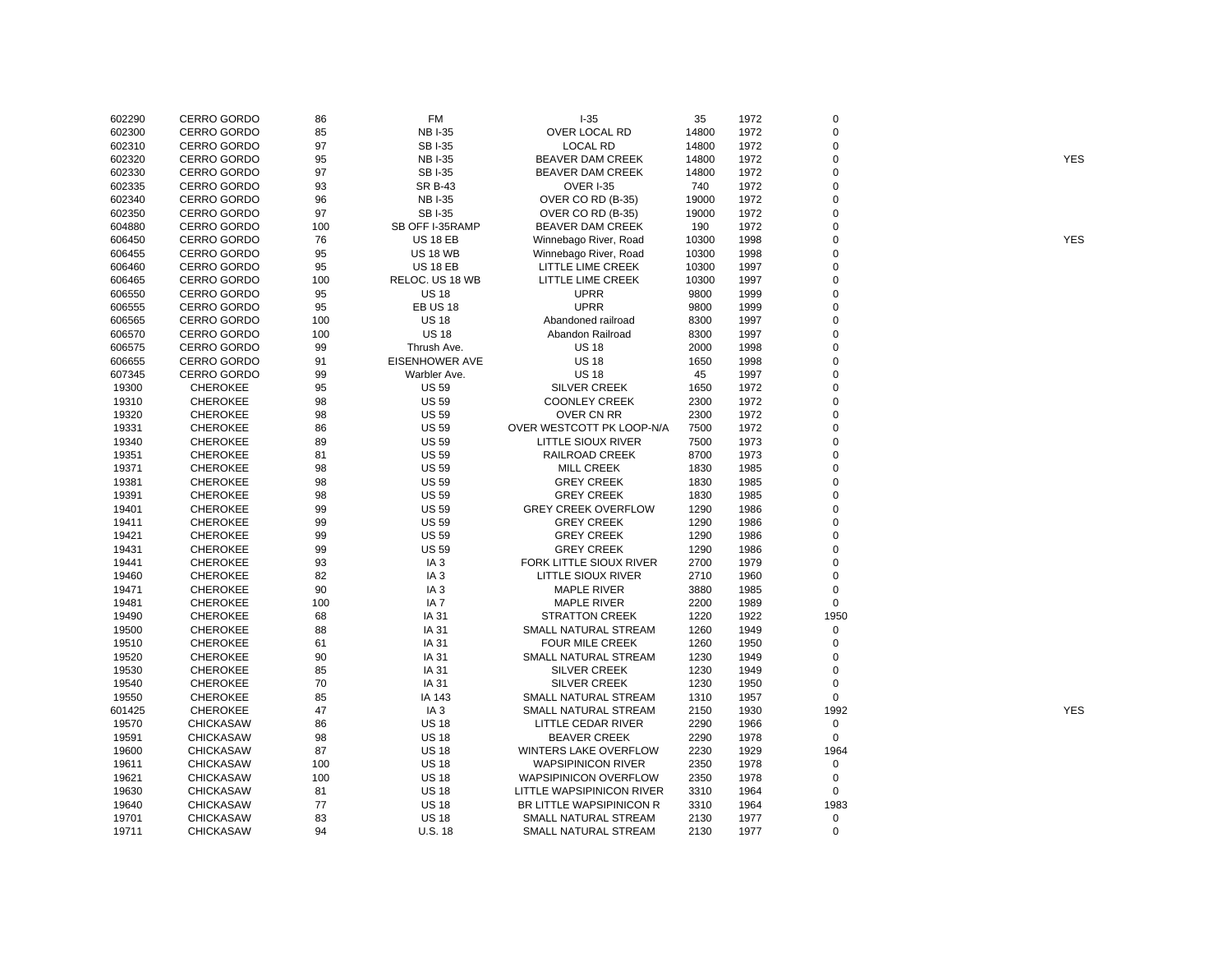| 19721  | <b>CHICKASAW</b> | 97  | <b>US 18</b>           | <b>SMALL STREAM</b>            | 2130  | 1983 | $\mathbf 0$             |            |            |
|--------|------------------|-----|------------------------|--------------------------------|-------|------|-------------------------|------------|------------|
| 19731  | <b>CHICKASAW</b> | 86  | <b>US 18</b>           | EAST WAPSIPINICON RIVER        | 2790  | 1983 | $\mathbf 0$             |            |            |
| 19741  | <b>CHICKASAW</b> | 93  | <b>US 18</b>           | <b>PLUM CREEK</b>              | 2210  | 1983 | $\Omega$                |            |            |
| 19771  | <b>CHICKASAW</b> | 82  | <b>US63</b>            | TRIB. TO WAPSIPINICON          | 4090  | 2001 | $\mathbf 0$             |            |            |
| 19780  | <b>CHICKASAW</b> | 83  | <b>US63</b>            | E. FK WAPSIPINICON RIVER       | 2650  | 1962 | $\mathbf 0$             |            |            |
| 19790  | <b>CHICKASAW</b> | 96  | <b>US63</b>            | <b>SPRING CREEK</b>            | 3300  | 1971 | $\Omega$                |            |            |
| 19811  | <b>CHICKASAW</b> | 97  | IA. #24                | <b>EAST WAPSIPINICON RIVER</b> | 2700  | 2000 | $\mathbf 0$             |            |            |
| 19821  | <b>CHICKASAW</b> | 99  | IA 24                  | PLUM CREEK                     | 2140  | 2000 | $\mathbf 0$             |            |            |
| 19831  | <b>CHICKASAW</b> | 98  | IA 24                  | <b>CRANE CREEK</b>             | 2310  | 2006 | $\Omega$                |            |            |
| 19841  | <b>CHICKASAW</b> | 93  | IA 24                  | <b>DRAINAGE DITCH</b>          | 2310  | 2006 | $\Omega$                |            |            |
| 19850  | <b>CHICKASAW</b> | 79  | <b>IA 24</b>           | <b>DRY RUN</b>                 | 1560  | 1932 | $\mathbf 0$             |            | <b>YES</b> |
| 19891  | <b>CHICKASAW</b> | 95  | IA 346                 | <b>CEDAR RIVER</b>             | 3710  | 1984 | $\Omega$                |            |            |
| 19901  | <b>CHICKASAW</b> | 98  | IA 346                 | LITTLE CEDAR CREEK             | 2240  | 1991 | $\mathbf 0$             |            |            |
| 19910  | <b>CHICKASAW</b> | 83  | IA 346                 | SMALL NATURAL STREAM           | 1830  | 1957 | $\Omega$                |            |            |
| 19921  | <b>CHICKASAW</b> | 99  | IA 346                 | TWO MILE CREEK                 | 1830  | 1984 | $\mathbf 0$             |            |            |
| 19930  | <b>CHICKASAW</b> | 74  | IA 346                 | <b>SMALL NATURAL STREAM</b>    | 1220  | 1957 | $\Omega$                |            |            |
| 19941  | <b>CHICKASAW</b> | 99  | IA 346                 | <b>WAPSIPINICON RIVER</b>      | 1220  | 1984 | $\Omega$                |            |            |
| 606925 | <b>CHICKASAW</b> | 99  | U.S. 18/IA #346        | <b>U.S. 63</b>                 | 1710  | 2002 | $\overline{0}$          |            |            |
| 606930 | <b>CHICKASAW</b> | 95  | 225TH STREET           | US 18/63                       | 620   | 2002 | $\mathbf 0$             |            |            |
| 606935 | <b>CHICKASAW</b> | 95  | <b>US 63 NB</b>        | <b>US 18</b>                   | 1570  | 2000 | $\Omega$                |            |            |
|        |                  | 95  | <b>US 63 SB</b>        | <b>US 18</b>                   |       |      | $\mathbf 0$             |            |            |
| 606940 | <b>CHICKASAW</b> |     |                        |                                | 1570  | 2000 | $\Omega$                |            |            |
| 606945 | <b>CHICKASAW</b> | 100 | U.S. 18 WB/63NB        | <b>IMRR AND SR B-57</b>        | 3140  | 2002 |                         |            |            |
| 606950 | <b>CHICKASAW</b> | 100 | U.S. 18EB/63 SB        | <b>IMRR &amp; SR B-57</b>      | 3140  | 2002 | $\mathbf 0$<br>$\Omega$ |            |            |
| 607445 | <b>CHICKASAW</b> | 100 | La Salle Ave.          | <b>US 63</b>                   | 630   | 2002 |                         |            |            |
| 607450 | <b>CHICKASAW</b> | 97  | <b>US 18</b>           | <b>STREAM</b>                  | 2130  | 2001 | $\Omega$                |            |            |
| 608235 | <b>CHICKASAW</b> | 100 | 290TH STREET           | <b>US 218</b>                  | 40    | 2002 | $\mathbf 0$             |            |            |
| 608300 | <b>CHICKASAW</b> | 100 | IA 346                 | <b>US 218</b>                  | 2100  | 2003 | $\mathbf 0$             |            |            |
| 608740 | <b>CHICKASAW</b> | 99  | <b>US 18</b>           | LITTLE WAP.RIVER OVERFLOW      | 3310  | 2001 | $\Omega$                |            |            |
| 19992  | <b>CLARKE</b>    | 82  | <b>US 34</b>           | <b>SEVEN MILE CREEK</b>        | 2860  | 1971 | $\mathbf 0$             |            |            |
| 19994  | <b>CLARKE</b>    | 73  | <b>US 34</b>           | <b>DRAINAGE DITCH</b>          | 3220  | 1971 | $\mathbf 0$             |            |            |
| 20021  | <b>CLARKE</b>    | 96  | <b>EB US 34</b>        | $I-35$                         | 8700  | 2009 | $\mathbf 0$             |            | <b>YES</b> |
| 20031  | <b>CLARKE</b>    |     | <b>WB US 34</b>        | $-35$                          | 8700  | 2010 |                         |            |            |
| 20040  | <b>CLARKE</b>    | 62  | <b>US 34</b>           | OVER BNSF RR                   | 3470  | 1967 | $\mathbf 0$             |            |            |
| 20061  | <b>CLARKE</b>    | 98  | <b>US 69</b>           | <b>WAHOO CREEK</b>             | 1650  | 1974 | $\mathbf 0$             |            |            |
| 20071  | <b>CLARKE</b>    | 88  | <b>US69</b>            | <b>WHITE BREAST CREEK</b>      | 1650  | 1972 | $\mathbf 0$             |            |            |
| 20081  | <b>CLARKE</b>    | 90  | <b>US69</b>            | N WHITE BREAST CREEK           | 1800  | 1974 | $\mathbf 0$             |            |            |
| 20110  | <b>CLARKE</b>    | 87  | <b>BENSON STREET</b>   | <b>OVER INTERSTATE I-35</b>    | 20    | 1969 | $\mathbf 0$             |            |            |
| 20120  | <b>CLARKE</b>    | 88  | DOYLE ST               | <b>OVER INTERSTATE 35</b>      | 25    | 1969 | $\Omega$                |            |            |
| 20130  | <b>CLARKE</b>    | 82  | <b>CO H-45</b>         | <b>OVER I-35</b>               | 480   | 1968 | $\Omega$                |            |            |
| 20140  | <b>CLARKE</b>    | 96  | <b>NBI-35</b>          | WHITE BREAST CREEK             | 14100 | 1969 | $\Omega$                |            |            |
| 20150  | <b>CLARKE</b>    | 97  | <b>SBI-35</b>          | WHITE BREAST CREEK             | 14100 | 1969 | $\mathbf 0$             |            |            |
| 20200  | <b>CLARKE</b>    | 67  | $I-35$                 | <b>DRAINAGE DITCH</b>          | 14800 | 1957 | $\mathbf 0$             |            |            |
| 20210  | <b>CLARKE</b>    | 12  | IA 152                 | <b>OVER I-35</b>               | 910   | 1957 | $\Omega$                | <b>YES</b> | <b>YES</b> |
| 20220  | <b>CLARKE</b>    | 66  | <b>NBI-35</b>          | SOUTH SQUAW CREEK              | 16300 | 1958 | $\mathbf 0$             |            | <b>YES</b> |
| 20230  | <b>CLARKE</b>    | 64  | <b>SBI-35</b>          | SOUTH SQUAW CREEK              | 16300 | 1958 | $\mathbf 0$             |            | <b>YES</b> |
| 20240  | <b>CLARKE</b>    | 66  | <b>NBI-35</b>          | <b>SQUAW CREEK</b>             | 16300 | 1958 | $\mathbf 0$             |            | <b>YES</b> |
| 20250  | <b>CLARKE</b>    | 66  | <b>SBI-35</b>          | <b>SQUAW CREEK</b>             | 16300 | 1958 | $\mathbf 0$             |            | <b>YES</b> |
| 20260  | <b>CLARKE</b>    | 60  | <b>SR Robin Street</b> | <b>OVER I-35</b>               | 40    | 1957 | $\mathbf 0$             |            | <b>YES</b> |
| 608260 | <b>CLARKE</b>    | 78  | Clay Street            | 0VER I-35                      | 2030  | 1999 | $\mathbf 0$             |            |            |
| 20291  | <b>CLAY</b>      | 99  | <b>US 18</b>           | OCHEYDON RIVER OVERFLOW        | 3030  | 1987 | $\mathbf 0$             |            |            |
| 20300  | <b>CLAY</b>      | 50  | <b>US 18</b>           | <b>OCHEYEDAN RIVER</b>         | 3030  | 1923 | 1958                    | <b>YES</b> |            |
| 20310  | <b>CLAY</b>      | 80  | <b>US 18</b>           | <b>STONEY CREEK</b>            | 2230  | 1915 | 1958                    |            |            |
| 20320  | <b>CLAY</b>      | 85  | <b>US 18</b>           | LITTLE SIOUX RIVER             | 2520  | 1930 | 1958                    |            |            |
| 20331  | <b>CLAY</b>      | 85  | US 18 & 71             | LITTLE SIOUX RIVER             | 19600 | 2006 | 0                       |            |            |
|        |                  |     |                        |                                |       |      |                         |            |            |

YES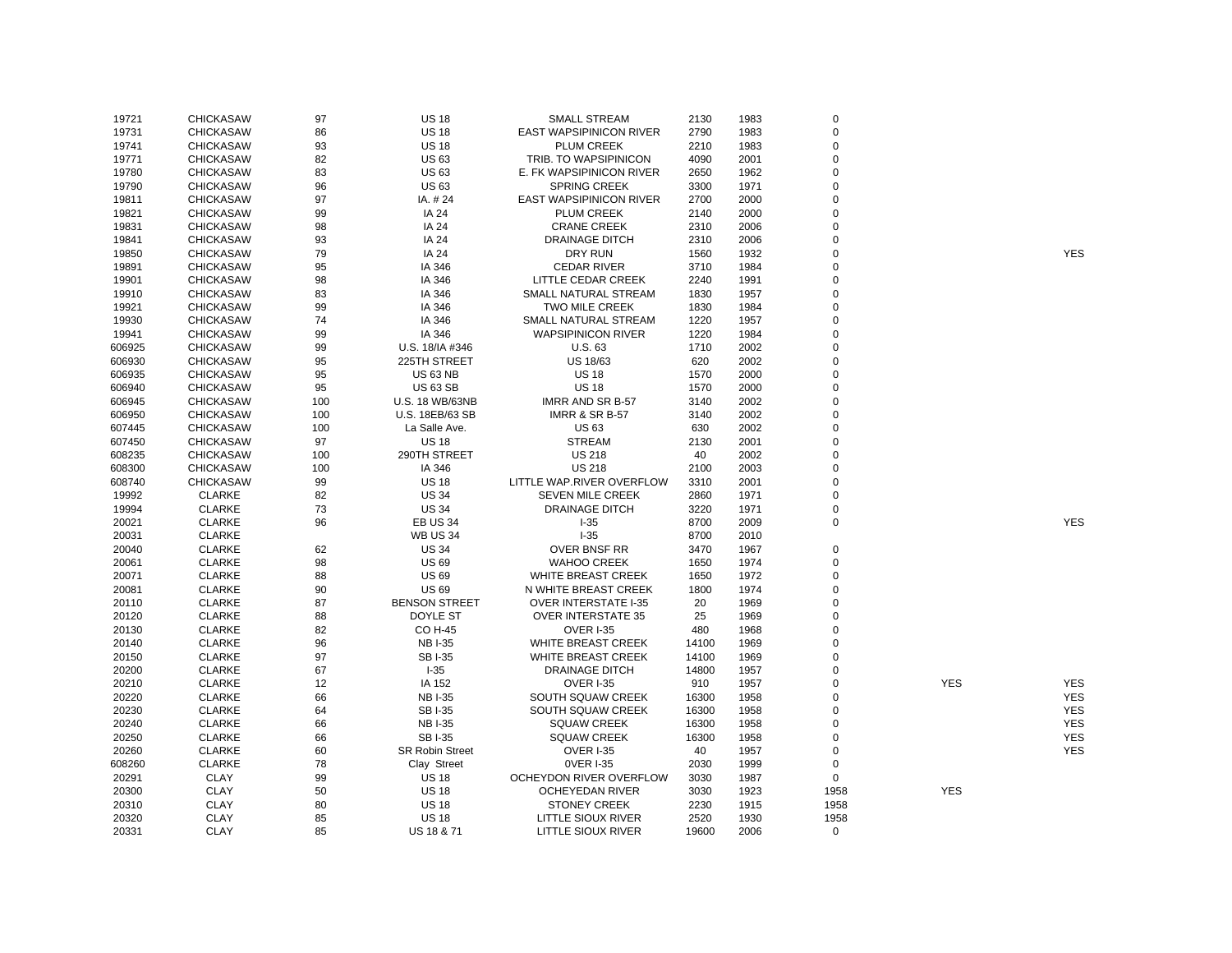| 20340  | <b>CLAY</b>    | 18  | <b>US 18</b>             | LITTLE SIOUX RIVER                | 4420  | 1931 | 1965        | <b>YES</b> | <b>YES</b> |
|--------|----------------|-----|--------------------------|-----------------------------------|-------|------|-------------|------------|------------|
| 20350  | <b>CLAY</b>    | 78  | <b>US 18</b>             | LITTLE SIOUX OVERFLOW             | 4420  | 1931 | 1965        |            |            |
| 20360  | <b>CLAY</b>    | 64  | <b>US 18</b>             | PICKEREL RUN CREEK                | 4140  | 1931 | 1965        |            |            |
| 20380  | <b>CLAY</b>    | 93  | <b>US 18</b>             | <b>DRAINAGE DITCH</b>             | 4140  | 1965 | 1994        |            |            |
| 20390  | <b>CLAY</b>    | 62  | <b>US71</b>              | <b>WILLOW RIVER</b>               | 2990  | 1923 | 1955        |            |            |
| 20400  | <b>CLAY</b>    | 72  | <b>US71</b>              | <b>PRAIRIE CREEK</b>              | 4110  | 1916 | 1961        |            |            |
| 20410  | <b>CLAY</b>    | 94  | <b>IA 10</b>             | LITTLE SIOUX RIVER                | 950   | 1970 | 0           |            |            |
| 20420  | <b>CLAY</b>    | 94  | <b>IA 10</b>             | <b>DRAINAGE DITCH</b>             | 610   | 1932 | $\mathbf 0$ |            |            |
| 20431  | <b>CLAY</b>    | 97  | <b>IA 10</b>             | <b>DRAINAGE DITCH</b>             | 610   | 1976 | $\mathbf 0$ |            |            |
| 605985 | <b>CLAY</b>    | 71  | FIELD ACCESS-RT          | SIDE DITCH (RT)                   | 3030  | 1958 | $\mathbf 0$ |            |            |
| 606065 | <b>CLAY</b>    | 85  | <b>US71</b>              | BR OF LITTLE MEADOW CREEK         | 9900  | 1990 | $\mathbf 0$ |            |            |
| 20470  | <b>CLAYTON</b> | 94  | <b>US 18 &amp; 52</b>    | <b>BRANCH ROBERTS CREEK</b>       | 3510  | 1967 | $\pmb{0}$   |            |            |
| 20480  | <b>CLAYTON</b> | 84  | US 18 & 52               | DRY RUN CREEK                     | 3370  | 1967 | 0           |            |            |
| 20490  | <b>CLAYTON</b> | 90  | IA 76                    | <b>TANG CREEK</b>                 | 1760  | 1969 | $\pmb{0}$   |            |            |
| 20501  | <b>CLAYTON</b> | 93  | IA 76                    | <b>BLOODY RUN CREEK</b>           | 4950  | 1994 | 0           |            |            |
| 20515  | <b>CLAYTON</b> | 74  | <b>US 18</b>             | MISSISSIPPI RIVER & IA 76         | 9100  | 1974 | 0           |            |            |
| 20521  | <b>CLAYTON</b> | 92  | <b>US 52</b>             | <b>MILL CREEK</b>                 | 2570  | 1974 | $\mathbf 0$ |            |            |
|        |                | 87  | <b>US 52</b>             | LITTLE TURKEY RIVER               |       |      | 0           |            |            |
| 20531  | <b>CLAYTON</b> |     |                          |                                   | 2570  | 1974 | $\mathbf 0$ |            |            |
| 20540  | <b>CLAYTON</b> | 77  | <b>US 52</b>             | <b>TURKEY RIVER</b>               | 2890  | 1968 |             |            |            |
| 20561  | <b>CLAYTON</b> | 91  | <b>US 52</b>             | <b>MINERS CREEK</b>               | 2890  | 1974 | 0           |            |            |
| 20571  | <b>CLAYTON</b> | 95  | <b>US 52</b>             | <b>BRANCH PONY CREEK</b>          | 1430  | 1975 | $\pmb{0}$   |            |            |
| 20581  | <b>CLAYTON</b> | 72  | IA 13                    | <b>COX CREEK</b>                  | 1950  | 1978 | 0           |            |            |
| 20591  | <b>CLAYTON</b> | 84  | IA 13                    | <b>COX CREEK</b>                  | 1950  | 1978 | 0           |            |            |
| 20601  | <b>CLAYTON</b> | 81  | IA 13                    | <b>VOLGA RIVER</b>                | 1950  | 1978 | 0           |            |            |
| 20611  | <b>CLAYTON</b> | 95  | IA 13                    | DRY RUN CREEK                     | 3250  | 1977 | $\pmb{0}$   |            |            |
| 20641  | <b>CLAYTON</b> | 95  | IA 13                    | <b>ROBERTS CREEK</b>              | 4200  | 1979 | $\mathbf 0$ |            |            |
| 20651  | <b>CLAYTON</b> | 98  | IA 13                    | DRY HOLLOW CREEK                  | 2450  | 1978 | $\mathbf 0$ |            |            |
| 20691  | <b>CLAYTON</b> | 92  | IA 128                   | DRY MILL CREEK                    | 1350  | 1979 | $\mathbf 0$ |            |            |
| 604470 | <b>CLAYTON</b> | 75  | IA 13                    | <b>TURKEY RIVER</b>               | 2610  | 1982 | $\mathbf 0$ |            |            |
| 604480 | <b>CLAYTON</b> | 69  | IA 13                    | <b>TURKEY RIVER OVERFLOW</b>      | 2610  | 1982 | $\mathbf 0$ |            |            |
| 604890 | <b>CLAYTON</b> | 96  | IA 56                    | PONY CREEK                        | 1440  | 1983 | 0           |            |            |
| 605890 | <b>CLAYTON</b> | 100 | <b>US 18</b>             | <b>BLOODY RUN CREEK &amp; RR</b>  | 3410  | 1988 | $\mathbf 0$ |            |            |
| 605900 | <b>CLAYTON</b> | 100 | <b>US 18</b>             | <b>UNNAMED CREEK</b>              | 3940  | 1988 | 0           |            |            |
| 606265 | <b>CLAYTON</b> | 97  | FAWN HOLLOW RD           | SMALL STREAM (S.D.B.)             | 4200  | 1979 | $\mathbf 0$ |            |            |
| 609270 | <b>CLAYTON</b> | 97  | <b>SR B45</b>            | <b>UNAMED CREEK</b>               | 3940  | 1988 | $\mathbf 0$ |            |            |
| 20710  | <b>CLINTON</b> | 77  | <b>US 30</b>             | YANKEE RUN CREEK                  | 2480  | 1954 | $\mathbf 0$ |            |            |
| 20720  | <b>CLINTON</b> | 53  | <b>US 30</b>             | OVER UP RR                        | 2500  | 1955 | $\mathbf 0$ |            |            |
| 20730  | <b>CLINTON</b> | 80  | <b>US 30</b>             | <b>WAPSIPINICON RIVER</b>         | 2500  | 1955 | $\mathbf 0$ |            |            |
| 20740  | <b>CLINTON</b> | 61  | <b>US 30</b>             | <b>WAPSIPINICON RIVER</b>         | 3150  | 1955 | 0           |            |            |
| 20750  | <b>CLINTON</b> | 78  | <b>US 30</b>             | E CHAN. WAPSIPINICON RIVER        | 3150  | 1955 | $\mathbf 0$ |            |            |
| 20760  | <b>CLINTON</b> | 62  | <b>US 30</b>             | CALAMUS DRAINAGE DITCH            | 3150  | 1955 | 0           |            |            |
| 20781  | <b>CLINTON</b> | 96  | <b>US 30</b>             | PASCALS CREEK                     | 4730  | 1976 | $\mathbf 0$ |            |            |
| 20810  | <b>CLINTON</b> | 91  | <b>EB US 30</b>          | <b>BROPHYS CREEK</b>              | 8800  | 1969 | $\mathbf 0$ |            |            |
| 20821  | <b>CLINTON</b> | 100 | <b>WB US 30</b>          | <b>BROPHYS CREEK</b>              | 8800  | 1978 | 0           |            |            |
| 20841  | <b>CLINTON</b> | 96  | US 30 & 67               | <b>MILL CREEK</b>                 | 16900 | 2000 | $\mathbf 0$ |            |            |
| 20851  | <b>CLINTON</b> | 96  | <b>US 30 &amp; US 67</b> | <b>OVER UPRR</b>                  | 16300 | 2000 | 0           |            |            |
| 20860  | <b>CLINTON</b> | 58  | <b>US 30</b>             | <b>MISSISSIPPI RIVER &amp; RR</b> | 8100  | 1956 | $\mathbf 0$ |            | <b>YES</b> |
| 20961  | <b>CLINTON</b> | 96  | <b>US 67</b>             | <b>WAPSIPINICON OVERFLOW</b>      | 3800  | 1982 | 0           |            |            |
| 20971  | <b>CLINTON</b> | 83  | <b>US 67</b>             | <b>WAPSIPINICON OVERFLOW</b>      | 3800  | 1983 | $\mathbf 0$ |            |            |
| 20981  | <b>CLINTON</b> | 95  | <b>US 67</b>             | <b>SODUS CREEK</b>                | 4140  | 1982 | 0           |            |            |
| 20991  | <b>CLINTON</b> | 94  | <b>US 67</b>             | <b>ROCK CREEK</b>                 | 4190  | 1982 | $\mathbf 0$ |            |            |
| 21001  | <b>CLINTON</b> | 61  | <b>US 67</b>             | OVER UP RR                        | 10300 | 1978 | $\mathbf 0$ |            | <b>YES</b> |
| 21011  | <b>CLINTON</b> | 90  | <b>US 67</b>             | <b>DEER CREEK</b>                 | 3110  | 1977 | $\mathbf 0$ |            |            |
| 21020  | <b>CLINTON</b> | 96  | <b>US 67</b>             | <b>SHADDUCKS CREEK</b>            | 2710  | 1967 | $\mathbf 0$ |            |            |
|        |                |     |                          |                                   |       |      |             |            |            |

**YES**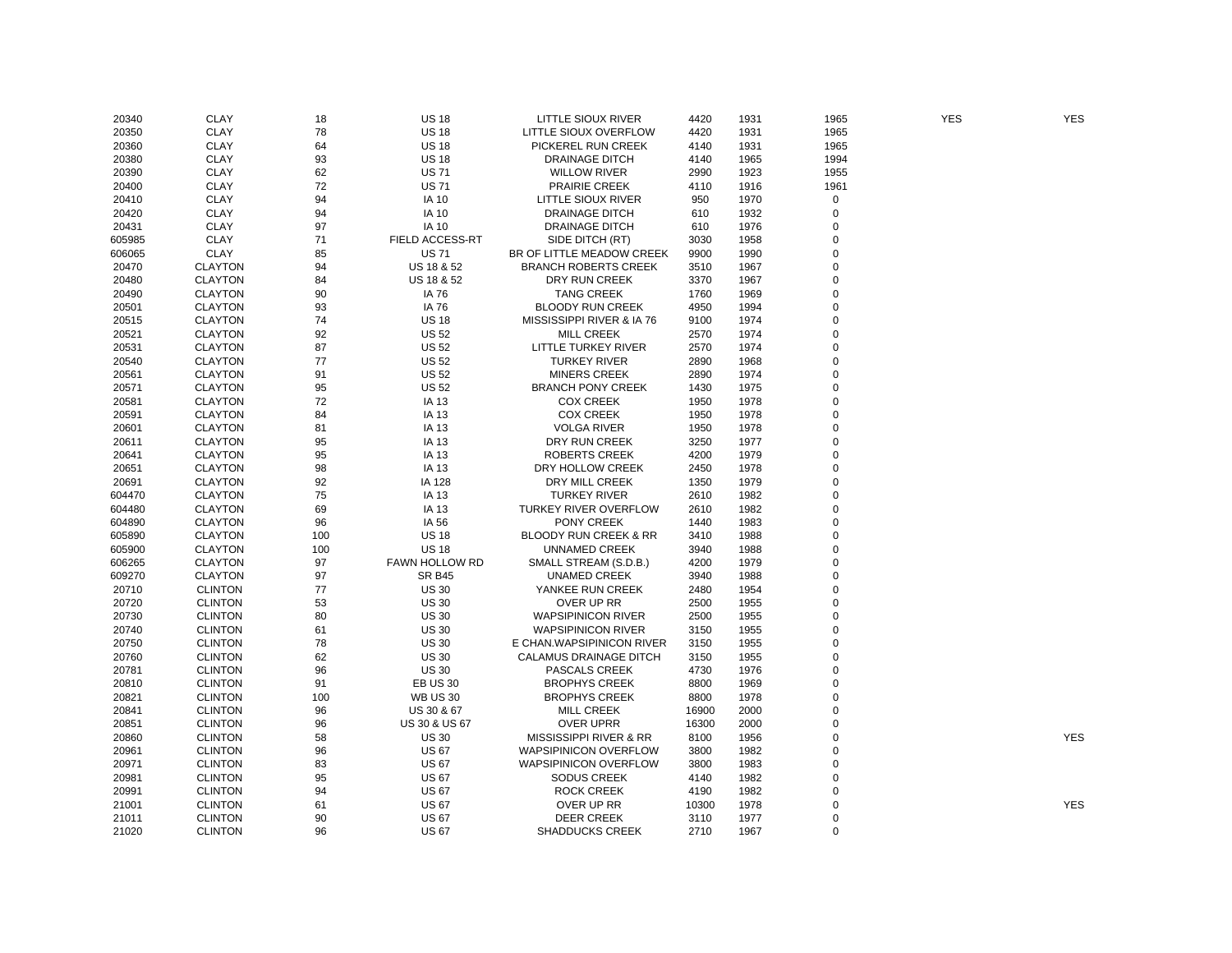| 21031  | <b>CLINTON</b>  | 96  | <b>US 67</b>        | <b>SHADDUCKS CREEK</b>       | 2710  | 1977 | $\mathbf 0$ |            |            |
|--------|-----------------|-----|---------------------|------------------------------|-------|------|-------------|------------|------------|
| 21041  | <b>CLINTON</b>  | 95  | <b>US 67</b>        | <b>ELK RIVER</b>             | 1410  | 2002 | 0           |            |            |
| 21055  | <b>CLINTON</b>  | 66  | IA 136              | MISSISSIPPI RIVER & RR       | 9500  | 1974 | $\mathbf 0$ |            | <b>YES</b> |
| 21071  | <b>CLINTON</b>  | 97  | IA 136              | <b>MILL CREEK</b>            | 1460  | 1989 | $\mathbf 0$ |            |            |
| 21081  | <b>CLINTON</b>  | 88  | IA 136              | <b>DEEP CREEK</b>            | 1110  | 1976 | $\mathbf 0$ |            |            |
| 21091  | <b>CLINTON</b>  | 98  | IA 136              | <b>DEEP CREEK</b>            | 980   | 1989 | $\mathbf 0$ |            |            |
| 21111  | <b>CLINTON</b>  | 99  | IA 136              | <b>UNION CREEK</b>           | 1350  | 1995 | $\pmb{0}$   |            |            |
| 21120  | <b>CLINTON</b>  | 85  | IA 136              | <b>BRANCH PRAIRIE CREEK</b>  | 1210  | 1929 | 1952        |            |            |
| 21130  | <b>CLINTON</b>  | 70  | IA 136              | <b>BRANCH PRAIRIE CREEK</b>  | 1210  | 1952 | 0           |            |            |
| 21140  | <b>CLINTON</b>  | 77  | IA 136              | <b>BRANCH PRAIRIE CREEK</b>  | 1210  | 1952 | 0           |            |            |
| 21150  | <b>CLINTON</b>  | 78  | IA 136              | <b>BRANCH PRAIRIE CREEK</b>  | 1250  | 1952 | $\mathbf 0$ |            |            |
| 21160  | <b>CLINTON</b>  | 87  | IA 136              | <b>DRAINAGE DITCH</b>        | 1250  | 1952 | $\mathbf 0$ |            |            |
| 21171  | <b>CLINTON</b>  | 93  | IA 136              | <b>DRAINAGE DITCH</b>        | 1080  | 1978 | $\mathbf 0$ |            |            |
| 21190  | <b>CLINTON</b>  | 90  | CORDZ36             | OVER US 30                   | 1450  | 1969 | $\mathbf 0$ |            |            |
| 601700 | <b>CLINTON</b>  | 100 | <b>NB US 61</b>     | OVER IA 136                  | 7500  | 1995 | 0           |            |            |
| 601705 | <b>CLINTON</b>  | 100 | <b>SB US 61</b>     | OVER IA 136                  | 7500  | 1995 | $\mathbf 0$ |            |            |
|        |                 |     |                     |                              |       |      | 0           |            |            |
| 602800 | <b>CLINTON</b>  | 100 | <b>EB US 30</b>     | OVER SO. 6TH AVE             | 5600  | 1970 |             |            |            |
| 602802 | <b>CLINTON</b>  | 97  | <b>WB US 30</b>     | OVER SO. 6TH AVE             | 5600  | 1970 | 0           |            |            |
| 602810 | <b>CLINTON</b>  | 99  | <b>EB US 30</b>     | <b>AMES CREEK</b>            | 7700  | 1974 | $\mathbf 0$ |            |            |
| 602812 | <b>CLINTON</b>  | 100 | <b>WB US 30</b>     | <b>AMES CREEK</b>            | 7700  | 1974 | $\mathbf 0$ |            |            |
| 602820 | <b>CLINTON</b>  | 98  | <b>EB US 30</b>     | OVER UP RR                   | 8800  | 1974 | 0           |            |            |
| 602822 | <b>CLINTON</b>  | 97  | <b>WB US 30</b>     | OVER UP RR                   | 8800  | 1974 | $\mathbf 0$ |            |            |
| 602830 | <b>CLINTON</b>  | 78  | <b>EB US 30</b>     | SILVER CK & UP RR            | 13200 | 1970 | 1975        |            |            |
| 602832 | <b>CLINTON</b>  | 78  | <b>WB US 30</b>     | SILVER CK & UP RR            | 13200 | 1970 | 1975        |            |            |
| 602840 | <b>CLINTON</b>  | 100 | <b>NB US 61</b>     | <b>SILVER CREEK</b>          | 9200  | 1974 | $\mathbf 0$ |            |            |
| 602842 | <b>CLINTON</b>  | 100 | <b>SB US 61</b>     | <b>SILVER CREEK</b>          | 9200  | 1974 | 0           |            |            |
| 602850 | <b>CLINTON</b>  | 100 | <b>NB US 61</b>     | OVER 225th STREET            | 9200  | 1974 | $\mathbf 0$ |            |            |
| 602852 | <b>CLINTON</b>  | 100 | <b>SB US 61</b>     | OVER 225th STREET            | 9200  | 1974 | 0           |            |            |
| 602860 | <b>CLINTON</b>  | 100 | <b>NB US 61</b>     | OVER US 30 & W.11TH ST       | 10800 | 1970 | $\mathbf 0$ |            |            |
| 602862 | <b>CLINTON</b>  | 100 | <b>SB US 61</b>     | OVER US 30 & W.11TH ST       | 10800 | 1970 | $\mathbf 0$ |            |            |
| 604490 | <b>CLINTON</b>  | 77  | <b>NB US 61</b>     | WAPSIPINICON OVERFLOW        | 16300 | 1981 | $\mathbf 0$ |            |            |
| 604500 | <b>CLINTON</b>  | 77  | <b>SB US 61</b>     | <b>WAPSIPINICON OVERFLOW</b> | 16300 | 1981 | $\mathbf 0$ |            |            |
| 604510 | <b>CLINTON</b>  | 79  | <b>US61</b>         | DD #15                       | 16300 | 1981 | $\mathbf 0$ |            |            |
| 604520 | <b>CLINTON</b>  | 98  | <b>NB US 61</b>     | <b>SILVER CREEK</b>          | 16100 | 1981 | $\pmb{0}$   |            |            |
| 604530 | <b>CLINTON</b>  | 93  | <b>SB US 61</b>     | <b>SILVER CREEK</b>          | 16100 | 1981 | $\mathbf 0$ |            |            |
| 605150 | <b>CLINTON</b>  | 90  | <b>FM</b>           | MUSKRAT RD OVER US 61        | 120   | 1984 | $\pmb{0}$   |            |            |
| 606340 | <b>CLINTON</b>  | 85  | <b>US 61</b>        | <b>SMALL STREAM</b>          | 9700  | 1996 | $\pmb{0}$   |            |            |
| 606345 | <b>CLINTON</b>  | 100 | <b>NB US 61</b>     | <b>DRAINAGE</b>              | 9200  | 1996 | 0           |            |            |
| 606350 | <b>CLINTON</b>  | 100 | <b>SB US 61</b>     | <b>DRAINAGE</b>              | 9200  | 1996 | $\pmb{0}$   |            |            |
| 606355 | <b>CLINTON</b>  | 82  | <b>US 61</b>        | <b>SMALL STREAM</b>          | 8900  | 1996 | $\mathbf 0$ |            |            |
| 606360 | <b>CLINTON</b>  | 100 | <b>NB US 61</b>     | <b>SILVER CREEK</b>          | 9200  | 1996 | $\mathbf 0$ |            |            |
| 606365 | <b>CLINTON</b>  | 100 | <b>SB US 61</b>     | <b>SILVER CREEK</b>          | 9200  | 1996 | $\mathbf 0$ |            |            |
| 606370 | <b>CLINTON</b>  | 100 | <b>NB US 61</b>     | <b>DEEP CREEK</b>            | 8400  | 1996 | $\mathbf 0$ |            |            |
| 606375 | <b>CLINTON</b>  | 100 | <b>SB US 61</b>     | <b>DEEP CREEK</b>            | 8400  | 1996 | $\pmb{0}$   |            |            |
| 606380 | <b>CLINTON</b>  | 85  | <b>US 61</b>        | <b>SMALL STREAM</b>          | 7600  | 1996 | 0           |            |            |
| 606385 | <b>CLINTON</b>  | 83  | 110TH ST            | OVER US 61                   | 70    | 1996 | $\pmb{0}$   |            | <b>YES</b> |
| 607130 | <b>CLINTON</b>  | 83  | CORDY <sub>62</sub> | OVER US 30                   | 580   | 1975 | 0           |            |            |
| 607140 | <b>CLINTON</b>  | 95  | <b>US 30</b>        | <b>OVER US 30 &amp;US 61</b> | 870   | 1975 | $\pmb{0}$   |            |            |
| 607216 | <b>CLINTON</b>  | 81  | <b>US 30</b>        | <b>DRAINAGE DITCH</b>        | 7600  | 1974 | 0           |            |            |
|        | <b>CLINTON</b>  |     | <b>US 30</b>        | <b>DRAINAGE DITCH</b>        |       |      | $\pmb{0}$   |            |            |
| 609546 |                 | 100 | <b>US 30</b>        |                              | 3600  | 2006 |             | <b>YES</b> |            |
| 21200  | <b>CRAWFORD</b> | 84  |                     | <b>DRAINAGE DITCH</b>        | 3130  | 1926 | 1965        |            |            |
| 21221  | <b>CRAWFORD</b> | 98  | <b>US 30</b>        | N. GROVE CREEK               | 3130  | 1994 | 0           |            |            |
| 21240  | <b>CRAWFORD</b> | 61  | <b>US 30</b>        | <b>FLASHER CREEK</b>         | 3130  | 1965 | $\mathbf 0$ |            |            |
| 21251  | <b>CRAWFORD</b> | 86  | <b>US 30</b>        | <b>SCATTER CREEK</b>         | 3510  | 1925 | 1977        |            |            |

YES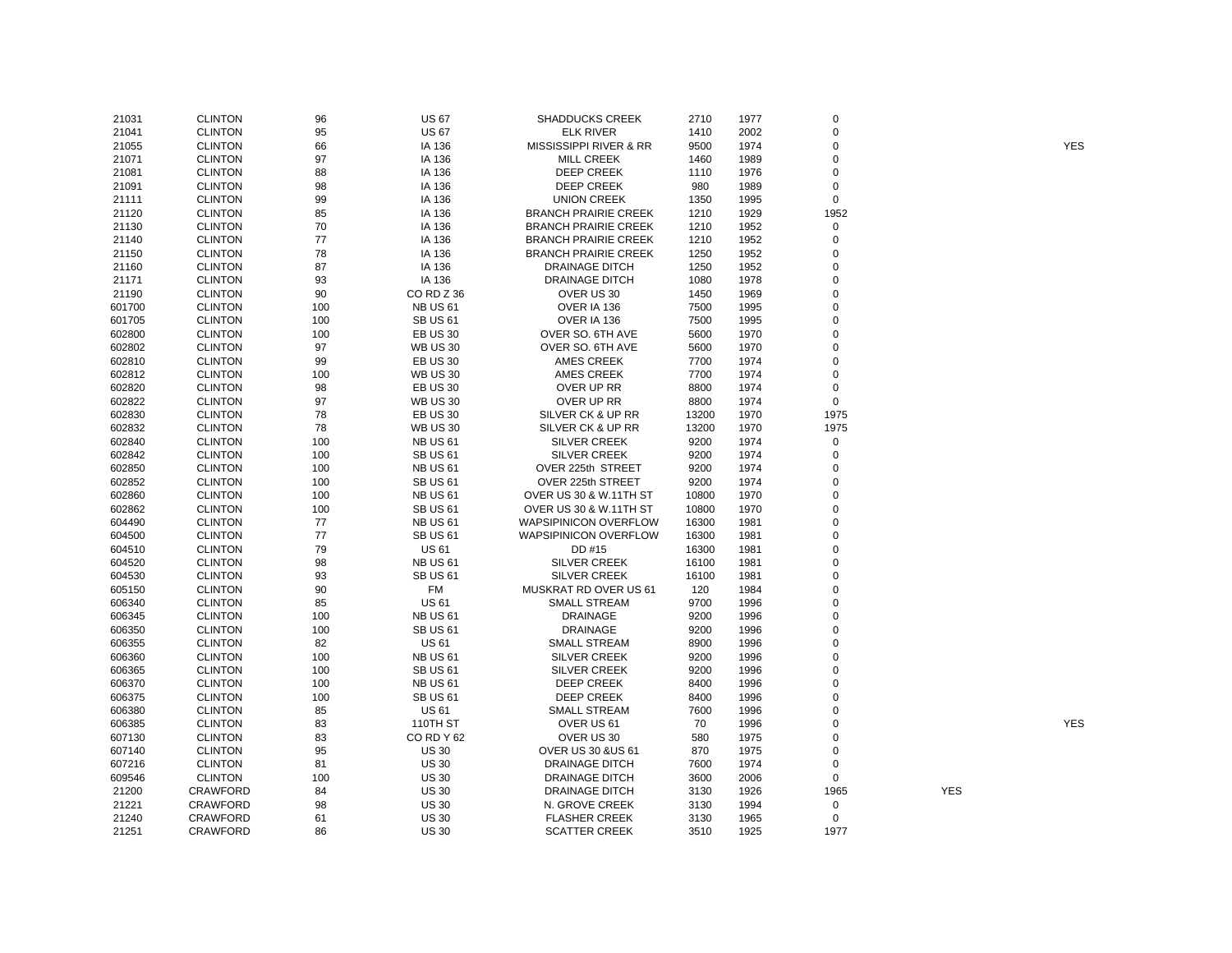| 21260  | <b>CRAWFORD</b> | 75  | <b>US 30</b>     | <b>BOYER RIVER</b>                | 3510 | 1959 | $\mathbf 0$    |            |            |
|--------|-----------------|-----|------------------|-----------------------------------|------|------|----------------|------------|------------|
| 21280  | <b>CRAWFORD</b> | 94  | <b>US 30</b>     | SMALL NATURAL STREAM              | 3550 | 1959 | 1992           |            |            |
| 21290  | CRAWFORD        | 62  | <b>US 30</b>     | <b>WILLOW CREEK</b>               | 3590 | 1958 | $\mathbf 0$    |            |            |
| 21310  | CRAWFORD        | 80  | <b>US 30</b>     | <b>BOYER RIVER</b>                | 3590 | 1959 | $\mathbf 0$    |            |            |
| 21330  | <b>CRAWFORD</b> | 64  | US 30 & 59       | OVER UP RR                        | 9600 | 1962 | 0              |            | <b>YES</b> |
| 21340  | <b>CRAWFORD</b> | 79  | US 30 & 59       | OVER UP RR                        | 9600 | 1962 | $\mathbf 0$    |            |            |
| 21350  | <b>CRAWFORD</b> | 82  | US 30 & 59       | <b>EAST BOYER RIVER</b>           | 9600 | 1962 | $\mathbf 0$    |            |            |
| 21360  | <b>CRAWFORD</b> | 63  | US 30 & 59       | <b>EAST BOYER RIVER</b>           | 9600 | 1962 | $\mathbf 0$    |            |            |
| 21370  | <b>CRAWFORD</b> | 79  | <b>US 30</b>     | <b>ROCKY RUN CREEK</b>            | 3940 | 1929 | 1956           |            |            |
| 21380  | <b>CRAWFORD</b> | 78  | <b>US 30</b>     | <b>DRAINAGE DITCH</b>             | 3940 | 1965 | $\mathbf 0$    |            |            |
| 21390  | CRAWFORD        | 97  | <b>US 30</b>     | <b>MILLER CREEK</b>               | 3250 | 1965 | 1998           |            |            |
| 21410  | CRAWFORD        | 77  | <b>US30</b>      | OVER UP RR                        | 3470 | 1972 | 0              |            |            |
| 21421  | <b>CRAWFORD</b> | 90  | <b>US 30</b>     | <b>EAST BOYER RIVER</b>           | 3470 | 1997 | $\mathbf 0$    |            |            |
| 21430  | <b>CRAWFORD</b> | 96  | <b>US 59</b>     | <b>DRAINAGE DITCH</b>             | 2530 | 1968 | 0              |            |            |
| 21440  | <b>CRAWFORD</b> | 83  | US 59 & IA 141   | OVER ABANDON RR                   | 2780 | 1970 | $\mathsf 0$    |            |            |
| 21450  | CRAWFORD        | 65  | US 59 & IA 141   | <b>DRAINAGE DITCH</b>             | 2990 | 1917 | 1959           |            |            |
| 21461  | <b>CRAWFORD</b> | 99  | US 59 & IA 141   | <b>DRAINAGE DITCH</b>             | 2990 | 1986 | $\mathsf 0$    |            |            |
|        | <b>CRAWFORD</b> | 81  |                  | OVER CC RR                        |      |      | $\mathbf 0$    |            |            |
| 21470  |                 |     | <b>NB US 59</b>  |                                   | 8900 | 1967 | $\mathbf 0$    |            | <b>YES</b> |
| 21480  | <b>CRAWFORD</b> | 78  | <b>SB US 59</b>  | OVER CC RR                        | 8900 | 1967 |                |            |            |
| 21490  | CRAWFORD        | 55  | <b>NB US 59</b>  | <b>BOYER RIVER</b>                | 8900 | 1967 | $\mathbf 0$    | <b>YES</b> |            |
| 21500  | <b>CRAWFORD</b> | 83  | <b>SB US 59</b>  | <b>BOYER RIVER</b>                | 8900 | 1967 | $\mathbf 0$    |            |            |
| 21510  | <b>CRAWFORD</b> | 64  | <b>US 59</b>     | <b>SOLDIER RIVER</b>              | 3150 | 1948 | $\mathbf 0$    |            |            |
| 21521  | <b>CRAWFORD</b> | 99  | IA 39            | <b>BUFFALO CREEK</b>              | 3080 | 1977 | $\mathbf 0$    |            |            |
| 21530  | CRAWFORD        | 59  | IA 39            | OTTER CREEK                       | 2860 | 1951 | 1967           |            | <b>YES</b> |
| 21541  | <b>CRAWFORD</b> | 98  | IA 39            | <b>SPANGLER CREEK</b>             | 2170 | 1985 | 0              |            |            |
| 21550  | <b>CRAWFORD</b> | 51  | IA 39            | <b>SPANGLER CREEK</b>             | 1570 | 1951 | $\mathbf 0$    | <b>YES</b> |            |
| 21591  | <b>CRAWFORD</b> | 95  | IA 141           | <b>DRAINAGE DITCH</b>             | 1620 | 1977 | $\mathbf 0$    |            |            |
| 21611  | <b>CRAWFORD</b> | 96  | IA 141           | <b>DRAINAGE DITCH</b>             | 1620 | 1977 | $\mathbf 0$    |            |            |
| 21660  | <b>CRAWFORD</b> | 68  | IA 141           | <b>EAST SOLDIER RIVER</b>         | 1620 | 1953 | 1976           |            |            |
| 21670  | <b>CRAWFORD</b> | 68  | SIDE ROAD        | SIDE DITCH EMIGRANT CR            | 440  | 1966 | 0              |            |            |
| 21681  | <b>CRAWFORD</b> | 98  | IA 141           | <b>EMIGRANT CREEK</b>             | 1710 | 1992 | $\mathbf 0$    |            |            |
| 21701  | CRAWFORD        | 98  | IA 141           | <b>EMIGRANT CREEK</b>             | 1800 | 1992 | $\mathbf 0$    |            |            |
| 21711  | <b>CRAWFORD</b> | 95  | IA 141           | <b>PARADISE CREEK</b>             | 1800 | 1991 | $\mathbf 0$    |            |            |
| 21721  | <b>CRAWFORD</b> | 96  | IA 141           | <b>PARADISE CREEK</b>             | 1800 | 1992 | $\mathbf 0$    |            |            |
| 21730  | <b>CRAWFORD</b> | 96  | IA 141           | SMALL NATURAL STREAM              | 1800 | 1977 | $\mathbf 0$    |            |            |
| 21751  | CRAWFORD        | 95  | IA 141           | <b>DRAINAGE DITCH</b>             | 1360 | 1975 | $\mathbf 0$    |            |            |
| 21761  | CRAWFORD        | 93  | IA 141           | W.FORK NISHNABOTNA RIVER          | 1360 | 1988 | $\mathbf 0$    |            |            |
| 21781  | <b>CRAWFORD</b> | 88  | IA 141           | <b>ELK CREEK</b>                  | 1490 | 1990 | $\mathbf 0$    |            |            |
| 601005 | <b>CRAWFORD</b> | 71  | <b>US 30</b>     | <b>DRAINAGE DITCH</b>             | 6100 | 1958 | 1997           |            |            |
| 21811  | <b>DALLAS</b>   | 76  | US <sub>6</sub>  | NORTH RACCOON RIVER               | 8500 | 1977 | 1999           |            |            |
| 21821  | <b>DALLAS</b>   | 87  | US <sub>6</sub>  | RACCOON RIVER OVERFLOW            | 9200 | 1977 | 1999           |            |            |
| 21841  | <b>DALLAS</b>   | 81  | <b>US 169</b>    | <b>BULGER CREEK &amp; IAIS RR</b> | 3880 | 1997 | $\mathbf 0$    |            |            |
| 21880  | <b>DALLAS</b>   | 36  | US 6/169         | SOUTH RACCOON RIVER               | 5100 | 1950 | $\mathbf 0$    | <b>YES</b> | <b>YES</b> |
| 21891  | <b>DALLAS</b>   | 95  | <b>US 169</b>    | N RACCOON RIVER OVERFLOW          | 7400 | 1994 | $\mathbf 0$    |            |            |
| 21900  | <b>DALLAS</b>   | 85  | <b>US 169</b>    | NORTH RACCOON RIVER               | 4200 | 1972 | $\mathbf 0$    |            |            |
| 21921  | <b>DALLAS</b>   | 94  | <b>US 169</b>    | <b>BEAVER CREEK</b>               | 3430 | 1988 | $\mathbf 0$    |            |            |
| 21941  | <b>DALLAS</b>   | 97  | IA 44            | <b>MOSQUITO CREEK</b>             | 2640 | 1981 | $\Omega$       |            |            |
| 21961  | <b>DALLAS</b>   | 99  | IA 44            | <b>PANTHER CREEK</b>              | 2640 | 1981 | $\mathbf 0$    |            |            |
| 21971  | <b>DALLAS</b>   | 79  | IA 44            | NORTH RACCOON RIVER               | 3490 | 1973 | $\mathbf 0$    |            |            |
| 21981  | <b>DALLAS</b>   | 93  | IA 44            | BR WALNUT CREEK                   | 4360 | 1980 | $\Omega$       |            |            |
| 21990  | <b>DALLAS</b>   | 74  | <b>SR F90</b>    | $I-80$                            | 1640 | 1966 | 0              |            |            |
| 22111  | <b>DALLAS</b>   | 96  | IA 141           | NORTH RACCOON RIVER               | 3870 | 1976 | $\overline{0}$ |            |            |
| 22131  | <b>DALLAS</b>   | 100 | <b>WB IA 141</b> | <b>BEAVER CREEK</b>               | 8300 | 1978 | $\mathbf 0$    |            |            |
| 22141  | <b>DALLAS</b>   | 100 | <b>WB IA 141</b> | LITTLE BEAVER CREEK               | 8300 | 1983 | $\Omega$       |            |            |
|        |                 |     |                  |                                   |      |      |                |            |            |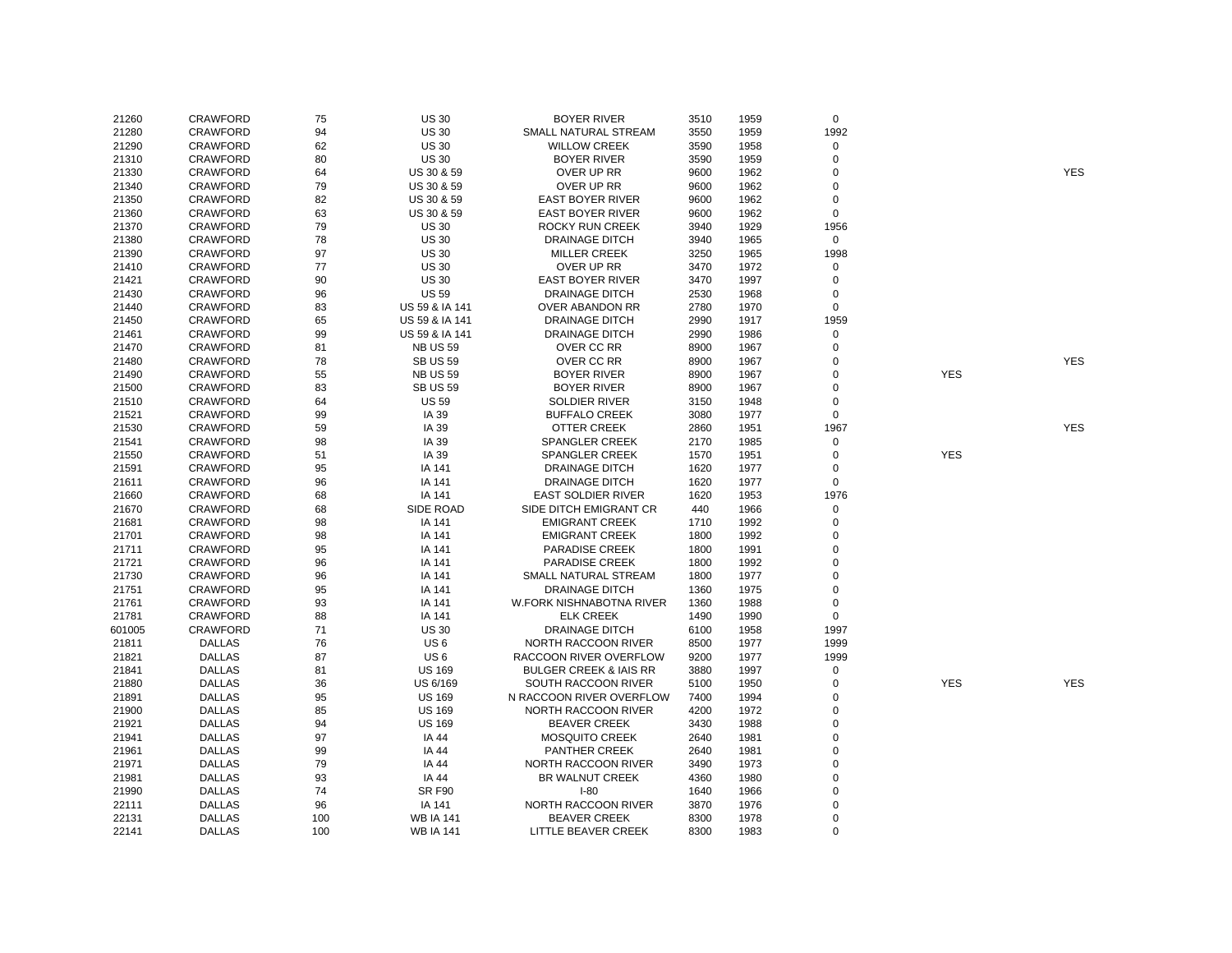| 22190  | <b>DALLAS</b>  | 38  | Durango Way       | $I-80$                        | 120         | 1960 | 0           | <b>YES</b> |            |
|--------|----------------|-----|-------------------|-------------------------------|-------------|------|-------------|------------|------------|
| 22210  | <b>DALLAS</b>  | 49  | Sec.Rds.F60-P53   | OVER I-80                     | 1860        | 1959 | $\mathbf 0$ | <b>YES</b> |            |
| 22220  | <b>DALLAS</b>  | 83  | $I-80$            | <b>BEAR CREEK</b>             | 23400       | 1965 | $\Omega$    |            |            |
| 22230  | <b>DALLAS</b>  | 98  | EB I-80           | OVER CO RD (P-57)             | 22800       | 1966 | $\mathbf 0$ |            |            |
| 22240  | <b>DALLAS</b>  | 98  | <b>WB I-80</b>    | OVER CO RD (P-57)             | 22800       | 1966 | $\mathbf 0$ |            |            |
| 22250  | <b>DALLAS</b>  | 83  | $I-80$            | <b>PANTHER CREEK</b>          | 25600       | 1965 | $\mathbf 0$ |            |            |
| 22270  | <b>DALLAS</b>  | 100 | 347TH STREET      | <b>OVER I-80</b>              | 100         | 1966 | 0           |            |            |
| 22280  | <b>DALLAS</b>  | 85  | EB I-80           | <b>OVER US 6/169</b>          | 23900       | 1966 | 1970        |            |            |
| 22290  | <b>DALLAS</b>  | 97  | <b>WB I-80</b>    | <b>US 169</b>                 | 23900       | 1966 | $\pmb{0}$   |            |            |
| 22300  | <b>DALLAS</b>  | 59  | EB I-80           | SOUTH RACCOON RIVER           | 29700       | 1966 | $\pmb{0}$   |            |            |
| 22310  | <b>DALLAS</b>  | 65  | <b>WB I-80</b>    | SOUTH RACCOON RIVER           | 29700       | 1966 | $\Omega$    |            |            |
| 22320  | <b>DALLAS</b>  | 84  | SR. R-16          | OVER I-80                     | 150         | 1966 | $\mathbf 0$ |            |            |
| 22330  | <b>DALLAS</b>  | 67  | EB I-80           | NORTH RACCOON RIVER           | 29700       | 1966 | $\mathbf 0$ |            |            |
| 22340  | <b>DALLAS</b>  | 67  | <b>WB I-80</b>    | NORTH RACCOON RIVER           | 29700       | 1966 | $\mathbf 0$ |            |            |
| 22350  | <b>DALLAS</b>  | 55  | <b>FM R-16</b>    | OVER I-80                     | 2800        | 1966 | $\mathbf 0$ |            |            |
|        | <b>DALLAS</b>  | 79  | FM                | OVER I-80                     | 140         |      | $\Omega$    |            |            |
| 22360  |                |     |                   |                               |             | 1966 | $\Omega$    |            |            |
| 22370  | <b>DALLAS</b>  | 74  | <b>SR.R-22</b>    | OVER I-80                     | 3960        | 1966 |             |            |            |
| 22380  | <b>DALLAS</b>  | 96  | <b>EB I-80</b>    | <b>SUGAR CREEK</b>            | 34500       | 1966 | 0           |            |            |
| 22390  | <b>DALLAS</b>  | 95  | <b>WB I-80</b>    | <b>SUGAR CREEK</b>            | 34500       | 1966 | $\mathbf 0$ |            |            |
| 22400  | <b>DALLAS</b>  | 76  | <b>FM F-64</b>    | OVER I-80                     | 3710        | 1966 | $\mathbf 0$ |            |            |
| 22410  | <b>DALLAS</b>  | 93  | EB I-80           | OVER UP RR                    | 33900       | 1966 | $\mathbf 0$ |            | <b>YES</b> |
| 22420  | <b>DALLAS</b>  | 68  | <b>WB I-80</b>    | OVER UP RR                    | 33900       | 1966 | $\Omega$    | <b>YES</b> |            |
| 504510 | <b>DALLAS</b>  | 96  | 74TH STREET       | $I-80$                        | 27300       | 2001 | 0           |            | <b>YES</b> |
| 604810 | <b>DALLAS</b>  | 82  | IA 141            | <b>DRAINAGE</b>               | 10100       | 1973 | $\mathbf 0$ |            |            |
| 606515 | <b>DALLAS</b>  | 98  | IA 210            | OVER IA 141                   | 1740        | 1997 | $\mathbf 0$ |            | <b>YES</b> |
| 606765 | <b>DALLAS</b>  | 99  | <b>EB IA 141</b>  | <b>BEAVER CREEK</b>           | 8300        | 1997 | $\mathbf 0$ |            |            |
| 606770 | <b>DALLAS</b>  | 99  | <b>EB IA 141</b>  | LITTLE BEAVER CREEK           | 8300        | 1997 | $\mathbf 0$ |            |            |
| 607153 | <b>DALLAS</b>  | 94  | <b>EB IA 141</b>  | <b>FROG CREEK</b>             | 4640        | 1976 | $\mathbf 0$ |            |            |
| 607155 | <b>DALLAS</b>  | 94  | <b>WB IA 141</b>  | <b>FROG CREEK</b>             | 4640        | 1976 | $\Omega$    |            |            |
| 607190 | <b>DALLAS</b>  | 100 | <b>EB IA 141</b>  | OVER US 169                   | 6600        | 1978 | $\Omega$    |            |            |
| 607200 | <b>DALLAS</b>  | 82  | IA 141            | <b>DRAINAGE DITCH</b>         | 8300        | 1978 | $\mathbf 0$ |            |            |
| 607210 | <b>DALLAS</b>  | 98  | <b>WB IA 141</b>  | OVER US 169                   | 6600        | 1978 | $\Omega$    |            |            |
| 700060 | <b>DALLAS</b>  | 96  | <b>ALICE'S RD</b> | $I-80$                        | $\mathbf 0$ | 2010 | 0           |            | <b>YES</b> |
| 22451  | <b>DAVIS</b>   | 93  | US 63             | <b>FABIUS CREEK</b>           | 1970        | 1974 | $\Omega$    |            |            |
| 22461  | <b>DAVIS</b>   | 93  | <b>US63</b>       | NORTH FABIUS CREEK            | 1970        | 1974 | $\mathbf 0$ |            |            |
| 22481  | <b>DAVIS</b>   | 93  | U.S. 63           | <b>CARTER CREEK</b>           | 1970        | 1974 | 0           |            |            |
| 22491  | <b>DAVIS</b>   | 95  | <b>US63</b>       | SOUTH WYACONDA CREEK          | 1970        | 1974 | $\Omega$    |            |            |
| 22520  | <b>DAVIS</b>   | 41  | <b>US63</b>       | <b>FOX CREEK</b>              | 5100        | 1948 | $\mathbf 0$ |            | <b>YES</b> |
| 22530  | <b>DAVIS</b>   | 66  | US 63             | SOUTH CHEQUEST CREEK          | 5300        | 1963 | $\mathbf 0$ |            |            |
| 22550  | <b>DAVIS</b>   | 74  | <b>US63</b>       | NORTH CHEQUEST CREEK          | 5300        | 1963 | $\mathbf 0$ |            |            |
| 22560  | <b>DAVIS</b>   | 53  | <b>US63</b>       | <b>SOAP CREEK</b>             | 4910        | 1964 | $\mathbf 0$ |            |            |
| 22570  | <b>DAVIS</b>   | 46  | IA # 2            | <b>FOX CREEK</b>              | 1480        | 1922 | 1957        | <b>YES</b> |            |
| 604090 | <b>DAVIS</b>   | 89  | US 63 & IA 2      | <b>SMALL STREAM</b>           | 3100        | 1977 | 0           |            |            |
| 22600  | <b>DECATUR</b> | 83  | <b>US 69</b>      | $I-35$                        | 1890        | 1970 | 0           |            |            |
| 22610  | <b>DECATUR</b> | 86  | <b>US 69</b>      | <b>BRANCH DICKINSON CREEK</b> | 980         | 1928 | 1972        |            |            |
| 22620  | <b>DECATUR</b> | 25  | <b>US 69</b>      | <b>GRAND RIVER</b>            | 750         | 1931 | $\pmb{0}$   | <b>YES</b> | <b>YES</b> |
| 22630  | <b>DECATUR</b> | 68  | <b>US 69</b>      | <b>LITTLE RIVER</b>           | 760         | 1953 | $\mathsf 0$ |            |            |
| 22640  | <b>DECATUR</b> | 70  | US 69 & IA 2      | OVER ABANDON RR & Stream      | 4070        | 1952 | $\mathbf 0$ |            |            |
| 22641  | <b>DECATUR</b> | 97  | <b>US 69</b>      | SEVEN MILE CREEK              | 2700        | 1972 | 1976        |            |            |
| 22651  | <b>DECATUR</b> | 94  | IA <sub>2</sub>   | SMALL STREAM                  | 950         | 1985 | 0           |            |            |
| 22661  | <b>DECATUR</b> | 98  | IA <sub>2</sub>   | <b>WEST ELK CREEK</b>         | 950         | 1985 | $\mathbf 0$ |            |            |
| 22671  | <b>DECATUR</b> | 97  | IA <sub>2</sub>   | <b>ELK CREEK</b>              | 1240        | 1985 | 0           |            |            |
| 22681  | <b>DECATUR</b> | 97  | IA <sub>2</sub>   | <b>BRUSH CREEK</b>            | 1240        | 1985 | $\mathbf 0$ |            |            |
| 22691  | <b>DECATUR</b> | 98  | IA <sub>2</sub>   | <b>GRAND RIVER</b>            | 1240        | 1985 | $\Omega$    |            |            |
|        |                |     |                   |                               |             |      |             |            |            |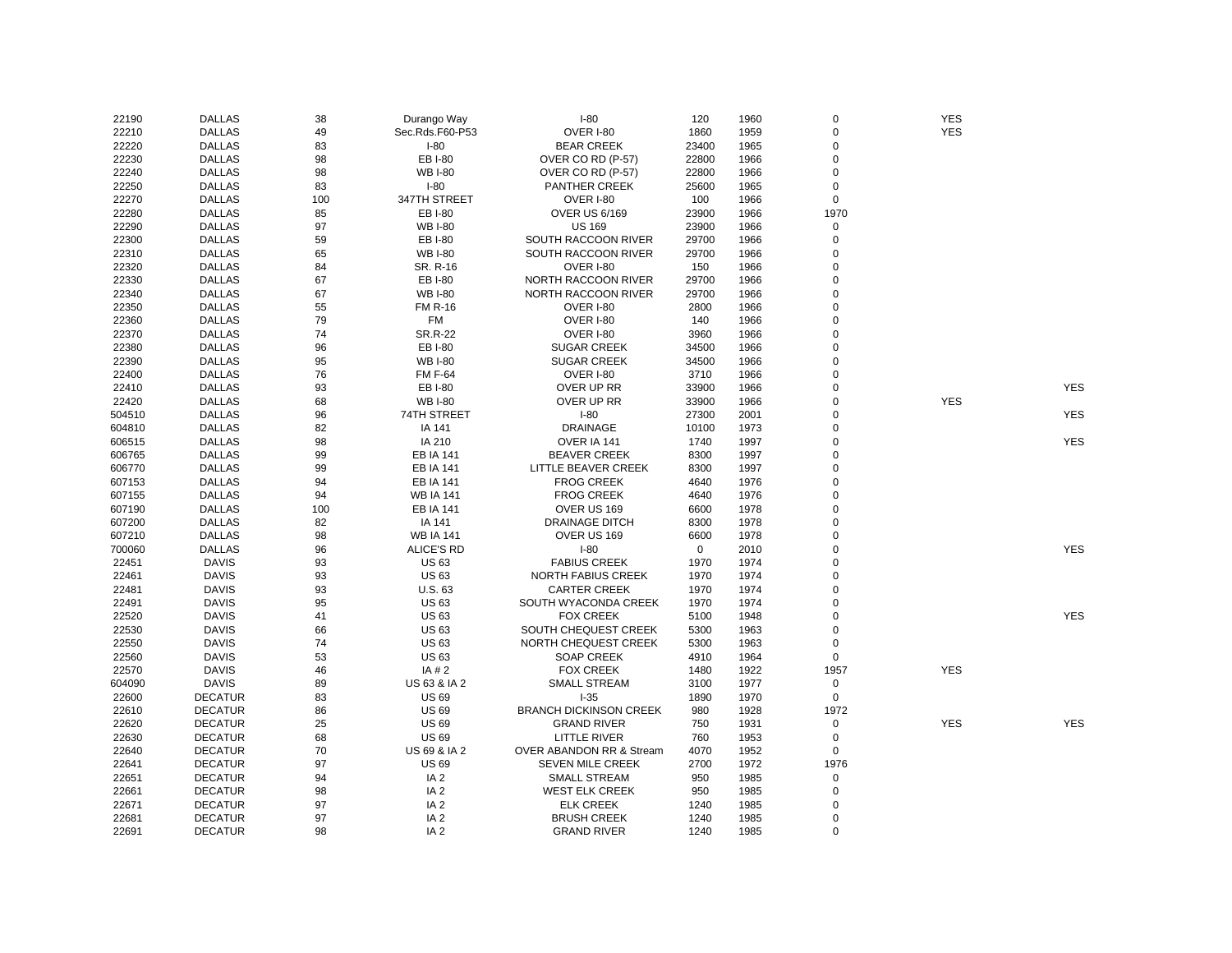| 22700  | <b>DECATUR</b>  | 73  | IA <sub>2</sub> | <b>OVER I-35</b>              | 1740  | 1969 | $\mathsf 0$         |            |            |
|--------|-----------------|-----|-----------------|-------------------------------|-------|------|---------------------|------------|------------|
| 22721  | <b>DECATUR</b>  | 67  | IA <sub>2</sub> | W BRANCH LITTLE RIVER         | 2100  | 1986 | $\mathbf 0$         |            |            |
| 22740  | <b>DECATUR</b>  | 62  | IA <sub>2</sub> | SMALL NATURAL STREAM          | 1870  | 1927 | 1990                |            |            |
| 22751  | <b>DECATUR</b>  | 92  | IA <sub>2</sub> | <b>MCGRUDER CREEK</b>         | 1870  | 1984 | 0                   |            |            |
| 22760  | <b>DECATUR</b>  | 38  | IA <sub>2</sub> | SMALL NATURAL STREAM          | 1210  | 1928 | 1990                |            | <b>YES</b> |
| 22771  | <b>DECATUR</b>  | 92  | IA <sub>2</sub> | <b>BRUSH CREEK</b>            | 1210  | 1984 | $\mathsf{O}\xspace$ |            |            |
| 22781  | <b>DECATUR</b>  | 92  | IA <sub>2</sub> | <b>WELDON RIVER</b>           | 1210  | 1984 | $\pmb{0}$           |            |            |
| 22810  | <b>DECATUR</b>  | 95  | <b>NBI-35</b>   | OVER 324th STREET             | 11600 | 1970 | $\mathbf 0$         |            |            |
| 22820  | <b>DECATUR</b>  | 83  | <b>SBI-35</b>   | OVER 324 Street               | 11600 | 1970 | 0                   |            |            |
| 22830  | <b>DECATUR</b>  | 97  | <b>NBI-35</b>   | OVER 310th STREET             | 12100 | 1970 | $\mathbf 0$         |            |            |
| 22840  | <b>DECATUR</b>  | 98  | <b>SBI-35</b>   | OVER 310th Street             | 12100 | 1970 | 0                   |            |            |
| 22850  | <b>DECATUR</b>  | 98  | <b>NB I-35</b>  | SMALL NATURAL STREAM          | 12100 | 1970 | $\mathbf 0$         |            |            |
|        | <b>DECATUR</b>  |     |                 |                               |       |      | $\Omega$            |            |            |
| 22860  |                 | 96  | <b>SBI-35</b>   | SMALL NATURAL STREAM          | 12100 | 1970 |                     |            |            |
| 22870  | <b>DECATUR</b>  | 97  | <b>NB I-35</b>  | SMALL NATURAL STREAM          | 12100 | 1970 | $\mathbf 0$         |            |            |
| 22880  | <b>DECATUR</b>  | 70  | <b>NB I-35</b>  | <b>OVER ABANDON RR</b>        | 12100 | 1970 | $\mathbf 0$         | <b>YES</b> |            |
| 22890  | <b>DECATUR</b>  | 87  | <b>SBI-35</b>   | OVER ABANDON RR               | 12100 | 1970 | $\mathbf 0$         |            |            |
| 22910  | <b>DECATUR</b>  | 94  | 280th STREET    | <b>OVER I-35</b>              | 150   | 1970 | $\mathbf 0$         |            | <b>YES</b> |
| 22920  | <b>DECATUR</b>  | 84  | <b>NBI-35</b>   | <b>GRAND RIVER</b>            | 12800 | 1970 | $\mathbf 0$         |            |            |
| 22930  | <b>DECATUR</b>  | 96  | <b>SBI-35</b>   | <b>GRAND RIVER</b>            | 12800 | 1970 | $\mathbf 0$         |            |            |
| 22940  | <b>DECATUR</b>  | 93  | 250th STREET    | <b>OVER 135</b>               | 45    | 1969 | $\mathbf 0$         |            | <b>YES</b> |
| 22950  | <b>DECATUR</b>  | 97  | TERRE HAUTE RD. | $I-35$                        | 80    | 1970 | $\Omega$            |            |            |
| 22970  | <b>DECATUR</b>  | 97  | 198th STREET    | $I-35$                        | 70    | 1969 | $\Omega$            |            |            |
| 22980  | <b>DECATUR</b>  | 95  | FM              | 135                           | 80    | 1969 | $\mathbf 0$         |            |            |
| 22990  | <b>DECATUR</b>  | 90  | <b>FM J-20</b>  | <b>OVER 135</b>               | 560   | 1969 | 0                   |            |            |
| 23000  | <b>DECATUR</b>  | 75  | J14             | <b>OVER I-35</b>              | 400   | 1968 | 0                   |            |            |
| 23041  | DELAWARE        | 87  | IA 13           | <b>MAQUOKETA RIVER</b>        | 10000 | 1991 | 0                   |            |            |
| 23081  | DELAWARE        | 83  | <b>IA 38</b>    | OVER CC RR                    | 2070  | 1988 | 0                   |            | <b>YES</b> |
| 23090  | DELAWARE        | 82  | <b>US 20</b>    | SMALL NATURAL STREAM          | 7500  | 1963 | 1972                |            |            |
| 23100  | <b>DELAWARE</b> | 82  | <b>US 20</b>    | <b>DRAINAGE DITCH</b>         | 7500  | 1963 | 1986                |            |            |
| 23110  | DELAWARE        | 80  | <b>WB US 20</b> | <b>BRANCH PLUM CREEK</b>      | 7800  | 1963 | $\mathsf{O}\xspace$ |            |            |
| 23120  | DELAWARE        | 82  | <b>US 20</b>    | SMALL NATURAL STREAM          | 7800  | 1963 | 1986                |            |            |
| 23131  | DELAWARE        | 91  | IA 3            | <b>LINDSEY CREEK</b>          | 1830  | 1979 | 0                   |            |            |
| 23151  | DELAWARE        | 94  | IA <sub>3</sub> | <b>ELK CREEK</b>              | 870   | 1987 | 0                   |            |            |
| 23161  | <b>DELAWARE</b> | 99  | IA <sub>3</sub> | <b>SPRING CREEK</b>           | 870   | 1987 | $\mathbf 0$         |            |            |
| 23170  | DELAWARE        | 45  | IA <sub>3</sub> | SMALL NATURAL STREAM          | 870   | 1932 | 1985                |            | <b>YES</b> |
| 23191  | DELAWARE        | 83  | IA 13           | <b>BRANCH MAQUOKETA RIVER</b> | 3990  | 1975 | $\mathsf{O}\xspace$ |            |            |
| 23201  | DELAWARE        | 94  | IA 13           | <b>BRANCH MAQUOKETA RIVER</b> | 4060  | 1975 | $\mathsf 0$         |            |            |
| 23211  | DELAWARE        | 97  | IA 13           | <b>BRANCH MAQUOKETA RIVER</b> | 4060  | 1975 | $\mathbf 0$         |            |            |
| 23221  | DELAWARE        | 89  | IA 13           | <b>SMALL STREAM</b>           | 4060  | 1975 | 0                   |            |            |
| 23231  | DELAWARE        | 94  | IA 13           | <b>UNNAMED CREEK</b>          | 4060  | 1974 | $\mathbf 0$         |            |            |
| 23241  | DELAWARE        | 89  | IA 13           | <b>UNNAMED CREEK</b>          | 4060  | 1975 | 0                   |            |            |
| 23250  | <b>DELAWARE</b> | 92  | IA 13           | OVER US 20                    | 4720  | 1970 | $\Omega$            |            |            |
| 23260  | DELAWARE        | 97  | IA 13           | OVER CC RR                    | 4430  | 1969 | 0                   |            |            |
| 23271  | DELAWARE        | 97  | IA 13           | <b>HONEY CREEK</b>            | 4260  | 1983 | 0                   |            |            |
|        |                 |     |                 |                               |       |      | 0                   |            |            |
| 23291  | DELAWARE        | 94  | <b>IA 38</b>    | <b>BELL CREEK</b>             | 1590  | 1973 |                     |            |            |
| 23301  | DELAWARE        | 97  | IA 38           | <b>SAND CREEK</b>             | 1230  | 1974 | 0<br>$\overline{0}$ |            |            |
| 23311  | DELAWARE        | 96  | <b>IA 38</b>    | PLUM CREEK                    | 1230  | 1992 |                     |            |            |
| 23320  | DELAWARE        | 64  | IA 38           | <b>WOLF CREEK</b>             | 1230  | 1956 | $\mathbf 0$         |            |            |
| 23330  | DELAWARE        | 89  | <b>IA 38</b>    | PLUM CREEK                    | 1210  | 1950 | $\mathbf 0$         |            |            |
| 23370  | DELAWARE        | 73  | <b>SR W63</b>   | U.S. 20                       | 300   | 1970 | $\mathbf 0$         |            | <b>YES</b> |
| 23380  | DELAWARE        | 84  | S.R. 140th Ave. | OVER US 20                    | 120   | 1970 | 0                   |            |            |
| 602000 | DELAWARE        | 83  | <b>EB US 20</b> | OVER CC RR                    | 6400  | 1974 | $\mathbf 0$         |            | <b>YES</b> |
| 602005 | DELAWARE        | 100 | <b>WB US 20</b> | OVER CC RR                    | 6400  | 1974 | 0                   |            |            |
| 602010 | DELAWARE        | 90  | S.R. 180th Ave. | OVER US 20                    | 970   | 1974 | $\Omega$            |            |            |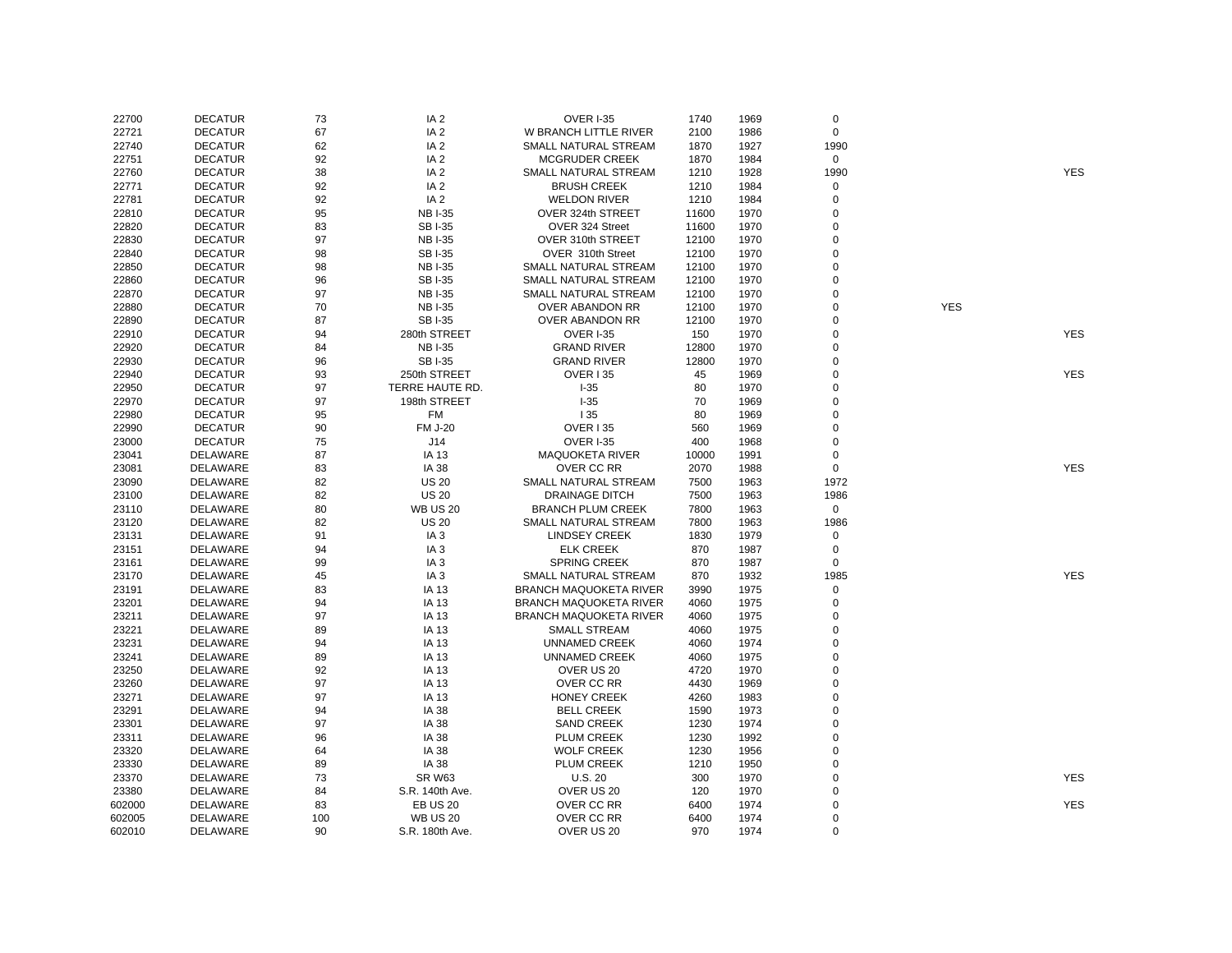| 602015 | DELAWARE          | 99  | <b>EB US 20</b>    | <b>MAQUOKETA RIVER</b>              | 6400  | 1974 | $\mathbf 0$    |            |
|--------|-------------------|-----|--------------------|-------------------------------------|-------|------|----------------|------------|
| 602020 | DELAWARE          | 100 | <b>WB US 20</b>    | <b>MAQUOKETA RIVER</b>              | 6400  | 1973 | $\mathbf 0$    |            |
| 602025 | DELAWARE          | 93  | FM D-5X            | OVER US 20                          | 3090  | 1973 | $\mathbf 0$    |            |
| 602030 | DELAWARE          | 98  | <b>EB US 20</b>    | OVER HATCHERY RD & CREEK            | 7200  | 1973 | $\mathbf 0$    |            |
| 602035 | DELAWARE          | 98  | <b>WB US 20</b>    | <b>OVER HATCHERY RD &amp; CREEK</b> | 7200  | 1973 | $\overline{0}$ |            |
| 602040 | DELAWARE          | 100 | <b>EB US 20</b>    | OVER ABANDON RR                     | 7200  | 1974 | $\mathbf 0$    |            |
| 602045 | DELAWARE          | 100 | <b>WB US 20</b>    | OVER ABANDON RR                     | 7200  | 1973 | $\mathbf 0$    |            |
| 602047 | DELAWARE          | 84  | 220 th Ave         | OVER US 20                          | 60    | 1973 | $\Omega$       |            |
| 602050 | DELAWARE          | 93  | IA 38              | OVER US 20                          | 2140  | 1974 | $\mathbf 0$    |            |
| 605730 | DELAWARE          | 100 | <b>SR X35</b>      | OVER US 20                          | 950   | 1987 | $\Omega$       |            |
| 605825 | DELAWARE          | 100 | <b>EB US 20</b>    | <b>BRANCH PLUM CREEK</b>            | 7800  | 1981 | $\overline{0}$ |            |
| 23441  | <b>DES MOINES</b> | 75  | <b>US 34</b>       | <b>MISSISSIPPI RIVER</b>            | 9500  | 1994 | $\overline{0}$ |            |
| 23450  | <b>DES MOINES</b> | 72  | <b>SB US 61</b>    | <b>SKUNK RIVER</b>                  | 9600  | 1970 | $\mathbf 0$    |            |
| 23470  | <b>DES MOINES</b> | 73  | <b>SB US 61</b>    | <b>SPRING CREEK</b>                 | 11200 | 1956 | $\mathbf 0$    | <b>YES</b> |
| 23481  | <b>DES MOINES</b> | 78  | NB U.S. 61         | <b>BNSF RR</b>                      | 13200 | 1977 | $\mathbf 0$    | <b>YES</b> |
| 23483  | <b>DES MOINES</b> | 78  | SB U.S. 61         | <b>BNSF RR</b>                      | 13200 | 1977 | $\mathbf 0$    | <b>YES</b> |
| 23490  | <b>DES MOINES</b> | 57  | <b>US 61</b>       | <b>FLINT RIVER</b>                  | 8300  | 1966 | $\mathbf 0$    |            |
| 23500  | <b>DES MOINES</b> | 78  | <b>US 61</b>       | <b>BRANCH SMITH CREEK</b>           | 4450  | 1927 | 1960           |            |
| 23511  | <b>DES MOINES</b> | 94  | <b>US 61</b>       | <b>SMITH CREEK</b>                  | 4450  | 1976 | $\mathbf 0$    |            |
| 23620  | <b>DES MOINES</b> | 78  | <b>CENTRAL AVE</b> | OVER US 34                          | 4970  | 1970 | $\overline{0}$ |            |
| 23630  | <b>DES MOINES</b> | 92  | 8TH ST             | <b>US 34</b>                        | 1960  | 1971 | $\mathbf 0$    |            |
| 23650  | <b>DES MOINES</b> | 98  | 5TH ST             | <b>US 34</b>                        | 1690  | 1970 | $\mathbf 0$    | <b>YES</b> |
| 23658  | <b>DES MOINES</b> | 96  | <b>GEAR AVE</b>    | OVER US 34                          | 11900 | 1976 | $\Omega$       |            |
| 600800 | <b>DES MOINES</b> | 100 | <b>EB US 34</b>    | OVER BROADWAY AVE                   | 13500 | 1976 | $\mathbf 0$    | <b>YES</b> |
|        |                   |     | <b>WB US 34</b>    |                                     | 13500 | 1976 | $\mathbf 0$    |            |
| 600810 | <b>DES MOINES</b> | 99  |                    | OVER BROADWAY AVE                   |       |      | $\mathbf 0$    |            |
| 600820 | <b>DES MOINES</b> | 100 | <b>EB US 34</b>    | OVER W BURLINGTON AVE               | 13500 | 1976 | $\overline{0}$ |            |
| 600830 | <b>DES MOINES</b> | 99  | <b>WB US 34</b>    | OVER W BURLINGTON AVE               | 13500 | 1976 |                |            |
| 600840 | <b>DES MOINES</b> | 98  | <b>EB US 34</b>    | OVER BNSF RR                        | 13500 | 1976 | $\mathbf 0$    |            |
| 600850 | <b>DES MOINES</b> | 99  | <b>WB US 34</b>    | OVER BNSF RR                        | 13500 | 1976 | $\overline{0}$ |            |
| 601630 | <b>DES MOINES</b> | 83  | <b>NB US 61</b>    | <b>SPRING CREEK</b>                 | 11200 | 1995 | $\mathbf 0$    | <b>YES</b> |
| 601960 | <b>DES MOINES</b> | 95  | <b>NB US 61</b>    | <b>SKUNK RIVER</b>                  | 9600  | 1995 | $\Omega$       |            |
| 601965 | <b>DES MOINES</b> | 85  | <b>US 61</b>       | <b>BRUSH CREEK</b>                  | 9600  | 1995 | $\Omega$       |            |
| 602870 | <b>DES MOINES</b> | 81  | <b>US 61</b>       | OVER US 34                          | 18100 | 1973 | $\mathbf 0$    |            |
| 602880 | <b>DES MOINES</b> | 80  | <b>CURRAN ST</b>   | OVER US 34                          | 7100  | 1973 | $\Omega$       |            |
| 602885 | <b>DES MOINES</b> | 95  | <b>U.S. 34 EB</b>  | <b>BNSF RR, CITY STS</b>            | 12100 | 1972 | $\mathbf 0$    |            |
| 602887 | <b>DES MOINES</b> | 96  | U.S. 34            | OVER BNSF RR, CITY STS              | 12100 | 1972 | $\mathbf 0$    | <b>YES</b> |
| 602935 | <b>DES MOINES</b> | 97  | US 34 RAMP         | RAMP OVER BNSF RR, OSBORN           | 2580  | 1972 | $\mathbf 0$    |            |
| 602940 | <b>DES MOINES</b> | 94  | US 34 RAMP C       | RAMP OVER BNSF RR, OSBORN           | 3330  | 1972 | $\mathbf 0$    | <b>YES</b> |
| 602945 | <b>DES MOINES</b> | 68  | 4TH ST             | <b>US 34</b>                        | 1800  | 1970 | $\mathbf 0$    |            |
| 604846 | <b>DES MOINES</b> | 94  | <b>US 34</b>       | OVER BJRY AND X-99                  | 7600  | 1971 | 1994           |            |
| 604851 | <b>DES MOINES</b> | 81  | W-N RAMP A         | PARKING LOT                         | 1110  | 1972 | 1993           | <b>YES</b> |
| 604856 | <b>DES MOINES</b> | 98  | S-E RAMP D         | OVER CITY STS                       | 780   | 1993 | $\mathbf 0$    |            |
| 604860 | <b>DES MOINES</b> | 88  | E-S RAMP B         | <b>OVER CITY STS</b>                | 2590  | 1972 | $\mathbf 0$    | <b>YES</b> |
| 604865 | <b>DES MOINES</b> | 94  | N-W RAMP C         | OVER PARKING LOT                    | 3130  | 1972 | $\mathbf 0$    | <b>YES</b> |
| 607640 | <b>DES MOINES</b> | 95  | <b>US 34 EB</b>    | BEAVERDALE RD-X40                   | 8200  | 2002 | $\mathbf 0$    |            |
| 607645 | <b>DES MOINES</b> | 95  | <b>U.S. 34 WB</b>  | BEAVERDALE RD-X40                   | 8200  | 2002 | $\mathbf 0$    |            |
| 607650 | <b>DES MOINES</b> | 95  | <b>US 34 EB</b>    | <b>PRAIRIE GROVE RD</b>             | 8700  | 2002 | $\Omega$       |            |
| 607655 | <b>DES MOINES</b> | 95  | <b>US 34 WB</b>    | PRARIE GROVE RD                     | 8700  | 2002 | $\mathbf 0$    |            |
| 607660 | <b>DES MOINES</b> | 95  | <b>US 34 WB</b>    | SR X-31 & Long Creek                | 7200  | 2003 | $\overline{0}$ |            |
| 607665 | <b>DES MOINES</b> | 95  | <b>US 34 EB</b>    | X-31 & Long Creek                   | 7200  | 2005 | $\mathbf 0$    |            |
| 608065 | <b>DES MOINES</b> | 100 | <b>US 34 WB</b>    | <b>BNSF RR</b>                      | 9200  | 2003 | $\mathbf 0$    |            |
| 608070 | <b>DES MOINES</b> | 95  | <b>US 34 EB</b>    | <b>BNSF RR</b>                      | 9200  | 2003 | $\mathbf 0$    |            |
| 608075 | <b>DES MOINES</b> | 94  | <b>US 34 WB</b>    | MT. PLEASANT AVE                    | 9200  | 2001 | $\mathbf 0$    |            |
| 608080 | <b>DES MOINES</b> | 99  | <b>US 34 EB</b>    | MT. PLEASANT AVE                    | 9200  | 2001 | $\Omega$       |            |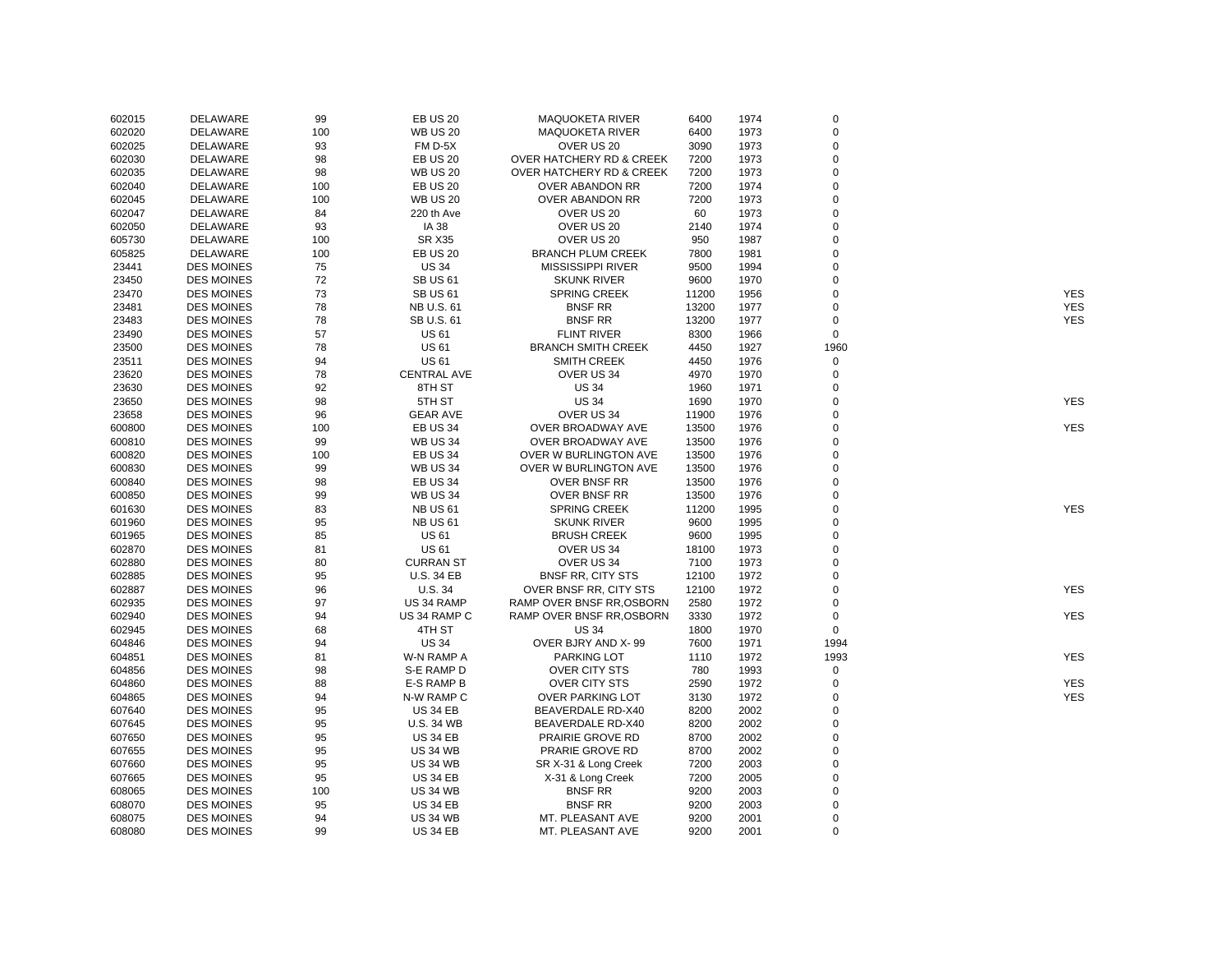| 608750 | <b>DES MOINES</b> | 95  | <b>US 34 WB</b>      | <b>BOUNDRY AVE</b>            | 8500  | 2003 | $\mathbf 0$ |            |            |
|--------|-------------------|-----|----------------------|-------------------------------|-------|------|-------------|------------|------------|
| 608755 | <b>DES MOINES</b> | 95  | <b>US 34 EB</b>      | <b>BOUNDRY AVE</b>            | 8500  | 2003 | $\mathbf 0$ |            |            |
| 608765 | <b>DES MOINES</b> | 100 | <b>U.S. 34 EB</b>    | OLD U.S 34 & BNSF RR          | 8400  | 2004 | $\mathbf 0$ |            |            |
| 608770 | <b>DES MOINES</b> | 100 | <b>U.S. 34 WB</b>    | OLD U.S. 34 & BNSF RR         | 8500  | 2004 | $\mathbf 0$ |            |            |
| 23671  | <b>DICKINSON</b>  | 69  | <b>US71</b>          | E TO W OKOBOJI LAKES CONN     | 14700 | 1999 | $\mathbf 0$ |            |            |
| 23680  | <b>DICKINSON</b>  | 77  | US 71 & IA 9         | EAST OKOBOJI LAKE             | 8300  | 1939 | 1979        |            |            |
| 23691  | <b>DICKINSON</b>  | 99  | US 71 & IA 9         | DRY RUN CREEK                 | 4970  | 1978 | $\mathsf 0$ |            |            |
| 23700  | <b>DICKINSON</b>  | 59  | IA <sub>9</sub>      | LITTLE SIOUX RIVER            | 3490  | 1929 | 1963        |            |            |
| 23710  | <b>DICKINSON</b>  | 86  | IA <sub>9</sub>      | LITTLE SIOUX RIVER            | 3490  | 1971 | $\mathbf 0$ |            |            |
| 23720  | <b>DICKINSON</b>  | 99  | IA <sub>9</sub>      | <b>INLET W OKOBOJI LAKE</b>   | 8400  | 1971 | $\mathbf 0$ |            |            |
| 23780  | <b>DUBUQUE</b>    | 57  | <b>WB US 20</b>      | N FORK MAQUOKETA RIVER        | 8900  | 1958 | $\mathbf 0$ |            | <b>YES</b> |
| 23791  | <b>DUBUQUE</b>    | 79  | <b>US 20</b>         | <b>DRAINAGE DITCH</b>         | 7100  | 1988 | $\mathbf 0$ |            |            |
| 23810  | <b>DUBUQUE</b>    | 85  | <b>US 20</b>         | <b>DRAINAGE DITCH</b>         | 12700 | 1960 | 1985        |            |            |
|        | <b>DUBUQUE</b>    | 54  |                      |                               | 19900 |      | $\mathbf 0$ |            | <b>YES</b> |
| 23820  |                   |     | <b>EB US 20</b>      | S FORK CATFISH CREEK          |       | 1958 | $\mathbf 0$ |            | <b>YES</b> |
| 23830  | <b>DUBUQUE</b>    | 61  | <b>WB US 20</b>      | S FORK CATFISH CREEK          | 19900 | 1958 |             |            |            |
| 23841  | <b>DUBUQUE</b>    | 100 | <b>EB US 20</b>      | MID BR CATFISH CK & CC RR     | 28700 | 1995 | $\mathbf 0$ |            |            |
| 23850  | <b>DUBUQUE</b>    | 71  | <b>WB US 20</b>      | MID BR CATFISH CK & CC RR     | 28700 | 1961 | $\mathbf 0$ |            |            |
| 23860  | <b>DUBUQUE</b>    | 70  | <b>US 20</b>         | N BRANCH CATFISH CREEK        | 35800 | 1961 | $\mathbf 0$ |            |            |
| 23880  | <b>DUBUQUE</b>    | 46  | <b>US 20</b>         | MISS. RIVER, HWY & RR         | 18900 | 1943 | 1992        |            | <b>YES</b> |
| 23890  | <b>DUBUQUE</b>    | 44  | <b>US 52</b>         | DRAINAGE DITCH                | 3280  | 1945 | $\mathbf 0$ |            | <b>YES</b> |
| 23901  | <b>DUBUQUE</b>    | 93  | <b>US 52</b>         | <b>DRAINAGE DITCH</b>         | 3280  | 1986 | $\mathbf 0$ |            |            |
| 23911  | <b>DUBUQUE</b>    | 72  | PRIV. ENTRANCE       | SIDE DITCH BRIDGE             | 5300  | 1983 | $\Omega$    |            | <b>YES</b> |
| 23921  | <b>DUBUQUE</b>    | 89  | RELOC US 52          | <b>FORK GRANGER CREEK</b>     | 8000  | 1997 | $\mathbf 0$ |            |            |
| 23931  | <b>DUBUQUE</b>    | 94  | <b>US 52</b>         | <b>GRANGER CREEK</b>          | 8000  | 1997 | $\mathbf 0$ |            |            |
| 23940  | <b>DUBUQUE</b>    | 44  | US 52, 61 & 151      | CATFISH CK, CC RR & RD        | 20400 | 1957 | $\mathbf 0$ |            | <b>YES</b> |
| 23950  | <b>DUBUQUE</b>    | 34  | <b>GRANDVIEW AVE</b> | OVER US 52                    | 7600  | 1957 | $\mathbf 0$ | <b>YES</b> | <b>YES</b> |
| 23960  | <b>DUBUQUE</b>    | 82  | US 52 & IA 3         | UNION HOLLOW                  | 8900  | 1967 | 2000        |            |            |
| 23970  | <b>DUBUQUE</b>    | 59  | Rooster Ln.          | SIDE DITCH BRIDGE             | 8900  | 1965 |             |            | <b>YES</b> |
| 23991  | <b>DUBUQUE</b>    | 99  | US 52 & IA 3         | <b>SMALL STREAM</b>           | 5700  | 1974 | $\mathbf 0$ |            |            |
| 24001  | <b>DUBUQUE</b>    | 93  | US 52 & IA 3         | LITTLE MAQUOKETA RIVER        | 6000  | 1947 | 1975        |            |            |
| 24010  | <b>DUBUQUE</b>    | 74  | US 52 & IA 3         | <b>BRANCH MAQUOKETA RIVER</b> | 2130  | 1931 | 0           |            |            |
| 24020  | <b>DUBUQUE</b>    | 73  | US 52 & IA 3         | <b>BRANCH MAQUOKETA RIVER</b> | 2130  | 1931 | $\mathbf 0$ |            |            |
| 24030  | <b>DUBUQUE</b>    | 85  | US 52 & IA 3         | N FORK LITTLE MAQUOKETA       | 2130  | 1967 | $\mathbf 0$ |            |            |
| 24040  | <b>DUBUQUE</b>    | 96  | US 52 & IA 3         | N FORK MAQUOKETA RIVER        | 1900  | 1968 | $\Omega$    |            |            |
| 24050  | <b>DUBUQUE</b>    | 97  | <b>US61</b>          | <b>BUNCOMBE CREEK</b>         | 7400  | 1967 | 0           |            |            |
| 24090  | <b>DUBUQUE</b>    | 100 | N.B. US 151          | WHITE WATER CREEK             | 7300  | 1971 | $\mathbf 0$ |            |            |
| 24100  | <b>DUBUQUE</b>    | 100 | <b>NB US 151</b>     | <b>BRANCH PRAIRIE CREEK</b>   | 5400  | 1970 | 0           |            |            |
| 24102  | <b>DUBUQUE</b>    | 95  | <b>US 151</b>        | OVER US 61                    | 2930  | 1970 | $\mathbf 0$ |            |            |
| 24110  | <b>DUBUQUE</b>    | 73  | IA 136               | <b>BRANCH MAQUOKETA RIVER</b> | 1970  | 1934 | $\mathbf 0$ |            |            |
| 24120  | <b>DUBUQUE</b>    | 58  | IA 136               | <b>MAQUOKETA RIVER</b>        | 1970  | 1953 | $\mathbf 0$ |            |            |
|        |                   |     |                      |                               |       |      |             |            |            |
| 24130  | <b>DUBUQUE</b>    | 95  | IA 136               | <b>BRANCH MAQUOKETA RIVER</b> | 1970  | 1934 | 1952        |            |            |
| 24151  | <b>DUBUQUE</b>    | 98  | IA 136               | <b>BR DURIEN CREEK</b>        | 2180  | 1985 | $\mathbf 0$ |            |            |
| 24171  | <b>DUBUQUE</b>    | 96  | IA 136               | <b>HEWITT CREEK</b>           | 5300  | 1985 | $\mathbf 0$ |            |            |
| 24181  | <b>DUBUQUE</b>    | 92  | IA 136               | N FORK MAQUOKETA RIVER        | 3580  | 1985 | $\mathbf 0$ |            |            |
| 24191  | <b>DUBUQUE</b>    | 98  | IA 136               | <b>DRAINAGE DITCH</b>         | 2720  | 1985 | $\mathbf 0$ |            |            |
| 503675 | <b>DUBUQUE</b>    | 99  | <b>NB IA 32</b>      | OVER CC RR & CATFISH CK       | 22900 | 1982 | $\mathbf 0$ |            |            |
| 601115 | <b>DUBUQUE</b>    | 95  | <b>NB US 52</b>      | OVER 4TH ST & WHITE ST        | 24900 | 1992 | 0           |            |            |
| 601120 | <b>DUBUQUE</b>    | 95  | <b>SB US 52</b>      | OVER 4TH ST & WHITE & RR      | 24900 | 1992 | $\mathbf 0$ |            |            |
| 601125 | <b>DUBUQUE</b>    | 100 | <b>NB US 61</b>      | <b>US 52</b>                  | 20600 | 1992 | $\mathbf 0$ |            |            |
| 601130 | <b>DUBUQUE</b>    | 100 | <b>SB US 61</b>      | <b>US 52</b>                  | 20600 | 1992 | $\mathbf 0$ |            |            |
| 601135 | <b>DUBUQUE</b>    | 99  | <b>NB US 52</b>      | OVER 7TH ST                   | 24900 | 1992 | $\mathbf 0$ |            |            |
| 601140 | <b>DUBUQUE</b>    | 98  | <b>NB US 61</b>      | OVER 11TH ST                  | 20600 | 1992 | $\mathbf 0$ |            |            |
| 601210 | <b>DUBUQUE</b>    | 98  | <b>SB US 52</b>      | OVER 7TH ST                   | 24900 | 1992 | $\mathbf 0$ |            |            |
| 601215 | <b>DUBUQUE</b>    | 99  | <b>SB US 61</b>      | OVER 11TH ST                  | 20600 | 1992 | $\Omega$    |            |            |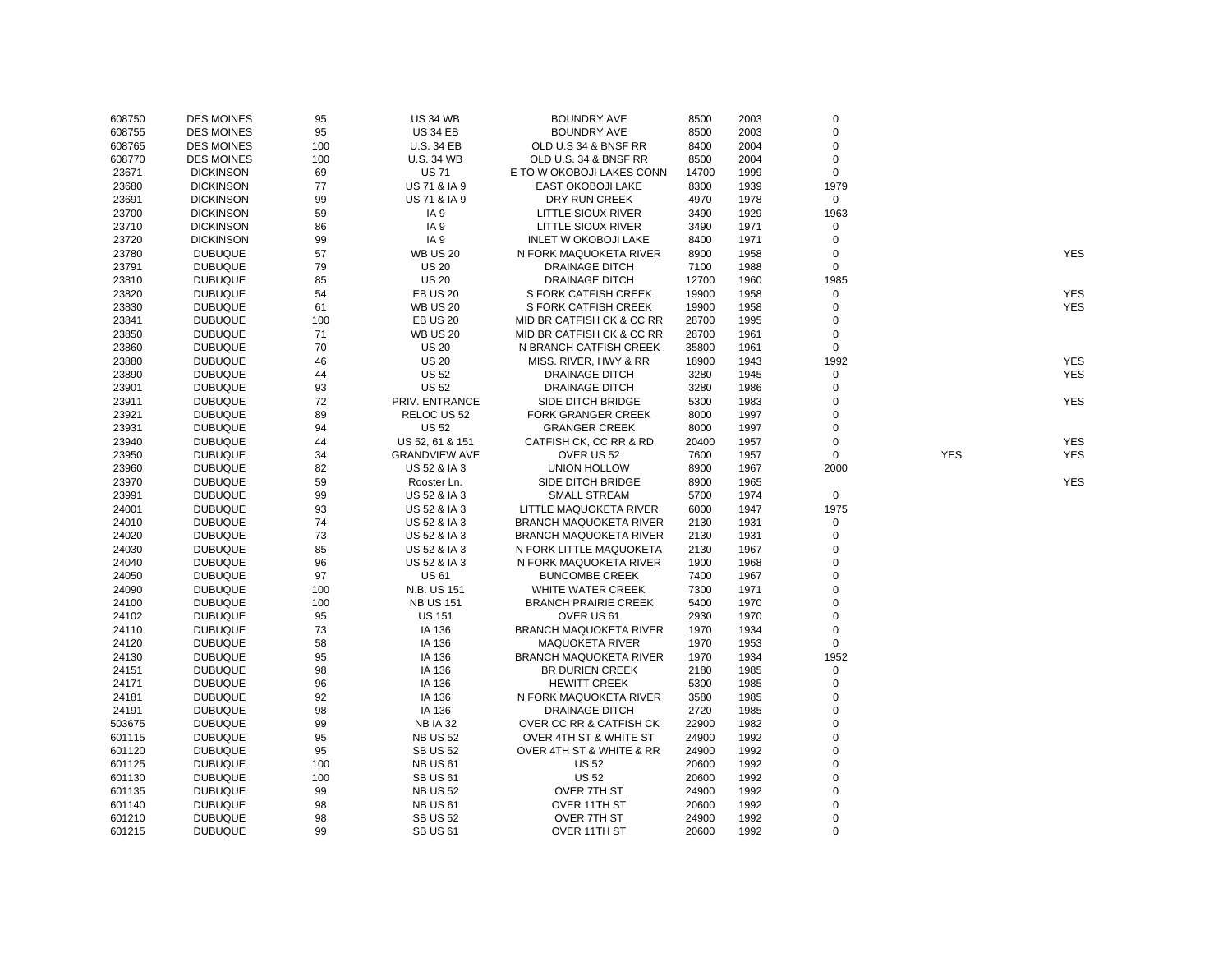| 601505 | <b>DUBUQUE</b> | 100 | NB US 61 RAMP         | <b>OVER VACANT LOTS</b>   | 3610  | 1991 | $\mathbf 0$ |            |
|--------|----------------|-----|-----------------------|---------------------------|-------|------|-------------|------------|
| 601510 | <b>DUBUQUE</b> | 100 | SB US 61 RAMP         | <b>OVER VACANT LOTS</b>   | 2520  | 1991 | $\mathbf 0$ |            |
| 601940 | <b>DUBUQUE</b> | 95  | <b>SB IA 32</b>       | OVER CC RR & CATFISH CK   | 22900 | 1997 | $\mathbf 0$ |            |
| 604440 | <b>DUBUQUE</b> | 87  | US 61 & 151           | MISSISSIPPI RIVER(ISLAND) | 20700 | 1982 | $\mathbf 0$ | <b>YES</b> |
| 605735 | <b>DUBUQUE</b> | 99  | <b>EB US 20</b>       | OVER IA 136               | 9100  | 1987 | $\mathbf 0$ |            |
| 605740 | <b>DUBUQUE</b> | 98  | <b>WB US 20</b>       | OVER IA 136               | 9100  | 1987 | $\Omega$    |            |
| 605745 | <b>DUBUQUE</b> | 97  | S.R. Y21              | OVER US 20                | 4900  | 1987 | $\mathbf 0$ |            |
| 605830 | <b>DUBUQUE</b> | 100 | <b>EB US 20</b>       | N FORK MAQUOKETA RIVER    | 8900  | 1986 | 0           |            |
| 605835 | <b>DUBUQUE</b> | 99  | 7TH ST-Y 13           | OVER US 20                | 950   | 1989 | $\Omega$    |            |
| 605840 | <b>DUBUQUE</b> | 100 | <b>EB US 20</b>       | SR Y-13 (FARLEY)          | 9800  | 1988 | $\Omega$    |            |
| 605845 | <b>DUBUQUE</b> | 100 | <b>WB US 20</b>       | OVER SR Y13 (FARLEY)      | 9800  | 1988 | $\Omega$    |            |
| 605850 | <b>DUBUQUE</b> | 100 | Local                 | OVER US 20                | 60    | 1988 | $\mathbf 0$ |            |
| 605855 | <b>DUBUQUE</b> | 96  | <b>EB US 20</b>       | SR-17 (EPWORTH)           | 11000 | 1988 | 0           |            |
| 605860 | <b>DUBUQUE</b> | 95  | <b>WB US 20</b>       | S.R. Y17 (EPWORTH)        | 11000 | 1988 | $\mathbf 0$ |            |
| 605865 | <b>DUBUQUE</b> | 82  | US 20 RAMPS           | <b>DRAINAGE DITCH</b>     | 11000 | 1988 | $\mathbf 0$ |            |
| 605960 | <b>DUBUQUE</b> | 71  | <b>US 20</b>          | <b>DRAINAGE DITCH</b>     | 15000 | 1957 | 1988        |            |
| 605965 | <b>DUBUQUE</b> | 82  | <b>US 61</b>          | <b>OTTER CREEK</b>        | 7400  | 1967 | 1996        |            |
| 606105 | <b>DUBUQUE</b> | 100 | NB US 52 & 61         | OVER RAMP & CITY STS & RR | 11700 | 1990 | 0           |            |
| 606110 | <b>DUBUQUE</b> | 100 | SB US 52 & 61         | OVER RAMP, STS, RR        | 11700 | 1990 | $\mathbf 0$ |            |
| 606115 | <b>DUBUQUE</b> | 99  | <b>NB RAMP</b>        | <b>OVER VALLEY ST</b>     | 9300  | 1990 | $\mathbf 0$ |            |
| 606120 | <b>DUBUQUE</b> | 100 | <b>SB RAMP</b>        | <b>OVER VALLEY ST</b>     | 9300  | 1990 | $\Omega$    |            |
| 606255 | <b>DUBUQUE</b> | 97  | 3RD ST                | OVER US 52,61 & 151       | 3040  | 1991 | $\Omega$    |            |
|        | <b>DUBUQUE</b> | 95  | US 61 & 151           | OVER PEOSTA CHL & CITY ST | 19200 | 1991 | $\Omega$    |            |
| 606260 |                | 83  | <b>FREMONT AVE</b>    |                           | 4040  | 1996 | $\mathbf 0$ | <b>YES</b> |
| 606325 | <b>DUBUQUE</b> |     |                       | OVER US 20                |       |      | $\Omega$    |            |
| 606330 | <b>DUBUQUE</b> | 100 | <b>GRANDVIEW AVE</b>  | OVER US 20                | 11600 | 1996 |             |            |
| 606335 | <b>DUBUQUE</b> | 82  | HILL-BRYANT ST        | OVER US 20                | 7000  | 1996 | $\mathbf 0$ |            |
| 607770 | <b>DUBUQUE</b> | 100 | IA 32 (EB)            | WEST 32ND STREET          | 9400  | 2002 | $\Omega$    |            |
| 607775 | <b>DUBUQUE</b> | 100 | IA 32 (WB)            | <b>WEST 32ND STREET</b>   | 9400  | 2002 | $\Omega$    |            |
| 608020 | <b>DUBUQUE</b> | 89  | US 151 (SB/WB)        | IA 136                    | 6500  | 2002 | 0           |            |
| 608025 | <b>DUBUQUE</b> | 98  | <b>US 151 (NB/EB)</b> | IA 136                    | 6500  | 2002 | $\Omega$    |            |
| 608030 | <b>DUBUQUE</b> | 95  | US 151 (NB)           | <b>AITCHISON ROAD</b>     | 6500  | 2002 | $\Omega$    |            |
| 608035 | <b>DUBUQUE</b> | 100 | <b>U.S. 151 SB</b>    | <b>AITCHISON ROAD</b>     | 6500  | 2002 | $\mathbf 0$ |            |
| 608040 | <b>DUBUQUE</b> | 95  | US 151 (SB)           | <b>IND.PARK ROAD</b>      | 6900  | 2002 | $\mathbf 0$ |            |
| 608045 | <b>DUBUQUE</b> | 100 | US 151 (NB)           | <b>IND. PARK ROAD</b>     | 6900  | 2002 | 0           |            |
| 608140 | <b>DUBUQUE</b> | 100 | US 151 (NB)           | N FORK MAQUOKETA RIVER    | 6500  | 2002 | $\Omega$    |            |
| 608145 | <b>DUBUQUE</b> | 100 | US 151 (SB)           | N FORK MAQUOKETA RIVER    | 6500  | 2002 | $\mathbf 0$ |            |
| 608995 | <b>DUBUQUE</b> | 94  | <b>US 151</b>         | <b>WHITEWATER CREEK</b>   | 7300  | 2003 | $\mathbf 0$ |            |
| 609000 | <b>DUBUQUE</b> | 94  | <b>US 151</b>         | <b>PRARIE CREEK</b>       | 5400  | 2003 | $\mathbf 0$ |            |
| 24260  | <b>EMMET</b>   | 60  | IA 4                  | <b>DRAINAGE DITCH</b>     | 1950  | 1927 | $\mathbf 0$ | <b>YES</b> |
| 24271  | <b>EMMET</b>   | 99  | IA4                   | <b>DRAINAGE DITCH</b>     | 2120  | 1984 | $\Omega$    |            |
| 24281  | <b>EMMET</b>   | 99  | IA4                   | WEST FK DES MOINES RIVER  | 3350  | 1981 | $\mathbf 0$ |            |
| 24301  | <b>EMMET</b>   | 75  | IA <sub>9</sub>       | <b>DES MOINES RIVER</b>   | 8100  | 1975 | $\mathbf 0$ |            |
| 24311  | <b>EMMET</b>   | 94  | IA <sub>9</sub>       | <b>BROWN CREEK</b>        | 2660  | 1986 | $\Omega$    |            |
| 24321  | <b>EMMET</b>   | 99  | IA <sub>9</sub>       | E FORK DES MOINES RIVER   | 1660  | 1986 | $\mathbf 0$ |            |
| 24341  | <b>EMMET</b>   | 100 | IA 15                 | <b>BLACK CAT CREEK</b>    | 500   | 1977 | 0           |            |
| 24351  | <b>EMMET</b>   | 99  | IA 15                 | <b>BLACK CAT CREEK</b>    | 1030  | 1991 | $\mathbf 0$ |            |
| 24361  | <b>EMMET</b>   | 99  | IA 15                 | E.FK DES MOINES RIVER     | 1430  | 1991 | $\mathbf 0$ |            |
| 24390  | <b>FAYETTE</b> | 92  | <b>US 18</b>          | <b>DRAINAGE DITCH</b>     | 1660  | 1925 | 1963        |            |
| 24400  | <b>FAYETTE</b> | 84  | <b>US 18</b>          | SMALL NATURAL STREAM      | 2220  | 1963 | $\mathbf 0$ |            |
| 24411  | <b>FAYETTE</b> | 97  | <b>US 18</b>          | DRY RUN CREEK             | 3920  | 1976 | 0           |            |
| 24421  | <b>FAYETTE</b> | 94  | <b>US 18</b>          | <b>TURKEY RIVER</b>       | 2870  | 1988 | $\mathbf 0$ |            |
| 24430  | <b>FAYETTE</b> | 76  | IA <sub>3</sub>       | LITTLE WAPSIPINICON RIVER | 1600  | 1959 | $\mathbf 0$ |            |
| 24440  | <b>FAYETTE</b> | 88  | IA <sub>3</sub>       | <b>OTTER CREEK</b>        | 1600  | 1959 | $\Omega$    |            |
| 24461  | <b>FAYETTE</b> | 99  | IA 3 & 150            | SMALL STREAM              | 2950  | 1978 | $\mathbf 0$ |            |
|        |                |     |                       |                           |       |      |             |            |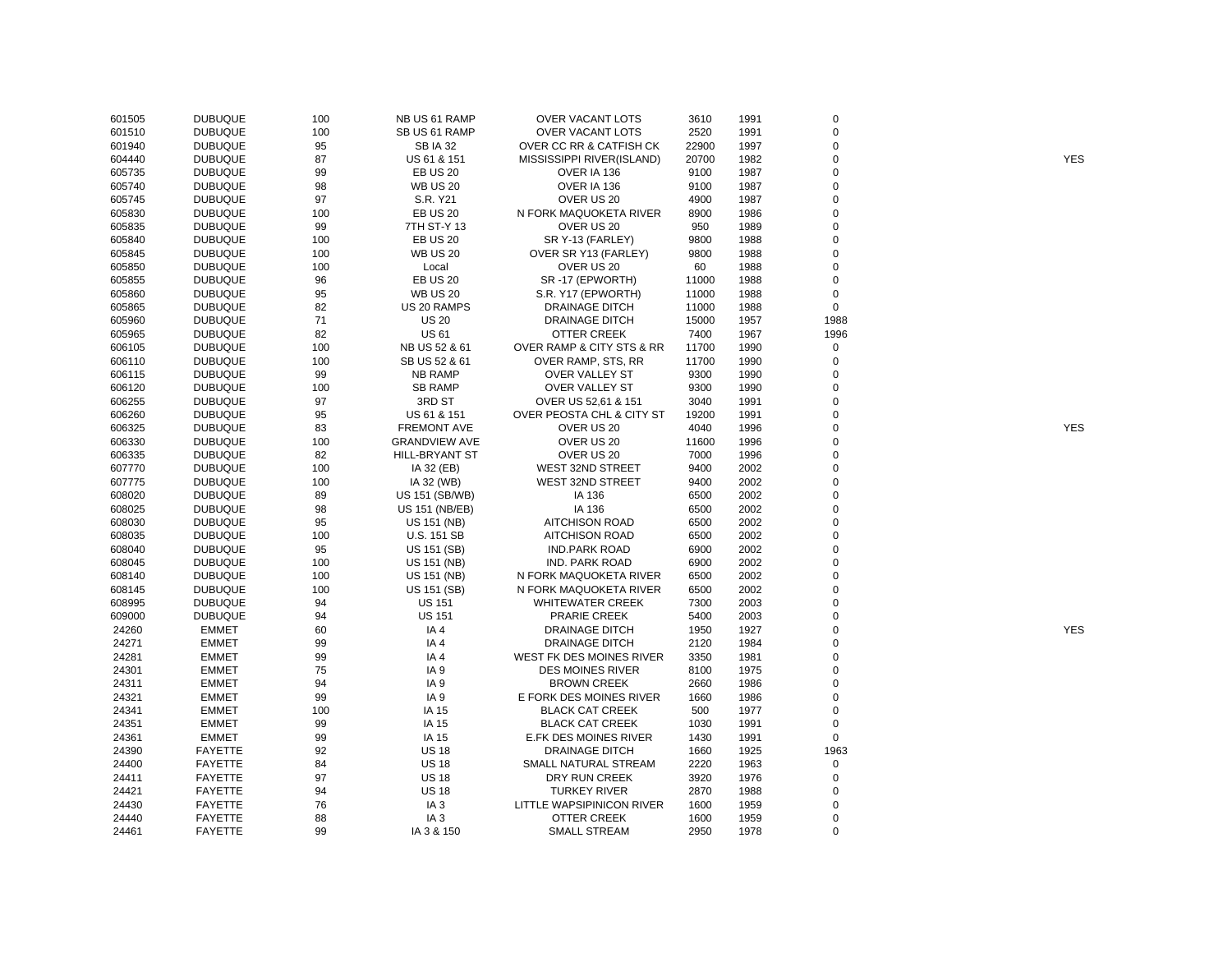| 24470  | <b>FAYETTE</b> | 86  | IA 3 & 150      | OTTER CREEK                 | 2950  | 1955 | 0           |            |            |
|--------|----------------|-----|-----------------|-----------------------------|-------|------|-------------|------------|------------|
| 24491  | <b>FAYETTE</b> | 94  | IA <sub>3</sub> | <b>SMALL STREAM</b>         | 2880  | 1988 | 0           |            |            |
| 24500  | <b>FAYETTE</b> | 88  | IA <sub>3</sub> | SMALL NATURAL STREAM        | 2700  | 1961 | 0           |            |            |
| 24510  | <b>FAYETTE</b> | 85  | IA <sub>3</sub> | SMALL NATURAL STREAM        | 1750  | 1959 | $\pmb{0}$   |            |            |
| 24520  | <b>FAYETTE</b> | 83  | IA <sub>3</sub> | <b>GUNDLACH CREEK</b>       | 1750  | 1925 | 1959        |            |            |
| 24540  | <b>FAYETTE</b> | 85  | IA <sub>3</sub> | <b>DRAINAGE DITCH</b>       | 1750  | 1959 | 0           |            |            |
| 24550  | <b>FAYETTE</b> | 80  | IA <sub>3</sub> | SO FK MAQUOKETA RIVER       | 2160  | 1959 | $\mathsf 0$ |            |            |
| 24560  | <b>FAYETTE</b> | 87  | IA 56           | OTTER CREEK                 | 550   | 1951 | $\mathbf 0$ |            |            |
| 24571  | <b>FAYETTE</b> | 92  | IA 93           | LITTLE WAPSIPINICON RIVER   | 2150  | 1989 | $\mathbf 0$ |            |            |
| 24580  | <b>FAYETTE</b> | 89  | IA 93           | SMALL NATURAL STREAM        | 1600  | 1949 | $\mathbf 0$ |            |            |
| 24591  | <b>FAYETTE</b> | 99  | IA 93           | <b>VOLGA RIVER</b>          | 870   | 1989 | $\Omega$    |            |            |
| 24601  | <b>FAYETTE</b> | 99  | IA 93           | N.BR.VOLGA RIVER            | 870   | 1989 | $\mathbf 0$ |            |            |
| 24611  | <b>FAYETTE</b> | 96  | IA 93           | BR VOLGA RIVER              | 870   | 1989 | $\Omega$    |            |            |
| 24631  | <b>FAYETTE</b> | 93  | IA 93           | <b>COULEE CREEK</b>         | 870   | 1989 | 0           |            |            |
|        |                |     |                 |                             |       |      | $\Omega$    |            |            |
| 24641  | <b>FAYETTE</b> | 99  | IA 93           | <b>VOLGA RIVER</b>          | 870   | 1989 |             |            |            |
| 24651  | <b>FAYETTE</b> | 94  | IA 93           | <b>VOLGA RIVER OVERFLOW</b> | 870   | 1989 | $\mathbf 0$ |            |            |
| 24670  | <b>FAYETTE</b> | 82  | IA 150          | SMALL NATURAL STREAM        | 1940  | 1969 | 0           |            |            |
| 24680  | <b>FAYETTE</b> | 83  | IA 150          | SMALL NATURAL STREAM        | 1940  | 1969 | $\mathbf 0$ |            |            |
| 24690  | <b>FAYETTE</b> | 59  | IA 150          | SMALL NATURAL STREAM        | 1940  | 1959 | 1969        | <b>YES</b> |            |
| 24700  | <b>FAYETTE</b> | 95  | IA 150          | SMALL NATURAL STREAM        | 1940  | 1969 | $\mathbf 0$ |            |            |
| 24721  | <b>FAYETTE</b> | 98  | IA 150          | LITTLE VOLGA RIVER          | 1760  | 1992 | 0           |            |            |
| 24730  | <b>FAYETTE</b> | 84  | IA 150          | SMALL NATURAL STREAM        | 1590  | 1969 | $\mathbf 0$ |            |            |
| 24740  | <b>FAYETTE</b> | 82  | IA 150          | SMALL NATURAL STREAM        | 2920  | 1969 | 0           |            |            |
| 24750  | <b>FAYETTE</b> | 98  | IA 150          | OVER ABAND RR               | 2670  | 1961 | $\Omega$    |            |            |
| 24760  | <b>FAYETTE</b> | 64  | IA 150          | <b>VOLGA RIVER</b>          | 3240  | 1961 | $\Omega$    |            |            |
| 24770  | <b>FAYETTE</b> | 53  | IA 150          | UNNAMED CREEK               | 3020  | 1969 | 0           |            | <b>YES</b> |
| 24781  | <b>FAYETTE</b> | 96  | IA 150          | OTTER CREEK                 | 5700  | 1979 | 0           |            |            |
| 24790  | <b>FAYETTE</b> | 91  | IA 150          | <b>TURKEY RIVER</b>         | 2220  | 1969 | 0           |            |            |
| 24800  | <b>FAYETTE</b> | 72  | <b>IA 187</b>   | <b>BRUSH CREEK</b>          | 930   | 1936 | 1988        |            |            |
| 24810  | <b>FAYETTE</b> | 45  | IA 187          | <b>MAQUOKETA RIVER</b>      | 1250  | 1936 | $\mathbf 0$ | <b>YES</b> |            |
| 149310 | <b>FAYETTE</b> | 87  | IA 187          | <b>BRUCE CREEK</b>          | 1620  | 1955 | $\mathbf 0$ |            |            |
| 605705 | <b>FAYETTE</b> | 78  | IA 3 & 150      | OTTER CREEK                 | 5400  | 1986 | 0           |            | <b>YES</b> |
| 605875 | <b>FAYETTE</b> | 74  | IA 150          | <b>SMALL STREAM</b>         | 3020  | 1969 | $\mathbf 0$ |            |            |
| 24931  | <b>FLOYD</b>   | 80  | <b>US 18</b>    | <b>STEWART CREEK</b>        | 9000  | 1998 | 0           |            |            |
| 24941  | <b>FLOYD</b>   | 97  | US 18 & 218     | <b>STEWART CREEK</b>        | 9500  | 1998 | $\Omega$    |            |            |
| 24970  | <b>FLOYD</b>   | 78  | <b>US 18</b>    | <b>CEDAR RIVER</b>          | 12400 | 1967 | $\Omega$    |            |            |
| 25011  | <b>FLOYD</b>   | 94  | <b>US 218</b>   | <b>CEDAR RIVER</b>          | 2110  | 1979 | 0           |            |            |
| 25020  | <b>FLOYD</b>   | 98  | <b>US 218</b>   | <b>DRAINAGE DITCH</b>       | 1430  | 1965 | $\mathbf 0$ |            |            |
| 25031  | <b>FLOYD</b>   | 97  | IA 14           | <b>DRAINAGE DITCH</b>       | 1210  | 1989 | $\Omega$    |            |            |
| 25040  | <b>FLOYD</b>   | 70  | IA 14           | <b>FLOOD CREEK</b>          | 1210  | 1947 | 0           |            |            |
| 25051  | <b>FLOYD</b>   | 100 | IA 14           | <b>BRANCH HUNTER CREEK</b>  | 1190  | 1994 | $\mathbf 0$ |            |            |
| 605416 | <b>FLOYD</b>   | 96  | <b>US 18</b>    | <b>DRAINAGE DITCH</b>       | 2290  | 1987 | $\Omega$    |            |            |
| 606470 | <b>FLOYD</b>   | 83  | Secon. Rd. S70  | <b>US 18</b>                | 760   | 1999 | $\mathbf 0$ |            | <b>YES</b> |
| 606605 | <b>FLOYD</b>   | 95  | <b>US 18 EB</b> | <b>CPRR</b>                 | 7800  | 1998 | $\Omega$    |            |            |
| 606610 | <b>FLOYD</b>   | 95  | <b>US 18 WB</b> | CPRR                        | 7800  | 1998 | $\Omega$    |            |            |
|        | <b>FLOYD</b>   | 83  | <b>US 18</b>    | <b>IA NORTHERN RR</b>       | 9100  | 1998 | 0           |            | <b>YES</b> |
| 606615 |                | 95  | <b>US 18</b>    | IA NORTHERN RR & STREAM     |       | 1998 | $\Omega$    |            |            |
| 606620 | <b>FLOYD</b>   |     |                 |                             | 9100  |      |             |            |            |
| 606625 | <b>FLOYD</b>   | 95  | <b>US 18 EB</b> | SHELL R RIVER & R BALL RD   | 9100  | 1999 | 0           |            |            |
| 606630 | <b>FLOYD</b>   | 95  | <b>US 18 EB</b> | <b>FLOOD CREEK</b>          | 8100  | 1998 | $\Omega$    |            |            |
| 606640 | <b>FLOYD</b>   | 95  | <b>US 18 WB</b> | SHELL R RIVER & R BALL RD   | 9100  | 1999 | $\Omega$    |            |            |
| 606645 | <b>FLOYD</b>   | 95  | <b>US 18 WB</b> | <b>FLOOD CREEK</b>          | 8100  | 1998 | 0           |            |            |
| 606660 | <b>FLOYD</b>   | 100 | <b>US 18 WB</b> | <b>SR B35</b>               | 6900  | 1998 | $\Omega$    |            |            |
| 606665 | <b>FLOYD</b>   | 100 | <b>US 18 EB</b> | CO RD B35                   | 6900  | 1998 | 0           |            |            |
| 607350 | <b>FLOYD</b>   | 85  | <b>US 18</b>    | <b>DRAINAGE DITCH</b>       | 9100  | 1998 | $\Omega$    |            |            |

YES

YES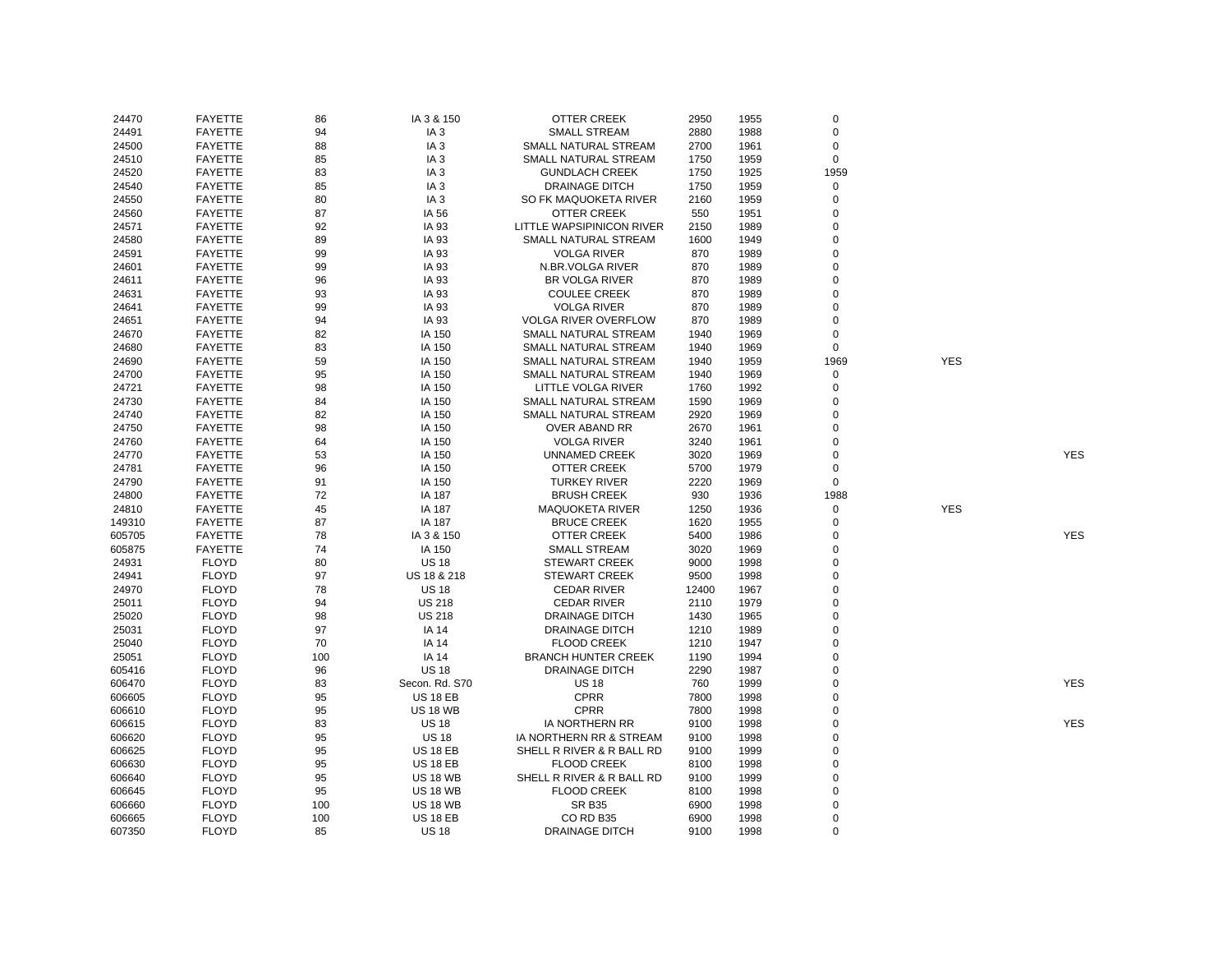|        |                 |     |                   |                                |       |      | $\mathbf 0$ |            |            |
|--------|-----------------|-----|-------------------|--------------------------------|-------|------|-------------|------------|------------|
| 607405 | <b>FLOYD</b>    | 100 | <b>US 18 WB</b>   | <b>I&amp;M RR</b>              | 7100  | 1998 |             |            |            |
| 607410 | <b>FLOYD</b>    | 100 | <b>US 18 EB</b>   | <b>I&amp;M RR</b>              | 7100  | 1999 | $\mathbf 0$ |            |            |
| 607430 | <b>FLOYD</b>    | 82  | <b>US 218</b>     | <b>BLOODY RUN</b>              | 8700  | 1999 | $\mathbf 0$ |            |            |
| 607560 | <b>FLOYD</b>    | 82  | <b>US 218</b>     | <b>SMALL STREAM</b>            | 8700  | 1998 |             |            |            |
| 607575 | <b>FLOYD</b>    | 100 | <b>US 218 NB</b>  | <b>SR T64</b>                  | 5500  | 1999 | $\mathbf 0$ |            |            |
| 607580 | <b>FLOYD</b>    | 100 | <b>US 218 SB</b>  | CO RD T64                      | 5500  | 1999 | $\mathbf 0$ |            |            |
| 607600 | <b>FLOYD</b>    | 100 | <b>US 218 NB</b>  | IA 14 & SHERMAN CREEK          | 6200  | 1999 | $\mathbf 0$ |            |            |
| 607605 | <b>FLOYD</b>    | 100 | <b>US 218 SB</b>  | IA 14 & SHERMAN CREEK          | 6200  | 1999 | $\mathbf 0$ |            |            |
| 608825 | <b>FLOYD</b>    | 85  | <b>US 218</b>     | <b>STREAM</b>                  | 7300  | 2001 | 0           |            |            |
| 25081  | <b>FRANKLIN</b> | 96  | <b>US 65</b>      | SMALL NATURAL STREAM           | 1600  | 1979 | $\mathbf 0$ |            |            |
| 25091  | <b>FRANKLIN</b> | 79  | <b>US 65</b>      | <b>MAYNES CREEK</b>            | 2180  | 1981 | 0           |            |            |
| 25110  | <b>FRANKLIN</b> | 78  | <b>US 65</b>      | <b>SQUAW CREEK</b>             | 5800  | 1934 | $\mathbf 0$ |            |            |
| 25120  | <b>FRANKLIN</b> | 73  | <b>US 65</b>      | <b>SPRING CREEK</b>            | 3650  | 1924 | 1961        | <b>YES</b> |            |
| 25131  | <b>FRANKLIN</b> | 79  | <b>US 65</b>      | OTTER CREEK                    | 2820  | 1983 | 0           |            |            |
| 25140  | <b>FRANKLIN</b> | 56  | <b>US 65</b>      | <b>BAILEYS CREEK</b>           | 2240  | 1956 | $\mathbf 0$ |            |            |
| 25150  | <b>FRANKLIN</b> | 90  | IA <sub>3</sub>   | OVER ABANDON RR.               | 2750  | 1970 | 0           |            |            |
| 25160  | <b>FRANKLIN</b> | 77  | IA <sub>3</sub>   | <b>SQUAW CREEK</b>             | 2120  | 1956 | $\mathsf 0$ |            |            |
| 25170  | <b>FRANKLIN</b> | 86  | IA <sub>3</sub>   | <b>SQUAW CREEK</b>             | 2130  | 1929 | 1957        |            |            |
| 602220 |                 | 67  | SR Cerro Go. St   | $-35$                          | 40    | 1972 | $\mathbf 0$ |            |            |
|        | <b>FRANKLIN</b> |     | <b>NBI-35</b>     |                                |       |      |             |            |            |
| 602360 | <b>FRANKLIN</b> | 97  |                   | OVER ABAND RR                  | 13300 | 1974 | 0           |            |            |
| 602370 | <b>FRANKLIN</b> | 97  | <b>SBI-35</b>     | OVER ABAND RR                  | 13300 | 1974 | $\mathbf 0$ |            |            |
| 602380 | <b>FRANKLIN</b> | 96  | <b>NBI-35</b>     | SR 130th St.                   | 13600 | 1973 | $\Omega$    |            |            |
| 602390 | <b>FRANKLIN</b> | 97  | <b>SBI-35</b>     | SR 130th St.                   | 13600 | 1973 | $\mathbf 0$ |            |            |
| 602400 | <b>FRANKLIN</b> | 91  | <b>NBI-35</b>     | <b>FINK CATTLE PASS</b>        | 13600 | 1973 | $\Omega$    |            |            |
| 602410 | <b>FRANKLIN</b> | 97  | <b>SBI-35</b>     | <b>FINK CATTLE PASS</b>        | 13600 | 1973 | $\mathbf 0$ |            |            |
| 602420 | <b>FRANKLIN</b> | 85  | SR 160 th St.     | <b>OVER I-35</b>               | 60    | 1973 | $\mathbf 0$ |            | <b>YES</b> |
| 602425 | <b>FRANKLIN</b> | 87  | CO S-13           | <b>OVER I-35</b>               | 370   | 1972 | $\Omega$    |            | <b>YES</b> |
| 602430 | <b>FRANKLIN</b> | 81  | $I-35$            | <b>DRAINAGE DITCH</b>          | 13900 | 1973 | $\Omega$    |            |            |
| 602435 | <b>FRANKLIN</b> | 93  | FM 85th Street    | $I-35$                         | 160   | 1972 | $\mathbf 0$ |            |            |
| 602440 | <b>FRANKLIN</b> | 95  | <b>FM S-25</b>    | $-35$                          | 490   | 1973 | $\mathbf 0$ |            |            |
| 602445 | <b>FRANKLIN</b> | 80  | $-35$             | DRAINAGE DITCH NO.48           | 13300 | 1974 | $\mathbf 0$ |            |            |
| 602450 | <b>FRANKLIN</b> | 92  | <b>SR C-25</b>    | OVER I-35                      | 590   | 1973 | $\Omega$    |            | <b>YES</b> |
| 602455 | <b>FRANKLIN</b> | 94  | SR. C-47          | $-35$                          | 1520  | 1972 | $\Omega$    |            |            |
| 602465 | <b>FRANKLIN</b> | 87  | <b>FM RD S 17</b> | OVER I-35                      | 45    | 1974 | $\mathbf 0$ |            |            |
| 602467 | <b>FRANKLIN</b> | 97  | <b>NBI-35</b>     | <b>BUFFALO CREEK</b>           | 14000 | 1973 | $\Omega$    |            |            |
| 602468 | <b>FRANKLIN</b> | 97  | <b>SBI-35</b>     | <b>BUFFALO CREEK</b>           | 14000 | 1973 | $\mathbf 0$ |            |            |
| 602470 | <b>FRANKLIN</b> | 79  | <b>SR C-23</b>    | <b>OVER I-35</b>               | 60    | 1973 | $\Omega$    |            |            |
| 602475 | <b>FRANKLIN</b> | 87  | IA <sub>3</sub>   | $1 - 35$                       | 2490  | 1974 | $\mathbf 0$ |            | <b>YES</b> |
| 602480 | <b>FRANKLIN</b> | 67  | <b>SR C-20</b>    | <b>OVER I-35</b>               | 30    | 1973 | $\Omega$    |            |            |
| 602490 | <b>FRANKLIN</b> | 80  | $1 - 35$          | <b>DRAINAGE DITCH</b>          | 14000 | 1972 | $\Omega$    |            |            |
| 602495 | <b>FRANKLIN</b> | 70  | I-35SB OFF RAMP   | <b>DRAINAGE DITCH</b>          | 690   | 1974 | $\Omega$    |            |            |
| 602500 | <b>FRANKLIN</b> | 97  | <b>NBI-35</b>     | OVER SR C-13                   | 13900 | 1972 | $\mathbf 0$ |            |            |
| 602505 | <b>FRANKLIN</b> | 80  | $-35$             | <b>SMALL STREAM</b>            | 12600 | 1974 | $\Omega$    |            |            |
| 602510 | <b>FRANKLIN</b> | 97  | <b>SBI-35</b>     | OVER SR C-13                   | 13900 | 1972 | $\mathbf 0$ |            |            |
|        |                 |     |                   |                                |       |      | $\mathbf 0$ |            |            |
| 602520 | <b>FRANKLIN</b> | 80  | $-35$             | <b>DRAINAGE DITCH</b>          | 14400 | 1972 |             |            |            |
| 25211  | <b>FREMONT</b>  | 98  | <b>US 59</b>      | <b>ROCK CREEK</b>              | 1460  | 1985 | $\mathbf 0$ |            |            |
| 25231  | <b>FREMONT</b>  | 41  | <b>US 59</b>      | <b>FISHERS CREEK</b>           | 1860  | 1985 | 0           |            |            |
| 25241  | <b>FREMONT</b>  | 98  | <b>US 59</b>      | <b>WALNUT CREEK</b>            | 1510  | 1984 | $\mathbf 0$ |            |            |
| 25251  | <b>FREMONT</b>  | 97  | <b>US 275</b>     | NISHNABOTNA RIVER              | 1610  | 1994 | 0           |            |            |
| 25261  | <b>FREMONT</b>  | 96  | <b>US 275</b>     | <b>SMALL STREAM</b>            | 2560  | 1928 | 1978        |            |            |
| 25280  | <b>FREMONT</b>  | 96  | US 275 & IA 2     | SMALL NATURAL STREAM           | 1950  | 1962 | $\mathbf 0$ |            |            |
| 25301  | <b>FREMONT</b>  | 83  | IA <sub>2</sub>   | <b>MISSOURI RIVER &amp; RD</b> | 8100  | 1986 | 0           |            |            |
| 25320  | <b>FREMONT</b>  | 80  | EB IA 2           | <b>HORSE CREEK</b>             | 7200  | 1969 | $\Omega$    |            |            |
| 25331  | <b>FREMONT</b>  | 100 | IA <sub>2</sub>   | <b>OVER BNSF RR</b>            | 1610  | 1986 | $\Omega$    |            |            |
|        |                 |     |                   |                                |       |      |             |            |            |

YES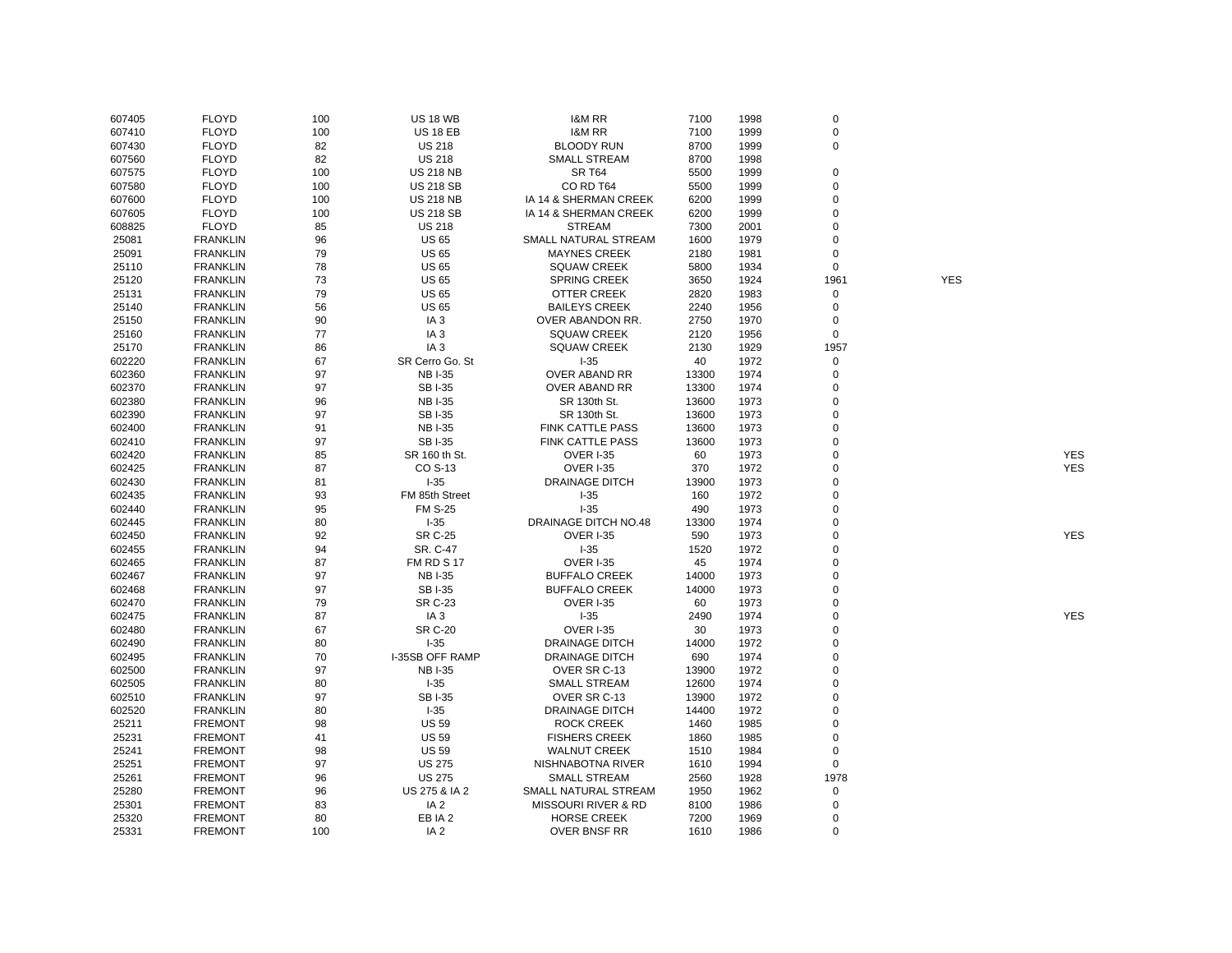| 25340  | <b>FREMONT</b> | 71  | IA <sub>2</sub>        | <b>DRAINAGE DITCH</b>    | 1610  | 1953 | $\mathbf 0$ |            |
|--------|----------------|-----|------------------------|--------------------------|-------|------|-------------|------------|
| 25350  | <b>FREMONT</b> | 65  | IA <sub>2</sub>        | <b>DRAINAGE DITCH</b>    | 1610  | 1953 | 1996        |            |
| 25360  | <b>FREMONT</b> | 71  | IA <sub>2</sub>        | SMALL NATURAL STREAM     | 1610  | 1953 | 1996        |            |
| 25370  | <b>FREMONT</b> | 71  | IA <sub>2</sub>        | W NISHNABOTNA RIVER OVFL | 1950  | 1953 | $\mathbf 0$ |            |
| 25380  | <b>FREMONT</b> | 59  | IA <sub>2</sub>        | WEST NISHNABOTNA RIVER   | 1950  | 1954 | $\Omega$    |            |
| 25390  | <b>FREMONT</b> | 57  | IA <sub>2</sub>        | SMALL NATURAL STREAM     | 1950  | 1954 | 2008        |            |
| 25570  | <b>FREMONT</b> | 83  | <b>WESTERN AVE</b>     | <b>OVER I-29</b>         | 70    | 1970 | 0           |            |
| 25580  | <b>FREMONT</b> | 85  | <b>NBI-29</b>          | <b>WAUBONSIE DITCH</b>   | 11200 | 1970 | $\mathbf 0$ |            |
| 25600  | <b>FREMONT</b> | 95  | SR J-10                | OVER I-29                | 550   | 1970 | 0           |            |
| 159170 | <b>FREMONT</b> | 80  | IA 333                 | <b>DRAINAGE DITCH</b>    | 1860  | 1961 | 0           |            |
| 600010 | <b>FREMONT</b> | 84  | <b>NBI-29</b>          | OVER BNSF RR, LCL RD     | 11600 | 1972 | 0           |            |
| 600020 | <b>FREMONT</b> | 68  | <b>SBI-29</b>          | OVER BNSF RR, RR Ave     | 11600 | 1972 | 0           | <b>YES</b> |
| 600030 | <b>FREMONT</b> | 86  | <b>NBI-29</b>          | MAIN DITCH NO.6          | 11600 | 1972 | 0           |            |
| 600040 | <b>FREMONT</b> | 86  | <b>SBI-29</b>          | MAIN DITCH NO.6          | 11600 | 1972 | $\mathbf 0$ |            |
| 600050 | <b>FREMONT</b> | 83  | IA 333                 | OVER I-29                | 1040  | 1972 | $\mathbf 0$ |            |
| 600060 | <b>FREMONT</b> | 94  | <b>SR RD L-40</b>      | $I-29$                   | 60    | 1972 | $\mathbf 0$ |            |
| 600070 | <b>FREMONT</b> | 80  | <b>NBI-29</b>          | OVER ABAND RR & LCL RD   | 12200 | 1972 | 0           |            |
| 600080 | <b>FREMONT</b> | 86  | <b>SBI-29</b>          | OVER ABAND RR & DIKE RD. | 12200 | 1972 | 0           |            |
|        |                | 86  | <b>NBI-29</b>          | OVER IA 2                | 10200 | 1972 | 0           |            |
| 600090 | <b>FREMONT</b> |     |                        | OVER IA 2                |       |      | $\mathbf 0$ |            |
| 600100 | <b>FREMONT</b> | 85  | <b>SBI-29</b>          |                          | 10200 | 1972 |             |            |
| 600110 | <b>FREMONT</b> | 85  | <b>NBI-29</b>          | <b>HORSE CREEK</b>       | 10400 | 1972 | $\mathbf 0$ |            |
| 600120 | <b>FREMONT</b> | 85  | <b>SBI-29</b>          | <b>HORSE CREEK</b>       | 10400 | 1972 | 0           |            |
| 600130 | <b>FREMONT</b> | 94  | <b>FM L-31</b>         | OVER I-29                | 690   | 1972 | 0           |            |
| 600140 | <b>FREMONT</b> | 99  | 200 ST.                | $I-29$                   | 250   | 1972 | 0           |            |
| 600143 | <b>FREMONT</b> | 97  | <b>NBI-29</b>          | <b>PLUM CREEK</b>        | 10500 | 2009 | $\mathbf 0$ |            |
| 600145 | <b>FREMONT</b> | 97  | <b>SBI-29</b>          | <b>PLUM CREEK</b>        | 10500 | 2009 | $\mathbf 0$ |            |
| 600147 | <b>FREMONT</b> | 98  | <b>SBI-29</b>          | LOCAL RD J24             | 10400 | 2009 | $\mathbf 0$ |            |
| 600149 | <b>FREMONT</b> | 98  | <b>NBI-29</b>          | LOCAL ROAD J24           | 10400 | 2009 | $\mathbf 0$ |            |
| 602890 | <b>FREMONT</b> | 100 | IA <sub>2</sub>        | EAST NISHNABOTNA RIVER   | 1690  | 1975 | 0           |            |
| 602900 | <b>FREMONT</b> | 80  | IA <sub>2</sub>        | <b>FISHER CREEK</b>      | 1690  | 1975 | $\mathbf 0$ |            |
| 605620 | <b>FREMONT</b> | 98  | WB IA 2                | <b>HORSE CREEK</b>       | 7200  | 1987 | 0           |            |
| 609390 | <b>FREMONT</b> | 97  | <b>REL IA 2/US 275</b> | <b>DRAINAGE</b>          | 960   | 2006 | $\mathbf 0$ |            |
| 25608  | <b>GREENE</b>  | 83  | <b>US 30</b>           | <b>SMALL STREAM</b>      | 3430  | 1956 | $\mathbf 0$ |            |
| 25611  | <b>GREENE</b>  | 100 | <b>US 30</b>           | NORTH RACOON RIVER       | 2910  | 2010 |             |            |
| 25620  | <b>GREENE</b>  | 65  | <b>US 30</b>           | <b>HARDIN CREEK</b>      | 3040  | 1957 | $\mathbf 0$ |            |
| 25630  | <b>GREENE</b>  | 48  | <b>US 30</b>           | <b>BUTTRICK CREEK</b>    | 3040  | 1957 | 0           | <b>YES</b> |
| 25640  | <b>GREENE</b>  | 34  | <b>US 30</b>           | UP RR                    | 3980  | 1957 | 0           | <b>YES</b> |
| 25650  | GREENE         | 64  | <b>US 30</b>           | <b>WEST BEAVER CREEK</b> | 3980  | 1957 | $\mathbf 0$ |            |
| 25661  | GREENE         | 92  | <b>US 30</b>           | LITTLE BEAVER CREEK      | 3980  | 2009 | $\mathbf 0$ |            |
| 25671  | GREENE         | 99  | IA4                    | <b>GREENBRIER CREEK</b>  | 1280  | 1993 | 0           |            |
| 25681  | GREENE         | 91  | IA4                    | NORTH RACCOON RIVER      | 2310  | 1983 | 0           |            |
| 25691  | <b>GREENE</b>  | 98  | IA4                    | <b>HARDIN CREEK</b>      | 1990  | 1978 | 0           |            |
| 25701  | <b>GREENE</b>  | 96  | IA4                    | DRAINAGE DITCH #110      | 1630  | 1993 | 0           |            |
| 25711  | GREENE         | 98  | IA4                    | DRAINAGE DITCH #110      | 1630  | 1978 | $\mathbf 0$ |            |
| 25721  | GREENE         | 100 | IA4                    | <b>HARDIN CREEK</b>      | 750   | 1990 | $\mathbf 0$ |            |
| 25731  | GREENE         | 100 | IA 25                  | DRAINAGE DITCH #117      | 880   | 2006 | 0           |            |
| 25741  | <b>GREENE</b>  | 97  | IA 25                  | OVER UP RR               | 1150  | 1987 | $\mathbf 0$ |            |
| 25751  | <b>GREENE</b>  | 95  | IA 144                 | <b>SNAKE CREEK</b>       | 1790  | 1987 | 0           |            |
| 25760  | <b>GREENE</b>  | 61  | IA 144                 | <b>EAST DEVILS FORK</b>  | 660   | 1948 | 0           | <b>YES</b> |
| 25770  | <b>GREENE</b>  | 72  | IA 144                 | <b>BUTTRICK CREEK</b>    | 680   | 1948 | $\mathbf 0$ |            |
| 25780  | <b>GREENE</b>  | 68  | IA 144                 | <b>BUTTRICK CREEK</b>    | 680   | 1948 | $\mathbf 0$ |            |
| 25800  | <b>GRUNDY</b>  | 72  | IA 57                  | <b>DRAINAGE DITCH</b>    | 1800  | 1900 | 1928        |            |
| 25811  | <b>GRUNDY</b>  | 97  | IA 57                  | <b>Hammers Creek</b>     | 2270  | 1986 | $\mathbf 0$ |            |
| 25830  | <b>GRUNDY</b>  | 63  | <b>IA 14</b>           | <b>WOLF CREEK</b>        | 2300  | 1921 | 1956        |            |
|        |                |     |                        |                          |       |      |             |            |

YES<br>YES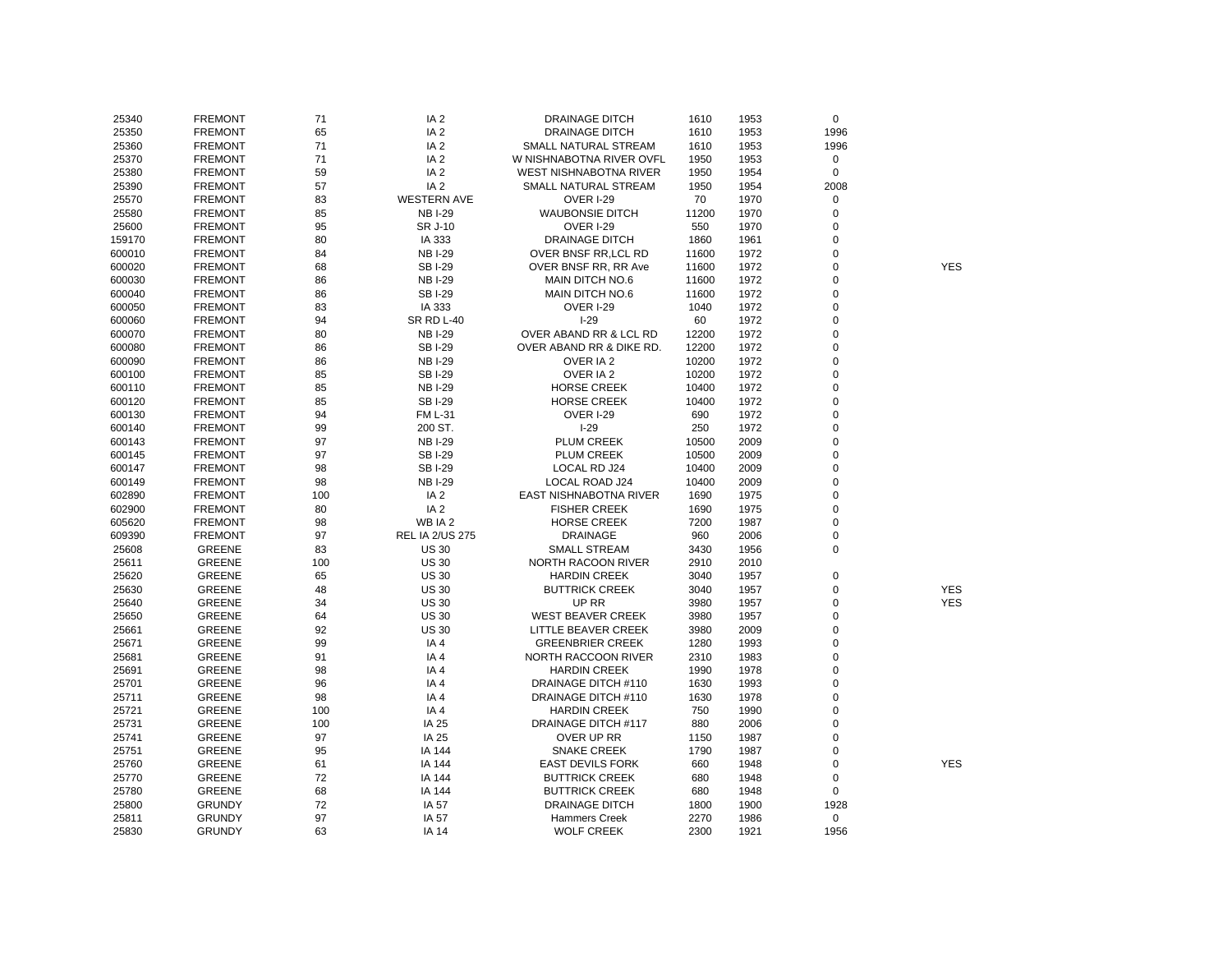| 25841  | <b>GRUNDY</b>  | 61  | <b>IA 14</b>       | SO. BLACKHAWK CREEK             | 3260  | 1931 | 1983           |            |            |
|--------|----------------|-----|--------------------|---------------------------------|-------|------|----------------|------------|------------|
| 25851  | <b>GRUNDY</b>  | 96  | lowa #14           | N. Blackhawk Creek              | 3880  | 2006 | 0              |            |            |
| 25901  | <b>GRUNDY</b>  | 87  | IA 175             | <b>MINNEHAHA CREEK</b>          | 1790  | 1977 | $\mathbf 0$    |            |            |
| 25910  | <b>GRUNDY</b>  | 92  | IA 175             | <b>MUNNS CREEK</b>              | 1510  | 1917 | 1958           |            |            |
| 25931  | <b>GRUNDY</b>  | 100 | IA 175             | <b>MOSQUITO CREEK</b>           | 1930  | 1977 | $\mathbf 0$    |            |            |
| 25941  | <b>GRUNDY</b>  | 99  | IA 175             | <b>BRANCH BLACKHAWK CREEK</b>   | 2050  | 1977 | $\pmb{0}$      |            |            |
| 606960 | <b>GRUNDY</b>  | 99  | <b>US 20 WB</b>    | <b>SR D18</b>                   | 11700 | 2000 | $\pmb{0}$      |            |            |
| 606965 | <b>GRUNDY</b>  | 100 | <b>US 20 EB</b>    | <b>SR D18</b>                   | 11700 | 2000 | $\mathbf 0$    |            |            |
| 606970 | <b>GRUNDY</b>  | 99  | <b>SR X Avenue</b> | <b>US 20</b>                    | 60    | 1999 | $\mathbf 0$    |            |            |
| 607255 | <b>GRUNDY</b>  | 100 | SR T-53 (S Ave)    | U.S.20                          | 35    | 1999 | $\mathbf 0$    |            |            |
| 607260 | <b>GRUNDY</b>  | 96  | <b>US 20 EB</b>    | <b>SR T55</b>                   | 11500 | 2000 | 0              |            | <b>YES</b> |
| 607265 | <b>GRUNDY</b>  | 100 | <b>WB US 20</b>    | <b>SR T55</b>                   | 11500 | 2000 | $\mathbf 0$    |            |            |
| 607305 | <b>GRUNDY</b>  | 100 | <b>US 20 EB</b>    | Local Stream                    | 10800 | 1999 | $\mathsf 0$    |            |            |
|        |                |     |                    |                                 |       |      | $\mathbf 0$    |            |            |
| 607310 | <b>GRUNDY</b>  | 100 | <b>WB US 20</b>    | Local Stream                    | 10800 | 2000 |                |            |            |
| 607315 | <b>GRUNDY</b>  | 99  | EB US 20 ramp B    | <b>SMALL STREAM</b>             | 220   | 2000 | $\pmb{0}$      |            |            |
| 607320 | <b>GRUNDY</b>  | 100 | <b>US 20 EB</b>    | <b>IA 14</b>                    | 7200  | 2000 | $\mathbf 0$    |            |            |
| 607325 | <b>GRUNDY</b>  | 99  | SR T47 (Q Ave.)    | <b>US 20</b>                    | 90    | 1999 | $\mathsf 0$    |            |            |
| 607690 | <b>GRUNDY</b>  | 82  | <b>US 20</b>       | <b>SMALL STREAM</b>             | 11000 | 1999 | $\mathbf 0$    |            |            |
| 607695 | <b>GRUNDY</b>  | 82  | <b>US 20</b>       | <b>SMALL STREAM</b>             | 12100 | 1999 | $\mathsf 0$    |            |            |
| 607700 | <b>GRUNDY</b>  | 82  | <b>US 20</b>       | <b>SMALL STREAM</b>             | 11000 | 1999 | $\mathbf 0$    |            |            |
| 607715 | <b>GRUNDY</b>  | 100 | <b>US 20 EB</b>    | <b>SMALL STREAM</b>             | 11000 | 2000 | $\mathbf 0$    |            |            |
| 607720 | <b>GRUNDY</b>  | 99  | SR Vista Ave.      | <b>US 20</b>                    | 90    | 1999 | $\mathbf 0$    |            |            |
| 607745 | <b>GRUNDY</b>  | 100 | <b>US 20 WB</b>    | <b>SMALL STREAM</b>             | 11000 | 2000 | $\pmb{0}$      |            |            |
| 607750 | <b>GRUNDY</b>  | 100 | <b>US 20 WB</b>    | <b>IA 14</b>                    | 7200  | 2000 | $\overline{0}$ |            |            |
| 608495 | <b>GRUNDY</b>  | 71  | EB Exit Ramp"B"    | SOUTH BEAVER CREEK              | 350   | 2003 | $\pmb{0}$      |            | <b>YES</b> |
| 608500 | <b>GRUNDY</b>  | 95  | <b>D AVENUE</b>    | U.S.20                          | 80    | 2003 | $\mathbf 0$    |            |            |
| 608505 | <b>GRUNDY</b>  | 95  | "B" AVENUE         | U.S.20                          | 60    | 2003 | $\mathbf 0$    |            |            |
| 608510 | <b>GRUNDY</b>  | 83  | <b>U.S. 20 WB</b>  | SOUTH BEAVER CREEK              | 7500  | 2003 | $\mathsf 0$    |            | <b>YES</b> |
| 608515 | <b>GRUNDY</b>  | 100 | <b>US 20 EB</b>    | SOUTH BEAVER CREEK              | 7500  | 2003 | $\mathbf 0$    |            |            |
| 608520 | <b>GRUNDY</b>  | 95  | <b>US 20 WB</b>    | <b>S.BEAVER CREEK</b>           | 8100  | 2003 | $\mathbf 0$    |            |            |
| 608525 | <b>GRUNDY</b>  | 95  | <b>US 20 EB</b>    | <b>S.BEAVER CREEK</b>           | 8100  | 2003 | $\mathbf 0$    |            |            |
| 608530 | <b>GRUNDY</b>  | 95  | "L" AVENUE         | U.S.20                          | 35    | 2003 | $\mathbf 0$    |            |            |
| 608535 | <b>GRUNDY</b>  | 95  | "J" AVENUE         | <b>US 20</b>                    | 40    | 2003 | $\pmb{0}$      |            |            |
| 608540 | <b>GRUNDY</b>  | 67  | WB On-Ramp "C"     | <b>BEAVER CREEK</b>             | 280   | 2003 | $\overline{0}$ |            | <b>YES</b> |
| 608545 | <b>GRUNDY</b>  | 95  | <b>U.S. 20 WB</b>  | <b>H AVENUE</b>                 | 8200  | 2003 | $\mathbf 0$    |            |            |
| 608550 | <b>GRUNDY</b>  | 95  | <b>U.S. 20 EB</b>  | <b>H AVENUE</b>                 | 8200  | 2003 | $\mathbf 0$    |            |            |
| 608555 | <b>GRUNDY</b>  | 100 | <b>US 20 WB</b>    | <b>SR T19</b>                   | 7500  | 2003 | $\overline{0}$ |            |            |
| 608560 | <b>GRUNDY</b>  | 100 | <b>US 20 EB</b>    | <b>SR T-19</b>                  | 7500  | 2003 | $\mathbf 0$    |            |            |
| 609925 | <b>GRUNDY</b>  | 99  | IA 175             | Small natural stream            | 1630  | 1962 | $\mathbf 0$    |            |            |
| 26031  | <b>GUTHRIE</b> | 94  | IA 25              | <b>IAIS RR</b>                  | 940   | 1973 | $\mathbf 0$    |            |            |
| 26060  | <b>GUTHRIE</b> | 55  | IA4                | <b>BRANCH MOSQUITO CREEK</b>    | 1140  | 1957 | $\pmb{0}$      | <b>YES</b> |            |
| 26071  | <b>GUTHRIE</b> | 91  | IA4                | <b>MOSQUITO CREEK</b>           | 1140  | 2001 | $\pmb{0}$      |            |            |
| 26091  | <b>GUTHRIE</b> | 98  | IA 25              | <b>BEAVER CREEK</b>             | 1230  | 1977 | $\mathsf 0$    |            |            |
| 26100  | <b>GUTHRIE</b> | 58  | IA 25              | <b>MASON CREEK</b>              | 1460  | 1930 | 1950           | <b>YES</b> |            |
| 26111  | <b>GUTHRIE</b> | 97  | IA 25              | SOUTH RACCOON RIVER             | 2560  | 1983 | $\mathbf 0$    |            |            |
| 26121  | <b>GUTHRIE</b> | 98  | IA 25              | <b>BRUSHY CREEK</b>             | 990   | 1980 | $\mathbf 0$    |            |            |
| 26131  | <b>GUTHRIE</b> | 99  | IA 25              | MIDDLE RACCOON RIVER            | 990   | 1980 | $\mathbf 0$    |            |            |
| 26140  | <b>GUTHRIE</b> | 100 | IA 25              | <b>DRAINAGE DITCH</b>           | 640   | 1931 | 1990           |            |            |
| 26160  | <b>GUTHRIE</b> | 93  | IA 44              | <b>BRANCH TROUBLESOME CREEK</b> | 850   | 1967 | 0              |            |            |
| 26170  | <b>GUTHRIE</b> | 24  | IA 44              | <b>SEELEY CREEK</b>             | 1070  | 1959 | $\mathsf 0$    | <b>YES</b> | <b>YES</b> |
| 26191  | <b>GUTHRIE</b> | 93  | IA 44              | SOUTH RACCOON RIVER             | 2260  | 1977 | 0              |            |            |
| 26201  | <b>GUTHRIE</b> | 81  | <b>IA 44</b>       | <b>BRUSHY CREEK</b>             | 3410  | 1972 | $\pmb{0}$      |            |            |
| 26211  | <b>GUTHRIE</b> | 95  | IA 44              | <b>RACCOON RIVER</b>            | 3410  | 1972 | $\mathsf 0$    |            |            |
| 26221  | <b>GUTHRIE</b> | 91  | <b>IA 44</b>       | <b>BAYS BRANCH CREEK</b>        | 2760  | 1981 | $\mathbf 0$    |            |            |
|        |                |     |                    |                                 |       |      |                |            |            |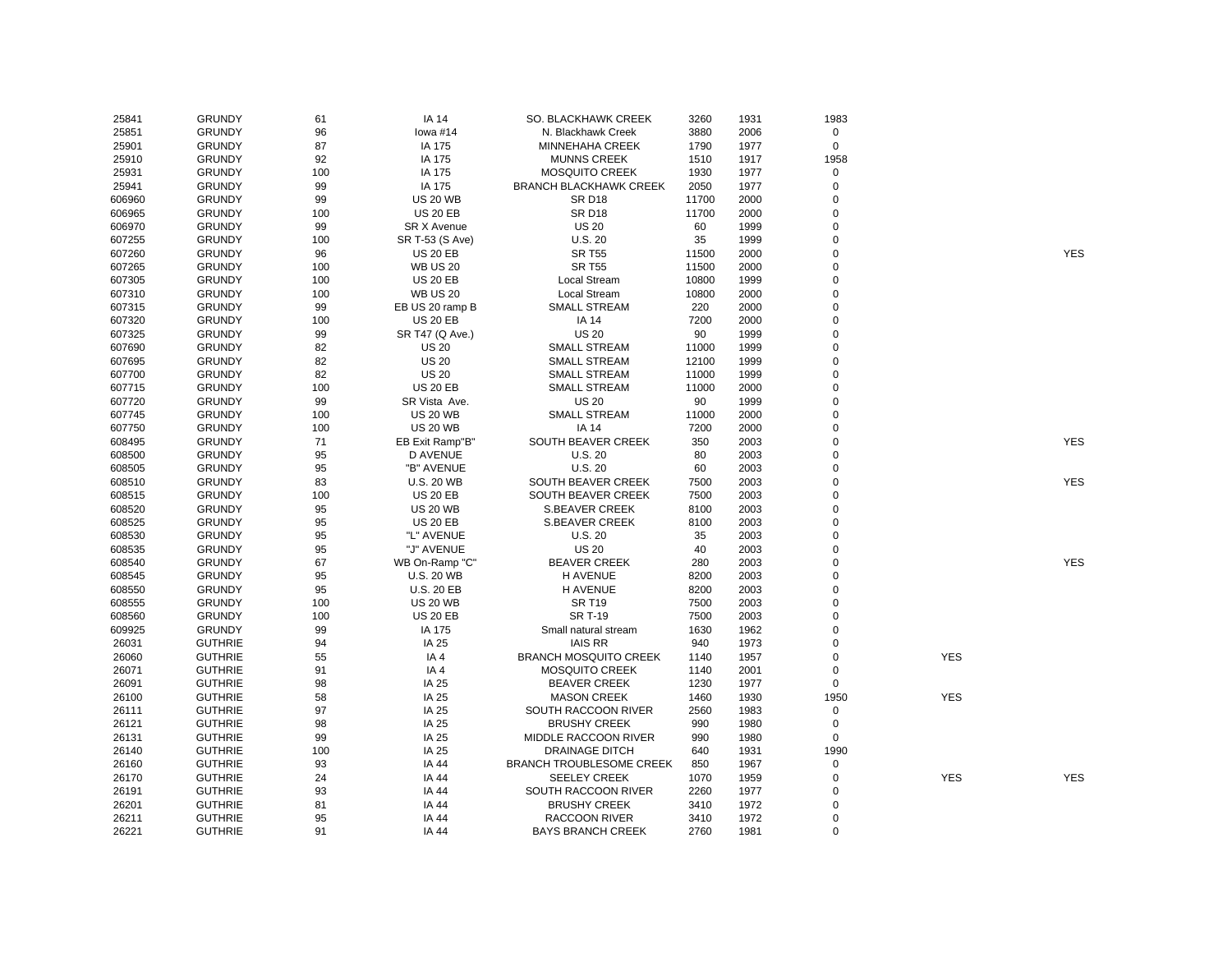| 26270  | <b>GUTHRIE</b>  | 53  | IA 141          | MIDDLE RACCOON RIVER         | 2140  | 1955 | $\mathbf 0$    | <b>YES</b> | <b>YES</b> |
|--------|-----------------|-----|-----------------|------------------------------|-------|------|----------------|------------|------------|
| 26280  | <b>GUTHRIE</b>  | 89  | IA 141          | SMALL NATURAL STREAM         | 2140  | 1955 | $\mathbf 0$    |            |            |
| 26290  | <b>GUTHRIE</b>  | 89  | IA 141          | SMALL NATURAL STREAM         | 2140  | 1956 | 0              |            |            |
| 26300  | <b>GUTHRIE</b>  | 55  | IA 141          | <b>WILLOW CREEK</b>          | 2140  | 1956 | $\mathbf 0$    |            | <b>YES</b> |
| 26310  | <b>GUTHRIE</b>  | 53  | IA 141          | <b>MOSQUITO CREEK</b>        | 2060  | 1938 | $\Omega$       | <b>YES</b> |            |
| 26321  | <b>GUTHRIE</b>  | 96  | IA 141          | DRY RUN CREEK                | 2430  | 2004 | $\Omega$       |            |            |
| 26331  | <b>GUTHRIE</b>  | 97  | IA 141          | <b>MOSQUITO CREEK</b>        | 2460  | 1996 | 0              |            |            |
| 604100 | <b>GUTHRIE</b>  | 98  | IA 44           | <b>BRANCH MOSQUITO CREEK</b> | 2760  | 1981 | 0              |            |            |
| 699200 | <b>GUTHRIE</b>  | 44  | PK 650(SP.BROK) | <b>STREAM</b>                | 210   | 1934 | $\mathbf 0$    | <b>YES</b> |            |
| 26420  | <b>HAMILTON</b> | 52  | <b>US69</b>     | <b>DRAINAGE DITCH</b>        | 1740  | 1923 | 1955           | <b>YES</b> |            |
| 26430  | <b>HAMILTON</b> | 95  | U.S. 69         | <b>U.S. 20</b>               | 1200  | 1968 | 0              |            | <b>YES</b> |
| 26445  | <b>HAMILTON</b> | 89  | U.S. 69         | CC RR                        | 1040  | 1973 | $\mathbf 0$    |            | <b>YES</b> |
| 26451  | <b>HAMILTON</b> | 83  | <b>IA 17</b>    | <b>SQUAW CREEK</b>           | 2200  | 1979 | 0              |            |            |
| 26455  | <b>HAMILTON</b> | 82  | <b>IA 17</b>    | <b>BOONE RIVER</b>           | 3220  | 1972 | $\mathbf 0$    |            |            |
| 26465  | <b>HAMILTON</b> | 100 | <b>IA 17</b>    | <b>US 20</b>                 | 6400  | 1974 | 0              |            |            |
| 26491  | <b>HAMILTON</b> | 98  | IA 175          | <b>DRAINAGE DITCH</b>        | 1310  | 1972 | 0              |            |            |
| 26521  | <b>HAMILTON</b> | 93  | IA 175          | Drainage Ditch               | 2100  | 1977 | $\mathbf 0$    |            |            |
| 26531  | <b>HAMILTON</b> | 97  | IA 175          | OVER UP RR                   | 2100  | 1979 | $\Omega$       |            |            |
| 26541  | <b>HAMILTON</b> | 94  | IA 175          | S SKUNK RIVER                | 1880  | 1979 | $\Omega$       |            |            |
|        |                 |     |                 |                              |       |      | 0              |            |            |
| 26570  | <b>HAMILTON</b> | 84  | IA 175          | LONG DICK CREEK              | 1730  | 1937 |                |            |            |
| 26590  | <b>HAMILTON</b> | 85  | <b>US 20</b>    | DRAINAGE DITCH #4            | 7400  | 1968 | $\Omega$       |            |            |
| 26600  | <b>HAMILTON</b> | 85  | <b>US 20</b>    | <b>DRAINAGE DITCH #4</b>     | 7400  | 1968 | $\Omega$       |            |            |
| 26610  | <b>HAMILTON</b> | 85  | <b>US 20</b>    | DRAINAGE DITCH #4            | 7400  | 1968 | 0              |            |            |
| 26620  | <b>HAMILTON</b> | 78  | SR Tollman Ave  | OVER US 20                   | 60    | 1967 | 0              |            |            |
| 26630  | <b>HAMILTON</b> | 82  | <b>US 20</b>    | TUTTLE D.D.#4                | 5700  | 1968 | $\overline{0}$ |            |            |
| 26640  | <b>HAMILTON</b> | 76  | <b>EB US 20</b> | <b>OVER I-35</b>             | 7700  | 1968 | 0              |            |            |
| 26650  | <b>HAMILTON</b> | 76  | <b>WB US 20</b> | OVER I-35                    | 7700  | 1968 | $\Omega$       |            |            |
| 26660  | <b>HAMILTON</b> | 85  | <b>LOCAL RD</b> | $I-35$                       | 80    | 1965 | $\Omega$       |            |            |
| 26670  | <b>HAMILTON</b> | 88  | <b>SR D-65</b>  | $I-35$                       | 1090  | 1965 | 0              |            |            |
| 26680  | <b>HAMILTON</b> | 77  | SR 350th Street | <b>OVER I-35</b>             | 40    | 1966 | $\Omega$       |            |            |
| 26690  | <b>HAMILTON</b> | 77  | <b>NBI-35</b>   | OVER IA 175                  | 20500 | 1966 | $\Omega$       |            |            |
| 26700  | <b>HAMILTON</b> | 91  | <b>SBI-35</b>   | IA 175                       | 20500 | 1966 | $\Omega$       |            |            |
| 26710  | <b>HAMILTON</b> | 85  | <b>SR D-47</b>  | $1 - 35$                     | 80    | 1966 | 0              |            |            |
| 26720  | <b>HAMILTON</b> | 94  | <b>SR D-41</b>  | $I-35$                       | 380   | 1966 | $\Omega$       |            |            |
| 26730  | <b>HAMILTON</b> | 78  | <b>SR D-36</b>  | <b>OVER I-35</b>             | 70    | 1967 | $\Omega$       |            |            |
| 26760  | <b>HAMILTON</b> | 78  | $I-35$          | <b>TUTTLE CREEK</b>          | 14600 | 1967 | $\Omega$       |            |            |
| 602530 | <b>HAMILTON</b> | 70  | <b>NB I-35</b>  | OVER CO RD D-25              | 12600 | 1974 | 0              |            | <b>YES</b> |
| 602540 | <b>HAMILTON</b> | 94  | <b>SBI-35</b>   | <b>SR D25</b>                | 12600 | 1974 | $\Omega$       |            |            |
| 602550 | <b>HAMILTON</b> | 97  | <b>NBI-35</b>   | CC RR & 210th. St            | 13800 | 1972 | 0              |            |            |
| 602555 | <b>HAMILTON</b> | 88  | <b>SR D-20</b>  | $I-35$                       | 910   | 1972 | $\mathbf 0$    |            | <b>YES</b> |
| 602560 | <b>HAMILTON</b> | 93  | <b>SBI-35</b>   | CC RR & SR. 210th ST.        | 13800 | 1972 | 0              |            | <b>YES</b> |
| 602570 | <b>HAMILTON</b> | 97  | <b>NBI-35</b>   | <b>SMALL STREAM</b>          | 13500 | 1972 | $\Omega$       |            |            |
| 602580 | <b>HAMILTON</b> | 97  | <b>SBI-35</b>   | <b>SMALL STREAM</b>          | 13500 | 1972 | $\mathbf 0$    |            |            |
| 603340 | <b>HAMILTON</b> | 84  | <b>EB US 20</b> | <b>BOONE RIVER</b>           | 7800  | 1974 | $\Omega$       |            |            |
| 603345 | <b>HAMILTON</b> | 82  | <b>WB US 20</b> | <b>BOONE RIVER/Rec Trail</b> | 7800  | 1974 | $\mathbf 0$    |            |            |
| 603350 | <b>HAMILTON</b> | 99  | FM              | OVER US 20                   | 100   | 1975 | 0              |            |            |
| 603360 | <b>HAMILTON</b> | 100 | <b>EB US 20</b> | <b>SR R-38</b>               | 7700  | 1975 | $\Omega$       |            |            |
| 603365 | <b>HAMILTON</b> | 100 | <b>WB US 20</b> | <b>OVER SR. (R-38)</b>       | 7700  | 1975 | 0              |            |            |
| 603370 | <b>HAMILTON</b> | 74  | FM              | OVER US 20                   | 70    | 1975 | 0              |            | <b>YES</b> |
|        |                 | 94  |                 |                              |       |      | 0              |            |            |
| 603670 | <b>HAMILTON</b> |     | <b>IA 17</b>    | OVER US 20                   | 1030  | 1978 |                |            |            |
| 603680 | <b>HAMILTON</b> | 99  | EB 20 & SB 17   | CO R D(R-27)                 | 8500  | 1978 | 0              |            |            |
| 603682 | <b>HAMILTON</b> | 99  | WB 20 & NB 17   | CO RD (R-27)                 | 8500  | 1978 | 0              |            |            |
| 603890 | <b>HAMILTON</b> | 82  | $I-35$          | DRAINAGE DITCH 23 & 31       | 13500 | 1972 | $\mathbf 0$    |            |            |
| 604330 | <b>HAMILTON</b> | 81  | US 20 & IA 17   | WATERWAY                     | 8500  | 1977 | $\Omega$       |            |            |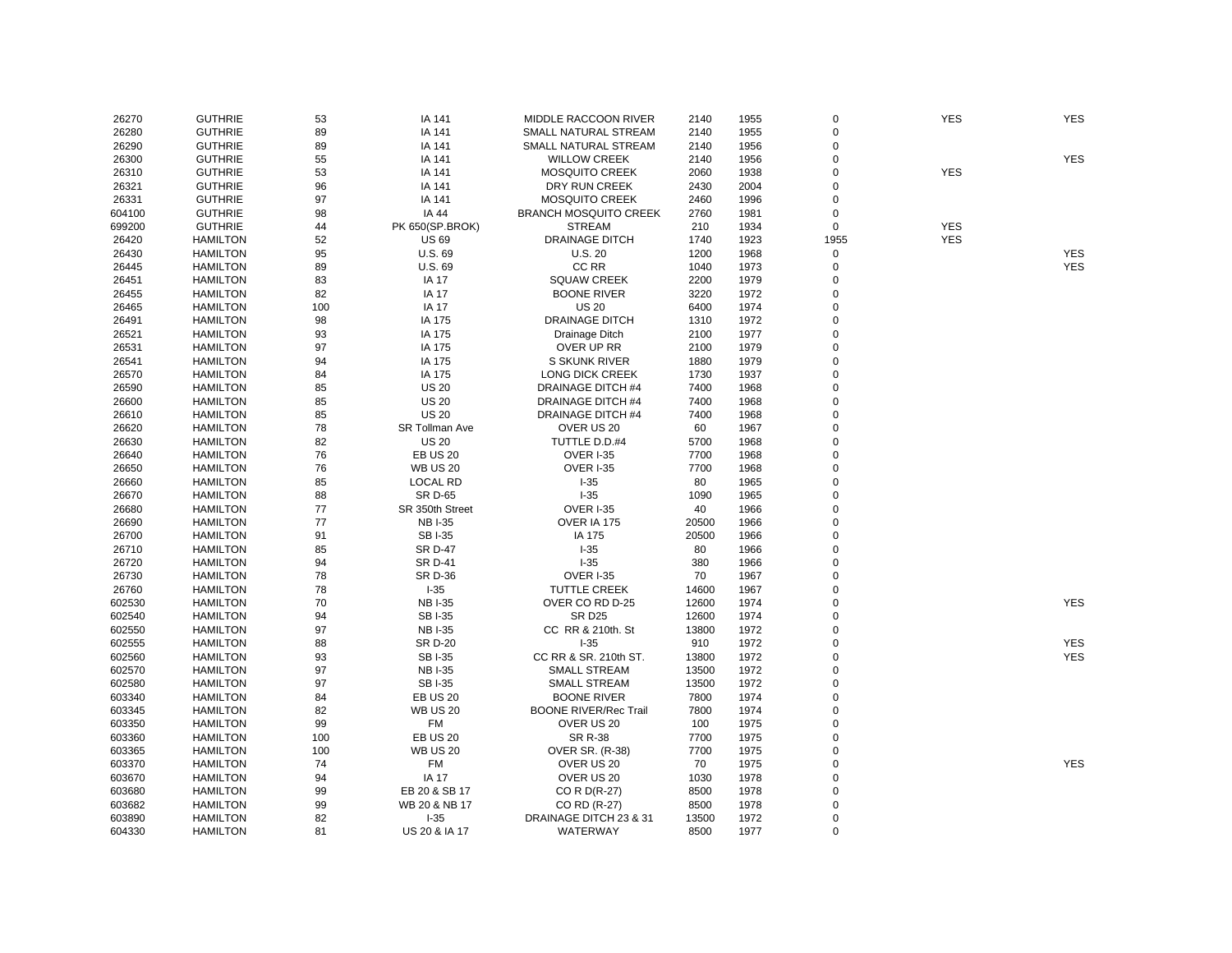| 604870 | <b>HAMILTON</b> | 67  | $-35$             | <b>DRAINAGE DITCH</b>     | 22100 | 1966 | $\mathbf 0$    |            |            |
|--------|-----------------|-----|-------------------|---------------------------|-------|------|----------------|------------|------------|
| 605610 | <b>HAMILTON</b> | 78  | $I-35$            | <b>SMALL CREEK</b>        | 22100 | 1965 | $\Omega$       |            |            |
| 606180 | <b>HAMILTON</b> | 95  | <b>SR R61</b>     | U.S.20                    | 180   | 1990 | $\Omega$       |            |            |
| 606185 | <b>HAMILTON</b> | 95  | FM RD R 77        | OVER US 20                | 200   | 1990 | $\mathbf 0$    |            | <b>YES</b> |
| 606190 | <b>HAMILTON</b> | 100 | <b>FM</b>         | <b>US 20</b>              | 30    | 1990 | $\Omega$       |            |            |
| 26770  | <b>HANCOCK</b>  | 81  | <b>US 18</b>      | <b>BOONE RIVER</b>        | 2500  | 1959 | $\mathbf 0$    |            |            |
| 26780  | <b>HANCOCK</b>  | 81  | <b>US 18</b>      | <b>BRANCH BOONE RIVER</b> | 2500  | 1959 | $\Omega$       |            |            |
| 26790  | <b>HANCOCK</b>  | 81  | <b>US 18</b>      | W BRANCH IOWA RIVER       | 4170  | 1958 | $\mathbf 0$    |            |            |
| 26800  | <b>HANCOCK</b>  | 81  | <b>US 18</b>      | <b>DRAINAGE DITCH</b>     | 4170  | 1958 | $\overline{0}$ |            |            |
| 26831  | <b>HANCOCK</b>  | 98  | <b>US 18</b>      | E BRANCH IOWA RIVER       | 5800  | 2002 | $\mathbf 0$    |            |            |
| 26850  | <b>HANCOCK</b>  | 63  | U.S. 69           | E BRANCH IOWA RIVER       | 1630  | 1922 | 1956           | <b>YES</b> |            |
| 26880  | <b>HANCOCK</b>  | 89  | <b>US69</b>       | <b>DRAINAGE DITCH</b>     | 1920  | 1930 | 1960           |            |            |
| 26890  | <b>HANCOCK</b>  | 86  | <b>US 69</b>      | <b>DRAINAGE DITCH</b>     | 1920  | 1930 | 1987           |            |            |
| 26910  | <b>HANCOCK</b>  | 47  | <b>US 69</b>      | E BRANCH IOWA RIVER       | 2040  | 1956 | $\mathbf 0$    | <b>YES</b> |            |
| 26921  | <b>HANCOCK</b>  | 100 | <b>IA 17</b>      | PRAIRIE CREEK             | 970   | 1991 | $\mathsf 0$    |            |            |
| 27020  | <b>HARDIN</b>   | 93  | <b>US 65</b>      | <b>OVER CNW RR</b>        | 1950  | 1936 | 1987           |            |            |
| 27030  | <b>HARDIN</b>   | 100 | IA 57             | W BRANCH CEDAR RIVER      | 1300  | 1960 | 1984           |            |            |
| 27040  | <b>HARDIN</b>   | 37  | IA 57             | IC. RR                    | 1660  | 1932 | 1977           | <b>YES</b> |            |
|        |                 | 99  | <b>US 65</b>      | MINERVA CREEK             | 1120  |      | $\mathbf 0$    |            |            |
| 27051  | <b>HARDIN</b>   |     | <b>US 65</b>      |                           |       | 1985 | $\overline{0}$ |            |            |
| 27061  | <b>HARDIN</b>   | 95  |                   | <b>HONEY CREEK</b>        | 2090  | 2008 |                |            |            |
| 27081  | <b>HARDIN</b>   | 100 | US 65 & IA 175    | <b>TIPTON CREEK</b>       | 2110  | 2003 | $\Omega$       |            |            |
| 27091  | <b>HARDIN</b>   | 99  | <b>US 65</b>      | S. FORK IOWA RIVER        | 1590  | 2007 | $\Omega$       |            |            |
| 27101  | <b>HARDIN</b>   | 99  | <b>US 65</b>      | LITTLE BEAVER CREEK       | 2080  | 1976 | $\Omega$       |            |            |
| 27111  | <b>HARDIN</b>   | 94  | US 65             | <b>BEAVER CREEK</b>       | 5300  | 1976 | $\Omega$       |            |            |
| 27181  | <b>HARDIN</b>   | 99  | IA 175            | <b>BRANCH HONEY CREEK</b> | 1410  | 1991 | $\Omega$       |            |            |
| 27191  | <b>HARDIN</b>   | 95  | IA 175            | <b>HONEY CREEK</b>        | 1410  | 1991 | $\mathbf 0$    |            |            |
| 27201  | <b>HARDIN</b>   | 98  | IA 175            | SO FORK IOWA RIVER        | 1620  | 1981 | $\mathbf 0$    |            |            |
| 27210  | <b>HARDIN</b>   | 86  | IA 175            | LITTLE BEAVER CREEK       | 2300  | 1961 | 1996           |            |            |
| 27221  | <b>HARDIN</b>   | 99  | IA 175            | <b>BEAVER CREEK</b>       | 2300  | 1990 | $\mathbf 0$    |            |            |
| 27231  | <b>HARDIN</b>   | 97  | IA 175            | SMALL NATURAL STREAM      | 4950  | 1994 | $\mathbf 0$    |            |            |
| 27241  | <b>HARDIN</b>   | 94  | IA 175            | <b>IOWA RIVER</b>         | 4500  | 1984 | $\mathbf 0$    |            |            |
| 27251  | <b>HARDIN</b>   | 96  | IA 175            | <b>ROBERTS CREEK</b>      | 2140  | 1972 | $\Omega$       |            |            |
| 606050 | <b>HARDIN</b>   | 98  | <b>EB US 20</b>   | OVER CO RD S-27           | 7300  | 1990 | $\Omega$       |            |            |
| 606055 | <b>HARDIN</b>   | 97  | <b>WB US 20</b>   | OVER CO RD S-27           | 7300  | 1990 | $\Omega$       |            |            |
| 606195 | <b>HARDIN</b>   | 100 | SR D Avenue       | OVER US 20                | 40    | 1990 | $\Omega$       |            |            |
| 606205 | <b>HARDIN</b>   | 97  | <b>WB US 20</b>   | S. FK IOWA RIVER          | 7700  | 1990 | $\mathbf 0$    |            |            |
| 606215 | <b>HARDIN</b>   | 100 | <b>WB US 20</b>   | OVER UP RR                | 7700  | 1990 | $\Omega$       |            |            |
| 606220 | <b>HARDIN</b>   | 95  | "H" Avenue        | OVER US 20                | 50    | 1990 | $\Omega$       |            |            |
| 606225 | <b>HARDIN</b>   | 100 | SR KK avenue      | OVER US 20                | 20    | 1990 | $\Omega$       |            |            |
| 607435 | <b>HARDIN</b>   | 82  | <b>US 20 EB</b>   | <b>UPRR</b>               | 7700  | 1999 | $\Omega$       |            | <b>YES</b> |
| 607440 | <b>HARDIN</b>   | 100 | <b>EB US 20</b>   | SOUTH FORK IOWA RIVER     | 7700  | 1999 | $\Omega$       |            |            |
| 607855 | <b>HARDIN</b>   | 100 | <b>US 20 EB</b>   | <b>US 65</b>              | 6600  | 2003 | $\Omega$       |            |            |
| 607860 | <b>HARDIN</b>   | 100 | <b>US 20 WB</b>   | <b>US 65</b>              | 6600  | 2003 | $\Omega$       |            |            |
| 607865 | <b>HARDIN</b>   | 85  | <b>US 20 EB</b>   | SR D-35                   | 8300  | 2003 | $\Omega$       |            |            |
| 607870 | <b>HARDIN</b>   | 95  | <b>US 20 WB</b>   | SR D-35                   | 8300  | 2003 | $\Omega$       |            |            |
| 607875 | <b>HARDIN</b>   | 100 | V AVENUE          | U.S. 20                   | 60    | 2003 | $\Omega$       |            |            |
| 607880 | <b>HARDIN</b>   | 100 | <b>T AVENUE</b>   | U.S.20                    | 70    | 2003 | $\Omega$       |            |            |
| 607885 | <b>HARDIN</b>   | 87  | <b>SR D35</b>     | <b>U.S. 20</b>            | 620   | 2003 | $\Omega$       |            |            |
| 607890 | <b>HARDIN</b>   | 95  | <b>SR S56</b>     | U.S.20                    | 1640  | 2003 | $\Omega$       |            |            |
| 607895 | <b>HARDIN</b>   | 95  | <b>US 20 EB</b>   | <b>BEAVER CREEK</b>       | 8300  | 2003 | $\Omega$       |            |            |
| 607900 | <b>HARDIN</b>   | 100 | <b>US 20 WB</b>   | <b>BEAVER CREEK</b>       | 8300  | 2003 | $\Omega$       |            |            |
| 607910 | <b>HARDIN</b>   | 100 | <b>U.S. 20 EB</b> | lowa River RR             | 7600  | 2003 | $\Omega$       |            |            |
| 607915 | <b>HARDIN</b>   | 94  | <b>U.S. 20 WB</b> | lowa River RR             | 7600  | 2003 | $\Omega$       |            |            |
| 608310 | <b>HARDIN</b>   | 85  | <b>US 20</b>      | <b>DRAINAGE</b>           | 8300  | 2003 | $\Omega$       |            |            |
|        |                 |     |                   |                           |       |      |                |            |            |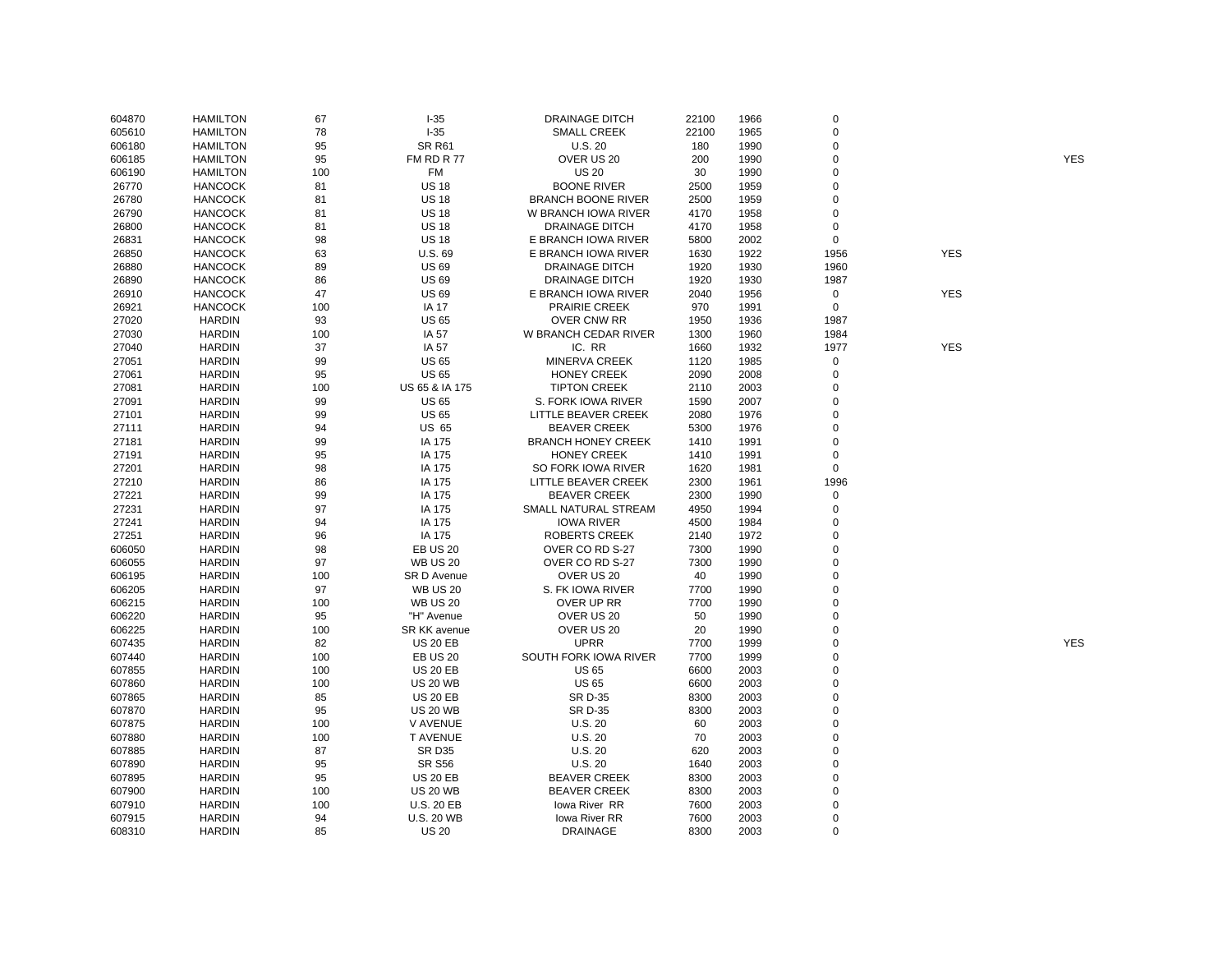| 608325 | <b>HARDIN</b>   | 100 | <b>US 20</b>    | <b>DRAINAGE</b>              | 7600  | 2003 | $\mathbf 0$ |            |            |
|--------|-----------------|-----|-----------------|------------------------------|-------|------|-------------|------------|------------|
| 608350 | <b>HARDIN</b>   | 99  | <b>US 20</b>    | <b>IOWA RIVER</b>            | 7600  | 2003 | $\mathbf 0$ |            |            |
| 27321  | <b>HARRISON</b> | 74  | <b>US 30</b>    | <b>MISSOURI RIVER</b>        | 4740  | 1991 | $\mathbf 0$ |            |            |
| 27350  | <b>HARRISON</b> | 55  | <b>US 30</b>    | YOUNGS DITCH                 | 4740  | 1953 | $\mathbf 0$ |            |            |
| 27360  | <b>HARRISON</b> | 52  | <b>US 30</b>    | <b>WILSON CREEK</b>          | 4740  | 1953 | $\mathbf 0$ |            |            |
| 27370  | <b>HARRISON</b> | 56  | <b>US 30</b>    | <b>ALLEN CREEK</b>           | 7100  | 1966 | $\mathbf 0$ |            | <b>YES</b> |
| 27401  | <b>HARRISON</b> | 73  | <b>US 30</b>    | <b>WILLOW CREEK</b>          | 9800  | 1972 | $\mathbf 0$ |            |            |
| 27410  | <b>HARRISON</b> | 57  | <b>US 30</b>    | <b>SMALL STREAM</b>          | 5500  | 1919 | 1956        |            |            |
| 27421  | <b>HARRISON</b> | 87  | <b>US 30</b>    | <b>HOG CREEK</b>             | 5500  | 1983 | $\mathbf 0$ |            |            |
| 27431  | <b>HARRISON</b> | 87  | <b>US 30</b>    | BOYER RIVER & CC RR          | 6700  | 1973 | $\mathbf 0$ |            | <b>YES</b> |
| 27440  | <b>HARRISON</b> | 66  | <b>US 30</b>    | <b>NATURAL CREEK</b>         | 4770  | 1929 | $\mathbf 0$ |            |            |
| 27461  | <b>HARRISON</b> | 98  | <b>US 30</b>    | <b>SIX MILE CREEK</b>        | 4170  | 1988 | $\mathbf 0$ |            |            |
| 27470  | <b>HARRISON</b> | 70  | <b>US 30</b>    | SMALL NATURAL STREAM         | 4170  | 1956 | 2000        |            |            |
| 27481  | <b>HARRISON</b> | 84  | <b>US 30</b>    | OLD CHANNEL BOYER RIVER      | 4170  | 1983 | $\mathbf 0$ |            |            |
| 27490  | <b>HARRISON</b> | 43  | <b>US 30</b>    | <b>BOYER RIVER</b>           | 4800  | 1952 | $\mathbf 0$ |            |            |
| 27501  | <b>HARRISON</b> | 92  | <b>US 30</b>    | <b>DRAINAGE DITCH</b>        | 3010  | 1983 | $\mathbf 0$ |            |            |
| 27511  | <b>HARRISON</b> | 91  | <b>US 30</b>    | POWLEY DRAIN DITCH           | 3010  | 1983 | $\mathbf 0$ |            |            |
| 27520  | <b>HARRISON</b> | 50  | <b>US 30</b>    | SMALL NATURAL STREAM         | 3010  | 1924 | 1956        |            |            |
| 27530  | <b>HARRISON</b> | 55  | <b>US 30</b>    | SMALL NATURAL STREAM         | 3010  | 1924 | 1956        |            |            |
| 27560  | <b>HARRISON</b> | 95  | <b>US 30</b>    | <b>BOYER RIVER</b>           | 3010  | 1968 | $\mathbf 0$ |            |            |
| 27570  | <b>HARRISON</b> | 48  | <b>US 30</b>    | <b>MILL CREEK</b>            | 3010  | 1924 | 1956        |            |            |
| 27600  | <b>HARRISON</b> | 69  | IA 37           | <b>BOYER RIVER</b>           | 1370  | 1958 | $\mathbf 0$ |            |            |
| 27621  | <b>HARRISON</b> | 96  | IA 44           | <b>SIX MILE CREEK</b>        | 690   | 1978 | $\mathbf 0$ |            |            |
| 27641  | <b>HARRISON</b> | 95  | IA 44           | <b>BRANCH SIX MILE CREEK</b> | 690   | 1978 | $\mathbf 0$ |            |            |
| 27651  | <b>HARRISON</b> | 96  | <b>IA 44</b>    | <b>BRANCH SIX MILE CREEK</b> | 690   | 1978 | $\mathbf 0$ |            |            |
| 27661  | <b>HARRISON</b> | 95  | IA 44           | <b>BRANCH SIX MILE CREEK</b> | 690   | 1978 | $\mathbf 0$ |            |            |
| 27681  | <b>HARRISON</b> | 98  | IA 44           | PIGEON CREEK                 | 690   | 1978 | $\mathbf 0$ |            |            |
| 27691  | <b>HARRISON</b> | 97  | IA 44           | <b>SPRING CREEK</b>          | 690   | 1978 | $\mathbf 0$ |            |            |
| 27701  | <b>HARRISON</b> | 95  | IA 127          | <b>SPOONER DITCH</b>         | 1180  | 1990 | $\mathbf 0$ |            |            |
| 27720  | <b>HARRISON</b> | 97  | IA 127 & 183    | <b>STEER CREEK</b>           | 880   | 1968 | 0           |            |            |
| 27730  | <b>HARRISON</b> | 98  | IA 127          | <b>ALLEN CREEK</b>           | 550   | 1968 | $\mathbf 0$ |            |            |
| 27761  | <b>HARRISON</b> | 100 | IA 127          | <b>WILLOW CREEK</b>          | 1050  | 1991 | $\mathbf 0$ |            |            |
| 27931  | <b>HARRISON</b> | 97  | IA 183          | <b>DITCH</b>                 | 1000  | 2002 | 0           |            |            |
| 27941  | <b>HARRISON</b> | 96  | IA 183          | <b>NATURAL CREEK</b>         | 1000  | 1996 | 0           |            |            |
| 27950  | <b>HARRISON</b> | 73  | IA 183          | <b>COBB CREEK</b>            | 890   | 1936 | 0           | <b>YES</b> |            |
| 27960  | <b>HARRISON</b> | 66  | IA 183          | <b>SOLDIER RIVER</b>         | 650   | 1936 | $\mathbf 0$ |            |            |
| 27971  | <b>HARRISON</b> | 99  | IA 183          | <b>DRAINAGE DITCH</b>        | 650   | 2008 | 0           |            |            |
| 27990  | <b>HARRISON</b> | 24  | IA 191          | <b>SPRING CREEK</b>          | 1740  | 1934 | $\mathbf 0$ | <b>YES</b> | <b>YES</b> |
| 28000  | <b>HARRISON</b> | 60  | SR F-50         | OVER I-29                    | 810   | 1967 | $\mathbf 0$ | <b>YES</b> |            |
| 28010  | <b>HARRISON</b> | 62  | <b>SR F20</b>   | $I-29$                       | 330   | 1966 | $\mathbf 0$ | <b>YES</b> |            |
| 28040  | <b>HARRISON</b> | 87  | $I-29$          | OVER FARM DRIVE-DRAINAGE     | 19300 | 1958 | $\mathbf 0$ |            |            |
| 28060  | <b>HARRISON</b> | 64  | <b>NBI-29</b>   | <b>BOYER RIVER</b>           | 19300 | 1958 | $\mathbf 0$ |            | <b>YES</b> |
| 28070  | <b>HARRISON</b> | 64  | <b>SBI-29</b>   | <b>BOYER RIVER</b>           | 19300 | 1958 | 0           |            | <b>YES</b> |
| 28080  | <b>HARRISON</b> | 98  | $I-29$          | OVER FARM DRIVE-DRAINAGE     | 19300 | 1958 | $\mathbf 0$ |            |            |
| 28100  | <b>HARRISON</b> | 98  | <b>NBI-29</b>   | OVER US 30                   | 13500 | 1967 | $\mathbf 0$ |            |            |
| 28110  | <b>HARRISON</b> | 85  | <b>SBI-29</b>   | OVER US 30                   | 13500 | 1967 | 0           |            |            |
| 28120  | <b>HARRISON</b> | 79  | <b>NBI-29</b>   | OVER UP RR                   | 13200 | 1967 | 0           | <b>YES</b> | <b>YES</b> |
| 28130  | <b>HARRISON</b> | 81  | <b>SBI-29</b>   | OVER UP RR                   | 13200 | 1967 | $\mathbf 0$ |            | <b>YES</b> |
| 28140  | <b>HARRISON</b> | 75  | <b>LOCAL RD</b> | <b>OVER I-29</b>             | 140   | 1966 | 0           |            |            |
| 28150  | <b>HARRISON</b> | 92  | <b>NBI-29</b>   | <b>ALLEN CREEK</b>           | 13200 | 1967 | $\mathbf 0$ |            |            |
| 28160  | <b>HARRISON</b> | 86  | <b>SBI-29</b>   | <b>ALLEN CREEK</b>           | 13200 | 1967 | 0           |            |            |
| 28170  | <b>HARRISON</b> | 76  | 280th Street    | $I-29$                       | 60    | 1967 | $\mathbf 0$ |            | <b>YES</b> |
| 28190  | <b>HARRISON</b> | 79  | <b>NBI-29</b>   | OVER UP RR, & SR K-45        | 12900 | 1967 | $\mathbf 0$ |            |            |
| 28200  | <b>HARRISON</b> | 81  | <b>SBI-29</b>   | OVER UP RR, CO ROAD K-45     | 12900 | 1967 | $\Omega$    |            |            |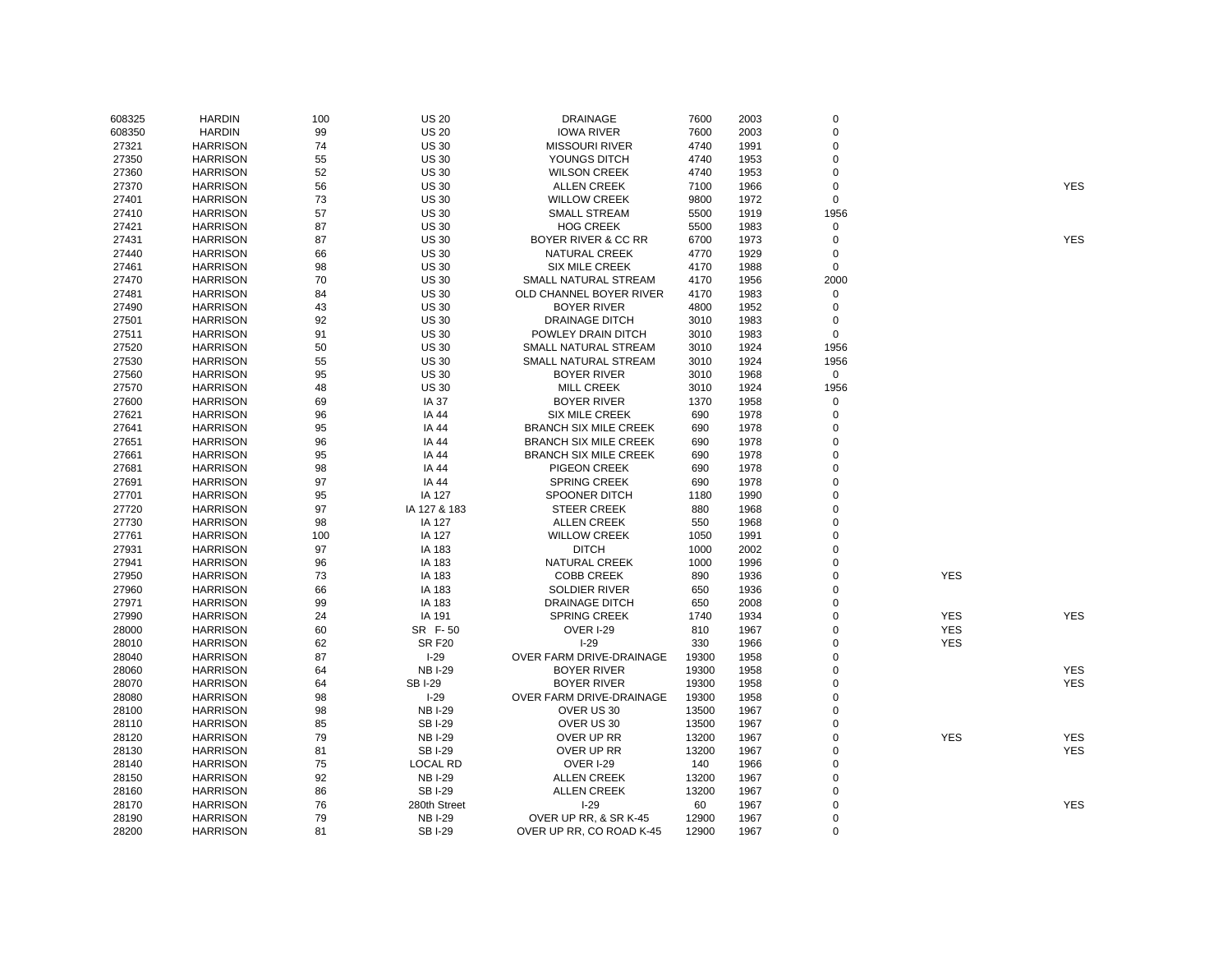| 28210  | <b>HARRISON</b> | 97  | <b>NBI-29</b>          | <b>SOLDIER CREEK</b>           | 12900        | 1967 | 0           |            |
|--------|-----------------|-----|------------------------|--------------------------------|--------------|------|-------------|------------|
| 28220  | <b>HARRISON</b> | 97  | <b>SBI-29</b>          | <b>SOLDIER CREEK</b>           | 12900        | 1967 | $\mathsf 0$ |            |
| 28230  | <b>HARRISON</b> | 62  | 235 ST.                | <b>OVER I-29</b>               | 100          | 1967 | 0           |            |
| 28240  | <b>HARRISON</b> | 76  | <b>NB I-29</b>         | <b>BURCHAM CREEK</b>           | 12900        | 1967 | $\mathbf 0$ |            |
| 28250  | <b>HARRISON</b> | 80  | <b>SBI-29</b>          | <b>BURCHAM CREEK</b>           | 12900        | 1967 | 0           |            |
| 28260  | <b>HARRISON</b> | 90  | <b>NBI-29</b>          | <b>BURCHAM CREEK</b>           | 12900        | 1967 | $\mathbf 0$ |            |
| 28270  | <b>HARRISON</b> | 93  | <b>SBI-29</b>          | <b>BURCHAM CREEK</b>           | 12900        | 1967 | 0           |            |
| 28280  | <b>HARRISON</b> | 92  | IA 127                 | <b>OVER I-29</b>               | 550          | 1967 | 0           |            |
| 28290  | <b>HARRISON</b> | 75  | 192 ST                 | OVER I-29                      | 35           | 1967 | $\mathbf 0$ |            |
| 28300  | <b>HARRISON</b> | 92  | <b>NBI-29</b>          | <b>DRAINAGE DITCH</b>          | 12400        | 1967 | 0           |            |
| 28310  | <b>HARRISON</b> | 92  | <b>SBI-29</b>          | <b>DRAINAGE DITCH</b>          | 12400        | 1967 | 0           |            |
| 28320  | <b>HARRISON</b> | 67  | <b>NBI-29</b>          | <b>SOLDIER RIVER</b>           | 12400        | 1967 | $\mathbf 0$ |            |
| 28330  | <b>HARRISON</b> | 61  | <b>SBI-29</b>          | <b>SOLDIER RIVER</b>           | 12400        | 1967 | 0           |            |
| 28340  | <b>HARRISON</b> | 71  | 160 st.                | $I-29$                         | 40           | 1967 | 0           |            |
| 28360  | <b>HARRISON</b> | 61  | <b>NBI-29</b>          | <b>LITTLE SIOUX RIVER</b>      | 12300        | 1967 | 0           |            |
| 28370  | <b>HARRISON</b> | 68  | <b>SBI-29</b>          | LITTLE SIOUX RIVER             | 12300        | 1967 | 0           |            |
| 28380  | <b>HARRISON</b> | 64  | <b>NBI-29</b>          | <b>DRAINAGE DITCH</b>          | 12300        | 1966 | 0           |            |
| 28390  | <b>HARRISON</b> | 67  | <b>SBI-29</b>          | <b>DRAINAGE DITCH</b>          | 12300        | 1966 | $\mathbf 0$ |            |
| 28400  | <b>HARRISON</b> | 67  | 106th Trail            | <b>OVER I-29</b>               | 60           | 1966 | $\mathbf 0$ |            |
|        |                 |     |                        |                                |              |      |             |            |
| 605810 | <b>HARRISON</b> | 72  | <b>US 30</b>           | <b>SMALL STREAM</b>            | 3010         | 1924 | 1987        |            |
| 606100 | <b>HARRISON</b> | 96  | IA 127                 | <b>LITTLE BLOOMER CREEK</b>    | 550          | 1940 | $\mathbf 0$ |            |
| 608110 | <b>HARRISON</b> | 100 | <b>US 30</b>           | <b>UPRR</b>                    | 9800         | 1998 | $\mathbf 0$ |            |
| 28430  | <b>HENRY</b>    | 51  | <b>US 34 EB</b>        | <b>SKUNK RIVER</b>             | 4320         | 1957 | $\Omega$    | <b>YES</b> |
| 28450  | <b>HENRY</b>    | 81  | <b>US 218 NB</b>       | <b>SOUTH FISH CREEK</b>        | 6200         | 1964 | 0           |            |
| 28460  | <b>HENRY</b>    | 76  | <b>US 218 NB</b>       | <b>NORTH FISH CREEK</b>        | 6200         | 1963 | $\mathbf 0$ |            |
| 28470  | <b>HENRY</b>    | 71  | N. B. US 218           | <b>SKUNK RIVER</b>             | 6200         | 1963 | 0           |            |
| 28480  | <b>HENRY</b>    | 80  | <b>US 218 NB</b>       | <b>BIG CREEK</b>               | 6200         | 1963 | 0           |            |
| 28520  | <b>HENRY</b>    | 89  | <b>US 218 SB</b>       | <b>BIG CREEK</b>               | 8800         | 1968 | $\mathsf 0$ |            |
| 28530  | <b>HENRY</b>    | 76  | <b>US 218</b>          | <b>SPRING CREEK</b>            | 9500         | 1967 | 2000        |            |
| 28540  | <b>HENRY</b>    | 81  | <b>US 218</b>          | LITTLE POTOMAC                 | 9500         | 1958 | 0           |            |
| 28550  | <b>HENRY</b>    | 68  | <b>IA 78</b>           | <b>CROOKED CREEK</b>           | 1500         | 1951 | $\mathsf 0$ |            |
| 28570  | <b>HENRY</b>    | 74  | IA #78                 | SMALL NATURAL STREAM           | 1460         | 1959 | $\mathbf 0$ |            |
| 28580  | <b>HENRY</b>    | 69  | <b>IA 78</b>           | <b>DRAINAGE DITCH</b>          | 380          | 1931 | 1952        |            |
| 28590  | <b>HENRY</b>    | 64  | <b>IA 78</b>           | SMALL NATURAL STREAM           | 1130         | 1932 | 1993        |            |
| 28600  | <b>HENRY</b>    | 93  | <b>IA 78</b>           | SMALL NATURAL STREAM           | 730          | 1932 | 1952        |            |
| 28611  | <b>HENRY</b>    | 98  | lowa #78               | E. FORK CROOKED CREEK          | 930          | 2003 | $\mathbf 0$ |            |
| 601720 | <b>HENRY</b>    | 72  | <b>US 34</b>           | <b>DRAINAGE</b>                | 4320         | 1956 | 2003        |            |
| 607335 | <b>HENRY</b>    | 95  | <b>US 218 NB</b>       | <b>BIG CREEK</b>               | 8800         | 2000 | 0           |            |
| 607340 | <b>HENRY</b>    | 99  | SR X-23                | RELOC. US 34                   | 2060         | 1998 | 0           |            |
| 607545 | <b>HENRY</b>    | 100 | 255TH STREET           | U.S. 218                       | 670          | 2001 | 0           |            |
| 607550 | <b>HENRY</b>    | 95  | US 34 RAMP D           | <b>BNSF</b>                    | 1710         | 2001 | $\mathbf 0$ |            |
| 607990 | <b>HENRY</b>    | 91  | US 34 EB/US 218        | <b>BNSF RR</b>                 | 4850         | 2001 | $\mathbf 0$ |            |
| 607995 | <b>HENRY</b>    | 95  | <b>US 34/US 218</b>    | <b>BNSF RR</b>                 | 4850         | 2001 | $\mathbf 0$ |            |
| 608000 | <b>HENRY</b>    | 95  | AIRPORT RD.            | <b>US 218</b>                  | 930          | 2001 | $\Omega$    |            |
| 608005 | <b>HENRY</b>    | 98  | <b>US 218 NB</b>       | <b>US 34</b>                   | 5600         | 2001 | 0           | <b>YES</b> |
| 608010 | <b>HENRY</b>    | 99  | <b>US 218 SB</b>       | <b>US 34</b>                   | 5600         | 2001 | $\mathbf 0$ |            |
| 608015 | <b>HENRY</b>    | 100 | JEWEL AVE              | OVER US 218                    | 160          | 2000 | $\mathbf 0$ |            |
| 608120 | <b>HENRY</b>    | 100 | <b>US 218 SB</b>       | SOUTH BR OF FISH CREEK         | 6200         | 2003 | $\Omega$    |            |
| 608125 | <b>HENRY</b>    | 100 | <b>US 218 SB</b>       | <b>NORTH BRANCH FISH CREEK</b> | 6200         | 2003 | 0           |            |
| 608130 | <b>HENRY</b>    | 100 | <b>US 218 SB</b>       | <b>SKUNK RIVER</b>             | 6200         | 2003 | 0           |            |
| 608135 | <b>HENRY</b>    | 100 | <b>US 218 SB</b>       | <b>BIG CREEK</b>               | 6200         | 2003 | $\mathbf 0$ |            |
|        | <b>HENRY</b>    | 91  | <b>U.S. 218 RAMP G</b> | U.S. 218                       |              | 2001 | 0           |            |
| 608160 |                 | 93  |                        |                                | 3630<br>1520 | 2001 | $\mathsf 0$ |            |
| 608165 | <b>HENRY</b>    |     | <b>U.S. 218 RAMP E</b> | U.S. 218                       |              |      | $\mathbf 0$ |            |
| 608170 | <b>HENRY</b>    | 94  | WINFIELD AVE           | US 34/218                      | 1060         | 2001 |             |            |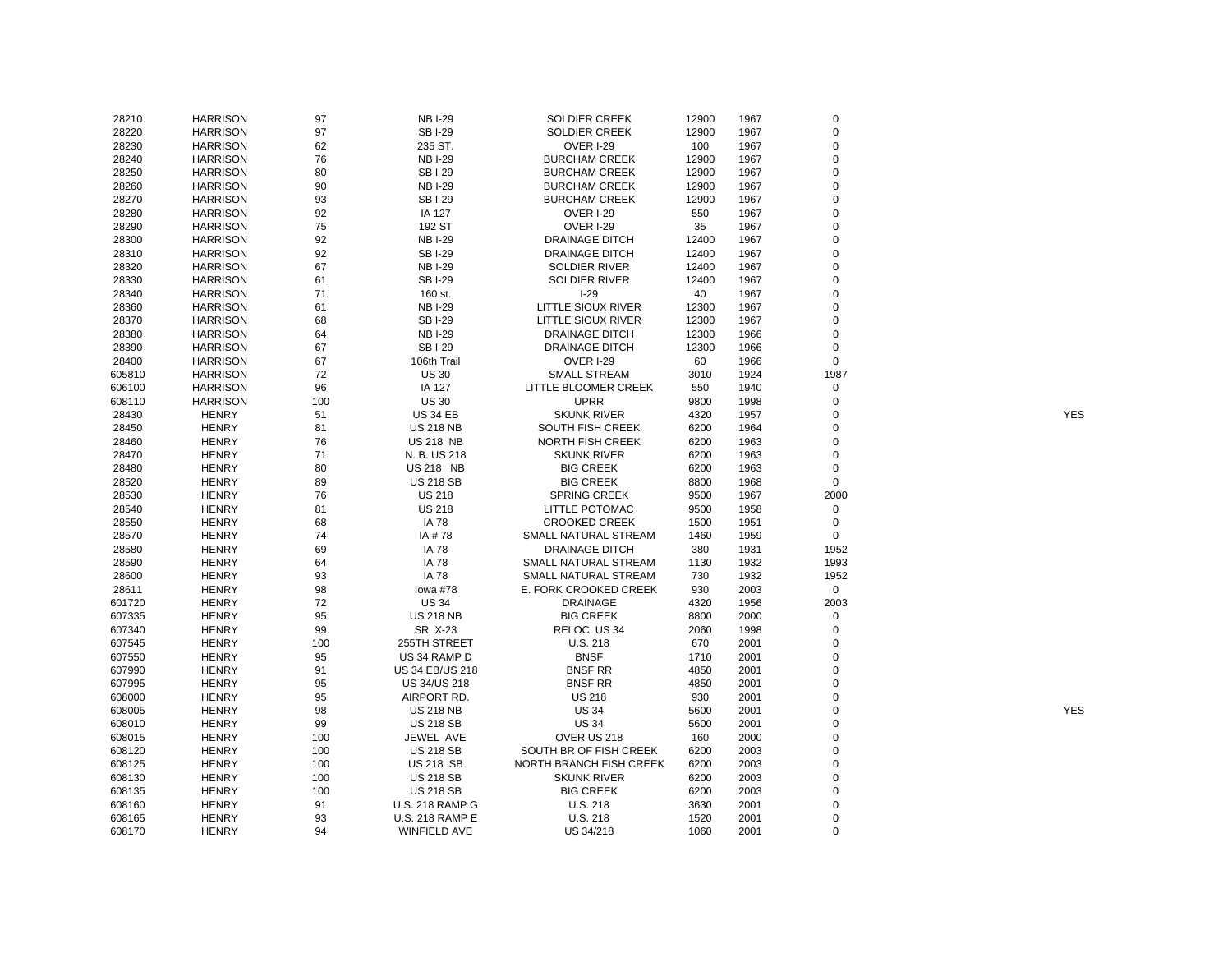| 608175 | <b>HENRY</b>    | 95  | <b>US 34 WB</b>   | <b>IOWA AVE</b>             | 2660 | 2002 | $\mathsf 0$ |            |            |
|--------|-----------------|-----|-------------------|-----------------------------|------|------|-------------|------------|------------|
| 608180 | <b>HENRY</b>    | 100 | <b>US 34 EB</b>   | <b>IOWA AVE</b>             | 2660 | 2002 | $\mathsf 0$ |            |            |
| 608390 | <b>HENRY</b>    | 82  | <b>US 34 WB</b>   | <b>SKUNK RIVER</b>          | 4320 | 2004 | 0           |            |            |
| 608400 | <b>HENRY</b>    | 95  | <b>US 34 EB</b>   | lowa #438                   | 1400 | 2001 | 0           |            |            |
| 608405 | <b>HENRY</b>    | 100 | <b>US 34 WB</b>   | IA 438                      | 1400 | 2001 | 0           |            |            |
| 608585 | <b>HENRY</b>    | 95  | <b>US 34 EB</b>   | <b>BIG CREEK</b>            | 2660 | 2002 | 0           |            |            |
| 608590 | <b>HENRY</b>    | 95  | <b>US 34 WB</b>   | <b>BIG CREEK</b>            | 2660 | 2002 | 0           |            |            |
| 608595 | <b>HENRY</b>    | 95  | <b>U.S. 34 EB</b> | <b>SR W55</b>               | 2070 | 2002 | $\mathbf 0$ |            |            |
| 608600 | <b>HENRY</b>    | 95  | <b>US 34 WB</b>   | <b>SR W-55</b>              | 2070 | 2002 | 0           |            |            |
| 608605 | <b>HENRY</b>    | 95  | US 34 EB          | OLD <sub>34</sub>           | 2070 | 2002 | 0           |            |            |
| 608610 | <b>HENRY</b>    | 95  | <b>US 34 WB</b>   | OLD 34                      | 2070 | 2002 | $\mathbf 0$ |            |            |
| 608615 | <b>HENRY</b>    | 95  | <b>US 34 EB</b>   | <b>BNSF RR</b>              | 2070 | 2002 | $\mathbf 0$ |            |            |
| 608620 | <b>HENRY</b>    | 95  | <b>US 34 WB</b>   | BNSF RR                     | 2070 | 2002 | $\mathbf 0$ |            |            |
| 608775 | <b>HENRY</b>    | 93  | RAMP " C"         | <b>US 34</b>                | 1210 | 2002 | $\mathbf 0$ |            |            |
| 609030 | <b>HENRY</b>    | 95  | <b>US 34 EB</b>   | HICKORY RD                  | 2660 | 2002 | $\mathbf 0$ |            |            |
| 609035 | <b>HENRY</b>    | 95  | <b>US 34 WB</b>   | <b>HICKORY RD</b>           | 2660 | 2002 | 0           |            |            |
|        | <b>HOWARD</b>   |     |                   |                             |      |      | 0           |            |            |
| 28650  |                 | 92  | <b>US63</b>       | <b>CRANE CREEK</b>          | 3300 | 1971 |             |            |            |
| 28670  | <b>HOWARD</b>   | 94  | <b>US63</b>       | <b>TURKEY RIVER</b>         | 3120 | 1971 | 0           |            |            |
| 28681  | <b>HOWARD</b>   | 98  | <b>US63</b>       | <b>W.BR.TURKEY RIVER</b>    | 3240 | 1993 | $\mathbf 0$ |            |            |
| 28691  | <b>HOWARD</b>   | 100 | <b>US 63</b>      | <b>SMALL STREAM</b>         | 3200 | 1993 | 0           |            |            |
| 28701  | <b>HOWARD</b>   | 100 | <b>US63</b>       | <b>BEAVER CREEK</b>         | 3200 | 1993 | $\mathbf 0$ |            |            |
| 28711  | <b>HOWARD</b>   | 97  | <b>US 63</b>      | <b>UPPER IOWA RIVER</b>     | 2690 | 1982 | 0           |            |            |
| 28721  | <b>HOWARD</b>   | 99  | IA <sub>9</sub>   | <b>DRAINAGE DITCH</b>       | 2430 | 1976 | $\mathbf 0$ |            |            |
| 28731  | <b>HOWARD</b>   | 81  | IA <sub>9</sub>   | <b>CRANE CREEK</b>          | 1620 | 1976 | 0           |            |            |
| 28741  | <b>HOWARD</b>   | 99  | IA 9              | <b>DRAINAGE DITCH</b>       | 1620 | 1976 | $\mathsf 0$ |            |            |
| 28751  | <b>HOWARD</b>   | 95  | IA <sub>9</sub>   | SO BRANCH TURKEY RIVER      | 3040 | 1974 | 0           |            |            |
| 28760  | HOWARD          | 71  | IA <sub>9</sub>   | <b>TURKEY RIVER</b>         | 3360 | 1959 | $\mathbf 0$ |            |            |
| 28861  | <b>HUMBOLDT</b> | 90  | <b>US 169</b>     | <b>INDIAN CREEK</b>         | 5600 | 1984 | $\mathbf 0$ |            |            |
| 28871  | <b>HUMBOLDT</b> | 98  | <b>US 169</b>     | W FORK DES MOINES RIVER     | 7100 | 1997 | $\mathbf 0$ |            |            |
| 28901  | <b>HUMBOLDT</b> | 95  | <b>US 169</b>     | <b>DRAINAGE DITCH</b>       | 3350 | 1985 | $\mathbf 0$ |            |            |
| 28911  | <b>HUMBOLDT</b> | 96  | <b>US 169</b>     | DRAINAGE DITCH              | 2600 | 1985 | 0           |            |            |
| 28921  | <b>HUMBOLDT</b> | 97  | <b>US 169</b>     | <b>BLOODY RUN CREEK</b>     | 2600 | 1985 | 0           |            |            |
| 28941  | <b>HUMBOLDT</b> | 98  | <b>US 169</b>     | <b>TRULNER CREEK</b>        | 2600 | 1995 | 0           |            |            |
| 28951  | <b>HUMBOLDT</b> | 67  | <b>US 169</b>     | <b>LOTTS CREEK</b>          | 2600 | 1985 | 0           |            |            |
| 28961  | <b>HUMBOLDT</b> | 95  | <b>US 169</b>     | <b>BRANCH LOTTS CREEK</b>   | 2600 | 1985 | $\mathbf 0$ |            |            |
| 28971  | <b>HUMBOLDT</b> | 99  | <b>US 169</b>     | <b>BRANCH LOTTS CREEK</b>   | 2600 | 1985 | 0           |            |            |
| 28981  | <b>HUMBOLDT</b> | 98  | IA <sub>3</sub>   | <b>DES MOINES RIVER</b>     | 3290 | 2010 | $\mathsf 0$ |            |            |
| 28990  | <b>HUMBOLDT</b> | 89  | IA <sub>3</sub>   | SMALL NATURAL STREAM        | 4590 | 1939 | 0           |            |            |
| 29010  | <b>HUMBOLDT</b> | 64  | IA <sub>3</sub>   | E FORK DES MOINES RIVER     | 2500 | 1955 | $\mathbf 0$ | <b>YES</b> |            |
| 29020  | <b>HUMBOLDT</b> | 53  | IA 15             | W FORK DES MOINES RIVER     | 350  | 1923 | 1958        | <b>YES</b> |            |
| 29091  | <b>IDA</b>      | 98  | <b>US 20</b>      | <b>FRITZ CREEK</b>          | 2020 | 1984 | $\mathsf 0$ |            |            |
| 29101  | <b>IDA</b>      | 94  | <b>US 20</b>      | <b>MAPLE RIVER</b>          | 2020 | 1988 | 0           |            |            |
| 29110  | <b>IDA</b>      | 80  | <b>US 59</b>      | <b>SOLDIER RIVER</b>        | 1440 | 1947 | $\mathbf 0$ |            |            |
| 29120  | <b>IDA</b>      | 85  | <b>US 59</b>      | <b>BRANCH SOLDIER RIVER</b> | 1440 | 1947 | $\mathbf 0$ |            |            |
| 29130  | <b>IDA</b>      | 64  | <b>US 59</b>      | <b>ODEBOLT CREEK</b>        | 1440 | 1947 | $\mathbf 0$ | <b>YES</b> |            |
| 29141  | <b>IDA</b>      | 91  | US 59 & IA 175    | <b>MAPLE RIVER</b>          | 3940 | 1989 | $\mathbf 0$ |            |            |
|        | <b>IDA</b>      | 87  | <b>US 59</b>      | <b>SILVER CREEK</b>         | 1650 | 1972 | $\mathbf 0$ |            |            |
| 29150  |                 |     |                   |                             |      |      |             |            |            |
| 29160  | IDA             | 86  | <b>US 59</b>      | <b>SILVER CREEK</b>         | 1650 | 1972 | 0           |            |            |
| 29171  | <b>IDA</b>      | 88  | IA 31             | SMALL NATURAL STREAM        | 840  | 1974 | 0           |            |            |
| 29181  | <b>IDA</b>      | 100 | IA 31             | <b>ASHTON CREEK</b>         | 840  | 1974 | 0           |            |            |
| 29201  | <b>IDA</b>      | 99  | IA 175            | MOREHEAD CREEK              | 850  | 1985 | $\mathbf 0$ |            |            |
| 29210  | <b>IDA</b>      | 44  | IA 175            | SMALL NATURAL STREAM        | 850  | 1937 | 0           | <b>YES</b> | <b>YES</b> |
| 29221  | <b>IDA</b>      | 98  | IA 175            | <b>ALDRICH CREEK</b>        | 850  | 1997 | $\mathbf 0$ |            |            |
| 29241  | <b>IDA</b>      | 98  | IA 175            | <b>BATTLE CREEK</b>         | 1980 | 1990 | 0           |            |            |
|        |                 |     |                   |                             |      |      |             |            |            |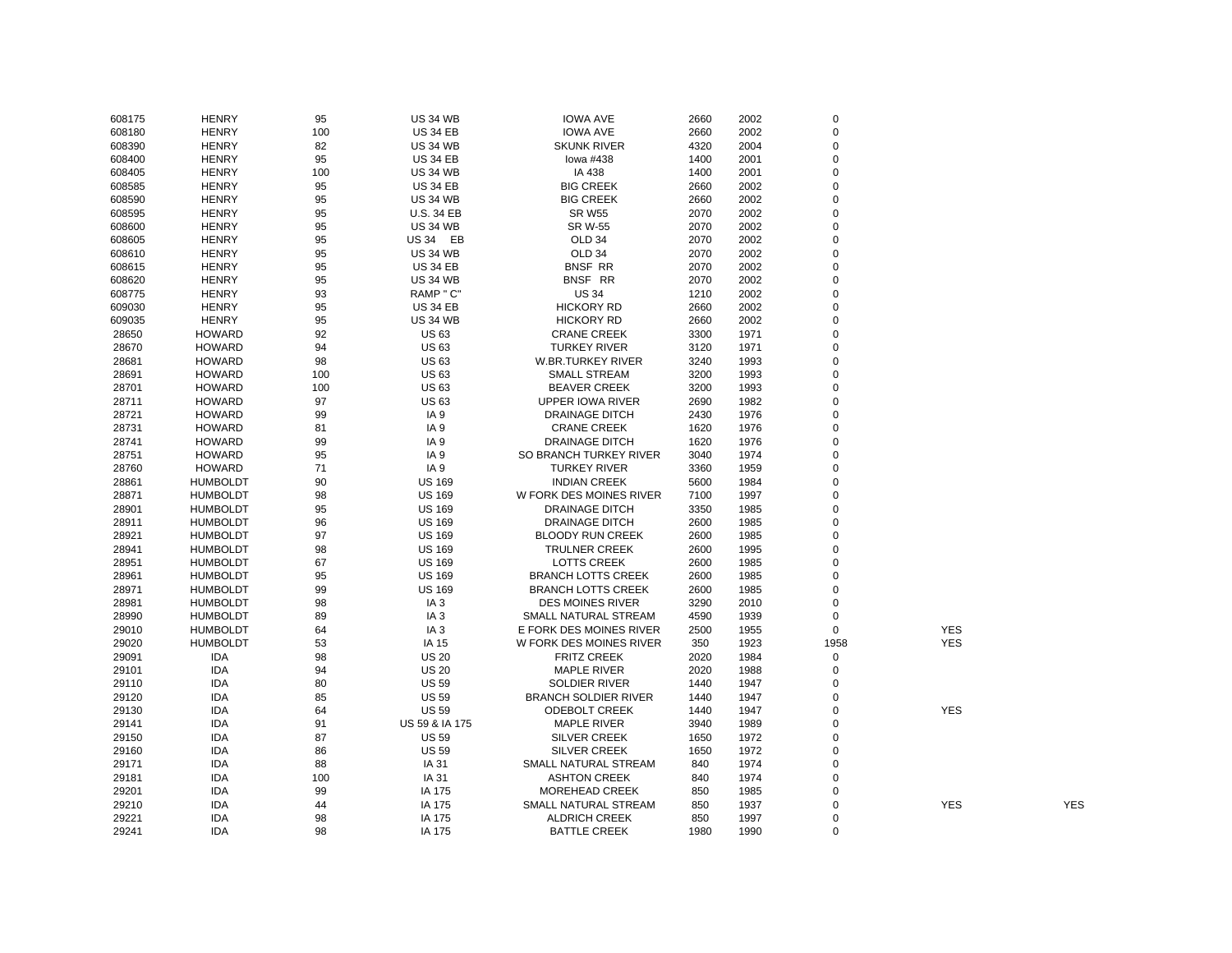| 29251  | <b>IDA</b>  | 98             | IA 175          | SMALL NATURAL STREAM         | 1980  | 2007 | $\mathbf 0$ |            |            |
|--------|-------------|----------------|-----------------|------------------------------|-------|------|-------------|------------|------------|
| 29261  | <b>IDA</b>  | 98             | IA 175          | SMALL NATURAL STREAM         | 1980  | 2007 | $\mathbf 0$ |            |            |
| 29271  | <b>IDA</b>  | 93             | IA 175          | <b>SMALL STREAM</b>          | 1980  | 1978 | $\mathbf 0$ |            |            |
| 29280  | <b>IDA</b>  | 86             | IA 175          | <b>BRANCH ODEBOLT RIVER</b>  | 1910  | 1939 | $\mathbf 0$ |            |            |
| 29290  | IDA         | 83             | IA 175          | SMALL NATURAL STREAM         | 1910  | 1939 | $\mathbf 0$ |            |            |
| 29301  | <b>IDA</b>  | 98             | IA 175          | <b>BRANCH ODEBOLT CREEK</b>  | 1860  | 1985 | $\mathbf 0$ |            |            |
| 29310  | <b>IDA</b>  | 44             | IA 175          | TRIBUTARY OF ODEBOLT CR.     | 1790  | 1939 | $\mathbf 0$ | <b>YES</b> | <b>YES</b> |
| 605715 | <b>IDA</b>  | 88             | IA 175          | <b>SMALL STREAM</b>          | 1910  | 1939 | $\Omega$    |            |            |
| 29320  | <b>IOWA</b> | 64             | US <sub>6</sub> | <b>OVER IAIS RR</b>          | 810   | 1956 | $\Omega$    |            |            |
| 29330  | <b>IOWA</b> | 77             | US <sub>6</sub> | <b>MARBLE CREEK</b>          | 1470  | 1955 | $\mathbf 0$ |            |            |
| 29341  | <b>IOWA</b> | 95             | US <sub>6</sub> | <b>BIG BEAR CREEK</b>        | 1950  | 1974 | 0           |            |            |
| 29350  | <b>IOWA</b> | $\overline{7}$ | US <sub>6</sub> | <b>HILTON CREEK</b>          | 3350  | 1929 | 1956        | <b>YES</b> | <b>YES</b> |
| 29380  | <b>IOWA</b> | 85             | IA 21           | <b>HONEY CREEK</b>           | 1230  | 1958 | $\pmb{0}$   |            |            |
| 29390  | <b>IOWA</b> | 83             | IA 21           | N BRANCH HONEY CREEK         | 1230  | 1958 | $\mathbf 0$ |            |            |
| 29401  | <b>IOWA</b> | 92             | IA 21           | <b>IOWA RIVER</b>            | 2570  | 1982 | $\mathbf 0$ |            |            |
| 29441  | <b>IOWA</b> | 96             | IA 149          | MIDDLE ENGLISH RIVER         | 2190  | 1987 | $\Omega$    |            |            |
| 29451  | <b>IOWA</b> | 97             | IA 149          | NORTH FORK ENGLISH RIVER     | 2190  | 1987 | $\mathbf 0$ |            |            |
| 29461  | <b>IOWA</b> | 98             | IA 149          | <b>SMALL STREAM</b>          | 1660  | 1985 | $\mathbf 0$ |            |            |
| 29471  | <b>IOWA</b> | 93             | IA 149          | <b>BRANCH OLD MANS CREEK</b> | 1660  | 1985 | $\mathbf 0$ |            |            |
|        |             |                |                 | <b>BRANCH OLD MANS CREEK</b> |       |      | $\mathbf 0$ |            |            |
| 29481  | <b>IOWA</b> | 98<br>98       | IA 149          |                              | 1660  | 1985 | $\mathbf 0$ |            |            |
| 29491  | <b>IOWA</b> |                | IA 149          | <b>BRANCH OLD MANS CREEK</b> | 1660  | 1985 |             |            |            |
| 29501  | <b>IOWA</b> | 93             | IA 149          | OLD MANS CREEK               | 6100  | 1983 | $\mathbf 0$ |            |            |
| 29531  | <b>IOWA</b> | 81             | IA 149          | <b>DRAINAGE DITCH</b>        | 5700  | 1962 | $\mathbf 0$ |            |            |
| 29541  | <b>IOWA</b> | 88             | <b>US 151</b>   | <b>IOWA RIVER</b>            | 5900  | 1974 | 0           |            |            |
| 29551  | <b>IOWA</b> | 85             | <b>US 151</b>   | <b>IOWA RIVER OVERFLOW</b>   | 5900  | 1974 | $\mathbf 0$ |            |            |
| 29560  | <b>IOWA</b> | 29             | <b>US 151</b>   | <b>Iowa River Overflow</b>   | 5900  | 1930 | 1961        | <b>YES</b> | <b>YES</b> |
| 29570  | <b>IOWA</b> | 47             | <b>US 151</b>   | MILL RACE creek              | 5900  | 1930 | 1961        | <b>YES</b> |            |
| 29601  | <b>IOWA</b> | 88             | IA 212          | <b>HONEY CREEK</b>           | 1200  | 1987 | $\mathsf 0$ |            |            |
| 29621  | <b>IOWA</b> | 96             | IA 212          | SMALL NATURAL STREAM         | 1200  | 2007 | $\mathbf 0$ |            |            |
| 29631  | <b>IOWA</b> | 67             | IA 212          | <b>BIG BEAR CREEK</b>        | 1630  | 1979 | $\Omega$    | <b>YES</b> |            |
| 29641  | <b>IOWA</b> | 90             | IA 220          | SO.OVERFLOW IOWA RIVER       | 4440  | 1978 | 0           |            |            |
| 29651  | <b>IOWA</b> | 77             | IA 220          | <b>IOWA RIVER</b>            | 4440  | 1978 | $\mathbf 0$ |            |            |
| 29661  | <b>IOWA</b> | 77             | IA 220          | <b>OVERFLOW IOWA RIVER</b>   | 4440  | 1978 | $\mathbf 0$ |            |            |
| 29671  | <b>IOWA</b> | 94             | IA 220          | <b>MILL RACE</b>             | 4440  | 1976 | $\Omega$    |            |            |
| 29720  | <b>IOWA</b> | 87             | EB I-80         | over SR V38                  | 26600 | 1964 | $\Omega$    |            |            |
| 29730  | <b>IOWA</b> | 97             | <b>WB I-80</b>  | Over SR V38                  | 26600 | 1964 | $\mathbf 0$ |            |            |
| 29740  | <b>IOWA</b> | 69             | $I-80$          | LITTLE BEAR CREEK            | 770   | 1963 | $\Omega$    | <b>YES</b> |            |
| 29750  | <b>IOWA</b> | 75             | <b>FM V-44</b>  | $I - 80$                     | 60    | 1963 | $\Omega$    |            |            |
| 29760  | <b>IOWA</b> | 63             | $I-80$          | SMALL NATURAL STREAM         | 27200 | 1961 | $\mathbf 0$ |            |            |
| 29770  | <b>IOWA</b> | 97             | EB I-80         | over SR V52                  | 27000 | 1963 | $\Omega$    |            |            |
| 29780  | <b>IOWA</b> | 84             | <b>WB I-80</b>  | OVER SR. V-52                | 27000 | 1963 | $\mathbf 0$ |            |            |
| 29790  | <b>IOWA</b> | 84             | <b>FM V-60</b>  | $I-80$                       | 40    | 1963 | $\mathbf 0$ |            |            |
| 29800  | <b>IOWA</b> | 83             | $I-80$          | OLD MANS CREEK               | 27600 | 1962 | $\mathbf 0$ |            |            |
| 29810  | <b>IOWA</b> | 50             | <b>FM V-66</b>  | $I-80$                       | 2610  | 1963 | $\mathbf 0$ |            | <b>YES</b> |
| 29820  | <b>IOWA</b> | 100            | <b>US 151</b>   | SMALL STREAM (SIDE DITCH)    | 720   | 1963 | 1985        |            |            |
| 29840  | <b>IOWA</b> | 59             | $I-80$          | SMALL NATURAL STREAM         | 27900 | 1962 | 0           |            |            |
| 29850  | <b>IOWA</b> | 80             | EB I-80         | <b>IOWA 149</b>              | 24900 | 1963 | $\mathbf 0$ |            |            |
| 29860  | <b>IOWA</b> | 81             | <b>WB I-80</b>  | <b>IOWA 149</b>              | 24900 | 1963 | 0           |            |            |
| 29890  | <b>IOWA</b> | 63             | $I-80$          | <b>CLEAR CREEK</b>           | 30100 | 1963 | $\mathbf 0$ |            |            |
| 29900  | <b>IOWA</b> | 64             | <b>FM W-16</b>  | $I-80$                       | 110   | 1963 | $\mathsf 0$ |            | <b>YES</b> |
| 29910  | <b>IOWA</b> | 86             | <b>US 151</b>   | OVER I-80                    | 2260  | 1963 | 1985        |            |            |
| 29920  | <b>IOWA</b> | 63             | $I-80$          | SMALL NATURAL STREAM         | 29200 | 1963 | $\mathbf 0$ |            |            |
| 29930  | <b>IOWA</b> | 81             | FM              | OVER I-80                    | 90    | 1963 | $\mathbf 0$ |            |            |
| 603450 | <b>IOWA</b> | 82             | <b>NE RAMP</b>  | LITTLE BEAR CREEK            | 350   | 1963 | $\Omega$    |            |            |
|        |             |                |                 |                              |       |      |             |            |            |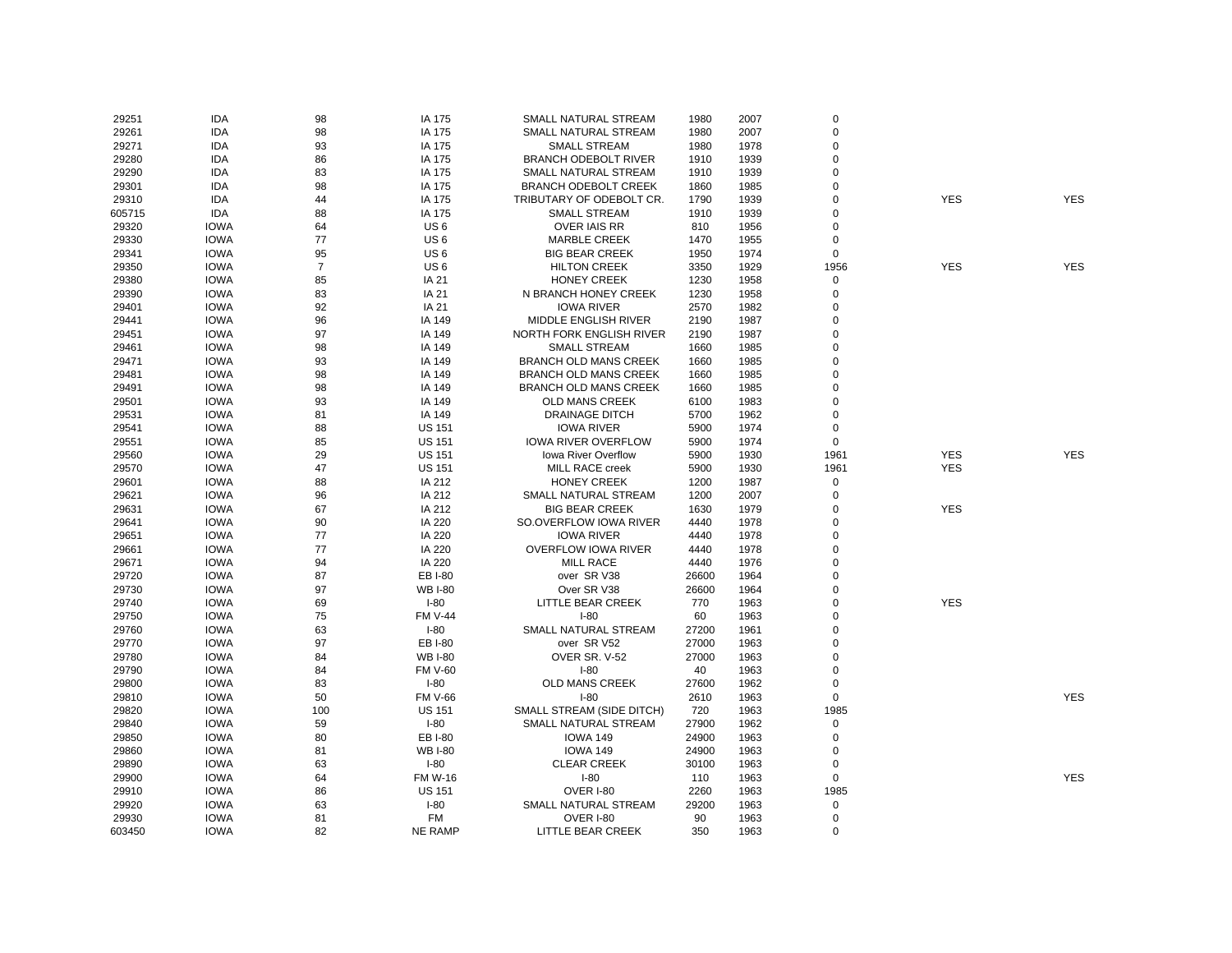| 603460 | <b>IOWA</b>    | 85  | <b>SW RAMP</b>     | LITTLE BEAR CREEK         | 130   | 1963 | $\mathbf 0$ |            |            |
|--------|----------------|-----|--------------------|---------------------------|-------|------|-------------|------------|------------|
| 604750 | <b>IOWA</b>    | 83  | $I-80$             | NO NAME CREEK             | 28400 | 1963 | 0           |            |            |
| 605600 | <b>IOWA</b>    | 97  | <b>US 151</b>      | <b>CLEAR CREEK</b>        | 1750  | 1984 | 0           |            |            |
| 605605 | <b>IOWA</b>    | 97  | <b>US 151</b>      | <b>BRANCH CLEAR CREEK</b> | 1750  | 1984 | $\mathbf 0$ |            |            |
| 605775 | <b>IOWA</b>    | 97  | IA 149             | <b>ENGLISH CREEK</b>      | 1790  | 1987 | 0           |            |            |
| 605780 | <b>IOWA</b>    | 97  | IA 149             | <b>ENGLISH CREEK</b>      | 1590  | 1987 | $\mathbf 0$ |            |            |
| 605785 | <b>IOWA</b>    | 100 | IA 149             | <b>ENGLISH CREEK</b>      | 2110  | 1987 | $\mathbf 0$ |            |            |
| 605885 | <b>IOWA</b>    | 97  | <b>Main Street</b> | <b>ENGLISH CREEK</b>      | 360   | 1987 | $\mathbf 0$ |            |            |
| 606035 | <b>IOWA</b>    | 70  | IA 220             | <b>SMALL STREAM</b>       | 5800  | 1940 | 1955        |            |            |
| 606170 | <b>IOWA</b>    | 97  | ENT.-LT.DITCH      | DRAINAGE DITCH (S.D.B.)   | 2570  | 1991 | $\mathsf 0$ |            |            |
| 29940  | <b>JACKSON</b> | 27  | US 52 & IA 64      | <b>MISSISSIPPI RIVER</b>  | 2060  | 1932 | 1985        | <b>YES</b> | <b>YES</b> |
| 29950  | <b>JACKSON</b> | 43  | US 52 & IA 64      | MISSISSIPPI R OVERFLOW    | 2060  | 1933 | 1985        |            | <b>YES</b> |
| 29961  | <b>JACKSON</b> | 95  | <b>US 52</b>       | <b>OVER IMRL RR</b>       | 2020  | 1993 | $\mathbf 0$ |            |            |
| 29981  | <b>JACKSON</b> | 99  | <b>US 52</b>       | <b>BEAVER CREEK</b>       | 780   | 1984 | 0           |            |            |
| 29991  | <b>JACKSON</b> | 100 | <b>US 52</b>       | <b>SMALL STREAM</b>       | 780   | 1978 | 0           |            |            |
| 30001  | <b>JACKSON</b> | 97  | <b>US 52</b>       | TWIN SPRINGS CREEK        | 780   | 1978 | $\mathbf 0$ |            |            |
| 30020  | <b>JACKSON</b> | 56  | <b>US 52</b>       | <b>MAQUOKETA RIVER</b>    | 820   | 1956 | $\mathbf 0$ |            |            |
| 30031  | <b>JACKSON</b> | 98  | <b>US 52</b>       | BR OF COONS CREEK         | 820   | 1978 | 0           |            |            |
| 30041  | <b>JACKSON</b> | 98  | <b>US 52</b>       | PINCHAM HOLLOW CREEK      | 820   | 1978 | $\pmb{0}$   |            |            |
| 30051  | <b>JACKSON</b> | 98  | <b>US 52</b>       | PLEASANT CREEK            | 1310  | 1978 | $\mathbf 0$ |            |            |
| 30071  | <b>JACKSON</b> | 98  | <b>US 52</b>       | <b>DUCK CREEK</b>         | 1480  | 1978 | $\mathbf 0$ |            |            |
| 30091  | <b>JACKSON</b> | 90  | <b>US 52</b>       | OVER ICE RR               | 2830  | 1996 | 0           |            |            |
| 30101  | <b>JACKSON</b> | 91  | <b>US 52</b>       | <b>SPRUCE CREEK</b>       | 2830  | 1986 | $\pmb{0}$   |            |            |
| 30111  | <b>JACKSON</b> | 95  | <b>US 52</b>       | <b>SMALL STREAM</b>       | 2830  | 1986 | 0           |            |            |
| 30121  | <b>JACKSON</b> | 98  | <b>US 52</b>       | TETE DES MORTS CREEK      | 2830  | 1986 | 0           |            |            |
| 30140  | <b>JACKSON</b> | 30  | <b>NB US 61</b>    | PRAIRIE CREEK             | 6300  | 1967 | 0           |            |            |
| 30150  | <b>JACKSON</b> | 68  | <b>US 61 NB</b>    | S FORK MAQUOKETA RIVER    | 7500  | 1967 | 0           |            |            |
| 30160  | <b>JACKSON</b> | 82  | <b>US 61</b>       | DRAINAGE DITCH            | 6700  | 1967 | 1999        |            |            |
| 30170  | <b>JACKSON</b> | 74  | <b>US 61 NB</b>    | N FORK MAQUOKETA RIVER    | 6700  | 1967 | $\pmb{0}$   |            |            |
| 30180  | <b>JACKSON</b> | 83  | <b>U.S. 61 NB</b>  | <b>FARMERS CREEK</b>      | 6700  | 1966 | $\pmb{0}$   |            |            |
| 30190  | <b>JACKSON</b> | 83  | <b>US 61 NB</b>    | <b>FARMERS CREEK</b>      | 6700  | 1966 | 0           |            |            |
| 30200  | <b>JACKSON</b> | 56  | <b>US 61 NB</b>    | <b>TARECOD CREEK</b>      | 6700  | 1967 | 0           |            |            |
| 30210  | <b>JACKSON</b> | 59  | IA 62              | <b>MAQUOKETA RIVER</b>    | 2100  | 1957 | $\mathbf 0$ |            |            |
| 30220  | <b>JACKSON</b> | 78  | IA 62              | <b>BRUSH CREEK</b>        | 1140  | 1960 | $\mathbf 0$ |            |            |
| 30231  | <b>JACKSON</b> | 96  | IA 62              | LITTLE MILL CREEK         | 1140  | 1976 | $\mathbf 0$ |            |            |
| 30241  | <b>JACKSON</b> | 91  | IA 62              | <b>MILL CREEK</b>         | 1760  | 1976 | 0           |            |            |
| 30251  | <b>JACKSON</b> | 99  | IA 64              | <b>Rat Run Creek</b>      | 1320  | 1976 | $\mathbf 0$ |            |            |
| 30271  | <b>JACKSON</b> | 99  | IA 64              | <b>BEAR CREEK</b>         | 2050  | 1982 | 0           |            |            |
| 30281  | <b>JACKSON</b> | 99  | IA 64              | <b>BIG BEAR CREEK</b>     | 2050  | 1982 | 0           |            |            |
| 30291  | <b>JACKSON</b> | 96  | IA 64              | <b>DRAINAGE DITCH</b>     | 2270  | 1981 | $\mathbf 0$ |            |            |
| 30311  | <b>JACKSON</b> | 98  | IA 64              | <b>PRAIRIE CREEK</b>      | 1990  | 1976 | $\mathbf 0$ |            |            |
| 30331  | <b>JACKSON</b> | 97  | IA 64              | <b>DEEP CREEK</b>         | 2090  | 1984 | $\mathbf 0$ |            |            |
| 30341  | <b>JACKSON</b> | 96  | IA 64              | SOUTH COPPER CREEK        | 2150  | 1984 | $\pmb{0}$   |            |            |
| 30351  | <b>JACKSON</b> | 95  | IA 64              | <b>GRANTS CREEK</b>       | 1780  | 1984 | 0           |            |            |
| 30361  | <b>JACKSON</b> | 96  | IA 64              | NO BRANCH ELK CREEK       | 1100  | 1984 | $\pmb{0}$   |            |            |
| 606390 | <b>JACKSON</b> | 100 | <b>SB US 61</b>    | PRAIRIE CREEK             | 6300  | 1996 | $\mathbf 0$ |            |            |
| 606395 | <b>JACKSON</b> | 100 | South Main St.     | U.S. 61                   | 3110  | 1996 | $\mathbf 0$ |            |            |
| 606480 | <b>JACKSON</b> | 83  | <b>US 61 SB</b>    | S FORK MAQUOKET RIVER     | 7500  | 1998 | $\mathbf 0$ |            |            |
| 606485 | <b>JACKSON</b> | 100 | <b>US 61 SB</b>    | N FORK MAQUOKETA RIVER    | 6700  | 1996 | 0           |            |            |
| 606490 | <b>JACKSON</b> | 100 | <b>US 61 SB</b>    | <b>FARMERS CREEK</b>      | 6700  | 1998 | $\mathbf 0$ |            |            |
| 606495 | <b>JACKSON</b> | 100 | <b>US 61 SB</b>    | <b>FARMERS CREEK</b>      | 6700  | 1996 | 0           |            |            |
| 606500 | <b>JACKSON</b> | 100 | <b>US 61 SB</b>    | TARE COD CREEK            | 6700  | 1996 | $\pmb{0}$   |            |            |
| 606740 | <b>JACKSON</b> | 100 | <b>NB US 61</b>    | OVER IA 64                | 4480  | 1997 | $\mathbf 0$ |            |            |
| 606745 | <b>JACKSON</b> | 100 | <b>SB US 61</b>    | OVER IA 64                | 4480  | 1997 | $\Omega$    |            |            |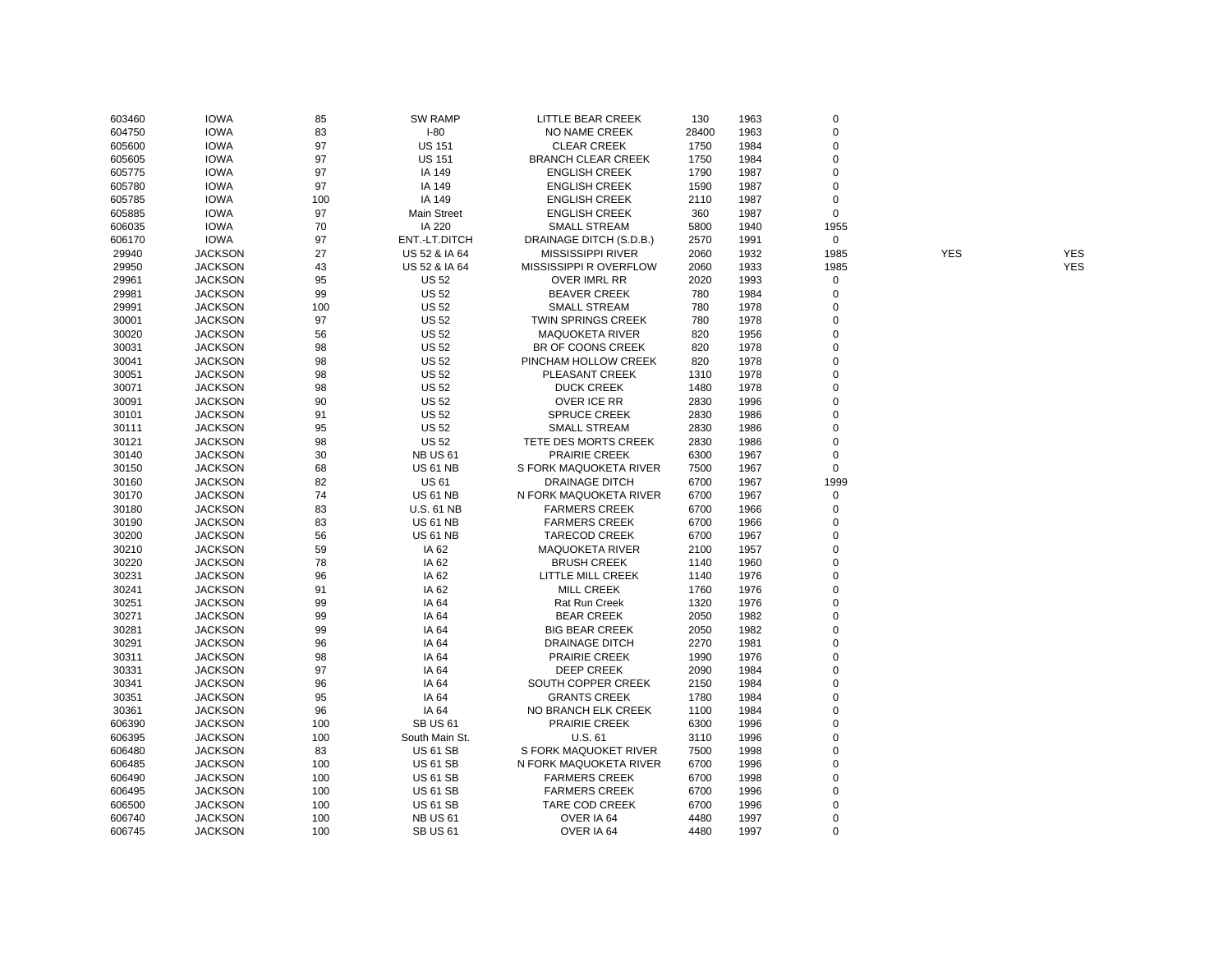| 606750 | <b>JACKSON</b> | 98  | <b>SUMMIT ST</b> | OVER US 61                   | 1360  | 1997 | $\mathbf 0$ |            |            |
|--------|----------------|-----|------------------|------------------------------|-------|------|-------------|------------|------------|
| 609770 | <b>JACKSON</b> | 95  | <b>US 52</b>     | <b>ICE RR/MILL CREEK</b>     | 2410  | 2009 | $\mathbf 0$ |            |            |
| 30410  | <b>JASPER</b>  | 77  | <b>SR F-48</b>   | <b>OVER I-80</b>             | 1450  | 1961 | 0           |            |            |
| 30470  | <b>JASPER</b>  | 62  | US <sub>6</sub>  | <b>DRAINAGE DITCH</b>        | 4400  | 1951 | $\mathbf 0$ |            |            |
| 30490  | <b>JASPER</b>  | 63  | US <sub>6</sub>  | <b>NORTH SKUNK RIVER</b>     | 2220  | 1924 | 1952        |            |            |
| 30500  | <b>JASPER</b>  | 75  | US <sub>6</sub>  | <b>OVER IAIS RR</b>          | 2220  | 1952 | $\mathbf 0$ |            |            |
| 30511  | <b>JASPER</b>  | 99  | US <sub>6</sub>  | <b>ROCK CREEK</b>            | 2220  | 1980 | $\mathbf 0$ |            |            |
| 30521  | <b>JASPER</b>  | 93  | U.S. 6           | <b>SUGAR CREEK</b>           | 2610  | 2000 | $\mathbf 0$ |            |            |
| 30531  | <b>JASPER</b>  | 82  | <b>US 65</b>     | <b>DRAINAGE DITCH</b>        | 8200  | 1978 | 2001        |            |            |
| 30541  | <b>JASPER</b>  | 92  | NB. US. 65       | <b>INDIAN CREEK</b>          | 8200  | 1979 | $\mathbf 0$ |            |            |
| 30545  | <b>JASPER</b>  | 95  | <b>US 65</b>     | <b>INDIAN CREEK</b>          | 8200  | 2002 | $\mathbf 0$ |            |            |
| 30551  | <b>JASPER</b>  | 98  | <b>US 65</b>     | <b>WOLF CREEK</b>            | 1940  | 1985 | $\mathbf 0$ |            |            |
| 30555  | <b>JASPER</b>  | 98  | <b>IA 14</b>     | <b>BUCK CREEK</b>            | 3890  | 1971 | $\mathbf 0$ |            |            |
| 30570  | <b>JASPER</b>  | 86  | <b>IA 14</b>     | <b>DRAINAGE DITCH</b>        | 3720  | 1971 | $\mathbf 0$ |            |            |
| 30580  | <b>JASPER</b>  | 94  | <b>IA 14</b>     | <b>WARREN GROVE CREEK</b>    | 3720  | 1971 | 0           |            |            |
| 30590  | <b>JASPER</b>  | 92  | <b>IA 14</b>     | <b>SOUTH SKUNK RIVER</b>     | 3720  | 1971 | $\mathbf 0$ |            |            |
| 30601  | <b>JASPER</b>  | 87  | <b>IA 14</b>     | <b>CHERRY CREEK</b>          | 3720  | 1974 | $\mathbf 0$ |            | <b>YES</b> |
| 30610  | <b>JASPER</b>  | 71  | EB US 6 & NB 14  | <b>OVER I-80</b>             | 7600  | 1962 | 0           |            | <b>YES</b> |
| 30620  | <b>JASPER</b>  | 63  | WB US 6 & SB 14  | OVER I-80                    | 7600  | 1962 | $\mathbf 0$ | <b>YES</b> | <b>YES</b> |
| 30641  | <b>JASPER</b>  | 81  | <b>IA 14</b>     | <b>BENJAMAN CREEK</b>        | 2550  | 1988 | 0           |            |            |
| 30651  | <b>JASPER</b>  | 87  | <b>IA 14</b>     | <b>SMALL STREAM</b>          | 2100  | 1988 | $\mathbf 0$ |            |            |
| 30661  | <b>JASPER</b>  | 99  | <b>IA 14</b>     | <b>NORTH SKUNK RIVER</b>     | 2100  | 1988 | $\mathbf 0$ |            |            |
| 30671  | <b>JASPER</b>  | 100 | IA 14            | <b>SNIPE CREEK</b>           | 1220  | 2009 | 0           |            |            |
| 30690  | <b>JASPER</b>  | 62  | <b>IA 14</b>     | <b>ALLOWAY CREEK</b>         | 1220  | 1948 | $\mathbf 0$ |            |            |
| 30700  | <b>JASPER</b>  | 64  | <b>IA 14</b>     | SMALL NATURAL STREAM         | 1220  | 1948 | 0           | <b>YES</b> |            |
| 30710  | <b>JASPER</b>  | 59  | <b>IA 14</b>     | <b>SMALL STREAM</b>          | 2010  | 1948 | $\mathbf 0$ |            |            |
| 30721  | <b>JASPER</b>  | 98  | IA 117           | <b>SQUAW CREEK</b>           | 2300  | 1987 | $\mathbf 0$ |            |            |
| 30730  | <b>JASPER</b>  | 78  | IA 117           | <b>SOUTH SKUNK RIVER</b>     | 2920  | 1967 | 0           |            |            |
| 30740  | <b>JASPER</b>  | 95  | IA 117           | BR SO SKUNK RIVER OVERFLO    | 2920  | 1967 | $\mathbf 0$ |            |            |
| 30760  | <b>JASPER</b>  | 78  | IA 117           | <b>OVER I-80</b>             | 2460  | 1960 | 0           |            |            |
| 30780  | <b>JASPER</b>  | 75  | IA 117           | SMALL NATURAL STREAM         | 850   | 1956 | $\mathbf 0$ |            |            |
| 30790  | <b>JASPER</b>  | 98  | IA 117           | <b>DRAINAGE DITCH</b>        | 910   | 1956 | $\mathbf 0$ |            |            |
| 30811  | <b>JASPER</b>  | 99  | <b>EB IA 163</b> | <b>WALNUT CREEK</b>          | 11200 | 1974 | $\mathbf 0$ |            |            |
| 30831  | <b>JASPER</b>  | 98  | IA 224           | NORTH SKUNK RIVER            | 2380  | 1992 | $\mathbf 0$ |            |            |
| 30851  | <b>JASPER</b>  | 99  | IA 330           | <b>MUDD CREEK</b>            | 5900  | 1983 | $\mathbf 0$ |            |            |
| 30860  | <b>JASPER</b>  | 97  | EB I-80          | <b>LOCAL ROAD</b>            | 28000 | 1959 | 0           |            |            |
| 30870  | <b>JASPER</b>  | 97  | <b>WB I-80</b>   | SR W. 148th St.              | 28000 | 1959 | $\mathbf 0$ |            |            |
| 30880  | <b>JASPER</b>  | 80  | <b>LOCAL RD</b>  | <b>OVER I-80</b>             | 120   | 1960 | $\mathbf 0$ |            |            |
| 30890  | <b>JASPER</b>  | 97  | EB I-80          | SOUTH SKUNK RIVER            | 28000 | 1960 | 1979        |            |            |
| 30900  | <b>JASPER</b>  | 85  | <b>WB I-80</b>   | SOUTH SKUNK RIVER            | 28000 | 1960 | 1979        |            |            |
| 30910  | <b>JASPER</b>  | 97  | EB I-80          | Sugar Creek                  | 28000 | 1960 | $\mathbf 0$ |            |            |
| 30920  | <b>JASPER</b>  | 96  | <b>WB I-80</b>   | <b>SUGAR CREEK</b>           | 28000 | 1960 | $\mathbf 0$ |            |            |
| 30950  | <b>JASPER</b>  | 79  | EB I-80          | <b>INDIAN CREEK OVERFLOW</b> | 28400 | 1959 | $\mathbf 0$ |            |            |
| 30960  | <b>JASPER</b>  | 79  | <b>WB I-80</b>   | <b>INDIAN CREEK OVERFLOW</b> | 28400 | 1959 | $\mathbf 0$ |            |            |
| 30970  | <b>JASPER</b>  | 97  | EB I-80          | <b>INDIAN CREEK</b>          | 28400 | 1960 | 1979        |            |            |
| 30980  | <b>JASPER</b>  | 97  | <b>WB I-80</b>   | <b>INDIAN CREEK</b>          | 28400 | 1960 | 1979        |            |            |
| 30990  | <b>JASPER</b>  | 68  | $I-80$           | <b>DRAINAGE DITCH</b>        | 28400 | 1959 | 0           |            |            |
| 31010  | <b>JASPER</b>  | 77  | <b>EBI-80</b>    | PRAIRIE CREEK                | 27400 | 1961 | $\mathbf 0$ |            |            |
| 31020  | <b>JASPER</b>  | 76  | <b>WB I-80</b>   | <b>PRAIRIE CREEK</b>         | 27400 | 1961 | $\mathbf 0$ |            |            |
| 31030  | <b>JASPER</b>  | 73  | SR.W.62th.st S.  | <b>OVER I-80</b>             | 180   | 1961 | 0           |            |            |
| 31040  | <b>JASPER</b>  | 86  | West 52nd St. S  | <b>OVER I-80</b>             | 70    | 1961 | $\mathbf 0$ |            |            |
| 31050  | <b>JASPER</b>  | 78  | EB I-80          | <b>CHERRY CREEK</b>          | 27400 | 1962 | 0           |            |            |
| 31060  | <b>JASPER</b>  | 74  | <b>WB I-80</b>   | <b>CHERRY CREEK</b>          | 27400 | 1962 | $\mathbf 0$ |            | <b>YES</b> |
| 31070  | <b>JASPER</b>  | 96  | EB I-80          | <b>OVER IAIS RR</b>          | 27400 | 1962 | $\Omega$    |            |            |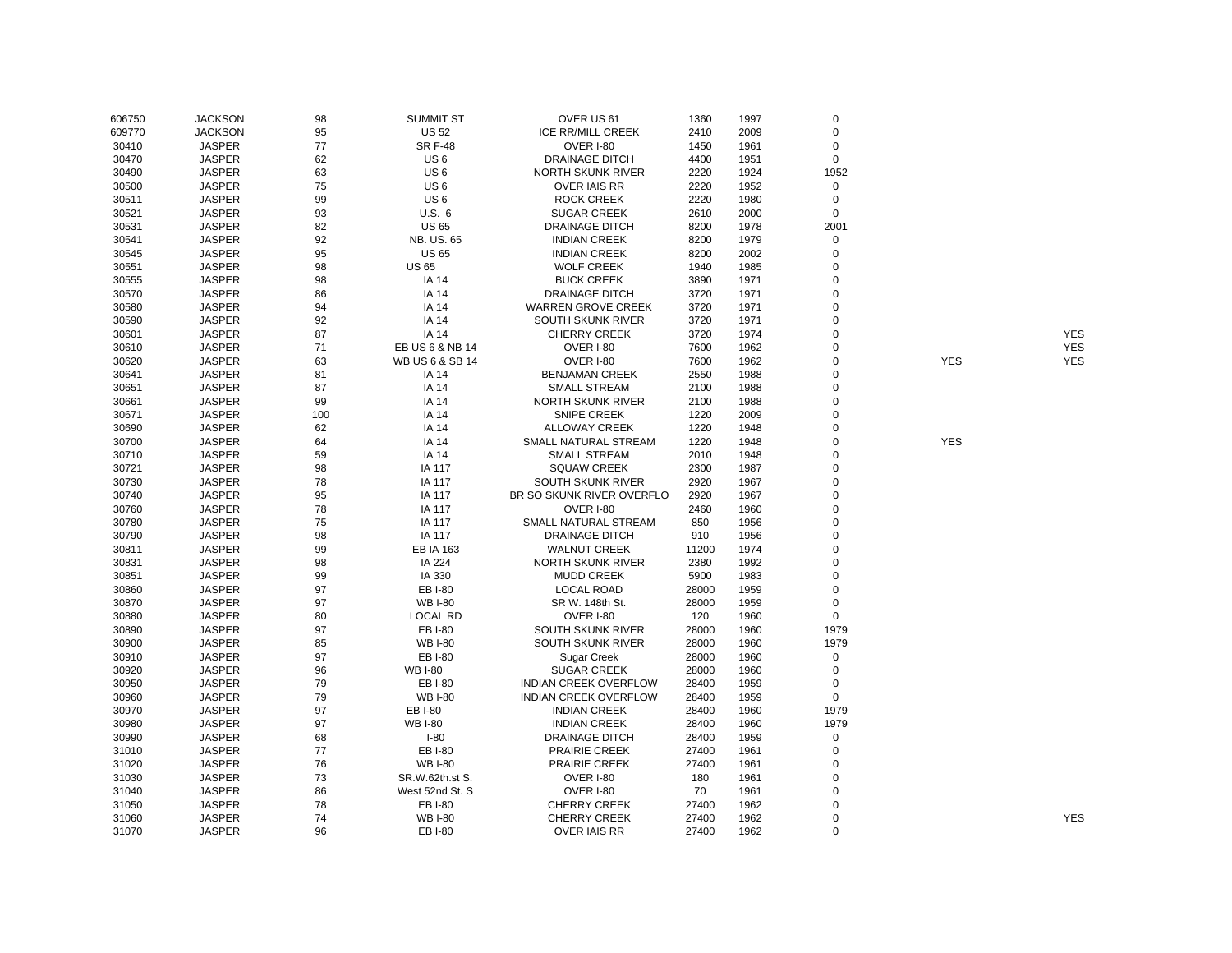| 31080           | <b>JASPER</b>                        | 97         | <b>WB I-80</b>                 | <b>OVER IAIS RR</b>                   | 27400        | 1962 | $\mathbf 0$ |            |                          |
|-----------------|--------------------------------------|------------|--------------------------------|---------------------------------------|--------------|------|-------------|------------|--------------------------|
| 31110           | <b>JASPER</b>                        | 58         | SR W 4TH ST                    | <b>OVER I-80</b>                      | 870          | 1962 | 0           |            |                          |
| 31120           | <b>JASPER</b>                        | 65         | E 5TH ST                       | OVER I-80                             | 280          | 1962 | $\mathbf 0$ |            |                          |
| 31130           | <b>JASPER</b>                        | 66         | E 12TH ST                      | $I-80$                                | 3730         | 1962 | $\mathbf 0$ |            | <b>YES</b>               |
| 31140           | <b>JASPER</b>                        | 94         | EB I-80                        | SR Iowa Speedway Dr.                  | 22200        | 1962 | 0           |            | <b>YES</b>               |
| 31150           | <b>JASPER</b>                        | 94         | <b>WB I-80</b>                 | Speedway Drive                        | 22200        | 1962 | $\mathbf 0$ |            | <b>YES</b>               |
| 31160           | <b>JASPER</b>                        | 80         | $I-80$                         | <b>ELK CREEK</b>                      | 25900        | 1961 | $\mathbf 0$ |            |                          |
| 31170           | <b>JASPER</b>                        | 80         | $I-80$                         | <b>DRAINAGE DITCH</b>                 | 25900        | 1961 | $\mathbf 0$ |            |                          |
| 31180           | <b>JASPER</b>                        | 78         | E 84th St.So.                  | OVER I-80                             | 140          | 1961 | $\mathbf 0$ |            |                          |
| 31190           | <b>JASPER</b>                        | 97         | EB I-80                        | OVER IA 224                           | 24400        | 1961 | $\mathbf 0$ |            |                          |
| 31200           | <b>JASPER</b>                        | 97         | <b>WB I-80</b>                 | OVER IA 224                           | 24400        | 1961 | $\mathbf 0$ |            |                          |
| 31210           | <b>JASPER</b>                        | 79         | SR S 12th Ave.B                | OVER I-80                             | 60           | 1961 | $\mathbf 0$ |            |                          |
| 31220           | <b>JASPER</b>                        | 74         | EB I-80                        | <b>NORTH SKUNK RIVER</b>              | 25200        | 1962 | 1979        |            |                          |
| 31230           | <b>JASPER</b>                        | 57         | <b>WB I-80</b>                 | NORTH SKUNK RIVER                     | 25200        | 1962 | 1979        | <b>YES</b> |                          |
| 31240           | <b>JASPER</b>                        | 97         | EB I-80                        | ROCK CREEK                            | 25200        | 1962 | 1979        |            |                          |
| 31250           | <b>JASPER</b>                        | 97         | <b>WB I-80</b>                 | <b>ROCK CREEK</b>                     | 25200        | 1962 | 1979        |            |                          |
| 31260           | <b>JASPER</b>                        | 90         | <b>SR T-38</b>                 | <b>OVER I-80</b>                      | 1170         | 1962 | 2005        |            |                          |
| 31270           | <b>JASPER</b>                        | 92         | EB I-80                        | <b>SUGAR CREEK</b>                    | 25600        | 1962 | 1979        |            |                          |
| 31280           | <b>JASPER</b>                        | 92         | <b>WB I-80</b>                 | <b>SUGAR CREEK</b>                    | 25600        | 1962 | 1979        |            |                          |
| 197831          | <b>JASPER</b>                        | 99         | IA 224                         | <b>COON CREEK</b>                     | 870          | 1992 | $\mathbf 0$ |            |                          |
| 601285          | <b>JASPER</b>                        | 96         | <b>WB IA 163</b>               | <b>WALNUT CREEK</b>                   | 11200        | 1993 | $\mathbf 0$ |            |                          |
| 601985          | <b>JASPER</b>                        | 95         | IA 117                         | OVER IA 163                           | 1080         | 1997 | 0           |            |                          |
| 601990          | <b>JASPER</b>                        | 100        | EB. IA 163                     | OVER SR. S6G                          | 9600         | 1997 | $\mathbf 0$ |            |                          |
| 601995          | <b>JASPER</b>                        | 100        | <b>WB. IA 163</b>              | OVER SR. S6G                          | 9600         | 1997 | $\mathbf 0$ |            |                          |
| 606410          | <b>JASPER</b>                        | 94         | Quicksilver Ave                | IA 163                                | 660          | 1997 | $\mathbf 0$ |            |                          |
| 606420          | <b>JASPER</b>                        | 93         | IA 14                          | IA 163                                | 4400         | 1997 | $\mathbf 0$ |            |                          |
| 606430          | <b>JASPER</b>                        | 95         | SR. F-70                       | IA 163-MONROE BYPASS                  | 590          | 1997 | $\mathbf 0$ |            |                          |
| 607330          | <b>JASPER</b>                        | 94         | IA 117                         | <b>INDIAN CREEK</b>                   | 910          | 2001 | $\mathbf 0$ |            |                          |
|                 | <b>JASPER</b>                        | 95         |                                | <b>MUD CREEK</b>                      | 5900         | 2002 | $\mathbf 0$ |            |                          |
| 608725<br>31290 | <b>JEFFERSON</b>                     | 63         | IA 330 (SB)<br><b>EB US 34</b> | <b>BIG CEDAR CREEK</b>                | 5400         | 1955 | $\mathbf 0$ |            | <b>YES</b>               |
| 31340           | <b>JEFFERSON</b>                     | 76         | <b>US 34</b>                   | <b>WEST CROW CREEK</b>                | 2510         | 1954 | $\mathbf 0$ |            |                          |
| 31351           | <b>JEFFERSON</b>                     | 93         | <b>US 34</b>                   | <b>EAST CROW CREEK</b>                | 2510         | 1998 | $\mathbf 0$ |            |                          |
| 31360           | <b>JEFFERSON</b>                     | 80         | <b>FARM ENTRANCE</b>           | SIDE DITCH BRIDGE                     | 2660         | 1967 | $\mathbf 0$ |            |                          |
| 31370           | <b>JEFFERSON</b>                     | 76         | IA <sub>1</sub>                | <b>BIG CEDAR CREEK</b>                | 2660         | 1967 | $\mathbf 0$ |            |                          |
| 31400           | <b>JEFFERSON</b>                     | 92         | IA <sub>1</sub>                | SOUTH WALNUT CREEK                    | 2080         | 1969 | $\mathbf 0$ |            |                          |
| 31410           | <b>JEFFERSON</b>                     | 95         | IA <sub>1</sub>                | MIDDLE WALNUT CREEK                   | 2080         | 1969 | $\mathbf 0$ |            |                          |
| 364895          | <b>JEFFERSON</b>                     | 99         | <b>LIBERTYVILLE RD</b>         | <b>US 34</b>                          | 1310         | 2006 | $\mathbf 0$ |            |                          |
| 604450          | <b>JEFFERSON</b>                     | 49         | IA <sub>1</sub>                | <b>CROW CREEK</b>                     | 5000         | 1928 | 1979        |            | <b>YES</b>               |
| 608820          | <b>JEFFERSON</b>                     | 100        | U.S. 34 WB                     | <b>BIG CEDAR CREEK</b>                | 5400         | 2006 | $\mathbf 0$ |            |                          |
| 608955          | <b>JEFFERSON</b>                     | 100        | <b>US 34 EB</b>                | <b>ASH AVE</b>                        | 4720         | 2006 | $\mathbf 0$ |            |                          |
| 609100          | <b>JEFFERSON</b>                     | 100        | <b>US 34 WB</b>                | ASH AVE                               | 4720         | 2006 | $\mathbf 0$ |            |                          |
| 609715          | <b>JEFFERSON</b>                     | 100        | RELOC US 34 WB                 | <b>CHURCH CREEK</b>                   | 5400         | 2007 | $\mathbf 0$ |            |                          |
| 609785          | <b>JEFFERSON</b>                     | 100        | GLASGOW RD H 46                | U.S. 34 Bypass                        | 960          | 2006 | $\mathbf 0$ |            |                          |
| 609790          | <b>JEFFERSON</b>                     | 100        | RELOC US 34 EB                 | OLD US 34                             | 3390         | 2007 | $\mathbf 0$ |            |                          |
| 609795          | <b>JEFFERSON</b>                     | 100        | RELOC US 34 WB                 | Old US 34                             | 3390         | 2007 | $\mathbf 0$ |            |                          |
| 609835          | <b>JEFFERSON</b>                     | 100        | RELOC US 34 EB.                | <b>CHURCH CREEK</b>                   | 5400         | 2007 | $\mathbf 0$ |            |                          |
| 609840          | <b>JEFFERSON</b>                     | 100        | RELOC US 34 EB                 | <b>CROW CREEK</b>                     | 2190         | 2007 | $\mathbf 0$ |            |                          |
| 609845          | <b>JEFFERSON</b>                     | 100        | RELOC US 34 WB                 | <b>CROW CREEK</b>                     | 2190         | 2007 | $\mathbf 0$ |            |                          |
|                 |                                      |            |                                |                                       | 3700         |      | $\mathbf 0$ |            |                          |
| 609850          | <b>JEFFERSON</b><br><b>JEFFERSON</b> | 100<br>100 | RELOC US 34 EB                 | UNNAMED CREEK<br><b>UNNAMED CREEK</b> |              | 2006 | $\mathbf 0$ |            |                          |
| 609855          |                                      |            | RELOC US 34 WB                 |                                       | 3700         | 2006 | $\mathbf 0$ |            |                          |
| 609870          | <b>JEFFERSON</b>                     | 95         | RELOC US 34 EB                 | IA <sub>1</sub>                       | 2730         | 2007 | $\mathbf 0$ |            |                          |
| 609875          | <b>JEFFERSON</b>                     | 100        | RELOC US 34 WB                 | IA <sub>1</sub>                       | 2730<br>5400 | 2007 | $\mathbf 0$ |            |                          |
| 609880          | <b>JEFFERSON</b>                     | 96<br>96   | <b>US 34</b>                   | <b>BNRR</b>                           |              | 2008 | $\Omega$    |            | <b>YES</b><br><b>YES</b> |
| 609885          | <b>JEFFERSON</b>                     |            | <b>US 34</b>                   | <b>BNRR</b>                           | 5400         | 2008 |             |            |                          |

YES<br>YES

YES

YES

YES<br>YES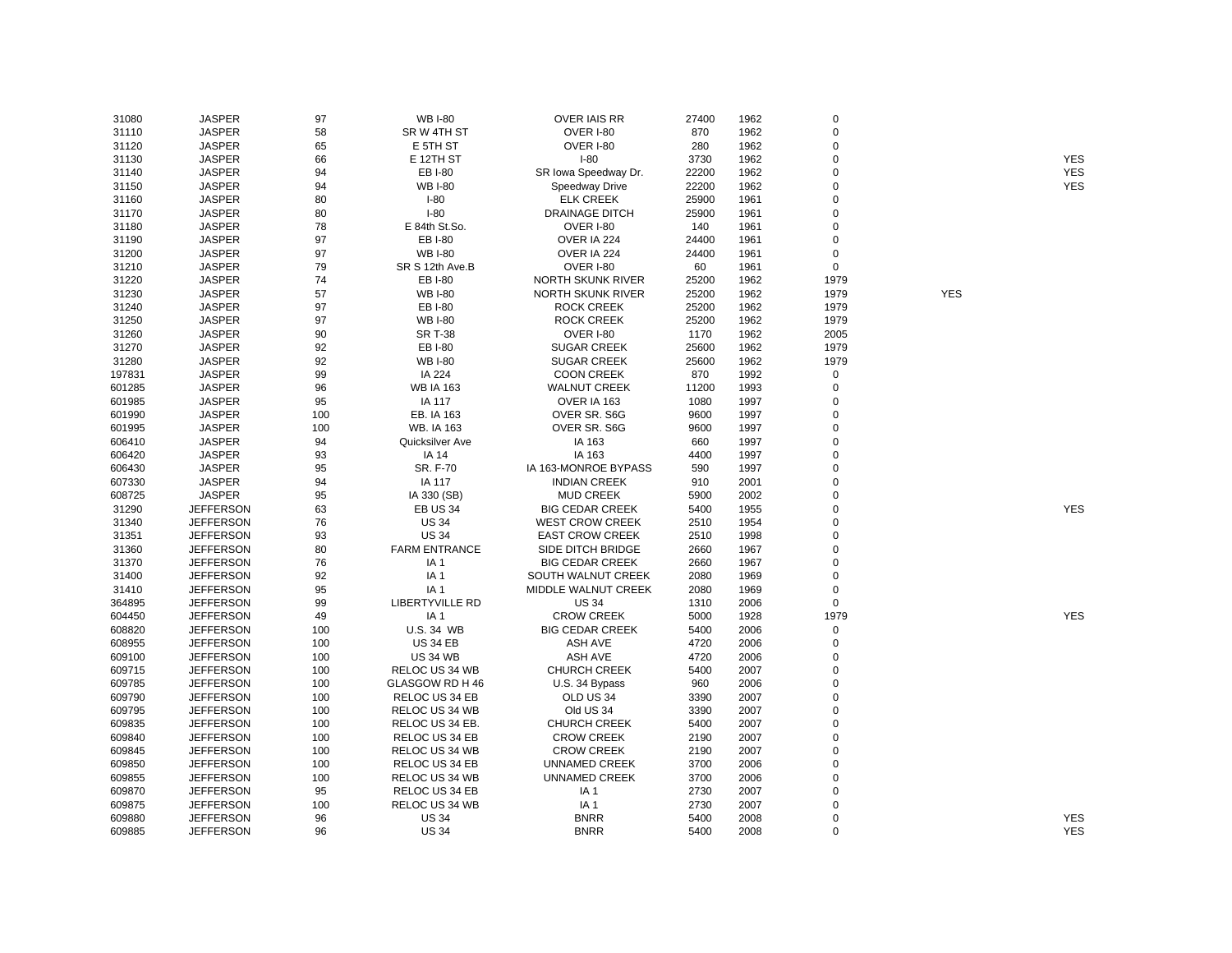| 609890 | <b>JEFFERSON</b> | 100 | RELOC US 34 WB       | <b>MITCHELL CREEK</b>    | 3700  | 2008 | 0           |            |            |
|--------|------------------|-----|----------------------|--------------------------|-------|------|-------------|------------|------------|
| 609895 | <b>JEFFERSON</b> | 100 | RELOC US 34 EB       | <b>MITCHELL CREEK</b>    | 3700  | 2008 | 0           |            |            |
| 609900 | <b>JEFFERSON</b> | 100 | <b>OSAGE AVE</b>     | RELOC US 34              | 1040  | 2007 | 0           |            |            |
| 31450  | <b>JOHNSON</b>   | 83  | US <sub>6</sub>      | <b>DRAINAGE DITCH</b>    | 4460  | 1953 | 0           |            |            |
| 31460  | <b>JOHNSON</b>   | 83  | US <sub>6</sub>      | SMALL NATURAL STREAM     | 4460  | 1953 | $\mathbf 0$ |            |            |
| 31470  | <b>JOHNSON</b>   | 57  | US <sub>6</sub>      | SMALL NATURAL STREAM     | 4460  | 1923 | 1960        |            | <b>YES</b> |
| 31480  | <b>JOHNSON</b>   | 49  | US <sub>6</sub>      | <b>PIG RUN CREEK</b>     | 4460  | 1923 | 1960        |            | <b>YES</b> |
| 31490  | <b>JOHNSON</b>   | 75  | US <sub>6</sub>      | <b>BUFFALO CREEK</b>     | 4460  | 1961 | $\mathsf 0$ |            |            |
| 31500  | <b>JOHNSON</b>   | 95  | US <sub>6</sub>      | SMALL NATURAL STREAM     | 8000  | 1960 | 0           |            |            |
| 31531  | <b>JOHNSON</b>   | 97  | US <sub>6</sub>      | <b>CLEAR CREEK</b>       | 24200 | 1998 | 0           |            |            |
| 31570  | <b>JOHNSON</b>   | 66  | US <sub>6</sub>      | <b>IOWA RIVER</b>        | 26000 | 1957 | 0           |            |            |
| 31580  | <b>JOHNSON</b>   | 56  | US <sub>6</sub>      | <b>RALSTON CREEK</b>     | 26000 | 1957 | 0           |            |            |
| 31590  | <b>JOHNSON</b>   | 70  | US <sub>6</sub>      | <b>SNYDER CREEK</b>      | 5700  | 1957 | 0           |            |            |
| 31670  | <b>JOHNSON</b>   | 55  | IA <sub>1</sub>      | SMALL NATURAL STREAM     | 5900  | 1949 | 0           |            |            |
| 31680  | <b>JOHNSON</b>   | 62  | IA <sub>1</sub>      | OLD MANS CREEK           | 5900  | 1949 | 0           |            | <b>YES</b> |
| 31690  | <b>JOHNSON</b>   | 41  | IA <sub>1</sub>      | SMALL NATURAL STREAM     | 5900  | 1949 | 0           |            | <b>YES</b> |
| 31700  | <b>JOHNSON</b>   | 52  | IA <sub>1</sub>      | SMALL NATURAL STREAM     | 6600  | 1949 | $\mathbf 0$ |            | <b>YES</b> |
| 31711  | <b>JOHNSON</b>   | 77  | IA <sub>1</sub>      | DRAINAGE DITCH           | 22900 | 1949 | 1981        |            |            |
| 31730  | <b>JOHNSON</b>   | 53  | SBIA1                | <b>IOWA RIVER</b>        | 22300 | 1969 | $\mathbf 0$ | <b>YES</b> |            |
| 31740  | <b>JOHNSON</b>   | 79  | IA <sub>1</sub>      | <b>RALSTON CREEK</b>     | 17600 | 1932 | 2004        |            | <b>YES</b> |
| 31750  | <b>JOHNSON</b>   | 81  | SBIA1                | <b>RALSTON CREEK</b>     | 7700  | 1953 | 0           |            | <b>YES</b> |
| 31761  | <b>JOHNSON</b>   | 69  | NB IA 1              | <b>RALSTON CREEK</b>     | 6100  | 1979 | 0           |            |            |
| 31770  | <b>JOHNSON</b>   | 66  | NB IA 1              | <b>OVER I-80</b>         | 10200 | 1962 | 0           |            |            |
| 31780  | <b>JOHNSON</b>   | 65  | SBIA1                | OVER I-80                | 10200 | 1962 | 0           |            |            |
| 31790  | <b>JOHNSON</b>   | 95  | IA <sub>1</sub>      | <b>RAPID CREEK</b>       | 8800  | 1967 | 0           |            |            |
| 31841  | <b>JOHNSON</b>   | 88  | IA <sub>1</sub>      | <b>MILL CREEK</b>        | 5800  | 1985 | 0           |            |            |
| 31850  | <b>JOHNSON</b>   | 49  | IA <sub>1</sub>      | <b>MILL CREEK</b>        | 5800  | 1941 | 0           |            | <b>YES</b> |
| 31861  | <b>JOHNSON</b>   | 99  | <b>IA 22</b>         | <b>IOWA RIVER</b>        | 2240  | 1987 | 0           |            |            |
| 31930  | <b>JOHNSON</b>   | 79  | EB I-80              | OVER LOCAL RD            | 29000 | 1964 | 0           |            | <b>YES</b> |
| 31940  | <b>JOHNSON</b>   | 95  | <b>WB I-80</b>       | OVER LOCAL RD            | 29000 | 1964 | 0           | <b>YES</b> | <b>YES</b> |
| 31950  | <b>JOHNSON</b>   | 64  | FM                   | OVER I-80                | 230   | 1963 | 0           |            |            |
| 31960  | <b>JOHNSON</b>   | 66  | Local Road           | $I-80$                   | 110   | 1963 | 0           |            |            |
| 31970  | <b>JOHNSON</b>   | 89  | <b>FM</b>            | <b>OVER I-80</b>         | 2030  | 1963 | 0           |            |            |
| 31980  | <b>JOHNSON</b>   | 62  | <b>LOCAL RD</b>      | <b>OVER I-80</b>         | 260   | 1963 | $\pmb{0}$   |            |            |
| 31990  | <b>JOHNSON</b>   | 96  | EB I-80              | <b>CLEAR CREEK</b>       | 35000 | 1963 | 1997        |            |            |
| 32000  | <b>JOHNSON</b>   | 97  | <b>WB I-80</b>       | <b>CLEAR CREEK</b>       | 35000 | 1963 | 1996        |            |            |
| 32011  | <b>JOHNSON</b>   | 96  | EB I-80              | OVER US 6 & IAIS RR      | 50600 | 1995 | $\pmb{0}$   |            |            |
| 32021  | <b>JOHNSON</b>   | 89  | <b>WB I-80</b>       | OVER US 6 & IAIS RR      | 50600 | 1992 | $\mathbf 0$ |            |            |
| 32030  | <b>JOHNSON</b>   | 98  | EB I-80              | Local Road               | 44000 | 1963 | 2004        |            |            |
| 32040  | <b>JOHNSON</b>   | 98  | <b>WB I-80</b>       | <b>OVER Local Road</b>   | 44000 | 1963 | 2004        |            |            |
| 32050  | <b>JOHNSON</b>   | 64  | 12TH AVE             | <b>OVER I-80</b>         | 8300  | 1962 | $\mathbf 0$ |            | <b>YES</b> |
| 32060  | <b>JOHNSON</b>   | 96  | EB I-80              | OVER CIC RR              | 49400 | 1963 | 1996        |            |            |
| 32070  | <b>JOHNSON</b>   | 96  | <b>WB I-80</b>       | <b>OVER CR&amp;IC RR</b> | 49400 | 1963 | 1996        |            |            |
| 32080  | <b>JOHNSON</b>   | 98  | <b>1ST AVE</b>       | <b>OVER I-80</b>         | 18100 | 1962 | 1986        |            |            |
| 32090  | <b>JOHNSON</b>   | 94  | EB I-80              | <b>IOWA RIVER</b>        | 54600 | 1963 | 1998        |            | <b>YES</b> |
| 32100  | <b>JOHNSON</b>   | 94  | <b>WB I-80</b>       | <b>IOWA RIVER</b>        | 54600 | 1963 | 1998        |            | <b>YES</b> |
| 32110  | <b>JOHNSON</b>   | 78  | SB DUBUQUE ST        | OVER I-80                | 16200 | 1963 | 0           |            |            |
| 32120  | <b>JOHNSON</b>   | 77  | <b>NB DUBUQUE ST</b> | <b>OVER I-80</b>         | 16200 | 1963 | 0           |            |            |
| 32130  | <b>JOHNSON</b>   | 61  | <b>FM</b>            | <b>OVER I-80</b>         | 3040  | 1962 | 0           |            | <b>YES</b> |
| 32160  | <b>JOHNSON</b>   | 82  | Co. Rd. F-44         | <b>OVER I-80</b>         | 4470  | 1961 | 2007        |            |            |
| 32170  | <b>JOHNSON</b>   | 88  | <b>FM</b>            | $I-80$                   | 210   | 1960 | $\mathsf 0$ |            |            |
| 32180  | <b>JOHNSON</b>   | 83  | $I-80$               | <b>DRAINAGE DITCH</b>    | 34900 | 1960 | 0           |            |            |
| 32190  | <b>JOHNSON</b>   | 80  | $I-80$               | <b>DRAINAGE DITCH</b>    | 34900 | 1960 | 0           |            |            |
| 32200  | <b>JOHNSON</b>   | 79  | <b>FM</b>            | $I-80$                   | 100   | 1960 | $\Omega$    |            |            |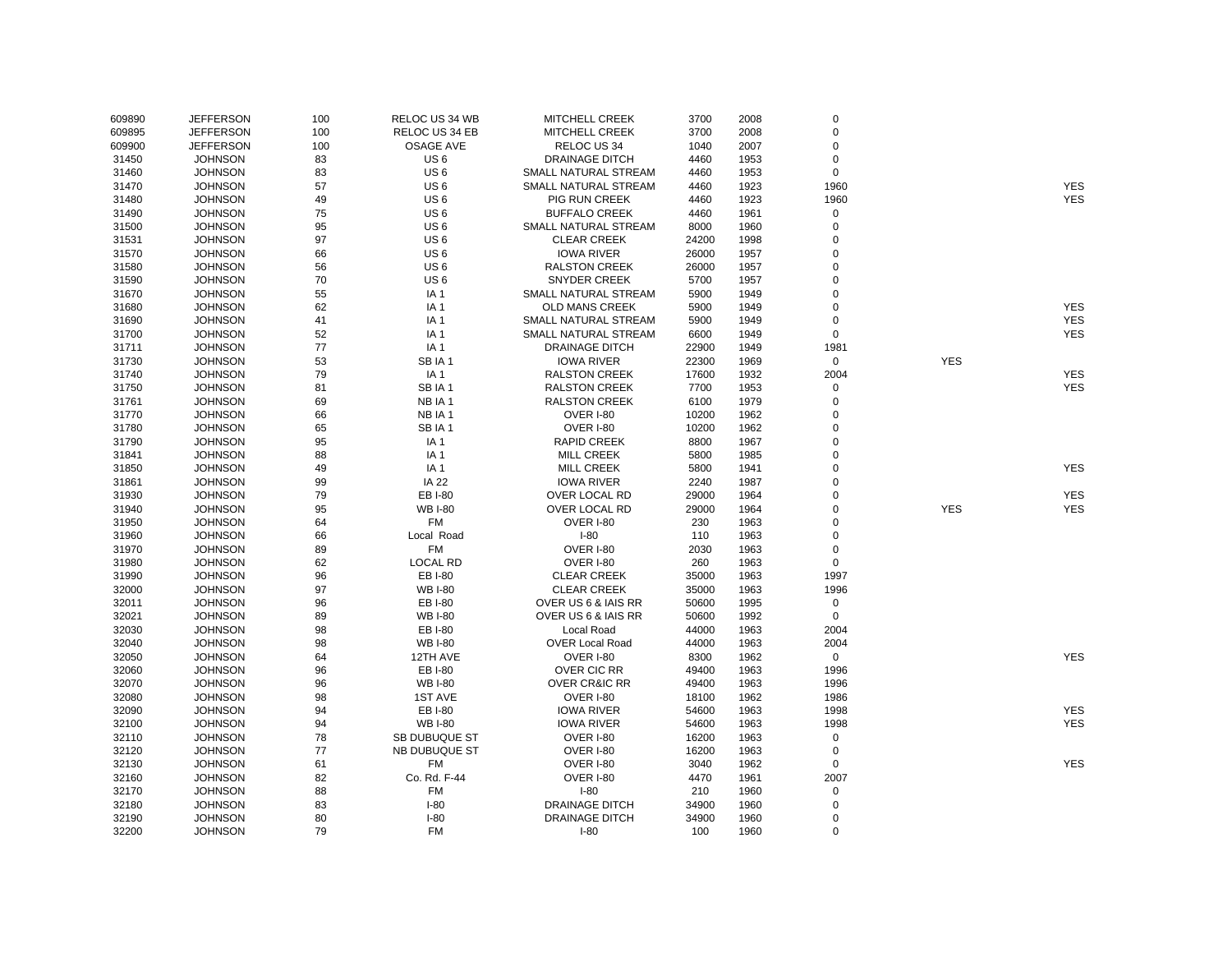| 205005 | <b>JOHNSON</b> | 89       | <b>FM F-28</b>         | <b>I-380</b>                 | 8900  | 1970         | $\mathbf 0$ | <b>YES</b> |
|--------|----------------|----------|------------------------|------------------------------|-------|--------------|-------------|------------|
| 205625 | <b>JOHNSON</b> | 78       | <b>FM F-12</b>         | OVER I-380 & US 218          | 6900  | 1972         | $\mathbf 0$ |            |
| 600350 | <b>JOHNSON</b> | 86       | <b>NB I-380</b>        | <b>OVER I-80</b>             | 32200 | 1972         | $\Omega$    |            |
| 600360 | <b>JOHNSON</b> | 86       | SB I-380               | OVER I-80                    | 32200 | 1971         | $\mathbf 0$ |            |
| 600365 | <b>JOHNSON</b> | 100      | RAMP W-N               | <b>CLEAR CREEK</b>           | 11900 | 1971         | $\mathbf 0$ |            |
| 600370 | <b>JOHNSON</b> | 98       | <b>NB I-380</b>        | <b>CLEAR CREEK</b>           | 42000 | 1971         | $\Omega$    |            |
| 600390 | <b>JOHNSON</b> | 73       | <b>NB I-380</b>        | <b>OVER IAIS RR</b>          | 42000 | 1971         | $\Omega$    | <b>YES</b> |
| 600400 | <b>JOHNSON</b> | 83       | SB I-380               | <b>OVER IAIS RR</b>          | 42000 | 1971         | $\Omega$    | <b>YES</b> |
| 600410 | <b>JOHNSON</b> | 97       | <b>NB I-380</b>        | OVER US 6                    | 42000 | 1970         | $\Omega$    |            |
| 600420 | <b>JOHNSON</b> | 97       | <b>SBI-380</b>         | OVER US 6                    | 42000 | 1970         | $\Omega$    |            |
| 600430 | <b>JOHNSON</b> | 83       | <b>FOREVERGREEN ST</b> | <b>OVER I-380</b>            | 250   | 1971         | $\Omega$    | <b>YES</b> |
| 600450 | <b>JOHNSON</b> | 83       | <b>LOCAL RD</b>        | <b>OVER I-380</b>            | 130   | 1971         | $\Omega$    | <b>YES</b> |
| 600460 | <b>JOHNSON</b> | 82       | <b>NB I-380</b>        | OVER Co Rd W-60 & CRIC RR    | 39600 | 1971         | $\mathbf 0$ |            |
| 600470 | <b>JOHNSON</b> | 98       | SB I-380               | OVER SR W-60 & CIC RR        | 39600 | 1972         | $\Omega$    |            |
| 600480 | <b>JOHNSON</b> | 89       | <b>NB I-380</b>        | <b>IOWA RIVER</b>            | 39600 | 1972         | $\Omega$    |            |
| 600490 | <b>JOHNSON</b> | 86       | <b>SBI-380</b>         | <b>IOWA RIVER</b>            | 39600 | 1972         | $\Omega$    |            |
| 604560 | <b>JOHNSON</b> | 94       | <b>NB US 218</b>       | <b>CROOKED CREEK</b>         | 17000 | 1982         | $\Omega$    |            |
| 604570 | <b>JOHNSON</b> | 100      | <b>SB US 218</b>       | <b>CROOKED CREEK</b>         | 17000 | 1982         | $\Omega$    |            |
| 604580 | <b>JOHNSON</b> | 94       | <b>LOCAL</b>           | OVER US 218                  | 90    | 1980         | $\Omega$    |            |
| 604590 | <b>JOHNSON</b> | 92       | <b>NB US 218</b>       | OLD MAN CREEK                | 17000 | 1982         | $\Omega$    |            |
| 604600 | <b>JOHNSON</b> | 88       | <b>SB US 218</b>       | OLD MAN CREEK                | 17000 | 1982         | $\mathbf 0$ |            |
| 604605 | <b>JOHNSON</b> | 99       | <b>LOCAL</b>           | <b>OVER U S 218</b>          | 1620  | 1980         | $\Omega$    |            |
| 604980 | <b>JOHNSON</b> | 83       | <b>FM F-62</b>         | OVER US 218                  | 530   | 1980         | $\Omega$    |            |
| 604985 | <b>JOHNSON</b> | 95       | <b>NB US 218</b>       | OLD MAN CREEK OVERFLOW       | 18500 | 1983         | $\Omega$    |            |
| 604990 | <b>JOHNSON</b> | 97       | <b>SB US 218</b>       | OLD MAN CREEK OVERFLOW       | 18500 | 1983         | $\Omega$    |            |
| 604995 |                | 84       | LOCAL RD               | OVER US 218                  | 190   | 1983         | $\Omega$    |            |
|        | <b>JOHNSON</b> |          |                        |                              |       |              | $\Omega$    |            |
| 605000 | <b>JOHNSON</b> | 91<br>95 | <b>NB US 218</b>       | <b>Riverside Drive</b>       | 14700 | 1983<br>1983 | $\mathbf 0$ |            |
| 605005 | <b>JOHNSON</b> |          | <b>SB US 218</b>       | Local Road                   | 14700 |              | $\Omega$    |            |
| 605145 | <b>JOHNSON</b> | 97       | <b>SE RAMP</b>         | <b>CLEAR CREEK</b>           | 3640  | 1969         |             |            |
| 605535 | <b>JOHNSON</b> | 95       | DANE RD.               | OVER US 218                  | 270   | 1983         | $\Omega$    |            |
| 605540 | <b>JOHNSON</b> | 95       | NB IA 1                | OVER US 218                  | 14700 | 1983         | $\Omega$    |            |
| 605545 | <b>JOHNSON</b> | 95       | SBIA1                  | OVER US 218                  | 14700 | 1983         | $\Omega$    |            |
| 605550 | <b>JOHNSON</b> | 81       | <b>ROHRET RD</b>       | OVER US 218                  | 4620  | 1983         | $\Omega$    |            |
| 605555 | <b>JOHNSON</b> | 95       | <b>NB US 218</b>       | OVER MELROSE AVE             | 20300 | 1983         | $\Omega$    |            |
| 605560 | <b>JOHNSON</b> | 94       | <b>SB US 218</b>       | OVER MELROSE AVE             | 20300 | 1983         | $\mathbf 0$ |            |
| 605565 | <b>JOHNSON</b> | 82       | <b>US 218</b>          | <b>DEER CREEK</b>            | 25700 | 1970         | $\mathbf 0$ |            |
| 700140 | <b>JOHNSON</b> | 83       | 1ST AVE                | $I-80$                       | 18100 | 1986         | $\Omega$    |            |
| 32210  | <b>JONES</b>   | 100      | <b>US 151</b>          | <b>DRAINAGE DITCH</b>        | 8700  | 1964         | $\Omega$    |            |
| 32220  | <b>JONES</b>   | 63       | <b>US 151 SB</b>       | <b>WAPSIPINICON RIVER</b>    | 12000 | 1964         | $\Omega$    |            |
| 32250  | <b>JONES</b>   | 76       | <b>US 151</b>          | <b>KITTY CREEK</b>           | 9600  | 1960         | 0           | <b>YES</b> |
| 32290  | <b>JONES</b>   | 49       | <b>IA 38</b>           | <b>SYBIL CREEK</b>           | 1260  | 1926         | 1951        |            |
| 32300  | <b>JONES</b>   | 61       | IA 38                  | <b>SYBIL CREEK</b>           | 1260  | 1953         | $\mathbf 0$ |            |
| 32311  | <b>JONES</b>   | 81       | IA 38                  | <b>WALNUT CREEK</b>          | 1630  | 1977         | 0           |            |
| 32321  | <b>JONES</b>   | 87       | IA 38                  | <b>WAPSIPINICON RIVER</b>    | 1720  | 1977         | $\mathbf 0$ |            |
| 32331  | <b>JONES</b>   | 72       | IA 38                  | <b>WAPSIPINICON OVERFLOW</b> | 1720  | 1977         | $\Omega$    |            |
| 32341  | <b>JONES</b>   | 95       | IA 38 & 64             | <b>BIG BEAR CREEK</b>        | 1880  | 1978         | $\Omega$    |            |
| 32351  | <b>JONES</b>   | 96       | IA 38                  | <b>DRAINAGE DITCH</b>        | 700   | 1990         | $\Omega$    |            |
| 32360  | <b>JONES</b>   | 85       | IA 38                  | SMALL NATURAL STREAM         | 910   | 1957         | $\Omega$    |            |
| 32370  | <b>JONES</b>   | 76       | IA 38                  | <b>DRAINAGE DITCH</b>        | 910   | 1957         | $\mathbf 0$ |            |
| 32381  | <b>JONES</b>   | 96       | IA 38                  | <b>KITTY CREEK</b>           | 3990  | 1973         | $\Omega$    |            |
| 32391  | <b>JONES</b>   | 97       | IA 38                  | <b>MAQUOKETA RIVER</b>       | 3250  | 1974         | $\Omega$    |            |
| 32401  | <b>JONES</b>   | 95       | IA 38                  | <b>SANDY CREEK</b>           | 2240  | 1973         | $\mathbf 0$ |            |
| 32411  | <b>JONES</b>   | 95       | IA # 64                | <b>DRAINAGE DITCH</b>        | 2750  | 1979         | $\Omega$    |            |
| 32421  | <b>JONES</b>   | 95       | IA # 64                | <b>DRAINAGE DITCH</b>        | 2570  | 1979         | $\Omega$    |            |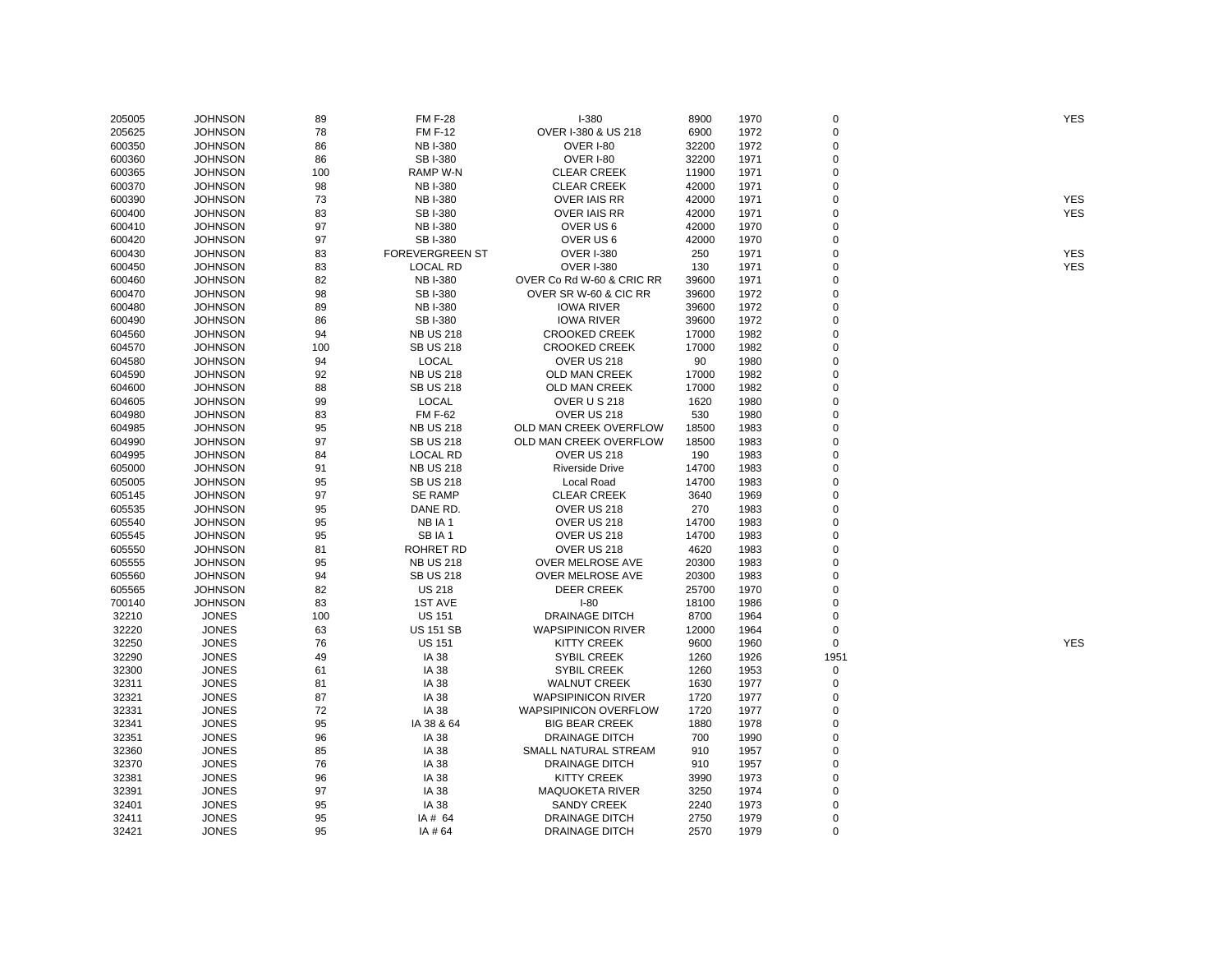| 32431  | <b>JONES</b>   | 95  | IA #64             | <b>DRAINAGE DITCH</b>     | 2570  | 1979 | $\mathbf 0$             |            |
|--------|----------------|-----|--------------------|---------------------------|-------|------|-------------------------|------------|
| 32451  | <b>JONES</b>   | 95  | IA 64              | <b>SMALL CREEK</b>        | 1750  | 1979 | $\mathbf 0$             |            |
| 32461  | <b>JONES</b>   | 95  | IA # 64            | <b>DRAINAGE DITCH</b>     | 1750  | 1979 | $\Omega$                |            |
| 32471  | <b>JONES</b>   | 85  | IA 64 & 136        | LITTLE BEAR CREEK         | 2380  | 1978 | $\mathbf 0$             |            |
| 32480  | <b>JONES</b>   | 82  | IA 136             | <b>SMALL STREAM</b>       | 980   | 1947 | $\mathbf 0$             |            |
| 32500  | <b>JONES</b>   | 74  | IA 136             | SMALL NATURAL STREAM      | 760   | 1929 | $\Omega$                |            |
| 32511  | <b>JONES</b>   | 98  | IA 136             | <b>BEAR CREEK</b>         | 760   | 1983 | $\Omega$                |            |
| 32520  | <b>JONES</b>   | 81  | IA 136             | LITTLE BEAR CREEK         | 1020  | 1952 | $\mathbf 0$             |            |
| 32530  | <b>JONES</b>   | 86  | IA 136             | MINERAL CREEK             | 560   | 1955 | $\Omega$                |            |
| 32540  | <b>JONES</b>   | 89  | IA 136             | <b>MINERAL CREEK</b>      | 560   | 1955 | $\mathbf 0$             |            |
| 32550  | <b>JONES</b>   | 77  | IA 136             | <b>MAQUOKETA RIVER</b>    | 670   | 1968 | $\Omega$                |            |
| 32561  | <b>JONES</b>   | 99  | IA 136             | OVERFLOW S.F.MAQUOKETA R. | 670   | 1987 | $\mathbf 0$             |            |
| 32570  | <b>JONES</b>   | 98  | IA 136             | SMALL NATURAL STREAM      | 670   | 1940 | $\mathbf 0$             |            |
| 32581  | <b>JONES</b>   | 99  | IA 136             | <b>FARM CREEK</b>         | 670   | 1986 | $\Omega$                |            |
| 607630 | <b>JONES</b>   | 100 | <b>US 151 SB</b>   | IA <sub>1</sub>           | 6900  | 2001 | $\Omega$                |            |
| 607635 | <b>JONES</b>   | 100 | <b>NB US 151</b>   | IA <sub>1</sub>           | 6900  | 2001 | $\Omega$                |            |
| 607710 | <b>JONES</b>   | 100 | <b>US 151 NB</b>   | <b>WAPSIPINICON RIVER</b> | 12000 | 2002 | $\Omega$                |            |
| 607845 | <b>JONES</b>   | 100 | <b>US 151 NB</b>   | IA 64                     | 8700  | 2001 | $\Omega$                |            |
| 607850 | <b>JONES</b>   | 100 | <b>US 151 SB</b>   | IA 64                     | 8700  | 2001 | $\Omega$                |            |
| 608315 | <b>JONES</b>   | 100 |                    | <b>MAQUOKETA RIVER</b>    | 5500  | 2003 | $\Omega$                |            |
|        |                |     | <b>US 151 EB</b>   |                           |       |      |                         |            |
| 608320 | <b>JONES</b>   | 100 | <b>US 151 WB</b>   | <b>MAQUOKETA RIVER</b>    | 5500  | 2003 | $\mathbf 0$<br>$\Omega$ |            |
| 608420 | <b>JONES</b>   | 100 | <b>US 151 WB</b>   | W Branch of Kitty Creek   | 5600  | 2003 |                         |            |
| 608425 | <b>JONES</b>   | 100 | <b>US 151 EB</b>   | W Branch of Kitty Creek   | 5600  | 2003 | $\mathbf 0$             |            |
| 608430 | <b>JONES</b>   | 95  | <b>EB US 151</b>   | <b>KITTY CREEK</b>        | 9600  | 2002 | $\mathbf 0$             |            |
| 608435 | <b>JONES</b>   | 100 | <b>U.S. 151 NB</b> | Secondary Road X44        | 5400  | 2001 | $\Omega$                |            |
| 608440 | <b>JONES</b>   | 100 | U.S. 151 SB        | Secondary Road X44        | 5400  | 2001 | $\mathbf 0$             |            |
| 608445 | <b>JONES</b>   | 100 | <b>US 151 WB</b>   | <b>KITTY CREEK</b>        | 5600  | 2002 | $\Omega$                |            |
| 608450 | <b>JONES</b>   | 100 | <b>US 151 EB</b>   | KITTY CREEK               | 5600  | 2002 | $\Omega$                |            |
| 608455 | <b>JONES</b>   | 95  | U.S. 151 NB        | lowa #38                  | 4810  | 2002 | $\mathbf 0$             |            |
| 608460 | <b>JONES</b>   | 95  | US 151 (SB)        | lowa #38                  | 4810  | 2002 | $\Omega$                |            |
| 608475 | <b>JONES</b>   | 97  | U.S. 151           | <b>UNAMED CREEK</b>       | 9600  | 2001 | $\Omega$                |            |
| 32600  | <b>KEOKUK</b>  | 82  | IA 21              | <b>CEDAR CREEK</b>        | 2220  | 1948 | $\Omega$                |            |
| 32610  | <b>KEOKUK</b>  | 92  | IA 21              | <b>COAL CREEK</b>         | 2140  | 1969 | $\Omega$                |            |
| 32620  | <b>KEOKUK</b>  | 93  | IA 21              | SMALL NATURAL STREAM      | 1950  | 1940 | $\Omega$                |            |
| 32631  | <b>KEOKUK</b>  | 89  | IA 21              | <b>ENGLISH RIVER</b>      | 1530  | 1984 | $\Omega$                |            |
| 32680  | <b>KEOKUK</b>  | 48  | <b>IA 78</b>       | SMALL NATURAL STREAM      | 2580  | 1938 | $\Omega$                | <b>YES</b> |
| 32690  | <b>KEOKUK</b>  | 42  | <b>IA 78</b>       | OVER ICE RR               | 1690  | 1948 | $\mathbf 0$             | <b>YES</b> |
| 32700  | <b>KEOKUK</b>  | 76  | <b>IA 78</b>       | SMALL NATURAL STREAM      | 1690  | 1947 | $\Omega$                |            |
| 32710  | <b>KEOKUK</b>  | 78  | IA 92              | <b>CEDAR CREEK</b>        | 2400  | 1964 | $\mathbf 0$             |            |
| 32720  | <b>KEOKUK</b>  | 76  | IA 92              | <b>ROCK CREEK</b>         | 2810  | 1964 | $\Omega$                |            |
| 32740  | <b>KEOKUK</b>  | 67  | IA 92 & 149        | <b>BRIDGE CREEK</b>       | 4190  | 1967 | $\Omega$                |            |
| 32750  | <b>KEOKUK</b>  | 87  | IA 92              | <b>GERMAN CREEK</b>       | 1880  | 1967 | $\mathbf 0$             |            |
| 32760  | <b>KEOKUK</b>  | 88  | IA 92              | <b>CLEAR CREEK</b>        | 1510  | 1967 | $\Omega$                |            |
| 32771  | <b>KEOKUK</b>  | 92  | IA 149             | SOUTH SKUNK RIVER         | 1080  | 1986 | $\mathbf 0$             |            |
| 32781  | <b>KEOKUK</b>  | 87  | IA 149             | NORTH SKUNK RIVER         | 2580  | 1986 | $\mathbf 0$             |            |
| 32791  | <b>KEOKUK</b>  | 88  | IA 149             | SO.FORK ENGLISH RIVER     | 1670  | 1987 | $\mathbf 0$             |            |
| 210121 | <b>KEOKUK</b>  | 92  | IA 21              | <b>SUGAR CREEK</b>        | 840   | 1989 | $\Omega$                |            |
| 211041 | <b>KEOKUK</b>  | 90  | IA 21              | <b>NORTH SKUNK RIVER</b>  | 1000  | 1988 | $\mathbf 0$             |            |
| 211161 | <b>KEOKUK</b>  | 93  | IA 21              | SOUTH SKUNK RIVER         | 840   | 1989 | $\mathbf 0$             |            |
| 604370 | <b>KEOKUK</b>  | 75  | <b>IA 78</b>       | <b>SMALL CREEK</b>        | 2580  | 1937 | 1988                    |            |
| 607160 | <b>KEOKUK</b>  | 92  | IA 23              | <b>SMALL STREAM</b>       | 1950  | 1976 | 0                       |            |
| 607165 | <b>KEOKUK</b>  | 93  | IA 149             | <b>SMALL STREAM</b>       | 2610  | 1976 | 0                       |            |
| 32821  | <b>KOSSUTH</b> | 100 | <b>US 18</b>       | <b>LOTTS CREEK</b>        | 2790  | 1993 | $\mathbf 0$             |            |
| 32831  | <b>KOSSUTH</b> | 95  | <b>US 18</b>       | <b>DRAINAGE DITCH</b>     | 4920  | 1993 | $\mathbf 0$             |            |
|        |                |     |                    |                           |       |      |                         |            |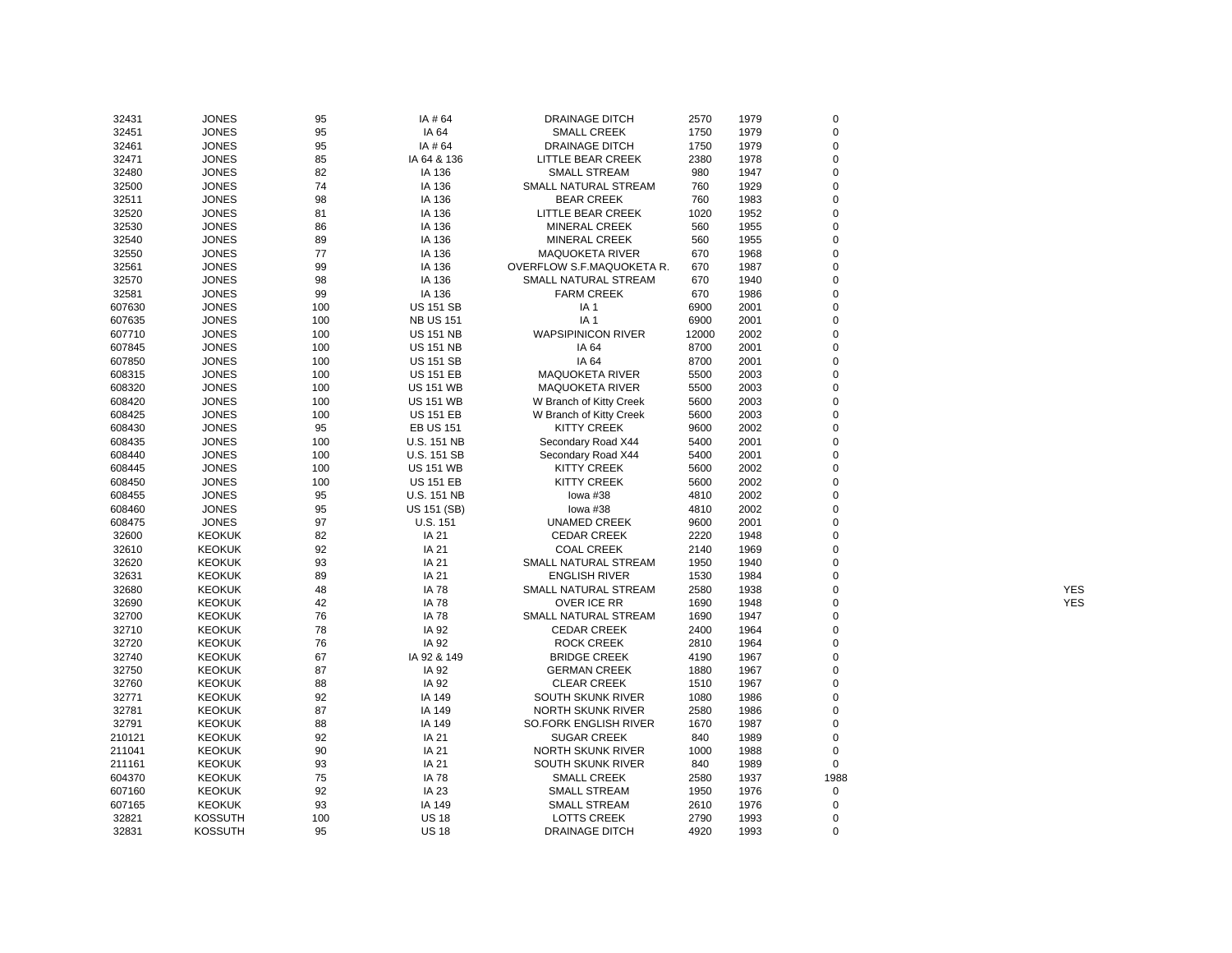| 32841  | <b>KOSSUTH</b> | 79  | <b>US 18</b>            | E FORK DES MOINES RIVER   | 6600  | 1984 | $\pmb{0}$   |            |            |
|--------|----------------|-----|-------------------------|---------------------------|-------|------|-------------|------------|------------|
| 32871  | <b>KOSSUTH</b> | 99  | <b>US 169</b>           | <b>DRAINAGE DITCH</b>     | 2190  | 1985 | $\pmb{0}$   |            |            |
| 32880  | <b>KOSSUTH</b> | 84  | <b>US 169</b>           | E FORK DES MOINES RIVER   | 2190  | 1971 | $\mathsf 0$ |            |            |
| 32890  | <b>KOSSUTH</b> | 76  | <b>US 169</b>           | E FORK DES MOINES RIVER   | 2190  | 1971 |             |            |            |
| 32900  | <b>KOSSUTH</b> | 83  | <b>US 169</b>           | E FORK DES MOINES RIVER   | 3790  | 1971 | $\mathsf 0$ |            |            |
| 32921  | <b>KOSSUTH</b> | 81  | <b>US 169</b>           | E FORK DES MOINES RIVER   | 9100  | 2008 | $\mathsf 0$ |            |            |
| 32930  | <b>KOSSUTH</b> | 59  | <b>US 169</b>           | <b>BLACK CAT CREEK</b>    | 2470  | 1928 | 1957        |            |            |
| 32940  | <b>KOSSUTH</b> | 91  | <b>US 169</b>           | E FORK DES MOINES RIVER   | 1900  | 1959 | $\mathbf 0$ |            |            |
| 32950  | <b>KOSSUTH</b> | 72  | <b>US 169</b>           | <b>MUD CREEK</b>          | 1480  | 1928 | 1962        | <b>YES</b> |            |
| 32961  | <b>KOSSUTH</b> | 87  | US 169 & IA 9           | <b>BLUE EARTH RIVER</b>   | 1310  | 1987 | 0           |            |            |
| 32981  | <b>KOSSUTH</b> | 93  | <b>US 169</b>           | <b>BLUE EARTH RIVER</b>   | 940   | 1992 | $\mathbf 0$ |            |            |
| 32990  | <b>KOSSUTH</b> | 98  | IA <sub>9</sub>         | <b>MUD CREEK</b>          | 1400  | 1931 | 1988        |            |            |
| 33001  | <b>KOSSUTH</b> | 96  | IA <sub>9</sub>         | <b>DRAINAGE DITCH</b>     | 1330  | 1977 | $\mathsf 0$ |            |            |
| 33020  | <b>KOSSUTH</b> | 50  | IA 15                   | <b>DRAINAGE DITCH</b>     | 640   | 1939 | $\mathsf 0$ |            | <b>YES</b> |
| 33030  | <b>KOSSUTH</b> | 59  | IA 15                   | <b>BLACK CAT CREEK</b>    | 490   | 1940 | 0           | <b>YES</b> |            |
| 700125 | <b>KOSSUTH</b> | 99  | U.S. 169                | <b>DRAINAGE</b>           | 1900  | 1959 | 0           |            |            |
| 33091  | LEE            | 78  | US 61 & 136             | DES MOINES RVR, RR & RD   | 5800  | 1994 | 0           |            |            |
| 33101  | LEE            | 93  | <b>US 61 NB</b>         | <b>JACK CREEK</b>         | 5400  | 2000 | 0           |            |            |
| 33115  | LEE            | 95  | <b>US 61 NB</b>         | <b>BNSF RR</b>            | 6500  | 1999 | 0           |            |            |
| 33121  | LEE            | 95  | <b>SB US 61</b>         | <b>BNSF RR</b>            | 6500  | 1999 | $\mathsf 0$ |            |            |
| 33131  | LEE            | 92  | <b>SB US 61</b>         | <b>DEVIL'S CREEK</b>      | 7500  | 2000 | $\mathbf 0$ |            |            |
| 33150  | LEE            | 79  | <b>US 61 &amp; IA 2</b> | <b>DRY CREEK</b>          | 14800 | 1915 | 1956        |            |            |
| 33161  | LEE            | 81  | <b>US 61 &amp; IA 2</b> | <b>FRENCH CREEK</b>       | 14100 | 1983 | $\mathsf 0$ |            |            |
| 33170  | LEE            | 60  | <b>US 61</b>            | SMALL NATURAL STREAM      | 9100  | 1959 | $\mathsf 0$ |            |            |
| 33180  | LEE            | 66  | <b>NB US 61</b>         | <b>LOST CREEK</b>         | 7900  | 1966 | $\mathsf 0$ |            |            |
| 33195  | LEE            | 81  | <b>US 136</b>           | SOAP CREEK & BNSF RR      | 4090  | 1974 | 0           |            |            |
| 33201  | LEE            | 70  | <b>US 136</b>           | MISSISSIPPI RIVER & RR,RD | 11600 | 1985 | 0           |            | <b>YES</b> |
| 33210  | LEE            | 94  | <b>US 218</b>           | OVER BNSF RR              | 2300  | 1971 | 0           |            | <b>YES</b> |
| 33231  | LEE            | 94  | <b>US 218 NB</b>        | <b>BIG SUGAR CREEK</b>    | 5900  | 1970 | $\mathbf 0$ |            |            |
| 33240  | LEE            | 56  | IA <sub>2</sub>         | <b>LICK CREEK</b>         | 1520  | 1930 | 1958        |            |            |
| 33250  | LEE            | 67  | IA <sub>2</sub>         | <b>SUGAR CREEK</b>        | 1960  | 1929 | 1958        |            |            |
| 33261  | LEE            | 95  | IA <sub>2</sub>         | <b>BIG SUGAR CREEK</b>    | 2680  | 1979 | 0           |            |            |
| 33271  | LEE            | 94  | IA <sub>2</sub>         | <b>DEVIL CREEK</b>        | 3970  | 1973 | $\mathsf 0$ |            |            |
| 33280  | LEE            | 6   | IA <sub>2</sub>         | MISSISSIPPI RIVER (TOLL)  | 3120  | 1927 | 0           | <b>YES</b> | <b>YES</b> |
| 33290  | LEE            | 89  | IA 16                   | LITTLE CEDAR CREEK        | 810   | 1966 | 0           |            |            |
| 33301  | LEE            | 96  | IA 16                   | LITTLE CEDAR CREEK        | 810   | 1989 | 0           |            |            |
| 33310  | LEE            | 87  | IA 16                   | <b>SUGAR CREEK</b>        | 1190  | 1966 | $\Omega$    |            |            |
| 33321  | LEE            | 97  | IA 16                   | <b>BRANCH SUGAR CREEK</b> | 970   | 1987 | $\pmb{0}$   |            |            |
| 218521 | LEE            | 94  | IA 27 N B               | <b>SUGAR CREEK</b>        | 3380  | 1989 | $\mathsf 0$ |            |            |
| 218530 | LEE            | 82  | lowa #27                | <b>SMALL STREAM</b>       | 3380  | 1947 | 2003        |            |            |
| 601110 | LEE            | 98  | <b>SB US 61</b>         | <b>LOST CREEK</b>         | 7900  | 1992 | $\mathsf 0$ |            |            |
| 603980 | LEE            | 32  | MO State Hwy-B          | <b>DES MOINES RIVER</b>   | 3380  | 1937 | $\pmb{0}$   |            | <b>YES</b> |
| 603985 | LEE            | 100 | <b>IA 27 SB</b>         | <b>DES MOINES RIVER</b>   | 3380  | 2002 | $\mathsf 0$ |            |            |
| 606725 | LEE            | 95  | <b>US 61 SB</b>         | <b>JACK CREEK</b>         | 5400  | 1998 | 0           |            |            |
| 606730 | LEE            | 95  | <b>NB US 61</b>         | <b>DEVIL'S CREEK</b>      | 7500  | 1999 | 0           |            |            |
| 607725 | LEE            | 100 | <b>US 61 NB</b>         | <b>BNSF RR</b>            | 6500  | 1999 | 0           |            |            |
| 607730 | LEE            | 100 | <b>US 61 SB</b>         | <b>BNSF RR</b>            | 6500  | 1999 | 0           |            |            |
| 607735 | LEE            | 95  | <b>US 61 NB</b>         | <b>BNSF RR</b>            | 7600  | 1999 | 0           |            |            |
| 607740 | LEE            | 95  | <b>SB US 61</b>         | <b>BNSF RR</b>            | 7600  | 1999 | 0           |            |            |
| 607920 | LEE            | 95  | lowa #27 SB             | 295TH STREET AND BNSF RR  | 3380  | 2001 | 0           |            |            |
| 607925 | LEE            | 95  | <b>HWY 27</b>           | 295TH STREET AND BNSF RR  | 3380  | 2001 | 0           |            |            |
| 607935 | LEE            | 95  | IA #27 (SB)             | <b>US 218</b>             | 3360  | 2002 | 0           |            |            |
| 607940 | LEE            | 95  | IA #27 NB               | <b>US 218</b>             | 3360  | 2002 | 0           |            |            |
| 607945 | LEE            | 95  | US 218 (NB)             | IA <sub>2</sub>           | 3890  | 2002 | $\mathsf 0$ |            |            |
|        |                |     |                         |                           |       |      |             |            |            |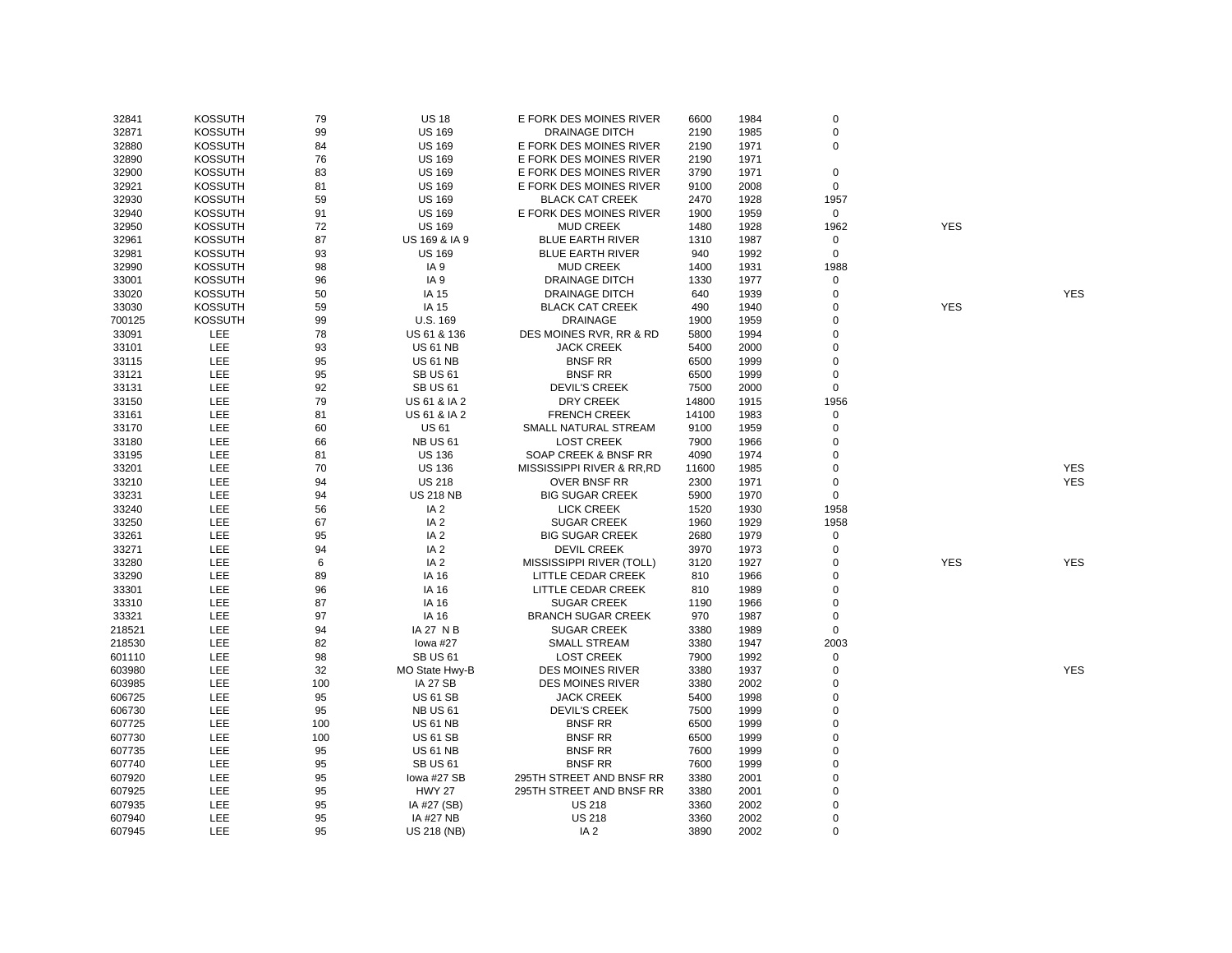| 607950 | LEE         | 95  | US 218 (SB)                | IA # 2                    | 3890        | 2002 | $\mathbf 0$ |            |
|--------|-------------|-----|----------------------------|---------------------------|-------------|------|-------------|------------|
| 607955 | LEE         | 99  | 210TH STREET               | <b>US 218</b>             | 130         | 2001 | $\mathbf 0$ |            |
| 608280 | LEE         | 100 | <b>US 218 NB</b>           | WEST BR SUGAR CREEK       | 5900        | 2003 | $\mathbf 0$ |            |
| 608285 | LEE         | 100 | <b>US 218 SB</b>           | WEST BR SUGAR CREEK       | 5900        | 2003 | $\mathbf 0$ |            |
| 608290 | LEE         | 100 | <b>US 218 SB</b>           | <b>SUGAR CREEK</b>        | 5900        | 2003 | $\mathsf 0$ |            |
| 608375 | LEE         | 97  | <b>IA 27</b>               | <b>SUGAR CREEK</b>        | 3380        | 2001 | 2003        |            |
| 609570 | LEE         | 98  | RELOC IA 2                 | RELOC US 61               | 3970        | 2010 | $\mathbf 0$ |            |
| 609580 | LEE         | 98  | <b>US 61 NB</b>            | <b>BLUFF RD</b>           | $\mathbf 0$ | 2010 | $\mathbf 0$ |            |
| 609585 | LEE         | 98  | CO RD J40                  | <b>US61</b>               | 1230        | 2010 | $\Omega$    |            |
| 609605 | LEE         | 98  | <b>BUSINESS 61</b>         | US 61 BYPASS              | 8700        | 2010 | $\mathbf 0$ |            |
| 609610 | <b>LEE</b>  | 98  | <b>CO RD J50</b>           | <b>US61</b>               | 210         | 2010 | $\Omega$    |            |
| 609615 | <b>LEE</b>  | 98  | CORD X32                   | <b>US61</b>               | 2670        | 2010 | $\mathbf 0$ |            |
| 609955 | <b>LEE</b>  | 98  | <b>US 61 NB</b>            | <b>COUNTY RD</b>          | 7600        | 2010 | $\mathbf 0$ |            |
| 609960 | LEE         | 96  | <b>US 61 SB</b>            | <b>COUNTY RD</b>          | 7600        | 2010 | $\Omega$    |            |
| 609965 | <b>LEE</b>  | 98  | <b>US 61 NB</b>            | <b>CHALK RIDGE RD</b>     | 0           | 2010 | 0           |            |
| 609970 | LEE         | 98  | <b>US 61 SB</b>            | CHALK RIDGE RD            | 0           | 2010 | $\Omega$    |            |
| 609975 | LEE         | 98  | 220TH ST                   | <b>US 61</b>              | 15          | 2010 | $\mathbf 0$ |            |
| 609990 | LEE         | 100 | <b>IA 27 NB</b>            | <b>DES MOINES RIVER</b>   | 3380        | 2002 | $\mathbf 0$ |            |
|        |             |     |                            |                           |             |      | $\mathbf 0$ |            |
| 33411  | LINN        | 87  | <b>EB US 30</b>            | <b>MORGAN CREEK</b>       | 11800       | 1992 | $\Omega$    | <b>YES</b> |
| 33451  | <b>LINN</b> | 94  | <b>EB US 30</b>            | OVER ABD. RR              | 20600       | 1976 |             |            |
| 33455  | LINN        | 100 | <b>WB US 30</b>            | Abandoned RR/Bike Trail]  | 20600       | 1974 | $\mathbf 0$ |            |
| 33461  | LINN        | 99  | <b>EB US 30</b>            | PLEASANT RUN CREEK        | 19900       | 2002 | $\Omega$    |            |
| 33462  | <b>LINN</b> | 100 | <b>WB US 30</b>            | SMALL NATURAL STREAM      | 19900       | 1975 | $\mathbf 0$ |            |
| 33470  | <b>LINN</b> | 63  | <b>EB US 30</b>            | <b>CEDAR RIVER</b>        | 19900       | 1953 | $\mathbf 0$ | <b>YES</b> |
| 33472  | LINN        | 100 | <b>WB US 30</b>            | <b>CEDAR RIVER</b>        | 19900       | 1975 | $\mathbf 0$ |            |
| 33490  | <b>LINN</b> | 84  | <b>IA 922-1ST AVE</b>      | <b>CEDAR RIVER</b>        | 15800       | 1920 | 1964        |            |
| 33540  | LINN        | 77  | <b>NB US 151</b>           | <b>CRAB APPLE CREEK</b>   | 13600       | 1961 | $\mathbf 0$ | <b>YES</b> |
| 33550  | LINN        | 76  | <b>SB US 151</b>           | <b>BIG CREEK</b>          | 13600       | 1961 | $\mathbf 0$ |            |
| 33560  | <b>LINN</b> | 90  | <b>SB US 151</b>           | <b>BIG CREEK</b>          | 9500        | 1960 | $\mathbf 0$ |            |
| 33571  | <b>LINN</b> | 93  | IA <sub>1</sub>            | <b>CEDAR RIVER</b>        | 5100        | 1992 | $\mathbf 0$ |            |
| 33581  | <b>LINN</b> | 87  | IA <sub>1</sub>            | SMALL NATURAL STREAM      | 5100        | 1991 | $\mathbf 0$ |            |
| 33610  | LINN        | 87  | <b>NB US 151</b>           | OVER US 30 (E.JCT)        | 8500        | 1965 | 1991        | <b>YES</b> |
| 33612  | LINN        | 92  | SB US 151-IA 13            | OVER US 30                | 8500        | 1975 | $\mathbf 0$ |            |
| 33620  | <b>LINN</b> | 77  | <b>NB.US 151&amp; IA13</b> | <b>BIG CREEK</b>          | 15800       | 1965 | $\mathbf 0$ |            |
| 33630  | LINN        | 81  | US 151 & IA 13             | UP RR                     | 15800       | 1964 | 0           | <b>YES</b> |
| 33635  | LINN        | 90  | US 151 & IA 13             | OVER UP RR                | 15800       | 1998 | $\mathbf 0$ |            |
| 33651  | <b>LINN</b> | 100 | <b>SBIA13</b>              | <b>EAST INDIAN CREEK</b>  | 7400        | 1987 | $\mathbf 0$ |            |
| 33655  | <b>LINN</b> | 96  | <b>NB IA 13</b>            | <b>EAST INDIAN CREEK</b>  | 7400        | 1973 | $\Omega$    |            |
| 33661  | <b>LINN</b> | 92  | <b>NB IA 13</b>            | OVER CC RR                | 7400        | 1973 | $\Omega$    | <b>YES</b> |
| 33665  | LINN        | 96  | <b>SBIA13</b>              | OVER CC RR                | 7400        | 1973 | $\Omega$    |            |
| 33671  | LINN        | 98  | IA 13                      | <b>WAPSIPINICON RIVER</b> | 6100        | 1973 | $\mathbf 0$ |            |
| 33681  | LINN        | 85  | IA 13                      | <b>HEATON'S CREEK</b>     | 5300        | 1976 | $\mathbf 0$ |            |
| 33691  | <b>LINN</b> | 97  | IA 13                      | <b>BUFFALO CREEK</b>      | 4580        | 1976 | $\mathbf 0$ |            |
| 33701  | <b>LINN</b> | 96  | IA 13                      | SMALL NATURAL STREAM      | 4170        | 1976 | $\mathbf 0$ |            |
| 33711  | <b>LINN</b> | 92  | IA 13                      | SMALL NATURAL STREAM      | 3990        | 1975 | $\mathsf 0$ |            |
| 33770  | LINN        | 42  | <b>US 151</b>              | OVER UP RR                | 8700        | 1934 | 1961        | <b>YES</b> |
| 33780  | <b>LINN</b> | 35  | <b>US 151</b>              | PRAIRIE CREEK             | 8700        | 1926 | 1961        |            |
| 33790  | LINN        | 88  | <b>US 151</b>              | DRAINAGE DITCH            | 8700        | 1933 | 1961        |            |
| 33800  | LINN        | 79  | <b>US 151</b>              | <b>DRAINAGE DITCH</b>     | 9600        | 1933 | 1961        |            |
| 600530 | <b>LINN</b> | 92  | <b>WRIGHT BROS BLV</b>     | <b>OVER I-380</b>         | 9430        | 1971 | $\mathbf 0$ |            |
| 600540 | <b>LINN</b> | 75  | WALFORD RD.                | <b>OVER I-380</b>         | 90          | 1971 | $\mathbf 0$ |            |
| 600560 | <b>LINN</b> | 96  | I-380 EB RP, S-E           | RAMP F OVER I-380         | 10500       | 1975 | $\mathbf 0$ | <b>YES</b> |
| 600565 | <b>LINN</b> | 95  | <b>NB I-380</b>            | CIC RR & CITY ST          | 62500       | 1975 | $\mathbf 0$ | <b>YES</b> |
| 600570 | <b>LINN</b> | 93  | SB I-380                   | OVER CIC RR & CITY ST     | 62500       | 1975 | $\Omega$    | <b>YES</b> |
|        |             |     |                            |                           |             |      |             |            |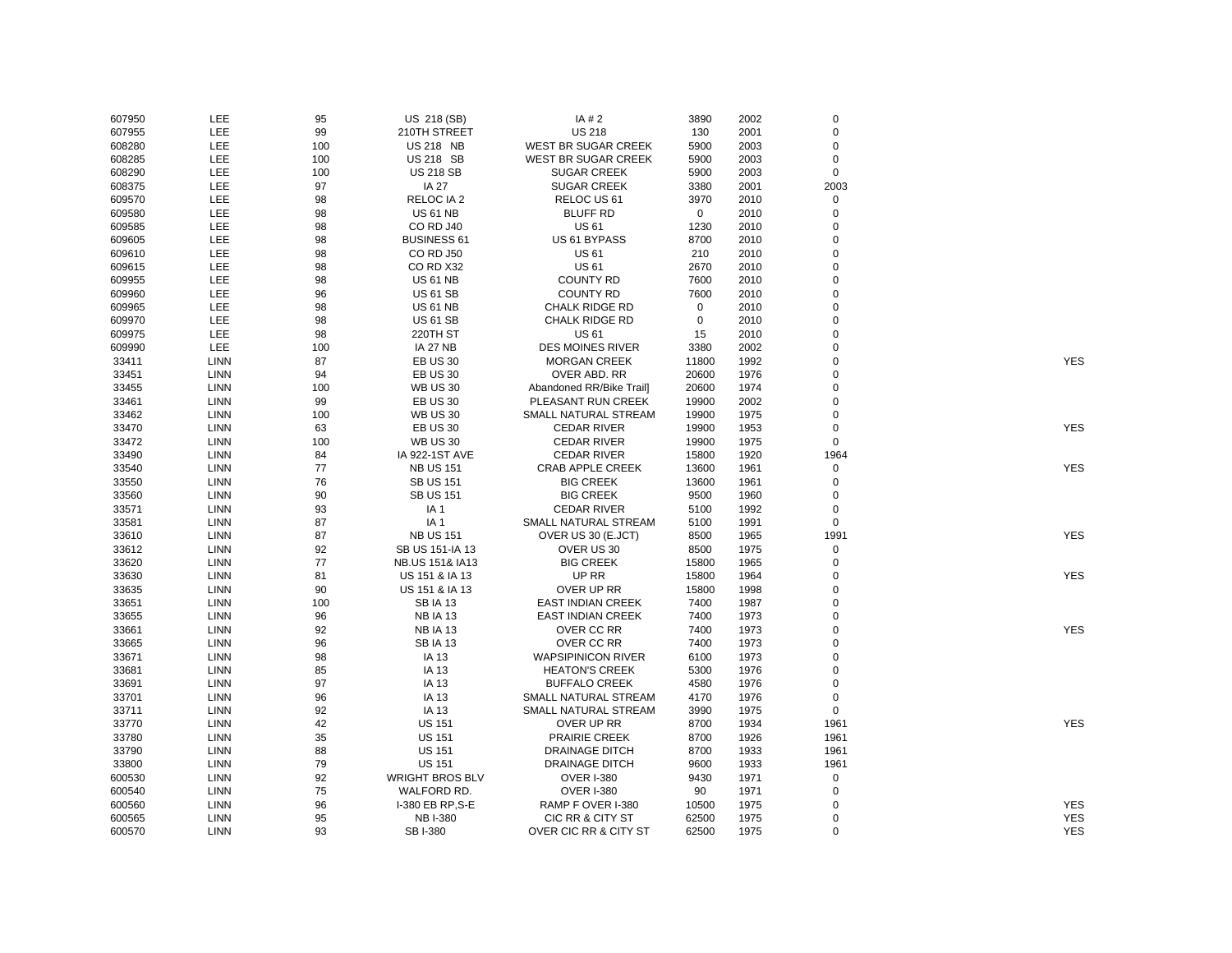| 600597 | LINN        | 91  | 6TH ST.SW.          | OVER US 30                         | 13700 | 1975         | 0           |            |            |
|--------|-------------|-----|---------------------|------------------------------------|-------|--------------|-------------|------------|------------|
| 600600 | <b>LINN</b> | 91  | KIRKWOOD BLVD       | OVER US 30                         | 14500 | 1975         | $\mathbf 0$ |            |            |
| 600602 | <b>LINN</b> | 95  | J ST                | <b>US 30</b>                       | 1560  | 1975         | $\Omega$    |            |            |
| 600606 | LINN        | 100 | I-380 RAMP F EB     | RAMP F OVER US 30                  | 10500 | 1975         | $\Omega$    |            |            |
| 600610 | LINN        | 100 | EB RAMP F           | OVER J STREET S.W.                 | 10500 | 1975         | $\mathbf 0$ |            |            |
| 600613 | <b>LINN</b> | 91  | I-380 RAMP A WB     | WB RAMP OVER J STREET              | 9900  | 1975         | $\Omega$    |            | <b>YES</b> |
| 600640 | <b>LINN</b> | 98  | <b>C STREET</b>     | OVER US 30                         | 11400 | 1976         | $\Omega$    |            |            |
| 601145 | LINN        | 100 | <b>NB US 151</b>    | <b>BIG CREEK</b>                   | 9500  | 1992         | 0           |            |            |
| 601670 | <b>LINN</b> | 82  | IA 100              | <b>SQUAW CREEK</b>                 | 12700 | 1995         | $\mathbf 0$ |            |            |
| 603010 | <b>LINN</b> | 97  | <b>NB I-380</b>     | OVER UP RR                         | 62500 | 1974         | $\mathbf 0$ |            |            |
| 603012 | LINN        | 96  | <b>SBI-380</b>      | OVER UP RR                         | 62500 | 1974         | $\mathbf 0$ |            |            |
| 603020 | LINN        | 96  | <b>NB I-380</b>     | OVER 33RD AVE                      | 56600 | 1974         | $\Omega$    |            |            |
| 603022 | <b>LINN</b> | 95  | SB I-380            | OVER 33RD AVE                      | 56600 | 1974         | $\mathbf 0$ |            |            |
| 603685 | <b>LINN</b> | 92  | <b>NB I-380</b>     | OVER IA 922                        | 58700 | 1979         | $\Omega$    |            | <b>YES</b> |
| 603688 | LINN        | 95  | <b>SBI-380</b>      | OVER IA 922                        | 58700 | 1979         | $\Omega$    |            | <b>YES</b> |
| 603690 | <b>LINN</b> | 87  | <b>NB I-380</b>     | OVER CITY STREETS AND RR           | 58700 | 1979         | $\Omega$    |            | <b>YES</b> |
| 603692 | <b>LINN</b> | 92  | SB I-380            | Over City Streets & RR             | 58700 | 1979         | $\mathbf 0$ |            |            |
| 603700 | <b>LINN</b> | 74  | $I - 380$           | OVER CEDAR RIVER & HWY             | 58700 | 1979         | 0           |            | <b>YES</b> |
| 603850 | <b>LINN</b> | 77  | 7TH ST NE           | <b>OVER I-380</b>                  | 10700 | 1972         | $\Omega$    |            |            |
| 603860 | <b>LINN</b> | 81  | 8TH ST NE           | <b>OVER I-380</b>                  | 3517  | 1972         | $\Omega$    |            |            |
| 603920 | <b>LINN</b> | 96  | RAMP BR E-1         | OVER 3RD ST & RELOC 3RD            | 1780  | 1979         | $\Omega$    |            | <b>YES</b> |
| 603930 | LINN        | 83  | RAMP BR D-3         | OVER CITY ST R.O.W                 | 6300  | 1979         | $\Omega$    |            |            |
| 603940 | LINN        | 95  | RAMP BR D-4         | OVER CITY ST R.O.W                 | 5600  | 1979         | $\mathbf 0$ |            | <b>YES</b> |
| 603950 | <b>LINN</b> | 86  | RAMP BR E-2         | 2ND ST N.E.                        | 3480  | 1979         | $\Omega$    |            | <b>YES</b> |
| 603960 | <b>LINN</b> | 80  | RAMP <sub>F-1</sub> | OVER 2ND ST N.E.                   | 2850  | 1979         | $\Omega$    |            | <b>YES</b> |
|        |             | 92  |                     |                                    |       |              | $\Omega$    |            | <b>YES</b> |
| 603970 | <b>LINN</b> |     | RAMP BR F-2         | OVER 2ND ST N.E.                   | 2850  | 1979<br>1980 | $\mathbf 0$ |            |            |
| 604110 | <b>LINN</b> | 100 | NB US 151/922       | OVER US 30 (W.JCT)                 | 13700 |              |             |            |            |
| 604120 | <b>LINN</b> | 100 | SB US 151/922       | OVER US 30 (W.JCT)                 | 13700 | 1980         | $\mathbf 0$ |            |            |
| 604130 | <b>LINN</b> | 88  | EDGEWOOD RD         | OVER US 30                         | 7300  | 1980         | $\Omega$    | <b>YES</b> |            |
| 604140 | LINN        | 100 | <b>EB US 30</b>     | <b>OVER RR, CREEK &amp; STREET</b> | 35200 | 1980         | 0           |            |            |
| 604150 | <b>LINN</b> | 98  | <b>WB US 30</b>     | OVER RR, CREEK & STREET            | 35200 | 1980         | $\mathbf 0$ |            |            |
| 604160 | <b>LINN</b> | 100 | <b>EB US 30</b>     | OVER CIC RR SPUR                   | 35200 | 1980         | $\Omega$    |            |            |
| 604170 | <b>LINN</b> | 100 | <b>WB US 30</b>     | <b>OVER CIC RR SPUR</b>            | 35200 | 1980         | $\mathbf 0$ |            |            |
| 604180 | LINN        | 100 | <b>EB US 30</b>     | <b>OVER CIC RR</b>                 | 35200 | 1979         | 0           |            |            |
| 604190 | <b>LINN</b> | 94  | <b>WB US 30</b>     | OVER CIC RR                        | 35200 | 1979         | $\mathbf 0$ |            |            |
| 604200 | <b>LINN</b> | 82  | US 30, 151, & 218   | <b>CREEK</b>                       | 30600 | 1975         | $\Omega$    |            |            |
| 604210 | LINN        | 80  | <b>NB I-380</b>     | OVER CC RR & ASH PIT               | 65500 | 1979         | $\Omega$    |            |            |
| 604220 | LINN        | 80  | <b>SBI-380</b>      | OVER CC RR & ASH PIT               | 65500 | 1979         | $\mathbf 0$ |            |            |
| 604230 | <b>LINN</b> | 92  | <b>NB I-380</b>     | OVER CC RR                         | 80500 | 1980         | $\Omega$    |            |            |
| 604240 | <b>LINN</b> | 97  | <b>SB I-380</b>     | OVER CC RR                         | 80500 | 1980         | $\Omega$    |            |            |
| 604250 | LINN        | 96  | <b>NB I-380</b>     | OVER H AVE N.E.                    | 73200 | 1980         | $\Omega$    |            |            |
| 604260 | <b>LINN</b> | 98  | SB I-380            | OVER H AVE N.E.                    | 73200 | 1980         | $\Omega$    |            |            |
| 604270 | <b>LINN</b> | 98  | <b>NB I-380</b>     | OVER J AVE N.E. & MCCLOUD          | 80500 | 1980         | $\Omega$    |            |            |
| 604280 | LINN        | 97  | <b>SBI-380</b>      | OVER J AVE N.E. & MCCLOUD          | 80500 | 1980         | $\Omega$    |            |            |
| 604290 | <b>LINN</b> | 96  | <b>NB I-380</b>     | OVER COLDSTREAM AVE N.E.           | 73300 | 1980         | $\Omega$    |            |            |
| 604300 | <b>LINN</b> | 92  | SB I-380            | OVER COLDSTREAM AVE N.E.           | 73300 | 1980         | $\mathbf 0$ |            | <b>YES</b> |
| 604310 | <b>LINN</b> | 93  | <b>GLASS RD</b>     | <b>OVER I-380</b>                  | 11800 | 1980         | $\Omega$    |            |            |
| 604320 | LINN        | 98  | IA 100              | OVER CENTER POINT RD.              | 13900 | 1981         | $\Omega$    |            |            |
| 604700 | <b>LINN</b> | 98  | <b>NB I-380</b>     | NB OVER 42ND ST                    | 69500 | 1981         | $\Omega$    |            |            |
| 604705 | <b>LINN</b> | 98  | SB I-380            | SB OVER 42ND ST                    | 69500 | 1981         | $\mathbf 0$ |            |            |
| 604710 | LINN        | 83  | EB COLL IA 100      | <b>OVER I-380</b>                  | 10700 | 1982         | $\Omega$    |            |            |
| 604715 | LINN        | 98  | IA 100              | <b>OVER I-380 &amp; RR</b>         | 13900 | 1982         | $\Omega$    |            |            |
| 604720 | <b>LINN</b> | 90  | WB COLL IA 100      | <b>OVER I-380</b>                  | 2400  | 1982         | $\mathbf 0$ |            |            |
| 604725 | <b>LINN</b> | 98  | SE RAMP I-380       | OVER CC RR & trail                 | 7700  | 1982         | $\Omega$    |            |            |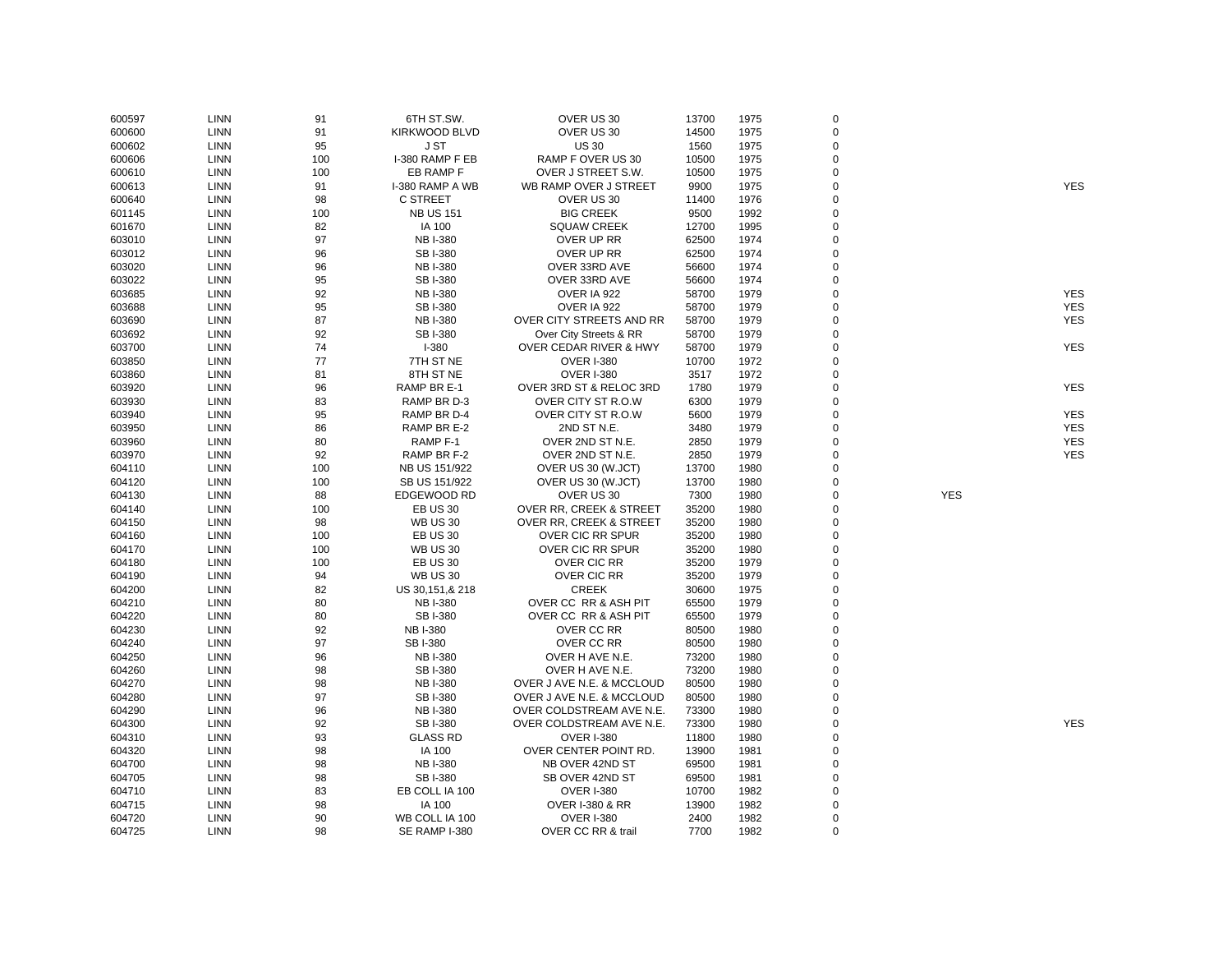| 604730 | LINN          | 99  | <b>BLAIRSFERRY RD</b> | <b>OVER I-380</b>          | 28200 | 1980 | 0           |            |
|--------|---------------|-----|-----------------------|----------------------------|-------|------|-------------|------------|
| 604735 | LINN          | 97  | <b>EMMONS ST</b>      | <b>OVER I-380</b>          | 4190  | 1980 | 0           |            |
| 604740 | <b>LINN</b>   | 99  | <b>BOYSON ROAD</b>    | <b>OVER I-380</b>          | 15300 | 1982 | $\mathbf 0$ |            |
| 604800 | <b>LINN</b>   | 97  | EB COLL IA 100        | OVER CC RR & BIKE PATH     | 9600  | 1982 | 0           |            |
| 604805 | <b>LINN</b>   | 92  | WB COLL IA 100        | OVER CC RR & bike trail    | 1570  | 1982 | $\mathbf 0$ |            |
| 605040 | <b>LINN</b>   | 100 | <b>TOWER TERRACE</b>  | <b>OVER I-380</b>          | 2300  | 1984 | $\mathbf 0$ |            |
| 605045 | LINN          | 100 | E-34 - TODDVILLE      | <b>OVER I-380</b>          | 5090  | 1983 | $\mathbf 0$ |            |
| 605050 | LINN          | 89  | FM MIDWAY RD          | <b>OVER I-380</b>          | 260   | 1983 | 0           | <b>YES</b> |
| 605055 | <b>LINN</b>   | 98  | <b>NB I-380</b>       | <b>EAST OTTER CREEK</b>    | 26500 | 1983 | $\mathbf 0$ |            |
| 605060 | <b>LINN</b>   | 98  | <b>SBI-380</b>        | <b>EAST OTTER CREEK</b>    | 26500 | 1983 | 0           |            |
| 605065 | <b>LINN</b>   | 76  | <b>HAGERMAN RD</b>    | <b>OVER I-380</b>          | 120   | 1983 | 0           |            |
| 605070 | LINN          | 98  | <b>NB I-380</b>       | <b>WEST OTTER CREEK</b>    | 26500 | 1983 | $\Omega$    | <b>YES</b> |
| 605075 | <b>LINN</b>   | 96  | <b>SBI-380</b>        | <b>WEST OTTER CREEK</b>    | 26500 | 1983 | $\mathbf 0$ | <b>YES</b> |
| 605080 | LINN          | 84  | <b>QUAIL RIDGE RD</b> | <b>OVER I-380</b>          | 140   | 1983 | $\mathbf 0$ |            |
| 605085 | LINN          | 76  | <b>BOAR RD</b>        | <b>OVER I-380</b>          | 35    | 1983 | $\mathbf 0$ |            |
| 605090 | <b>LINN</b>   | 100 | <b>SR W-36</b>        | <b>OVER I-380</b>          | 5600  | 1983 | 0           |            |
| 605095 | <b>LINN</b>   | 93  | CEDAR RIDGE RD.       | <b>OVER I-380</b>          | 80    | 1982 | $\mathbf 0$ | <b>YES</b> |
| 605100 | <b>LINN</b>   | 98  | <b>NB I-380</b>       | <b>EAST BLUE CREEK</b>     | 21000 | 1982 | $\Omega$    |            |
| 605105 | <b>LINN</b>   | 94  | SB I-380              | <b>EAST BLUE CREEK</b>     | 21000 | 1982 | $\Omega$    |            |
|        |               | 95  | <b>NBI-380</b>        | <b>WEST BLUE CREEK</b>     |       | 1982 | $\mathbf 0$ |            |
| 605110 | LINN          | 98  |                       |                            | 21000 |      |             |            |
| 605115 | LINN          |     | SB I-380              | <b>WEST BLUE CREEK</b>     | 21000 | 1982 | 0           |            |
| 605120 | <b>LINN</b>   | 99  | SR E2W                | $I - 380$                  | 1070  | 1984 | $\mathbf 0$ |            |
| 605680 | <b>LINN</b>   | 98  | STONEY POINT RD       | OVER US 30 & US 218        | 2470  | 1985 | 0           |            |
| 605685 | <b>LINN</b>   | 100 | <b>FAIRFAX RD</b>     | OVER RELOC US 30           | 1490  | 1985 | 0           |            |
| 605690 | <b>LINN</b>   | 99  | RAMP B TO 16TH        | OVER US 30                 | 1670  | 1985 | $\Omega$    |            |
| 605990 | LINN          | 96  | NB RAMP D-1           | <b>OVER 8TH AVE SW</b>     | 6300  | 1975 | 0           | <b>YES</b> |
| 606295 | LINN          | 95  | <b>SB US 151</b>      | <b>CRAB APPLE CREEK</b>    | 13600 | 1992 | $\mathbf 0$ |            |
| 606300 | LINN          | 97  | <b>NB US 151</b>      | <b>BIG CREEK</b>           | 13600 | 1992 | $\mathbf 0$ |            |
| 606305 | <b>LINN</b>   | 100 | <b>WB US 30</b>       | <b>MORGAN CREEK</b>        | 11800 | 1992 | $\mathbf 0$ |            |
| 606320 | <b>LINN</b>   | 95  | <b>EB IA 100</b>      | <b>INDIAN CREEK</b>        | 19600 | 1995 | 0           |            |
| 607000 | <b>LINN</b>   | 98  | <b>NB I-380</b>       | OVER US 30                 | 39800 | 1975 | $\mathbf 0$ |            |
| 607010 | LINN          | 98  | <b>SBI-380</b>        | OVER US 30                 | 39800 | 1975 | $\Omega$    |            |
| 607030 | <b>LINN</b>   | 97  | 27TH AVE              | <b>OVER I-380</b>          | 1000  | 1975 | $\mathbf 0$ |            |
| 607040 | LINN          | 78  | <b>WILSON AVE</b>     | <b>OVER I-380</b>          | 12200 | 1972 | $\mathbf 0$ |            |
| 607050 | <b>LINN</b>   | 82  | 76TH AVE SW           | <b>OVER I-380</b>          | 1990  | 1975 | $\mathbf 0$ | <b>YES</b> |
| 607060 | <b>LINN</b>   | 85  | <b>NB I-380</b>       | OVER 15TH & 16TH AV SW     | 71000 | 1975 | $\mathbf 0$ |            |
| 607070 | <b>LINN</b>   | 97  | <b>SBI-380</b>        | OVER 15TH AVE SW           | 71000 | 1975 | $\mathbf 0$ |            |
| 607080 | <b>LINN</b>   | 98  | <b>NB I-380</b>       | CIC RR & 8TH AVE           | 71000 | 1973 | $\mathbf 0$ |            |
| 607090 | LINN          | 95  | <b>SB I-380</b>       | OVER CIC RR & 8TH AVE      | 71000 | 1975 | 0           |            |
| 607100 | LINN          | 96  | <b>NB I-380</b>       | 5TH AVE SW                 | 58700 | 1975 | $\mathbf 0$ |            |
| 607110 | LINN          | 95  | <b>SBI-380</b>        | OVER 5TH AVE SW            | 58700 | 1975 | 0           |            |
| 607120 | <b>LINN</b>   | 82  | US 30 & 151           | <b>DRAINAGE DITCH</b>      | 31900 | 1975 | $\mathsf 0$ |            |
| 607485 | LINN          | 95  | US 151 & IA 13        | <b>BIG CREEK</b>           | 15800 | 1998 | $\mathbf 0$ |            |
| 607510 | <b>LINN</b>   | 86  | <b>US 30</b>          | <b>SMALL STREAM</b>        | 10600 | 1951 | 1999        |            |
| 607515 | <b>LINN</b>   | 85  | <b>US 151</b>         | <b>CREEK</b>               | 18100 | 1960 | 1996        |            |
| 608115 | <b>LINN</b>   | 95  | IA 100                | <b>INDIAN CREEK</b>        | 19600 | 1995 | $\mathbf 0$ |            |
| 33941  | LOUISA        | 93  | <b>US61</b>           | HONEY CREEK                | 4210  | 1997 | 0           |            |
| 33951  | LOUISA        | 97  | <b>US 61</b>          | <b>DRAINAGE DITCH</b>      | 4210  | 1985 | 0           |            |
| 33961  | <b>LOUISA</b> | 95  | <b>US 61</b>          | <b>MILLRACE CREEK</b>      | 4250  | 1985 | $\mathbf 0$ |            |
| 33971  | LOUISA        | 95  | <b>US 61</b>          | <b>OVERFLOW IOWA RIVER</b> | 4250  | 1985 | 0           |            |
| 33981  | LOUISA        | 95  | <b>US 61</b>          | <b>OVERFLOW IOWA RIVER</b> | 4250  | 1985 | $\mathbf 0$ |            |
| 33991  | LOUISA        | 95  | <b>US 61</b>          | <b>OVERFLOW IOWA RIVER</b> | 4250  | 1985 | 0           |            |
| 34001  | <b>LOUISA</b> | 95  | <b>US61</b>           | <b>MUSKRAT LAKE</b>        | 4250  | 1985 | $\mathbf 0$ |            |
| 34011  | <b>LOUISA</b> | 84  | <b>US61</b>           | <b>IOWA RIVER</b>          | 4250  | 1980 | $\mathbf 0$ |            |
|        |               |     |                       |                            |       |      |             |            |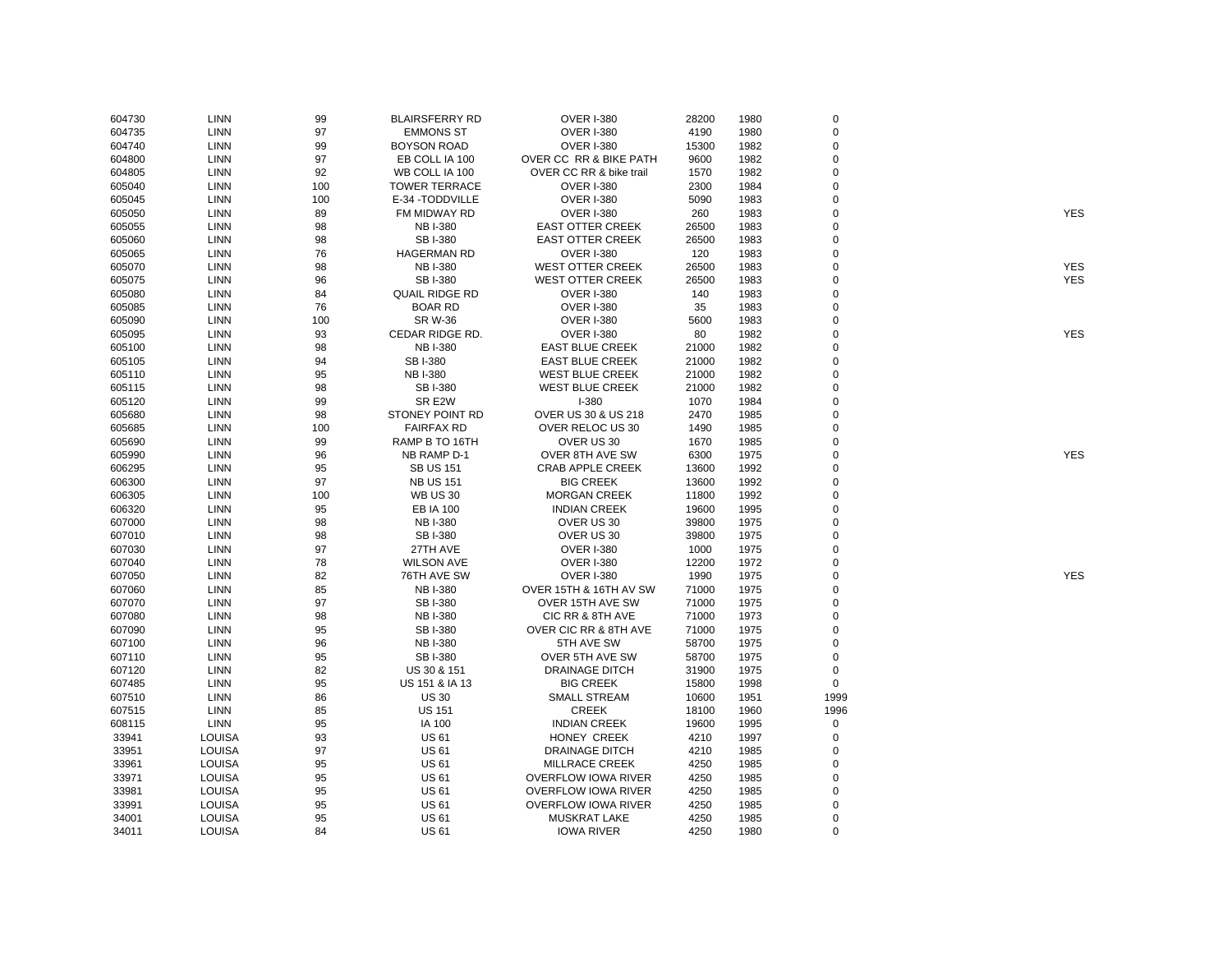| 34031  | LOUISA        | 98  | US 61 & IA 92     | <b>OVER IMRL RR</b>         | 5600 | 1977 | $\mathbf 0$ |            |            |
|--------|---------------|-----|-------------------|-----------------------------|------|------|-------------|------------|------------|
| 34061  | LOUISA        | 86  | <b>IA 70</b>      | <b>IOWA RIVER</b>           | 1960 | 1989 | 0           |            |            |
| 34070  | LOUISA        | 86  | <b>IA 78</b>      | SMALL NATURAL STREAM        | 1070 | 1952 | $\mathbf 0$ |            |            |
| 34080  | <b>LOUISA</b> | 68  | <b>IA 78</b>      | OTTER CREEK                 | 1750 | 1951 | 0           |            |            |
| 34091  | LOUISA        | 96  | IA 92             | <b>MONKEY RUN CREEK</b>     | 3010 | 1984 | $\mathbf 0$ |            |            |
| 34101  | LOUISA        | 100 | IA 92             | MONKEY RUN CREEK            | 2600 | 1984 | 0           |            |            |
| 34111  | LOUISA        | 98  | IA 92             | City Streets/ Parking Lot   | 2600 | 1995 | 0           |            |            |
| 34121  | <b>LOUISA</b> | 78  | IA 92             | <b>IOWA RIVER</b>           | 4090 | 1985 | $\mathbf 0$ |            |            |
| 34131  | LOUISA        | 98  | IA 92             | <b>DRAINAGE DITCH #25</b>   | 3080 | 1976 | $\mathbf 0$ |            |            |
| 34151  | LOUISA        | 93  | IA 92             | <b>INDIAN CREEK</b>         | 3080 | 1992 | $\mathbf 0$ |            |            |
| 34161  | LOUISA        | 93  | IA 92             | LITTLE INDIAN CREEK         | 3080 | 1977 | $\mathbf 0$ |            |            |
| 601420 | LOUISA        | 100 | RELOC.IA.70       | <b>SHORT CREEK</b>          | 1270 | 1994 | $\mathbf 0$ |            |            |
| 34210  | <b>LUCAS</b>  | 95  | <b>US 34</b>      | SMALL NATURAL STREAM        | 2760 | 1964 | 0           |            |            |
| 34221  | <b>LUCAS</b>  | 96  | US 34 & 65        | <b>OVER BNSF RR</b>         | 3980 | 1974 | $\mathbf 0$ |            |            |
| 34250  | <b>LUCAS</b>  | 36  | <b>US 34</b>      | WHITE BREAST CREEK          | 3700 | 1921 | 1957        |            |            |
| 34260  | <b>LUCAS</b>  | 45  | <b>US 34</b>      | SMALL NATURAL STREAM        | 3700 | 1921 | 1957        |            |            |
|        |               |     |                   |                             |      |      |             |            |            |
| 34280  | <b>LUCAS</b>  | 79  | <b>US 34</b>      | Over abandonRR/ Bike path   | 3230 | 1960 | 0           | <b>YES</b> |            |
| 34290  | <b>LUCAS</b>  | 79  | <b>US 34</b>      | SMALL NATURAL STREAM        | 3230 | 1960 | $\mathbf 0$ |            |            |
| 34310  | <b>LUCAS</b>  | 55  | <b>US 34</b>      | over BNSF & UP RR`S         | 2830 | 1960 | 0           | <b>YES</b> |            |
| 34320  | <b>LUCAS</b>  | 73  | <b>US 34</b>      | <b>CITY RESERVOIR INLET</b> | 2920 | 1958 | $\mathbf 0$ |            |            |
| 34330  | <b>LUCAS</b>  | 73  | <b>SR 265 TRL</b> | LITTLE WHITE BREAST CREEK   | 2920 | 1958 | 0           |            | <b>YES</b> |
| 34340  | <b>LUCAS</b>  | 60  | <b>US 34</b>      | LITTLE WHITE BREAST CREEK   | 2920 | 1958 | $\mathbf 0$ |            |            |
| 34351  | <b>LUCAS</b>  | 99  | <b>US 65</b>      | <b>HAMILTON CREEK</b>       | 1280 | 1991 | 0           |            |            |
| 34361  | <b>LUCAS</b>  | 78  | <b>US 65</b>      | <b>CHARITON RIVER</b>       | 1280 | 1991 | 0           |            |            |
| 34371  | <b>LUCAS</b>  | 99  | <b>US 65</b>      | <b>WHITE BREAST CREEK</b>   | 1280 | 1991 | $\mathbf 0$ |            |            |
| 34381  | <b>LUCAS</b>  | 97  | <b>US 65</b>      | <b>WHITE BREAST CREEK</b>   | 1280 | 1991 | $\mathbf 0$ |            |            |
| 34401  | <b>LUCAS</b>  | 98  | IA 14             | <b>WOLF CREEK</b>           | 1550 | 2006 | $\mathbf 0$ |            |            |
| 34411  | <b>LUCAS</b>  | 89  | <b>IA 14</b>      | <b>CHARITON RIVER</b>       | 2430 | 1988 | $\mathbf 0$ |            |            |
| 34420  | <b>LUCAS</b>  | 84  | IA 14             | OVER US 34                  | 2430 | 1960 | $\mathbf 0$ |            |            |
| 34441  | <b>LUCAS</b>  | 98  | <b>IA 14</b>      | WHITE BREAST CREEK          | 2950 | 1979 | 0           |            |            |
| 34451  | <b>LUCAS</b>  | 96  | <b>IA 14</b>      | OVER UP RR                  | 1980 | 1978 | $\mathbf 0$ |            |            |
| 34460  | <b>LUCAS</b>  | 72  | <b>IA 14</b>      | <b>ENGLISH CREEK</b>        | 1980 | 1931 | 1955        | <b>YES</b> |            |
| 225320 | <b>LUCAS</b>  | 83  | PK 693 410th St   | <b>LOST BRANCH CREEK</b>    | 20   | 1900 | 1995        |            |            |
| 225981 | <b>LUCAS</b>  | 97  | SP 510th (693)    | POSSUM HOLLOW CREEK         | 25   | 2002 | $\mathbf 0$ |            |            |
| 226791 | <b>LUCAS</b>  | 97  | 467th (S.FORST)   | BR OF WHITEBREAST CREEK     | 10   | 1996 | $\mathbf 0$ |            |            |
| 606270 | <b>LUCAS</b>  | 92  | <b>US 65</b>      | <b>WHITE BREAST CREEK</b>   | 1280 | 1992 | 0           |            | <b>YES</b> |
| 34481  | <b>LYON</b>   | 93  | <b>US 18</b>      | <b>BIG SIOUX RIVER</b>      | 1920 | 1978 | 0           |            |            |
| 34491  | <b>LYON</b>   | 99  | <b>US 18</b>      | <b>DRAINAGE DITCH</b>       | 1920 | 1975 | $\mathbf 0$ |            |            |
| 34501  | <b>LYON</b>   | 100 | <b>US 18</b>      | DRY RUN CREEK               | 1700 | 1975 | 0           |            |            |
| 34511  | <b>LYON</b>   | 96  | <b>US75</b>       | LITTLE ROCK RIVER           | 1320 | 1975 | $\mathbf 0$ |            |            |
| 34521  | <b>LYON</b>   | 81  | <b>US75</b>       | <b>ROCK RIVER</b>           | 1580 | 1975 | 0           |            |            |
| 34535  | <b>LYON</b>   | 74  | US 75 & IA 9      | <b>MOON CREEK</b>           | 3590 | 1972 | $\mathbf 0$ |            |            |
| 34550  | <b>LYON</b>   | 100 | <b>US75</b>       | <b>DRAINAGE DITCH</b>       | 1130 | 1935 | 1985        |            |            |
| 34560  | <b>LYON</b>   | 83  | IA <sub>9</sub>   | SMALL NATURAL STREAM        | 2530 | 1940 | 1985        |            |            |
|        | <b>LYON</b>   | 94  | IA <sub>9</sub>   | <b>BLOODRUN CREEK</b>       | 2530 | 1977 | $\mathbf 0$ |            |            |
| 34571  |               | 97  |                   |                             | 3220 |      | 0           |            |            |
| 34591  | <b>LYON</b>   |     | IA 9              | <b>SMALL STREAM</b>         |      | 1980 |             |            |            |
| 34601  | <b>LYON</b>   | 99  | IA <sub>9</sub>   | <b>MUD CREEK</b>            | 2530 | 1975 | 0           |            |            |
| 34611  | <b>LYON</b>   | 99  | IA <sub>9</sub>   | <b>SMALL STREAM</b>         | 2640 | 1982 | $\mathbf 0$ |            |            |
| 34621  | <b>LYON</b>   | 99  | IA <sub>9</sub>   | <b>OVER BNSF RR</b>         | 2640 | 1982 | 0           |            |            |
| 34625  | <b>LYON</b>   | 99  | IA <sub>9</sub>   | <b>MOON CREEK</b>           | 2640 | 1974 | 0           |            |            |
| 34645  | <b>LYON</b>   | 95  | IA <sub>9</sub>   | <b>ROCK RIVER</b>           | 4550 | 1974 | 0           |            |            |
| 34651  | <b>LYON</b>   | 89  | IA <sub>9</sub>   | LITTLE ROCK RIVER           | 1420 | 1987 | $\mathbf 0$ |            |            |
| 34690  | <b>LYON</b>   | 89  | IA 182            | <b>SMALL STREAM</b>         | 1500 | 1955 | $\mathbf 0$ |            |            |
| 34700  | <b>LYON</b>   | 80  | IA 182            | <b>SMALL STREAM</b>         | 1500 | 1955 | $\mathbf 0$ |            |            |

YES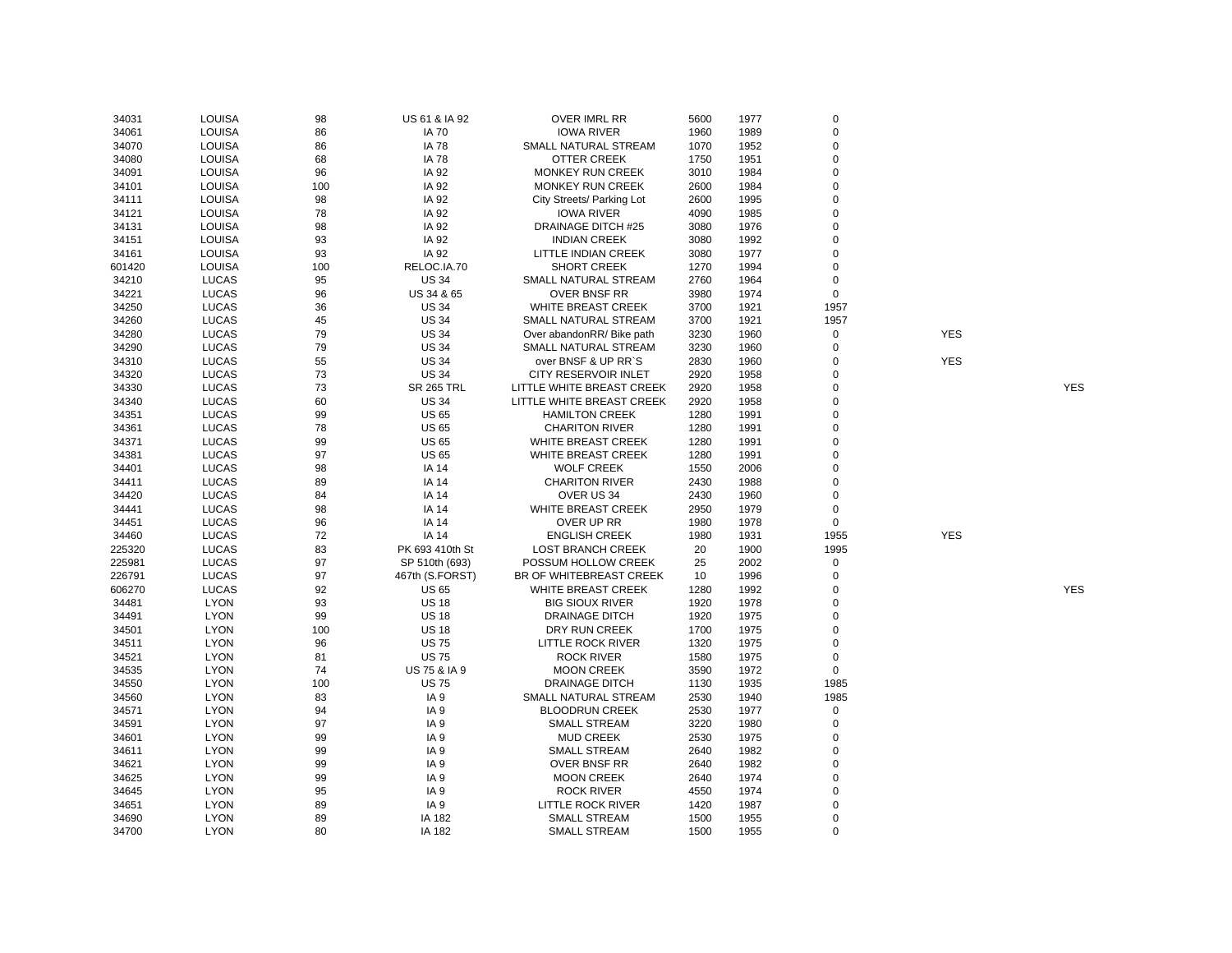| 34711  | <b>MADISON</b> | 97  | <b>US 169</b>       | <b>CARRS CREEK</b>         | 1100  | 1974 | $\mathbf 0$ |            |
|--------|----------------|-----|---------------------|----------------------------|-------|------|-------------|------------|
| 34721  | <b>MADISON</b> | 96  | <b>US 169</b>       | <b>SOUTH CLANTON CREEK</b> | 1100  | 1974 | $\mathbf 0$ |            |
| 34771  | <b>MADISON</b> | 78  | <b>US 169</b>       | <b>CEDAR CREEK</b>         | 5200  | 1990 | $\mathbf 0$ |            |
| 34780  | <b>MADISON</b> | 80  | <b>US 169</b>       | <b>NORTH RIVER</b>         | 4030  | 1969 | 0           |            |
| 34791  | <b>MADISON</b> | 97  | <b>US 169</b>       | N BRANCH NORTH RIVER       | 4030  | 1983 | $\mathbf 0$ |            |
| 34800  | <b>MADISON</b> | 47  | <b>US 169</b>       | SMALL NATURAL STREAM       | 4030  | 1944 | 1989        | <b>YES</b> |
| 34810  | <b>MADISON</b> | 79  | IA 92               | <b>MIDDLE RIVER</b>        | 970   | 1967 | $\mathbf 0$ |            |
| 34830  | <b>MADISON</b> | 74  | <b>SR P-48</b>      | $I-80$                     | 200   | 1959 | $\mathbf 0$ | <b>YES</b> |
| 34840  | <b>MADISON</b> | 78  | CREAMERY RD.        | $I-80$                     | 60    | 1959 | $\Omega$    | <b>YES</b> |
| 34850  | <b>MADISON</b> | 69  | $I-80$              | <b>DRAINAGE DITCH</b>      | 22700 | 1959 | 0           |            |
| 607170 | <b>MADISON</b> | 100 | <b>US 169</b>       | <b>CLANTON CREEK</b>       | 1590  | 1976 | $\mathbf 0$ |            |
| 607175 | <b>MADISON</b> | 100 | <b>US 169</b>       | <b>DRAINAGE DITCH</b>      | 1590  | 1976 | $\pmb{0}$   |            |
| 607180 | <b>MADISON</b> | 82  | <b>US 169</b>       | <b>MIDDLE RIVER</b>        | 1590  | 1976 | $\mathbf 0$ |            |
| 34860  | <b>MAHASKA</b> | 97  | IA # 23             | <b>CEDAR CREEK</b>         | 2470  | 1969 | $\mathbf 0$ |            |
| 34870  | <b>MAHASKA</b> | 82  | IA 23               | <b>CEDAR CREEK</b>         | 2670  | 1928 | 1969        |            |
| 34891  | <b>MAHASKA</b> | 98  | <b>US63</b>         | OVER UP RR                 | 3520  | 2008 | $\mathbf 0$ |            |
| 34901  | MAHASKA        | 80  | <b>US63</b>         | SOUTH SKUNK RIVER          | 3520  | 1979 | 0           |            |
|        | <b>MAHASKA</b> | 68  | <b>US63</b>         | <b>MIDDLE CREEK</b>        | 3940  | 1961 | $\pmb{0}$   |            |
| 34910  |                | 91  |                     | UP RR                      |       |      | $\mathbf 0$ |            |
| 34921  | <b>MAHASKA</b> |     | <b>US63</b>         |                            | 2480  | 1985 |             |            |
| 34931  | <b>MAHASKA</b> | 90  | <b>US63</b>         | <b>NORTH SKUNK RIVER</b>   | 1430  | 1985 | $\mathbf 0$ |            |
| 34941  | <b>MAHASKA</b> | 89  | <b>US63</b>         | <b>BUCK CREEK</b>          | 1430  | 1985 | $\mathbf 0$ |            |
| 34980  | <b>MAHASKA</b> | 56  | IA 92               | <b>MUCHAKINOCK CREEK</b>   | 2880  | 1965 | $\Omega$    |            |
| 35000  | <b>MAHASKA</b> | 62  | IA 92               | SPRING CREEK/pedestrian    | 5400  | 1958 | 0           |            |
| 35010  | <b>MAHASKA</b> | 74  | IA 92               | SMALL NATURAL STREAM       | 3640  | 1958 | $\mathbf 0$ |            |
| 35021  | <b>MAHASKA</b> | 82  | IA 92               | SOUTH SKUNK RIVER          | 3640  | 1985 | $\pmb{0}$   |            |
| 35030  | MAHASKA        | 55  | IA 92               | NORTH SKUNK RIVER          | 3050  | 1964 | $\mathbf 0$ |            |
| 35071  | <b>MAHASKA</b> | 67  | <b>US 63</b>        | <b>NENEBEC CREEK</b>       | 9600  | 1998 | $\mathbf 0$ |            |
| 35081  | <b>MAHASKA</b> | 83  | <b>US63</b>         | <b>SMALL STREAM</b>        | 9600  | 1982 | $\mathbf 0$ |            |
| 35090  | <b>MAHASKA</b> | 57  | <b>US63</b>         | LITTLE MUCHAKINOCK CREEK   | 6100  | 1963 | $\mathbf 0$ | <b>YES</b> |
| 601460 | <b>MAHASKA</b> | 44  | IA 23               | <b>SMALL STREAM</b>        | 2470  | 1928 | 1993        | <b>YES</b> |
| 603880 | <b>MAHASKA</b> | 98  | IA 92               | <b>ST JOSEPHS CREEK</b>    | 2770  | 1979 | 0           |            |
| 606510 | <b>MAHASKA</b> | 100 | <b>SB US 63</b>     | <b>MUCHAKINOK CREEK</b>    | 9600  | 1997 | $\pmb{0}$   |            |
| 606520 | <b>MAHASKA</b> | 100 | EB/SB IA 163        | OVER IA 92                 | 3940  | 1996 | $\mathbf 0$ |            |
| 606525 | <b>MAHASKA</b> | 100 | <b>WB/NB IA 163</b> | OVER IA 92                 | 3940  | 1996 | $\mathbf 0$ |            |
| 606695 | <b>MAHASKA</b> | 98  | SR Indian Way       | OVER IA 163                | 2450  | 1996 | $\mathbf 0$ |            |
| 606700 | <b>MAHASKA</b> | 100 | SR 263 St.          | OVER IA 163                | 300   | 1995 | $\pmb{0}$   |            |
| 606705 | <b>MAHASKA</b> | 100 | EB/SB IA 163        | OVER UP RR                 | 6000  | 1996 | $\mathbf 0$ |            |
| 606710 | <b>MAHASKA</b> | 100 | <b>WB/NB IA 163</b> | OVER UP RR                 | 6000  | 1997 | $\pmb{0}$   |            |
| 606715 | MAHASKA        | 94  | S.B. US#63          | OVER IA 163                | 4940  | 1996 | 0           | <b>YES</b> |
| 606720 | <b>MAHASKA</b> | 100 | <b>SR G 55</b>      | OVER US 63 & IA 163        | 300   | 1996 | $\Omega$    |            |
| 606845 | <b>MAHASKA</b> | 85  | IA 163              | LITTLE MUCHIKINOCK CREEK   | 6000  | 1995 | $\mathbf 0$ |            |
| 606955 | <b>MAHASKA</b> | 95  | Merino Ave.         | OVER US 63                 | 900   | 2002 | 0           |            |
| 607225 | <b>MAHASKA</b> | 100 | US #63              | MUCHAKINOCK CREEK          | 9600  | 2001 | $\mathbf 0$ |            |
| 607230 | <b>MAHASKA</b> | 100 | U.S. 63             | MUCHAKINOCK CREEK          | 9600  | 2001 | 0           |            |
| 607370 | <b>MAHASKA</b> | 85  | IA 163              | <b>MUCHAKINOK CREEK</b>    | 9500  | 1997 | $\mathbf 0$ |            |
| 607960 | <b>MAHASKA</b> | 100 | <b>NB US 63</b>     | <b>MUCHAKINOK CREEK</b>    | 9600  | 1997 | $\mathbf 0$ |            |
| 607965 | <b>MAHASKA</b> | 97  | <b>US63</b>         | TRIB. TO MUCHAKINOCK       | 9600  | 1997 | $\mathbf 0$ |            |
| 35121  | <b>MARION</b>  | 93  | IA <sub>5</sub>     | SOUTH CEDAR CREEK          | 2800  | 1983 | 0           |            |
| 35131  | <b>MARION</b>  | 86  | IA <sub>5</sub>     | NORTH CEDAR CREEK          | 2800  | 1983 | $\mathbf 0$ | <b>YES</b> |
| 35140  | <b>MARION</b>  | 62  | IA <sub>5</sub>     | <b>WALNUT CREEK</b>        | 3560  | 1925 | 1962        |            |
| 35151  | <b>MARION</b>  | 93  | IA <sub>5</sub>     | <b>ENGLISH CREEK</b>       | 3820  | 1983 | 0           |            |
| 35155  | <b>MARION</b>  | 88  | IA <sub>5</sub>     | OVER IA 92 (S JCT)         | 3240  | 1978 | 0           |            |
| 35160  | <b>MARION</b>  | 68  | SB IA 5 & EB 92     | WHITE BREAST CREEK         | 6200  | 1965 | $\mathbf 0$ |            |
| 35163  | <b>MARION</b>  | 100 | NB IA 5 & WB 92     | <b>WHITE BREAST CREEK</b>  | 6200  | 1978 | $\Omega$    |            |
|        |                |     |                     |                            |       |      |             |            |

**YES**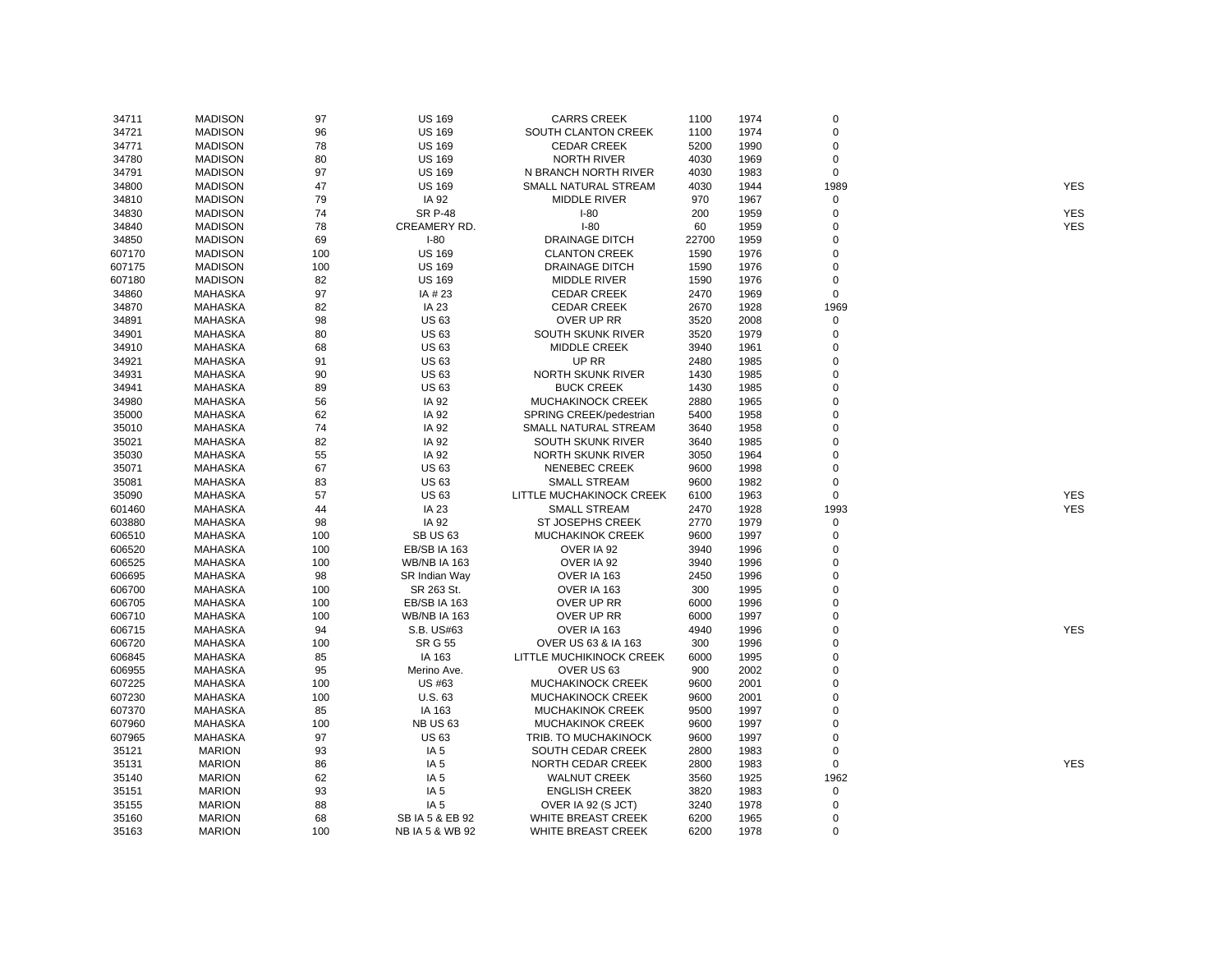| 35171  | <b>MARION</b>   | 90       | <b>IA 14</b>           | <b>ENGLISH CREEK</b>     | 3710  | 1993 | 0                          |            |            |
|--------|-----------------|----------|------------------------|--------------------------|-------|------|----------------------------|------------|------------|
| 35180  | <b>MARION</b>   | 54       | <b>IA 14</b>           | WHITE BREAST CREEK       | 3660  | 1965 | $\mathbf 0$                |            |            |
| 35190  | <b>MARION</b>   | 42       | <b>IA 14</b>           | <b>TETER CREEK</b>       | 3660  | 1965 | $\mathbf 0$                |            |            |
| 35200  | <b>MARION</b>   | 50       | <b>IA 14</b>           | DES MOINES RIVER & RES.  | 3790  | 1965 | $\mathbf 0$                |            |            |
| 35210  | <b>MARION</b>   | 52       | <b>IA 14</b>           | <b>BRUSH CREEK</b>       | 3790  | 1965 | $\mathbf 0$                |            |            |
| 35221  | <b>MARION</b>   | 87       | IA 92                  | <b>COAL CREEK</b>        | 1390  | 1979 | $\mathbf 0$                |            |            |
| 241460 | <b>MARION</b>   | 87       | IA 316                 | OVER NS & BNSF RR        | 770   | 1967 | $\mathbf 0$                |            |            |
| 600770 | <b>MARION</b>   | 95       | SR.old Hwy. #92        | IA 92                    | 260   | 1978 | $\mathbf 0$                |            |            |
| 601440 | <b>MARION</b>   | 82       | <b>CLARK ST</b>        | IA 163                   | 3780  | 1994 | $\mathbf 0$                |            |            |
| 601445 | <b>MARION</b>   | 92       | SR Idaho Dr.           | IA 163                   | 6100  | 1994 | $\mathbf 0$                |            |            |
| 601455 | <b>MARION</b>   | 92       | <b>SR G28</b>          | IA 163                   | 8100  | 1994 | $\mathbf 0$                |            |            |
| 601675 | <b>MARION</b>   | 100      | <b>EB/SB IA 163</b>    | SR G5T                   | 7700  | 1996 | 0                          |            |            |
| 601680 | <b>MARION</b>   | 100      | <b>WB/NB IA 163</b>    | SR G5T                   | 7700  | 1996 | $\mathbf 0$                |            |            |
| 602650 | <b>MARION</b>   | 87       | IA 92                  | <b>DES MOINES RIVER</b>  | 2770  | 1978 | $\mathbf 0$                |            |            |
| 602660 | <b>MARION</b>   | 96       | IA 92                  | OLD DES MOINES RIVER CHL | 2770  | 1978 | $\mathbf 0$                |            |            |
| 602670 | <b>MARION</b>   | 99       | IA 92                  | <b>OVER BNSF RR</b>      | 2770  | 1978 | $\mathbf 0$                |            |            |
| 603470 | <b>MARION</b>   | 98       | IA 92 & SB IA 5        | over SR 110th place      | 3400  | 1978 | $\mathbf 0$                |            |            |
| 603480 | <b>MARION</b>   | 98       | IA 92 & NB IA 5        | OVER SR 110th Place      | 3400  | 1978 | $\mathbf 0$                |            |            |
| 603490 | <b>MARION</b>   | 100      | SB IA 5 & IA 92        | OVER IA 14               | 1960  | 1978 | $\mathbf 0$                |            |            |
| 603500 | <b>MARION</b>   | 100      | NB IA 5 & IA 92        | OVER IA 14               | 1960  | 1978 | $\mathbf 0$                |            |            |
| 603510 | <b>MARION</b>   | 100      | IA 92 & SB IA 5        | OVER SR.135th.Place      | 5900  | 1978 | $\mathbf 0$                |            |            |
| 603520 | <b>MARION</b>   | 100      | IA 92 & NB IA 5        | OVER SR.135TH.PLACE      | 5900  | 1978 | $\mathbf 0$                |            |            |
| 603530 | <b>MARION</b>   | 98       | IA 92                  | <b>ENGLISH RIVER</b>     | 3090  | 1978 | $\mathbf 0$                |            |            |
| 603540 | <b>MARION</b>   | 96       | IA 92                  | <b>DRAINAGE</b> ditch    | 3090  | 1978 | $\mathbf 0$                |            |            |
| 603550 | <b>MARION</b>   | 99       | IA 92                  | OVER SR.165th.Ave.       | 3090  | 1978 | $\mathbf 0$                |            |            |
| 603560 | <b>MARION</b>   |          |                        | Over IA #5 & # 92        | 1650  | 1978 | $\mathbf 0$                |            |            |
|        |                 | 86       | <b>McKimber Street</b> |                          |       |      | $\mathbf 0$                |            |            |
| 7901   | <b>MARSHALL</b> | 81       | IA 14                  | <b>LINN CREEK</b>        | 16600 | 1985 | $\mathbf 0$                |            |            |
| 7911   | <b>MARSHALL</b> | 75       | <b>IA 14</b>           | OVER UP RR & Madison st. | 16600 | 1985 |                            |            |            |
| 35321  | <b>MARSHALL</b> | 100      | <b>EB US 30</b>        | <b>TIMBER CREEK</b>      | 9900  | 1996 | $\mathbf 0$<br>$\mathbf 0$ |            |            |
| 35331  | <b>MARSHALL</b> | 93       | <b>US 30</b>           | OVER UP RR               | 9900  | 1986 | 2002                       |            |            |
| 35340  | <b>MARSHALL</b> | 68<br>97 | <b>US 30</b>           | <b>Davisons Creek</b>    | 9900  | 1954 | $\mathbf 0$                |            |            |
| 35361  | <b>MARSHALL</b> |          | <b>IA 14</b>           | SOUTH TIMBER CREEK       | 2680  | 1985 |                            |            |            |
| 35381  | <b>MARSHALL</b> | 95       | <b>IA 14</b>           | MIDDLE TIMBER CREEK      | 4180  | 1985 | $\mathbf 0$                |            |            |
| 35391  | <b>MARSHALL</b> | 96       | <b>IA 14</b>           | <b>TIMBER CREEK</b>      | 4180  | 1992 | $\mathbf 0$                |            |            |
| 35420  | <b>MARSHALL</b> | 71       | <b>NB IA 14</b>        | <b>IOWA RIVER</b>        | 6100  | 1968 | $\mathbf 0$<br>$\mathbf 0$ |            |            |
| 35431  | <b>MARSHALL</b> | 98       | <b>SBIA 14</b>         | <b>IOWA RIVER</b>        | 6100  | 1987 |                            |            |            |
| 35440  | <b>MARSHALL</b> | 66       | <b>IA 14</b>           | <b>DRAINAGE DITCH</b>    | 6100  | 1952 | 1968                       |            |            |
| 35451  | <b>MARSHALL</b> | 93       | <b>IA 14</b>           | TRIB. BURNETT CREEK      | 4150  | 1987 | 1994                       |            |            |
| 35461  | <b>MARSHALL</b> | 91       | <b>IA 14</b>           | LITTLE ASHER CREEK       | 4480  | 1987 | $\mathsf 0$                |            |            |
| 35470  | <b>MARSHALL</b> | 67       | IA 96                  | <b>DEVIL RUN CREEK</b>   | 1710  | 1948 | $\mathbf 0$                |            |            |
| 35480  | <b>MARSHALL</b> | 42       | IA 146                 | SMALL NATURAL STREAM     | 2660  | 1947 | $\mathbf 0$                | <b>YES</b> | <b>YES</b> |
| 35501  | <b>MARSHALL</b> | 96       | IA 146                 | <b>DRAINAGE DITCH</b>    | 2660  | 1979 | $\mathbf 0$                |            |            |
| 35510  | <b>MARSHALL</b> | 81       | IA 330                 | <b>CHICKEN CREEK</b>     | 1620  | 1957 | $\mathbf 0$                |            |            |
| 35520  | <b>MARSHALL</b> | 61       | IA 330                 | <b>ASHER CREEK</b>       | 1620  | 1957 | $\mathbf 0$                |            |            |
| 35591  | <b>MARSHALL</b> | 95       | IA 330                 | <b>CLEAR CREEK</b>       | 5900  | 1979 | $\mathbf 0$                |            |            |
| 35611  | <b>MARSHALL</b> | 79       | IA 330                 | <b>DRAINAGE DITCH</b>    | 5900  | 1982 | 2001                       |            |            |
| 35620  | <b>MARSHALL</b> | 93       | IA 330                 | <b>NORTH SKUNK RIVER</b> | 5900  | 1969 | $\mathbf 0$                |            |            |
| 35641  | <b>MARSHALL</b> | 100      | IA 330                 | NORTH TIMBER CREEK       | 6600  | 1979 | $\mathbf 0$                |            |            |
| 35651  | <b>MARSHALL</b> | 100      | <b>SB IA 330</b>       | <b>US 30</b>             | 5300  | 2006 | $\mathbf 0$                |            |            |
| 242530 | <b>MARSHALL</b> | 76       | IA 330                 | <b>LINN CREEK</b>        | 1700  | 1964 | $\mathbf 0$                |            |            |
| 243411 | <b>MARSHALL</b> | 93       | IA 330                 | <b>IOWA RIVER</b>        | 2430  | 2001 | $\mathbf 0$                |            |            |
| 243480 | <b>MARSHALL</b> | 100      | IA 330                 | <b>Small Stream</b>      | 2090  | 1970 | $\mathbf 0$                |            |            |
| 601500 | <b>MARSHALL</b> | 95       | <b>SR S-75</b>         | OVER US 30               | 150   | 1995 | $\mathbf 0$                |            |            |
| 601615 | <b>MARSHALL</b> | 100      | <b>EB US 30</b>        | IA 14                    | 3320  | 1995 | $\mathbf 0$                |            |            |
|        |                 |          |                        |                          |       |      |                            |            |            |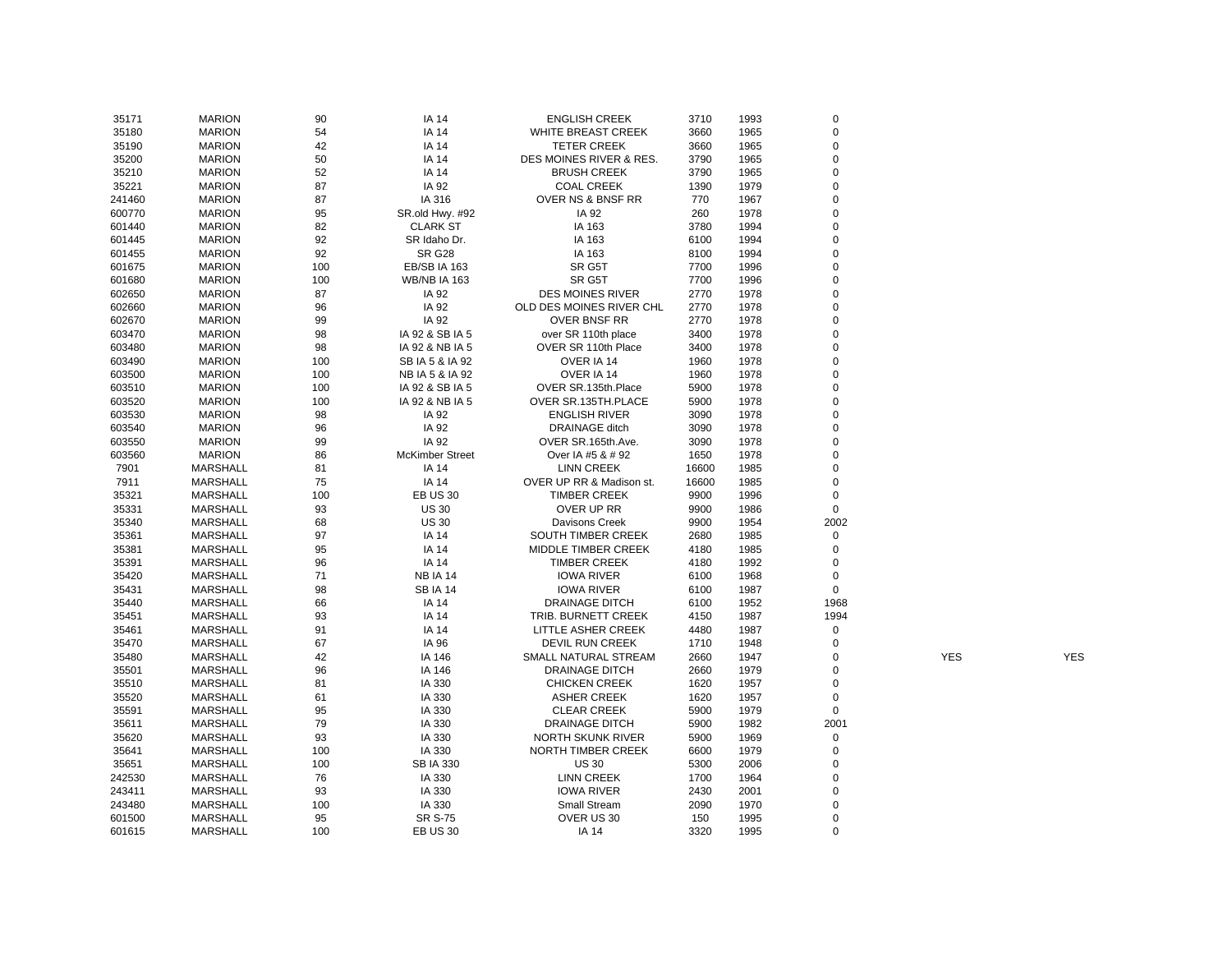| 601620 | <b>MARSHALL</b> | 98  | <b>WB US 30</b>   | OVER IA 14                    | 3320  | 1995 | $\pmb{0}$   |            |            |
|--------|-----------------|-----|-------------------|-------------------------------|-------|------|-------------|------------|------------|
| 601695 | <b>MARSHALL</b> | 98  | <b>WB US 30</b>   | <b>TIMBER CREEK</b>           | 9900  | 1995 | $\pmb{0}$   |            |            |
| 601880 | <b>MARSHALL</b> | 100 | <b>EB US 30</b>   | OVER SR OAKS AVE              | 6300  | 1996 | $\pmb{0}$   |            |            |
| 601885 | <b>MARSHALL</b> | 100 | <b>WB US 30</b>   | OVER SR OAKS AVE              | 6300  | 1996 | $\pmb{0}$   |            |            |
| 601890 | <b>MARSHALL</b> | 100 | <b>EB US 30</b>   | OVER RAMP B TO IA AVE         | 6300  | 1996 | $\mathbf 0$ |            |            |
| 601895 | <b>MARSHALL</b> | 100 | <b>WB US 30</b>   | OVER RAMP B TO SR IA AVE      | 6300  | 1996 | $\mathbf 0$ |            |            |
| 601900 | <b>MARSHALL</b> | 100 | PARKER AVE        | OVER US 30                    | 40    | 1996 | $\pmb{0}$   |            |            |
| 601905 | <b>MARSHALL</b> | 100 | SR SMITH AVE      | OVER RELOC US 30              | 1600  | 1995 | $\mathbf 0$ |            |            |
| 601910 | <b>MARSHALL</b> | 100 | SR S. 18TH AVE    | OVER RELOC US 30              | 2790  | 1995 | $\mathbf 0$ |            |            |
| 608245 | <b>MARSHALL</b> | 100 | <b>U.S. 30 EB</b> | lowa #146                     | 7600  | 2002 | $\mathbf 0$ |            |            |
| 608250 | <b>MARSHALL</b> | 100 | <b>U.S. 30 WB</b> | lowa #146                     | 7600  | 2002 | $\pmb{0}$   |            |            |
| 608255 | <b>MARSHALL</b> | 80  | <b>US 30 EB</b>   | <b>UPRR</b>                   | 10600 | 2004 | $\pmb{0}$   |            |            |
|        | <b>MARSHALL</b> | 80  | <b>US 30 WB</b>   | <b>UPRR</b>                   | 10600 | 2003 | $\mathbf 0$ |            |            |
| 608265 |                 |     |                   | UP RR                         | 9900  |      | $\mathbf 0$ |            |            |
| 608295 | <b>MARSHALL</b> | 95  | <b>US 30</b>      |                               |       | 2001 |             |            |            |
| 608720 | <b>MARSHALL</b> | 95  | IA 330            | <b>NORTH SKUNK RIVER</b>      | 5900  | 2002 | $\mathbf 0$ |            |            |
| 608730 | <b>MARSHALL</b> | 95  | IA 330            | North Timber Creek            | 6600  | 2002 | $\Omega$    |            |            |
| 608735 | <b>MARSHALL</b> | 89  | <b>NB IA 330</b>  | OVER US 30                    | 5300  | 2001 | $\mathbf 0$ |            | <b>YES</b> |
| 608830 | <b>MARSHALL</b> | 95  | IA 330 (SB)       | <b>CLEAR CREEK</b>            | 5900  | 2002 | $\mathbf 0$ |            |            |
| 35690  | <b>MILLS</b>    | 21  | <b>US 34</b>      | <b>MISSOURI RIVER (TOLL)</b>  | 1390  | 1929 | $\mathbf 0$ | <b>YES</b> | <b>YES</b> |
| 35700  | <b>MILLS</b>    | 55  | <b>US 34</b>      | SMALL NATURAL STREAM          | 1390  | 1947 | 1972        |            |            |
| 35741  | <b>MILLS</b>    | 98  | <b>US 34</b>      | <b>EATON DITCH</b>            | 1390  | 1986 | $\mathbf 0$ |            |            |
| 35750  | <b>MILLS</b>    | 98  | <b>US 34</b>      | PONY CREEK                    | 1390  | 1931 | 1986        |            |            |
| 35860  | <b>MILLS</b>    | 59  | <b>US 34</b>      | <b>OVER BNSF RR</b>           | 4870  | 1966 | $\mathbf 0$ |            |            |
| 35870  | <b>MILLS</b>    | 95  | SIDE ROAD         | RIGHT SIDE DITCH BRIDGE       | 4870  | 1963 | 0           |            |            |
| 35880  | <b>MILLS</b>    | 73  | <b>US 34</b>      | <b>SILVER CREEK</b>           | 4870  | 1965 | 0           |            | <b>YES</b> |
| 35890  | <b>MILLS</b>    | 59  | <b>US 34</b>      | OVER ABAND RR&BIKEPATH        | 4870  | 1965 | $\mathbf 0$ |            | <b>YES</b> |
| 35900  | <b>MILLS</b>    | 95  | <b>US 34</b>      | <b>DRAINAGE DITCH</b>         | 3850  | 1964 | $\mathbf 0$ |            |            |
| 35910  | <b>MILLS</b>    | 96  | <b>US 34</b>      | <b>DRAINAGE DITCH</b>         | 3850  | 1964 | 0           |            |            |
| 35931  | <b>MILLS</b>    | 99  | <b>US 34</b>      | <b>WEST NISHNABOTNA RIVER</b> | 3850  | 1990 | $\mathbf 0$ |            |            |
| 35941  | <b>MILLS</b>    | 98  | <b>US 34</b>      | <b>INDIAN CREEK</b>           | 3850  | 1989 | $\mathbf 0$ |            |            |
| 35950  | <b>MILLS</b>    | 81  | <b>US 34</b>      | <b>DOUGLAS CREEK</b>          | 3450  | 1964 | $\mathbf 0$ |            |            |
| 35971  | <b>MILLS</b>    | 90  | <b>US 59</b>      | OVER BNSF RR, ROAD & CK       | 1510  | 1992 | $\mathbf 0$ |            |            |
| 35980  | <b>MILLS</b>    | 91  | <b>US 59</b>      | OVER US 34                    | 910   | 1964 | $\mathbf 0$ |            |            |
| 35990  | <b>MILLS</b>    | 99  | <b>US 59</b>      | SMALL NATURAL STREAM          | 880   | 1939 | $\mathbf 0$ |            |            |
| 36011  | <b>MILLS</b>    | 100 | <b>US 59</b>      | <b>FARM CREEK</b>             | 880   | 1995 | $\mathbf 0$ |            |            |
| 36100  | <b>MILLS</b>    | 53  | IA 370            | <b>MISSOURI RIVER (TOLL)</b>  | 4440  | 1952 | $\mathbf 0$ |            | <b>YES</b> |
| 36140  | <b>MILLS</b>    | 92  | IA 370            | <b>OVER I-29</b>              | 4120  | 1968 | $\mathbf 0$ |            |            |
| 36170  | <b>MILLS</b>    | 94  | RIST AVE.         | <b>OVER I-29</b>              | 40    | 1970 | $\mathbf 0$ |            |            |
| 36181  | <b>MILLS</b>    | 97  | <b>NB I-29</b>    | <b>DRAINAGE DITCH</b>         | 12000 | 2009 | $\mathbf 0$ |            |            |
| 36191  | <b>MILLS</b>    | 97  | <b>SBI-29</b>     | <b>DRAINAGE DITCH</b>         | 12000 | 2009 | $\mathbf 0$ |            |            |
| 36200  | <b>MILLS</b>    | 94  | PADDOCK AVE.      | <b>OVER I-29</b>              | 80    | 1970 | $\mathbf 0$ |            |            |
| 36210  | <b>MILLS</b>    | 97  | <b>NBI-29</b>     | <b>HAYNIE SLOUGH</b>          | 12000 | 1971 | $\mathbf 0$ |            |            |
| 36220  | <b>MILLS</b>    | 97  | <b>SBI-29</b>     | <b>HAYNIE SLOUGH</b>          | 12000 | 1971 | $\mathbf 0$ |            |            |
| 36230  | <b>MILLS</b>    | 85  | <b>NB I-29</b>    | <b>KEG CREEK</b>              | 12000 | 1971 | 0           |            |            |
| 36240  | <b>MILLS</b>    | 86  | <b>SBI-29</b>     | <b>KEG CREEK</b>              | 12000 | 1971 | $\mathbf 0$ |            |            |
|        | <b>MILLS</b>    | 85  | <b>NBI-29</b>     | OVER US 34                    |       | 1970 | $\mathbf 0$ |            |            |
| 36250  |                 |     |                   |                               | 11400 |      |             |            |            |
| 36270  | <b>MILLS</b>    | 86  | <b>NB I-29</b>    | PONY CREEK                    | 12000 | 1970 | $\mathbf 0$ |            |            |
| 36280  | <b>MILLS</b>    | 85  | <b>SBI-29</b>     | PONY CREEK                    | 12000 | 1970 | $\mathbf 0$ |            |            |
| 36290  | <b>MILLS</b>    | 96  | <b>NBI-29</b>     | OVER BNSF RR, EATON DITCH     | 12000 | 1970 | $\mathbf 0$ |            |            |
| 36300  | <b>MILLS</b>    | 97  | <b>SBI-29</b>     | OVER BNSF RR, EATON DITCH     | 12000 | 1970 | $\mathbf 0$ |            |            |
| 36310  | <b>MILLS</b>    | 66  | <b>NBI-29</b>     | OVER JESUP AVE.               | 12000 | 1970 | $\mathbf 0$ | <b>YES</b> |            |
| 36320  | MILLS           | 65  | <b>SBI-29</b>     | OVER JESUP AVE.               | 12000 | 1970 | 0           | <b>YES</b> |            |
| 36330  | MILLS           | 88  | <b>US 34</b>      | <b>OVER I-29</b>              | 5500  | 1970 | $\mathbf 0$ |            |            |
| 36340  | <b>MILLS</b>    | 66  | <b>NBI-29</b>     | <b>FULSOM LAKE OUTLET</b>     | 20700 | 1970 | $\mathbf 0$ | <b>YES</b> |            |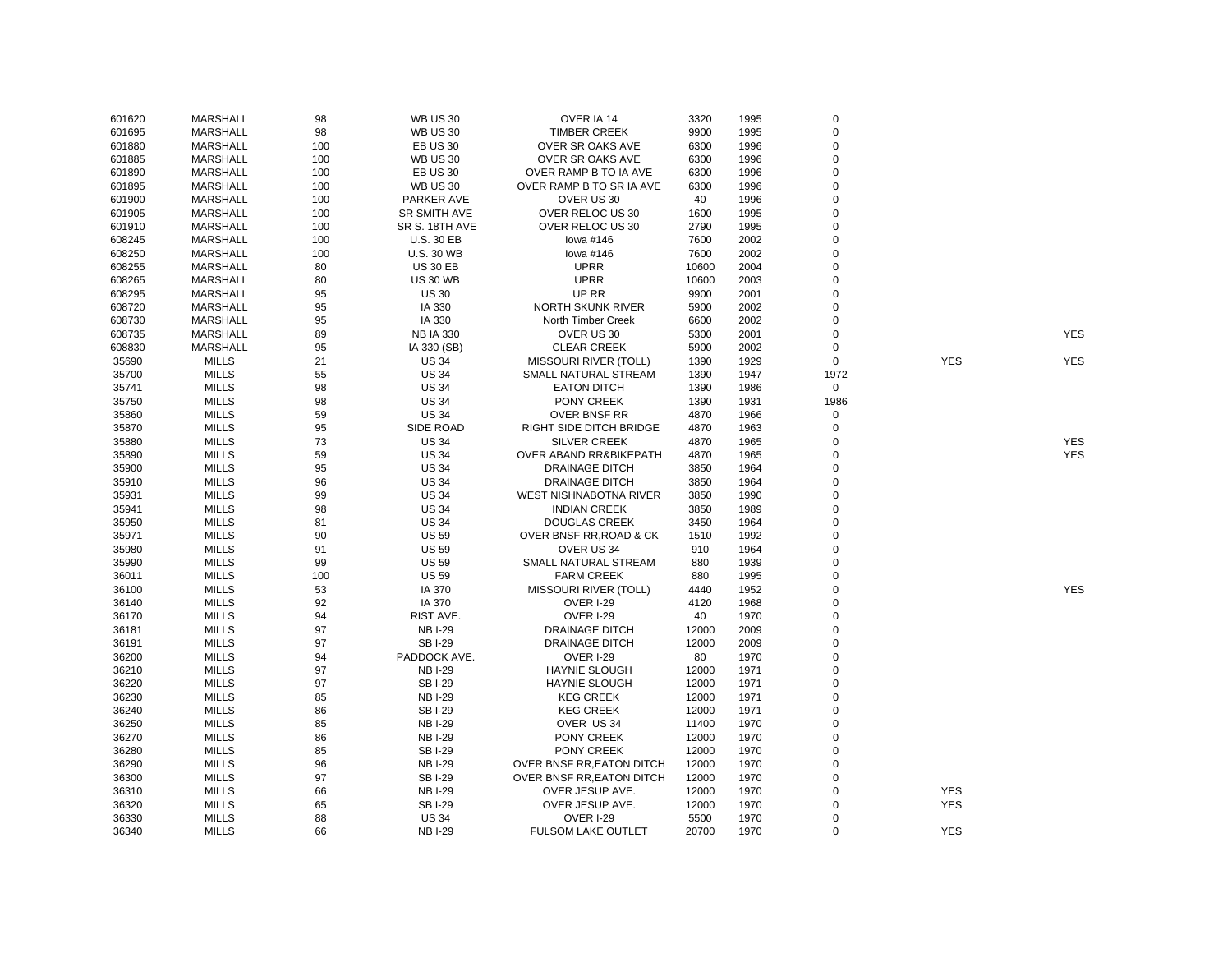| 36350  | <b>MILLS</b>    | 84  | <b>SBI-29</b>     | <b>FULSOM LAKE OUTLET</b> | 20700 | 1970 | $\mathsf 0$ |            |            |
|--------|-----------------|-----|-------------------|---------------------------|-------|------|-------------|------------|------------|
| 36360  | <b>MILLS</b>    | 88  | <b>ALLIS ROAD</b> | <b>OVER I-29</b>          | 80    | 1970 | $\mathbf 0$ |            |            |
| 36371  | <b>MILLS</b>    | 96  | <b>NB I-29</b>    | <b>ST MARYS CREEK</b>     | 20700 | 2009 | $\mathbf 0$ |            |            |
| 36381  | <b>MILLS</b>    | 98  | <b>SBI-29</b>     | <b>ST MARYS CREEK</b>     | 20700 | 2009 | $\mathbf 0$ |            |            |
| 600950 | <b>MILLS</b>    | 88  | <b>EB US 34</b>   | PONY CREEK                | 10800 | 1973 | $\mathsf 0$ |            |            |
| 600952 | <b>MILLS</b>    | 88  | <b>WB US 34</b>   | PONY CREEK                | 10800 | 1973 | $\mathbf 0$ |            |            |
| 600953 | <b>MILLS</b>    | 100 | <b>EB US 34</b>   | OVER BNSF RR              | 9900  | 1973 | $\mathbf 0$ |            |            |
| 600954 | <b>MILLS</b>    | 99  | <b>EB US 34</b>   | <b>KEG CREEK</b>          | 7200  | 1969 | $\mathbf 0$ |            |            |
| 600955 | <b>MILLS</b>    | 100 | <b>WB US 34</b>   | OVER BNSF RR              | 9900  | 1973 | $\mathbf 0$ |            |            |
| 600956 | <b>MILLS</b>    | 97  | <b>WB US 34</b>   | <b>KEG CREEK</b>          | 7200  | 1969 | $\mathbf 0$ |            |            |
| 600960 | <b>MILLS</b>    | 88  | SB SR L 35        | OVER US 34                | 5300  | 1973 | $\Omega$    |            |            |
| 600965 | <b>MILLS</b>    | 88  | NB SR L 35        | OVER US 34                | 5300  | 1973 | $\mathbf 0$ |            |            |
| 700155 | <b>MILLS</b>    | 82  | $I-29$            | <b>FULSOM LAKE OUTLET</b> | 20700 | 2010 | $\mathbf 0$ |            |            |
| 36400  | <b>MITCHELL</b> | 48  | <b>US 218</b>     | SMALL NATURAL STREAM      | 1430  | 1932 | $\mathbf 0$ |            | <b>YES</b> |
| 36405  | <b>MITCHELL</b> | 99  | <b>US 218</b>     | <b>SPRING CREEK</b>       | 1430  | 1975 | $\mathbf 0$ |            |            |
| 36411  | <b>MITCHELL</b> | 99  | US 218 & IA 9     | <b>SPRING CREEK</b>       | 3080  | 1975 | 0           |            |            |
| 36420  | <b>MITCHELL</b> | 79  | US 218 & IA 9     | <b>SPRING CREEK</b>       | 3080  | 1967 | $\mathbf 0$ |            | <b>YES</b> |
| 36431  | <b>MITCHELL</b> | 100 | <b>US 218</b>     | SMALL NATURAL STREAM      | 2780  | 1979 | $\mathbf 0$ |            |            |
| 36441  | <b>MITCHELL</b> | 95  | <b>US 218</b>     | <b>TURTLE CREEK</b>       | 1500  | 1987 | $\mathbf 0$ |            |            |
| 36451  | <b>MITCHELL</b> | 98  | <b>US 218</b>     | <b>SMALL STREAM</b>       | 1500  | 1986 | $\mathbf 0$ |            |            |
| 36460  | <b>MITCHELL</b> | 96  | <b>US 218</b>     | SMALL NATURAL STREAM      | 1500  | 1967 | $\mathbf 0$ |            |            |
| 36490  | <b>MITCHELL</b> | 71  | <b>US 218</b>     | <b>OTTER CREEK</b>        | 1500  | 1970 | $\mathbf 0$ |            |            |
| 36501  | <b>MITCHELL</b> | 91  | IA <sub>9</sub>   | <b>ROCK CREEK</b>         | 2330  | 1992 | $\mathbf 0$ |            |            |
| 36511  | <b>MITCHELL</b> | 99  | IA <sub>9</sub>   | <b>CEDAR RIVER</b>        | 2460  | 1992 | $\mathbf 0$ |            |            |
| 36520  | <b>MITCHELL</b> | 68  | IA 9              | <b>SUGAR CREEK</b>        | 2460  | 1923 | $\mathbf 0$ | <b>YES</b> |            |
| 36531  | <b>MITCHELL</b> | 99  | IA <sub>9</sub>   | LITTLE CEDAR RIVER        | 1880  | 1979 | $\mathbf 0$ |            |            |
| 36541  | <b>MITCHELL</b> | 89  | IA <sub>9</sub>   | <b>SOAP CREEK</b>         | 1350  | 1978 | $\mathbf 0$ |            |            |
| 36561  | <b>MITCHELL</b> | 96  | lowa $# 9$        | <b>WAPSIPINICON RIVER</b> | 1730  | 1979 | 0           |            |            |
| 28410  | <b>MONONA</b>   | 83  | <b>NB I-29</b>    | OVER ABANDON RR           | 12300 | 1967 | 0           |            |            |
| 28420  | <b>MONONA</b>   | 94  | <b>SBI-29</b>     | <b>OVER ABANDON RR</b>    | 12300 | 1967 | $\mathbf 0$ |            |            |
| 36660  | <b>MONONA</b>   | 89  | <b>IA 37</b>      | <b>BEAVER CREEK</b>       | 750   | 1942 | 1986        |            |            |
| 36671  | <b>MONONA</b>   | 90  | <b>IA 37</b>      | <b>JORDAN CREEK</b>       | 750   | 1979 | $\mathsf 0$ |            |            |
| 36690  | <b>MONONA</b>   | 52  | <b>IA 37</b>      | <b>SOLDIER RIVER</b>      | 630   | 1952 | 0           | <b>YES</b> |            |
| 36700  | <b>MONONA</b>   | 81  | <b>IA 37</b>      | <b>NORWAY CREEK</b>       | 630   | 1959 | $\mathbf 0$ |            |            |
| 36710  | <b>MONONA</b>   | 76  | <b>IA 37</b>      | <b>WILLOW RIVER</b>       | 630   | 1959 | $\mathbf 0$ |            |            |
| 36721  | <b>MONONA</b>   | 99  | <b>IA 37</b>      | <b>EAST WILLOW RIVER</b>  | 1060  | 1996 | $\mathbf 0$ |            |            |
| 36740  | <b>MONONA</b>   | 43  | IA 141            | <b>SIMMONS CREEK</b>      | 2070  | 1959 | $\mathbf 0$ | <b>YES</b> |            |
| 36750  | <b>MONONA</b>   | 48  | IA 141 & 175      | <b>MAPLE RIVER</b>        | 3660  | 1967 | $\pmb{0}$   | <b>YES</b> |            |
| 36761  | <b>MONONA</b>   | 95  | IA 141            | <b>MUCKY CREEK</b>        | 1980  | 1977 | $\mathbf 0$ |            |            |
| 36780  | <b>MONONA</b>   | 97  | IA 141            | <b>SKUNK CREEK</b>        | 990   | 1921 | $\mathbf 0$ |            |            |
| 36790  | <b>MONONA</b>   | 74  | IA 141            | <b>SOLDIER RIVER</b>      | 990   | 1951 | 0           |            |            |
| 36800  | <b>MONONA</b>   | 68  | IA 141            | MIDDLE SOLDIER RIVER      | 1620  | 1957 | $\mathbf 0$ |            |            |
| 36810  | <b>MONONA</b>   | 15  | IA 175            | <b>MISSOURI RIVER</b>     | 1570  | 1950 | $\mathbf 0$ |            | <b>YES</b> |
| 36820  | <b>MONONA</b>   | 75  | IA 175            | <b>BLUE LAKE CREEK</b>    | 1570  | 1955 | $\mathbf 0$ |            |            |
| 36830  | <b>MONONA</b>   | 65  | IA 175            | OVER I-29                 | 3300  | 1959 | $\Omega$    |            | <b>YES</b> |
| 36840  | <b>MONONA</b>   | 69  | IA 175            | <b>CLEGHORN DITCH</b>     | 4350  | 1961 | $\mathbf 0$ |            |            |
| 36860  | <b>MONONA</b>   | 73  | IA 175            | <b>DRAINAGE DITCH</b>     | 1570  | 1964 | $\mathsf 0$ |            |            |
| 36890  | <b>MONONA</b>   | 60  | IA 175            | LITTLE SIOUX RIVER        | 1570  | 1959 | $\mathbf 0$ |            |            |
| 36911  | <b>MONONA</b>   | 97  | IA 175            | <b>MAPLE RIVER</b>        | 1590  | 1984 | 0           |            |            |
| 37031  | <b>MONONA</b>   | 99  | IA 175            | <b>MAPLE RIVER</b>        | 950   | 1972 | $\mathbf 0$ |            |            |
| 37051  | <b>MONONA</b>   | 97  | IA 175            | <b>DRAINAGE DITCH</b>     | 950   | 1973 | $\mathbf 0$ |            |            |
| 37061  | <b>MONONA</b>   | 97  | IA 175            | <b>DRAINAGE DITCH</b>     | 950   | 1973 | $\mathbf 0$ |            |            |
| 37071  | <b>MONONA</b>   | 95  | IA 175            | <b>DRAINAGE DITCH</b>     | 950   | 1973 | $\mathbf 0$ |            |            |
| 37080  | <b>MONONA</b>   | 57  | IA 175            | <b>MAPLE RIVER</b>        | 950   | 1955 | $\mathbf 0$ |            |            |
|        |                 |     |                   |                           |       |      |             |            |            |

YES

YES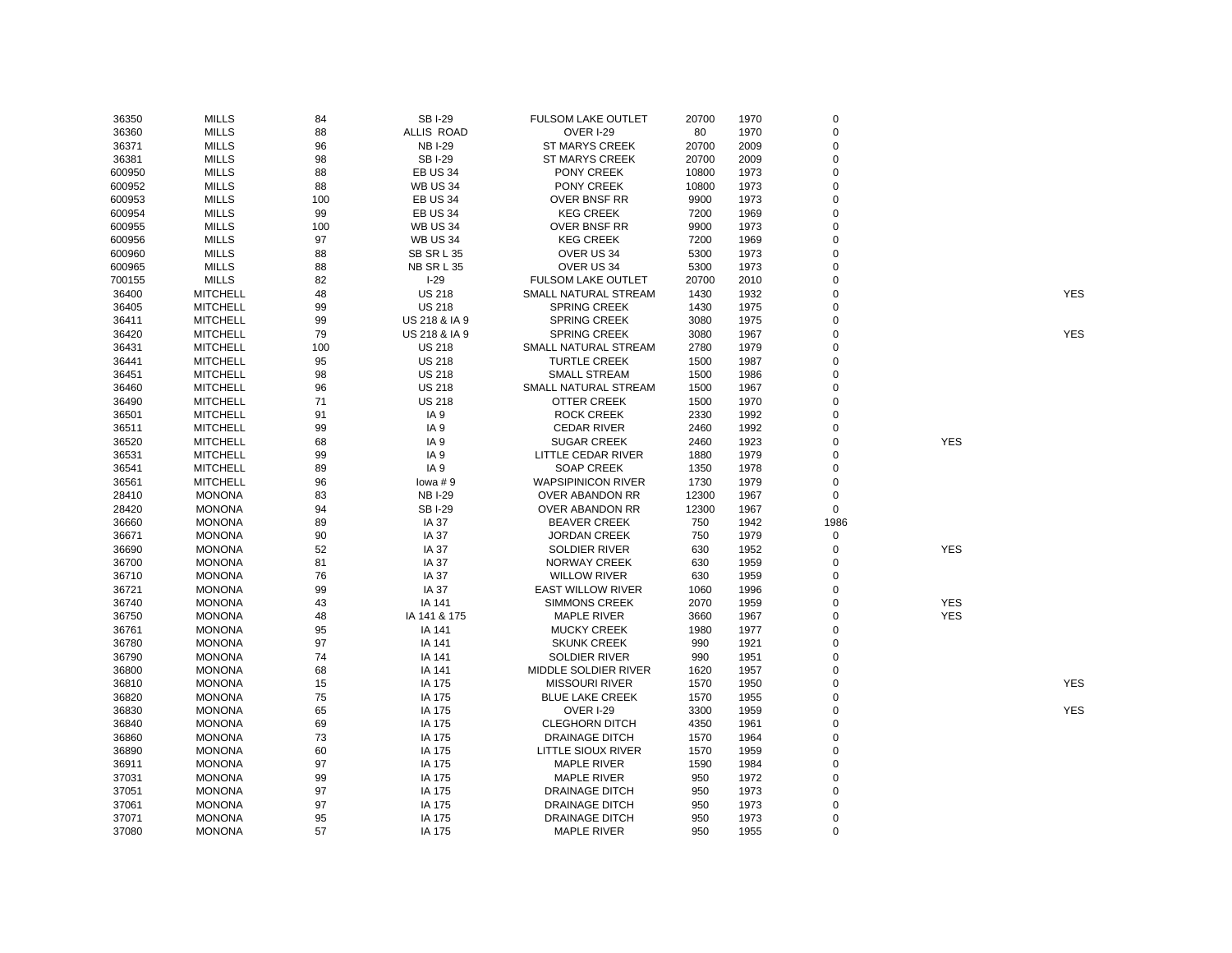| 37091  | <b>MONONA</b>     | 98  | IA 175          | <b>MUCKY CREEK</b>         | 950   | 1973 | $\mathbf 0$ |            |            |
|--------|-------------------|-----|-----------------|----------------------------|-------|------|-------------|------------|------------|
| 37110  | <b>MONONA</b>     | 99  | IA 175          | <b>DRAINAGE DITCH</b>      | 1310  | 1900 | 1952        |            |            |
| 37121  | <b>MONONA</b>     | 99  | IA 183          | <b>OVERFLOW CHANNEL</b>    | 650   | 2008 | 0           |            |            |
| 37130  | <b>MONONA</b>     | 52  | IA 183          | SMALL NATURAL STREAM       | 650   | 1936 | 1957        | <b>YES</b> |            |
| 37150  | <b>MONONA</b>     | 46  | IA 183          | <b>JORDAN CREEK</b>        | 650   | 1964 | 0           | <b>YES</b> | <b>YES</b> |
| 37160  | <b>MONONA</b>     | 58  | IA 183          | SMALL NATURAL STREAM       | 440   | 1933 | 1943        |            |            |
| 37201  | <b>MONONA</b>     | 99  | IA 183          | <b>SOLDIER RIVER</b>       | 660   | 1998 | $\mathbf 0$ |            |            |
| 37250  | <b>MONONA</b>     | 77  | <b>FM</b>       | OVER I-29                  | 50    | 1967 | 0           |            |            |
| 37260  | <b>MONONA</b>     | 83  | <b>FM</b>       | OVER I-29                  | 280   | 1967 | $\mathbf 0$ |            |            |
| 37270  | <b>MONONA</b>     | 67  | <b>NBI-29</b>   | <b>CLEGHORN CREEK</b>      | 12300 | 1967 | 0           | <b>YES</b> |            |
| 37280  | <b>MONONA</b>     | 67  | <b>SBI-29</b>   | <b>CLEGHORN CREEK</b>      | 12300 | 1967 | 0           | <b>YES</b> |            |
| 37290  | <b>MONONA</b>     | 86  | FM              | <b>OVER I-29</b>           | 90    | 1967 | 0           |            |            |
| 37310  | <b>MONONA</b>     | 57  | K42             | <b>OVER I-29</b>           | 480   | 1959 | $\mathbf 0$ | <b>YES</b> |            |
| 37320  | <b>MONONA</b>     | 78  | <b>FM</b>       | <b>OVER I-29</b>           | 60    | 1959 | $\mathbf 0$ |            |            |
| 37330  | <b>MONONA</b>     | 70  | LOCAL E-24      | <b>OVER I-29</b>           | 580   | 1959 | $\mathbf 0$ |            |            |
| 37340  | <b>MONONA</b>     | 79  | FM              | <b>OVER I-29</b>           | 40    | 1959 | $\mathbf 0$ |            |            |
| 37350  | <b>MONONA</b>     | 66  | <b>NBI-29</b>   | ROBINSON DRAINAGE DITCH    | 12700 | 1959 | $\mathbf 0$ | <b>YES</b> |            |
| 37361  | <b>MONONA</b>     | 96  | <b>SBI-29</b>   | <b>ROBINSON DITCH</b>      | 12700 | 2009 | $\mathbf 0$ |            |            |
| 37370  | <b>MONONA</b>     | 79  | FM              | <b>OVER I-29</b>           | 45    | 1959 | $\mathbf 0$ |            |            |
| 603580 | <b>MONONA</b>     | 96  | IA 175          | <b>DRAINAGE DITCH</b>      | 820   | 1973 | $\mathbf 0$ |            |            |
| 603590 | <b>MONONA</b>     | 96  | IA 175          | <b>DRAINAGE DITCH</b>      | 940   | 1973 | $\mathbf 0$ |            |            |
| 603600 | <b>MONONA</b>     | 96  | IA 175          | <b>DRAINAGE DITCH</b>      | 950   | 1973 | $\mathbf 0$ |            |            |
| 603610 | <b>MONONA</b>     | 96  | IA 175          | <b>DRAINAGE DITCH</b>      | 950   | 1973 | 0           |            |            |
| 606230 | <b>MONONA</b>     | 97  | IA 175          | <b>SMALL STREAM</b>        | 1310  | 1952 | $\mathbf 0$ |            |            |
| 37380  | <b>MONROE</b>     | 57  | <b>US 34</b>    | <b>OVER BNSF RR</b>        | 2280  | 1964 | 0           |            |            |
| 37390  | <b>MONROE</b>     | 79  | <b>US 34</b>    | <b>CEDAR CREEK</b>         | 2280  | 1964 | $\mathbf 0$ |            |            |
| 37400  | <b>MONROE</b>     | 79  | <b>US 34</b>    | <b>COAL CREEK</b>          | 3950  | 1964 | $\mathbf 0$ |            |            |
| 37410  | <b>MONROE</b>     | 52  | <b>US 34</b>    | SMALL NATURAL STREAM       | 3850  | 1962 | $\mathbf 0$ |            | <b>YES</b> |
| 37420  | <b>MONROE</b>     | 42  | <b>US 34</b>    | SMALL NATURAL STREAM       | 3850  | 1959 | $\mathbf 0$ |            |            |
| 37451  | <b>MONROE</b>     | 84  | IA <sub>5</sub> | <b>HOCKING CREEK</b>       | 5000  | 1973 | $\mathbf 0$ |            |            |
| 37481  | <b>MONROE</b>     | 93  | IA 137          | <b>MILLER CREEK</b>        | 1890  | 1986 | $\mathbf 0$ |            |            |
| 37491  | <b>MONROE</b>     | 86  | IA 137          | OVER UP RR                 | 3090  | 1993 | $\Omega$    |            |            |
| 601710 | <b>MONROE</b>     | 84  | IA 5 (RELOC)    | <b>OVER BNSF RR</b>        | 8000  | 1995 | $\mathbf 0$ |            |            |
| 37500  | <b>MONTGOMERY</b> | 83  | <b>US 34</b>    | <b>INDIAN CREEK</b>        | 3250  | 1964 | $\mathbf 0$ |            |            |
| 37510  | <b>MONTGOMERY</b> | 83  | <b>US 34</b>    | <b>CRABAPPLE CREEK</b>     | 3250  | 1964 | $\mathbf 0$ |            |            |
| 37520  | <b>MONTGOMERY</b> | 71  | <b>US 34</b>    | <b>WALNUT CREEK</b>        | 3580  | 1964 | 0           |            |            |
| 37530  | <b>MONTGOMERY</b> | 65  | <b>US 34</b>    | EAST NISHNABOTNA RIVER     | 3990  | 1964 | $\mathbf 0$ |            |            |
| 37540  | <b>MONTGOMERY</b> | 85  | <b>US 34</b>    | <b>WEST TARKIO CREEK</b>   | 3810  | 1964 | 0           |            |            |
| 37550  | <b>MONTGOMERY</b> | 66  | <b>US 34</b>    | <b>TARKIO RIVER</b>        | 3810  | 1964 | $\mathbf 0$ |            |            |
| 37560  | <b>MONTGOMERY</b> | 91  | <b>US 34</b>    | LITTLE TARKIO CREEK        | 2620  | 1964 | $\mathbf 0$ |            |            |
| 37570  | <b>MONTGOMERY</b> | 71  | <b>EB US 34</b> | WEST NODAWAY RIVER         | 2120  | 1964 | $\mathbf 0$ |            |            |
| 37573  | <b>MONTGOMERY</b> | 84  | <b>WB US 34</b> | <b>WEST NODAWAY RIVER</b>  | 2120  | 1970 | $\mathbf 0$ |            |            |
| 37575  | <b>MONTGOMERY</b> | 89  | <b>US71</b>     | OVER US 34                 | 1530  | 1971 | $\mathbf 0$ |            |            |
| 37580  | <b>MONTGOMERY</b> | 77  | <b>US 34</b>    | MIDDLE NODAWAY RIVER       | 1750  | 1964 | $\mathbf 0$ |            |            |
| 37601  | <b>MONTGOMERY</b> | 94  | <b>US71</b>     | MIDDLE NODAWAY RIVER       | 1660  | 1972 | $\mathbf 0$ |            |            |
| 37610  | <b>MONTGOMERY</b> | 99  | <b>US71</b>     | <b>SIN CREEK</b>           | 1090  | 1970 | 0           |            |            |
| 37621  | <b>MONTGOMERY</b> | 78  | <b>US71</b>     | <b>OVER BNSF RR</b>        | 1360  | 1972 | $\mathbf 0$ |            | <b>YES</b> |
| 37631  | <b>MONTGOMERY</b> | 98  | <b>US71</b>     | <b>FULTONS CREEK</b>       | 1090  | 1972 | 0           |            |            |
| 37641  | <b>MONTGOMERY</b> | 99  | <b>US71</b>     | LONG'S BRANCH              | 1090  | 1970 | 0           |            |            |
| 37651  | <b>MONTGOMERY</b> | 64  | <b>US71</b>     | LONG BRANCH CREEK          | 1090  | 1970 | $\mathbf 0$ |            |            |
| 37660  | <b>MONTGOMERY</b> | 100 | <b>US71</b>     | WEST NODAWAY RIVER         | 1030  | 1972 | 0           |            |            |
| 37691  | <b>MONTGOMERY</b> | 95  | IA 48           | <b>MORMAN BRANCH CREEK</b> | 2100  | 1987 | $\mathbf 0$ |            |            |
| 37710  | <b>MONTGOMERY</b> | 61  | IA 48           | <b>RED OAK CREEK</b>       | 4330  | 1918 | 1951        |            |            |
| 37720  | <b>MONTGOMERY</b> | 67  | <b>IA 48</b>    | <b>SMALL STREAM</b>        | 8400  | 1931 | 1965        |            |            |
|        |                   |     |                 |                            |       |      |             |            |            |

YES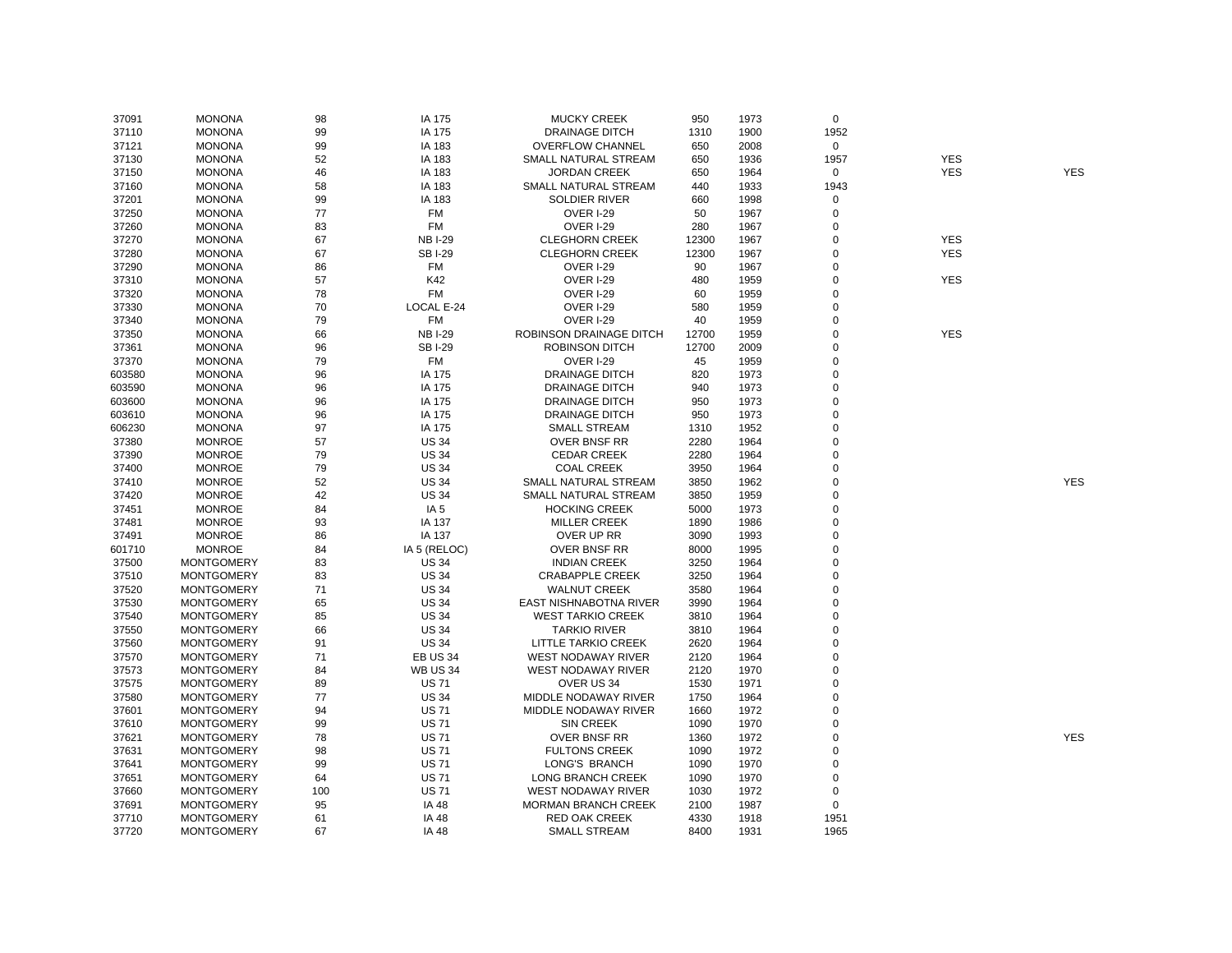| 37741  | <b>MONTGOMERY</b> | 79  | IA 48                   | EAST NISHNABOTNA RIVER           | 2440  | 1973 | 0           |            |            |
|--------|-------------------|-----|-------------------------|----------------------------------|-------|------|-------------|------------|------------|
| 37771  | <b>MONTGOMERY</b> | 88  | IA 48                   | <b>OVERFLOW NISHNABOTNA</b>      | 1170  | 1973 | $\mathbf 0$ |            |            |
| 37781  | <b>MONTGOMERY</b> | 66  | IA 48                   | EAST NISHNABOTNA RIVER           | 1170  | 1960 | 0           |            |            |
| 37791  | <b>MONTGOMERY</b> | 82  | IA 48                   | <b>COE CREEK</b>                 | 1170  | 1974 | 0           |            |            |
| 37810  | <b>MUSCATINE</b>  | 30  | US <sub>6</sub>         | <b>WEST WAPSINONOC CREEK</b>     | 4350  | 1927 | 1956        | <b>YES</b> |            |
| 37830  | <b>MUSCATINE</b>  | 73  | US <sub>6</sub>         | <b>WAPSINONOC CREEK</b>          | 2190  | 1920 | 1956        |            |            |
| 37841  | <b>MUSCATINE</b>  | 98  | US <sub>6</sub>         | <b>GOSHEN DITCH</b>              | 2190  | 1981 | $\mathsf 0$ |            |            |
| 37861  | <b>MUSCATINE</b>  | 95  | US <sub>6</sub>         | <b>CEDAR RIVER</b>               | 1970  | 1972 | 0           |            |            |
| 37870  | <b>MUSCATINE</b>  | 92  | X 54 LOCAL RD.          | SIDE DITCH BRIDGE                | 1970  | 1971 | $\mathbf 0$ |            |            |
| 37881  | <b>MUSCATINE</b>  | 97  | US <sub>6</sub>         | <b>SUGAR CREEK</b>               | 1970  | 1973 | $\mathbf 0$ |            |            |
| 37890  | <b>MUSCATINE</b>  | 81  | <b>US 6 &amp; IA 38</b> | <b>MUD CREEK</b>                 | 4580  | 1924 | 1965        |            | <b>YES</b> |
| 37900  | <b>MUSCATINE</b>  | 81  | US 6 & IA 38            | <b>OVER IAIS RR</b>              | 4580  | 1930 | 1965        |            |            |
| 37950  | <b>MUSCATINE</b>  | 77  | IA 92                   | <b>MAD CREEK</b>                 | 10500 | 1963 | $\mathbf 0$ |            | <b>YES</b> |
| 37961  | <b>MUSCATINE</b>  | 90  | <b>US 61 NB</b>         | <b>PINE CREEK</b>                | 10400 | 1990 | 0           |            |            |
| 37981  | <b>MUSCATINE</b>  | 95  | IA 22 & 70              | <b>WAPSINONIC CREEK</b>          | 2950  | 1988 | $\mathbf 0$ |            |            |
| 37991  | <b>MUSCATINE</b>  | 98  | <b>IA 22</b>            | PIKE RUN CREEK                   | 3700  | 1987 | $\Omega$    |            |            |
| 38001  | <b>MUSCATINE</b>  | 98  | IA 22                   | <b>CEDAR RIVER</b>               | 3700  | 1987 | $\Omega$    |            |            |
| 38021  | <b>MUSCATINE</b>  | 96  | <b>IA 22</b>            | <b>ROCK CREEK</b>                | 3860  | 1984 | $\mathbf 0$ |            |            |
| 38030  | <b>MUSCATINE</b>  | 100 | <b>IA 22</b>            | SMALL NATURAL STREAM             | 2320  | 1967 | $\mathbf 0$ |            |            |
| 38041  | <b>MUSCATINE</b>  | 94  | <b>IA 22</b>            | <b>DRAINAGE DITCH</b>            | 2320  | 1978 | $\mathbf 0$ |            |            |
|        |                   |     |                         |                                  |       |      | $\Omega$    |            |            |
| 38051  | <b>MUSCATINE</b>  | 94  | <b>IA 22</b>            | <b>SWEETLAND CREEK</b>           | 2320  | 1978 |             |            |            |
| 38061  | <b>MUSCATINE</b>  | 97  | <b>IA 22</b>            | <b>DRAINAGE DITCH</b>            | 2320  | 1984 | $\Omega$    |            |            |
| 38081  | <b>MUSCATINE</b>  | 79  | <b>IA 22</b>            | PINE CREEK                       | 1830  | 1973 | $\mathbf 0$ |            |            |
| 38130  | <b>MUSCATINE</b>  | 90  | <b>IA 22</b>            | SMALL NATURAL STREAM             | 1970  | 1967 | $\mathbf 0$ |            |            |
| 38141  | <b>MUSCATINE</b>  | 98  | <b>IA 22</b>            | <b>SMALL STREAM</b>              | 1970  | 1984 | $\mathbf 0$ |            |            |
| 38151  | <b>MUSCATINE</b>  | 96  | IA 38                   | <b>MAD CREEK</b>                 | 8500  | 1972 | $\Omega$    |            |            |
| 38161  | <b>MUSCATINE</b>  | 86  | IA 38                   | <b>MOSQUITO CREEK</b>            | 4530  | 1972 | $\Omega$    |            |            |
| 38171  | <b>MUSCATINE</b>  | 99  | <b>IA 70</b>            | DRAINAGE DITCH                   | 790   | 1988 | $\Omega$    |            |            |
| 38181  | <b>MUSCATINE</b>  | 96  | <b>IA 70</b>            | <b>GOSHEN DITCH</b>              | 3110  | 2007 | $\mathbf 0$ |            |            |
| 38191  | <b>MUSCATINE</b>  | 96  | <b>IA 70</b>            | <b>WAPSINONIC CREEK</b>          | 3110  | 1988 | $\mathbf 0$ |            |            |
| 38201  | <b>MUSCATINE</b>  | 67  | IA 92                   | MISSISSIPPI RIVER & RR           | 3810  | 1972 | $\mathbf 0$ |            |            |
| 605155 | <b>MUSCATINE</b>  | 90  | US 61 & IA 22           | <b>MAD CREEK</b>                 | 17800 | 1984 | $\Omega$    |            |            |
| 605420 | <b>MUSCATINE</b>  | 82  | <b>IA 22</b>            | <b>DRAINAGE DITCH</b>            | 2320  | 1984 | $\mathbf 0$ |            | <b>YES</b> |
| 606310 | <b>MUSCATINE</b>  | 94  | <b>IA 22</b>            | OVER RR SPUR (IPSCO)             | 1830  | 1996 | $\mathbf 0$ |            | <b>YES</b> |
| 606580 | <b>MUSCATINE</b>  | 100 | <b>US 61 SB</b>         | PINE CREEK                       | 10400 | 1997 | $\mathbf 0$ |            |            |
| 607235 | <b>MUSCATINE</b>  | 85  | <b>US 61 (NB)</b>       | MUSCATINE SLOUGH                 | 6200  | 2002 | $\mathbf 0$ |            |            |
| 607240 | <b>MUSCATINE</b>  | 85  | US 61 (SB)              | MUSCATINE SLOUGH                 | 6200  | 2002 | $\mathbf 0$ |            |            |
| 609830 | <b>MUSCATINE</b>  | 100 | <b>US 61</b>            | <b>HERSHEY AVE</b>               | 13000 | 2008 |             |            |            |
| 38210  | <b>O'BRIEN</b>    | 84  | <b>US 18</b>            | <b>BRANCH LITTLE FLOYD RIVER</b> | 4150  | 1958 | 1987        |            |            |
| 38220  | <b>O'BRIEN</b>    | 83  | <b>US 18</b>            | <b>DRAINAGE DITCH</b>            | 4150  | 1958 | 1987        |            |            |
| 38230  | <b>O'BRIEN</b>    | 53  | <b>US 18</b>            | LITTLE FLOYD RIVER               | 3910  | 1957 | 0           |            |            |
| 38240  | <b>O'BRIEN</b>    | 52  | <b>US 18</b>            | <b>WATERMAN CREEK</b>            | 3320  | 1957 | $\mathbf 0$ |            |            |
| 38250  | <b>O'BRIEN</b>    | 76  | <b>US 18</b>            | <b>DRAINAGE DITCH</b>            | 3030  | 1957 | $\mathbf 0$ |            |            |
| 38260  | O'BRIEN           | 97  | US 59 & IA 10           | <b>WILLOW CREEK</b>              | 1520  | 1971 | $\mathbf 0$ |            |            |
| 38271  | <b>O'BRIEN</b>    | 97  | US 59 & IA 10           | <b>NELSON CREEK</b>              | 1520  | 1991 | $\Omega$    |            |            |
| 38291  | <b>O'BRIEN</b>    | 99  | <b>US 59</b>            | <b>MANLEY CREEK</b>              | 1460  | 1973 | $\mathbf 0$ |            |            |
| 38301  | <b>O'BRIEN</b>    | 96  | <b>US 59</b>            | <b>MILL CREEK</b>                | 1460  | 1973 | $\mathbf 0$ |            |            |
| 38311  | <b>O'BRIEN</b>    | 90  | <b>US 59</b>            | <b>MILL CREEK</b>                | 1460  | 1973 | $\Omega$    |            |            |
| 38321  | O'BRIEN           | 92  | <b>US 59</b>            | <b>ABANDON RR</b>                | 1460  | 1973 | $\mathbf 0$ |            |            |
| 38331  | <b>O'BRIEN</b>    | 97  | <b>US 59</b>            | <b>MILL CREEK</b>                | 1030  | 1973 | $\Omega$    |            |            |
| 38341  | <b>O'BRIEN</b>    | 91  | <b>US 59</b>            | <b>BRANCH FLOYD RIVER</b>        | 1010  | 1976 | $\mathbf 0$ |            |            |
| 38350  | <b>O'BRIEN</b>    | 68  | <b>IA 10</b>            | <b>MUD CREEK</b>                 | 1810  | 1951 | $\mathbf 0$ |            |            |
| 38360  | <b>O'BRIEN</b>    | 99  | <b>IA 10</b>            | <b>MILL CREEK</b>                | 1690  | 1969 | $\Omega$    |            |            |
| 38370  | <b>O'BRIEN</b>    | 81  | <b>IA 10</b>            | DRY RUN CREEK                    | 1690  | 1969 | $\Omega$    |            | <b>YES</b> |
|        |                   |     |                         |                                  |       |      |             |            |            |

YES

YES<br>YES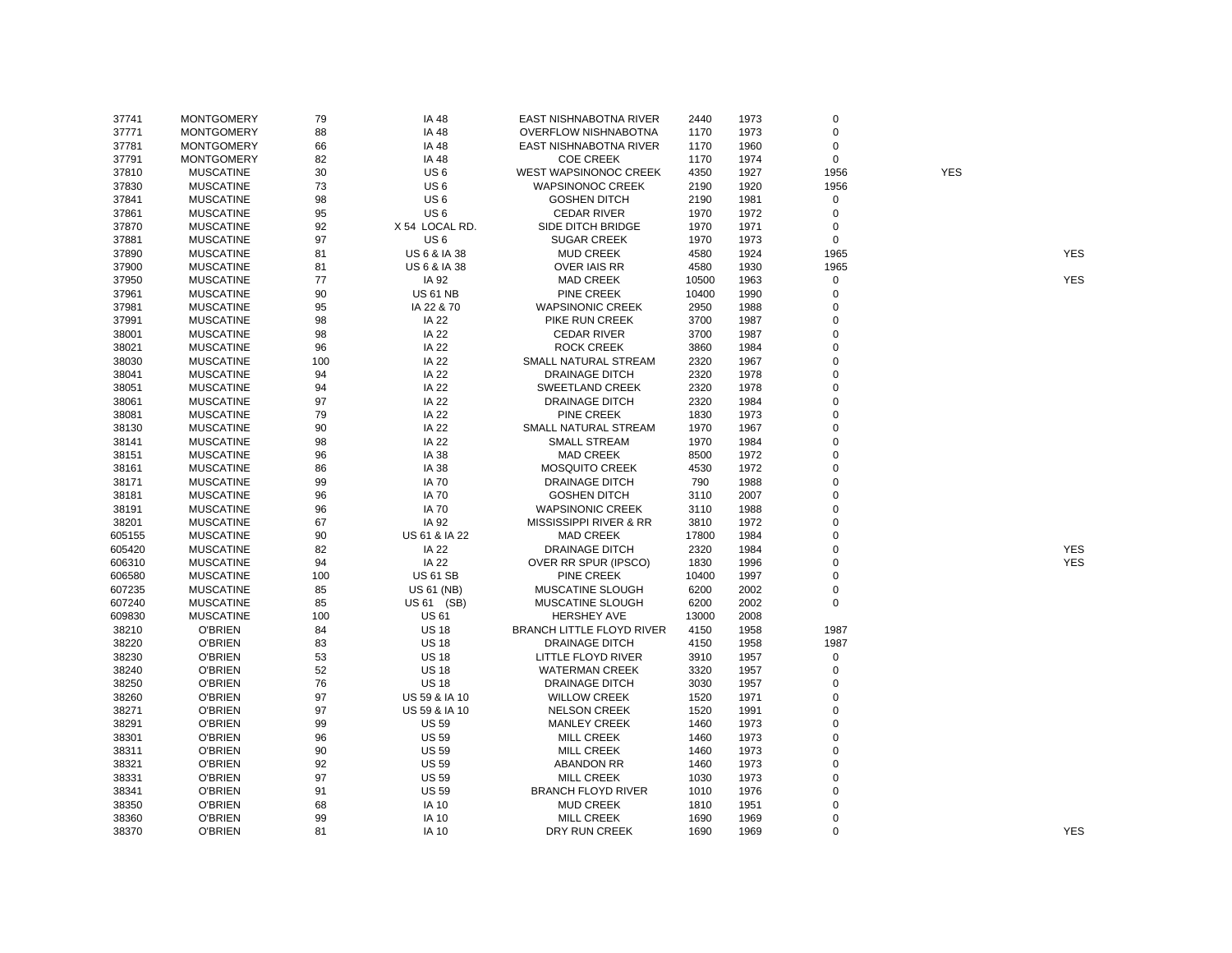| 38381          | <b>O'BRIEN</b> | 95  | <b>IA 10</b>                       | LITTLE SIOUX RIVER         | 590  | 1989 | $\mathbf 0$ |            |            |
|----------------|----------------|-----|------------------------------------|----------------------------|------|------|-------------|------------|------------|
| 605770         | <b>O'BRIEN</b> | 97  | <b>US 18</b>                       | <b>SMALL STREAM</b>        | 3320 | 1958 | 1989        |            |            |
| 605895         | <b>O'BRIEN</b> | 97  | <b>SR M-22</b>                     | SIDE DITCH-LOCAL RD        | 3030 | 1959 | 1989        |            |            |
| 608885         | <b>O'BRIEN</b> | 100 | <b>IA 60 SB</b>                    | <b>FLOYD RIVER</b>         | 3080 | 2004 | $\mathbf 0$ |            |            |
| 608890         | <b>O'BRIEN</b> | 100 | <b>IA 60 NB</b>                    | <b>FLOYD RIVER</b>         | 3080 | 2004 | 0           |            |            |
| 608895         | <b>O'BRIEN</b> | 100 | RELOC IA 60 SB                     | <b>US 18</b>               | 2090 | 2004 | $\mathbf 0$ |            |            |
| 608900         | <b>O'BRIEN</b> | 100 | RELOC IA 60 NB                     | <b>U.S. 18</b>             | 2090 | 2004 | $\mathbf 0$ |            |            |
| 608910         | <b>O'BRIEN</b> | 100 | <b>NEST AVENUE</b>                 | RELOC IA 60                | 190  | 2004 | $\mathbf 0$ |            |            |
| 608915         | <b>O'BRIEN</b> | 100 | 330TH STREET                       | RELOC IA 60                | 610  | 2005 | $\mathbf 0$ |            |            |
| 608920         | <b>O'BRIEN</b> | 100 | RELOC IA 60 SB                     | <b>ICE RR</b>              | 3320 | 2005 | 0           |            |            |
| 608925         | <b>O'BRIEN</b> | 100 | RELOC IA 60 NB                     | <b>ICE RR</b>              | 3320 | 2005 | $\mathbf 0$ |            |            |
| 608945         | <b>O'BRIEN</b> | 82  | RELOC IA 60                        | <b>ENGELS CREEK</b>        | 3080 | 2006 | $\mathbf 0$ |            |            |
| 609245         | <b>O'BRIEN</b> | 95  | RELOC IA 60 NB                     | McKINLEY AVE./SR L26       | 1720 | 2004 | 0           |            |            |
| 609250         | <b>O'BRIEN</b> | 95  | RELOC IA 60 SB                     | McKinley Ave. / SR L26     | 1720 | 2004 | $\mathbf 0$ |            |            |
| 609555         | <b>O'BRIEN</b> | 100 | <b>MONROE AVE</b>                  | RELOC IA 60                | 90   | 2005 | 0           |            |            |
| 38401          | <b>OSCEOLA</b> | 100 | <b>US 59</b>                       | <b>DRAINAGE DITCH</b>      | 890  | 1976 | $\mathbf 0$ |            |            |
| 38441          | <b>OSCEOLA</b> | 85  | IA <sub>9</sub>                    | OTTER CREEK                | 1240 | 1989 | 0           |            |            |
| 38460          | <b>OSCEOLA</b> | 67  | IA <sub>9</sub>                    | POLLY CREEK                | 1180 | 1950 | $\mathbf 0$ |            |            |
| 38471          | <b>OSCEOLA</b> | 77  | <b>IA 9 AT US 59</b>               | BR LITTLE OCHEYEDAN        | 2250 | 1974 | $\mathbf 0$ |            |            |
| 38481          | <b>OSCEOLA</b> | 73  | IA <sub>9</sub>                    | <b>OCHEYEDON RIVER</b>     | 2250 | 1987 | $\mathbf 0$ |            |            |
| 38491          | <b>OSCEOLA</b> | 96  | IA <sub>9</sub>                    | <b>DRAINAGE DITCH</b>      | 2250 | 1978 | 0           |            |            |
| 38501          | <b>OSCEOLA</b> | 93  | IA <sub>9</sub>                    | <b>OSTERMAN CREEK</b>      | 2250 | 1978 | $\mathbf 0$ |            |            |
| 38511          | <b>OSCEOLA</b> | 100 | IA <sub>9</sub>                    | DRY RUN CREEK              | 1750 | 1978 | $\mathbf 0$ |            |            |
| 38520          | <b>OSCEOLA</b> | 87  | IA 60                              | <b>DRAINAGE DITCH</b>      | 4280 | 1935 | 1986        |            |            |
| 38530          | <b>OSCEOLA</b> | 95  | IA 60                              | <b>DRAINAGE DITCH</b>      | 4280 | 1935 | 1986        |            |            |
| 38550          | <b>OSCEOLA</b> | 67  | IA 60                              | <b>WAGNER CREEK</b>        | 4000 | 1931 | 1962        | <b>YES</b> |            |
| 364700         | <b>OSCEOLA</b> | 100 | <b>SR A22</b>                      | IA 60                      | 1200 | 2006 | 0           |            |            |
| 364900         | <b>OSCEOLA</b> | 100 | <b>SR A30</b>                      | IA 60 (Sibley Bypass)      | 230  | 2006 | 0           |            |            |
| 504615         | <b>OSCEOLA</b> | 100 | 2ND AVENUE                         | IA 60                      | 960  | 2006 | 0           |            |            |
| 504620         | <b>OSCEOLA</b> | 100 | ORIOLE AVE                         | IA 60 (Sibley bypass)      | 70   | 2006 | 0           |            |            |
| 608905         | <b>OSCEOLA</b> | 85  | IA 60                              | <b>DRAINAGE</b>            | 3910 | 2004 | 0           |            |            |
| 609180         | <b>OSCEOLA</b> | 94  | <b>IA 60 NB</b>                    | OTTER CREEK                | 3910 | 2004 | 0           |            |            |
| 609185         | <b>OSCEOLA</b> | 94  | <b>IA 60 SB</b>                    | <b>OTTER CREEK</b>         | 3910 | 2003 | 0           |            |            |
| 609190         | <b>OSCEOLA</b> | 84  | IA 60                              | <b>DRAINAGE DITCH</b>      | 4280 | 2004 | 0           |            |            |
| 609225         | <b>OSCEOLA</b> | 82  | IA 60                              | <b>DRAINAGE</b>            | 4280 | 2004 | $\mathbf 0$ |            |            |
| 609230         | <b>OSCEOLA</b> | 99  | <b>IA 60 NB</b>                    | <b>Wagner Creek</b>        | 4000 | 2003 | $\mathbf 0$ |            |            |
| 609620         | <b>OSCEOLA</b> | 85  | SB lowa #60                        | IA <sub>9</sub>            | 2640 | 2006 | $\mathbf 0$ |            | <b>YES</b> |
| 609625         | <b>OSCEOLA</b> | 91  | <b>IA 60 NB</b>                    | IA <sub>9</sub>            | 2640 | 2006 | $\mathbf 0$ |            | YES        |
| 609635         | <b>OSCEOLA</b> | 100 | Sec. Road L-40                     | IA 60                      | 400  | 2006 | $\mathbf 0$ |            |            |
| 609640         | <b>OSCEOLA</b> | 95  | <b>IA 60 SB</b>                    | OTTER CREEK                | 2060 | 2006 | $\mathbf 0$ |            |            |
| 609645         | <b>OSCEOLA</b> | 100 | <b>IA 60 NB</b>                    | OTTER CREEK                | 2060 | 2006 | $\mathbf 0$ |            |            |
| 38600          | PAGE           | 70  | <b>US 59</b>                       | <b>JOHNSON RUN CREEK</b>   | 8600 | 1960 | $\mathbf 0$ |            |            |
| 38610          | <b>PAGE</b>    | 34  | <b>US 59</b>                       | EAST NISHNABOTNA RIVER     | 2030 | 1929 | 1958        | <b>YES</b> |            |
| 38620          | PAGE           | 81  | <b>US 59</b>                       | SMALL NATURAL STREAM       | 2030 | 1958 | 0           |            |            |
| 38640          | <b>PAGE</b>    | 79  | <b>US71</b>                        | SMALL NATURAL STREAM       | 1520 | 1972 | $\mathbf 0$ |            |            |
| 38680          | PAGE           | 87  | <b>US71</b>                        | SMALL NATURAL STREAM       | 2220 | 1972 | 0           |            |            |
| 38691          | <b>PAGE</b>    | 85  | US 71 & IA 2                       | <b>WEST NODAWAY RIVER</b>  | 3080 | 1972 | 0           |            |            |
| 38751          | PAGE           | 88  | <b>US71</b>                        | SMALL NATURAL STREAM       | 1660 | 1972 | $\mathbf 0$ |            |            |
| 38771          | PAGE           | 90  | IA <sub>2</sub>                    | <b>WEST TARKIO RIVER</b>   | 2550 | 1991 | $\mathbf 0$ |            |            |
| 38791          | PAGE           | 77  | IA <sub>2</sub>                    | <b>MIDDLE TARKIO RIVER</b> | 2430 | 1992 | 0           |            |            |
|                | PAGE           | 86  |                                    | <b>EAST TARKIO RIVER</b>   | 2430 | 1991 | 0           |            |            |
| 38801<br>38811 | PAGE           | 78  | IA <sub>2</sub><br>IA <sub>2</sub> | <b>SNAKE CREEK</b>         | 2620 | 1991 | $\pmb{0}$   |            |            |
|                | PAGE           | 94  | IA <sub>2</sub>                    | <b>EAST NODAWAY RIVER</b>  | 2350 | 1975 | $\pmb{0}$   |            |            |
| 38831          | PAGE           | 95  | IA 48                              |                            | 2750 | 1995 | $\mathbf 0$ |            |            |
| 38841          |                |     |                                    | <b>FOUR MILE CREEK</b>     |      |      |             |            |            |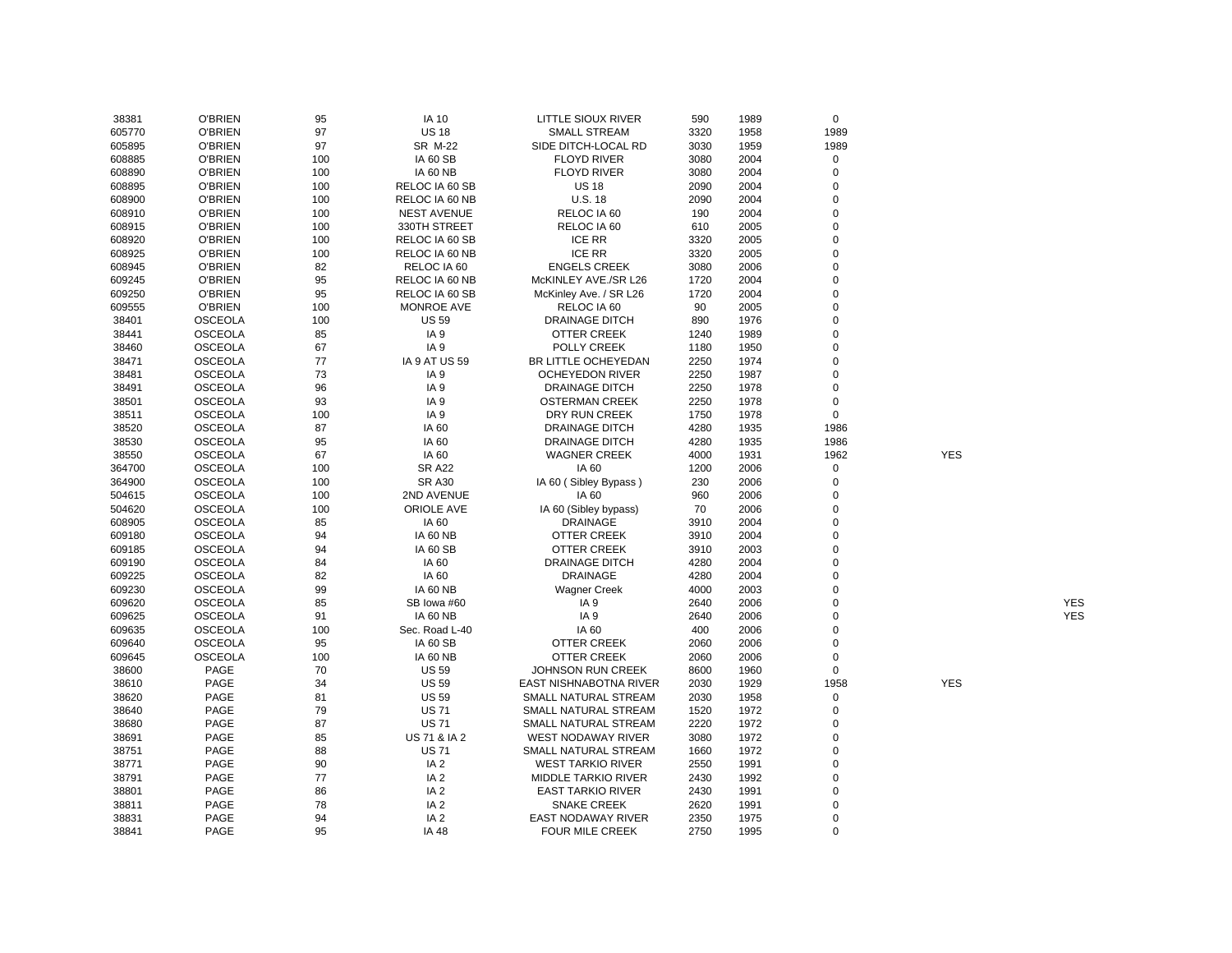| 38850  | PAGE            | 98  | IA 48                   | <b>FISHBAUGH DITCH</b>    | 2530  | 1969 | $\mathbf 0$ |            |            |
|--------|-----------------|-----|-------------------------|---------------------------|-------|------|-------------|------------|------------|
| 38870  | PAGE            | 99  | IA 48                   | ROCKY BRANCH              | 2490  | 1969 | 0           |            |            |
| 38881  | PAGE            | 95  | IA 48                   | <b>RAMP CREEK</b>         | 1480  | 1987 | 0           |            |            |
| 602100 | PAGE            | 97  | <b>US71</b>             | <b>DRAINAGE DITCH</b>     | 2820  | 1973 | $\mathsf 0$ |            |            |
| 602110 | PAGE            | 96  | <b>US71</b>             | <b>SMALL STREAM</b>       | 2820  | 1924 | 1973        |            |            |
| 602120 | <b>PAGE</b>     | 99  | <b>US71</b>             | <b>SMALL STREAM</b>       | 3570  | 1972 | $\mathbf 0$ |            |            |
| 39130  | PALO ALTO       | 87  | SIDE ROAD               | SIDE DITCH BRIDGE         | 4890  | 1965 | $\mathbf 0$ |            |            |
| 39140  | PALO ALTO       | 71  | <b>US 18 &amp; IA 4</b> | W FORK DES MOINES RIVER   | 4890  | 1965 | $\mathbf 0$ |            |            |
| 39150  | PALO ALTO       | 77  | <b>US 18</b>            | <b>DRAINAGE DITCH</b>     | 3540  | 1958 | $\mathsf 0$ |            |            |
| 39170  | PALO ALTO       | 60  | <b>US 18</b>            | <b>CYLINDER CREEK</b>     | 3540  | 1924 | 1958        |            | <b>YES</b> |
| 39180  | PALO ALTO       | 67  | <b>US 18</b>            | <b>PRAIRIE CREEK</b>      | 2500  | 1923 | 1958        |            |            |
| 39200  | PALO ALTO       | 77  | IA4                     | <b>DRAINAGE DITCH</b>     | 1980  | 1918 | 1959        |            |            |
| 39220  | PALO ALTO       | 71  | IA4                     | W. FORK DES MOINES RIVER  | 2400  | 1958 | $\mathbf 0$ |            |            |
| 39231  | PALO ALTO       | 98  | IA4                     | <b>DRAINAGE DITCH</b>     | 2100  | 1976 | $\mathbf 0$ |            |            |
| 39240  | PALO ALTO       | 73  | IA4                     | <b>DRAINAGE DITCH</b>     | 2100  | 1927 | $\mathbf 0$ |            |            |
| 606021 | PALO ALTO       | 96  | IA4                     | DRAINAGE DITCH #41        | 1980  | 2000 | $\Omega$    |            |            |
| 39270  | PLYMOUTH        | 68  | <b>NB US 75</b>         | SMALL NATURAL STREAM      | 13700 | 1948 | 0           |            |            |
| 39280  | PLYMOUTH        | 69  | <b>SB US 75</b>         | SMALL NATURAL STREAM      | 13700 | 1948 | 0           |            |            |
| 39290  | PLYMOUTH        | 82  | <b>NB US 75</b>         | SMALL NATURAL STREAM      | 13700 | 1951 | 0           |            |            |
| 39300  | PLYMOUTH        | 67  | <b>SB US 75</b>         | SMALL NATURAL STREAM      | 13700 | 1948 | $\mathbf 0$ |            |            |
| 39310  | PLYMOUTH        | 78  | <b>SB US 75</b>         | SMALL NATURAL STREAM      | 13700 | 1948 | $\mathbf 0$ |            |            |
| 39321  | <b>PLYMOUTH</b> | 99  | <b>NB US 75</b>         | SMALL NATURAL STREAM      | 13700 | 1926 | 1972        |            |            |
| 39330  | PLYMOUTH        | 89  | <b>SB US 75</b>         | SMALL NATURAL STREAM      | 13700 | 1948 | $\mathbf 0$ |            |            |
| 39341  | PLYMOUTH        | 99  | <b>NB US 75</b>         | SMALL NATURAL STREAM      | 13700 | 1972 | 0           |            |            |
|        |                 |     |                         |                           |       |      | 0           |            |            |
| 39350  | PLYMOUTH        | 64  | <b>SB US 75</b>         | SMALL NATURAL STREAM      | 13700 | 1948 |             |            |            |
| 39360  | PLYMOUTH        | 51  | <b>SB US 75</b>         | SMALL NATURAL STREAM      | 13700 | 1948 | 0           | <b>YES</b> |            |
| 39371  | <b>PLYMOUTH</b> | 99  | <b>NB US 75</b>         | SMALL NATURAL STREAM      | 13700 | 1926 | 1972        |            |            |
| 39380  | <b>PLYMOUTH</b> | 69  | <b>SB US 75</b>         | SMALL NATURAL STREAM      | 13700 | 1948 | $\mathbf 0$ |            |            |
| 39390  | PLYMOUTH        | 58  | <b>US75</b>             | SMALL NATURAL STREAM      | 12300 | 1926 | 1948        |            |            |
| 39400  | PLYMOUTH        | 87  | <b>NB US 75</b>         | <b>DRAINAGE DITCH</b>     | 12300 | 1950 | 1971        |            |            |
| 39410  | PLYMOUTH        | 59  | <b>SB US 75</b>         | <b>DRAINAGE DITCH</b>     | 12300 | 1948 | $\mathbf 0$ | <b>YES</b> |            |
| 39420  | PLYMOUTH        | 88  | <b>NB US 75</b>         | SMALL NATURAL STREAM      | 12300 | 1950 | 1972        |            |            |
| 39430  | PLYMOUTH        | 65  | <b>SB US 75</b>         | SMALL NATURAL STREAM      | 12300 | 1948 | $\mathbf 0$ |            |            |
| 39441  | PLYMOUTH        | 97  | <b>NB US 75</b>         | DRY CREEK                 | 12300 | 1972 | $\mathbf 0$ |            |            |
| 39450  | <b>PLYMOUTH</b> | 77  | <b>SB US 75</b>         | DRY CREEK                 | 12300 | 1948 | $\mathbf 0$ |            |            |
| 39461  | PLYMOUTH        | 100 | <b>NB US 75</b>         | DRY CREEK                 | 12300 | 1972 | 0           |            |            |
| 39470  | PLYMOUTH        | 68  | <b>SB US 75</b>         | <b>DRY CREEK</b>          | 12300 | 1948 | $\mathbf 0$ |            |            |
| 39481  | PLYMOUTH        | 97  | <b>NB US 75</b>         | <b>DRAINAGE DITCH</b>     | 12300 | 1972 | $\mathbf 0$ |            |            |
| 39490  | PLYMOUTH        | 63  | <b>SB US 75</b>         | <b>DRAINAGE DITCH</b>     | 12300 | 1948 | $\mathbf 0$ |            |            |
| 39501  | <b>PLYMOUTH</b> | 100 | <b>NB US 75</b>         | DRY CREEK                 | 12300 | 1972 | $\mathbf 0$ |            |            |
| 39510  | <b>PLYMOUTH</b> | 80  | <b>SB US 75</b>         | <b>DRY CREEK</b>          | 12300 | 1948 | $\Omega$    |            |            |
| 39521  | PLYMOUTH        | 99  | <b>NB US 75</b>         | <b>DRAINAGE DITCH</b>     | 12300 | 1972 | 0           |            |            |
| 39530  | PLYMOUTH        | 63  | <b>SB US 75</b>         | <b>DRAINAGE DITCH</b>     | 12300 | 1948 | $\mathbf 0$ |            |            |
| 39541  | PLYMOUTH        | 100 | <b>NB US 75</b>         | DRY CREEK                 | 12300 | 1972 | 0           |            |            |
| 39550  | PLYMOUTH        | 59  | <b>SB US 75</b>         | DRY CREEK                 | 12300 | 1948 | $\mathbf 0$ | <b>YES</b> | YES        |
| 39561  | PLYMOUTH        | 100 | <b>NB US 75</b>         | DRY CREEK                 | 12300 | 1972 | $\mathbf 0$ |            |            |
| 39570  | <b>PLYMOUTH</b> | 78  | <b>SB US 75</b>         | DRY CREEK                 | 12300 | 1948 | $\mathbf 0$ |            |            |
| 39581  | <b>PLYMOUTH</b> | 89  | <b>NB US 75</b>         | <b>FLAT CREEK</b>         | 12300 | 1972 | $\mathbf 0$ |            |            |
| 39590  | PLYMOUTH        | 79  | <b>SB US 75</b>         | <b>FLAT CREEK</b>         | 12300 | 1948 | $\mathsf 0$ |            |            |
| 39600  | PLYMOUTH        | 72  | <b>US75</b>             | W FK FLOYD RIVER          | 12300 | 1956 | 0           |            |            |
| 39631  | PLYMOUTH        | 88  | <b>NB US 75</b>         | <b>FLOYD RIVER</b>        | 4630  | 1972 | 0           |            |            |
| 39640  | PLYMOUTH        | 56  | SB Ia. #404             | <b>FLOYD RIVER</b>        | 4630  | 1957 | $\mathsf 0$ |            | <b>YES</b> |
| 39651  | PLYMOUTH        | 100 | IA <sub>3</sub>         | <b>BIG SIOUX RIVER</b>    | 650   | 2010 |             |            |            |
| 39660  | <b>PLYMOUTH</b> | 99  | IA <sub>3</sub>         | <b>BIG SIOUX OVERFLOW</b> | 650   | 1962 | $\mathbf 0$ |            |            |

YES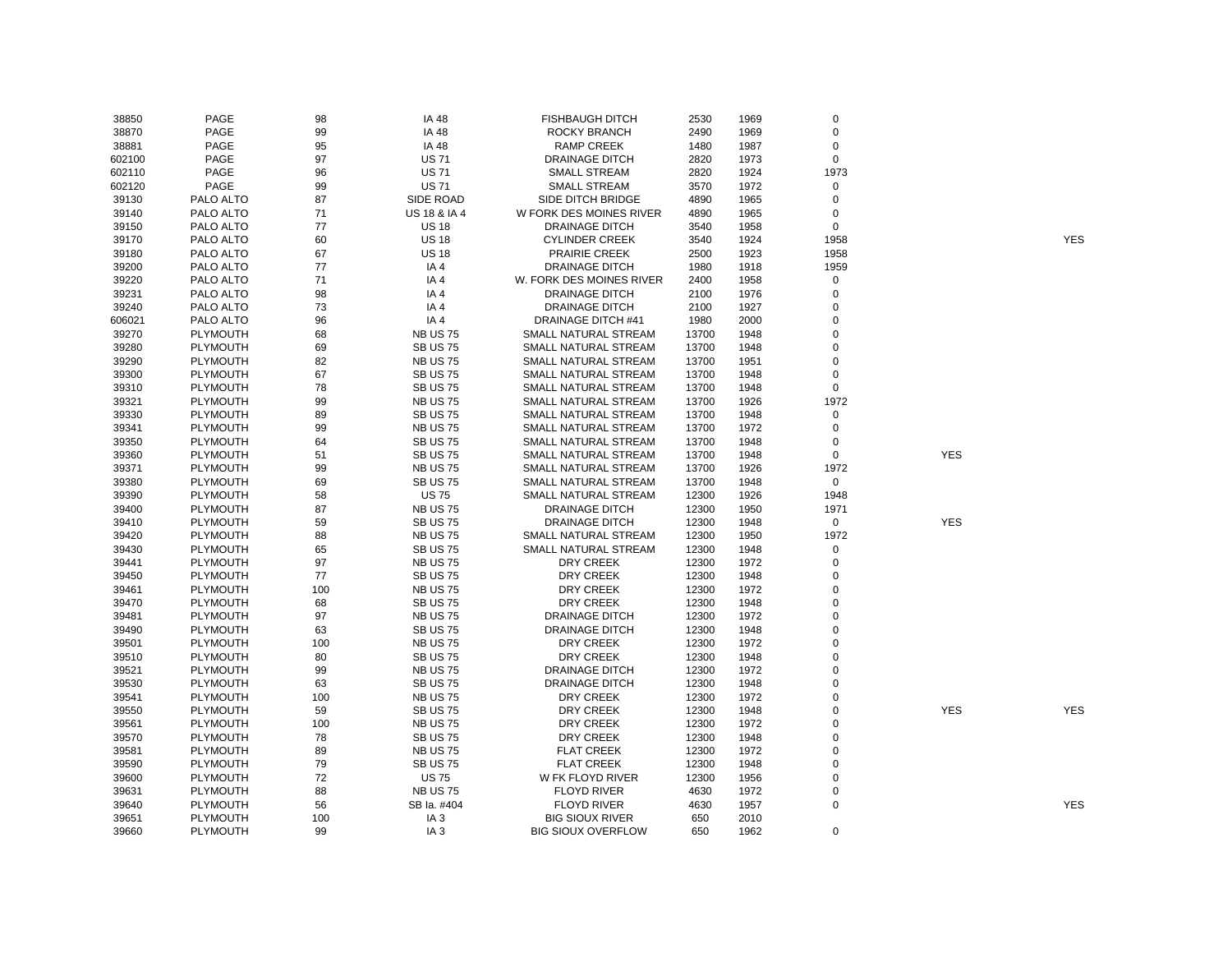| 39670  | PLYMOUTH             | 100      | IA <sub>3</sub>    | <b>BIG SIOUX OVERFLOW</b>               | 650         | 1962         | 0           |            |            |
|--------|----------------------|----------|--------------------|-----------------------------------------|-------------|--------------|-------------|------------|------------|
| 39690  | PLYMOUTH             | 95       | IA <sub>3</sub>    | <b>WESTFIELD CREEK</b>                  | 650         | 1962         | 0           |            |            |
| 39701  | PLYMOUTH             | 100      | IA 3 & 12          | <b>WESTFIELD CREEK</b>                  | 1780        | 1976         | $\mathbf 0$ |            |            |
| 39751  | PLYMOUTH             | 97       | IA 3 & 12          | <b>DRAINAGE DITCH</b>                   | 2210        | 1976         | 0           |            |            |
| 39771  | PLYMOUTH             | 96       | IA <sub>3</sub>    | <b>WESTFIELD CREEK</b>                  | 1310        | 1975         | $\mathbf 0$ |            |            |
| 39781  | PLYMOUTH             | 96       | IA <sub>3</sub>    | SMALL NATURAL STREAM                    | 1310        | 1975         | $\mathbf 0$ |            |            |
| 39791  | <b>PLYMOUTH</b>      | 99       | IA <sub>3</sub>    | <b>BROKEN KETTLE CREEK</b>              | 1310        | 1975         | 0           |            |            |
| 39800  | <b>PLYMOUTH</b>      | 41       | IA <sub>3</sub>    | <b>DRAINAGE DITCH</b>                   | 1370        | 1954         | $\mathbf 0$ |            | <b>YES</b> |
| 39810  | PLYMOUTH             | 55       | IA <sub>3</sub>    | <b>DRAINAGE DITCH</b>                   | 1370        | 1954         | 0           |            |            |
| 39820  | PLYMOUTH             | 81       | IA <sub>3</sub>    | SMALL NATURAL STREAM                    | 1370        | 1954         | $\mathbf 0$ |            |            |
| 39830  | PLYMOUTH             | 59       | IA <sub>3</sub>    | <b>MINK CREEK</b>                       | 1370        | 1954         | 0           |            |            |
| 39841  | <b>PLYMOUTH</b>      | 99       | IA <sub>3</sub>    | W Fork of FLOYD RIVER                   | 2190        | 2004         | $\Omega$    |            |            |
| 39851  | PLYMOUTH             | 98       | IA <sub>3</sub>    | <b>FLOYD RIVER</b>                      | 4700        | 1981         | $\mathbf 0$ |            |            |
| 39881  | <b>PLYMOUTH</b>      | 97       | IA <sub>3</sub>    | SMALL NATURAL STREAM                    | 3370        | 1994         | $\Omega$    |            |            |
| 39891  | PLYMOUTH             | 95       | IA <sub>3</sub>    | <b>BIG WHISKEY SLOUGH</b>               | 2150        | 1999         | 0           |            |            |
| 39910  | PLYMOUTH             | 63       | IA 12              | <b>DRAINAGE DITCH</b>                   | 1720        | 1957         | $\mathbf 0$ |            |            |
| 39920  | PLYMOUTH             | 81       | IA 12              | <b>DRAINAGE DITCH</b>                   | 1720        | 1957         | 0           |            |            |
| 39930  | PLYMOUTH             | 55       | IA 12              | <b>BROKEN KETTLE CREEK</b>              | 1720        | 1956         | 0           |            |            |
| 39940  | PLYMOUTH             | 85       | IA 12              | <b>DRAINAGE DITCH</b>                   | 1420        | 1957         | $\Omega$    |            |            |
| 39950  | <b>PLYMOUTH</b>      | 72       | IA 12              | <b>DRAINAGE DITCH</b>                   | 1420        | 1930         | $\mathbf 0$ |            |            |
| 39960  | <b>PLYMOUTH</b>      | 75       | IA 12              | <b>DRAINAGE DITCH</b>                   | 1420        | 1957         | $\mathbf 0$ |            |            |
| 39971  | PLYMOUTH             | 99       | IA 12              | <b>BEAVER CREEK</b>                     | 1080        | 1975         | $\mathbf 0$ |            |            |
| 40020  | PLYMOUTH             | 54       | IA 12              | <b>INDIAN CREEK</b>                     | 1080        | 1955         | $\mathbf 0$ |            |            |
| 40050  | PLYMOUTH             | 94       | IA 60              | SMALL NATURAL STREAM                    | 4940        | 1967         | 0           |            |            |
|        |                      |          |                    |                                         |             |              | 0           |            |            |
| 40061  | PLYMOUTH<br>PLYMOUTH | 95<br>97 | IA 140<br>IA 140   | SMALL NATURAL STREAM<br><b>DRAINAGE</b> | 1940<br>700 | 1976<br>2008 | $\Omega$    |            |            |
| 270516 |                      |          |                    |                                         |             |              | $\mathbf 0$ |            |            |
| 270630 | PLYMOUTH             | 85       | IA 140             | W.FK LITTLE SIOUX RIVER                 | 1100        | 1964         |             |            |            |
| 272115 | <b>PLYMOUTH</b>      | 88       | IA 140             | <b>DRAINAGE</b>                         | 700         | 1963         | $\mathbf 0$ |            |            |
| 272220 | PLYMOUTH             | 92       | IA 140             | <b>RATHBURN CREEK</b>                   | 700         | 1964         | 0           |            |            |
| 274010 | PLYMOUTH             | 93       | IA 140             | <b>CLEAR CREEK</b>                      | 760         | 1964         | $\Omega$    |            |            |
| 274591 | PLYMOUTH             | 97       | <b>US 75 SDB</b>   | <b>DRAINAGE</b>                         | 470         | 2004         | 0           |            |            |
| 364690 | PLYMOUTH             | 100      | 200th Street       | lowa #75                                | 170         | 2006         | $\mathbf 0$ |            |            |
| 601320 | <b>PLYMOUTH</b>      | 96       | IA <sub>3</sub>    | <b>SMALL STREAM</b>                     | 3370        | 1994         | $\mathbf 0$ |            |            |
| 603911 | <b>PLYMOUTH</b>      | 99       | <b>HWY 403</b>     | <b>BIG SIOUX RIVER</b>                  | 1210        | 1996         | 0           |            |            |
| 607385 | PLYMOUTH             | 97       | <b>ACCESS ROAD</b> | <b>STREAM</b>                           | 20          | 2000         | $\mathbf 0$ |            |            |
| 607521 | PLYMOUTH             | 97       | Farm Entrance      | <b>DRAINAGE</b>                         | 4750        | 2005         | $\mathbf 0$ |            |            |
| 607675 | PLYMOUTH             | 85       | <b>US75</b>        | <b>SMALL STREAM</b>                     | 17200       | 1999         | 0           |            |            |
| 609195 | PLYMOUTH             | 97       | IA 60 (SDB)        | DRAINAGE                                | 4940        | 2004         | $\mathbf 0$ |            |            |
| 609200 | PLYMOUTH             | 100      | <b>IA 60 SB</b>    | SMALL NATURAL STREAM                    | 4940        | 2004         | $\mathbf 0$ |            |            |
| 609205 | PLYMOUTH             | 97       | lowa #60           | Drainage Ditch                          | 5000        | 2003         | $\mathbf 0$ |            |            |
| 609360 | <b>PLYMOUTH</b>      | 100      | lowa 3             | U.S. 75 (LeMars Bypass)                 | 2390        | 2005         | $\Omega$    |            |            |
| 609370 | PLYMOUTH             | 99       | <b>U.S. 75 NB</b>  | IA 60                                   | 4100        | 2005         | 0           |            |            |
| 609375 | PLYMOUTH             | 99       | U.S. 75 SB         | IA 60                                   | 4100        | 2005         | $\mathbf 0$ |            |            |
| 609455 | PLYMOUTH             | 80       | lowa #60           | <b>WOLF CREEK</b>                       | 4720        | 2004         | 0           |            |            |
| 609460 | PLYMOUTH             | 100      | <b>US 75 NB</b>    | LAKE AVENUE                             | 4630        | 2006         | $\mathbf 0$ |            |            |
| 609465 | <b>PLYMOUTH</b>      | 100      | <b>U.S. 75 SB</b>  | <b>LAKE AVENUE</b>                      | 4630        | 2006         | $\mathbf 0$ |            |            |
| 40070  | <b>POCAHONTAS</b>    | 76       | IA <sub>3</sub>    | LITTLE CEDAR CREEK                      | 1410        | 1949         | 0           |            |            |
| 40080  | <b>POCAHONTAS</b>    | 59       | IA <sub>3</sub>    | <b>BIG CEDAR CREEK</b>                  | 1710        | 1949         | $\mathbf 0$ |            |            |
| 40090  | <b>POCAHONTAS</b>    | 75       | IA <sub>3</sub>    | <b>DRAINAGE DITCH</b>                   | 1710        | 1954         | 0           |            |            |
| 40100  | <b>POCAHONTAS</b>    | 45       | IA <sub>3</sub>    | LIZZARD CREEK                           | 2940        | 1949         | $\mathsf 0$ | <b>YES</b> |            |
| 40110  | <b>POCAHONTAS</b>    | 83       | IA <sub>3</sub>    | LIZZARD CREEK                           | 3990        | 1968         | 0           |            |            |
| 40121  | <b>POCAHONTAS</b>    | 96       | IA <sub>3</sub>    | DRAINAGE DITCH 53                       | 2860        | 1984         | 1990        |            |            |
| 40131  | <b>POCAHONTAS</b>    | 95       | IA <sub>3</sub>    | NORTH LIZARD CREEK                      | 2860        | 1974         | $\mathbf 0$ |            |            |
| 40141  | <b>POCAHONTAS</b>    | 81       | IA <sub>3</sub>    | NORTH LIZARD CREEK                      | 2860        | 1987         | $\mathbf 0$ |            |            |
|        |                      |          |                    |                                         |             |              |             |            |            |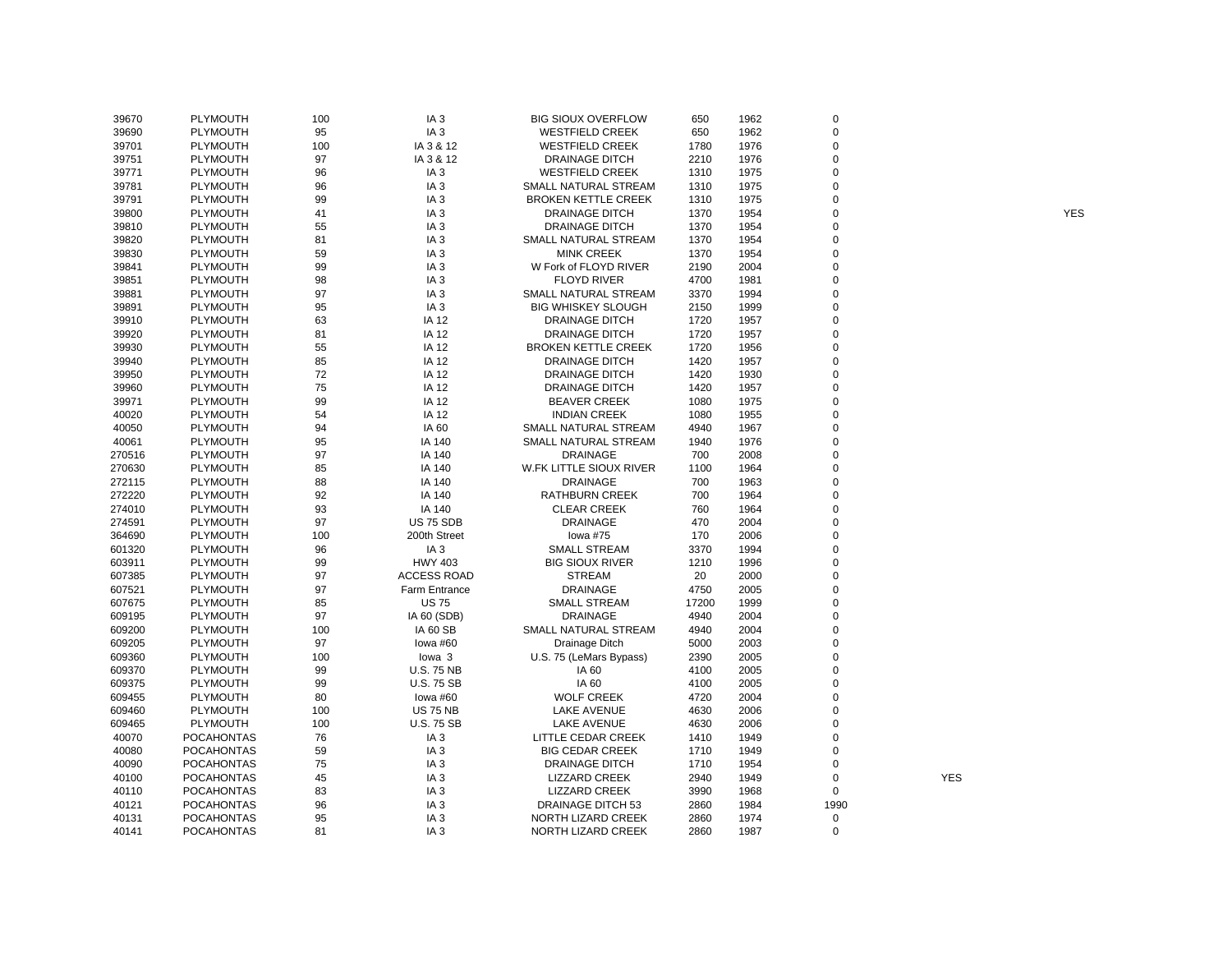| 40150  | <b>POCAHONTAS</b> | 84  | IA <sub>3</sub>        | <b>DRAINAGE DITCH</b>     | 2720  | 1936 | 1990           |            |            |
|--------|-------------------|-----|------------------------|---------------------------|-------|------|----------------|------------|------------|
| 40170  | <b>POCAHONTAS</b> | 96  | IA 4 & 7               | <b>SMALL STREAM</b>       | 2210  | 1969 | $\mathsf 0$    |            |            |
| 40191  | <b>POCAHONTAS</b> | 96  | IA4                    | <b>DRAINAGE DITCH</b>     | 1700  | 1991 | $\mathbf 0$    |            |            |
| 40210  | <b>POCAHONTAS</b> | 97  | IA4                    | <b>LIZARD CREEK</b>       | 2530  | 1968 | 0              |            |            |
| 40221  | <b>POCAHONTAS</b> | 93  | IA4                    | NORTH LIZARD CREEK        | 2310  | 1976 | 0              |            |            |
| 40231  | <b>POCAHONTAS</b> | 99  | IA <sub>4</sub>        | NORTH LIZARD CREEK        | 2310  | 1976 | 0              |            |            |
| 40241  | <b>POCAHONTAS</b> | 99  | IA4                    | PILOT CREEK               | 1500  | 1976 | 0              |            |            |
| 40260  | <b>POCAHONTAS</b> | 91  | IA <sub>7</sub>        | <b>BIG CEDAR CREEK</b>    | 1670  | 1968 | $\overline{0}$ |            |            |
| 40281  | <b>POCAHONTAS</b> | 98  | <b>IA 10</b>           | <b>BIG CEDAR CREEK</b>    | 1020  | 1987 | 0              |            |            |
| 40291  | <b>POCAHONTAS</b> | 99  | <b>IA 10</b>           | NORTH LIZARD CREEK        | 1020  | 2003 | 0              |            |            |
| 40310  | <b>POCAHONTAS</b> | 62  | IA 15                  | PILOT CREEK               | 620   | 1957 | $\Omega$       |            |            |
| 40320  | <b>POCAHONTAS</b> | 66  | IA 15                  | <b>BEAVER CREEK</b>       | 270   | 1957 | $\Omega$       |            |            |
| 605815 | <b>POCAHONTAS</b> | 99  | <b>IA 10</b>           | LITTLE CEDAR CREEK        | 1280  | 1988 | 0              |            |            |
| 3825   | <b>POLK</b>       | 59  | IA 28 (SB)             | <b>RACCOON RIVER</b>      | 27500 | 1964 | 0              |            | <b>YES</b> |
| 3826   | <b>POLK</b>       | 50  | <b>IA 28</b>           | <b>WALNUT CREEK</b>       | 28500 | 1969 | 0              |            |            |
| 4111   | <b>POLK</b>       | 84  | E. 9TH STREET          | $1-235$                   | 2329  | 2001 | $\Omega$       |            | <b>YES</b> |
| 12411  | <b>POLK</b>       | 100 | <b>MILLS CIVIC PKW</b> | $1 - 35$                  | 18300 | 2001 | $\mathbf 0$    |            |            |
| 12491  | <b>POLK</b>       | 85  | W UNIVERSITY           | OVER I-35 & I-80          | 30100 | 1984 | 2004           |            |            |
| 12511  | <b>POLK</b>       | 100 | 50TH ST-ST FARM        | $I - 235$                 | 12300 | 2000 | 0              |            |            |
| 40390  | <b>POLK</b>       | 71  | US <sub>6</sub>        | N. WALNUT CREEK&Bike Path | 21100 | 1969 | 0              |            |            |
| 40395  | <b>POLK</b>       | 48  | US <sub>6</sub>        | <b>DRAINAGE DITCH</b>     | 21100 | 1937 | 1970           |            |            |
| 40400  | <b>POLK</b>       | 68  | US <sub>6</sub>        | <b>DES MOINES RIVER</b>   | 20200 | 1933 | 1969           |            |            |
| 40440  | <b>POLK</b>       | 37  | US <sub>6</sub>        | FOUR MILE CREEK, BIKE TRA | 15000 | 1934 | 1956           |            |            |
| 40491  | <b>POLK</b>       | 82  | <b>US69</b>            | YEADER CREEK              | 31000 | 1984 | $\mathbf 0$    |            |            |
| 40500  | <b>POLK</b>       | 82  | <b>US 69</b>           | <b>DES MOINES RIVER</b>   | 31300 | 1936 | 1973           |            |            |
| 40510  | <b>POLK</b>       | 52  | <b>US69</b>            | OVER RR YARD & SCOTT AVE  | 34400 | 1937 | 1973           | <b>YES</b> | <b>YES</b> |
| 40521  | <b>POLK</b>       | 81  | E 14TH ST-US 69        | <b>OVER I-235</b>         | 14700 | 2003 | 0              |            |            |
| 40561  | <b>POLK</b>       | 81  | <b>US 65</b>           | <b>MUD CREEK</b>          | 12700 | 1974 | 0              |            |            |
| 40571  | <b>POLK</b>       | 88  | <b>NB US 65</b>        | OVER UP RR                | 9500  | 1979 | 0              |            | <b>YES</b> |
| 40575  | <b>POLK</b>       | 88  | <b>SB US 65</b>        | OVER UP RR                | 9500  | 1979 | $\pmb{0}$      |            |            |
| 40581  | <b>POLK</b>       | 81  | <b>NB US 65</b>        | <b>DRAINAGE DITCH</b>     | 9500  | 1979 | 0              |            |            |
| 40601  | <b>POLK</b>       | 53  | <b>US 65</b>           | <b>DRAINAGE DITCH</b>     | 8200  | 1978 | 1998           |            |            |
| 40622  | <b>POLK</b>       | 79  | <b>NB US 65</b>        | <b>SKUNK RIVER</b>        | 8200  | 1972 | $\mathbf 0$    |            |            |
| 40631  | <b>POLK</b>       | 75  | <b>US 65</b>           | <b>DRAINAGE DITCH</b>     | 8200  | 1978 | 1999           |            |            |
| 40660  | <b>POLK</b>       | 54  | <b>US 69</b>           | <b>FOUR MILE CREEK</b>    | 6500  | 1949 | $\mathsf 0$    |            | <b>YES</b> |
| 40670  | <b>POLK</b>       | 52  | <b>US 69</b>           | FOUR MILE CREEK           | 6500  | 1922 | 1948           |            | YES        |
| 40680  | <b>POLK</b>       | 72  | <b>US 69</b>           | <b>FOUR MILE CREEK</b>    | 4710  | 1949 | $\mathbf 0$    |            |            |
| 40730  | <b>POLK</b>       | 71  | <b>IA 17</b>           | <b>DES MOINES RIVER</b>   | 5400  | 1959 | 2010           |            |            |
| 40740  | <b>POLK</b>       | 74  | IA 17                  | SMALL NATURAL STREAM      | 5400  | 1958 | 0              |            |            |
| 40790  | <b>POLK</b>       | 77  | N.E.126TH AV           | $I-35$                    | 2870  | 1964 | 0              |            |            |
| 40841  | <b>POLK</b>       | 99  | <b>WB IA 141</b>       | <b>BEAVER CREEK</b>       | 19100 | 2007 | $\pmb{0}$      |            |            |
| 40842  | <b>POLK</b>       | 83  | <b>EB IA 141</b>       | <b>BEAVER CREEK</b>       | 19100 | 1974 | 0              |            |            |
| 40851  | <b>POLK</b>       | 94  | EB/SB IA 141           | LITTLE BEAVER CREEK       | 19100 | 2006 | $\Omega$       |            |            |
| 40852  | <b>POLK</b>       | 83  | <b>WB/NB IA 141</b>    | LITTLE BEAVER CREEK       | 19100 | 1974 | $\Omega$       |            |            |
| 40941  | <b>POLK</b>       | 85  | IA 163                 | <b>FOUR MILE CREEK</b>    | 21300 | 1975 | 0              |            |            |
| 40950  | <b>POLK</b>       | 59  | EB 163                 | E FOUR MILE CREEK & RR    | 20000 | 1965 | 0              |            |            |
| 40960  | <b>POLK</b>       | 60  | <b>WB IA-163</b>       | E FOUR MILE CREEK & RR    | 20000 | 1965 | 0              |            | <b>YES</b> |
| 40970  | <b>POLK</b>       | 94  | EB IA 163              | <b>MUD CREEK</b>          | 11700 | 1963 | 2008           |            |            |
| 40980  | <b>POLK</b>       | 94  | <b>WB IA 163</b>       | <b>MUD CREEK</b>          | 11700 | 1963 | 2008           |            |            |
| 40991  | <b>POLK</b>       | 94  | EB IA 163              | <b>CAMP CREEK</b>         | 10400 | 2007 | 0              |            |            |
| 41001  | <b>POLK</b>       | 94  | <b>WB IA 163</b>       | <b>CAMP CREEK</b>         | 10400 | 2007 | 0              |            |            |
| 41080  | <b>POLK</b>       | 37  | IA 415                 | OVER NW 66TH AVE          | 17300 | 1942 | 0              | <b>YES</b> | <b>YES</b> |
| 41091  | <b>POLK</b>       | 82  | IA 415                 | <b>DRAINAGE DITCH</b>     | 18900 | 1983 | 0              |            |            |
| 41141  | <b>POLK</b>       | 96  | <b>NB I-35</b>         | RACOON RIVER              | 45600 | 2002 | $\Omega$       |            |            |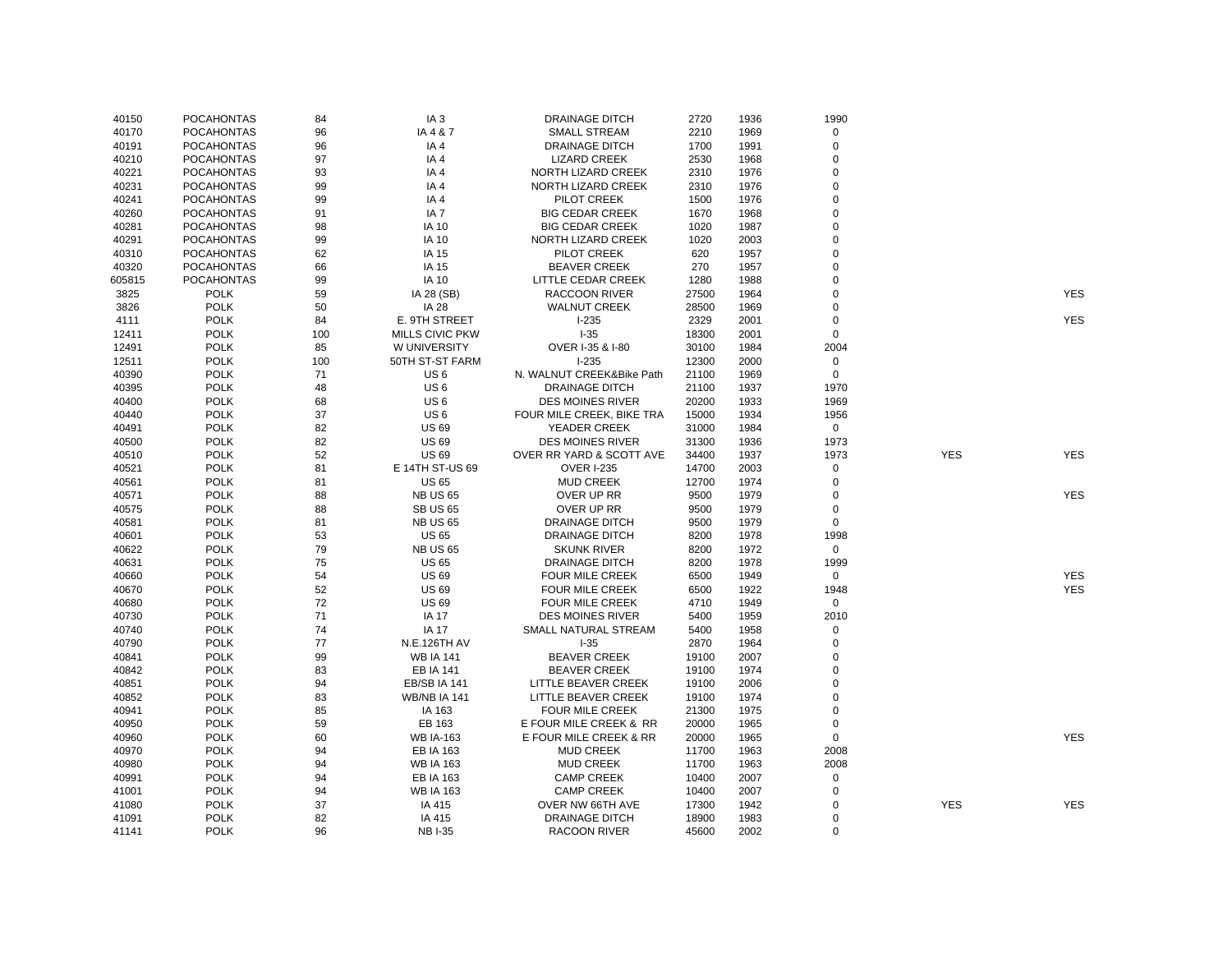| 41151 | <b>POLK</b> | 96  | <b>SBI-35</b>         | <b>RACOON RIVER</b>                  | 45600  | 2003 | $\mathbf 0$ |            |                          |
|-------|-------------|-----|-----------------------|--------------------------------------|--------|------|-------------|------------|--------------------------|
| 41160 | <b>POLK</b> | 66  | <b>NBI-35</b>         | <b>IAIS RR</b>                       | 45600  | 1958 | 1976        |            |                          |
| 41170 | <b>POLK</b> | 64  | SB I-35               | <b>OVER IAIS RR</b>                  | 45600  | 1958 | $\mathsf 0$ |            |                          |
| 41180 | <b>POLK</b> | 39  | <b>NBI-35</b>         | <b>OVER GRAND AVE</b>                | 45500  | 1957 | $\pmb{0}$   | <b>YES</b> | <b>YES</b>               |
| 41190 | <b>POLK</b> | 39  | SB I-35               | <b>GRAND AVE</b>                     | 45500  | 1957 | $\mathbf 0$ | <b>YES</b> | <b>YES</b>               |
| 41210 | <b>POLK</b> | 24  | <b>NBI-35</b>         | OVER RR, TRUE PKWY, CREEK            | 58500  | 1957 | $\pmb{0}$   | <b>YES</b> | <b>YES</b>               |
| 41220 | <b>POLK</b> | 50  | <b>SBI-35</b>         | OVER RR, EPTRUE PKWY, CREEK          | 58500  | 1957 | $\mathbf 0$ |            | <b>YES</b>               |
| 41231 | <b>POLK</b> | 90  | <b>ASHWORTH RD</b>    | <b>OVER I-35</b>                     | 10600  | 1991 | $\mathbf 0$ |            |                          |
| 41280 | <b>POLK</b> | 92  | NB I-35, EB I-80      | <b>WALNUT CREEK</b>                  | 104500 | 1958 | 1988        |            |                          |
| 41290 | <b>POLK</b> | 93  | SB I-35, WB I-80      | <b>WALNUT CREEK</b>                  | 104500 | 1958 | 1988        |            |                          |
| 41300 | <b>POLK</b> | 86  | NB I-35, EB I-80      | OVER US 6                            | 86800  | 1958 | 1989        |            |                          |
| 41310 | <b>POLK</b> | 85  | SB I-35, WB I-80      | OVER US 6                            | 86800  | 1958 | 1989        |            |                          |
| 41331 | <b>POLK</b> | 91  | DOUGLAS AVE           | OVER I-35 AND I-80                   | 23400  | 2002 | $\mathbf 0$ |            | <b>YES</b>               |
| 41341 | <b>POLK</b> | 96  | <b>MEREDITH DR</b>    | <b>OVER I-35 AND I-80</b>            | 7900   | 2006 | $\mathbf 0$ |            |                          |
| 41350 | <b>POLK</b> | 90  | NB I-35, EB I-80      | OVER NS RR & IA 141                  | 77300  | 1958 | 1998        |            | <b>YES</b>               |
| 41360 | <b>POLK</b> | 86  | SB I-35, WB I-80      | OVER NS RR & IA 141                  | 77300  | 1958 | 1998        |            | <b>YES</b>               |
| 41370 | <b>POLK</b> | 39  | IA 141                | <b>OVER IAIS RR</b>                  | 9600   | 1958 | 2009        |            |                          |
| 41380 | <b>POLK</b> | 38  | NW 100TH ST           | OVER I-35 & I-80                     | 2800   | 1958 | $\mathbf 0$ |            | <b>YES</b>               |
| 41390 | <b>POLK</b> | 69  | NW 100TH ST           | <b>DRAINAGE DITCH</b>                | 2800   | 1958 | $\pmb{0}$   |            |                          |
| 41400 | <b>POLK</b> | 56  | I-35 & I-80           | <b>DRAINAGE DITCH</b>                | 81900  | 1958 | $\mathbf 0$ | <b>YES</b> |                          |
|       | <b>POLK</b> | 100 | 86TH ST               |                                      |        |      | $\mathbf 0$ |            |                          |
| 41411 |             |     |                       | OVER I-35 & I-80                     | 28400  | 1994 |             |            |                          |
| 41420 | <b>POLK</b> | 90  | NB I-35, EB I-80      | NW 72ND ST                           | 81900  | 1958 | 1991        |            | <b>YES</b><br><b>YES</b> |
| 41430 | <b>POLK</b> | 89  | SB I-35, WB I-80      | OVER NW 72ND ST                      | 81900  | 1958 | 1991        |            |                          |
| 41441 | <b>POLK</b> | 95  | NB I-35/EB I-80       | OVER IA 28                           | 67700  | 1999 | $\mathbf 0$ |            |                          |
| 41451 | <b>POLK</b> | 98  | SB I-35, WB I-80      | OVER IA 28                           | 67700  | 1999 | $\mathsf 0$ |            |                          |
| 41480 | <b>POLK</b> | 56  | <b>BEAVER RD-SIDE</b> | BEAVER CREEK(I-35 S.D.B)*            | 9000   | 1958 | $\pmb{0}$   |            |                          |
| 41490 | <b>POLK</b> | 48  | <b>BEAVER DRIVE</b>   | OVER I-35 & I-80                     | 4610   | 1958 | $\mathsf 0$ |            |                          |
| 41500 | <b>POLK</b> | 94  | NB I-35, EB I-80      | <b>DES MOINES RIVER &amp; BIKE P</b> | 88100  | 1958 | 1991        |            |                          |
| 41510 | <b>POLK</b> | 94  | SB I-35, WB I-80      | <b>DES MOINES RIVER &amp; BIKE P</b> | 88100  | 1958 | 1991        |            |                          |
| 41520 | <b>POLK</b> | 58  | MORNINGSTAR DR        | OVER I-35 & 80                       | 2090   | 1958 | 1998        | <b>YES</b> | <b>YES</b>               |
| 41530 | <b>POLK</b> | 79  | NB I-35, EB I-80      | <b>DRAINAGE DITCH</b>                | 88100  | 1958 | 1991        |            |                          |
| 41540 | <b>POLK</b> | 80  | SB I-35, WB I-80      | DRAINAGE DITCH                       | 88100  | 1958 | $\mathbf 0$ |            |                          |
| 41550 | <b>POLK</b> | 72  | NB I-35, EB I-80      | <b>SAYLOR CREEK</b>                  | 88100  | 1958 | 1991        |            |                          |
| 41560 | <b>POLK</b> | 80  | SB I-35, WB I-80      | <b>SAYLOR CREEK</b>                  | 88100  | 1958 | 1990        |            |                          |
| 41570 | <b>POLK</b> | 81  | NB I-35, EB I-80      | OVER 6TH AVE                         | 88100  | 1958 | 1991        |            |                          |
| 41580 | <b>POLK</b> | 80  | SB I-35, WB I-80      | OVER 6TH AVE                         | 88100  | 1958 | 1991        |            |                          |
| 41591 | <b>POLK</b> | 98  | NB I-35, EB I-80      | IA 415                               | 79100  | 1999 | $\mathbf 0$ |            |                          |
| 41601 | <b>POLK</b> | 94  | I-80 WB/I-35 SB       | OVER IA 415                          | 79100  | 1999 | $\mathsf 0$ |            |                          |
| 41611 | <b>POLK</b> | 81  | NB I-35, EB I-80      | NE 3RD ST                            | 70000  | 2000 | 0           |            |                          |
| 41621 | <b>POLK</b> | 81  | SB I-35, WB I-80      | NE 3RD ST                            | 70000  | 2000 | $\pmb{0}$   |            |                          |
| 41631 | <b>POLK</b> | 98  | NB I-35, EB I-80      | <b>US 69</b>                         | 68800  | 2000 | 0           |            |                          |
| 41641 | <b>POLK</b> | 98  | SB I-35, WB I-80      | <b>US69</b>                          | 68800  | 2000 | 0           |            |                          |
| 41651 | <b>POLK</b> | 98  | NB I-35, EB I-80      | UP RR                                | 65000  | 2000 | $\pmb{0}$   |            |                          |
| 41661 | <b>POLK</b> | 95  | SB I-35, WB I-80      | UP RR                                | 65000  | 2000 | $\pmb{0}$   |            |                          |
| 41671 | <b>POLK</b> | 94  | NB I-35, EB I-80      | UP RR                                | 71200  | 2000 | $\pmb{0}$   |            |                          |
| 41681 | <b>POLK</b> | 94  | SB I-35, WB I-80      | UP RR                                | 71200  | 2000 | $\pmb{0}$   |            |                          |
| 41690 | <b>POLK</b> | 69  | DELAWARE AVE          | OVER I-80 & I-35                     | 5300   | 1959 | $\mathbf 0$ |            |                          |
| 41740 | <b>POLK</b> | 52  | NE 54TH AVE           | $I-35$                               | 1890   | 1964 | $\mathbf 0$ |            |                          |
| 41781 | <b>POLK</b> | 84  | IA 160                | $I-35$                               | 23200  | 1986 | 0           |            |                          |
| 41790 | <b>POLK</b> | 91  | <b>NBI-35</b>         | over E. 1st Street                   | 34000  | 1964 | $\mathbf 0$ |            | <b>YES</b>               |
| 41800 | <b>POLK</b> | 92  | SB I-35               | over E. 1st Street                   | 34000  | 1964 | $\pmb{0}$   |            | <b>YES</b>               |
| 41810 | <b>POLK</b> | 65  | <b>NBI-35</b>         | FOUR MILE CREEK                      | 37100  | 1964 | $\mathbf 0$ |            | <b>YES</b>               |
| 41820 | <b>POLK</b> | 78  | SB I-35               | FOUR MILE CREEK                      | 37100  | 1964 | $\mathbf 0$ |            |                          |
| 41830 | <b>POLK</b> | 91  | <b>NB I-35</b>        | NE 110TH ST                          | 37800  | 1964 | $\Omega$    |            | <b>YES</b>               |
|       |             |     |                       |                                      |        |      |             |            |                          |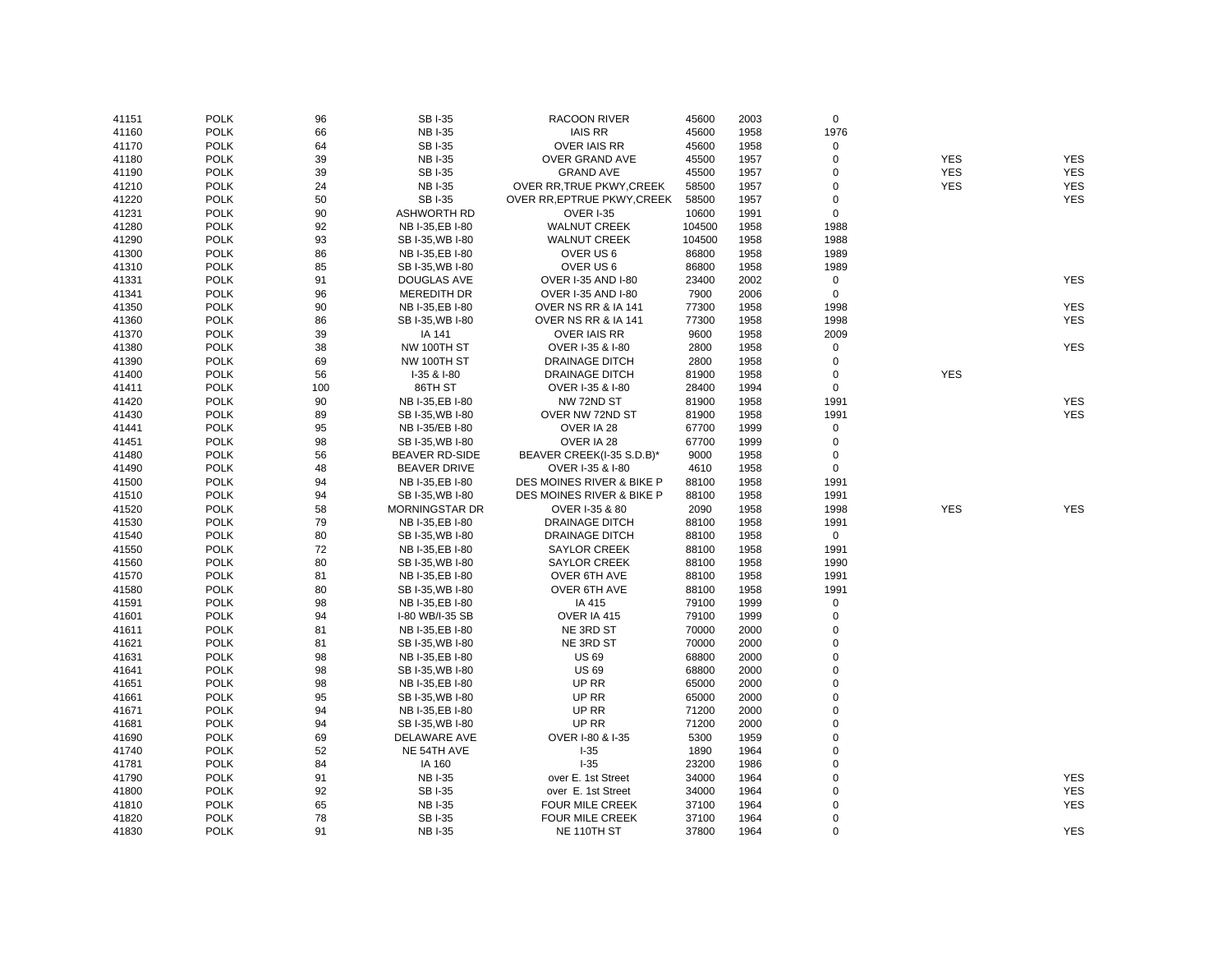| 41840 | <b>POLK</b> | 90  | SB I-35               | OVER NE 110TH AVE      | 37800  | 1964 | $\mathbf 0$ |            | <b>YES</b>               |
|-------|-------------|-----|-----------------------|------------------------|--------|------|-------------|------------|--------------------------|
| 41850 | <b>POLK</b> | 75  | $1-35$                | <b>OTTER CREEK</b>     | 37800  | 1964 | 1992        |            |                          |
| 41870 | <b>POLK</b> | 77  | <b>NE 142ND</b>       | $I-35$                 | 170    | 1964 | 0           |            | <b>YES</b>               |
| 41890 | <b>POLK</b> | 65  | <b>NE 158TH</b>       | $I-35$                 | 70     | 1964 | $\mathbf 0$ |            |                          |
|       | <b>POLK</b> | 96  | 60TH ST               | $I-80$                 | 16300  | 1999 | $\mathbf 0$ |            |                          |
| 41901 | <b>POLK</b> | 63  |                       |                        | 41900  | 1966 | $\mathbf 0$ |            |                          |
| 41910 |             |     | EB I-235              | OVER I-35 (W.JCT)      |        |      |             |            |                          |
| 41920 | <b>POLK</b> | 78  | <b>WB I-235</b>       | OVER I-35              | 41900  | 1966 | 0           |            |                          |
| 41950 | <b>POLK</b> | 72  | EB I-80               | OVER NE 29TH ST & UPRR | 68600  | 1959 | 1992        |            |                          |
| 41960 | <b>POLK</b> | 78  | <b>WB I-80</b>        | OVER NE 29TH ST & UPRR | 68600  | 1959 | 1992        |            |                          |
| 41970 | <b>POLK</b> | 85  | EB I-80               | <b>FOUR MILE CREEK</b> | 68600  | 1959 | 1992        |            |                          |
| 41980 | <b>POLK</b> | 85  | <b>WB I-80</b>        | FOUR MILE CREEK        | 68600  | 1959 | 1992        |            |                          |
| 41990 | <b>POLK</b> | 46  | NE 38TH ST            | $I-80$                 | 1660   | 1959 | 0           | <b>YES</b> | <b>YES</b>               |
| 42010 | <b>POLK</b> | 46  | NE 56th               | $I-80$                 | 3600   | 1959 | $\mathbf 0$ |            | <b>YES</b>               |
| 42020 | <b>POLK</b> | 49  | EB I-80               | OVER US 65             | 38000  | 1959 | 0           | <b>YES</b> |                          |
| 42030 | <b>POLK</b> | 64  | <b>WB I-80</b>        | <b>US 65</b>           | 38000  | 1959 | $\mathbf 0$ | <b>YES</b> |                          |
| 42050 | <b>POLK</b> | 64  | <b>W-N RAMP(I-80)</b> | <b>WB I-80</b>         | 3870   | 1960 | $\mathbf 0$ |            | <b>YES</b>               |
| 42061 | <b>POLK</b> | 90  | CORD S14              | $I-80$                 | 8300   | 2006 | $\mathbf 0$ |            | <b>YES</b>               |
| 42070 | <b>POLK</b> | 83  | $I-80$                | <b>MUD CREEK</b>       | 29700  | 1959 | 1990        |            |                          |
| 42080 | <b>POLK</b> | 70  | FM NE 80TH ST         | $I-80$                 | 310    | 1959 | 0           |            | <b>YES</b>               |
| 42090 | <b>POLK</b> | 73  | FM NE 96TH ST         | OVER I-80              | 130    | 1959 | 0           |            | <b>YES</b>               |
| 42100 | <b>POLK</b> | 82  | <b>FM S-27</b>        | OVER I-80              | 1710   | 1959 | 1993        |            |                          |
| 42150 | <b>POLK</b> | 87  | EB I-80 RAMP          | $I-35$                 | 12700  | 1966 | $\mathbf 0$ |            |                          |
| 42160 | <b>POLK</b> | 87  | W-N RAMP I-80         | W-N CONN OVER I-235    | 12700  | 1966 | 1984        |            |                          |
| 42171 | <b>POLK</b> | 78  | 42nd St. WDsM         | $I-235$                | 3719   | 2001 | 0           |            |                          |
| 42181 | <b>POLK</b> | 96  | Valley West Dr.       | <b>OVER I-235</b>      | 21200  | 2003 | $\mathbf 0$ |            | <b>YES</b>               |
| 42191 | <b>POLK</b> | 80  | 28TH ST               | <b>OVER I-235</b>      | 4270   | 2005 | $\mathbf 0$ |            |                          |
| 42200 | <b>POLK</b> | 84  | EB I-235              | OVER 22ND ST           | 79700  | 1968 | 2004        |            | <b>YES</b>               |
| 42210 | <b>POLK</b> | 90  | <b>WB I-235</b>       | OVER 22ND ST           | 79700  | 1968 | 2004        |            | <b>YES</b>               |
| 42220 | <b>POLK</b> | 81  | EB I-235              | OVER 17TH ST           | 94500  | 1967 | 2004        |            |                          |
| 42230 | <b>POLK</b> | 92  | <b>WB I-235</b>       | OVER 17TH ST           | 94500  | 1967 | 2004        |            |                          |
| 42240 | <b>POLK</b> | 83  | I-235 & 17TH ST       | <b>BLUE CREEK</b>      | 94500  | 1968 | 0           |            |                          |
| 42250 | <b>POLK</b> | 88  | EB I-235              | 8TH ST & RR            | 96900  | 1968 | 1986        |            | <b>YES</b>               |
| 42260 | <b>POLK</b> | 84  | <b>WB I-235</b>       | 8TH ST & RR            | 96900  | 1968 | 1986        |            | <b>YES</b>               |
| 42270 | <b>POLK</b> | 92  | EB I-235              | <b>WALNUT CREEK</b>    | 96900  | 1968 | 1986        |            |                          |
| 42280 | <b>POLK</b> | 82  | <b>WB I-235</b>       | <b>WALNUT CREEK</b>    | 96900  | 1968 | 1986        |            |                          |
| 42291 | <b>POLK</b> | 90  | lowa #28              | $1-235$                | 26000  | 2004 | $\mathsf 0$ |            |                          |
| 42300 | <b>POLK</b> | 90  | EB I-235              | <b>CUMMINS PARKWAY</b> | 91500  | 1967 | 1986        |            | <b>YES</b>               |
| 42310 | <b>POLK</b> | 92  | <b>WB I-235</b>       | <b>CUMMINS PARKWAY</b> | 91500  | 1967 | 2005        |            |                          |
| 42321 | <b>POLK</b> | 98  | 56TH ST               | $I-235$                | 5600   | 2005 | 0           |            |                          |
| 42331 | <b>POLK</b> | 77  | SB(EB) POLK BLV       | UNDER POLK BLVD        | 4160   | 2003 | $\mathbf 0$ |            | <b>YES</b>               |
| 42341 | <b>POLK</b> | 79  | NB(WB) POLK BLV       | <b>OVER I-235</b>      | 4160   | 2003 | 0           |            | <b>YES</b>               |
| 42361 | <b>POLK</b> | 97  | 42nd St. SW           | $I-235$                | 15100  | 2003 | $\Omega$    |            |                          |
| 42381 | <b>POLK</b> | 93  | EB I-235              | OVER 35TH STREET       | 116100 | 2004 | $\mathbf 0$ |            |                          |
| 42391 | <b>POLK</b> | 100 | <b>WB I-235</b>       | OVER 35TH STREET       | 116100 | 2005 | $\Omega$    |            |                          |
| 42401 | <b>POLK</b> | 82  | 31ST STREET           | <b>OVER I-235</b>      | 12000  | 2005 | $\mathbf 0$ |            |                          |
| 42411 | <b>POLK</b> | 92  | EB I-235              | OVER 28TH STREET       | 124800 | 2004 | $\mathbf 0$ |            |                          |
| 42421 | <b>POLK</b> | 92  | <b>WB I-235</b>       | 28TH STREET            | 124800 | 2005 | $\Omega$    |            |                          |
|       |             |     |                       |                        |        |      | $\Omega$    |            |                          |
| 42431 | <b>POLK</b> | 94  | <b>COTTAGE GROVE</b>  | UNDER COTTAGE GROVE    | 7497   | 2003 | $\mathbf 0$ |            | <b>YES</b><br><b>YES</b> |
| 42491 | <b>POLK</b> | 92  | W 19TH ST             | <b>OVER I-235</b>      | 21700  | 2003 |             |            |                          |
| 42511 | <b>POLK</b> | 92  | EB I-235              | EB I-235 OVER KEO WAY  | 88300  | 2006 | $\mathbf 0$ |            |                          |
| 42521 | <b>POLK</b> | 93  | <b>WB I-235</b>       | WB I-235 OVER KEO WAY  | 88300  | 2005 | $\mathbf 0$ |            |                          |
| 42571 | <b>POLK</b> | 82  | 9TH STREET            | <b>OVER I-235</b>      | 5770   | 2007 | $\mathbf 0$ |            |                          |
| 42611 | <b>POLK</b> | 78  | 7TH ST                | I-235/3rd St. Ramp B   | 9000   | 2003 | $\mathbf 0$ |            | <b>YES</b>               |
| 42621 | <b>POLK</b> | 77  | 6TH AVE               | $I-235$                | 7300   | 2004 | $\Omega$    |            |                          |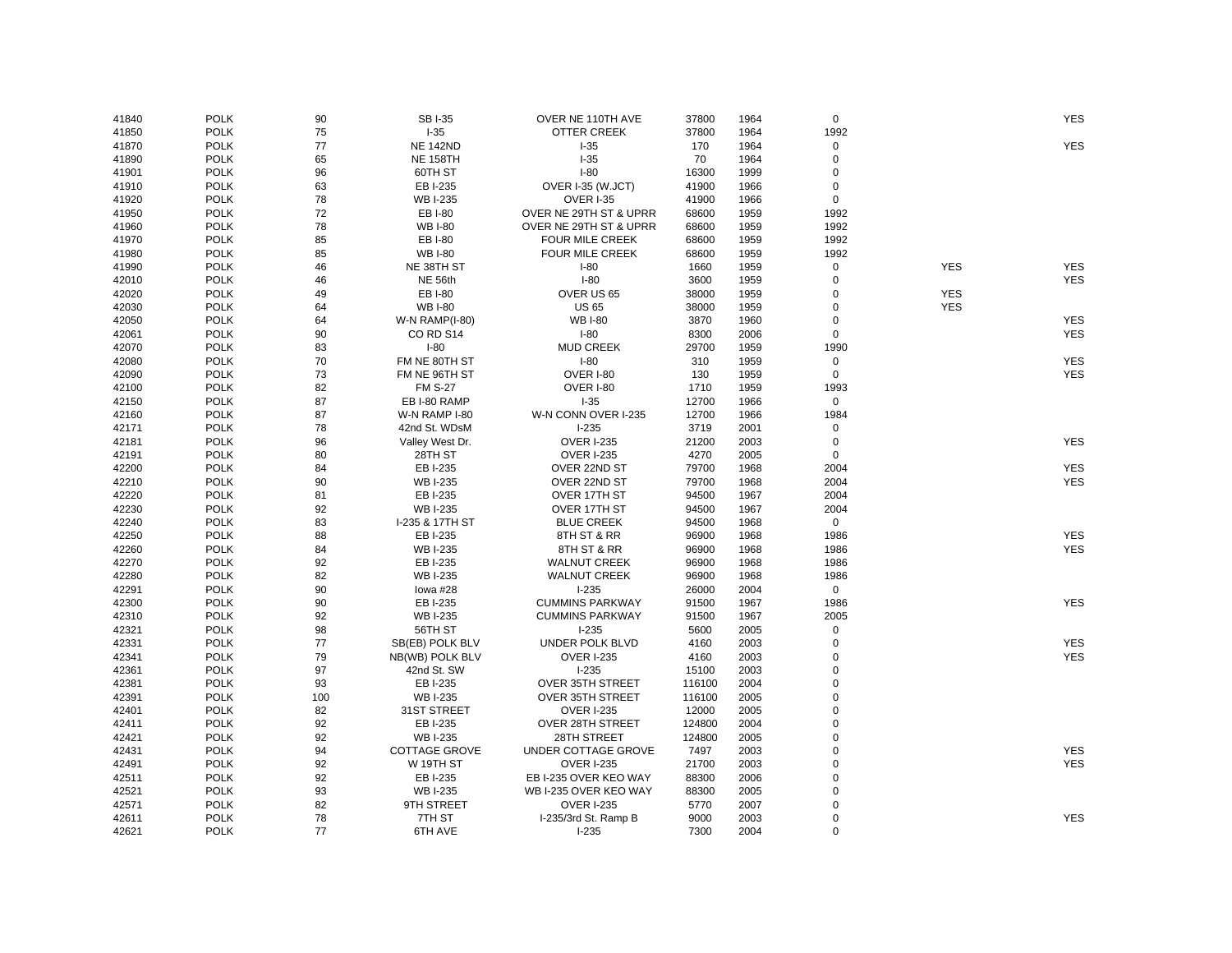| 42641  | <b>POLK</b>                | 78       | S-E CONN TO 3RD         | I-235 EB RAMP            | 3990       | 2005         | $\mathbf 0$    |            |            |
|--------|----------------------------|----------|-------------------------|--------------------------|------------|--------------|----------------|------------|------------|
| 42711  | <b>POLK</b>                | 83       | 3RD ST                  | <b>OVER I-235</b>        | 12200      | 2003         | $\mathbf 0$    |            |            |
| 42721  | <b>POLK</b>                | 77       | <b>RAMP</b>             | S-W CONN OVER WB I-235   | 6100       | 2002         | $\mathbf 0$    |            | <b>YES</b> |
| 42731  | <b>POLK</b>                | 76       | 2ND AVE                 | <b>OVER I-235</b>        | 7800       | 2003         | $\mathsf 0$    |            | <b>YES</b> |
| 42740  | <b>POLK</b>                | 84       | $1-235$                 | DES MOINES RIVER AND RD  | 95600      | 1962         | 2007           |            | <b>YES</b> |
| 42761  | <b>POLK</b>                | 95       | 2ND AVE EB RAMP         | <b>WEST RIVER DRIVE</b>  | 6600       | 2003         | $\mathbf 0$    |            | <b>YES</b> |
| 42841  | <b>POLK</b>                | 76       | PENN AVE                | $1-235$                  | 7900       | 2002         | $\mathbf 0$    |            |            |
| 42871  | <b>POLK</b>                | 83       | SE 12TH ST              | <b>OVER I-235</b>        | 3237       | 2002         | $\mathbf 0$    |            |            |
| 42891  | <b>POLK</b>                | 95       | EB I-235                | NB U.S. 69/E 15TH ST.    | 80200      | 2004         | $\mathbf 0$    |            |            |
| 42921  | <b>POLK</b>                | 97       | EB I-235                | OVER Univ. Ave.          | 71100      | 2005         |                |            |            |
| 42951  | <b>POLK</b>                | 98       | EB I-235                | <b>RR</b>                | 71100      | 2004         | $\mathbf 0$    |            |            |
| 42961  | <b>POLK</b>                | 94       | <b>WB I-235</b>         | UP RR                    | 71100      | 2004         | $\mathbf 0$    |            |            |
| 42971  | <b>POLK</b>                | 97       | EB I-235                | OVER E 21ST STREET       | 69300      | 2005         |                |            |            |
| 43001  | <b>POLK</b>                | 89       | EB I-235                | OVER GUTHRIE AVE         | 65800      | 2004         | $\mathbf 0$    |            | <b>YES</b> |
| 43011  | <b>POLK</b>                | 95       | <b>WB I-235</b>         | OVER GUTHRIE AVE         | 65800      | 2004         | $\mathbf 0$    |            |            |
| 43021  | <b>POLK</b>                | 95       | EB I-235                | OVER HULL AVE            | 70500      | 2005         | $\mathbf 0$    |            |            |
| 43031  | <b>POLK</b>                | 95       | <b>WB I-235</b>         | OVER HULL AVENUE         | 70500      | 2005         | $\mathbf 0$    |            |            |
| 43051  | <b>POLK</b>                | 95       | EB I-235                | OVER BROADWAY AVE        | 66100      | 1967         | 2007           |            |            |
| 43061  | <b>POLK</b>                | 96       | <b>WB I-235</b>         | OVER BROADWAY AVENUE     | 66100      | 2005         | $\mathbf 0$    |            |            |
| 43071  | <b>POLK</b>                | 95       | EB I-235                | OVER UP RR               | 66100      | 2006         | $\mathbf 0$    |            |            |
| 43081  | <b>POLK</b>                | 95       | <b>WB I-235</b>         | OVER UP RR               | 66100      | 2006         | $\mathbf 0$    |            |            |
| 280555 | <b>POLK</b>                | 40       | IA 316                  | <b>DES MOINES RIVER</b>  | 770        | 1968         | $\mathbf 0$    | <b>YES</b> |            |
|        |                            |          |                         |                          |            |              |                |            |            |
| 283200 | <b>POLK</b><br><b>POLK</b> | 35<br>60 | SR NW 146 AVE<br>IA 415 | <b>TURKEY CREEK</b>      | 70<br>5700 | 1937<br>1973 | 2000           | <b>YES</b> | <b>YES</b> |
| 361170 |                            |          |                         | SAYLORVILLE RESERVOIR    |            |              |                |            |            |
| 364550 | <b>POLK</b>                | 94       | lowa #415               | IA 141                   | 2830       | 2003         | $\mathbf 0$    |            |            |
| 504480 | <b>POLK</b>                | 94       | <b>WESTOWN PARKWAY</b>  | $I-80/I-35$              | 11900      | 1997         |                |            |            |
| 504520 | <b>POLK</b>                | 91       | US <sub>6</sub>         | <b>OVER I-235</b>        | 21800      | 2003         | $\mathbf 0$    |            | <b>YES</b> |
| 504625 | <b>POLK</b>                | 98       | 19TH ST RAMP            | <b>KEO WAY</b>           | 10800      | 2004         | $\mathbf 0$    |            |            |
| 601090 | <b>POLK</b>                | 92       | <b>NB US 65</b>         | $I-80$                   | 12000      | 1992         | $\mathbf 0$    |            | <b>YES</b> |
| 601100 | <b>POLK</b>                | 96       | <b>SB US 65</b>         | $I-80$                   | 12000      | 1992         | $\Omega$       |            | <b>YES</b> |
| 601190 | <b>POLK</b>                | 94       | SB US 65(RELOC)         | OVER US 6                | 16600      | 1993         | $\mathbf 0$    |            |            |
| 601195 | <b>POLK</b>                | 94       | NB US 65(RELOC)         | OVER US 6                | 16600      | 1993         | $\Omega$       |            |            |
| 601200 | <b>POLK</b>                | 94       | SB US 65(RELOC)         | OVER IA 163              | 13800      | 1993         | $\mathbf 0$    |            |            |
| 601220 | <b>POLK</b>                | 94       | NB US 65(RELOC)         | OVER IA 163 @ 65         | 13800      | 1993         | $\mathbf 0$    |            |            |
| 601295 | <b>POLK</b>                | 99       | IA 415                  | <b>ROCK CREEK</b>        | 4630       | 1993         | $\Omega$       |            |            |
| 601315 | <b>POLK</b>                | 99       | IA 28 (NB)              | RACCOON RIVER            | 27500      | 1994         | $\mathbf 0$    |            |            |
| 601356 | <b>POLK</b>                | 95       | <b>WB I-235</b>         | <b>OVER 15TH STREET</b>  | 80200      | 2005         | $\Omega$       |            |            |
| 601360 | <b>POLK</b>                | 99       | N.E.56TH ST             | OVER RELOC US 65         | 7900       | 1994         | $\mathbf 0$    |            |            |
| 601365 | <b>POLK</b>                | 100      | <b>U.S. 65 NB</b>       | NE 27th Ave. & Bike Path | 24400      | 1994         | $\Omega$       |            |            |
| 601370 | <b>POLK</b>                | 100      | U.S. 65                 | NE 27th Ave. & Bike Path | 24400      | 1994         | $\Omega$       |            |            |
| 601375 | <b>POLK</b>                | 100      | NB US 65(RELOC)         | OVER 4 MI. CK & IAIS RR  | 24400      | 1994         | $\mathbf 0$    |            |            |
| 601380 | <b>POLK</b>                | 100      | SB US 65(RELOC)         | OVER 4 MI. CK & IAIS RR  | 24400      | 1994         | $\mathbf 0$    |            |            |
| 601390 | <b>POLK</b>                | 100      | <b>U.S. 65 NB</b>       | NE 46TH AVE              | 16600      | 1994         | $\mathbf 0$    |            |            |
| 601395 | <b>POLK</b>                | 100      | SB US 65(RELOC)         | OVER NE 46TH AVE         | 16600      | 1994         | $\Omega$       |            |            |
| 601685 | <b>POLK</b>                | 90       | <b>SB US 65</b>         | 140th Ave.               | 18700      | 1997         | $\Omega$       |            | <b>YES</b> |
| 601690 | <b>POLK</b>                | 90       | <b>NB US 65</b>         | 140th Ave.               | 18700      | 1997         | $\overline{0}$ |            | <b>YES</b> |
| 602920 | <b>POLK</b>                | 90       | EB/SB IA 141            | IA 44                    | 16300      | 1974         | $\mathbf 0$    |            | <b>YES</b> |
| 602922 | <b>POLK</b>                | 90       | <b>WB/NB IA 141</b>     | <b>IA 44</b>             | 16300      | 1974         | $\Omega$       |            | <b>YES</b> |
| 602930 | <b>POLK</b>                | 89       | <b>EB IA 141</b>        | <b>IA 17</b>             | 10100      | 1974         | $\mathbf 0$    |            | <b>YES</b> |
| 602932 | <b>POLK</b>                | 94       | <b>WB IA 141</b>        | OVER IA 17               | 10100      | 1974         | $\mathbf 0$    |            |            |
| 605405 | <b>POLK</b>                | 88       | NB RAMP TO UNIV         | <b>OVER RAMP H</b>       | 2920       | 1984         | $\mathsf 0$    |            |            |
| 606140 | <b>POLK</b>                | 83       | $I-235$                 | <b>DRAINAGE DITCH</b>    | 99900      | 1966         | 2004           |            |            |
| 606530 | <b>POLK</b>                | 95       | <b>SB US 65</b>         | South SKUNK RIVER        | 8200       | 2000         | $\mathbf 0$    |            |            |
| 606670 | <b>POLK</b>                | 87       | US <sub>6</sub> EB      | WALNUT CREEK/Bike path   | 28800      | 1998         | $\Omega$       |            |            |
|        |                            |          |                         |                          |            |              |                |            |            |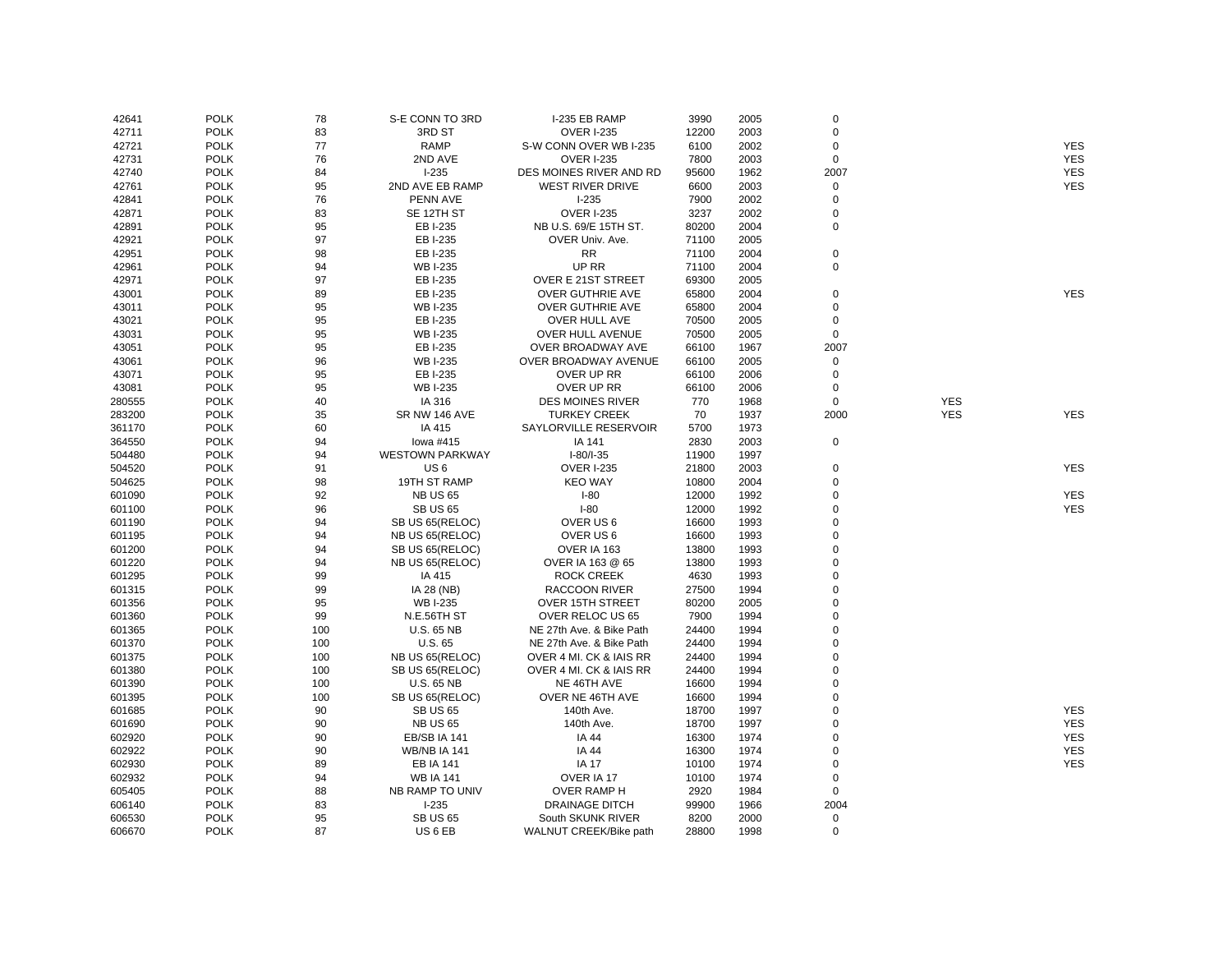| 606675 | <b>POLK</b> | 83       | US <sub>6</sub> WB  | WALNUT CREEK/Bike path   | 28800 | 1998 | $\mathbf 0$ |            |
|--------|-------------|----------|---------------------|--------------------------|-------|------|-------------|------------|
| 606755 | <b>POLK</b> | 99       | <b>NB US 65</b>     | RELOC IA 5               | 14800 | 1997 | $\mathbf 0$ |            |
| 606760 | <b>POLK</b> | 99       | <b>SB US 65</b>     | RELOC IA 5               | 14800 | 1997 | $\mathbf 0$ |            |
| 606775 | <b>POLK</b> | 99       | <b>NB US 65</b>     | OVER AVON RD             | 17200 | 1997 | $\mathbf 0$ |            |
| 606780 | <b>POLK</b> | 100      | <b>SB US 65</b>     | OVER AVON RD             | 17200 | 1997 | $\mathbf 0$ |            |
| 606785 | <b>POLK</b> | 99       | <b>NB US 65</b>     | OVER UP RR               | 20500 | 1997 | $\mathbf 0$ |            |
| 606790 | <b>POLK</b> | 99       | <b>SB US 65</b>     | OVER UP RR               | 20500 | 1997 | $\mathbf 0$ |            |
| 606795 | <b>POLK</b> | 100      | <b>NB US 65</b>     | <b>DES MOINES RIVER</b>  | 20500 | 1997 | $\mathbf 0$ |            |
| 606800 | <b>POLK</b> | 99       | <b>SB US 65</b>     | <b>DES MONES RIVER</b>   | 20500 | 1997 | $\mathbf 0$ |            |
| 606805 | <b>POLK</b> | 100      | <b>U.S. 65 NB</b>   | Vandalia Road & BNSF RR  | 20200 | 1997 | $\mathbf 0$ |            |
| 606810 | <b>POLK</b> | 99       | <b>U.S. 65 SB</b>   | Vandalia Road & BNSF RR  | 20200 | 1997 | $\Omega$    |            |
| 606815 | <b>POLK</b> | 100      | <b>NB US 65</b>     | OVER VANDALIA RD (BP)    | 18600 | 1997 | 0           |            |
| 606820 | <b>POLK</b> | 100      | <b>SB US 65</b>     | OVER VANDALIA RD (BP)    | 18600 | 1997 | $\Omega$    |            |
| 606825 | <b>POLK</b> | 100      | <b>U.S. 65 NB</b>   | S.E. 6TH AVE             | 19700 | 1997 | $\Omega$    |            |
| 606830 | <b>POLK</b> | 100      | <b>U.S. 65 SB</b>   | S.E. 6TH AVE             | 19700 | 1997 | $\Omega$    |            |
| 606835 | <b>POLK</b> | 100      | <b>NB US 65</b>     | OVER RISING SUN DR       | 19700 | 1997 | $\Omega$    |            |
| 606840 | <b>POLK</b> | 100      | <b>SB US 65</b>     | OVER RISING SUN DR       | 19700 | 1997 | $\Omega$    |            |
| 607530 | <b>POLK</b> | 90       | S. 35TH STREET      | IA #5                    | 1080  | 2002 | $\Omega$    |            |
| 607820 | <b>POLK</b> | 100      | IA 5 NB             | RELOC. IA 28             | 23100 | 2000 | $\Omega$    |            |
| 607825 | <b>POLK</b> | 100      | IA 5 SB             | <b>IA 28</b>             | 23100 | 2000 | $\mathbf 0$ |            |
| 607970 | <b>POLK</b> | 94       | I-80 EB Ramp D      | NE 3RD ST                | 4000  | 2000 | $\Omega$    | <b>YES</b> |
| 607975 | <b>POLK</b> | 96       | I-80 EB RAMP D      | <b>UPRR</b>              | 2510  | 1999 | $\Omega$    |            |
| 608090 | <b>POLK</b> | 98       | SW 72ND ST          | $I-35$                   | 1130  | 2000 | $\mathbf 0$ |            |
| 608185 | <b>POLK</b> | 100      | IA 5 RAMP C NB      | <b>DRAINAGE</b>          | 140   | 2000 | $\Omega$    |            |
|        | <b>POLK</b> |          |                     | NE 3RD ST                |       | 2000 | $\mathbf 0$ |            |
| 608215 |             | 98<br>87 | I-80 WB Ramp A      |                          | 3350  |      | $\Omega$    |            |
| 608220 | <b>POLK</b> |          | WB Off Ramp A       | <b>UPRR</b>              | 3730  | 1999 | $\Omega$    | <b>YES</b> |
| 608230 | <b>POLK</b> | 100      | I-35 - Ramp B       | I-35 & IA #5 Ramp C      | 14400 | 2000 |             |            |
| 608240 | <b>POLK</b> | 97       | IA #5 - RAMP C      | $1-35$                   | 14400 | 2002 | $\Omega$    |            |
| 608345 | <b>POLK</b> | 96       | <b>SW CONNECTOR</b> | IA <sub>5</sub>          | 1170  | 2002 | $\Omega$    |            |
| 608565 | <b>POLK</b> | 83       | M. Luther King      | $1 - 235$                | 12600 | 2003 | $\Omega$    |            |
| 608570 | <b>POLK</b> | 96       | I-235 WB            | <b>EASTON BLVD</b>       | 69300 | 2006 | $\Omega$    | <b>YES</b> |
| 608575 | <b>POLK</b> | 96       | S 42nd STREET       | OVER IA 5                | 160   | 2002 | $\Omega$    | <b>YES</b> |
| 608580 | <b>POLK</b> | 93       | 22ND STREET         | IA <sub>5</sub>          | 30    | 2002 | $\mathbf 0$ | <b>YES</b> |
| 608630 | <b>POLK</b> | 96       | UNIVSITY RAMP A     | <b>UPRR</b>              | 1880  | 2001 | $\Omega$    | <b>YES</b> |
| 608660 | <b>POLK</b> | 88       | IA 5 SB/EB          | 8TH STREET               | 24900 | 2002 | $\Omega$    | <b>YES</b> |
| 608665 | <b>POLK</b> | 96       | IA 5 NB/WB          | 8TH STREET               | 24900 | 2002 | $\mathbf 0$ |            |
| 608680 | <b>POLK</b> | 84       | E 6TH ST            | <b>OVER I-235</b>        | 5700  | 2002 | $\Omega$    |            |
| 608760 | <b>POLK</b> | 90       | <b>WBI-235</b>      | OVER EAST 21ST STREET    | 69300 | 2001 | $\Omega$    |            |
| 608950 | <b>POLK</b> | 79       | 5TH AVE             | $I-235$                  | 2180  | 2003 | $\Omega$    |            |
| 609045 | <b>POLK</b> | 96       | I-235 RAMP B        | <b>EAST 21ST STREET</b>  | 69300 | 2006 | $\Omega$    | <b>YES</b> |
| 609160 | <b>POLK</b> | 95       | <b>NBI-35</b>       | OVER UP RR               | 71500 | 2002 | $\Omega$    |            |
| 609165 | <b>POLK</b> | 95       | <b>SBI-35</b>       | OVER UPP RR              | 71500 | 2002 | $\Omega$    |            |
| 609255 | <b>POLK</b> | 81       | E 15TH RAMP D       | E UNIVERSITY RAMP B      | 6000  | 2004 | $\Omega$    | <b>YES</b> |
| 609260 | <b>POLK</b> | 91       | <b>WB I-235</b>     | IA #163/Univ. Ave/Ramp   | 71100 | 2004 | $\mathbf 0$ | <b>YES</b> |
| 609280 | <b>POLK</b> | 97       | CORP WOODS DR       | $I-35$                   | 1900  | 2003 | $\Omega$    |            |
| 609365 | <b>POLK</b> | 96       | UNI AVE WB ENTR     | WB EXIT RAMP, UNIV. AVE. | 10300 | 2004 | 0           | <b>YES</b> |
| 609395 | <b>POLK</b> | 96       | I-235 EB            | Easton Blvd              | 69300 | 2004 | $\mathbf 0$ |            |
| 609695 | <b>POLK</b> | 98       | EB I-235 ramp       | Keo Way ramp to EB I-235 | 3390  | 2005 | $\mathbf 0$ |            |
| 609810 | <b>POLK</b> | 94       | <b>WB I-235</b>     | OVER NB I-35 & EB I-80   | 38000 | 2007 | $\mathbf 0$ |            |
| 609815 | <b>POLK</b> | 95       | <b>WBI-235</b>      | OVER WB I-235 & WB I-80  | 37300 | 2007 | $\Omega$    |            |
| 609860 | <b>POLK</b> | 91       | EB I-235            | OVER NB I-35 & EB I-80   | 38000 | 2007 | $\Omega$    |            |
| 609865 | <b>POLK</b> | 93       | EB I-235            | OVER WB I-235 & WB I-80  | 37300 | 2007 | $\Omega$    |            |
| 609935 | <b>POLK</b> | 82       | EB I-235, NB I35    | OVER EB I-80             | 5400  | 2009 | $\mathbf 0$ |            |
| 609940 | <b>POLK</b> |          | <b>NBI-35</b>       | OVER WB I-80             | 11000 | 2009 | $\Omega$    |            |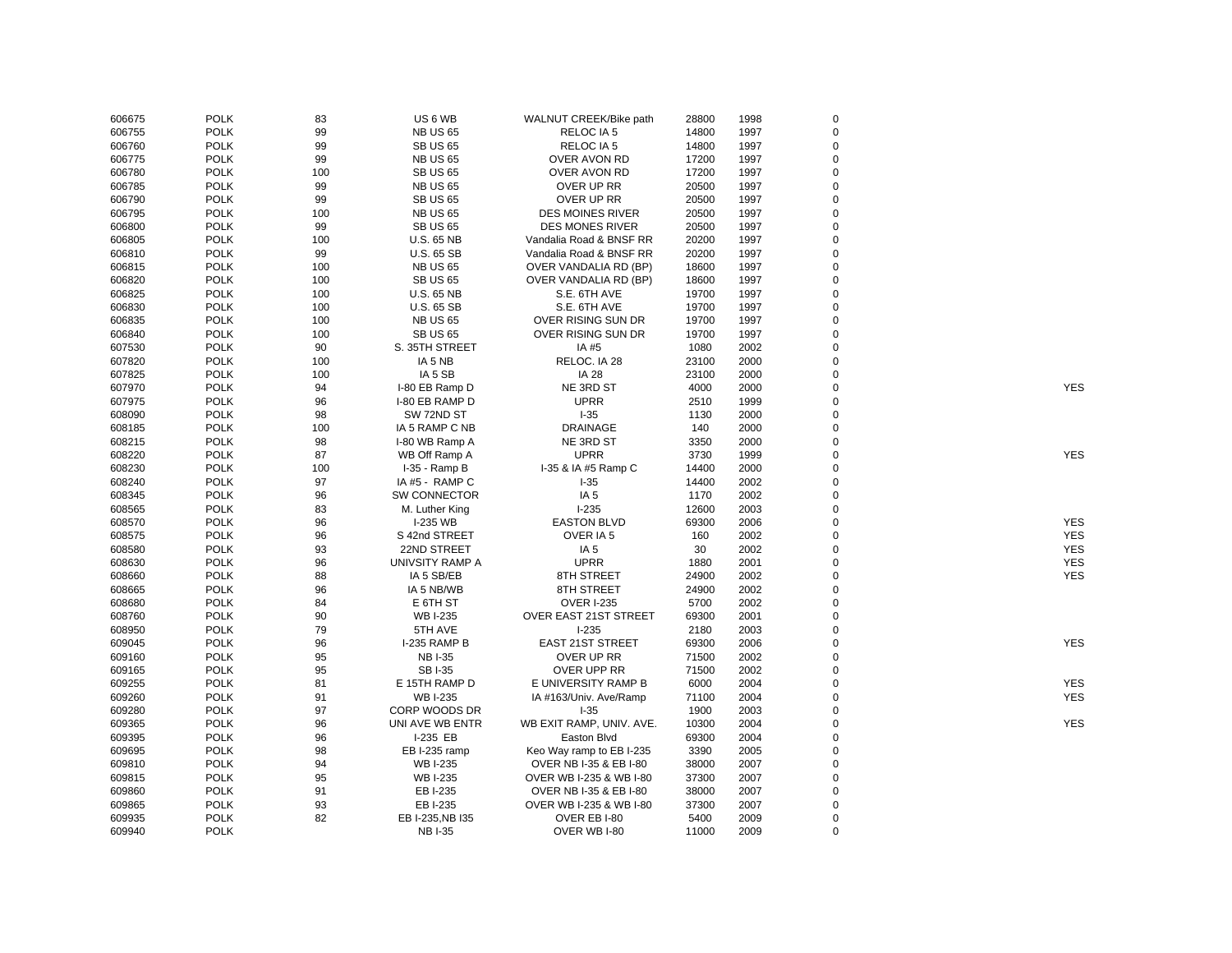| 609945 | <b>POLK</b>          |     | <b>NB I-35</b>     | OVER WB I-80                           | 11000 | 2009 | $\mathbf 0$ |            |            |
|--------|----------------------|-----|--------------------|----------------------------------------|-------|------|-------------|------------|------------|
| 609995 | <b>POLK</b>          | 82  | <b>SBI-35</b>      | OVER WB I-80                           | 5700  | 2009 | $\mathsf 0$ |            |            |
| 700000 | <b>POLK</b>          |     | WB I-235, SB I35   | OVER NB I-35 & EB I-80                 | 5700  | 2009 | 0           |            |            |
| 700005 | <b>POLK</b>          |     | WB I-235, SB I35   | OVER NB I-35 & EB I-80                 | 5700  | 2009 | 0           |            |            |
| 43130  | POTTAWATTAMIE        | 30  | US 6 & IA 192      | <b>OVER UP&amp;CC RR &amp; STREETS</b> | 30500 | 1955 | $\pmb{0}$   | <b>YES</b> | <b>YES</b> |
| 43140  | <b>POTTAWATTAMIE</b> | 93  | EB US <sub>6</sub> | <b>OVER BNSF RR</b>                    | 9300  | 1968 | 0           |            |            |
| 43150  | POTTAWATTAMIE        | 92  | WB US6             | OVER BNSF RR                           | 9300  | 1968 | $\mathsf 0$ |            |            |
| 43160  | POTTAWATTAMIE        | 80  | EB US <sub>6</sub> | <b>MOSQUITO CREEK</b>                  | 9300  | 1968 | $\mathsf 0$ |            |            |
| 43170  | <b>POTTAWATTAMIE</b> | 63  | WB US 6            | <b>MOSQUITO CREEK</b>                  | 9300  | 1968 | $\mathsf 0$ | <b>YES</b> |            |
| 43210  | POTTAWATTAMIE        | 97  | US <sub>6</sub>    | LITTLE MOSQUITO CREEK                  | 6800  | 1968 | 0           |            |            |
| 43220  | <b>POTTAWATTAMIE</b> | 97  | US <sub>6</sub>    | LITTLE KEG CREEK                       | 4610  | 1968 | 0           |            |            |
| 43230  | POTTAWATTAMIE        | 32  | US <sub>6</sub>    | <b>KEG CREEK</b>                       | 3260  | 1953 | 0           | <b>YES</b> |            |
| 43241  | POTTAWATTAMIE        | 98  | US <sub>6</sub>    | LITTLE SILVER CREEK                    | 3260  | 1989 | 0           |            |            |
| 43251  | <b>POTTAWATTAMIE</b> | 98  | US <sub>6</sub>    | <b>MIDDLE SILVER CREEK</b>             | 2670  | 1989 | 0           |            |            |
| 43261  | <b>POTTAWATTAMIE</b> | 95  | US <sub>6</sub>    | <b>MIDDLE SILVER CREEK</b>             | 2670  | 1998 | 0           |            |            |
| 43270  | POTTAWATTAMIE        | 91  | US <sub>6</sub>    | <b>SILVER CREEK</b>                    | 2670  | 1961 | $\mathsf 0$ |            |            |
| 43281  | <b>POTTAWATTAMIE</b> | 98  | US <sub>6</sub>    | <b>SMALL STREAM</b>                    | 2670  | 1997 | 0           |            |            |
| 43291  | POTTAWATTAMIE        | 98  | US <sub>6</sub>    | W NISHNABOTNA RIVER                    | 2670  | 1985 | $\mathsf 0$ |            |            |
| 43301  | POTTAWATTAMIE        | 99  | US <sub>6</sub>    | <b>GRAYBILL CREEK</b>                  | 1100  | 1991 | 0           |            |            |
| 43321  | <b>POTTAWATTAMIE</b> | 99  | US <sub>6</sub>    | <b>EAST JORDAN CREEK</b>               | 1100  | 1991 | $\mathsf 0$ |            |            |
| 43331  | <b>POTTAWATTAMIE</b> | 100 | US <sub>6</sub>    | <b>WALNUT CREEK</b>                    | 1100  | 1985 | $\mathsf 0$ |            |            |
| 43340  | <b>POTTAWATTAMIE</b> | 55  | <b>US 59</b>       | OVER IOWA 92                           | 1120  | 1957 | $\mathbf 0$ |            | <b>YES</b> |
| 43350  | POTTAWATTAMIE        | 84  | <b>US 59</b>       | SMALL NATURAL STREAM                   | 2110  | 1930 | 1956        |            |            |
| 43360  | POTTAWATTAMIE        | 88  | <b>US 59</b>       | <b>DRAINAGE DITCH</b>                  | 1750  | 1930 | 1951        |            |            |
|        |                      |     |                    |                                        |       |      | $\mathsf 0$ |            |            |
| 43370  | POTTAWATTAMIE        | 84  | <b>US 59</b>       | SMALL NATURAL STREAM                   | 1750  | 1952 |             |            |            |
| 43390  | POTTAWATTAMIE        | 77  | <b>US 59</b>       | SMALL NATURAL STREAM                   | 1750  | 1952 | $\mathsf 0$ |            |            |
| 43420  | <b>POTTAWATTAMIE</b> | 73  | <b>US 59</b>       | SMALL NATURAL STREAM                   | 1730  | 1951 | 0           |            |            |
| 43430  | POTTAWATTAMIE        | 61  | <b>US 59</b>       | SMALL NATURAL STREAM                   | 1590  | 1952 | $\mathsf 0$ |            |            |
| 43441  | <b>POTTAWATTAMIE</b> | 97  | <b>US 59</b>       | <b>JIM CREEK</b>                       | 1520  | 1986 | $\mathsf 0$ |            |            |
| 43450  | POTTAWATTAMIE        | 71  | <b>US 59</b>       | <b>WEST NISHNABOTNA RIVER</b>          | 2630  | 1929 | 1952        |            | <b>YES</b> |
| 43470  | POTTAWATTAMIE        | 76  | <b>NB US 59</b>    | <b>OVER I-80</b>                       | 5800  | 1965 | $\mathbf 0$ |            | <b>YES</b> |
| 43480  | <b>POTTAWATTAMIE</b> | 69  | <b>SB US 59</b>    | OVER I-80                              | 5800  | 1965 | $\mathsf 0$ |            |            |
| 43530  | <b>POTTAWATTAMIE</b> | 79  | <b>WB IA 92</b>    | MOSQ. CK & CEBEC RR                    | 17400 | 1969 | 0           |            | <b>YES</b> |
| 43540  | POTTAWATTAMIE        | 92  | US 275 & IA 92     | <b>OVER I-29</b>                       | 15200 | 1968 | 0           |            |            |
| 43550  | <b>POTTAWATTAMIE</b> | 89  | US 275 & IA 92     | OVER BNSF RR/SM STREAM                 | 10400 | 1968 | 0           |            |            |
| 43561  | POTTAWATTAMIE        | 99  | US 275 & IA 92     | <b>INDIAN CREEK</b>                    | 9900  | 2008 | $\mathbf 0$ |            |            |
| 43570  | POTTAWATTAMIE        | 2   | US 275 & IA 92     | <b>MISSOURI RIVER &amp; RR</b>         | 9900  | 1936 | 1999        | <b>YES</b> | <b>YES</b> |
| 43701  | <b>POTTAWATTAMIE</b> | 97  | IA 83              | WEST NISHNABOTNA RIVER                 | 1310  | 1990 | $\mathbf 0$ |            |            |
| 43711  | <b>POTTAWATTAMIE</b> | 100 | IA 83              | NATURAL CREEK                          | 970   | 1990 | $\mathsf 0$ |            |            |
| 43731  | <b>POTTAWATTAMIE</b> | 100 | IA 83              | <b>BEDELL CREEK</b>                    | 970   | 2000 | $\mathbf 0$ |            |            |
| 43750  | <b>POTTAWATTAMIE</b> | 91  | IA 83              | DRAINAGE DITCH                         | 830   | 1936 | 1986        |            |            |
| 43761  | POTTAWATTAMIE        | 100 | IA 83              | <b>WALNUT CREEK</b>                    | 830   | 1996 | $\mathbf 0$ |            |            |
| 43770  | POTTAWATTAMIE        | 64  | IA 92              | <b>NATURAL CREEK</b>                   | 12800 | 1953 | 1973        |            |            |
| 43780  | <b>POTTAWATTAMIE</b> | 55  | IA 92              | SMALL NATURAL STREAM                   | 5900  | 1953 | 1972        |            |            |
| 43790  | POTTAWATTAMIE        | 82  | IA 92              | PONY CREEK                             | 5900  | 1953 | 0           |            |            |
| 43801  | <b>POTTAWATTAMIE</b> | 98  | IA 92              | <b>KEG CREEK</b>                       | 4730  | 2008 | 0           |            |            |
| 43820  | POTTAWATTAMIE        | 36  | IA 92              | LITTLE SILVER CREEK                    | 4730  | 1953 | $\mathbf 0$ | <b>YES</b> |            |
| 43831  | POTTAWATTAMIE        | 97  | IA 92              | MIDDLE SILVER CREEK                    | 4710  | 2009 | 0           |            |            |
| 43840  | POTTAWATTAMIE        | 66  | IA 92              | <b>SILVER CREEK</b>                    | 3470  | 1955 | $\mathbf 0$ |            |            |
| 43850  | <b>POTTAWATTAMIE</b> | 88  | IA 92              | SMALL NATURAL STREAM                   | 3470  | 1955 | $\mathbf 0$ |            |            |
| 43860  | <b>POTTAWATTAMIE</b> | 81  | IA 92              | WEST NISHNABOTNA RIVER                 | 2690  | 1929 | 1955        |            |            |
| 43880  | POTTAWATTAMIE        | 39  | IA 92              | <b>GRAYBILL CREEK</b>                  | 1260  | 1957 | $\mathbf 0$ |            |            |
| 43890  | POTTAWATTAMIE        | 83  | IA 92              | <b>JORDAN CREEK</b>                    | 1260  | 1932 | 1957        |            |            |
| 43900  | POTTAWATTAMIE        | 59  | IA 92              | <b>FARM CREEK</b>                      | 1260  | 1957 | $\mathbf 0$ |            |            |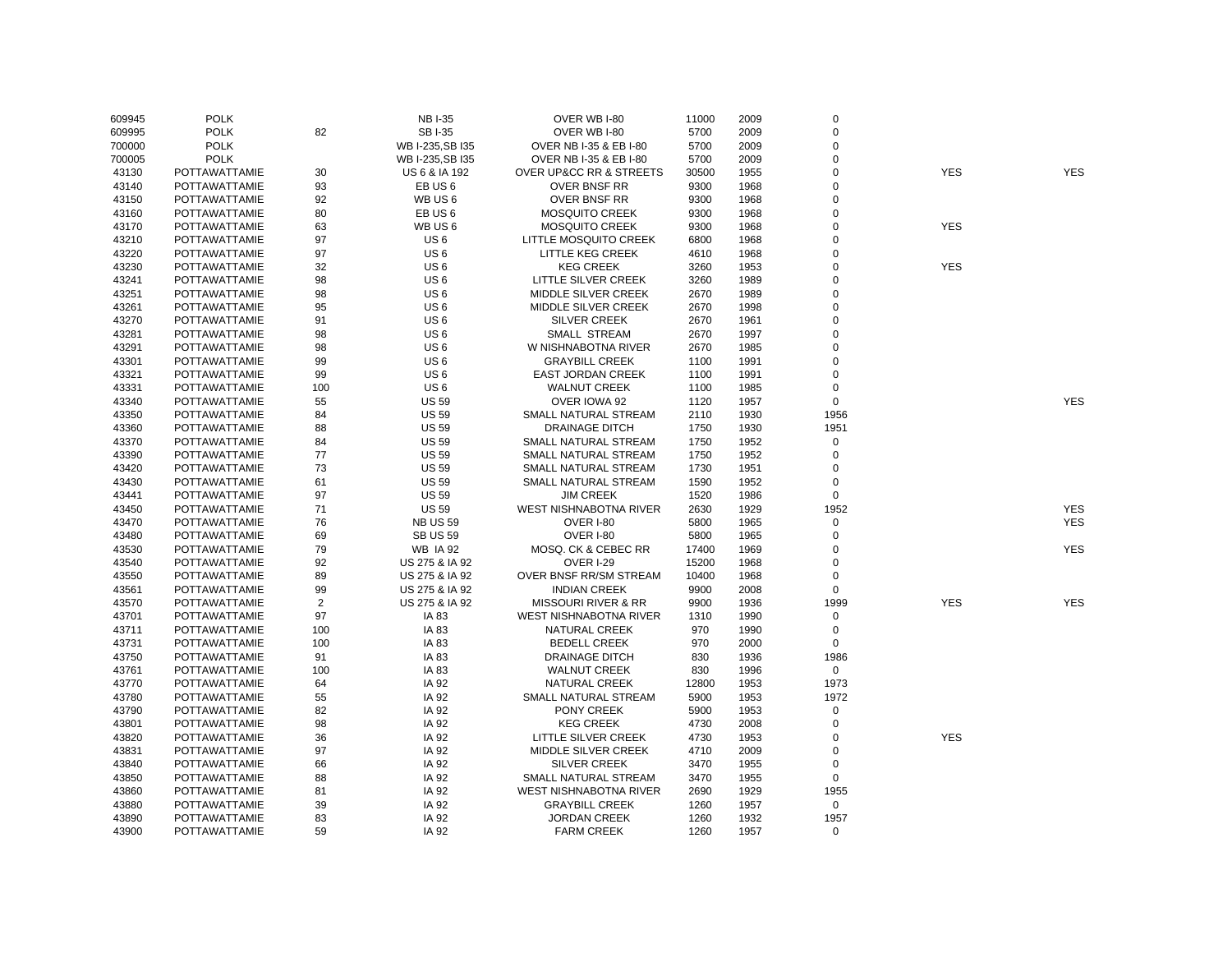| 43910 | <b>POTTAWATTAMIE</b> | 78 | IA 92            | <b>INDIAN CREEK</b>        | 1260  | 1938 | 1956        |            |            |
|-------|----------------------|----|------------------|----------------------------|-------|------|-------------|------------|------------|
| 43920 | <b>POTTAWATTAMIE</b> | 74 | IA 92            | <b>WALNUT CREEK</b>        | 1390  | 1938 | 1967        |            |            |
| 43931 | <b>POTTAWATTAMIE</b> | 99 | IA 92            | EAST NISHNABOTNA RIVER     | 1390  | 1999 | $\mathbf 0$ |            |            |
| 43950 | POTTAWATTAMIE        | 79 | SR M-16          | <b>OVER I-80</b>           | 2380  | 1966 | $\mathbf 0$ |            | <b>YES</b> |
| 44190 | <b>POTTAWATTAMIE</b> | 86 | IA 191           | SMALL NATURAL STREAM       | 1770  | 1954 | $\mathbf 0$ |            |            |
| 44290 | <b>POTTAWATTAMIE</b> | 98 | EB I-680         | OLD BOYER RIVER CHANNEL    | 4970  | 1966 | $\mathbf 0$ |            |            |
| 44300 | <b>POTTAWATTAMIE</b> | 98 | <b>WB I-680</b>  | OLD BOYER RIVER CHANNEL    | 4970  | 1966 | $\mathbf 0$ |            |            |
| 44310 | <b>POTTAWATTAMIE</b> | 73 | EB I-680         | OVER UP RR & Local Road    | 4970  | 1966 | $\mathbf 0$ |            |            |
| 44320 | <b>POTTAWATTAMIE</b> | 83 | <b>WB I-680</b>  | OVER UP RR & SR L-20       | 4970  | 1966 | $\mathbf 0$ |            |            |
| 44330 | POTTAWATTAMIE        | 81 | 168th Street     | <b>OVER I-680</b>          | 45    | 1960 | $\pmb{0}$   |            |            |
| 44340 | <b>POTTAWATTAMIE</b> | 88 | EB I-680         | OVER 185th St.             | 4970  | 1960 | $\mathbf 0$ |            |            |
| 44350 | <b>POTTAWATTAMIE</b> | 70 | <b>WB I-680</b>  | OVER LOCAL ROAD            | 4970  | 1960 | $\mathbf 0$ | <b>YES</b> |            |
| 44360 | <b>POTTAWATTAMIE</b> | 83 | $I-680$          | <b>HONEY CREEK</b>         | 4970  | 1959 | $\mathbf 0$ |            |            |
| 44370 | POTTAWATTAMIE        | 65 | 200th STREET     | $I-680$                    | 70    | 1966 | $\mathbf 0$ |            |            |
| 44380 | <b>POTTAWATTAMIE</b> | 75 | 220th STREET     | <b>OVER I-680</b>          | 110   | 1966 | $\mathbf 0$ |            |            |
| 44390 | <b>POTTAWATTAMIE</b> | 85 | EB I-680         | OVER SR. RD. L-34          | 4920  | 1966 | $\mathbf 0$ |            |            |
| 44400 | <b>POTTAWATTAMIE</b> | 75 | <b>WB I-680</b>  | OVER SR RD (L-34)          | 4920  | 1966 | $\mathbf 0$ |            | <b>YES</b> |
| 44410 | POTTAWATTAMIE        | 70 | EB I-680         | POTATO CREEK               | 4890  | 1966 | $\mathbf 0$ |            |            |
| 44420 | POTTAWATTAMIE        | 79 | <b>WB I-680</b>  | POTATO CREEK               | 4890  | 1966 | $\mathbf 0$ |            |            |
| 44430 | POTTAWATTAMIE        | 65 | 250 th. Street   | <b>OVER I-680</b>          | 20    | 1965 | $\mathbf 0$ |            |            |
| 44440 | POTTAWATTAMIE        | 84 | EB I-680         | PIGEON CREEK               | 4890  | 1966 | $\mathbf 0$ |            |            |
| 44450 | POTTAWATTAMIE        | 74 | <b>WB I-680</b>  | PIGEON CREEK               | 4890  | 1966 | $\mathbf 0$ |            |            |
| 44460 | POTTAWATTAMIE        | 80 | 270th STREET     | <b>OVER I-680</b>          | 40    | 1966 | $\mathbf 0$ |            |            |
| 44470 | <b>POTTAWATTAMIE</b> | 81 | 280th STREET     | <b>OVER I-680</b>          | 40    | 1966 | $\mathbf 0$ |            |            |
| 44480 | <b>POTTAWATTAMIE</b> | 87 | EB I-680         | OVER IOWA 191              | 4620  | 1966 | $\mathbf 0$ |            |            |
| 44490 | POTTAWATTAMIE        | 82 | <b>WB I-680</b>  | OVER IOWA 191              | 4620  | 1966 | $\mathbf 0$ |            | <b>YES</b> |
| 44500 | <b>POTTAWATTAMIE</b> | 81 | EB I-680         | <b>OVER BNSF RR</b>        | 5500  | 1966 | $\mathbf 0$ |            |            |
| 44510 | POTTAWATTAMIE        | 70 | <b>WB I-680</b>  | <b>OVER BNSF RR</b>        | 5500  | 1966 | $\mathbf 0$ |            |            |
| 44520 | POTTAWATTAMIE        | 77 | EB I-680         | <b>MOSQUITO CREEK</b>      | 5500  | 1966 | $\mathbf 0$ |            |            |
| 44530 | <b>POTTAWATTAMIE</b> | 67 | <b>WB I-680</b>  | <b>MOSQUITO CREEK</b>      | 5500  | 1966 | $\mathbf 0$ |            |            |
| 44550 | POTTAWATTAMIE        | 91 | <b>NB I-29</b>   | PONY CREEK                 | 27500 | 1968 | $\mathbf 0$ |            |            |
| 44560 | POTTAWATTAMIE        | 95 | <b>SBI-29</b>    | PONY CREEK                 | 27500 | 1968 | $\mathbf 0$ |            |            |
| 44580 | POTTAWATTAMIE        | 64 | <b>NB I-29</b>   | <b>BNSF &amp; CBEC RR</b>  | 27000 | 1968 | $\mathbf 0$ | <b>YES</b> | <b>YES</b> |
| 44590 | POTTAWATTAMIE        | 64 | <b>SBI-29</b>    | <b>OVER BNSF RR</b>        | 27000 | 1968 | $\mathbf 0$ | <b>YES</b> | <b>YES</b> |
| 44600 | <b>POTTAWATTAMIE</b> | 78 | <b>NB I-29</b>   | MOSQUITO CREEK, Bike Path  | 27000 | 1968 | $\mathbf 0$ |            |            |
| 44610 | POTTAWATTAMIE        | 62 | <b>SBI-29</b>    | MOSQUITO CREEK & Bike Path | 27000 | 1968 | $\mathbf 0$ |            |            |
| 44640 | POTTAWATTAMIE        | 80 | <b>NBI-29</b>    | OVER EB I-80               | 29400 | 1969 | $\mathbf 0$ |            | <b>YES</b> |
| 44650 | POTTAWATTAMIE        | 60 | NB I-29, WB I-80 | OVER IA 192 & BNSF RR      | 64700 | 1969 | $\mathbf 0$ |            |            |
| 44660 | POTTAWATTAMIE        | 69 | SB I-29, EB I-80 | OVER IA 192 & BNSF RR      | 64700 | 1969 | $\mathbf 0$ |            |            |
| 44670 | <b>POTTAWATTAMIE</b> | 83 | NB I-29, WB I-80 | <b>INDIAN CREEK</b>        | 76600 | 1968 | $\mathbf 0$ |            |            |
| 44680 | <b>POTTAWATTAMIE</b> | 83 | SB I-29, EB I-80 | <b>INDIAN CREEK</b>        | 76600 | 1968 | $\mathbf 0$ |            |            |
| 44691 | POTTAWATTAMIE        | 99 | 24TH ST          | $I-80$                     | 5600  | 2008 | $\mathbf 0$ |            |            |
| 44700 | <b>POTTAWATTAMIE</b> | 55 | I-80 W.B.        | OVER S-E I-29 CONN         | 59900 | 1970 | $\mathbf 0$ |            |            |
| 44710 | <b>POTTAWATTAMIE</b> | 80 | <b>SBI-29</b>    | OVER NB I-29 W-N CONN      | 23000 | 1969 | $\mathbf 0$ |            |            |
| 44720 | <b>POTTAWATTAMIE</b> | 73 | <b>NB I-29</b>   | OVER 23RD AVE, UPRR SPUR   | 41400 | 1969 | $\mathbf 0$ |            |            |
| 44730 | <b>POTTAWATTAMIE</b> | 84 | <b>SBI-29</b>    | OVER NEBR. AVE, UPRR SPUR  | 41400 | 1969 | $\mathbf 0$ |            |            |
| 44740 | POTTAWATTAMIE        | 81 | <b>NB I-29</b>   | OVER 9TH AVE               | 34100 | 1969 | $\mathbf 0$ |            | <b>YES</b> |
| 44750 | POTTAWATTAMIE        | 81 | <b>SBI-29</b>    | OVER 9TH AVE               | 34100 | 1969 | $\mathbf 0$ |            | <b>YES</b> |
| 44760 | <b>POTTAWATTAMIE</b> | 83 | <b>NB I-29</b>   | OVER 2ND AVE               | 34200 | 1967 | $\mathbf 0$ |            |            |
| 44770 | <b>POTTAWATTAMIE</b> | 75 | <b>SBI-29</b>    | OVER 2ND AVE               | 23300 | 1967 | 1973        |            |            |
| 44790 | <b>POTTAWATTAMIE</b> | 81 | <b>NB I-29</b>   | NB I-29 OVER US 6 & I-480  | 13300 | 1965 | $\mathsf 0$ |            |            |
| 44800 | POTTAWATTAMIE        | 63 | <b>SBI-29</b>    | OVER I-480 & RAMP          | 13300 | 1966 | $\mathbf 0$ |            |            |
| 44810 | <b>POTTAWATTAMIE</b> | 75 | <b>NB I-29</b>   | OVER AVE G                 | 21500 | 1967 | $\mathbf 0$ |            |            |
| 44820 | <b>POTTAWATTAMIE</b> | 61 | <b>SBI-29</b>    | OVER AVE G                 | 21500 | 1967 | $\Omega$    |            |            |
|       |                      |    |                  |                            |       |      |             |            |            |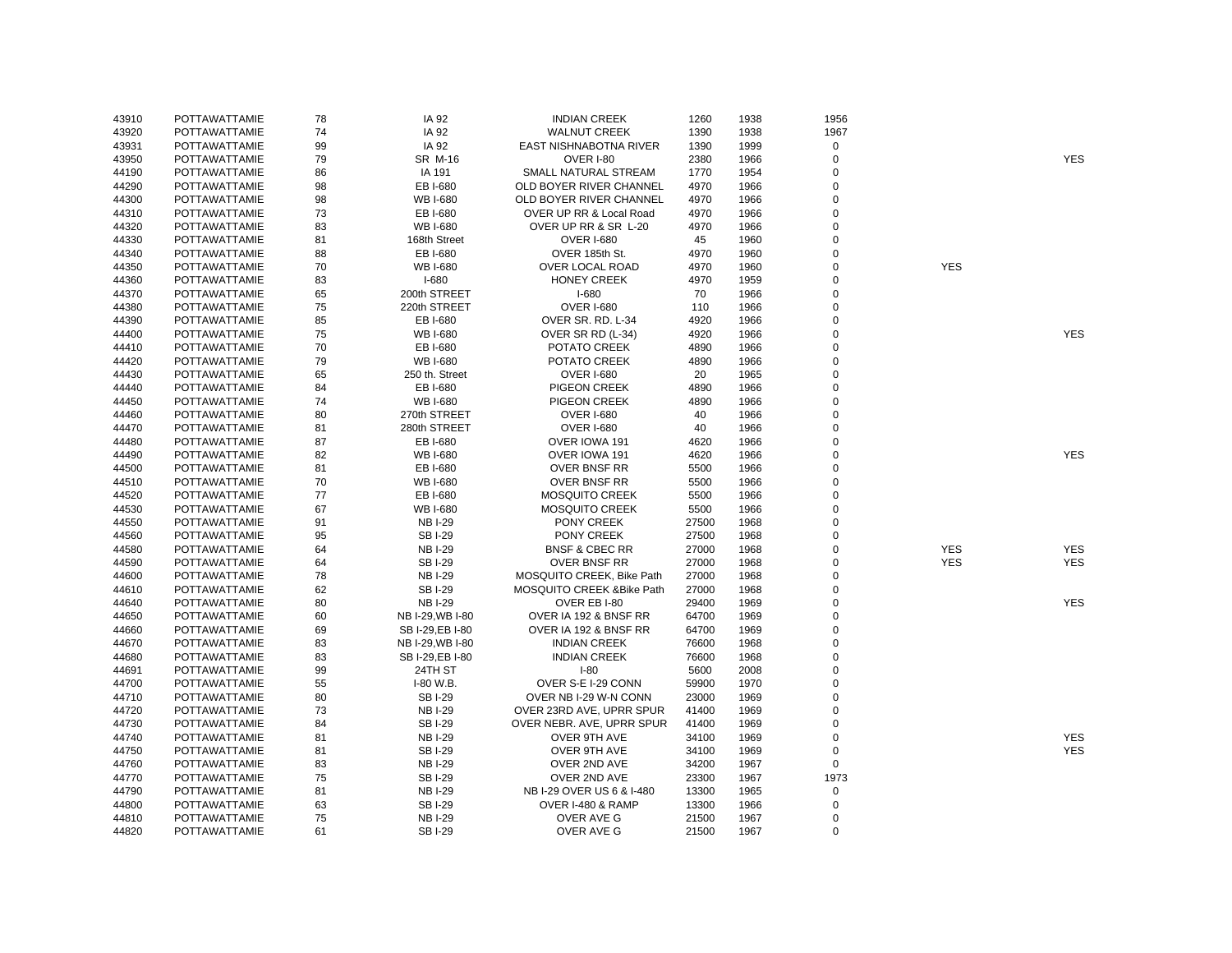| 44830          | POTTAWATTAMIE                         | 98 | <b>NB I-29</b>   | OVER 25TH STREET             | 14800 | 1967         | $\mathbf 0$      |            |            |
|----------------|---------------------------------------|----|------------------|------------------------------|-------|--------------|------------------|------------|------------|
| 44840          | POTTAWATTAMIE                         | 84 | <b>SBI-29</b>    | <b>OVER 25TH STREET</b>      | 14800 | 1967         | $\mathbf 0$      |            |            |
| 44850          | POTTAWATTAMIE                         | 82 | <b>NB I-29</b>   | <b>OVER CC&amp;P RR</b>      | 13000 | 1968         | 0                |            |            |
| 44860          | POTTAWATTAMIE                         | 85 | <b>SBI-29</b>    | OVER CC RR                   | 13000 | 1968         | $\mathbf 0$      |            |            |
| 44870          | POTTAWATTAMIE                         | 73 | <b>NB I-29</b>   | NB I-29 OVER SB IA 192       | 13000 | 1967         | $\mathbf 0$      |            |            |
| 44880          | POTTAWATTAMIE                         | 76 | <b>NB I-29</b>   | <b>DRAINAGE DITCH</b>        | 17200 | 1958         | 1969             |            |            |
| 44890          | POTTAWATTAMIE                         | 81 | <b>SBI-29</b>    | DRAINAGE DITCH               | 17200 | 1957         | 1969             |            |            |
| 44901          | POTTAWATTAMIE                         | 97 | <b>NB I-29</b>   | PIGEON CREEK                 | 17500 | 2004         | 0                |            |            |
| 44911          | POTTAWATTAMIE                         | 97 | <b>SBI-29</b>    | PIGEON CREEK                 | 17500 | 2003         | $\mathbf 0$      |            |            |
| 44921          | POTTAWATTAMIE                         | 92 | WB I-680         | <b>OVER I-29</b>             | 11400 | 1977         | $\mathbf 0$      |            | <b>YES</b> |
| 44930          | POTTAWATTAMIE                         | 47 | L <sub>19</sub>  | $I-29$                       | 340   | 1958         | $\mathbf 0$      |            |            |
| 44941          | POTTAWATTAMIE                         | 96 | <b>NB I-29</b>   | <b>HONEY CREEK</b>           | 20300 | 2009         | 0                |            |            |
| 44951          | POTTAWATTAMIE                         | 96 | <b>SBI-29</b>    | <b>HONEY CREEK</b>           | 20300 | 2009         | $\mathbf 0$      |            |            |
| 44960          | POTTAWATTAMIE                         | 86 | $I-29$           | <b>DRAINAGE DITCH</b>        | 20300 | 1958         | $\mathbf 0$      |            |            |
| 44980          | POTTAWATTAMIE                         | 86 | $I-29$           | DRAINAGE DITCH               | 20300 | 1958         | $\mathbf 0$      |            |            |
| 45010          | POTTAWATTAMIE                         | 85 | $I-29$           | <b>DRAINAGE DITCH</b>        | 20300 | 1958         | $\mathbf 0$      |            |            |
| 45040          | POTTAWATTAMIE                         | 89 | <b>NB I-29</b>   | <b>OVER I-680</b>            | 19200 | 1966         | $\mathbf 0$      |            | <b>YES</b> |
| 45050          | POTTAWATTAMIE                         | 92 | <b>SBI-29</b>    | <b>OVER I-680</b>            | 19200 | 1966         | $\mathbf 0$      |            | <b>YES</b> |
| 45060          | POTTAWATTAMIE                         | 38 | LOCAL ROAD G-14  | <b>OVER I-29</b>             | 980   | 1958         | $\mathbf 0$      |            | <b>YES</b> |
| 45082          | POTTAWATTAMIE                         | 78 | $I-80$           | MISSOURI RIVER, RD & RR      | 78300 | 1972         | 0                |            |            |
| 45084          | POTTAWATTAMIE                         | 79 | <b>WB I-80</b>   | OVER NB I-29 W-N CONN        | 59900 | 1969         | $\mathbf 0$      |            |            |
| 45090          | POTTAWATTAMIE                         | 73 | EB I-80          | OVER RAILROADS AND POND      | 17900 | 1969         | $\mathbf 0$      |            |            |
| 45100          | POTTAWATTAMIE                         | 77 | <b>WB I-80</b>   | OVER RAILROADS AND POND      | 17900 | 1969         | $\mathbf 0$      |            |            |
| 45110          | POTTAWATTAMIE                         | 65 | <b>EBI-80</b>    | OVER NS RR                   | 19200 | 1969         | $\mathbf 0$      |            |            |
| 45120          | POTTAWATTAMIE                         | 77 | E-S CONN RAMP D  | OVER RR, I-29&80 NB CONN     | 17900 | 1969         | $\mathbf 0$      |            |            |
| 45130          | POTTAWATTAMIE                         | 96 | EB I-80          | OVER HARRY LANDON BLVD.      | 38900 | 1968         | $\mathbf 0$      |            |            |
| 45140          | POTTAWATTAMIE                         | 98 | <b>WB I-80</b>   | HARRY LANGDON BLVD.          | 38900 | 1968         | $\mathbf 0$      |            |            |
| 45150          | POTTAWATTAMIE                         | 76 | EB I-80          | OVER ABANDON RR              | 38900 | 1968         | $\Omega$         |            |            |
| 45160          | POTTAWATTAMIE                         | 73 | <b>WB I-80</b>   | OVER ABANDON RR              | 38900 | 1968         | 0                |            |            |
| 45170          | POTTAWATTAMIE                         | 72 | EB I-80          | OVER MADISON AVE             | 24200 | 1968         | $\mathbf 0$      |            | <b>YES</b> |
| 45180          | <b>POTTAWATTAMIE</b>                  | 97 | <b>WB I-80</b>   | OVER MADISON AVE             | 24200 | 1968         | $\mathbf 0$      |            |            |
| 45190          | <b>POTTAWATTAMIE</b>                  | 65 | EB I-80          | OVER BNSF RR, RD & CREEK     | 25500 | 1968         | $\mathbf 0$      |            |            |
| 45200          | POTTAWATTAMIE                         | 50 | <b>WB I-80</b>   | OVER BNSF RR, RD & CREEK     | 25500 | 1968         | $\mathbf 0$      | <b>YES</b> |            |
| 45210          | POTTAWATTAMIE                         | 81 | EB I-80          | OVER FRANKLIN AVE            | 26600 | 1968         | $\mathbf 0$      |            | <b>YES</b> |
| 45220          | POTTAWATTAMIE                         | 84 | <b>WB I-80</b>   | OVER FRANKLIN AVE            | 26600 | 1968         | $\mathbf 0$      |            |            |
| 45230          | POTTAWATTAMIE                         | 91 | EB I-80          | <b>OVER MCPHERSON AVE</b>    | 26600 | 1967         | $\mathbf 0$      |            | <b>YES</b> |
| 45240          | POTTAWATTAMIE                         | 94 | <b>WB I-80</b>   | <b>OVER MCPHERSON AVE</b>    | 26600 | 1967         | $\mathbf 0$      |            |            |
| 45250          | POTTAWATTAMIE                         | 80 | $I-80$           | <b>LITTLE MOSQUITO CREEK</b> | 26600 | 1966         | $\mathbf 0$      |            |            |
| 45260          | <b>POTTAWATTAMIE</b>                  | 86 | <b>EBI-80</b>    | OVER US6                     | 18800 | 1967         | $\mathbf 0$      |            |            |
| 45270          | <b>POTTAWATTAMIE</b>                  | 85 | <b>WB I-80</b>   | OVER US 6                    | 18800 | 1967         | $\mathbf 0$      |            |            |
| 45280          | POTTAWATTAMIE                         | 85 | <b>HANIE AVE</b> | <b>OVER I-80</b>             | 170   | 1967         | $\mathbf 0$      |            |            |
| 45290          | POTTAWATTAMIE                         | 93 | EB I-80          | Idelwood RD                  | 20600 | 1968         | $\mathbf 0$      |            |            |
|                |                                       | 93 | <b>WB I-80</b>   | Idelwood RD                  | 20600 |              | $\mathbf 0$      |            |            |
| 45300<br>45310 | POTTAWATTAMIE<br><b>POTTAWATTAMIE</b> | 82 | JUNIPER RD.      | $I-80$                       | 170   | 1968<br>1968 | $\mathbf 0$      |            | <b>YES</b> |
|                |                                       |    |                  | $I-80$                       |       |              | $\mathbf 0$      |            |            |
| 45320          | POTTAWATTAMIE                         | 94 | <b>FM G-30</b>   |                              | 1740  | 1968         |                  |            |            |
| 45330          | POTTAWATTAMIE                         | 96 | EB I-80          | <b>MAHOGANY ROAD</b>         | 19400 | 1968         | 0<br>$\mathbf 0$ |            |            |
| 45340          | POTTAWATTAMIE                         | 96 | <b>WB I-80</b>   | <b>MAHOGANY ROAD</b>         | 19400 | 1968         |                  |            |            |
| 45350          | <b>POTTAWATTAMIE</b>                  | 85 | 290th STREET     | $I-80$                       | 40    | 1968         | $\mathbf 0$      |            |            |
| 45360          | POTTAWATTAMIE                         | 76 | SR L-55          | OVER I-80                    | 1840  | 1969         | $\mathbf 0$      |            |            |
| 45370          | POTTAWATTAMIE                         | 96 | EB I-80          | <b>TAMARACK ROAD</b>         | 18600 | 1969         | $\mathbf 0$      |            |            |
| 45380          | POTTAWATTAMIE                         | 96 | <b>WB I-80</b>   | SR G-18 - TAMARACK RD.       | 18600 | 1969         | $\mathbf 0$      |            |            |
| 45390          | POTTAWATTAMIE                         | 82 | $I-80$           | S-W CONN OVER EB I-680       | 18200 | 1966         | $\mathbf 0$      |            | <b>YES</b> |
| 45410          | <b>POTTAWATTAMIE</b>                  | 94 | <b>WB I-80</b>   | WB I-80 OVER S-W CONN        | 9500  | 1966         | 1989             |            | <b>YES</b> |
| 45420          | POTTAWATTAMIE                         | 82 | <b>FM L-66</b>   | <b>OVER I-80</b>             | 570   | 1965         | $\Omega$         |            |            |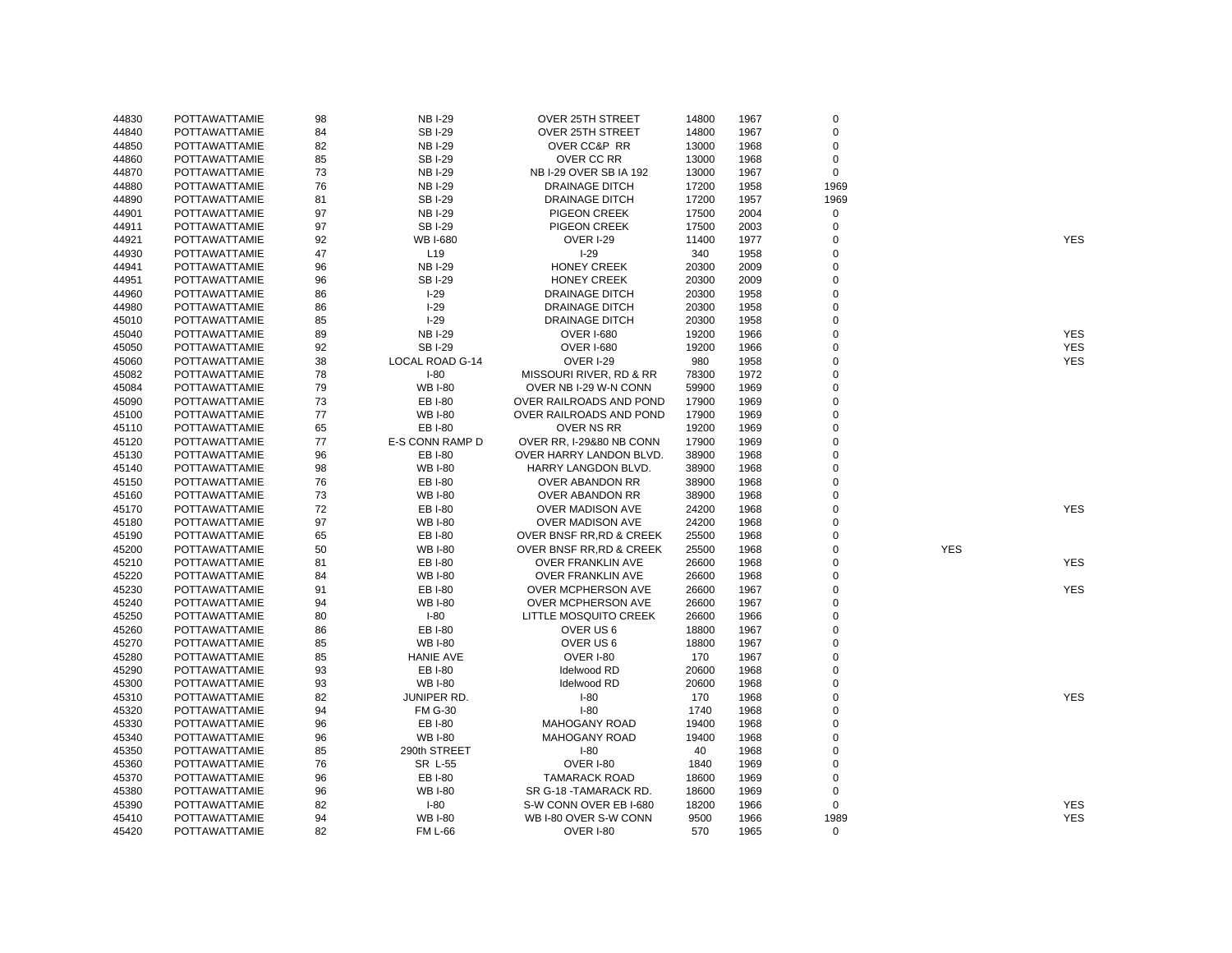| 45430  | <b>POTTAWATTAMIE</b> | 96  | <b>EB I-80</b>   | <b>KEG CREEK</b>               | 22000 | 1966 | 0              |            |            |
|--------|----------------------|-----|------------------|--------------------------------|-------|------|----------------|------------|------------|
| 45440  | <b>POTTAWATTAMIE</b> | 96  | <b>WB I-80</b>   | <b>KEG CREEK</b>               | 22000 | 1966 | 0              |            |            |
| 45450  | <b>POTTAWATTAMIE</b> | 97  | <b>EB I-80</b>   | OVER ABANDON RR                | 22000 | 1965 | $\overline{0}$ |            |            |
| 45460  | POTTAWATTAMIE        | 97  | <b>WB I-80</b>   | OVER ABANDON RR                | 22000 | 1965 | $\overline{0}$ |            |            |
| 45470  | POTTAWATTAMIE        | 81  | 370 th RD.       | $I-80$                         | 30    | 1965 | $\pmb{0}$      |            |            |
| 45480  | POTTAWATTAMIE        | 68  | $I-80$           | <b>DRAINAGE DITCH</b>          | 22000 | 1966 | $\Omega$       |            |            |
| 45500  | POTTAWATTAMIE        | 96  | <b>EB I-80</b>   | <b>SILVER CREEK</b>            | 22100 | 1966 | 0              |            |            |
| 45510  | POTTAWATTAMIE        | 96  | <b>WB I-80</b>   | <b>SILVER CREEK</b>            | 22100 | 1966 | $\Omega$       |            |            |
| 45520  | POTTAWATTAMIE        | 86  | 410th Street     | <b>OVER I-80</b>               | 60    | 1965 | 0              |            | <b>YES</b> |
| 45530  | POTTAWATTAMIE        | 47  | EB I-80          | WEST NISHNABOTNA RIVER         | 22100 | 1965 | 0              | <b>YES</b> |            |
| 45540  | POTTAWATTAMIE        | 67  | <b>WB I-80</b>   | WEST NISHNABOTNA RIVER         | 22100 | 1965 | 0              |            |            |
| 45570  | POTTAWATTAMIE        | 81  | EB I-80          | E.BR.W.NISHNABOTNA RIVER       | 20800 | 1965 | $\Omega$       |            |            |
| 45580  | POTTAWATTAMIE        | 82  | <b>WB I-80</b>   | E.BR. W.NISHNABOTNA RIVER      | 20800 | 1965 | 0              |            |            |
|        |                      | 93  |                  |                                |       |      | $\overline{0}$ |            |            |
| 45590  | POTTAWATTAMIE        | 97  | EB I-80          | 470th Street                   | 20800 | 1965 | 0              |            | <b>YES</b> |
| 45600  | POTTAWATTAMIE        |     | <b>WB I-80</b>   | 470th Street                   | 20800 | 1965 | 0              |            |            |
| 45610  | POTTAWATTAMIE        | 69  | $I-80$           | <b>BEDELL CREEK</b>            | 20800 | 1965 |                |            |            |
| 45620  | POTTAWATTAMIE        | 88  | 490th STEET      | OVER I-80                      | 60    | 1964 | 0              |            |            |
| 45630  | POTTAWATTAMIE        | 73  | <b>SR M-47</b>   | <b>OVER I-80</b>               | 2480  | 1965 | 0              |            |            |
| 45640  | POTTAWATTAMIE        | 50  | $I-80$           | SMALL NATURAL STREAM           | 19900 | 1965 | 0              |            |            |
| 45650  | POTTAWATTAMIE        | 69  | $I-80$           | SMALL NATURAL STREAM           | 20200 | 1965 | 0              |            |            |
| 45660  | POTTAWATTAMIE        | 88  | 530th STREET     | <b>OVER I-80</b>               | 90    | 1965 | $\overline{0}$ |            |            |
| 45670  | POTTAWATTAMIE        | 73  | I-480 & US6      | <b>MISSOURI RIVER &amp; RR</b> | 57100 | 1966 | 0              |            |            |
| 45680  | POTTAWATTAMIE        | 62  | I-480 WB         | <b>OVER 41ST STREET</b>        | 55100 | 1965 | 0              |            | <b>YES</b> |
| 45700  | POTTAWATTAMIE        | 90  | $I-480$          | W-N CONN OVER SB I-29          | 3700  | 1966 | 0              |            | <b>YES</b> |
| 45710  | POTTAWATTAMIE        | 77  | S-W CONN I-480   | S-W CONN OVER US 6             | 10000 | 1965 | $\mathbf 0$    | <b>YES</b> | <b>YES</b> |
| 500230 | POTTAWATTAMIE        | 74  | <b>IA 192 SB</b> | VIADUCT(OVER RR)               | 17700 | 1976 | 0              |            | <b>YES</b> |
| 602680 | POTTAWATTAMIE        | 78  | EB I-680         | <b>OVER I-29</b>               | 11400 | 1977 | 0              |            | <b>YES</b> |
| 603300 | POTTAWATTAMIE        | 49  | EB I-680         | MISSOURI RIVER & CITY ST.      | 17700 | 1952 | 1986           |            | <b>YES</b> |
| 603305 | POTTAWATTAMIE        | 81  | <b>WB I-680</b>  | MISSOURI RIVER & CITY ST.      | 17700 | 1975 | 0              |            |            |
| 603307 | <b>POTTAWATTAMIE</b> | 92  | 130th St.        | $I-680$                        | 190   | 1976 | 0              |            |            |
| 604335 | <b>POTTAWATTAMIE</b> | 82  | US <sub>6</sub>  | <b>INDIAN CREEK</b>            | 20900 | 1981 | $\Omega$       |            |            |
| 605015 | <b>POTTAWATTAMIE</b> | 94  | US 6 & IA 192    | <b>INDIAN CREEK CONDUIT</b>    | 24200 | 1983 | 0              |            |            |
| 608990 | <b>POTTAWATTAMIE</b> | 82  | I-480 EB         | <b>OVER 41ST STREET</b>        | 55100 | 1965 | 0              |            |            |
| 609065 | POTTAWATTAMIE        | 92  | E.B. IA 92       | MOSQ. CREEK & CEBEC RR         | 17400 | 1969 | 0              |            |            |
| 609090 | POTTAWATTAMIE        | 82  | <b>IA 192 NB</b> | VIADUCT (OVER RR)              | 17700 | 1976 | 0              |            | <b>YES</b> |
| 609800 | <b>POTTAWATTAMIE</b> | 100 | WB US 275&IA 92  | BNSF RR AND DL #5              | 10400 | 2007 | 0              |            |            |
| 45740  | <b>POWESHIEK</b>     | 87  | US <sub>6</sub>  | SMALL NATURAL STREAM           | 3070  | 1951 | 0              |            |            |
| 45751  | <b>POWESHIEK</b>     | 98  | US <sub>6</sub>  | <b>BEAR CREEK</b>              | 1530  | 2008 | 0              |            |            |
| 45760  | <b>POWESHIEK</b>     | 75  | US <sub>6</sub>  | <b>STONY CREEK</b>             | 1530  | 1954 | $\overline{0}$ |            |            |
| 45770  | <b>POWESHIEK</b>     | 64  | US 6 & IA 21     | <b>ROCK CREEK</b>              | 1590  | 1956 | 0              |            |            |
| 45781  | <b>POWESHIEK</b>     | 99  | <b>US63</b>      | <b>MOON CREEK</b>              | 1570  | 1985 | 0              |            |            |
| 45801  | <b>POWESHIEK</b>     | 98  | <b>US63</b>      | NORTH ENGLISH RIVER            | 2680  | 1985 | 0              |            |            |
| 45831  | <b>POWESHIEK</b>     | 93  | <b>US63</b>      | LITTLE BEAR CREEK              | 2200  | 1993 | 0              |            |            |
| 45851  | <b>POWESHIEK</b>     | 98  | <b>US63</b>      | <b>BIG BEAR CREEK</b>          | 1780  | 1978 | $\overline{0}$ |            |            |
| 45861  | <b>POWESHIEK</b>     | 98  | <b>US63</b>      | <b>WALNUT CREEK</b>            | 1780  | 1978 | 0              |            |            |
| 45871  | <b>POWESHIEK</b>     | 99  | IA 21            | TRIBUTARY ENGLISH RIVER        | 1530  | 1985 | 0              |            |            |
| 45881  | <b>POWESHIEK</b>     | 99  | IA 21            | TRIBUTARY ENGLISH RIVER        | 1530  | 1985 | 0              |            |            |
| 45890  | <b>POWESHIEK</b>     | 72  | IA 21            | <b>DEEP RIVER</b>              | 1750  | 1962 | $\Omega$       |            |            |
| 45900  | <b>POWESHIEK</b>     | 99  | IA 21            | SMALL NATURAL STREAM           | 1750  | 1962 | 0              |            |            |
| 45910  | <b>POWESHIEK</b>     | 72  | IA 21            | <b>N.FRK ENGLISH RIVER</b>     | 1750  | 1962 | $\overline{0}$ |            |            |
| 45940  | <b>POWESHIEK</b>     | 87  | IA 21            | <b>WOLF CREEK</b>              | 1490  | 1962 | 0              |            |            |
| 45950  | <b>POWESHIEK</b>     | 88  | IA 21            | <b>BEAR CREEK</b>              | 850   | 1962 | 0              | <b>YES</b> |            |
|        | <b>POWESHIEK</b>     | 38  | IA 85            | DRAINAGE DITCH                 | 840   | 1957 | 0              |            | <b>YES</b> |
| 45960  |                      | 78  |                  |                                | 2190  | 1958 | $\Omega$       |            |            |
| 45970  | <b>POWESHIEK</b>     |     | IA 146           | <b>NORTH SKUNK RIVER</b>       |       |      |                |            |            |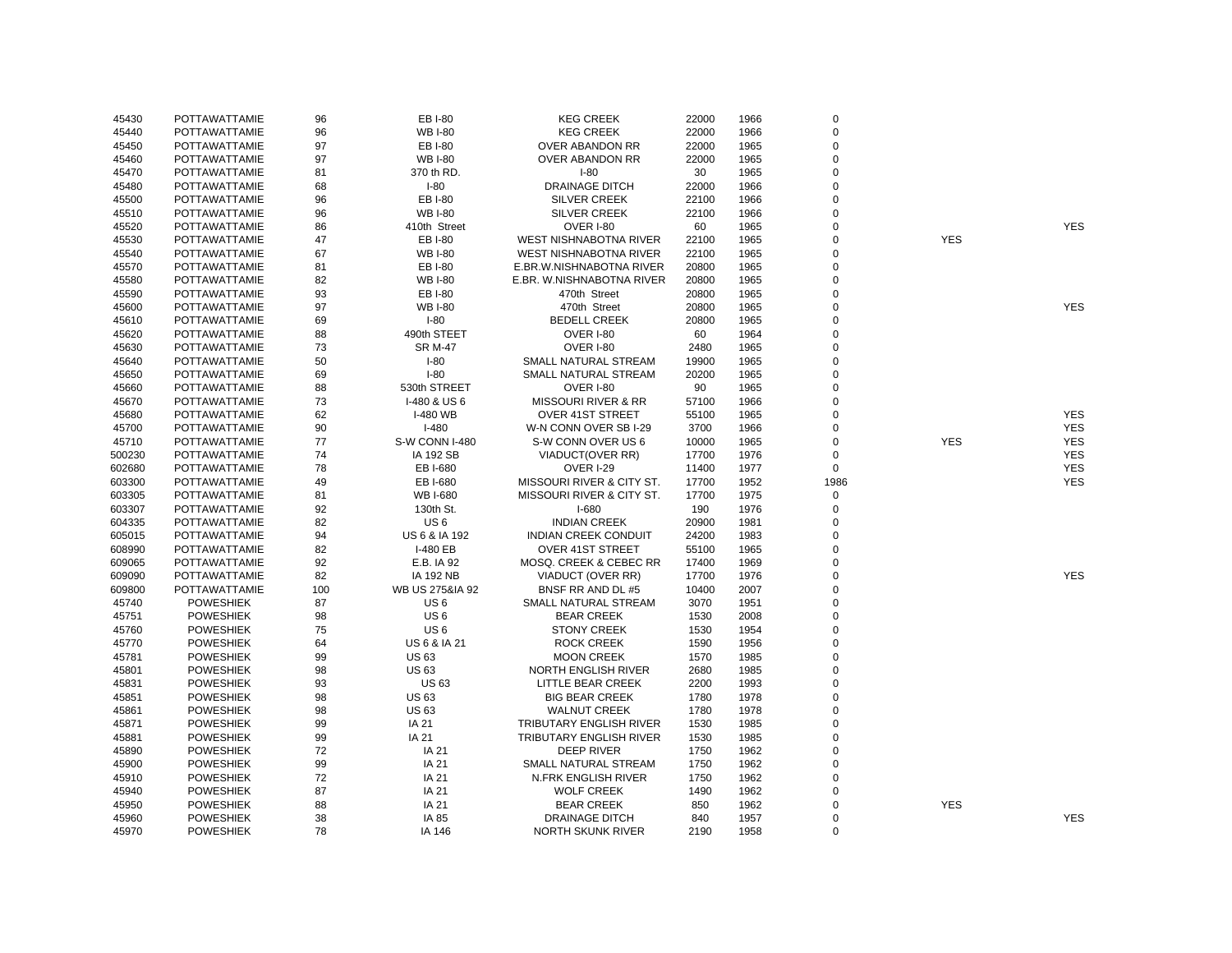| 45981 | <b>POWESHIEK</b> | 91  | IA 146          | UP RR & West Creek             | 2230  | 1986 | $\mathbf 0$          |            |            |
|-------|------------------|-----|-----------------|--------------------------------|-------|------|----------------------|------------|------------|
| 46021 | <b>POWESHIEK</b> | 99  | IA 146          | <b>BEAR CREEK</b>              | 2430  | 2005 | $\overline{0}$       |            |            |
| 46050 | <b>POWESHIEK</b> | 49  | EB I-80         | OVER IOWA 146                  | 23900 | 1962 | $\overline{0}$       | <b>YES</b> | <b>YES</b> |
| 46060 | <b>POWESHIEK</b> | 70  | <b>WB I-80</b>  | OVER IOWA 146                  | 23900 | 1962 | $\mathbf 0$          |            |            |
| 46070 | <b>POWESHIEK</b> | 98  | EB I-80         | OVER UP RR                     | 26500 | 1962 | $\Omega$             |            |            |
| 46080 | <b>POWESHIEK</b> | 98  | <b>WB I-80</b>  | OVER UP RR                     | 26500 | 1962 | $\Omega$             |            |            |
| 46090 | <b>POWESHIEK</b> | 80  | $I-80$          | N.FK. ENGLISH RIVER            | 26500 | 1963 | $\Omega$             |            |            |
| 46100 | <b>POWESHIEK</b> | 91  | EB I-80         | SR 50th Street                 | 26500 | 1963 | $\Omega$             |            |            |
| 46110 | <b>POWESHIEK</b> | 90  | <b>WB I-80</b>  | SR. 50th Street                | 26500 | 1963 | $\Omega$             |            |            |
| 46120 | <b>POWESHIEK</b> | 80  | $I-80$          | NO FORK ENGLISH RIVER          | 26500 | 1963 | $\overline{0}$       |            |            |
| 46130 | <b>POWESHIEK</b> | 77  | <b>SR T-58</b>  | OVER I-80                      | 210   | 1963 | $\Omega$             |            |            |
| 46140 | <b>POWESHIEK</b> | 82  | SR 100 th St.   | OVER I-80                      | 60    | 1963 | $\mathbf 0$          |            |            |
| 46150 | <b>POWESHIEK</b> | 86  | EB I-80         | OVER US 63                     | 25800 | 1964 | 1993                 |            |            |
| 46160 | <b>POWESHIEK</b> | 63  | <b>WB I-80</b>  | OVER US 63                     | 25800 | 1964 | $\mathsf 0$          | <b>YES</b> |            |
| 46170 | <b>POWESHIEK</b> | 89  | SR 145 th St.   | OVER I-80                      | 45    | 1963 | $\overline{0}$       |            |            |
| 46180 | <b>POWESHIEK</b> | 87  | EB I-80         | OVER SR V18                    | 25600 | 1963 | $\overline{0}$       |            |            |
| 46190 | <b>POWESHIEK</b> | 87  | <b>WB I-80</b>  | OVER SR V18                    | 25600 | 1963 | $\Omega$             |            |            |
| 46200 | <b>POWESHIEK</b> | 73  | SR 200th Street | OVER I-80                      | 60    | 1963 | $\Omega$             |            |            |
| 46210 | <b>POWESHIEK</b> | 68  | EB I-80         | IOWA 21                        | 26400 | 1963 | $\Omega$             | <b>YES</b> | <b>YES</b> |
| 46220 | <b>POWESHIEK</b> | 86  | <b>WB I-80</b>  | IOWA <sub>21</sub>             | 26400 | 1963 | $\Omega$             |            | <b>YES</b> |
| 46230 | <b>POWESHIEK</b> | 84  | 240 th St.      | OVER I-80                      | 80    | 1963 | $\overline{0}$       |            |            |
| 46240 | <b>RINGGOLD</b>  | 88  | <b>US 169</b>   | <b>SMALL STREAM</b>            | 580   | 1952 | $\mathbf 0$          |            |            |
| 46251 | <b>RINGGOLD</b>  | 100 | <b>US 169</b>   | <b>MIDDLE FORK GRAND RIVER</b> | 350   | 1989 | $\mathbf 0$          |            |            |
| 46260 | <b>RINGGOLD</b>  | 76  | <b>US 169</b>   | MIDDLE FORK GRAND RIVER        | 420   | 1929 | 1952                 |            |            |
| 46270 | <b>RINGGOLD</b>  | 96  | <b>US 169</b>   | SMALL STREAM                   | 1610  | 1938 | $\mathsf 0$          |            |            |
| 46281 | <b>RINGGOLD</b>  | 97  | <b>US 169</b>   | <b>WALNUT CREEK</b>            | 1610  | 1985 | $\mathbf 0$          |            |            |
| 46301 | <b>RINGGOLD</b>  | 98  | <b>US 169</b>   | SMALL NATURAL STREAM           | 1130  |      | $\overline{0}$       |            |            |
|       |                  |     |                 | <b>SQUAW CREEK</b>             |       | 1977 | $\overline{0}$       |            |            |
| 46321 | <b>RINGGOLD</b>  | 99  | <b>US 169</b>   |                                | 1130  | 1994 | $\Omega$             |            |            |
| 46331 | <b>RINGGOLD</b>  | 99  | IA <sub>2</sub> | PLATTE RIVER                   | 940   | 1975 | $\Omega$             |            |            |
| 46341 | <b>RINGGOLD</b>  | 99  | IA <sub>2</sub> | <b>DRAINAGE DITCH</b>          | 1180  | 1988 |                      |            |            |
| 46371 | <b>RINGGOLD</b>  | 99  | IA <sub>2</sub> | W FORK OF GRAND RIVER          | 1200  | 1976 | $\Omega$<br>$\Omega$ |            |            |
| 46391 | <b>RINGGOLD</b>  | 98  | IA <sub>2</sub> | <b>WALNUT CREEK</b>            | 1830  | 1988 | $\Omega$             |            |            |
| 46401 | <b>RINGGOLD</b>  | 93  | IA <sub>2</sub> | <b>EAST FORK GRAND RIVER</b>   | 1740  | 1985 |                      |            |            |
| 46411 | <b>RINGGOLD</b>  | 98  | IA <sub>2</sub> | <b>LOTTS CREEK</b>             | 1740  | 1985 | $\Omega$             |            |            |
| 46421 | <b>RINGGOLD</b>  | 98  | IA <sub>2</sub> | E FORK LOTTS CREEK             | 1430  | 1985 | $\Omega$             |            |            |
| 46431 | <b>RINGGOLD</b>  | 99  | IA <sub>2</sub> | <b>DRAINAGE DITCH</b>          | 1430  | 1976 | $\overline{0}$       |            |            |
| 46490 | <b>RINGGOLD</b>  | 87  | IA 25           | SMALL STREAM                   | 860   | 1934 | 0                    |            |            |
| 46540 | <b>SAC</b>       | 84  | <b>US 20</b>    | <b>DRAINAGE DITCH</b>          | 1840  | 1938 | 1962                 | <b>YES</b> |            |
| 46551 | <b>SAC</b>       | 98  | <b>US 20</b>    | <b>BOYER RIVER</b>             | 1840  | 1982 | $\mathsf 0$          |            |            |
| 46560 | <b>SAC</b>       | 84  | US 20 & 71      | <b>DRAINAGE DITCH</b>          | 3120  | 1933 | 1969                 |            |            |
| 46570 | <b>SAC</b>       | 98  | <b>US 20</b>    | LITTLE INDIAN CREEK            | 2430  | 1968 | $\mathsf 0$          |            |            |
| 46581 | <b>SAC</b>       | 98  | <b>US 20</b>    | <b>RACCOON RIVER</b>           | 5000  | 2004 | $\Omega$             |            |            |
| 46601 | <b>SAC</b>       | 98  | <b>US 20</b>    | <b>BIG CEDAR CREEK</b>         | 2680  | 1993 | $\Omega$             |            |            |
| 46620 | <b>SAC</b>       | 53  | US 71 & IA 175  | SMALL NATURAL STREAM           | 1860  | 1938 | $\overline{0}$       | <b>YES</b> | <b>YES</b> |
| 46630 | <b>SAC</b>       | 79  | US 71 & IA 175  | CO RD (M-68) HIGH ST           | 2210  | 1934 | $\mathsf 0$          |            | <b>YES</b> |
| 46650 | <b>SAC</b>       | 67  | US 71 & IA 175  | SMALL NATURAL STREAM           | 2180  | 1937 | 1985                 |            | <b>YES</b> |
| 46660 | <b>SAC</b>       | 93  | US 71 & IA 175  | <b>BOYER RIVER</b>             | 2180  | 1967 | $\pmb{0}$            |            |            |
| 46671 | <b>SAC</b>       | 99  | <b>US71</b>     | <b>BRANCH BOYER RIVER</b>      | 1470  | 1984 | $\Omega$             |            |            |
| 46681 | <b>SAC</b>       | 100 | <b>US71</b>     | <b>BOYER RIVER</b>             | 1470  | 1984 | $\Omega$             |            |            |
| 46700 | <b>SAC</b>       | 81  | IA 39           | SMALL NATURAL STREAM           | 1570  | 1951 | $\Omega$             |            |            |
| 46711 | <b>SAC</b>       | 68  | IA 175          | <b>ODEBOLT CREEK</b>           | 1790  | 1994 | $\overline{0}$       |            |            |
| 46721 | <b>SAC</b>       | 100 | IA 175          | <b>SMALL STREAM</b>            | 1740  | 2002 | $\mathbf 0$          |            |            |
| 46730 | <b>SAC</b>       | 25  | IA 196          | RACCOON RIVER                  | 1020  | 1923 | 1948                 | <b>YES</b> |            |
| 46750 | <b>SAC</b>       | 49  | IA 196          | <b>CEDAR CREEK</b>             | 1020  | 1948 | $\Omega$             | <b>YES</b> |            |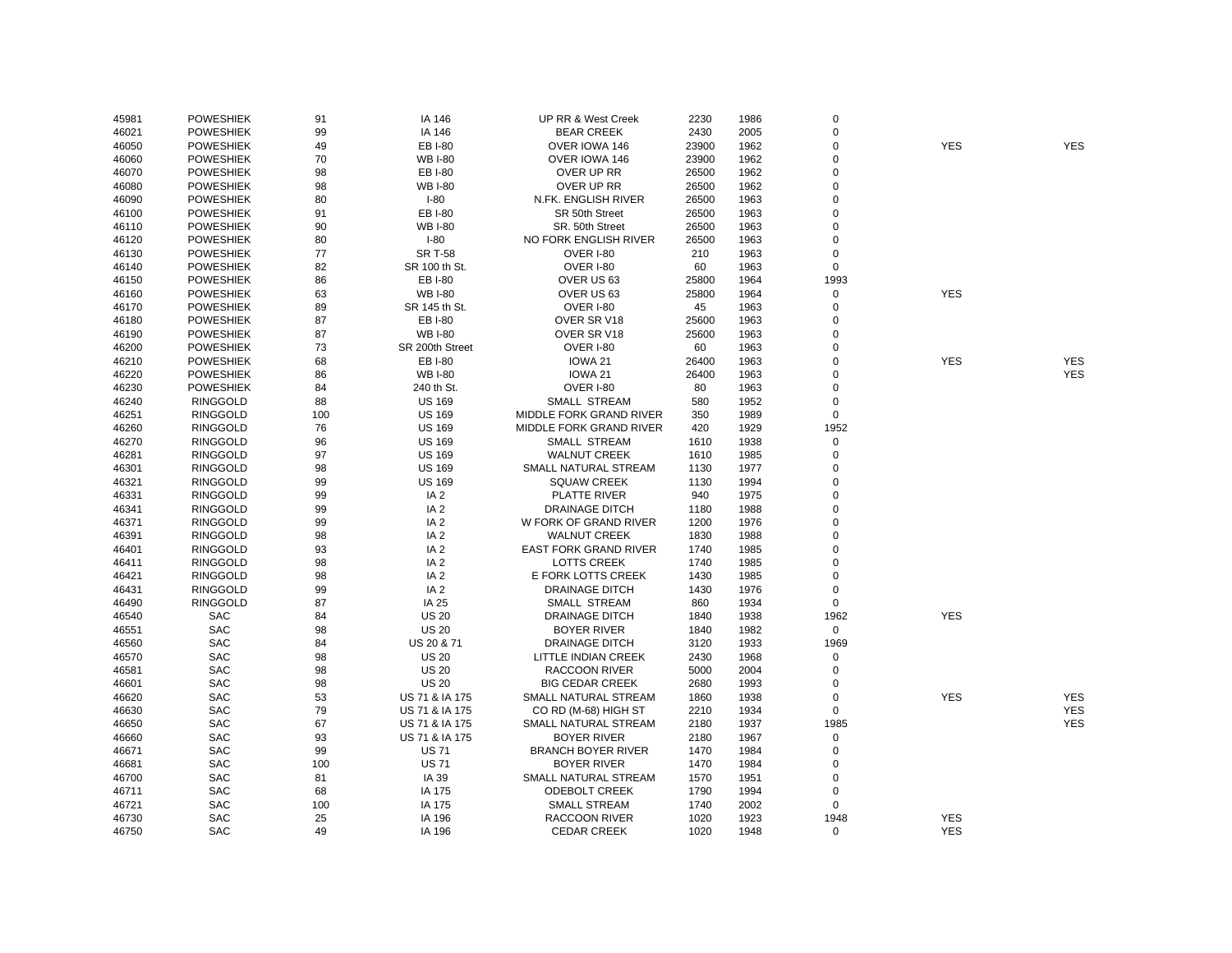| 700100 | <b>SAC</b>   |     | <b>US 20 EB</b>        | <b>CEDAR CREEK</b>              | 25    | 2010 | $\mathbf 0$    |            |            |
|--------|--------------|-----|------------------------|---------------------------------|-------|------|----------------|------------|------------|
| 700105 | <b>SAC</b>   |     | <b>US 20 WB</b>        | <b>CEDAR CREEK</b>              | 25    | 2010 | $\mathbf 0$    |            |            |
| 3410   | <b>SCOTT</b> | 49  | <b>JERSEY RIDGE RD</b> | OVER I-80                       | 2580  | 1963 | $\Omega$       |            | <b>YES</b> |
| 20951  | <b>SCOTT</b> | 97  | <b>US 67</b>           | <b>WAPSIPINICON RIVER</b>       | 3800  | 1982 | $\mathbf 0$    |            |            |
| 46805  | <b>SCOTT</b> | 79  | US <sub>6</sub>        | $I-280$                         | 5400  | 1971 | $\mathbf 0$    |            | <b>YES</b> |
| 46811  | <b>SCOTT</b> | 70  | US <sub>6</sub>        | <b>SILVER CREEK</b>             | 20100 | 1983 | $\mathbf 0$    |            |            |
| 46821  | <b>SCOTT</b> | 100 | EB US <sub>6</sub>     | <b>GOOSE CREEK</b>              | 32200 | 2003 | $\mathbf 0$    |            |            |
| 46831  | <b>SCOTT</b> | 90  | WB US6                 | <b>GOOSE CREEK</b>              | 32200 | 2009 | $\mathbf 0$    |            | <b>YES</b> |
| 46840  | <b>SCOTT</b> | 56  | US <sub>6</sub>        | <b>COW CREEK</b>                | 33400 | 1936 | 1964           |            | <b>YES</b> |
| 46870  | <b>SCOTT</b> | 68  | <b>US61</b>            | OVER IA 22                      | 8200  | 1956 | $\mathbf 0$    |            |            |
| 46880  | <b>SCOTT</b> | 74  | <b>US61</b>            | OVER ICE RR                     | 10200 | 1958 | 0              |            |            |
| 46890  | <b>SCOTT</b> | 69  | <b>US61</b>            | <b>BLACK HAWK CREEK</b>         | 10200 | 1957 | $\mathbf 0$    |            |            |
| 46900  | <b>SCOTT</b> | 70  | US 61 & BIKEPTH        | <b>DRAINAGE DITCH</b>           | 11300 | 1957 | 1993           |            |            |
| 46940  | <b>SCOTT</b> | 55  | <b>US 61 NB</b>        | <b>DUCK CREEK</b>               | 21500 | 1952 | $\mathbf 0$    |            | <b>YES</b> |
| 46950  | <b>SCOTT</b> | 87  | <b>US 61</b>           | <b>GOOSE CREEK</b>              | 15700 | 1951 | 1983           |            | <b>YES</b> |
| 46960  | <b>SCOTT</b> | 79  | <b>NB US 61</b>        | $I-80$                          | 28300 | 1963 | 0              |            | <b>YES</b> |
| 46970  | <b>SCOTT</b> | 79  | <b>SB US 61</b>        | $I-80$                          | 28300 | 1963 | 0              |            | <b>YES</b> |
| 47020  | <b>SCOTT</b> | 44  | <b>US 67</b>           | MISS.RVR,RR &US 61              | 26300 | 1940 | 1996           |            | <b>YES</b> |
| 47051  | <b>SCOTT</b> | 83  | <b>US 67</b>           | <b>DUCK CREEK</b>               | 18100 | 1996 | 0              |            |            |
|        | <b>SCOTT</b> | 90  | <b>US 67</b>           |                                 |       |      | $\mathbf 0$    |            |            |
| 47061  |              |     |                        | <b>CROW CREEK</b>               | 11800 | 1996 | $\mathbf 0$    |            |            |
| 47071  | <b>SCOTT</b> | 81  | <b>US 67</b>           | PIGEON CREEK                    | 11800 | 1995 |                |            |            |
| 47081  | <b>SCOTT</b> | 80  | <b>US 67</b>           | E. PIGEON CREEK                 | 11800 | 1995 | $\Omega$       |            |            |
| 47091  | <b>SCOTT</b> | 99  | <b>US 67</b>           | <b>SPENCER CREEK</b>            | 10100 | 1996 | $\mathbf 0$    |            |            |
| 47131  | <b>SCOTT</b> | 97  | <b>US 67</b>           | <b>MC CARTY CREEK</b>           | 5200  | 1974 | $\mathbf 0$    |            |            |
| 47141  | <b>SCOTT</b> | 94  | <b>US 67</b>           | <b>BUDD CREEK</b>               | 4290  | 1974 | $\mathsf 0$    |            |            |
| 47151  | <b>SCOTT</b> | 55  | <b>IA 22</b>           | SMALL NATURAL STREAM            | 3340  | 1925 | 1971           |            |            |
| 47155  | <b>SCOTT</b> | 87  | <b>IA 22</b>           | <b>DODGE CREEK</b>              | 4050  | 1974 | 0              |            |            |
| 47165  | <b>SCOTT</b> | 84  | <b>IA 22</b>           | <b>MOORE CREEK</b>              | 4050  | 1972 | $\mathbf 0$    |            |            |
| 47180  | <b>SCOTT</b> | 59  | <b>IA 22</b>           | <b>DONALDSON CREEK</b>          | 3910  | 1924 | 1974           |            |            |
| 47210  | <b>SCOTT</b> | 77  | <b>SB US 61</b>        | DUCK CREEK-BIKE PATH            | 19400 | 1970 | 0              |            |            |
| 47220  | <b>SCOTT</b> | 69  | <b>IA 130 WB</b>       | OVER I-80                       | 11000 | 1959 | $\mathbf 0$    |            | <b>YES</b> |
| 47230  | <b>SCOTT</b> | 46  | <b>EB IA 130</b>       | OVER I-80                       | 11000 | 1959 | $\mathbf 0$    | <b>YES</b> | <b>YES</b> |
| 47241  | <b>SCOTT</b> | 93  | IA 130                 | E BRANCH MUD CREEK              | 1500  | 1977 | $\mathbf 0$    |            |            |
| 47251  | <b>SCOTT</b> | 94  | IA 130                 | <b>MUD CREEK</b>                | 920   | 1977 | $\mathbf 0$    |            |            |
| 47280  | <b>SCOTT</b> | 41  | I-74 (WB-NB)           | Mississippi River               | 67100 | 1935 | 1975           |            | <b>YES</b> |
| 47290  | <b>SCOTT</b> | 60  | I-74 (EB-SB)           | Mississippi River               | 67100 | 1960 | 1975           |            | <b>YES</b> |
| 47310  | <b>SCOTT</b> | 90  | $I-74$ (WB)            | OVER MIDDLE RD                  | 42600 | 1971 | 0              |            | <b>YES</b> |
| 47320  | <b>SCOTT</b> | 96  | $I-74$ (EB)            | OVER MIDDLE RD                  | 42600 | 1971 | $\mathbf 0$    |            | <b>YES</b> |
| 47330  | <b>SCOTT</b> | 94  | $I-74$ (WB)            | <b>DUCK CREEK</b>               | 48300 | 1971 | $\mathbf 0$    |            |            |
| 47340  | <b>SCOTT</b> | 91  | $I-74$ (EB)            | <b>DUCK CREEK</b>               | 48300 | 1971 | $\Omega$       |            | <b>YES</b> |
| 47350  | <b>SCOTT</b> | 92  | $I-74$ (WB)            | <b>OVER US 6 (SPRUCE HILLS)</b> | 31500 | 1971 | $\pmb{0}$      |            |            |
| 47360  | <b>SCOTT</b> | 92  | $I-74$ (EB)            | OVER US 6 (SPRUCE HILLS)        | 31500 | 1971 | $\mathbf 0$    |            | <b>YES</b> |
| 47371  | <b>SCOTT</b> | 78  | E 53RD ST              | <b>OVER I-74</b>                | 32900 | 1990 | $\mathbf 0$    |            |            |
| 47380  | <b>SCOTT</b> | 69  | E 67TH ST              | OVER I-74                       | 1510  | 1966 | $\mathbf 0$    |            | <b>YES</b> |
| 47390  | <b>SCOTT</b> | 77  | $I-74$ (WB)            | WB I-74 OVER I-80               | 11500 | 1967 | $\mathbf 0$    |            |            |
| 47400  | <b>SCOTT</b> | 71  | <b>I-74 EB</b>         | $I-80$                          | 11500 | 1967 | $\Omega$       | <b>YES</b> | <b>YES</b> |
| 47410  | <b>SCOTT</b> | 81  | <b>FM</b>              | <b>OVER I-80</b>                | 110   | 1959 | $\Omega$       |            |            |
| 47420  | <b>SCOTT</b> | 54  | <b>FM Y-30</b>         | <b>OVER I-80 &amp; US 6</b>     | 610   | 1958 | $\mathbf 0$    |            |            |
| 47430  | <b>SCOTT</b> | 88  | CO.ST.220TH ST.        | <b>OVER I-80 &amp; US 6</b>     | 60    | 1958 | $\mathbf 0$    |            | <b>YES</b> |
| 47441  | <b>SCOTT</b> | 87  | <b>FM Y-40</b>         | OVER I-80(WALCOTT)              | 4920  | 1992 | $\overline{0}$ |            | <b>YES</b> |
| 47450  | <b>SCOTT</b> | 73  | 80th Ave               | <b>OVER I-80</b>                | 150   | 1958 | $\mathbf 0$    |            |            |
| 47460  | <b>SCOTT</b> | 63  | N.BUFFALO AVE.         | OVER I-80 & US 6                | 940   | 1959 | $\mathbf 0$    |            |            |
| 47490  | <b>SCOTT</b> | 44  | <b>WISCONSIN AVE</b>   | OVER I-80                       | 397   | 1959 | $\pmb{0}$      |            | <b>YES</b> |
| 47520  | <b>SCOTT</b> | 45  | N DIVISION ST          | <b>OVER I-80</b>                | 4140  | 1959 | $\Omega$       |            | <b>YES</b> |
|        |              |     |                        |                                 |       |      |                |            |            |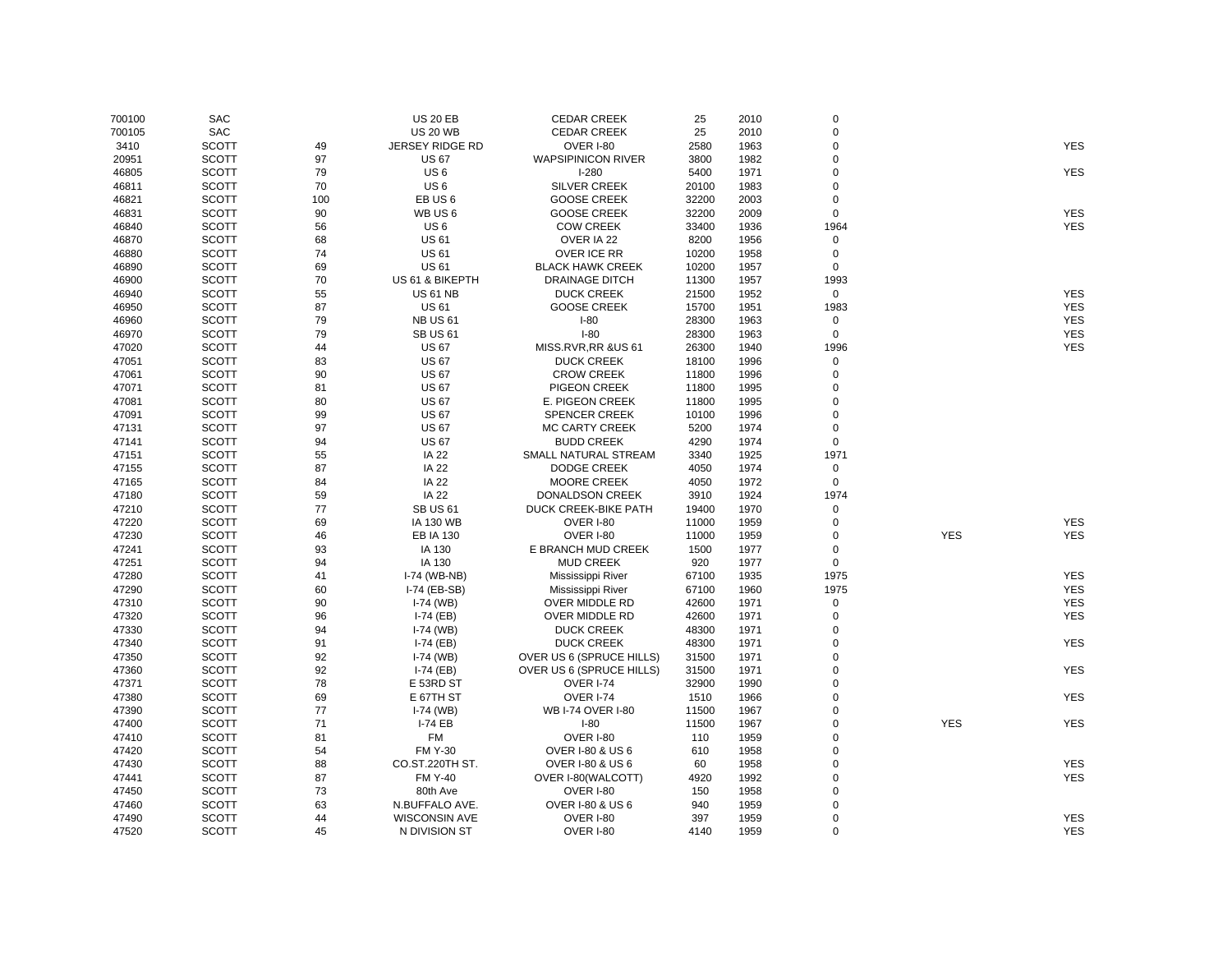| 47550  | <b>SCOTT</b> | 97  | EB I-80                | <b>OVER IMRL RR</b>             | 42700 | 1963 | $\mathsf 0$ |            |
|--------|--------------|-----|------------------------|---------------------------------|-------|------|-------------|------------|
| 47560  | <b>SCOTT</b> | 92  | <b>I-80 WB</b>         | <b>IMRL RR</b>                  | 42700 | 1963 | $\pmb{0}$   | <b>YES</b> |
| 47580  | <b>SCOTT</b> | 80  | $I-80$                 | <b>CROW CREEK</b>               | 27500 | 1963 | 0           |            |
| 47610  | <b>SCOTT</b> | 54  | UTICA RIDGE RD         | OVER I-80                       | 2560  | 1963 | 0           | <b>YES</b> |
| 47620  | <b>SCOTT</b> | 81  | EB I-80                | <b>MIDDLE RD</b>                | 27300 | 1963 | 0           | <b>YES</b> |
| 47630  | <b>SCOTT</b> | 77  | <b>WB I-80</b>         | <b>MIDDLE RD</b>                | 27300 | 1963 | 0           | <b>YES</b> |
| 47640  | <b>SCOTT</b> | 77  | $I-80$                 | <b>DRAINAGE DITCH</b>           | 27300 | 1963 | 0           |            |
| 47650  | <b>SCOTT</b> | 65  | $I-80$                 | <b>DRAINAGE DITCH</b>           | 27300 | 1963 | 0           |            |
| 47670  | <b>SCOTT</b> | 79  | EB I-80                | OVER CO RD (Z-30)               | 27800 | 1963 | 0           | <b>YES</b> |
| 47680  | <b>SCOTT</b> | 61  | <b>WB I-80</b>         | OVER CO RD (Z-30)               | 27800 | 1963 | 0           | <b>YES</b> |
| 47690  | <b>SCOTT</b> | 80  | $I-80$                 | SMALL NATURAL STREAM            | 27800 | 1963 | 0           |            |
| 47700  | <b>SCOTT</b> | 62  | <b>LOCAL ROAD</b>      | <b>OVER I-80</b>                | 880   | 1963 | $\mathbf 0$ |            |
| 47720  | <b>SCOTT</b> | 67  | $I-80$                 | MISSISSIPPI RIVER & RR          | 31000 | 1967 | 1996        |            |
| 47740  | <b>SCOTT</b> | 71  | $I-280$                | S-W CONN OVER EB I-80           | 4130  | 1960 | $\pmb{0}$   | <b>YES</b> |
| 47750  | <b>SCOTT</b> | 57  | $I-280$                | E-S CONN OVER S-W CONN          | 4510  | 1960 | $\mathsf 0$ | <b>YES</b> |
| 47760  | <b>SCOTT</b> | 51  | $I-280$                | E-S CONN OVER EB I-80           | 4510  | 1960 | 0           | <b>YES</b> |
| 302225 | <b>SCOTT</b> | 86  | W. LOCUST ST.          | <b>OVER I-280</b>               | 5800  | 1971 | 0           | <b>YES</b> |
| 600630 | <b>SCOTT</b> | 78  | $I-280$                | <b>LAKE OVERFLOW</b>            | 19600 | 1972 | 0           |            |
| 600650 | <b>SCOTT</b> | 83  | I-280 (WB)             | <b>DUCK CREEK</b>               | 17500 | 1972 | 0           |            |
| 600680 | <b>SCOTT</b> | 97  | $I-280$ (EB)           | <b>DUCK CREEK</b>               | 17500 | 1972 | 0           |            |
| 600690 | <b>SCOTT</b> | 72  | $I-280$                | MISSISSIPPI RIVER & ROAD        | 20300 | 1970 | 0           |            |
| 600700 | <b>SCOTT</b> | 85  | $I-280$                | OVER ICE RR                     | 20300 | 1971 | 0           |            |
| 600710 | <b>SCOTT</b> | 94  | I-280 (NB-WB)          | OVER IA 22                      | 15400 | 1970 | 0           | <b>YES</b> |
| 600720 | <b>SCOTT</b> | 97  | $I-280$ (EB)           | OVER IA 22                      | 15400 | 1970 | 0           |            |
|        |              |     |                        |                                 |       |      |             |            |
| 600730 | <b>SCOTT</b> | 81  | I-280 (NB-WB)          | OVER US 61                      | 11800 | 1970 | 0           | <b>YES</b> |
| 600740 | <b>SCOTT</b> | 94  | I-280 (SB-EB)          | <b>US61</b>                     | 11800 | 1970 | 0           | <b>YES</b> |
| 604070 | <b>SCOTT</b> | 66  | <b>NBI-74</b>          | <b>OVER CITY STS (MISS.APP)</b> | 47700 | 1975 | 0           | <b>YES</b> |
| 604080 | <b>SCOTT</b> | 64  | SB I-74 (SB-EB)        | OVER CITY STS (MISS.APP)        | 47700 | 1975 | 0           | <b>YES</b> |
| 604540 | <b>SCOTT</b> | 83  | <b>NB US 61</b>        | <b>WAPSIPINICON RIVER</b>       | 16300 | 1981 | 0           |            |
| 604550 | <b>SCOTT</b> | 100 | <b>SB US 61</b>        | <b>WAPSIPINICON RIVER</b>       | 16300 | 1981 | 0           |            |
| 604610 | <b>SCOTT</b> | 100 | <b>NB US 61</b>        | OVER CO RD (F-41)               | 15800 | 1981 | 0           |            |
| 604615 | <b>SCOTT</b> | 100 | <b>SB US 61</b>        | OVER CO RD (F-41)               | 15800 | 1981 | 0           |            |
| 604620 | <b>SCOTT</b> | 95  | <b>SR F-33</b>         | OVER US 61                      | 540   | 1981 | 0           |            |
| 604625 | <b>SCOTT</b> | 99  | <b>GAMBRIL RD</b>      | OVER US 61                      | 110   | 1981 | 0           |            |
| 604630 | <b>SCOTT</b> | 77  | <b>NB US 61</b>        | <b>WAPSIPINICON BAYOU</b>       | 16300 | 1981 | 0           |            |
| 604635 | <b>SCOTT</b> | 95  | <b>SB US 61</b>        | <b>WAPSIPINICON BAYOU</b>       | 16300 | 1981 | 0           |            |
| 604640 | <b>SCOTT</b> | 98  | <b>NB US 61</b>        | OVER ICE RR                     | 33200 | 1981 | 0           |            |
| 604645 | <b>SCOTT</b> | 93  | <b>SB US 61</b>        | OVER ICE RR                     | 33200 | 1981 | 0           | <b>YES</b> |
| 604650 | <b>SCOTT</b> | 100 | <b>NB US 61</b>        | OVER MT JOY RD (F-55)           | 26900 | 1981 | 0           |            |
| 604655 | <b>SCOTT</b> | 88  | <b>SB US 61</b>        | MT JOY RD (F-55)                | 26900 | 1981 | 0           |            |
| 604660 | <b>SCOTT</b> | 100 | <b>NB US 61</b>        | <b>CROW CREEK</b>               | 27200 | 1981 | 0           |            |
| 604665 | <b>SCOTT</b> | 89  | <b>SB US 61</b>        | <b>CROW CREEK</b>               | 27200 | 1981 | 0           |            |
| 604670 | <b>SCOTT</b> | 93  | RAMP US 61             | RAMP NE OVER F-55 Mt Joy        | 2380  | 1981 | 0           | <b>YES</b> |
| 604675 | <b>SCOTT</b> | 75  | <b>LINCOLN RD</b>      | OVER US 61                      | 710   | 1981 | 0           |            |
| 604680 | <b>SCOTT</b> | 100 | <b>NB US 61</b>        | <b>OVER LECLAIRE RD</b>         | 17400 | 1981 | 0           |            |
| 604685 | <b>SCOTT</b> | 98  | <b>SB US 61</b>        | OVER LECLAIRE Rd&BikePath       | 17400 | 1981 | 0           |            |
| 604690 | <b>SCOTT</b> | 99  | <b>BLACKHAWK TRAIL</b> | OVER US 61                      | 2230  | 1981 | 0           |            |
| 604695 | <b>SCOTT</b> | 79  | <b>US61</b>            | <b>CROW CREEK</b>               | 24900 | 1981 | 0           |            |
| 605970 | <b>SCOTT</b> | 83  | I-74 RAMP "B"          | <b>OVER CITY PROPERTY</b>       | 9400  | 1975 | 0           | <b>YES</b> |
| 605975 | <b>SCOTT</b> | 96  | I-74 RAMP "A"          | <b>OVER GILBERT ST</b>          | 9400  | 1975 | 0           | <b>YES</b> |
| 605980 | <b>SCOTT</b> | 77  | <b>I-74 RAMP "C"</b>   | <b>ICE RR</b>                   | 4550  | 1975 | 0           | <b>YES</b> |
| 607470 | <b>SCOTT</b> | 94  | County Road Y40        | <b>US 61</b>                    | 2130  | 2000 | 0           |            |
| 607800 | <b>SCOTT</b> | 99  | <b>MAYNE ST</b>        | U.S.61                          | 1790  | 2000 | 0           |            |
| 607805 | <b>SCOTT</b> | 99  | OAK LANE               | <b>US61</b>                     | 1100  | 2000 | $\Omega$    |            |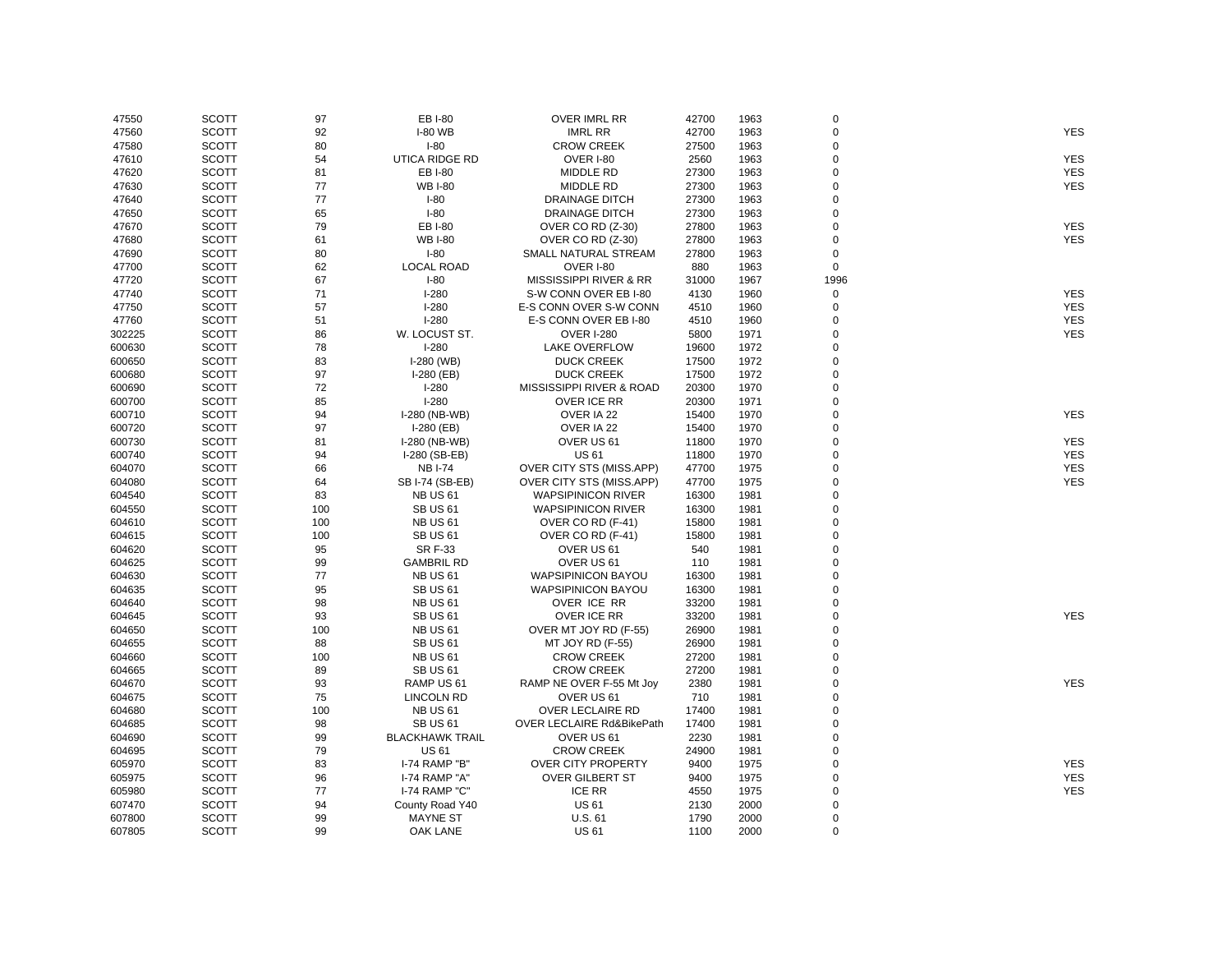| 47770  | SHELBY        | 90        | <b>US 59</b> | <b>DRAINAGE DITCH</b>        | 4300 | 1970 | $\mathbf 0$ |            | <b>YES</b> |
|--------|---------------|-----------|--------------|------------------------------|------|------|-------------|------------|------------|
| 47780  | <b>SHELBY</b> | 84        | <b>US 59</b> | WEST NISHNABOTNA RIVER       | 4300 | 1970 | 0           |            |            |
| 47790  | SHELBY        | 67        | <b>US 59</b> | <b>DRAINAGE DITCH</b>        | 4260 | 1966 | $\mathbf 0$ |            |            |
| 47800  | SHELBY        | 82        | <b>US 59</b> | <b>LYON CREEK</b>            | 2750 | 1970 | $\mathbf 0$ |            |            |
| 47810  | SHELBY        | 81        | <b>US 59</b> | <b>DRAINAGE</b>              | 2860 | 1970 | $\mathbf 0$ |            |            |
| 47840  | SHELBY        | 98        | <b>US 59</b> | <b>WILLOW CREEK</b>          | 2530 | 1970 |             |            |            |
| 47851  | <b>SHELBY</b> | 82        | IA 37        | <b>MILL CREEK</b>            | 590  | 1992 | 0           |            |            |
| 47860  | <b>SHELBY</b> | 86        | IA 37        | <b>MOSER CREEK</b>           | 590  | 1961 | $\mathbf 0$ | <b>YES</b> |            |
| 47871  | <b>SHELBY</b> | 99        | <b>IA 37</b> | <b>Mosquito Creek</b>        | 750  | 2001 | 0           |            |            |
| 47950  | SHELBY        | 81        | IA 44        | <b>MOSQUITO CREEK</b>        | 1210 | 1959 | 0           |            |            |
| 47960  | SHELBY        | 82        | IA 44        | <b>KEG CREEK</b>             | 1230 | 1967 | $\mathbf 0$ |            |            |
| 47981  | <b>SHELBY</b> | 78        | IA 44        | <b>SILVER CREEK</b>          | 1870 | 1985 | 0           |            |            |
| 48001  | SHELBY        | 98        | IA 44        | WEST NISHNABOTNA RIVER       | 3750 | 1978 | 0           |            |            |
| 48021  | <b>SHELBY</b> | 81        | IA 44        | WEST NISHNABOTNA RIVER       | 2710 | 1984 | $\mathbf 0$ |            |            |
| 48051  | <b>SHELBY</b> | 97        | IA 44        | <b>BUCK CREEK</b>            | 1210 | 1976 | 0           |            |            |
| 48091  | <b>SHELBY</b> | 100       | IA 191       | <b>DRAINAGE DITCH</b>        | 760  | 1986 | $\mathbf 0$ |            |            |
| 48100  | SHELBY        | 98        | IA 191       | SMALL STREAM                 | 470  | 1941 | 1957        |            |            |
| 48111  | SHELBY        | 100       | IA 191       | <b>MOSQUITO CREEK</b>        | 470  | 1991 | $\mathbf 0$ |            |            |
| 48121  | SHELBY        | 82        | IA 191       | <b>MOSQUITO CREEK</b>        | 470  | 1991 | 0           |            | <b>YES</b> |
| 303961 | SHELBY        | 98        | IA 173       | <b>ELKHORN CREEK</b>         | 1430 | 2003 | $\mathbf 0$ |            |            |
| 605790 | <b>SHELBY</b> | 98        | IA 44        | <b>ELM CREEK</b>             | 1440 | 1988 | $\mathbf 0$ |            |            |
| 605870 | <b>SHELBY</b> | 96        | <b>US 59</b> | <b>JENSEN CREEK</b>          | 4140 | 1968 | $\mathbf 0$ |            |            |
| 48190  | <b>SIOUX</b>  | 81        | <b>US 18</b> | <b>DRAINAGE DITCH</b>        | 1950 | 1944 | $\mathbf 0$ |            |            |
| 48211  | <b>SIOUX</b>  | 99        | <b>US 18</b> | DRY RUN CREEK                | 1950 | 2007 | 0           |            |            |
| 48221  | <b>SIOUX</b>  | 93        | <b>US 18</b> | ROCK RIVER OVERFLOW          | 1950 | 1989 | $\mathbf 0$ |            |            |
|        | <b>SIOUX</b>  |           | <b>US 18</b> | <b>ROCK RIVER</b>            |      |      | 0           |            |            |
| 48231  |               | 100<br>49 | <b>US 18</b> |                              | 1950 | 2002 | $\mathbf 0$ | <b>YES</b> |            |
| 48250  | <b>SIOUX</b>  |           |              | SMALL NATURAL STREAM         | 2470 | 1949 | $\mathbf 0$ |            |            |
| 48281  | <b>SIOUX</b>  | 95        | <b>US 18</b> | <b>ROGG CREEK</b>            | 5300 | 1985 |             |            |            |
| 48311  | <b>SIOUX</b>  | 97        | <b>US 18</b> | DRAINAGE DITCH               | 3660 | 1976 | $\mathbf 0$ |            |            |
| 48321  | <b>SIOUX</b>  | 96        | <b>US 18</b> | <b>WEST FORK FLOYD RIVER</b> | 3660 | 1976 | $\mathbf 0$ |            |            |
| 48351  | <b>SIOUX</b>  | 94        | <b>US 18</b> | <b>FLOYD RIVER</b>           | 4860 | 1992 | $\mathbf 0$ |            |            |
| 48360  | <b>SIOUX</b>  | 79        | <b>US75</b>  | <b>DRAINAGE DITCH</b>        | 3150 | 1972 | $\mathbf 0$ |            |            |
| 48370  | <b>SIOUX</b>  | 97        | <b>US75</b>  | W FORK FLOYD RIVER           | 3150 | 1972 | 0           |            |            |
| 48380  | <b>SIOUX</b>  | 87        | <b>US75</b>  | W FORK FLOYD RIVER           | 3150 | 1972 | $\mathbf 0$ |            |            |
| 48401  | <b>SIOUX</b>  | 91        | <b>US75</b>  | W FORK FLOYD RIVER           | 5500 | 1989 | $\mathbf 0$ |            |            |
| 48440  | <b>SIOUX</b>  | 44        | <b>US75</b>  | <b>BURR OAK CREEK</b>        | 1320 | 1930 | 1962        | <b>YES</b> |            |
| 48451  | <b>SIOUX</b>  | 95        | <b>IA 10</b> | <b>BIG SIOUX RIVER</b>       | 1520 | 1991 | $\mathbf 0$ |            |            |
| 48460  | <b>SIOUX</b>  | 93        | <b>IA 10</b> | <b>DRAINAGE DITCH</b>        | 1520 | 1954 | 1999        |            |            |
| 48470  | <b>SIOUX</b>  | 74        | <b>IA 10</b> | DRY CREEK                    | 2520 | 1955 | 0           |            |            |
| 48481  | <b>SIOUX</b>  | 95        | <b>IA 10</b> | DRY CREEK                    | 3030 | 1973 | 0           |            |            |
| 48491  | <b>SIOUX</b>  | 97        | <b>IA 10</b> | <b>SIX MILE CREEK</b>        | 2730 | 1987 | $\mathbf 0$ |            |            |
| 48501  | <b>SIOUX</b>  | 96        | IA 10        | <b>SPRING CREEK</b>          | 1640 | 1987 | $\mathbf 0$ |            |            |
| 48511  | SIOUX         | 85        | <b>IA 10</b> | SMALL NATURAL STREAM         | 1760 | 1989 | $\mathbf 0$ |            |            |
| 48521  | <b>SIOUX</b>  | 94        | <b>IA 10</b> | W BR FLOYD RIVER             | 1760 | 1989 | $\mathbf 0$ |            |            |
| 48531  | SIOUX         | 93        | <b>IA 10</b> | ORANGE CITY SLOUGH           | 3600 | 1977 | $\mathbf 0$ |            |            |
| 48541  | <b>SIOUX</b>  | 85        | <b>IA 10</b> | <b>FLOYD RIVER</b>           | 5100 | 1993 | 0           |            |            |
| 48551  | <b>SIOUX</b>  | 99        | <b>IA 10</b> | OVER UP RR                   | 3580 | 1983 | $\mathbf 0$ |            |            |
| 48561  | <b>SIOUX</b>  | 95        | <b>IA 10</b> | <b>WILLOW CREEK</b>          | 2130 | 2008 | $\mathbf 0$ |            |            |
| 48570  | <b>SIOUX</b>  | 56        | <b>IA 12</b> | <b>SIX MILE CREEK</b>        | 1030 | 1955 | $\mathbf 0$ | <b>YES</b> |            |
| 48580  | SIOUX         | 76        | IA 12        | <b>DRY CREEK</b>             | 2470 | 1963 | 0           |            |            |
| 48590  | <b>SIOUX</b>  | 79        | IA 60 NB     | <b>Floyd River Tributary</b> | 4940 | 1932 | 1967        |            | <b>YES</b> |
| 48641  | SIOUX         | 96        | IA 60        | SMALL NATURAL STREAM         | 5100 | 1991 | 0           |            |            |
| 606885 | <b>SIOUX</b>  | 87        | IA 12        | <b>DRAINAGE</b>              | 1030 | 1954 | 1998        |            |            |
| 607555 | <b>SIOUX</b>  | 89        | <b>US75</b>  | <b>SMALL STREAM</b>          | 5500 | 1998 | $\Omega$    |            |            |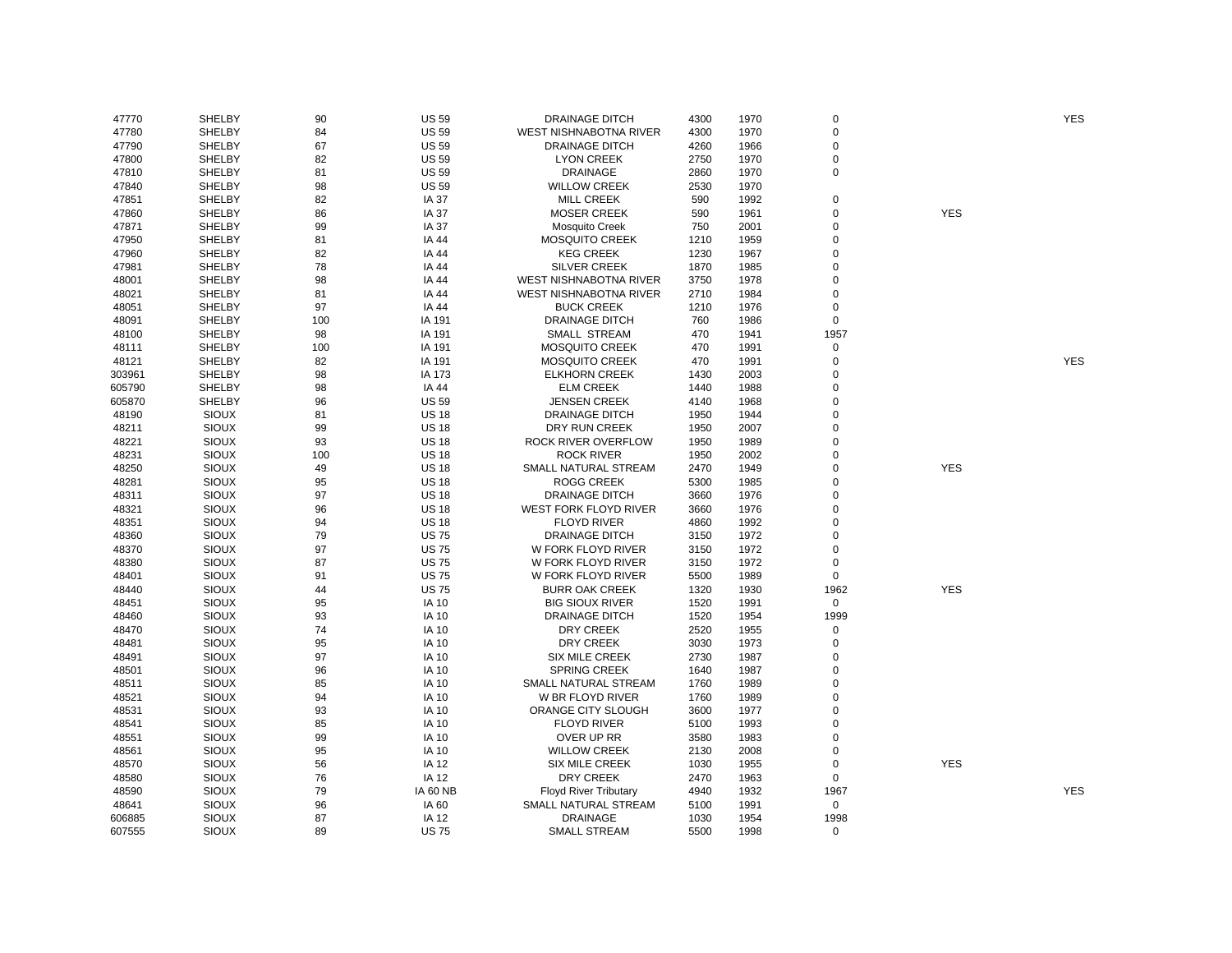| 608840 | <b>SIOUX</b> | 95  | <b>NB IA 60</b> | 450TH STREET                      | 3060  | 2003 | $\mathbf 0$ |            |            |
|--------|--------------|-----|-----------------|-----------------------------------|-------|------|-------------|------------|------------|
| 608845 | <b>SIOUX</b> | 95  | <b>IA 60 SB</b> | 450TH STREET                      | 3060  | 2002 | $\mathbf 0$ |            |            |
| 608850 | <b>SIOUX</b> | 100 | 470TH STREET    | IA 60                             | 90    | 2003 | $\mathbf 0$ |            |            |
| 608855 | <b>SIOUX</b> | 95  | <b>IA 60 NB</b> | OLD IA 60 & UPRR                  | 3320  | 2002 | $\mathbf 0$ |            |            |
| 608860 | <b>SIOUX</b> | 100 | <b>IA 60 SB</b> | OLD IA 60 & UPRR                  | 3320  | 2002 | $\mathbf 0$ |            |            |
| 608865 | SIOUX        | 95  | <b>IA 60 NB</b> | lowa $#10$                        | 3320  | 2002 | $\mathbf 0$ |            |            |
| 608870 | <b>SIOUX</b> | 95  | <b>IA 60 SB</b> | lowa #10                          | 3320  | 2002 | $\mathbf 0$ |            |            |
| 608875 | SIOUX        | 95  | <b>IA 60 NB</b> | <b>FLOYD RIVER</b>                | 3250  | 2002 | $\mathbf 0$ |            |            |
| 608880 | <b>SIOUX</b> | 95  | <b>IA 60 SB</b> | <b>FLOYD RIVER</b>                | 3250  | 2002 | $\mathbf 0$ |            |            |
| 609235 | SIOUX        | 100 | <b>IA 60 NB</b> | LITTLE FLOYD RIVER                | 5100  | 2005 | $\mathbf 0$ |            |            |
| 609240 | <b>SIOUX</b> | 100 | lowa #60 SB     | LITTLE FLOYD RIVER                | 5100  | 2006 | $\mathbf 0$ |            |            |
| 609285 | SIOUX        | 95  | RELOC IA 60 SB  | <b>WILLOW CREEK</b>               | 4060  | 2003 | $\mathbf 0$ |            |            |
| 609290 | <b>SIOUX</b> | 95  | RELOC IA 60 NB  | <b>WILLOW CREEK</b>               | 4060  | 2003 | $\mathbf 0$ |            |            |
| 609300 | <b>SIOUX</b> | 95  | <b>IA 60 SB</b> | <b>Floyd River Tributary</b>      | 4940  | 2003 | $\mathbf 0$ |            |            |
| 48672  | <b>STORY</b> | 82  | <b>US 30</b>    | <b>WORLE CREEK</b>                | 18100 | 1971 | $\mathbf 0$ |            |            |
| 48680  | <b>STORY</b> | 91  | <b>US69</b>     | <b>SQUAW CREEK</b>                | 24500 | 1924 | 2006        |            |            |
|        |              |     |                 |                                   |       |      |             |            |            |
| 48682  | <b>STORY</b> | 99  | <b>EB US 30</b> | OVER ELWOOD DR                    | 13300 | 1971 | $\mathbf 0$ |            |            |
| 48683  | <b>STORY</b> | 99  | <b>WB US 30</b> | OVER ELWOOD DR                    | 13300 | 1971 | $\mathbf 0$ |            |            |
| 48692  | <b>STORY</b> | 98  | <b>EB US 30</b> | OVER BIKE PATH & TRAIL            | 21700 | 1971 | $\mathbf 0$ |            |            |
| 48693  | <b>STORY</b> | 83  | <b>WB US 30</b> | <b>OVER BIKE PATH &amp; TRAIL</b> | 21700 | 1971 | $\mathbf 0$ |            |            |
| 48710  | <b>STORY</b> | 70  | <b>EB US 30</b> | OVER US 69& Bike path             | 18200 | 1963 | $\mathbf 0$ |            |            |
| 48720  | <b>STORY</b> | 71  | <b>WB US 30</b> | OVER US 69                        | 18200 | 1963 | $\mathbf 0$ |            |            |
| 48730  | <b>STORY</b> | 56  | <b>EB US 30</b> | SOUTH SKUNK RIVER                 | 28400 | 1963 | $\mathbf 0$ |            |            |
| 48740  | <b>STORY</b> | 61  | <b>WB US 30</b> | SOUTH SKUNK RIVER                 | 28400 | 1963 | $\mathbf 0$ |            |            |
| 48770  | <b>STORY</b> | 84  | <b>US 30</b>    | <b>RICHARDS CREEK</b>             | 11700 | 1963 | $\mathbf 0$ |            |            |
| 48780  | <b>STORY</b> | 70  | <b>EB US 30</b> | <b>GRANT CREEK</b>                | 12900 | 1964 | $\mathbf 0$ |            |            |
| 48785  | <b>STORY</b> | 99  | <b>WB US 30</b> | <b>GRANT CREEK</b>                | 12900 | 1991 | $\mathbf 0$ |            |            |
| 48790  | <b>STORY</b> | 54  | <b>EB US 30</b> | OVER UP RR                        | 12900 | 1963 | $\mathbf 0$ | <b>YES</b> |            |
| 48800  | <b>STORY</b> | 71  | <b>WB US 30</b> | OVER UP RR                        | 12900 | 1963 | $\mathbf 0$ |            |            |
| 48810  | <b>STORY</b> | 77  | <b>EB US 30</b> | <b>W.BRANCH INDIAN CREEK</b>      | 9900  | 1963 | $\mathbf 0$ |            |            |
| 48820  | <b>STORY</b> | 76  | <b>WB US 30</b> | W BRANCH INDIAN CREEK             | 9900  | 1963 | $\mathbf 0$ |            |            |
| 48830  | <b>STORY</b> | 71  | <b>US 30 EB</b> | <b>EAST INDIAN CREEK</b>          | 7600  | 1963 | $\mathbf 0$ |            |            |
| 48840  | <b>STORY</b> | 82  | <b>US 30</b>    | DYE CREEK                         | 7600  | 1963 | 2003        |            |            |
| 48860  | <b>STORY</b> | 67  | <b>US 65</b>    | ABANDON RR/Bike path              | 1970  | 1935 | 1979        |            |            |
| 48870  | <b>STORY</b> | 81  | <b>US 65</b>    | OVER US 30                        | 2100  | 1963 | $\mathbf 0$ |            |            |
| 48901  | <b>STORY</b> | 96  | <b>US 65</b>    | <b>DYE CREEK</b>                  | 1780  | 1979 | $\mathbf 0$ |            |            |
| 48906  | <b>STORY</b> | 96  | <b>US 65</b>    | <b>DRAINAGE DITCH</b>             | 1780  | 1987 | $\mathbf 0$ |            |            |
| 48921  | <b>STORY</b> | 99  | <b>US 65</b>    | <b>MINERVA CREEK</b>              | 1510  | 2001 | $\mathbf 0$ |            |            |
| 48950  | <b>STORY</b> | 84  | <b>US 69</b>    | <b>WALNUT CREEK</b>               | 8400  | 1913 | 1949        |            |            |
| 48980  | <b>STORY</b> | 60  | <b>MAIN ST</b>  | OVER US 69 (GRAND AVE.)           | 2600  | 1938 | 1980        |            | <b>YES</b> |
| 48990  | <b>STORY</b> | 64  | <b>US 69</b>    | <b>KEGLEYS CREEK</b>              | 4360  | 1921 | 1955        |            |            |
| 49010  | <b>STORY</b> | 80  | IA 210          | <b>OVER I-35</b>                  | 3720  | 1964 | $\mathbf 0$ | <b>YES</b> |            |
| 49020  | <b>STORY</b> | 77  | IA 210          | OVER UP RR                        | 1380  | 1939 | 1993        |            |            |
| 49031  | <b>STORY</b> | 91  | IA 210          | SOUTH SKUNK RIVER                 | 1380  | 1988 | $\mathbf 0$ |            |            |
| 49040  | <b>STORY</b> | 60  | IA 210          | <b>CALAMUS CREEK</b>              | 1080  | 1954 | $\mathbf 0$ |            |            |
| 49051  | <b>STORY</b> | 99  | IA 210          | <b>INDIAN CREEK</b>               | 1390  | 2003 | $\mathbf 0$ |            |            |
| 49090  | <b>STORY</b> | 79  | <b>SR E-18</b>  | <b>OVER I-35</b>                  | 3130  | 1967 | $\mathbf 0$ |            |            |
| 49120  | <b>STORY</b> | 98  | <b>NB I-35</b>  | <b>OVER BIKE PATH</b>             | 33800 | 1964 | $\mathbf 0$ |            |            |
| 49130  | <b>STORY</b> | 98  | <b>SBI-35</b>   | <b>OVER BIKE PATH</b>             | 33800 | 1964 | $\mathbf 0$ |            |            |
|        |              |     |                 |                                   |       |      |             |            |            |
| 49140  | <b>STORY</b> | 80  | <b>SR E-63</b>  | <b>OVER I-35</b>                  | 1010  | 1964 | $\mathbf 0$ |            |            |
| 49150  | <b>STORY</b> | 79  | $I-35$          | <b>BALLARD CREEK</b>              | 34400 | 1964 | $\mathbf 0$ |            |            |
| 49160  | <b>STORY</b> | 79  | SR 290th St.    | <b>OVER I-35</b>                  | 110   | 1964 | $\mathbf 0$ |            |            |
| 49170  | <b>STORY</b> | 83  | $I-35$          | <b>WALNUT CREEK</b>               | 34400 | 1964 | $\mathbf 0$ |            |            |
| 49180  | <b>STORY</b> | 63  | <b>NBI-35</b>   | SOUTH SKUNK RIVER                 | 34400 | 1964 | $\mathbf 0$ |            |            |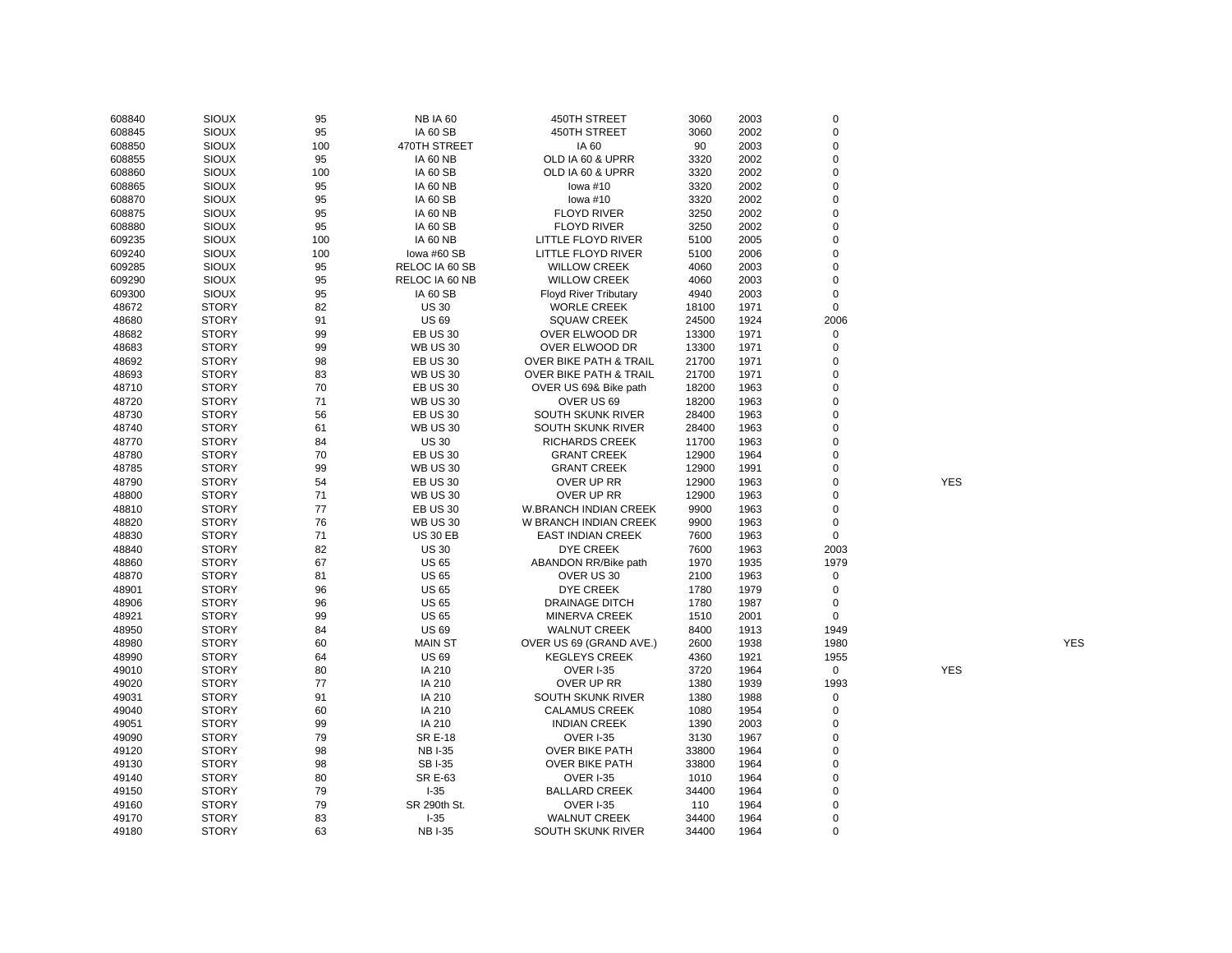| 49190  | <b>STORY</b> | 66  | <b>SBI-35</b>      | SOUTH SKUNK RIVER          | 34400 | 1964 | $\Omega$       |            |            |
|--------|--------------|-----|--------------------|----------------------------|-------|------|----------------|------------|------------|
| 49200  | <b>STORY</b> | 53  | SR E57 260th St    | $I-35$                     | 110   | 1964 | $\mathbf 0$    |            | <b>YES</b> |
| 49210  | <b>STORY</b> | 65  | <b>NB I-35</b>     | OVER US 30                 | 31000 | 1964 | $\overline{0}$ |            | <b>YES</b> |
| 49220  | <b>STORY</b> | 67  | <b>SBI-35</b>      | OVER US 30                 | 31000 | 1964 | $\mathbf 0$    |            | <b>YES</b> |
| 49230  | <b>STORY</b> | 97  | SE ramp I-35       | over Drainage Ditch #13    | 1020  | 1964 | $\Omega$       |            |            |
| 49250  | <b>STORY</b> | 87  | <b>NBI-35</b>      | OVER UP RR                 | 28000 | 1966 | $\Omega$       |            |            |
| 49260  | <b>STORY</b> | 79  | <b>SBI-35</b>      | OVER UP RR                 | 28000 | 1966 | $\mathbf 0$    |            |            |
| 49270  | <b>STORY</b> | 87  | <b>I-35 NB</b>     | 13th St.                   | 21200 | 1966 | $\Omega$       |            |            |
| 49280  | <b>STORY</b> | 95  | <b>I-35 SB</b>     | 13th St.                   | 21200 | 1966 | $\overline{0}$ |            |            |
| 49290  | <b>STORY</b> | 73  | SR. E-29           | OVER I-35                  | 2210  | 1966 | $\mathbf 0$    |            |            |
| 49300  | <b>STORY</b> | 88  | <b>SR E-23</b>     | <b>OVER I-35</b>           | 120   | 1967 | $\mathbf 0$    |            |            |
| 49310  | <b>STORY</b> | 68  | <b>NBI-35</b>      | <b>BEAR CREEK</b>          | 25800 | 1967 | $\Omega$       |            |            |
| 49320  | <b>STORY</b> | 66  | <b>SBI-35</b>      | <b>BEAR CREEK</b>          | 25800 | 1967 | $\Omega$       |            |            |
| 49330  | <b>STORY</b> | 89  | SR.150th St.       | <b>OVER I-35</b>           | 70    | 1967 | $\Omega$       |            |            |
| 49350  | <b>STORY</b> | 96  | <b>NB I-35</b>     | <b>LONG DICK CREEK</b>     | 24600 | 1967 | $\Omega$       |            |            |
| 49360  | <b>STORY</b> | 96  | <b>SBI-35</b>      | LONG DICK CREEK            | 24600 | 1967 | $\Omega$       |            |            |
| 49370  | <b>STORY</b> | 83  | <b>SR E-15</b>     | OVER I-35                  | 5000  | 1965 | $\mathbf 0$    |            |            |
| 49380  | <b>STORY</b> | 60  | $I-35$             | <b>DRAINAGE DITCH</b>      | 22800 | 1967 | $\Omega$       |            |            |
| 49400  | <b>STORY</b> | 83  | <b>SR E-41</b>     | <b>OVER I-35</b>           | 4900  | 1966 | $\mathbf 0$    |            |            |
| 49450  | <b>STORY</b> | 64  | <b>SR E-41</b>     | OVER US 65                 | 460   | 1938 | 1976           | <b>YES</b> | <b>YES</b> |
| 313591 | <b>STORY</b> | 99  | IA 210             | <b>BRANCH WOLF CREEK</b>   | 740   | 1993 | 0              |            |            |
| 313881 | <b>STORY</b> | 96  | IA 210             | <b>ROCK CREEK</b>          | 1060  | 1974 | $\overline{0}$ |            |            |
| 314865 | <b>STORY</b> | 95  | <b>SR R38</b>      | OVER US 30                 | 6520  | 1971 | $\mathbf 0$    |            |            |
| 500660 | <b>STORY</b> | 95  | <b>STATE AVE</b>   | OVER US 30                 | 1940  | 1971 | $\Omega$       |            |            |
| 504465 | <b>STORY</b> | 93  | SB S.Dakota R38    | OVER US 30                 | 6520  | 2001 | $\mathbf 0$    |            |            |
| 600250 | <b>STORY</b> | 74  | SR.500th, Ave.     | OVER US 30                 | 100   | 1971 | $\Omega$       |            |            |
| 601300 | <b>STORY</b> | 97  | <b>DAYTON RD</b>   | OVER US 30                 | 9800  | 1994 | $\Omega$       |            | <b>YES</b> |
|        | <b>STORY</b> | 94  | SR 19TH ST         | OVER US 30                 | 3380  | 1995 | $\Omega$       |            |            |
| 601610 |              |     |                    |                            |       |      | $\mathbf 0$    |            |            |
| 601635 | <b>STORY</b> | 94  | 11th St.           | OVER US 30                 | 2360  | 1995 | $\Omega$       |            |            |
| 605765 | <b>STORY</b> | 96  | <b>NE RAMP(NB)</b> | <b>DRAINAGE DITCH</b>      | 1510  | 1964 | $\Omega$       |            |            |
| 606015 | <b>STORY</b> | 99  | <b>US 65</b>       | <b>SMALL STREAM</b>        | 1120  | 1990 |                |            |            |
| 607795 | <b>STORY</b> | 100 | <b>US 30 WB</b>    | <b>EAST INDIAN CREEK</b>   | 7600  | 1997 | $\Omega$       |            |            |
| 49471  | <b>TAMA</b>  | 99  | <b>US 30</b>       | <b>OVERFLOW IOWA RIVER</b> | 7900  | 2001 | $\mathbf 0$    |            |            |
| 49481  | <b>TAMA</b>  | 80  | <b>US 30</b>       | SMALL NATURAL STREAM       | 7900  | 1996 | $\mathbf 0$    |            |            |
| 49490  | <b>TAMA</b>  | 30  | <b>US 30</b>       | <b>DEER CREEK</b>          | 7500  | 1953 | 0              | <b>YES</b> |            |
| 49500  | <b>TAMA</b>  | 51  | <b>US 30</b>       | <b>MUD CREEK</b>           | 4960  | 1931 | 1954           | <b>YES</b> |            |
| 49510  | <b>TAMA</b>  | 5   | <b>US30</b>        | SMALL NATURAL STREAM       | 4540  | 1951 | 0              | <b>YES</b> | <b>YES</b> |
| 49520  | <b>TAMA</b>  | 97  | <b>US 30</b>       | OVER ABANDON RR            | 4540  | 1972 | $\mathbf 0$    |            |            |
| 49531  | <b>TAMA</b>  | 97  | <b>US30</b>        | <b>OTTER CREEK</b>         | 4540  | 1987 | $\mathbf 0$    |            |            |
| 49541  | <b>TAMA</b>  | 90  | <b>US 30</b>       | <b>SALT CREEK</b>          | 3110  | 1989 | $\mathbf 0$    |            |            |
| 49561  | <b>TAMA</b>  | 92  | <b>US63</b>        | RICHLAND CREEK             | 2180  | 1978 | $\mathbf 0$    |            |            |
| 49571  | <b>TAMA</b>  | 84  | <b>US63</b>        | <b>IOWA RIVER</b>          | 3990  | 1978 | $\Omega$       |            |            |
| 49601  | <b>TAMA</b>  | 94  | <b>US63</b>        | <b>MINNOW CREEK</b>        | 3750  | 1976 | $\mathbf 0$    |            |            |
| 49631  | <b>TAMA</b>  | 96  | <b>US63</b>        | <b>WOLF CREEK</b>          | 4360  | 1972 | $\Omega$       |            |            |
| 49640  | <b>TAMA</b>  | 58  | <b>US63</b>        | 12 MILE CREEK              | 3420  | 1956 | 0              |            |            |
| 49650  | <b>TAMA</b>  | 80  | <b>US63</b>        | <b>ROCK CREEK</b>          | 3590  | 1955 | 1972           |            |            |
| 49661  | <b>TAMA</b>  | 100 | IA <sub>8</sub>    | <b>COON CREEK</b>          | 2110  | 1989 | 0              |            |            |
| 49670  | <b>TAMA</b>  | 79  | IA 21              | <b>DRAINAGE DITCH</b>      | 1500  | 1960 | $\Omega$       |            |            |
| 49680  | <b>TAMA</b>  | 77  | IA 21              | <b>WOLF CREEK</b>          | 1500  | 1960 | $\Omega$       |            |            |
| 49700  | <b>TAMA</b>  | 87  | IA 96              | <b>WOLF CREEK</b>          | 1320  | 1955 | $\Omega$       |            |            |
| 600900 | <b>TAMA</b>  | 94  | <b>US63</b>        | <b>DRAINAGE DITCH</b>      | 3040  | 1976 | $\Omega$       |            |            |
| 600910 | <b>TAMA</b>  | 98  | <b>US63</b>        | <b>SALT CREEK</b>          | 2250  | 1976 | $\mathbf 0$    |            |            |
| 608095 | <b>TAMA</b>  | 95  | <b>US 30 WB</b>    | <b>IOWA RIVER</b>          | 7900  | 2002 | $\Omega$       |            |            |
| 608100 | <b>TAMA</b>  | 100 | <b>US 30 EB</b>    | <b>IOWA RIVER</b>          | 7900  | 2005 | $\Omega$       |            |            |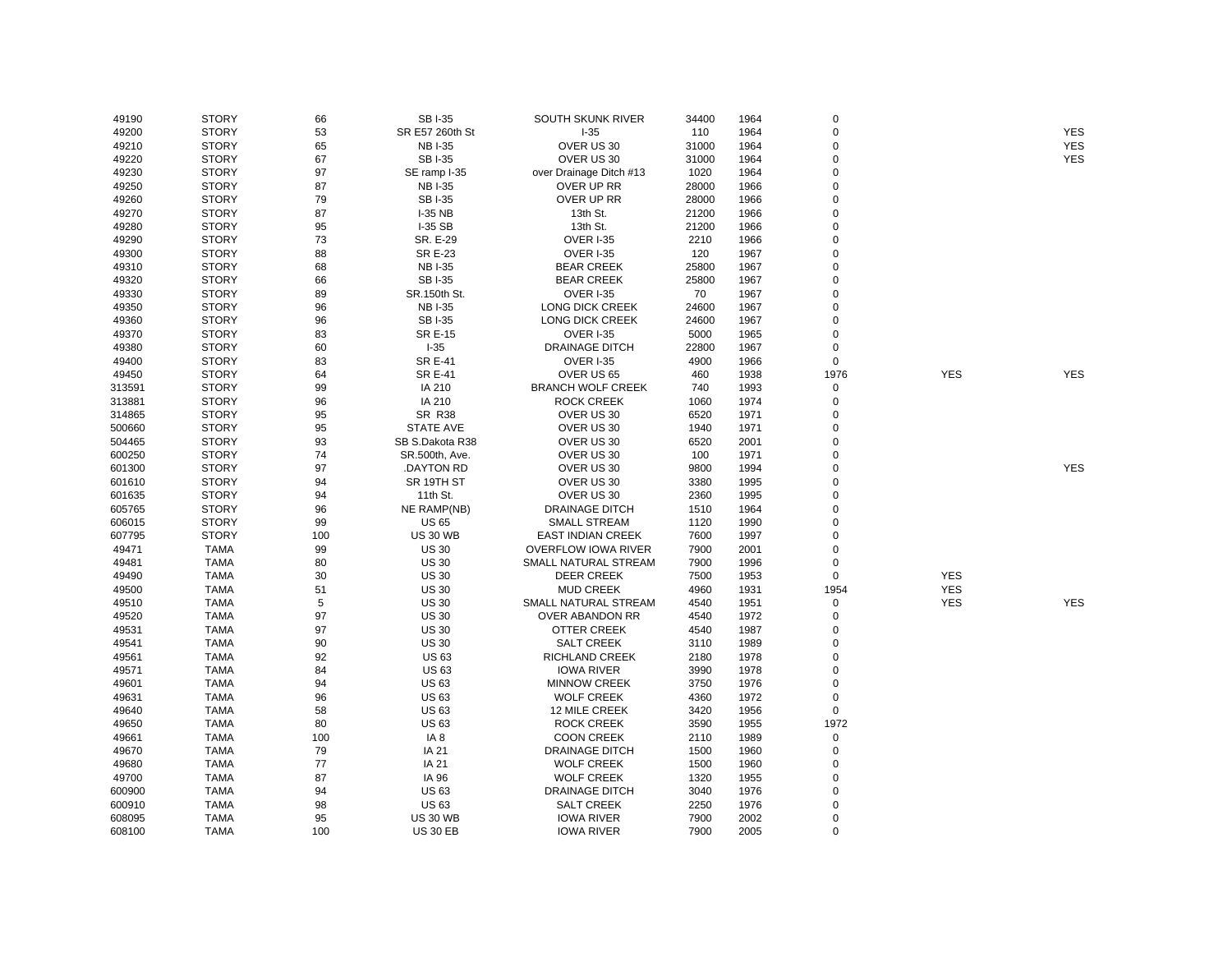| 608380 | <b>TAMA</b>      | 80  | <b>US 63 SB</b> | <b>US 30</b>               | 7100        | 2008 | $\mathbf 0$ |            | YES        |
|--------|------------------|-----|-----------------|----------------------------|-------------|------|-------------|------------|------------|
| 608385 | <b>TAMA</b>      | 77  | <b>US 63 NB</b> | U.S. 30                    | 7100        | 2008 | $\Omega$    |            | <b>YES</b> |
| 608625 | <b>TAMA</b>      | 100 | RELOC US 30 EB  | <b>US 30</b>               | 0           | 2009 | $\mathbf 0$ |            |            |
| 608685 | <b>TAMA</b>      | 95  | L AVENUE        | RELOC US 30                | 0           | 2008 | $\mathbf 0$ |            |            |
| 609055 | <b>TAMA</b>      | 85  | RELOC US 30     | TRIB TO IOWA RIVER         | 0           | 2008 | 0           |            |            |
| 609765 | TAMA             | 100 | RELOC US 30 WB  | <b>US 30</b>               | $\mathbf 0$ | 2009 | $\Omega$    |            | <b>YES</b> |
| 609950 | <b>TAMA</b>      | 98  | <b>US 30 WB</b> | <b>SLIP BRIDGE RAMP</b>    | $\mathbf 0$ | 2010 | $\Omega$    |            |            |
| 49801  | <b>TAYLOR</b>    | 92  | IA <sub>2</sub> | WEST 102 RIVER             | 1140        | 1977 | $\mathbf 0$ |            |            |
| 49821  | <b>TAYLOR</b>    | 87  | IA <sub>2</sub> | MIDDLE 102 RIVER           | 1140        | 1977 | $\Omega$    |            |            |
| 49825  | <b>TAYLOR</b>    | 97  | IA <sub>2</sub> | <b>SMALL STREAM</b>        | 1300        | 1978 | $\Omega$    |            |            |
| 49841  | <b>TAYLOR</b>    | 100 | IA <sub>2</sub> | EAST 102 RIVER             | 920         | 1978 | $\mathbf 0$ |            |            |
| 49851  | <b>TAYLOR</b>    | 98  | IA <sub>2</sub> | <b>HONEY CREEK</b>         | 1320        | 1976 | $\Omega$    |            |            |
| 49861  | <b>TAYLOR</b>    | 99  | IA <sub>2</sub> | <b>PLATTE RIVER</b>        | 810         | 1976 | $\mathbf 0$ |            |            |
| 49970  | <b>TAYLOR</b>    | 89  | IA 148          | <b>MIDDLE CREEK</b>        | 1170        | 1961 | $\mathbf 0$ |            |            |
| 49980  | <b>TAYLOR</b>    | 90  | IA 148          | MIDDLE BRANCH W 102 RIVER  | 910         | 1924 | 1961        |            |            |
| 49990  | <b>TAYLOR</b>    | 78  | IA 148          | MIDDLE BR. W. 102 RIVER    | 910         | 1961 | 0           |            |            |
| 50000  | <b>TAYLOR</b>    | 90  | IA 148          | W.FORK 102 RIVER           | 910         | 1961 | $\mathbf 0$ |            |            |
|        |                  | 94  | US 34 & IA 25   |                            |             |      | 0           |            |            |
| 50011  | <b>UNION</b>     |     |                 | <b>BRANCH PLATTE RIVER</b> | 3500        | 1973 | $\Omega$    |            |            |
| 50021  | <b>UNION</b>     | 71  | <b>US 34</b>    | BR. EAST PLATTE RIVER      | 5100        | 1971 |             |            |            |
| 50031  | <b>UNION</b>     | 77  | <b>US 34</b>    | <b>OVER BNSF RR</b>        | 5100        | 1971 | $\Omega$    |            |            |
| 50040  | <b>UNION</b>     | 96  | <b>US 34</b>    | <b>TWELVE MILE CREEK</b>   | 5100        | 1971 | 0           |            |            |
| 50051  | <b>UNION</b>     | 86  | <b>US 34</b>    | <b>TWELVE MILE CREEK</b>   | 5100        | 1971 | $\mathbf 0$ |            |            |
| 50061  | <b>UNION</b>     | 96  | US 34 & 169     | OVER UP RR(ABAND)          | 3420        | 1971 |             |            |            |
| 50071  | <b>UNION</b>     | 95  | US 34 & 169     | <b>GRAND RIVER</b>         | 3420        | 1971 |             |            |            |
| 50081  | <b>UNION</b>     | 78  | <b>US 34</b>    | OVER BNSF RR               | 2690        | 1971 | 0           |            |            |
| 50091  | <b>UNION</b>     | 87  | <b>US 34</b>    | <b>FOUR MILE CREEK</b>     | 2860        | 1971 | $\Omega$    |            |            |
| 50100  | <b>UNION</b>     | 83  | <b>US 169</b>   | <b>INDIAN CREEK</b>        | 1330        | 1969 | $\Omega$    |            |            |
| 50110  | <b>UNION</b>     | 98  | <b>US 169</b>   | <b>TWELVE MILE CREEK</b>   | 1330        | 1969 | $\Omega$    |            |            |
| 50121  | <b>UNION</b>     | 96  | <b>US 169</b>   | <b>BNSF RR</b>             | 3310        | 1980 | $\Omega$    |            |            |
| 50131  | <b>UNION</b>     | 85  | <b>US 169</b>   | OVER ABANDON RR            | 1010        | 1975 | $\mathbf 0$ |            |            |
| 50141  | <b>UNION</b>     | 100 | IA 25           | <b>BRANCH PLATTE RIVER</b> | 860         | 2003 | $\mathbf 0$ |            |            |
| 50161  | <b>UNION</b>     | 81  | IA 25           | <b>SMALL STREAM</b>        | 7600        | 1976 | $\Omega$    |            |            |
| 50171  | <b>UNION</b>     | 96  | IA 25           | <b>SUMMIT LAKE</b>         | 2250        | 1976 | $\Omega$    |            |            |
| 50181  | <b>VAN BUREN</b> | 89  | lowa #1         | <b>DES MOINES RIVER</b>    | 3080        | 2007 | $\Omega$    |            |            |
| 50200  | <b>VAN BUREN</b> | 70  | IA 1 & IA 16    | <b>LICK CREEK</b>          | 2100        | 1967 | $\Omega$    |            |            |
| 50210  | <b>VAN BUREN</b> | 92  | IA <sub>2</sub> | <b>FOX RIVER</b>           | 1250        | 1969 | $\mathbf 0$ |            |            |
| 50220  | <b>VAN BUREN</b> | 99  | IA <sub>2</sub> | <b>BONE RUN CREEK</b>      | 1250        | 1969 | $\Omega$    |            |            |
| 50230  | <b>VAN BUREN</b> | 85  | IA <sub>2</sub> | <b>BIG INDIAN CREEK</b>    | 1250        | 1969 | 0           |            |            |
| 50240  | <b>VAN BUREN</b> | 96  | IA #2           | <b>WHITE OAK CREEK</b>     | 1430        | 1968 | $\mathbf 0$ |            |            |
| 50250  | <b>VAN BUREN</b> | 87  | IA # 2          | <b>ROCK CREEK</b>          | 1380        | 1925 | 1968        |            |            |
| 50270  | <b>VAN BUREN</b> | 30  | IA <sub>2</sub> | <b>DES MOINES RIVER</b>    | 1800        | 1948 | 0           | <b>YES</b> |            |
| 50280  | <b>VAN BUREN</b> | 85  | IA <sub>2</sub> | SMALL NATURAL STREAM       | 1520        | 1960 | $\mathbf 0$ |            |            |
| 50321  | <b>VAN BUREN</b> | 100 | lowa #16        | <b>STUMP CREEK</b>         | 1410        | 2003 | $\mathbf 0$ |            |            |
| 50331  | <b>VAN BUREN</b> | 98  | IA 16           | <b>LITTLE LICK CREEK</b>   | 810         | 1989 | $\mathbf 0$ |            |            |
| 50340  | <b>VAN BUREN</b> | 54  | IA 16           | LITTLE CEDAR CREEK         | 940         | 1934 | $\Omega$    |            |            |
| 50371  | <b>VAN BUREN</b> | 90  | IA 81           | <b>BIG INDIAN CREEK</b>    | 690         | 1989 | $\Omega$    |            |            |
| 50380  | <b>VAN BUREN</b> | 57  | IA 98           | <b>DES MOINES RIVER</b>    | 1180        | 1954 | $\Omega$    | <b>YES</b> |            |
| 50391  | <b>VAN BUREN</b> | 100 | LOCAL ST.CONN.  | DRAINAGE DITCH-SIDE        | 35          | 1991 | $\Omega$    |            |            |
| 50400  | WAPELLO          | 70  | <b>US 34</b>    | SOUTH AVERY CREEK          | 4550        | 1960 | $\mathbf 0$ |            |            |
|        |                  |     |                 |                            |             |      | $\Omega$    |            |            |
| 50410  | WAPELLO          | 70  | <b>US 34</b>    | BEAR CREEK & I.C.E. RR     | 4550        | 1960 |             |            |            |
| 50420  | WAPELLO          | 70  | <b>US 34</b>    | <b>BEAR CREEK</b>          | 4550        | 1960 | $\mathbf 0$ |            |            |
| 50440  | WAPELLO          | 75  | <b>US 34</b>    | <b>BEAR CREEK</b>          | 6200        | 1963 | $\Omega$    | <b>YES</b> |            |
| 50450  | WAPELLO          | 90  | SIDE ROAD       | CHNG.CHL.BEAR CK(SDB)      | 17000       | 1963 | $\Omega$    |            |            |
| 50460  | WAPELLO          | 76  | <b>EB US 34</b> | <b>OVER CHURCH STREET</b>  | 9100        | 1966 | $\Omega$    |            |            |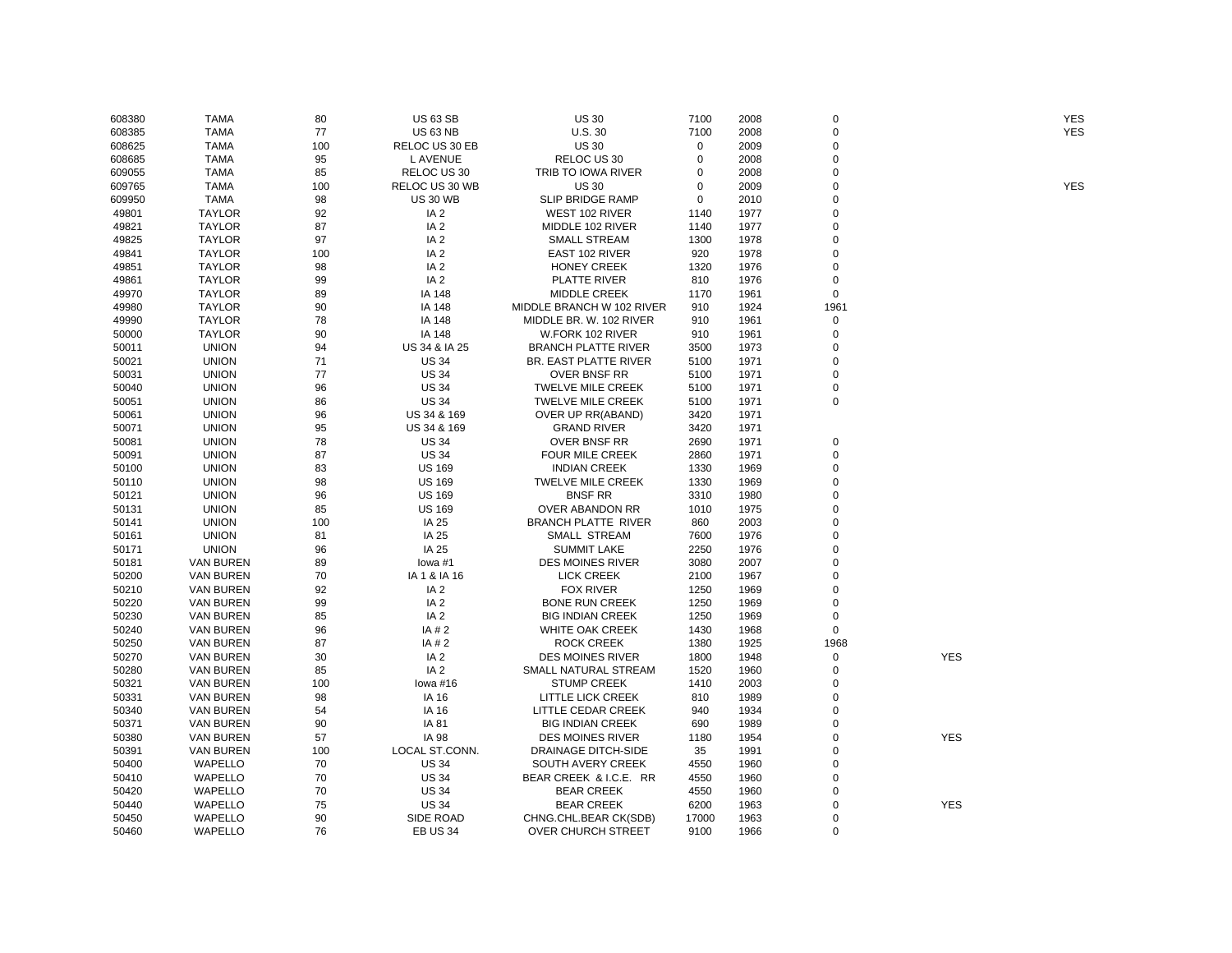| 50470  | WAPELLO        | 66  | <b>WB 34</b>          | <b>OVER CHURCH STREET</b>  | 9100  | 1966 | $\mathbf 0$    | <b>YES</b> |            |
|--------|----------------|-----|-----------------------|----------------------------|-------|------|----------------|------------|------------|
| 50480  | WAPELLO        | 79  | EB 34 & SB 63         | <b>OVER BARDELL STREET</b> | 6900  | 1966 | $\mathbf 0$    |            |            |
| 50490  | <b>WAPELLO</b> | 82  | WB 34 & NB 63         | <b>OVER BARDELL STREET</b> | 6900  | 1966 | $\Omega$       |            |            |
| 50500  | WAPELLO        | 72  | EB 34                 | <b>ABANDON RR</b>          | 8500  | 1966 | $\overline{0}$ |            | <b>YES</b> |
| 50510  | WAPELLO        | 81  | <b>WB 34</b>          | OVER ABANDONED RR          | 8500  | 1966 | $\mathbf 0$    |            | <b>YES</b> |
| 50520  | WAPELLO        | 78  | EB 34                 | <b>OVER VINE STREET</b>    | 8500  | 1966 | $\mathbf 0$    |            | <b>YES</b> |
| 50530  | WAPELLO        | 79  | <b>WB 34</b>          | <b>OVER VINE STREET</b>    | 8500  | 1966 | $\mathbf 0$    |            | <b>YES</b> |
| 50540  | WAPELLO        | 61  | EB US 34              | <b>DES MOINES RIVER</b>    | 10800 | 1966 | $\Omega$       |            | <b>YES</b> |
| 50545  | WAPELLO        | 60  | <b>WB US 34</b>       | <b>DES MOINES RIVER</b>    | 10800 | 1967 | $\Omega$       |            | <b>YES</b> |
| 50550  | WAPELLO        | 81  | <b>EB US 34</b>       | <b>OVER BNSF RR</b>        | 6500  | 1967 | $\mathbf 0$    |            | <b>YES</b> |
| 50560  | WAPELLO        | 81  | <b>WB US 34</b>       | <b>OVER BNSF RR</b>        | 6500  | 1968 | $\Omega$       |            | <b>YES</b> |
| 50570  | <b>WAPELLO</b> | 96  | <b>MAIN ST</b>        | U.S.34                     | 1250  | 1967 | $\overline{0}$ |            |            |
| 50590  | WAPELLO        | 79  | <b>US63</b>           | <b>OVER ABANDON RR</b>     | 5200  | 1965 | $\mathbf 0$    |            | <b>YES</b> |
| 50600  | WAPELLO        | 50  | <b>US63</b>           | LITTLE SOAP CREEK          | 5200  | 1964 | $\mathbf 0$    |            |            |
| 50610  | WAPELLO        | 53  | <b>US63</b>           | <b>VILLAGE CREEK</b>       | 6300  | 1965 | $\mathbf 0$    |            | <b>YES</b> |
| 50620  | WAPELLO        | 75  | <b>US63</b>           | <b>DRAINAGE DITCH</b>      | 6900  | 1964 | $\Omega$       |            |            |
|        | WAPELLO        | 68  | <b>US63</b>           |                            | 6600  |      | $\Omega$       |            |            |
| 50630  |                |     |                       | OVER ABAND OTT RR          |       | 1965 | $\mathbf 0$    |            | <b>YES</b> |
| 50640  | WAPELLO        | 55  | la 149                | DM RIVER, Streets BNSF RR  | 17900 | 1964 | $\Omega$       |            |            |
| 50660  | WAPELLO        | 66  | <b>W.PARK BLVD</b>    | lowa #149                  | 2470  | 1956 |                |            |            |
| 50670  | WAPELLO        | 82  | IA #149 NB            | ICE RR                     | 6200  | 1963 | $\mathbf 0$    |            |            |
| 50680  | <b>WAPELLO</b> | 79  | lowa #149 SB          | <b>ICE RR</b>              | 6200  | 1963 | $\mathbf 0$    |            |            |
| 50690  | WAPELLO        | 46  | IA #149               | <b>CEDAR CREEK</b>         | 4010  | 1922 | 1958           |            |            |
| 50771  | WAPELLO        | 87  | SB US 63              | <b>COMSTOCK CREEK</b>      | 6600  | 1988 | $\pmb{0}$      |            |            |
| 50781  | WAPELLO        | 95  | U.S. 63               | <b>FUDGE CREEK</b>         | 6600  | 1988 | $\mathsf 0$    |            |            |
| 50791  | WAPELLO        | 70  | <b>US63</b>           | <b>BROWN CREEK</b>         | 6600  | 1988 | 1995           |            |            |
| 50801  | WAPELLO        | 91  | <b>US63</b>           | <b>SMALL STREAM</b>        | 6600  | 1988 | $\Omega$       |            |            |
| 50811  | WAPELLO        | 68  | IA 137                | <b>DES MOINES RIVER</b>    | 5800  | 2006 | $\mathbf 0$    |            |            |
| 364570 | WAPELLO        | 100 | <b>SR V37</b>         | RELOC US 34                | 650   | 2006 | $\mathbf 0$    |            |            |
| 605180 | WAPELLO        | 85  | lowa $#16$            | <b>OVER BNSF RR</b>        | 2840  | 1984 | $\Omega$       |            |            |
| 606690 | <b>WAPELLO</b> | 99  | 145th Av              | OVER US 63                 | 1040  | 1997 | $\overline{0}$ |            |            |
| 606850 | WAPELLO        | 100 | <b>NB US 63</b>       | <b>COMSTOCK CREEK</b>      | 6600  | 1997 | $\mathbf 0$    |            |            |
| 606855 | WAPELLO        | 87  | <b>SB US 63</b>       | <b>SMALL STREAM</b>        | 6600  | 1997 | $\overline{0}$ |            |            |
| 606860 | WAPELLO        | 95  | <b>US 63 SB</b>       | <b>FUDGE CREEK</b>         | 6600  | 1997 | $\mathbf 0$    |            |            |
| 608785 | WAPELLO        | 100 | SR 73rd St.           | <b>US 34</b>               | 1360  | 2006 | $\mathbf 0$    |            |            |
| 608800 | WAPELLO        | 100 | <b>US 63 NB</b>       | OVER IA 137                | 6400  | 2004 | $\Omega$       |            |            |
| 608805 | WAPELLO        | 95  | <b>US 63 SB</b>       | OVER IA 137                | 6400  | 2004 | $\mathbf 0$    |            |            |
| 608810 | WAPELLO        | 95  | <b>US 63 NB</b>       | CO RD G-77                 | 7700  | 2001 | $\Omega$       |            |            |
| 608815 | <b>WAPELLO</b> | 95  | <b>US 63 SB</b>       | <b>CO RD G-77</b>          | 7700  | 2001 | $\overline{0}$ |            |            |
| 609105 | WAPELLO        | 100 | RELOC US 63 NB        | IA 149                     | 1950  | 2007 | $\mathbf 0$    |            |            |
| 609110 | WAPELLO        | 100 | RELOC US 63 SB        | IA 149                     | 1950  | 2007 | $\mathbf 0$    |            |            |
| 609115 | WAPELLO        | 100 | RELOC US 63 NB        | ICE RR                     | 3650  | 2007 | $\mathbf 0$    |            |            |
| 609120 | WAPELLO        | 100 | RELOC US 63 SB        | <b>ICE RR</b>              | 3650  | 2007 | $\Omega$       |            |            |
| 609125 | WAPELLO        | 100 | 120TH AVENUE          | <b>US63</b>                | 170   | 2005 | $\Omega$       |            | <b>YES</b> |
| 609130 | WAPELLO        | 96  | <b>SR H 25</b>        | RELOC US 63                | 1790  | 2006 | $\mathbf 0$    |            | <b>YES</b> |
| 609135 | WAPELLO        | 100 | CO RD H31             | US 63 BYPASS               | 1200  | 2005 | $\Omega$       |            |            |
| 609140 | WAPELLO        | 100 | RELOC US 63 NB        | 100TH STREET               | 4240  | 2007 | $\Omega$       |            |            |
| 609145 | WAPELLO        | 100 | RELOC US 63 SB        | 100TH STREET               | 4240  | 2007 | $\Omega$       |            |            |
| 609150 | WAPELLO        | 96  | <b>US 34 WB</b>       | RELOC US 63                | 5100  | 2006 | $\mathbf 0$    |            | <b>YES</b> |
| 609155 | WAPELLO        | 96  | RELOC 34 EB           | <b>US63</b>                | 5100  | 2005 | $\overline{0}$ |            | <b>YES</b> |
| 609170 | WAPELLO        | 100 | RELOC US 63 NB        | <b>SUGAR CREEK</b>         | 4750  | 2007 | $\mathbf 0$    |            |            |
| 609175 | WAPELLO        | 100 | RELOC US 63 SB        | <b>SUGAR CREEK</b>         | 4750  | 2007 | $\mathbf 0$    |            |            |
| 609350 | WAPELLO        | 97  | US 63 Bypass          | Little Cedar Creek         | 3650  | 2005 | $\Omega$       |            |            |
| 609380 | WAPELLO        | 100 | RELOC US 34 WB        | lowa #16                   | 4440  | 2006 | $\Omega$       |            |            |
| 609385 | WAPELLO        | 100 | <b>RELOC US 34 EB</b> | lowa $#16$                 | 4440  | 2006 | $\Omega$       |            |            |
|        |                |     |                       |                            |       |      |                |            |            |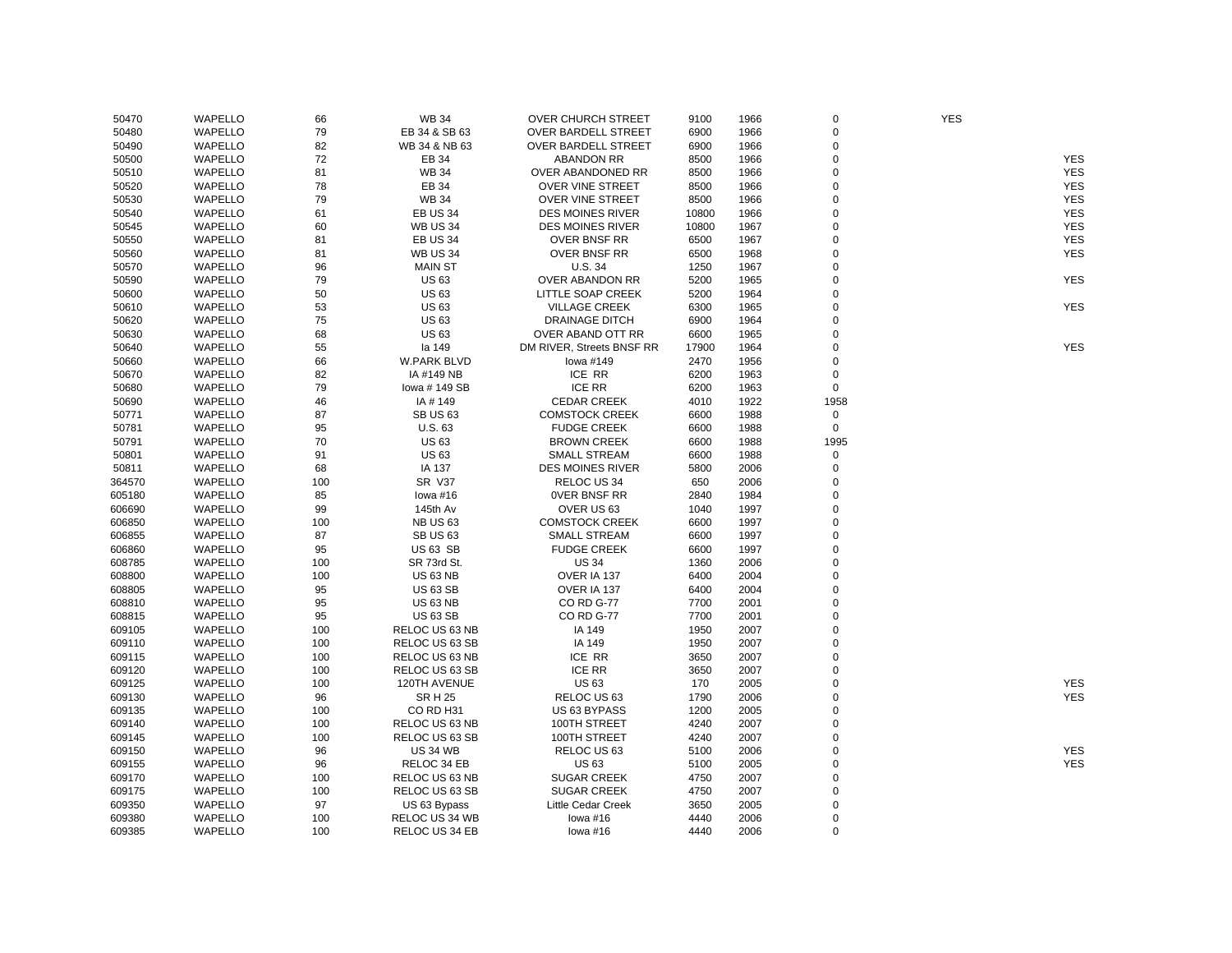| 609630 | <b>WAPELLO</b> | 85  | RELOC US 34     | <b>DRAINAGE DITCH</b>   | 6500  | 2005 | $\mathsf 0$ |            |            |
|--------|----------------|-----|-----------------|-------------------------|-------|------|-------------|------------|------------|
| 50880  | WARREN         | 68  | <b>US 65</b>    | OTTER CREEK             | 2670  | 1958 | 0           |            |            |
| 50890  | WARREN         | 53  | US 65 & 69      | <b>SOUTH RIVER</b>      | 5600  | 1948 | 0           |            |            |
| 50900  | <b>WARREN</b>  | 48  | US 65 & 69      | South River Over flow   | 5600  | 1948 | 0           |            |            |
| 50910  | <b>WARREN</b>  | 64  | NB US 65 & 69   | <b>MIDDLE RIVER</b>     | 19400 | 1952 | 0           |            | <b>YES</b> |
| 50920  | WARREN         | 88  | SB US 65 & 69   | <b>MIDDLE RIVER</b>     | 19400 | 1970 | $\mathbf 0$ |            |            |
| 50930  | <b>WARREN</b>  | 79  | NB US 65 & 69   | SMALL NATURAL STREAM    | 19100 | 1922 | 1952        |            | <b>YES</b> |
| 50940  | WARREN         | 99  | SB US 65 & 69   | SMALL NATURAL STREAM    | 19100 | 1970 | $\pmb{0}$   |            |            |
| 50950  | WARREN         | 81  | NB US 65 & 69   | <b>NORTH RIVER</b>      | 18600 | 1970 | 0           |            |            |
| 50960  | WARREN         | 51  | SB US 65 & 69   | <b>NORTH RIVER</b>      | 18600 | 1952 | 0           | <b>YES</b> | <b>YES</b> |
| 50971  | WARREN         | 95  | <b>US 69</b>    | <b>SKINAWAY CREEK</b>   | 1180  | 1987 | $\Omega$    |            |            |
| 50980  | WARREN         | 66  | IA <sub>5</sub> | <b>COAL CREEK</b>       | 6800  | 1966 | $\Omega$    |            |            |
| 50985  | WARREN         | 95  | IA 5 SB         | <b>COAL CREEK</b>       | 6800  | 1997 | $\mathbf 0$ |            |            |
| 50990  | WARREN         | 72  | NB IA 5         | <b>SOUTH RIVER</b>      | 6800  | 1966 | 0           |            |            |
| 50995  | WARREN         | 100 | IA 5 SB         | <b>SOUTH RIVER</b>      | 6800  | 2000 | 0           |            |            |
| 51020  | WARREN         | 79  | NB/WB IA 5      | <b>MIDDLE RIVER</b>     | 9900  | 1966 | $\Omega$    |            |            |
| 51031  | WARREN         | 99  | NB IA 5         | <b>NORTH RIVER</b>      | 15000 | 1983 | 0           |            |            |
| 51041  | WARREN         | 99  | <b>IA 28</b>    | <b>DRAINAGE DITCH</b>   | 2330  | 1983 | 0           |            |            |
| 51051  | WARREN         | 90  | <b>IA 28</b>    | <b>NORTH RIVER</b>      | 4260  | 1983 | 0           |            |            |
| 51061  | WARREN         | 98  | IA 28           | SOUTH MIDDLE CREEK      | 14400 | 1984 | 0           |            |            |
| 51070  | WARREN         | 70  | <b>EB IA 92</b> | <b>OVER I-35</b>        | 4780  | 1959 | $\Omega$    |            |            |
| 51080  | WARREN         | 66  | <b>WB IA 92</b> | <b>OVER I-35</b>        | 4780  | 1959 | 0           |            | <b>YES</b> |
| 51111  | WARREN         | 96  | IA 92           | <b>MIDDLE RIVER</b>     | 3980  | 1982 | $\mathbf 0$ |            |            |
| 51120  | WARREN         | 77  | IA 92           | SMALL STREAM            | 3710  | 1928 | 1992        |            |            |
| 51141  | <b>WARREN</b>  | 97  | IA 92           | <b>SOUTH RIVER</b>      | 2100  | 1983 | 0           |            |            |
| 51145  | <b>WARREN</b>  | 77  | SR 200th ave    | RIGHT SIDE DITCH        | 2100  | 1973 | 0           |            |            |
| 51180  | WARREN         | 42  | <b>SR G76</b>   | OVER I-35               | 1410  | 1958 | 0           | <b>YES</b> | <b>YES</b> |
| 51190  | WARREN         | 56  | <b>SR G-50</b>  | $I-35$                  | 1580  | 1958 | 0           |            | <b>YES</b> |
| 51200  | WARREN         | 60  | <b>SR G-64</b>  | $-35$                   | 910   | 1958 | 0           |            | <b>YES</b> |
| 51220  | WARREN         | 66  | <b>NBI-35</b>   | <b>SOUTH RIVER</b>      | 17100 | 1958 | 0           |            | <b>YES</b> |
| 51230  | WARREN         | 67  | <b>SBI-35</b>   | <b>SOUTH RIVER</b>      | 17100 | 1958 | 0           |            | <b>YES</b> |
| 51250  | WARREN         | 70  | $I-35$          | <b>BROAD HORN CREEK</b> | 18000 | 1957 | $\Omega$    |            |            |
| 51260  | WARREN         | 75  | Quaker St.      | <b>OVER I-35</b>        | 50    | 1958 | 0           |            |            |
| 51270  | WARREN         | 83  | $I-35$          | <b>DRAINAGE DITCH</b>   | 18000 | 1958 | $\mathbf 0$ |            |            |
| 51290  | <b>WARREN</b>  | 78  | SR Mckinley St. | OVER I-35               | 45    | 1958 | 0           |            |            |
| 51301  | WARREN         | 97  | <b>NBI-35</b>   | <b>CLANTON CREEK</b>    | 19300 | 2007 | 0           |            |            |
| 51311  | <b>WARREN</b>  | 96  | <b>SBI-35</b>   | <b>CLANTON CREEK</b>    | 19300 | 2007 | 0           |            |            |
| 51340  | WARREN         | 64  | <b>NBI-35</b>   | <b>MIDDLE RIVER</b>     | 19300 | 1957 | 0           |            | <b>YES</b> |
| 51350  | WARREN         | 62  | <b>SBI-35</b>   | MIDDLE RIVER            | 19300 | 1957 | 0           | <b>YES</b> | <b>YES</b> |
| 51380  | WARREN         | 57  | SR Hoover St.   | $-35$                   | 60    | 1957 | 0           |            | <b>YES</b> |
| 51390  | <b>WARREN</b>  | 50  | <b>NBI-35</b>   | <b>NORTH RIVER</b>      | 21600 | 1957 | $\Omega$    | <b>YES</b> | <b>YES</b> |
| 51400  | WARREN         | 65  | <b>SBI-35</b>   | <b>NORTH RIVER</b>      | 21600 | 1957 | $\Omega$    |            | <b>YES</b> |
| 51410  | WARREN         | 79  | FILLMORE ST.    | <b>OVER I-35</b>        | 90    | 1957 | $\mathbf 0$ |            |            |
| 51420  | WARREN         | 78  | $I-35$          | <b>DRAINAGE DITCH</b>   | 21600 | 1957 | 0           |            |            |
| 51430  | WARREN         | 65  | <b>NBI-35</b>   | <b>BADGER CREEK</b>     | 21600 | 1957 | $\Omega$    |            | <b>YES</b> |
| 51440  | <b>WARREN</b>  | 65  | <b>SBI-35</b>   | <b>BADGER CREEK</b>     | 21600 | 1957 | 0           |            | <b>YES</b> |
| 51450  | <b>WARREN</b>  | 17  | <b>SR G-14</b>  | OVER I-35               | 2300  | 1957 | 0           | <b>YES</b> | <b>YES</b> |
|        |                | 64  |                 | OVER I-35               | 70    | 1957 | 0           |            |            |
| 51460  | WARREN         |     | <b>FM R-35</b>  |                         |       |      |             |            |            |
| 601770 | WARREN         | 100 | SBIA5           | OVER NB 69-SB69-SB65    | 19900 | 1997 | 0           |            |            |
| 601935 | <b>WARREN</b>  | 100 | SB 65-NB IA 5   | OVER US 69              | 19900 | 1997 | 2000        |            |            |
| 606315 | WARREN         | 99  | SBIA5           | <b>NORTH RIVER</b>      | 15000 | 1996 | $\mathsf 0$ |            |            |
| 606920 | WARREN         | 100 | SB/EB IA 5      | <b>MIDDLE RIVER</b>     | 9900  | 1997 | $\mathsf 0$ |            |            |
| 606990 | WARREN         | 88  | NB SR R57 Fluer | IA <sub>5</sub>         | 7200  | 2000 | 0           |            |            |
| 606995 | <b>WARREN</b>  | 100 | SB SR R57 Fluer | IA <sub>5</sub>         | 7200  | 2000 | $\mathbf 0$ |            |            |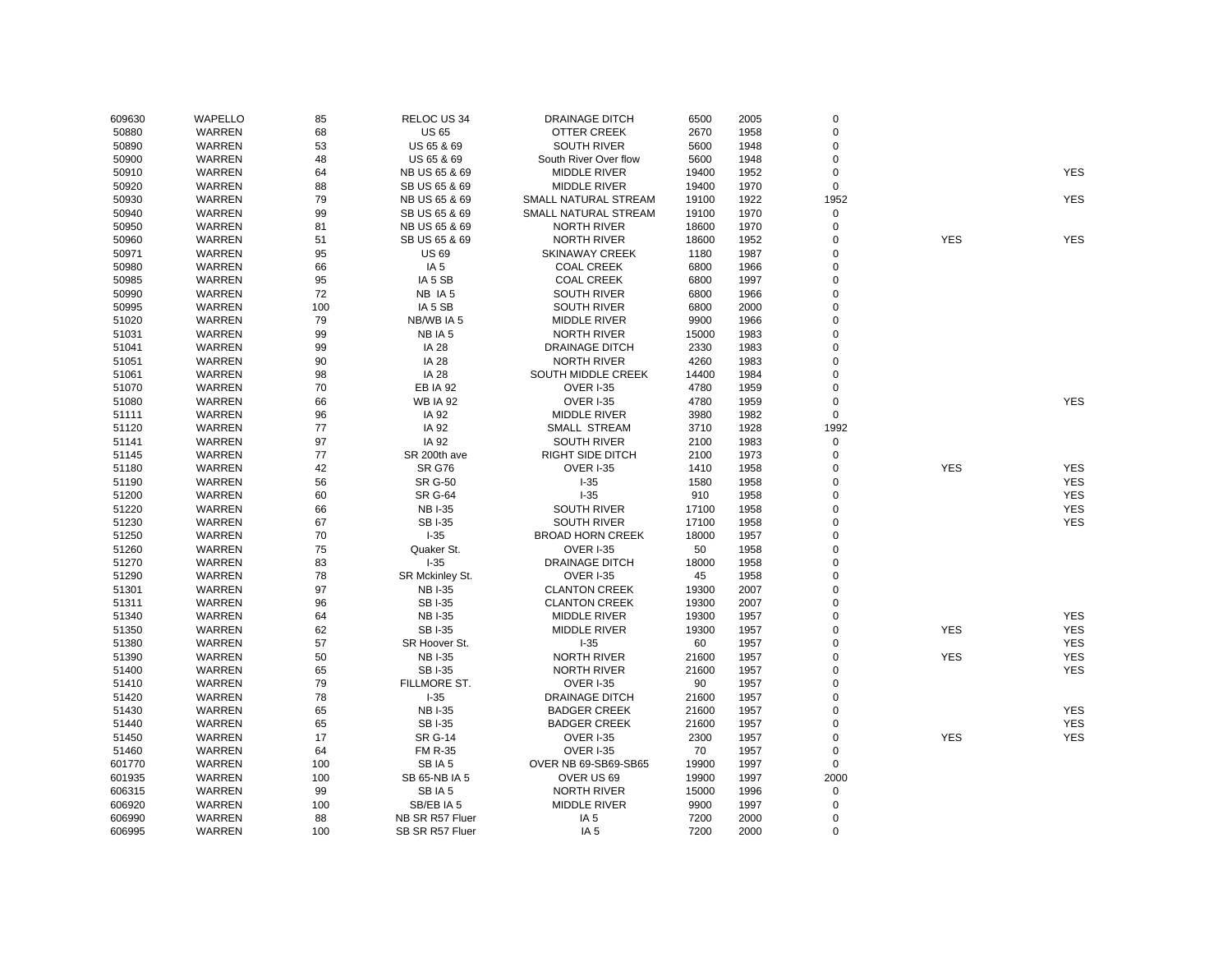| 607220 | WARREN            | 100 | ECHO VALLEY DR.      | IA <sub>5</sub>            | 700   | 2000 | 0           |            |            |
|--------|-------------------|-----|----------------------|----------------------------|-------|------|-------------|------------|------------|
| 607280 | <b>WARREN</b>     | 100 | SBIA 5               | SR R63 (SW 9th)            | 19300 | 2000 | 0           |            |            |
| 607285 | WARREN            | 100 | NB IA 5              | SR R63 (SW 9th)            | 19300 | 2000 | $\mathbf 0$ |            |            |
| 607525 | WARREN            | 94  | <b>CLOVERHILL ST</b> | RELOC. IA 5                | 340   | 1998 | 0           |            |            |
| 607780 | WARREN            | 98  | IA <sub>5</sub>      | <b>BUTCHER CREEK</b>       | 7800  | 2001 | 0           |            |            |
| 51470  | <b>WASHINGTON</b> | 56  | <b>SB US 218</b>     | E. FORK CROOKED CREEK      | 8000  | 1964 | 0           |            |            |
| 51591  | <b>WASHINGTON</b> | 98  | IA 1 & IA 78         | <b>HONEY CREEK</b>         | 1510  | 1991 | $\mathbf 0$ |            |            |
| 51600  | <b>WASHINGTON</b> | 31  | IA 1                 | <b>SKUNK RIVER</b>         | 2870  | 1953 | 1972        |            | <b>YES</b> |
| 51611  | <b>WASHINGTON</b> | 96  | IA <sub>1</sub>      | <b>WALNUT CREEK</b>        | 2870  | 2006 | 0           |            |            |
| 51621  | <b>WASHINGTON</b> | 95  | IA <sub>1</sub>      | <b>CEDAR CREEK</b>         | 2870  | 1987 | $\mathbf 0$ |            |            |
| 51630  | <b>WASHINGTON</b> | 36  | IA <sub>1</sub>      | <b>CROOKED CREEK</b>       | 3420  | 1952 | 1972        |            | <b>YES</b> |
| 51651  | <b>WASHINGTON</b> | 97  | IA <sub>1</sub>      | <b>LONG CREEK</b>          | 3100  | 1987 | 0           |            |            |
| 51660  | <b>WASHINGTON</b> | 59  | IA <sub>1</sub>      | <b>SMITH CREEK</b>         | 3880  | 1955 | 0           |            |            |
| 51671  | <b>WASHINGTON</b> | 96  | IA <sub>1</sub>      | <b>ENGLISH RIVER</b>       | 3880  | 1979 | 0           |            |            |
| 51681  | <b>WASHINGTON</b> | 97  | IA # 22              | <b>SMITH CREEK</b>         | 3920  | 1990 | 0           |            |            |
| 51691  | <b>WASHINGTON</b> | 94  | IA 22                | ENGLISH RIVER OVERFLOW     | 3920  | 1994 | 0           |            |            |
|        |                   | 93  | <b>IA 22</b>         |                            |       |      | 0           |            |            |
| 51701  | <b>WASHINGTON</b> |     |                      | <b>ENGLISH RIVER</b>       | 3920  | 1994 |             |            |            |
| 51711  | <b>WASHINGTON</b> | 94  | IA 22                | <b>RAMSEY CREEK</b>        | 3920  | 1994 | 0           |            |            |
| 51721  | <b>WASHINGTON</b> | 93  | IA # 22              | <b>DRAINAGE DITCH</b>      | 3920  | 1994 | $\mathbf 0$ |            |            |
| 51730  | <b>WASHINGTON</b> | 55  | <b>IA 22</b>         | <b>DRAINAGE DITCH</b>      | 5700  | 1934 | 1962        |            | <b>YES</b> |
| 51740  | <b>WASHINGTON</b> | 52  | IA 22                | <b>BULGERS RUN</b>         | 2700  | 1934 | 1962        |            |            |
| 51761  | <b>WASHINGTON</b> | 94  | <b>IA 22</b>         | <b>IOWA RIVER OVERFLOW</b> | 2240  | 1987 | 0           |            |            |
| 51780  | <b>WASHINGTON</b> | 79  | IA 92                | Dutch Creek                | 1940  | 1923 | 1968        |            |            |
| 51790  | <b>WASHINGTON</b> | 99  | IA 92                | <b>DRAINAGE DITCH</b>      | 1940  | 1968 | $\mathbf 0$ |            |            |
| 51800  | <b>WASHINGTON</b> | 16  | IA 92                | W. BRANCH CROOKED CREEK    | 2200  | 1940 | 1956        | <b>YES</b> | <b>YES</b> |
| 51820  | <b>WASHINGTON</b> | 74  | IA 92                | SOUTH LONG CREEK           | 3910  | 1967 | 0           |            |            |
| 51841  | <b>WASHINGTON</b> | 99  | IA 92                | North Fork Long Creek      | 3280  | 2001 | 0           |            |            |
| 601225 | <b>WASHINGTON</b> | 70  | SIDE RD-135TH        | SIDE DITCH BRIDGE          | 12300 | 1993 | 0           |            |            |
| 601655 | <b>WASHINGTON</b> | 100 | <b>NB US 218</b>     | <b>GOOSE CREEK</b>         | 12300 | 1994 | 0           |            |            |
| 601660 | <b>WASHINGTON</b> | 95  | <b>NB US 218</b>     | <b>DAVIS CREEK</b>         | 12300 | 1994 | 0           |            |            |
| 601665 | <b>WASHINGTON</b> | 99  | <b>NB US 218</b>     | <b>ENGLISH RIVER</b>       | 12300 | 1994 | $\mathbf 0$ |            |            |
| 605570 | <b>WASHINGTON</b> | 80  | <b>US 218</b>        | <b>WHISKEY RUN CREEK</b>   | 180   | 1984 | 1994        |            |            |
| 605575 | <b>WASHINGTON</b> | 99  | <b>SB US 218</b>     | <b>GOOSE CREEK</b>         | 12300 | 1984 | 0           |            |            |
| 605580 | <b>WASHINGTON</b> | 99  | <b>SB US 218</b>     | <b>DAVIS CREEK</b>         | 12300 | 1984 | $\mathbf 0$ |            |            |
| 605585 | <b>WASHINGTON</b> | 69  | <b>US 218</b>        | <b>SMALL CREEK</b>         | 12300 | 1984 | 1995        |            |            |
| 605590 | <b>WASHINGTON</b> | 94  | <b>SB US 218</b>     | <b>ENGLISH RIVER</b>       | 12300 | 1984 | 0           |            |            |
| 605593 | <b>WASHINGTON</b> | 95  | <b>NB US 218</b>     | OVER IA 22                 | 12100 | 1995 | 0           |            |            |
| 605595 | <b>WASHINGTON</b> | 94  | <b>SB US 218</b>     | IA #22                     | 12100 | 1984 | 0           |            |            |
| 605820 | <b>WASHINGTON</b> | 97  | <b>IA 22</b>         | <b>DRAINAGE DITCH</b>      | 5000  | 1988 | 0           |            |            |
| 606400 | <b>WASHINGTON</b> | 99  | <b>NB US 218</b>     | IA # 92                    | 7400  | 1996 | 0           |            |            |
| 606405 | <b>WASHINGTON</b> | 99  | <b>SB US 218</b>     | IA #92                     | 7400  | 1996 | $\mathbf 0$ |            |            |
| 606865 | <b>WASHINGTON</b> | 100 | <b>NB US 218</b>     | <b>IMLR RR #14134</b>      | 8300  | 1996 | 0           |            |            |
| 606870 | <b>WASHINGTON</b> | 100 | <b>SB US 218</b>     | <b>IMRL RR</b>             | 8300  | 1996 | 0           |            |            |
| 606875 | <b>WASHINGTON</b> | 82  | <b>US 218</b>        | <b>DRAINAGE</b>            | 7800  | 1997 | $\mathbf 0$ |            |            |
| 606880 | <b>WASHINGTON</b> | 85  | <b>US 218</b>        | <b>Big Slough Creek</b>    | 7800  | 1997 | 0           |            |            |
| 606890 | <b>WASHINGTON</b> | 95  | <b>NB US 218</b>     | E. FORK CROOKED CREEK      | 8000  | 1997 | 0           |            |            |
| 606895 | <b>WASHINGTON</b> | 95  | <b>NB US 218</b>     | S FK LONG CREEK            | 8400  | 1997 | 0           |            |            |
| 606897 |                   | 95  |                      |                            | 8400  | 1997 | 0           |            |            |
|        | <b>WASHINGTON</b> |     | <b>US 218 SB</b>     | S. FORK LONG CREEK         |       |      | 0           |            |            |
| 606900 | <b>WASHINGTON</b> | 95  | <b>NB US 218</b>     | N FK LONG CREEK            | 8300  | 1997 |             |            |            |
| 606902 | <b>WASHINGTON</b> | 97  | <b>US 218 SB</b>     | N. FORK LONG CREEK         | 8300  | 1997 | 0           |            |            |
| 609910 | <b>WASHINGTON</b> | 100 | CORD G36             | <b>US 218</b>              | 450   | 2008 | $\Omega$    |            | <b>YES</b> |
| 51880  | <b>WAYNE</b>      | 85  | <b>US 65</b>         | SMALL NATURAL STREAM       | 890   | 1941 | 0           |            |            |
| 51891  | <b>WAYNE</b>      | 94  | <b>US 65</b>         | SOUTH CALEB CREEK          | 890   | 1987 | 0           |            |            |
| 51900  | <b>WAYNF</b>      | 66  | <b>US 65</b>         | NORTH CALEB CREEK          | 890   | 1947 | $\Omega$    |            |            |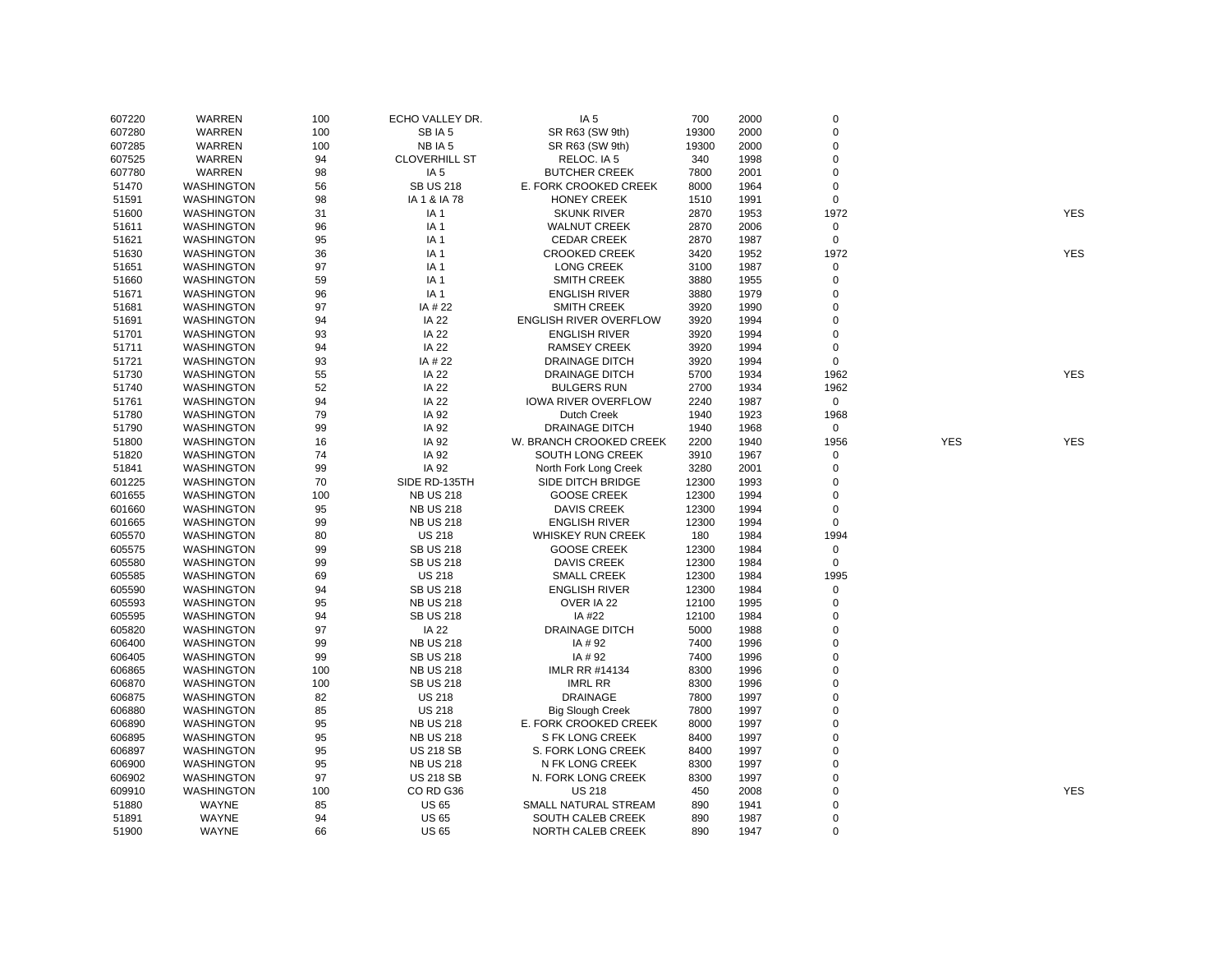| 51910  | WAYNE             | 77  | <b>US 65</b>            | SMALL NATURAL STREAM       | 890   | 1947 | 0                   | <b>YES</b> |            |
|--------|-------------------|-----|-------------------------|----------------------------|-------|------|---------------------|------------|------------|
| 51921  | WAYNE             | 72  | <b>US 65</b>            | <b>DRAINAGE DITCH</b>      | 1170  | 1976 | 0                   |            |            |
| 51930  | WAYNE             | 72  | IA <sub>2</sub>         | <b>STEELE CREEK</b>        | 1220  | 1963 | $\mathbf 0$         |            |            |
| 51941  | WAYNE             | 97  | IA <sub>2</sub>         | SOUTH CHARITON RIVER       | 1620  | 1971 | $\mathsf 0$         |            |            |
| 51960  | WAYNE             | 94  | IA <sub>2</sub>         | SMALL NATURAL STREAM       | 2470  | 1962 | $\mathsf 0$         |            |            |
| 51970  | WAYNE             | 88  | IA <sub>2</sub>         | <b>JACKSON CREEK</b>       | 1980  | 1962 | $\mathbf 0$         |            |            |
| 51991  | WAYNE             | 92  | <b>IA 14</b>            | <b>WILDCAT CREEK</b>       | 1980  | 1989 | 0                   |            |            |
| 52001  | WAYNE             | 91  | <b>IA 14</b>            | SO FK CHARITON RIVER       | 1980  | 1998 | $\mathbf 0$         |            |            |
| 52081  | <b>WEBSTER</b>    | 60  | <b>SB IA 926</b>        | OVER DM RIVER & B AVE      | 18000 | 1935 | 1977                |            | <b>YES</b> |
| 52083  | WEBSTER           | 68  | <b>NB IA 926</b>        | OVER DM RIVER & B AVE      | 18000 | 1977 | $\mathbf 0$         |            |            |
| 52101  | WEBSTER           | 87  | <b>SB IA 926</b>        | CN RR and 11th street      | 18000 | 1936 | 1977                |            |            |
| 52103  | WEBSTER           | 51  | <b>NB IA 926</b>        | OVER CC RR AND 11TH        | 18000 | 1977 | 0                   |            | <b>YES</b> |
| 52151  | WEBSTER           | 92  | <b>US 169</b>           | <b>DRAINAGE DITCH #96</b>  | 3100  | 1973 | $\mathsf 0$         |            |            |
| 52170  | WEBSTER           | 53  | <b>NB US 169</b>        | 2nd Ave. S.(lowa #926)     | 7300  | 1960 | 0                   |            | <b>YES</b> |
| 52180  | <b>WEBSTER</b>    | 55  | <b>SB US 169</b>        | 2nd Ave. S.                | 7300  | 1960 | 0                   |            | <b>YES</b> |
| 52191  | WEBSTER           |     | <b>NB US 169</b>        | OVER CC RR                 | 8900  | 2010 |                     |            |            |
| 52200  | <b>WEBSTER</b>    | 50  | <b>SB US 169</b>        | OVER CC RR                 | 8900  | 1960 | $\mathsf 0$         | <b>YES</b> |            |
| 52211  | WEBSTER           | 100 | <b>NB US 169</b>        | <b>LIZARD CREEK</b>        | 8900  | 2010 |                     |            |            |
| 52220  | WEBSTER           | 52  | <b>SB US 169</b>        | <b>LIZARD CREEK</b>        | 8900  | 1960 | $\mathbf 0$         | <b>YES</b> |            |
| 52230  | <b>WEBSTER</b>    | 99  | <b>US 169</b>           | SMALL NATURAL STREAM       | 5800  | 1959 | 1993                |            |            |
| 52240  | <b>WEBSTER</b>    | 79  | <b>US 169</b>           | <b>DEER CREEK</b>          | 5600  | 1958 | 0                   |            |            |
| 52250  | WEBSTER           | 78  | <b>US 169</b>           | <b>BASS CREEK</b>          | 5600  | 1958 | 0                   |            |            |
| 52261  | WEBSTER           | 89  | IA <sub>7</sub>         | SOUTH BR LIZARD CREEK      | 3230  | 1974 | 0                   |            |            |
| 52271  | WEBSTER           | 79  | IA <sub>7</sub>         | NORTH LIZARD CREEK         | 5000  | 1974 | $\mathbf 0$         |            |            |
|        |                   |     |                         |                            |       |      | 1973                |            |            |
| 52300  | WEBSTER           | 61  | IA 926                  | <b>DES MOINES RIVER</b>    | 6400  | 1959 |                     |            |            |
| 52310  | WEBSTER           | 58  | IA 926                  | CN RR & 2ND ST SW          | 6400  | 1959 | $\mathsf{O}\xspace$ |            |            |
| 52340  | <b>WEBSTER</b>    | 80  | IA 144                  | <b>EAST BUTTRICK CREEK</b> | 680   | 1955 | 0                   |            |            |
| 52350  | WEBSTER           | 62  | IA 175                  | DRAINAGE DITCH             | 1120  | 1953 | 0<br>$\Omega$       |            |            |
| 52360  | <b>WEBSTER</b>    | 46  | IA 175                  | <b>DRAINAGE DITCH #5</b>   | 1120  | 1953 |                     | <b>YES</b> |            |
| 52370  | <b>WEBSTER</b>    | 86  | IA 175                  | DRAINAGE DITCH #197        | 1120  | 1953 | 0                   |            |            |
| 52390  | WEBSTER           | 95  | IA 175                  | <b>SKILLET CREEK</b>       | 1590  | 1966 | $\mathbf 0$         |            |            |
| 52400  | WEBSTER           | 81  | IA 175                  | <b>SKILLET CREEK</b>       | 1210  | 1940 | 0                   |            |            |
| 52410  | <b>WEBSTER</b>    | 69  | IA 175                  | <b>DES MOINES RIVER</b>    | 870   | 1948 | 0                   |            |            |
| 605748 | WEBSTER           | 95  | SR Quail Ave.           | <b>US 20</b>               | 4750  | 1990 | $\Omega$            |            |            |
| 605750 | <b>WEBSTER</b>    | 82  | <b>US 20</b>            | <b>HOLLIDAY CREEK</b>      | 7800  | 1986 | $\mathbf 0$         |            |            |
| 605755 | WEBSTER           | 94  | <b>EB US 20</b>         | <b>BRUSHY CREEK</b>        | 7800  | 1986 | $\mathsf 0$         |            |            |
| 605758 | WEBSTER           | 95  | <b>WB US 20</b>         | <b>BRUSHY CREEK</b>        | 7800  | 1986 | $\mathbf 0$         |            |            |
| 605760 | WEBSTER           | 82  | <b>US 20</b>            | DRAINAGE DITCH #4          | 8100  | 1986 | $\mathbf 0$         |            |            |
| 606070 | WEBSTER           | 100 | <b>US 20EB</b>          | <b>SR D20 &amp; UP RR</b>  | 0     | 1990 | $\mathbf 0$         |            |            |
| 606075 | <b>WEBSTER</b>    | 95  | <b>EB US 20</b>         | <b>US 169</b>              | 1710  | 1990 | $\mathbf 0$         |            |            |
| 606080 | WEBSTER           | 95  | <b>WB US 20</b>         | OVER US 169                | 1710  | 1990 | 0                   |            |            |
| 606085 | <b>WEBSTER</b>    | 96  | <b>EB US 20</b>         | <b>DES MOINES RIVER</b>    | 5400  | 1990 | 0                   |            |            |
| 606090 | <b>WEBSTER</b>    | 95  | <b>WB US 20</b>         | <b>DES MOINES RIVER</b>    | 5400  | 1990 | $\mathsf 0$         |            |            |
| 609705 | WEBSTER           |     | CORD D 20               | NEW US 20                  | 76    | 2010 |                     |            | <b>YES</b> |
| 609710 | <b>WEBSTER</b>    | 100 | <b>US 20 WB</b>         | <b>SR D20 &amp; UP RR</b>  | 0     | 2008 | $\pmb{0}$           |            |            |
| 52431  | <b>WINNEBAGO</b>  | 99  | <b>US 69</b>            | <b>WINNEBAGO RIVER</b>     | 5400  | 1988 | 0                   |            |            |
| 52441  | <b>WINNEBAGO</b>  | 97  | <b>US 69 &amp; IA 9</b> | <b>WINNEBAGO RIVER</b>     | 3300  | 1988 | $\mathsf 0$         |            |            |
| 52450  | <b>WINNEBAGO</b>  | 77  | <b>US69</b>             | PIKE RUN CREEK             | 1570  | 1968 | 0                   |            |            |
| 52460  | <b>WINNEBAGO</b>  | 88  | US 69                   | <b>LIME CREEK</b>          | 2100  | 1931 | 1967                |            |            |
| 52471  | <b>WINNEBAGO</b>  | 89  | IA <sub>9</sub>         | SMALL NATURAL STREAM       | 1510  | 1975 | 0                   |            |            |
| 52481  | <b>WINNEBAGO</b>  | 72  | IA <sub>9</sub>         | <b>DRAINAGE DITCH</b>      | 1490  | 1975 | $\mathsf 0$         |            |            |
| 52500  | <b>WINNEBAGO</b>  | 55  | IA <sub>9</sub>         | <b>DRAINAGE DITCH</b>      | 2380  | 1947 | 0                   | <b>YES</b> |            |
| 52540  | <b>WINNESHIEK</b> | 83  | <b>US 52</b>            | DRY RUN CREEK              | 4580  | 1963 | $\mathbf 0$         |            |            |
| 52550  | <b>WINNESHIEK</b> | 69  | <b>US 52</b>            | SMALL STREAM & ONEOTA RD   | 4580  | 1963 | $\Omega$            |            |            |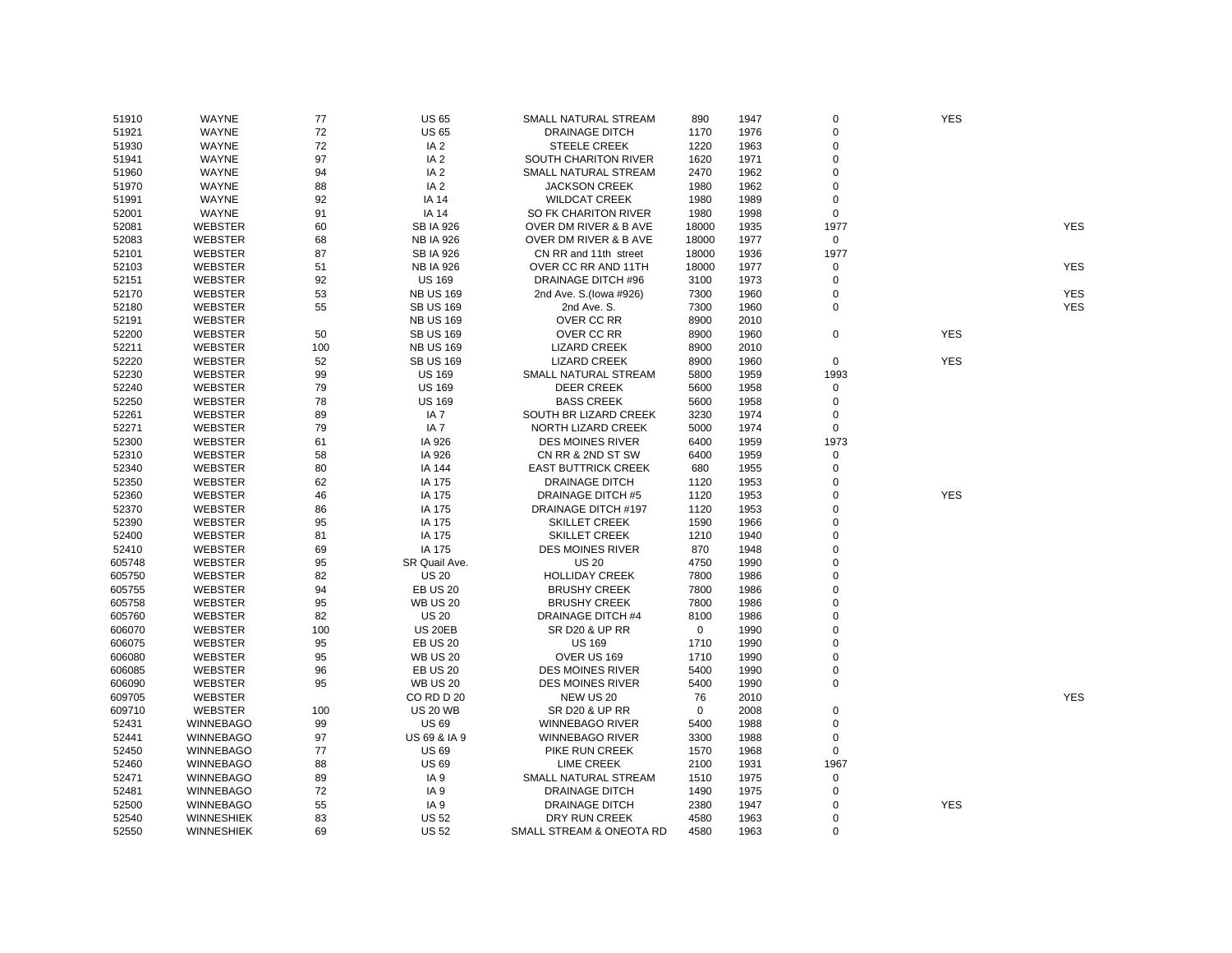| 52560  | <b>WINNESHIEK</b> | 67  | <b>US 52</b>            | UPPER IOWA RIVER             | 3240  | 1963 | 0           |            |                          |
|--------|-------------------|-----|-------------------------|------------------------------|-------|------|-------------|------------|--------------------------|
| 52580  | <b>WINNESHIEK</b> | 92  | IA <sub>9</sub>         | DRY RUN CREEK                | 3620  | 1975 | 0           |            |                          |
| 52590  | <b>WINNESHIEK</b> | 95  | IA <sub>9</sub>         | OVER DIVISION ST             | 7400  | 1969 | 0           |            |                          |
| 52600  | <b>WINNESHIEK</b> | 93  | PLEASANT AVE            | OVER IA 9                    | 220   | 1969 | $\mathsf 0$ |            |                          |
| 52610  | <b>WINNESHIEK</b> | 85  | IA <sub>9</sub>         | <b>TROUT CREEK</b>           | 13600 | 1969 | 1999        |            |                          |
| 52620  | <b>WINNESHIEK</b> | 94  | lowa #9                 | <b>TROUT CREEK</b>           | 4250  | 1969 | 0           |            |                          |
| 52630  | <b>WINNESHIEK</b> | 95  | IA <sub>9</sub>         | <b>SMITH CREEK</b>           | 2600  | 1969 | 0           |            |                          |
| 52650  | <b>WINNESHIEK</b> | 74  | IA 24                   | SMALL NATURAL STREAM         | 1450  | 1953 | $\Omega$    |            |                          |
| 52661  | <b>WINNESHIEK</b> | 100 | IA 24                   | <b>GODDARD CREEK</b>         | 2860  | 2006 | $\mathbf 0$ |            |                          |
| 52671  | <b>WINNESHIEK</b> | 99  | IA 24                   | <b>TURKEY RIVER</b>          | 2940  | 2006 | $\Omega$    |            |                          |
| 52681  | <b>WINNESHIEK</b> | 97  | IA 24                   | <b>TURKEY RIVER OVERFLOW</b> | 2940  | 2006 | $\Omega$    |            |                          |
| 52691  | <b>WINNESHIEK</b> | 100 | IA 24                   | SMALL NATURAL STREAM         | 2140  | 2008 | $\Omega$    |            |                          |
| 52701  | <b>WINNESHIEK</b> | 98  | IA 139                  | SMALL NATURAL STREAM         | 960   | 1995 | $\mathbf 0$ |            |                          |
| 52711  | <b>WINNESHIEK</b> | 100 | IA 139                  | SMALL NATURAL STREAM         | 960   | 1990 | $\Omega$    |            |                          |
| 52721  | <b>WINNESHIEK</b> | 93  | IA 139                  | <b>UPPER IOWA RIVER</b>      | 960   | 1990 | 0           |            |                          |
| 52730  | <b>WINNESHIEK</b> | 88  | IA 139                  | SMALL NATURAL STREAM         | 590   | 1954 | $\Omega$    |            |                          |
| 52741  | <b>WINNESHIEK</b> | 98  | IA 150                  | <b>SMALL STREAM</b>          | 2220  | 1988 | $\Omega$    |            |                          |
| 52751  | <b>WINNESHIEK</b> | 99  | IA 150                  | <b>BROACHAMP CREEK</b>       | 2600  | 1994 | 0           |            |                          |
| 52761  | <b>WINNESHIEK</b> | 95  | IA 150                  | <b>SMALL STREAM</b>          | 2140  | 1988 | 0           |            |                          |
| 602150 | <b>WINNESHIEK</b> | 96  | <b>US 52</b>            | <b>SILVER CREEK</b>          | 2160  | 1974 | $\mathsf 0$ |            |                          |
| 52811  | <b>WOODBURY</b>   | 83  | <b>US77</b>             | MISSOURI RIVER & RD          | 31300 | 1981 | 1983        |            |                          |
| 52820  | <b>WOODBURY</b>   | 98  | US 77(MAIN)             | <b>OVER I-29</b>             | 13400 | 1980 | $\mathbf 0$ |            |                          |
|        |                   |     |                         |                              |       |      | $\mathbf 0$ |            |                          |
| 52821  | <b>WOODBURY</b>   | 85  | NB US 77(RAMP)<br>IA 12 | <b>OVER I-29</b>             | 3860  | 1980 | 1967        |            | <b>YES</b><br><b>YES</b> |
| 52830  | <b>WOODBURY</b>   | 19  |                         | RR, RVR, STS, & la. 376      | 22700 | 1936 |             |            |                          |
| 52840  | <b>WOODBURY</b>   | 19  | IA 12                   | OVER ABANDONED RR            | 11100 | 1954 | 1974        | <b>YES</b> |                          |
| 52850  | <b>WOODBURY</b>   | 80  | <b>EB US 20</b>         | LITTLE WHISKEY CREEK         | 9700  | 1959 | $\pmb{0}$   |            | <b>YES</b>               |
| 52860  | <b>WOODBURY</b>   | 80  | <b>WB US 20</b>         | LITTLE WHISKEY CREEK         | 9700  | 1953 | $\mathbf 0$ |            | <b>YES</b>               |
| 52871  | <b>WOODBURY</b>   | 100 | <b>EB US 20</b>         | <b>BIG WHISKEY CREEK</b>     | 9200  | 2010 |             |            |                          |
| 52881  | <b>WOODBURY</b>   | 100 | <b>WB US 20</b>         | <b>BIG WHISKEY CREEK</b>     | 9200  | 2010 |             |            |                          |
| 52890  | <b>WOODBURY</b>   | 71  | <b>EB US 20</b>         | <b>ELLIOT CREEK</b>          | 8900  | 1960 | 0           |            | <b>YES</b>               |
| 52901  | <b>WOODBURY</b>   | 100 | <b>WB US 20</b>         | <b>ELLIOT CREEK</b>          | 8900  | 2006 | 0           |            |                          |
| 52920  | <b>WOODBURY</b>   | 67  | <b>EB US 20</b>         | W FORK LITTLE SIOUX RIVER    | 7000  | 1959 | $\mathbf 0$ |            |                          |
| 52931  | <b>WOODBURY</b>   | 100 | <b>WB US 20</b>         | W.FORK LITTLE SIOUX RIVER    | 7000  | 2004 | $\mathbf 0$ |            |                          |
| 52940  | <b>WOODBURY</b>   | 50  | <b>US 20</b>            | <b>WOLF CREEK</b>            | 2200  | 1956 | $\Omega$    |            |                          |
| 52950  | <b>WOODBURY</b>   | 50  | <b>US 20</b>            | LITTLE SIOUX RIVER           | 2200  | 1958 | $\mathbf 0$ |            |                          |
| 52991  | <b>WOODBURY</b>   | 100 | IA 376                  | <b>CUNNINGHAM DR</b>         | 10000 | 1978 | 0           |            | <b>YES</b>               |
| 53010  | <b>WOODBURY</b>   | 84  | RAMP IA 12              | RAMP OFF IA 12 TO IA 376     | 1640  | 1967 | $\Omega$    |            |                          |
| 53060  | <b>WOODBURY</b>   | 58  | IA 376                  | <b>FLOYD RIVER</b>           | 8500  | 1957 | $\mathbf 0$ |            |                          |
| 53070  | <b>WOODBURY</b>   | 46  | <b>NB IA 376</b>        | OVER BN & UP RR-TAFT ST      | 6800  | 1956 | $\Omega$    |            | <b>YES</b>               |
| 53081  | <b>WOODBURY</b>   | 88  | <b>SB IA 376</b>        | OVER UP BN RR-TAFT ST        | 6800  | 1974 | $\Omega$    |            |                          |
| 53100  | <b>WOODBURY</b>   | 77  | <b>SB IA 376</b>        | <b>DRY CREEK</b>             | 6700  | 1956 | $\Omega$    |            |                          |
| 53121  | <b>WOODBURY</b>   | 100 | IA 31                   | SMOKEY HOLLOW CREEK          | 810   | 2001 | $\Omega$    |            |                          |
| 53131  | <b>WOODBURY</b>   | 99  | IA 31                   | DRY CREEK                    | 830   | 1988 | $\mathbf 0$ |            |                          |
| 53140  | <b>WOODBURY</b>   | 97  | IA 31                   | <b>SMALL STREAM</b>          | 920   | 1966 | $\Omega$    |            |                          |
| 53150  | <b>WOODBURY</b>   | 86  | IA 31                   | SMALL NATURAL STREAM         | 940   | 1956 | $\Omega$    |            |                          |
| 53160  | <b>WOODBURY</b>   | 91  | IA 31                   | SMALL NATURAL STREAM         | 940   | 1956 | $\mathbf 0$ |            |                          |
| 53181  | <b>WOODBURY</b>   | 81  | IA 31                   | LITTLE SIOUX RIVER           | 1860  | 1973 | $\mathbf 0$ |            |                          |
| 53190  | <b>WOODBURY</b>   | 82  | CO.ROAD SOUTH           | SIDE DITCH STREAM            | 4030  | 1959 | $\Omega$    |            |                          |
| 53201  | <b>WOODBURY</b>   | 100 | IA 140                  | MC ELHANEY CREEK             | 1660  | 1983 | $\mathbf 0$ |            |                          |
| 53211  | <b>WOODBURY</b>   | 100 | IA 140                  | <b>STREAM</b>                | 1660  | 2003 | $\Omega$    |            |                          |
| 53230  | <b>WOODBURY</b>   | 65  | IA 141                  | <b>OVER I-29</b>             | 3070  | 1959 | $\Omega$    | <b>YES</b> |                          |
| 53240  | <b>WOODBURY</b>   | 73  | IA 141                  | <b>DRAINAGE DITCH</b>        | 2240  | 1953 | $\Omega$    | <b>YES</b> | <b>YES</b>               |
| 53250  | <b>WOODBURY</b>   | 61  | IA 141                  | <b>GARRETSON DITCH</b>       | 2240  | 1953 | $\Omega$    |            | <b>YES</b>               |
| 53260  | <b>WOODBURY</b>   | 86  | IA 141                  | FORK LITTLE SIOUX RIVER      | 2240  | 1952 | $\Omega$    |            |                          |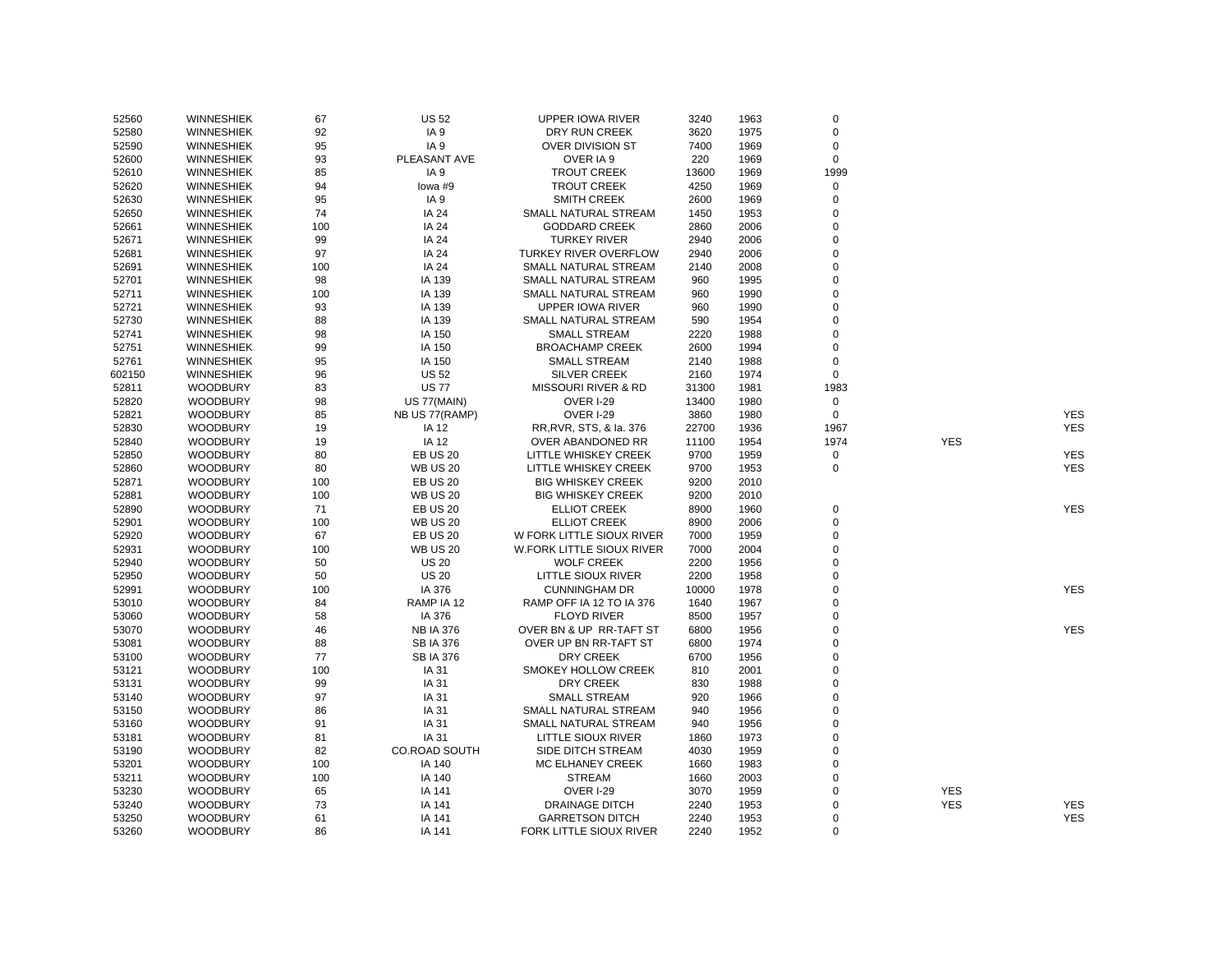| 53270  | <b>WOODBURY</b> | 42  | IA 141          | W BRANCH LITTLE SIOUX          | 1750  | 1959         | $\mathbf 0$ | <b>YES</b> |            |
|--------|-----------------|-----|-----------------|--------------------------------|-------|--------------|-------------|------------|------------|
| 53280  | <b>WOODBURY</b> | 99  | IA 141          | <b>DRAINAGE DITCH</b>          | 1750  | 1959         | 1992        |            |            |
| 53290  | <b>WOODBURY</b> | 99  | IA 141          | <b>DRAINAGE DITCH</b>          | 1750  | 1959         | 1992        |            |            |
| 53300  | <b>WOODBURY</b> | 64  | IA 141          | <b>WOLFE CREEK DITCH</b>       | 1750  | 1959         | $\mathbf 0$ | <b>YES</b> |            |
| 53310  | <b>WOODBURY</b> | 89  | IA 141          | <b>DRAINAGE DITCH</b>          | 1750  | 1959         | 1992        |            |            |
| 53320  | <b>WOODBURY</b> | 43  | IA 141          | SMOKEY HOLLOW CREEK            | 2040  | 1959         | $\mathbf 0$ | <b>YES</b> | <b>YES</b> |
| 53330  | <b>WOODBURY</b> | 82  | IA 141          | LITTLE SIOUX RIVER             | 2070  | 1927         | 1959        |            |            |
| 53350  | <b>WOODBURY</b> | 88  | IA 175          | <b>DRAINAGE DITCH</b>          | 1310  | 1951         | 0           |            |            |
| 53360  | <b>WOODBURY</b> | 72  | IA 175          | <b>REYNOLDS CREEK</b>          | 1310  | 1952         | $\mathbf 0$ |            |            |
| 53380  | <b>WOODBURY</b> | 95  | IA 175          | SMALL NATURAL STREAM           | 1310  | 1951         | 0           |            |            |
| 53391  | <b>WOODBURY</b> | 97  | IA 175          | KOKER CREEK                    | 850   | 1986         | 0           |            |            |
| 53630  | <b>WOODBURY</b> | 79  | <b>LOCAL RD</b> | $I-29$                         | 60    | 1959         | 0           |            |            |
| 53640  | <b>WOODBURY</b> | 96  | CO K-35         | $I-29$                         | 90    | 1959         | 0           |            |            |
| 53650  | <b>WOODBURY</b> | 68  | FM K-25(S)      | OVER I-29                      | 1040  | 1959         | 0           |            |            |
| 53660  | <b>WOODBURY</b> | 42  | <b>FM D-51</b>  | <b>OVER I-29</b>               | 1000  | 1959         | $\mathsf 0$ |            |            |
| 53670  | <b>WOODBURY</b> | 67  | FM K-25(N)      | <b>OVER I-29</b>               | 880   | 1959         | 1998        |            | <b>YES</b> |
| 53690  | <b>WOODBURY</b> | 86  | <b>NBI-29</b>   | OVER 8TH ST                    | 25600 | 1959         | $\pmb{0}$   |            |            |
| 53700  | <b>WOODBURY</b> | 83  | <b>SBI-29</b>   | 8TH ST                         | 25600 | 1959         | $\mathsf 0$ | <b>YES</b> |            |
| 53710  | <b>WOODBURY</b> | 97  | <b>NB I-29</b>  | OVER UP RR                     | 25600 | 1959         | 0           |            |            |
| 53720  | <b>WOODBURY</b> | 97  | <b>SBI-29</b>   | OVER UP RR                     | 25600 | 1959         | 0           |            |            |
| 53730  | <b>WOODBURY</b> | 77  | <b>NBI-29</b>   | OVER IA 376 & CITY ST          | 23800 | 1959         | 0           |            |            |
| 53740  | <b>WOODBURY</b> | 79  | <b>SBI-29</b>   | OVER IA 376 & CITY ST          | 23800 | 1959         | 0           |            |            |
| 53760  | <b>WOODBURY</b> | 51  | $I-29$          | <b>FLOYD RIVER</b>             | 41100 | 1959         | 0           | <b>YES</b> |            |
| 53770  | <b>WOODBURY</b> | 52  | $I-29$          | CHANNEL FLOYD RIVER            | 41100 | 1962         | 0           | <b>YES</b> |            |
| 53780  | <b>WOODBURY</b> | 56  | $I-29$          | OVER UP RR & WALL ST           | 33700 | 1959         | 0           | <b>YES</b> |            |
| 53790  | <b>WOODBURY</b> | 96  | $I-29$          | Nebraska Street Ramp           | 38800 | 1960         | 0           |            |            |
| 53800  | <b>WOODBURY</b> | 88  | $I-29$          | OVER N-E CONN                  | 34400 | 1959         | 0           |            |            |
| 53830  | <b>WOODBURY</b> | 72  | I-29-ROADWAY*   | DRAINAGE-ALL OF ROADWAY        | 40200 | 1957         | $\mathsf 0$ |            |            |
| 53890  | <b>WOODBURY</b> | 75  | $I-29$          | <b>OVER HAMILTON BLVD</b>      | 26700 | 1958         | 0           |            |            |
| 53921  | <b>WOODBURY</b> | 74  | <b>IOWA #12</b> | $I-29$                         | 4800  | 2009         | 0           |            | <b>YES</b> |
| 53930  | <b>WOODBURY</b> | 79  | <b>NBI-29</b>   | <b>BIG SIOUX RIVER</b>         | 27700 | 1963         | 0           |            |            |
| 53941  | <b>WOODBURY</b> | 97  | <b>SBI-29</b>   | <b>BIG SIOUX RIVER</b>         | 27700 | 1990         | 0           |            |            |
| 600760 | <b>WOODBURY</b> | 96  | <b>US 20</b>    | OVER IA 376 & UPRR             | 10600 | 1976         | 0           |            |            |
| 600762 | <b>WOODBURY</b> | 93  | US 20 RAMPS DF  | RAMP OVER IA 376 & UP RR       | 10400 | 1976         | 0           |            |            |
| 600764 | <b>WOODBURY</b> | 96  | US 20 RAMPS AG  | RAMP OVER IA 376 & RR          | 6600  | 1976         | 0           |            |            |
|        | <b>WOODBURY</b> | 74  | $I-129$         | MISSOURI RIVER & I-29          | 21000 | 1976         | 0           |            |            |
| 600765 | <b>WOODBURY</b> | 99  | US 20 RAMP F    |                                | 6800  | 1976         | 0           |            |            |
| 600766 |                 |     |                 | RAMP G OVER I-29               |       |              |             |            |            |
| 600768 | <b>WOODBURY</b> | 96  | US 20 RAMP G    | RAMP G OVER I-29<br>OVER US 20 | 3840  | 1976<br>1975 | 0<br>0      |            |            |
| 601000 | <b>WOODBURY</b> | 48  | SO.HILLS DR     |                                | 8800  |              |             |            |            |
| 603710 | WOODBURY        | 89  | LAKEPORT ST.    | OVER US 20                     | 19900 | 1978         | 0           |            |            |
| 603720 | <b>WOODBURY</b> | 96  | <b>EB US 20</b> | <b>OVER Sergeant Road</b>      | 23700 | 1978         | $\pmb{0}$   |            | <b>YES</b> |
| 603730 | <b>WOODBURY</b> | 98  | <b>WB US 20</b> | Sergeant Road                  | 23700 | 1978         | 0           |            | <b>YES</b> |
| 603740 | <b>WOODBURY</b> | 99  | <b>EB US 20</b> | OVER SUNNYBROOK DR             | 20600 | 1978         | 0           |            |            |
| 603750 | <b>WOODBURY</b> | 99  | <b>WB US 20</b> | OVER SUNNYBROOK DR             | 20600 | 1978         | 0           |            |            |
| 603760 | <b>WOODBURY</b> | 79  | MORNINGSIDE AVE | OVER US 20                     | 5300  | 1978         | 0           |            |            |
| 603770 | <b>WOODBURY</b> | 99  | <b>EB US 20</b> | OVER ABANDON RR                | 19900 | 1978         | 0           |            |            |
| 603780 | <b>WOODBURY</b> | 100 | <b>WB US 20</b> | OVER ABANDON RR                | 680   | 1978         | 0           |            |            |
| 603790 | <b>WOODBURY</b> | 100 | <b>US 20</b>    | RAMP OVER ABAND RR             | 600   | 1978         | 0           |            |            |
| 603800 | <b>WOODBURY</b> | 99  | <b>EB US 20</b> | OVER PROPOSED RD.              | 20800 | 1978         | $\pmb{0}$   |            |            |
| 603810 | <b>WOODBURY</b> | 99  | <b>WB US 20</b> | OVER PROPOSED RD.              | 20800 | 1978         | 0           |            |            |
| 603820 | <b>WOODBURY</b> | 88  | <b>SBIA 12</b>  | OVER US 20                     | 10400 | 1978         | 0           |            | <b>YES</b> |
| 603830 | <b>WOODBURY</b> | 87  | <b>NB IA 12</b> | <b>OVER US 20 &amp; US 75</b>  | 10400 | 1978         | 0           |            | <b>YES</b> |
| 604010 | <b>WOODBURY</b> | 96  | SB US 77(RAMP)  | <b>OVER I-29</b>               | 5100  | 1980         | 0           |            | <b>YES</b> |
| 604020 | <b>WOODBURY</b> | 98  | NB I-29 RAMP    | PERRY CREEK CONDUIT            | 8800  | 1980         | $\mathbf 0$ |            |            |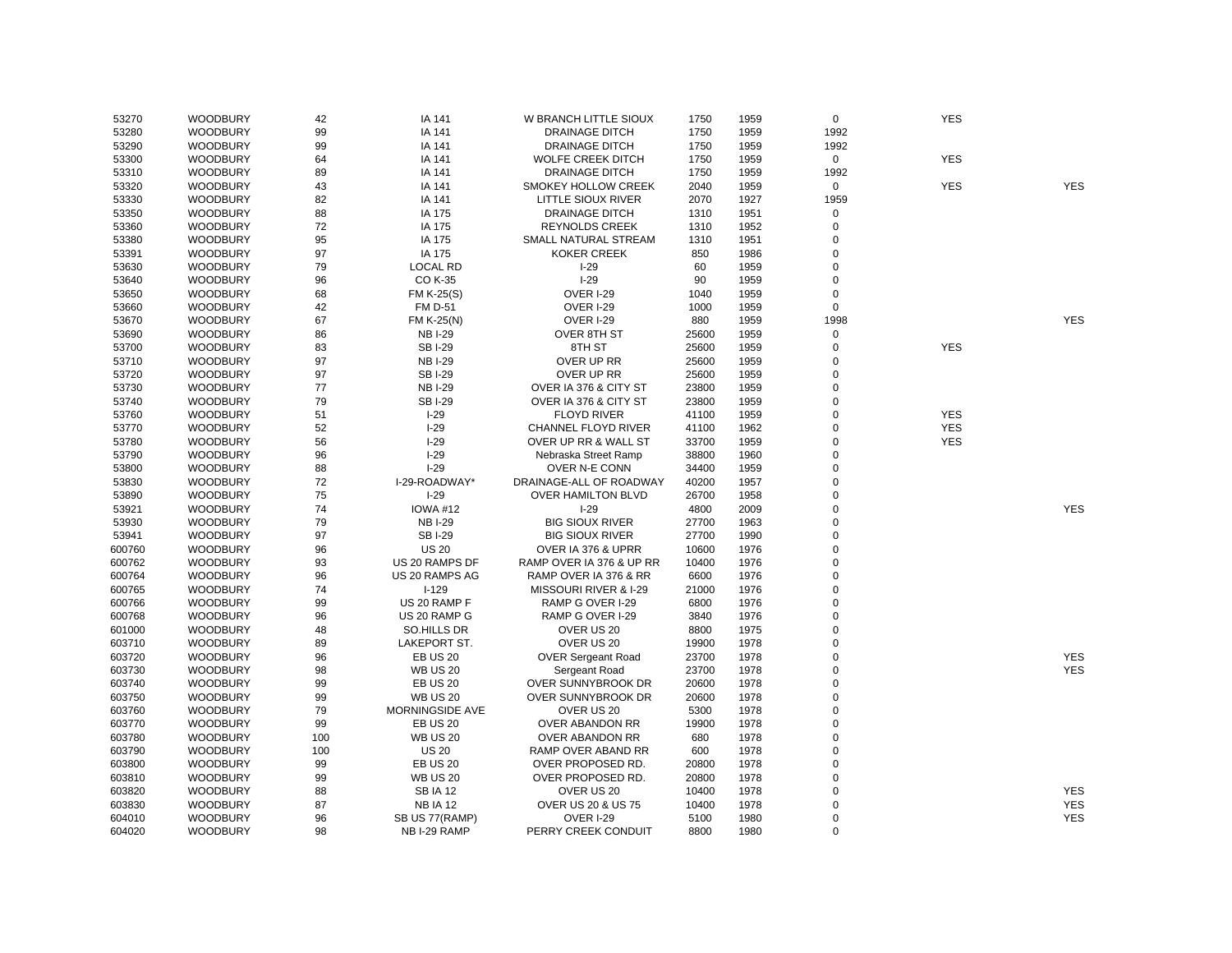| 604030 | <b>WOODBURY</b> | 84  | SB I-29 RAMP         | PERRY CREEK CONDUIT    | 7000  | 1980 | 0           | <b>YES</b> |
|--------|-----------------|-----|----------------------|------------------------|-------|------|-------------|------------|
| 604350 | <b>WOODBURY</b> | 94  | WESLEY WAY NB        | OVER UP-IMRL RR        | 2430  | 1979 | $\mathbf 0$ |            |
| 604360 | <b>WOODBURY</b> | 95  | <b>WESLEY WAY SB</b> | CITY ST. & UP-IMRL RR  | 2420  | 1979 | $\mathbf 0$ |            |
| 606585 | <b>WOODBURY</b> | 95  | CORRECT. RD.         | <b>US75</b>            | 350   | 1998 | $\mathbf 0$ |            |
| 606635 | <b>WOODBURY</b> | 94  | <b>US 75 SB</b>      | <b>FLOYD RIVER</b>     | 10400 | 1999 | 0           |            |
| 606980 | <b>WOODBURY</b> | 100 | <b>US 75 SB</b>      | 28TH STREET            | 10200 | 2000 | $\mathbf 0$ |            |
| 606985 | <b>WOODBURY</b> | 100 | <b>US 75 NB</b>      | 28TH STREET            | 10200 | 2000 | $\Omega$    |            |
| 607245 | <b>WOODBURY</b> | 99  | <b>US 75 NB</b>      | <b>STONE AVE</b>       | 13900 | 1999 | $\Omega$    |            |
| 607250 | <b>WOODBURY</b> | 100 | <b>US 75 SB</b>      | <b>STONE AVE</b>       | 13900 | 1999 | $\Omega$    |            |
| 607290 | <b>WOODBURY</b> | 100 | <b>US 75 NB</b>      | <b>FLOYD RIVER</b>     | 10400 | 2000 | $\Omega$    |            |
| 607535 | <b>WOODBURY</b> | 95  | <b>US 75 NB</b>      | <b>46TH STREET</b>     | 10400 | 1999 | $\mathbf 0$ |            |
| 607540 | <b>WOODBURY</b> | 94  | <b>US 75 SB</b>      | <b>46TH STREET</b>     | 10400 | 1999 | $\Omega$    |            |
| 607670 | <b>WOODBURY</b> | 85  | <b>US75</b>          | <b>SMALL STREAM</b>    | 17200 | 1999 | $\mathbf 0$ |            |
| 607680 | <b>WOODBURY</b> | 85  | <b>US75</b>          | <b>SMALL STREAM</b>    | 8900  | 2000 | $\Omega$    |            |
| 607685 | <b>WOODBURY</b> | 100 | 46TH ST              | <b>SMALL STREAM</b>    | 2560  | 2000 | $\mathbf 0$ |            |
| 607980 | <b>WOODBURY</b> | 100 | <b>US 75 (SB)</b>    | Railroad & Ramp        | 8900  | 1999 | $\Omega$    |            |
| 607985 | <b>WOODBURY</b> | 100 | <b>US 75 (NB)</b>    | <b>BUS75</b>           | 8900  | 1999 | $\Omega$    |            |
| 608340 | <b>WOODBURY</b> | 100 | IA 31                | <b>SMALL STREAM</b>    | 940   | 2001 | $\mathbf 0$ |            |
| 608835 | <b>WOODBURY</b> | 97  | IA 376 RAMP          | <b>DRAINAGE</b>        | 2750  | 2001 | $\mathbf 0$ |            |
| 609080 | <b>WOODBURY</b> | 100 | <b>OGDEN AVE/1ST</b> | $I-29$                 | 4410  | 2003 | $\mathsf 0$ |            |
| 53950  | <b>WORTH</b>    | 95  | <b>US 65</b>         | <b>DRAINAGE DITCH</b>  | 2320  | 1928 | 1992        |            |
| 53961  | <b>WORTH</b>    | 98  | <b>US 65</b>         | <b>ELK CREEK</b>       | 2120  | 1990 | 0           |            |
| 53971  | <b>WORTH</b>    | 65  | <b>US 65</b>         | <b>SHELLROCK RIVER</b> | 2120  | 1983 | $\mathbf 0$ |            |
| 53981  | <b>WORTH</b>    | 95  | <b>US 65</b>         | OVER UP RR             | 1930  | 1990 | 0           |            |
| 53991  | <b>WORTH</b>    | 95  | <b>US69</b>          | SMALL NATURAL CREEK    | 2020  | 1989 | $\Omega$    |            |
| 54000  | <b>WORTH</b>    | 68  | IA <sub>9</sub>      | <b>BEAVER CREEK</b>    | 2380  | 1947 | $\Omega$    |            |
|        |                 |     |                      |                        |       |      | $\mathbf 0$ |            |
| 54021  | <b>WORTH</b>    | 99  | IA <sub>9</sub>      | <b>WILLOW CREEK</b>    | 2060  | 2004 |             |            |
| 54030  | <b>WORTH</b>    | 76  | IA <sub>9</sub>      | <b>OVER I-35</b>       | 1620  | 1970 | $\mathbf 0$ |            |
| 54041  | <b>WORTH</b>    | 100 | IA <sub>9</sub>      | <b>WHARAM CREEK</b>    | 1480  | 1994 | $\mathbf 0$ |            |
| 54061  | <b>WORTH</b>    | 96  | IA <sub>9</sub>      | <b>SPRING CREEK</b>    | 1480  | 1994 | $\mathsf 0$ |            |
| 54070  | <b>WORTH</b>    | 86  | IA <sub>9</sub>      | SMALL NATURAL STREAM   | 2250  | 1921 | 1964        |            |
| 54080  | <b>WORTH</b>    | 82  | IA <sub>9</sub>      | SHELL ROCK RIVER       | 2110  | 1921 | 1959        |            |
| 54091  | <b>WORTH</b>    | 98  | IA <sub>9</sub>      | <b>SMALL STREAM</b>    | 2110  | 1975 |             |            |
| 54220  | <b>WORTH</b>    | 94  | <b>NBI-35</b>        | OVER UP RR             | 18800 | 1970 | 0           |            |
| 54230  | <b>WORTH</b>    | 92  | <b>SBI-35</b>        | OVER UP RR             | 18800 | 1970 | $\mathbf 0$ |            |
| 356217 | <b>WORTH</b>    | 93  | SY RD A-38           | <b>OVER I-35</b>       | 890   | 1971 | 0           | <b>YES</b> |
| 600150 | <b>WORTH</b>    | 85  | FM RD A-39           | OVER I-35              | 140   | 1970 | $\mathbf 0$ |            |
| 600160 | <b>WORTH</b>    | 78  | $-35$                | <b>DRAINAGE DITCH</b>  | 18000 | 1972 | $\mathbf 0$ |            |
| 600180 | <b>WORTH</b>    | 95  | <b>NBI-35</b>        | <b>ELK CREEK</b>       | 17400 | 1972 | $\mathbf 0$ |            |
| 600190 | <b>WORTH</b>    | 97  | <b>SBI-35</b>        | <b>ELK CREEK</b>       | 17400 | 1972 | $\mathbf 0$ |            |
| 600200 | <b>WORTH</b>    | 98  | FM RD A-34           | OVER I-35              | 20    | 1970 | 0           | <b>YES</b> |
| 600210 | <b>WORTH</b>    | 81  | FM RD A 27           | $-35$                  | 30    | 1972 | $\Omega$    | <b>YES</b> |
| 600220 | <b>WORTH</b>    | 92  | SR 105               | <b>OVER I-35</b>       | 3470  | 1972 | $\mathbf 0$ |            |
| 600230 | <b>WORTH</b>    | 98  | <b>FM RD A 15</b>    | <b>OVER I-35</b>       | 25    | 1972 | $\mathbf 0$ |            |
| 600240 | <b>WORTH</b>    | 81  | $I-35$               | <b>GOOSE CREEK</b>     | 17300 | 1972 | $\mathbf 0$ |            |
| 54250  | <b>WRIGHT</b>   | 96  | <b>US 69</b>         | <b>DRAINAGE DITCH</b>  | 1340  | 1929 | 1963        |            |
| 54260  | <b>WRIGHT</b>   | 77  | <b>US 69</b>         | <b>DRAINAGE DITCH</b>  | 1710  | 1928 | 1963        |            |
| 54281  | <b>WRIGHT</b>   | 98  | <b>US 69</b>         | <b>IOWA RIVER</b>      | 1860  | 1977 | 0           |            |
| 54300  | <b>WRIGHT</b>   | 42  | <b>US 69</b>         | <b>IOWA RIVER</b>      | 2660  | 1926 | 1956        |            |
| 54310  | <b>WRIGHT</b>   | 76  | <b>US 69</b>         | <b>IOWA RIVER</b>      | 3810  | 1933 | 1968        |            |
| 54320  | <b>WRIGHT</b>   | 75  | <b>US 69</b>         | <b>IOWA RIVER</b>      | 2710  | 1956 | $\mathbf 0$ |            |
| 54330  | <b>WRIGHT</b>   | 54  | <b>US69</b>          | <b>IOWA RIVER</b>      | 2860  | 1927 | 1956        |            |
| 54341  | <b>WRIGHT</b>   | 94  | IA 3 & 17            | <b>DRAINAGE DITCH</b>  | 2610  | 1984 | $\Omega$    |            |
| 54351  | <b>WRIGHT</b>   | 95  | IA 3 & 17            | <b>BOONE RIVER</b>     | 2610  | 1984 | $\mathbf 0$ |            |
|        |                 |     |                      |                        |       |      |             |            |

YES